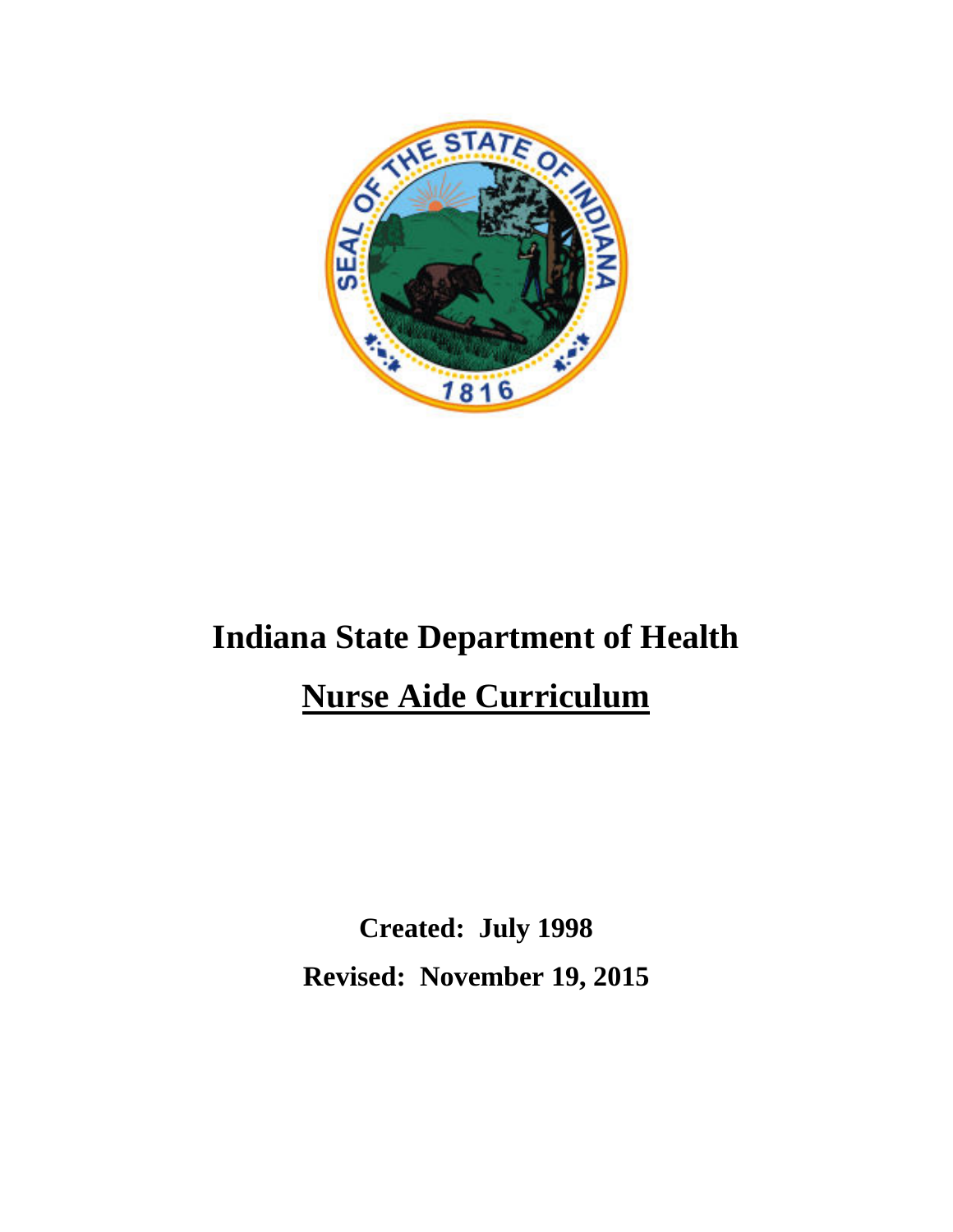## **Indiana Nurse Aide Training Requirements**

The Indiana Administrative Code (IAC 16.2-3.1-14CNA) requires a nurse aide working in a health facility to have successfully completed a nurse aide training program approved by the ISDH. The ISDH also serves as the State Survey Agency for the Centers for Medicare and Medicaid Services (CMS) Health Care Facility Survey and Certification Program. Federal regulations at 42 CFR § 483 require the ISDH provide oversight for nurse aide training and competency programs. This *Nurse Aide Curriculum* was developed by the ISDH as the ISDH Approved Curriculum in compliance with state and federal regulations.

In July 1998, the ISDH Division of Long Term Care created the *Nurse Aide Curriculum*. The curriculum was a product of the ISDH in conjunction with Professional Resources and input from the Indiana Health Facilities Council Advisory Sub-committee. The curriculum was based on the standards of practice for nurse aides at that time.

The care provided today at Indiana nursing homes has a higher acuity level than in the past. Nurse aides play an increasing important role in the delivery of quality health care. In 2012 the ISDH began a project to update the nurse aide curriculum to better reflect current standards of care. The curriculum was reviewed by the ISDH Division of Long Term Care, ISDH Division of Healthcare Education and Training, academic institutions, nurse aide training programs, and long term care provider associations. The updated nurse aide curriculum was completed and released in September 2013. Nurse aide training programs were to implement by January 1, 2014.

The ISDH will further update the curriculum as changes or corrections are identified. Nurse aide training programs should check the ISDH Web site periodically for any changes to the curriculum.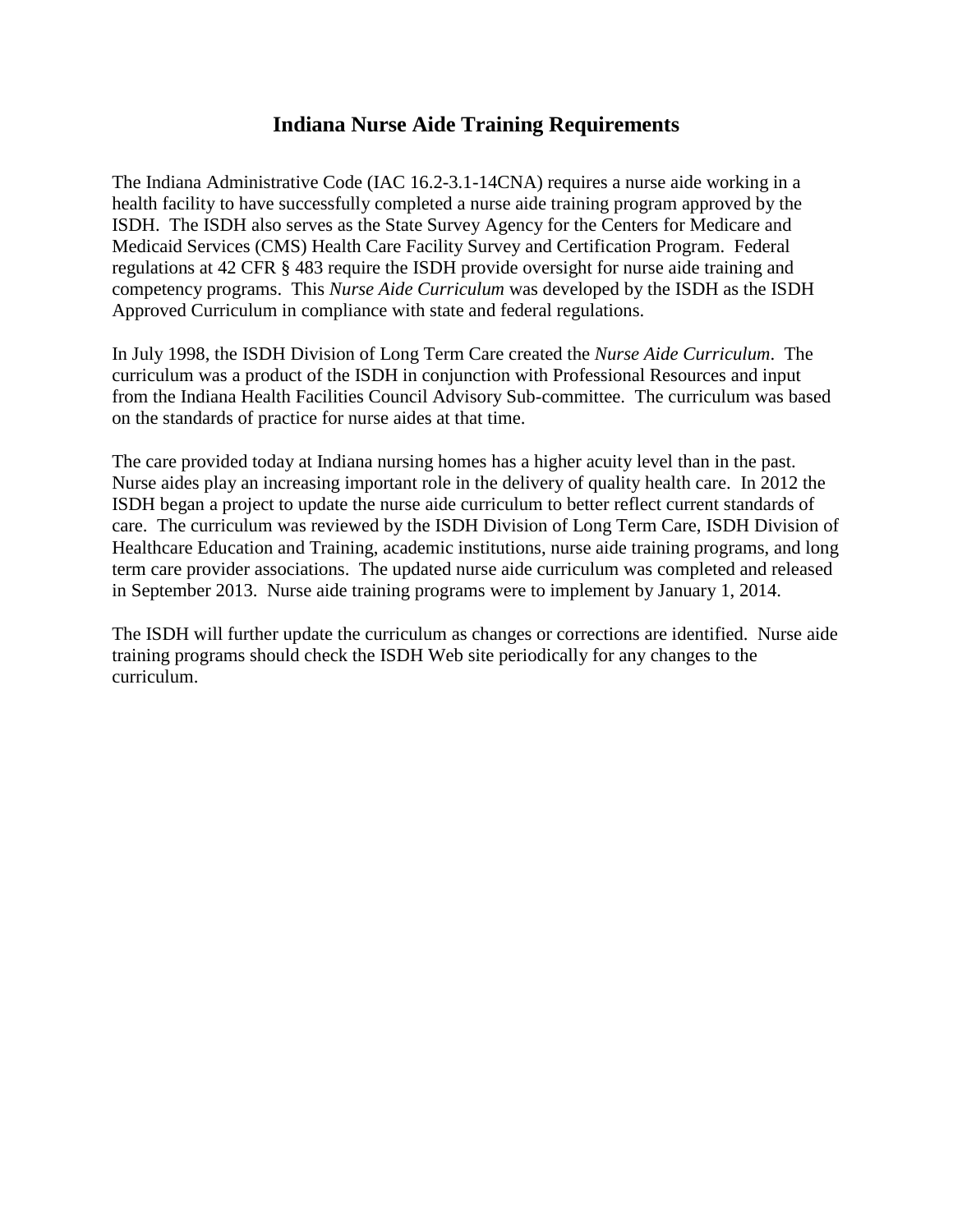# **Indiana Nurse Aide Curriculum**

The Indiana *Nurse Aide Curriculum* is organized into thirty (30) "lessons". The curriculum establishes the minimum standards for an approved program. Each lesson provides objectives, terms, content, and review questions. Each nurse aide training program is expected to include this content as part of their course.

The training entity shall utilize the lesson plans as a basis for training and may complement the lessons using a text of choice. It is the responsibility of the training entity to ensure that, if a text is utilized, any variance in the content of the text from the Indiana Nursing Assistant Scope of Practice shall be identified to prevent misinformation as to the duties of the nursing assistant.

The nurse aide lesson plans serve as a "guide" for classroom lecture. Resident care procedures should be introduced and demonstrated during lecture and then reinforced during the clinical experience.

Should a standard of practice, at any time, be revised by an applicable regulatory entity, the training entity shall be responsible to update the lesson plan accordingly without waiting for an update and/or revised curriculum to be distributed by the Indiana State Department of Health.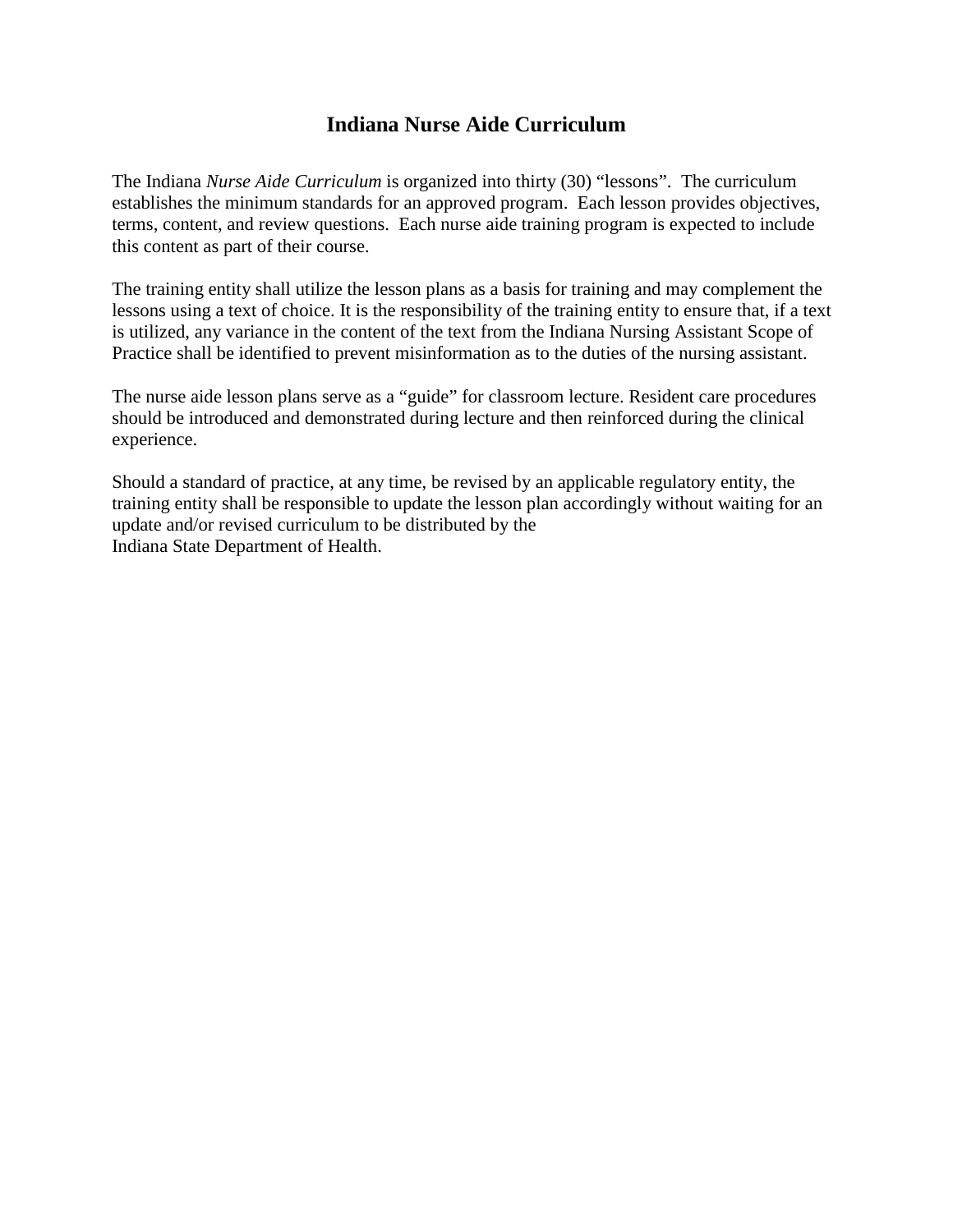| <b>TABLE OF CONTENTS</b> |  |
|--------------------------|--|
|                          |  |

|                                                                                                                                                                                                                                                                                        | <b>Pages</b> |
|----------------------------------------------------------------------------------------------------------------------------------------------------------------------------------------------------------------------------------------------------------------------------------------|--------------|
| <b>Lesson 1- Introduction to the Role of the Nurse Aide</b><br>Introduction to Long Term Care<br>I.<br>II. The Role of the Nurse Aide<br>III. The Care Team and the Chain of Command<br>IV. Communication and Interpersonal Skills<br>V. Resident-Centered Care (Person-Centered Care) | $1-9$        |
| <b>Lesson 2 – Resident Rights</b><br>Origin/Purpose<br>I.<br>II. List of Rights<br>III. Protection of Resident Rights<br>IV. Abuse, Neglect, and Personal Possessions/Misappropriation                                                                                                 | $10-14$      |
| <b>Lesson 3 - Infection Control</b><br>Introduction to Infection Control<br>I.<br>II. Hand Hygiene<br>III. Personal Protective Equipment – PPE<br>IV. Precautions                                                                                                                      | $15 - 20$    |
| <b>Lesson 4 – Infection Control, continued</b><br>Infectious Disease/Infectious Condition<br>Ι.<br>II. Infection Control Practices<br>III. Review of Personal Infection Control Practices                                                                                              | $21 - 25$    |
| <b>Lesson 5 – Medical Concerns/Emergency Procedures</b><br>Accidents<br>$\mathbf{I}$ .<br>II. Falls<br>III. Choking<br>IV. Burns/Scalds<br>V. Poisoning<br>VI. Medical Emergency<br>VII. Safety Measures/Prevention Strategies                                                         | $26 - 31$    |
| <b>Lesson 6 – Fire Safety and Other Resident Safety Concerns</b><br>I. Fire Safety<br>II. Side rails/Entrapment<br><b>III.</b> Resident Elopement<br><b>IV.</b> Smoking                                                                                                                | $32 - 36$    |
| Lesson 7 – Basic Nursing Skills (Vital Signs, Height and Weight)<br><b>Initial Steps</b><br>I.<br>II. Final Steps                                                                                                                                                                      | $37-40$      |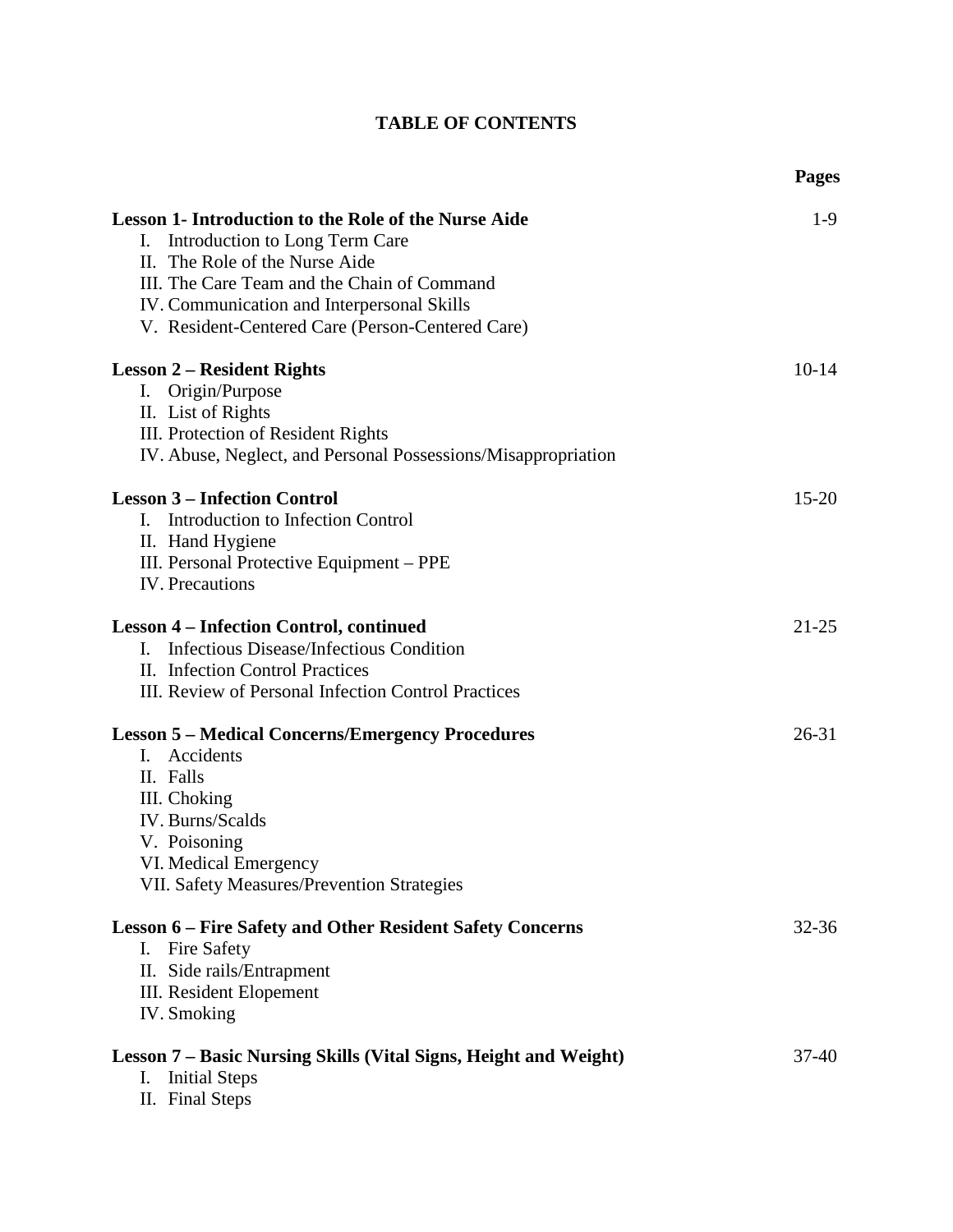|                                                                                                                                                                                                                                                                                                    | <b>Pages</b> |
|----------------------------------------------------------------------------------------------------------------------------------------------------------------------------------------------------------------------------------------------------------------------------------------------------|--------------|
| III. Vital Signs<br>IV. Measuring and Recording Height and Weight                                                                                                                                                                                                                                  |              |
| Lesson 8 – Activities of Daily Living – (Positioning/Turning, Transfers)<br>I. Proper Positioning and Body Alignment<br>II. Commonly Used Positions<br>III. Proper Transfer                                                                                                                        | 41-47        |
| Lesson 9 – Activities of Daily Living – (Devices Used for Transfer)<br>I. Using Mechanical Lifts<br>II. Transfer Resident to Stretcher/Shower Bed<br>III. Transfer - Two Person Lift                                                                                                               | $48 - 50$    |
| Lesson 10 – Activities of Daily Living – (Bathing, Shampoo, Perineal Care)<br>Shower/Shampoo/Drape-Undrape/Bed Bath/Perineal Care/Back Rub/<br>Ι.<br>Catheter Care/Whirlpool                                                                                                                       | 51-53        |
| Lesson 11 – Activities of Daily Living – (Oral Care, Grooming, Nail Care)<br>I. Grooming/Personal Hygiene                                                                                                                                                                                          | 54-57        |
| Lesson 12 – Activities of Daily Living – (Dressing, Toileting)<br>I. Dressing<br>II. Toileting                                                                                                                                                                                                     | 58-62        |
| <b>Lesson 13 – Resident Environment</b><br>I. Unoccupied Bed<br>II. Occupied Bed<br>III. Resident Room/Environment/Fall Prevention                                                                                                                                                                 | 63-66        |
| Lesson 14 – Activities of Daily Living – Nutrition/Hydration<br>I. Promoting Proper Nutrition and Hydration<br>II. Promoting the Use of Proper Feeding Technique/Assisting a Resident with Special Needs<br>III. Caring for a Resident with a Tube Feeding and the Resident at Risk for Aspiration | $67 - 75$    |
| <b>Lesson 15 – Skin Care/Pressure Prevention</b><br>Understanding the Integumentary System and Basic Skin Care<br>Ι.<br>II. Risk Factors for Skin Breakdown<br>III. Development<br>IV. Prevention                                                                                                  | 76-82        |
| <b>Lesson 16 – Restraints</b><br>I. Physical Restraint                                                                                                                                                                                                                                             | 83-86        |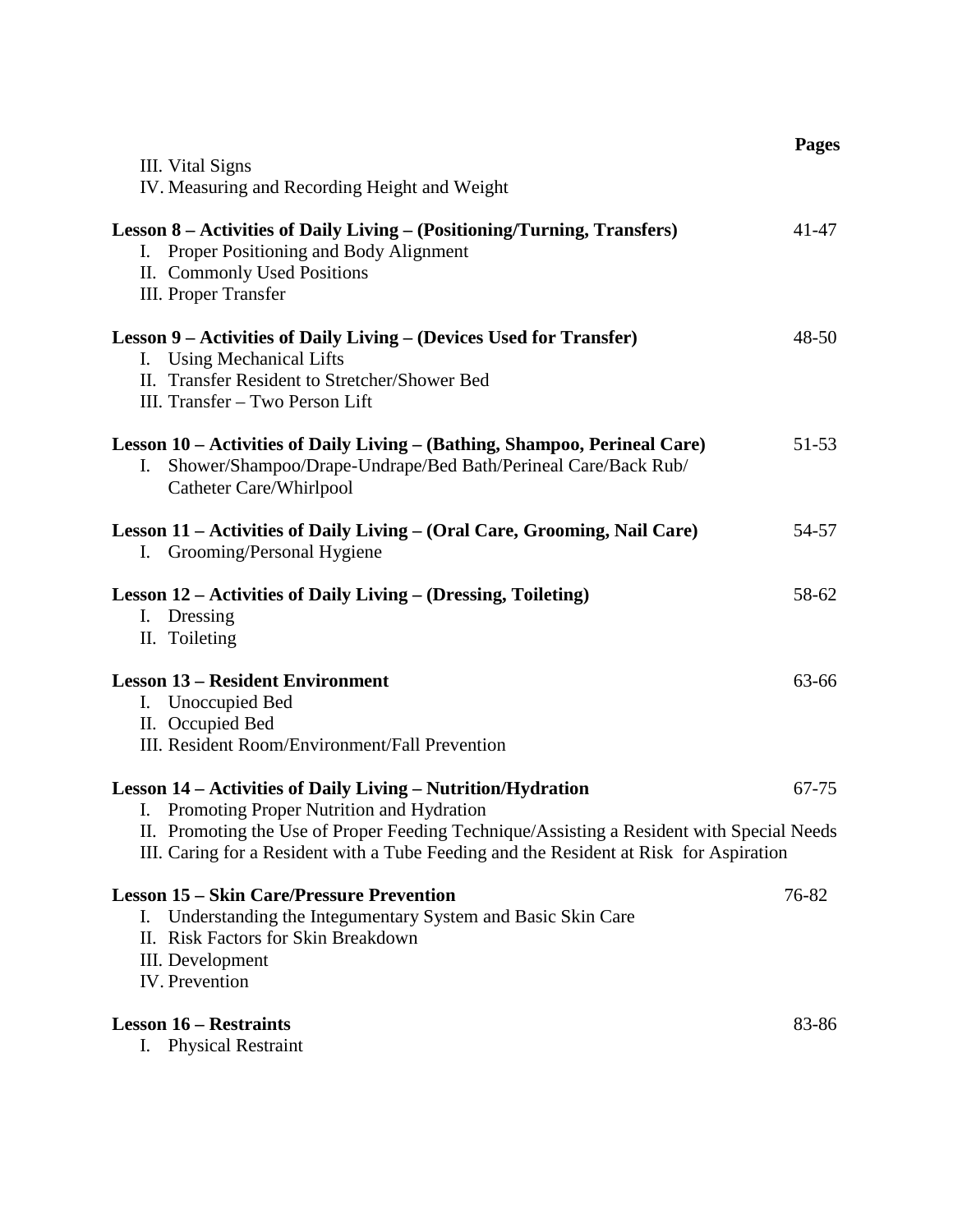|                                                                            | <b>Pages</b> |
|----------------------------------------------------------------------------|--------------|
| <b>Lesson 17 – Rehabilitation/Restorative Services</b>                     | 87-90        |
| II. Rehabilitation                                                         |              |
| <b>III.</b> Restorative Services                                           |              |
| IV. Devices which May be Applied per Restorative Nursing Program           |              |
| Lesson 18 – Oxygen Use                                                     | 91-94        |
| I. Oxygen Use                                                              |              |
| Lesson 19 – Devices/Interventions – Prosthetics, Hearing Aids, Artificial, | 95-98        |
| Eye, Eyeglasses, Dentures, and Compression Stockings                       |              |
| I. Purpose of a Prosthetic Device                                          |              |
| II. Types of Prosthetic Devices                                            |              |
| III. Role of CNA regarding Amputations and Prosthetic Care                 |              |
| IV. Role of CNA regarding Hearing Aids                                     |              |
| V. Role of CNA regarding Artificial Eye and Eyeglasses                     |              |
| VI. Role of CNA regarding Dentures                                         |              |
| VII. Role of CNA regarding Elastic/Compression Stockings                   |              |
| Lesson 20 – Special Care Needs Intravenous Fluids, Non-Pharmacologic       | 99-102       |
| <b>Pain Interventions</b>                                                  |              |
| V. Purpose of IV or PICC                                                   |              |
| II. Role of CNA in caring for IV/PICC                                      |              |
| VI. Infection Control                                                      |              |
| <b>IV.</b> Pain Factors                                                    |              |
| VII. Role of CNA related to Pain                                           |              |
| Lesson 21 – Cognitive Impairment/Dementia/Alzheimer's                      | 103-113      |
| Conditions<br>I.                                                           |              |
| II. Behaviors, Causes and Interventions                                    |              |
| III. Methods/Therapies to Reduce Behaviors                                 |              |
| IV. Tips to Remember when Dealing with Cognitively Impaired Residents      |              |
| V. Communication Strategies                                                |              |
| VI. Techniques to Handle Difficult Behaviors                               |              |
| VII. Behavior Interventions                                                |              |
| <b>Lesson 22 – Mental Health, Depression and Social Needs</b>              | 114-120      |
| <b>Causes of Mental Illness</b><br>$\mathbf{L}$                            |              |
| II. Response to Behaviors                                                  |              |
| III. Use of Defense Mechanisms                                             |              |
| IV. Types of Mental Illness                                                |              |
| V. Behaviors Associated with Mental Disorders - Actions and Interventions  |              |
| VI. Treatment for Mental Illness                                           |              |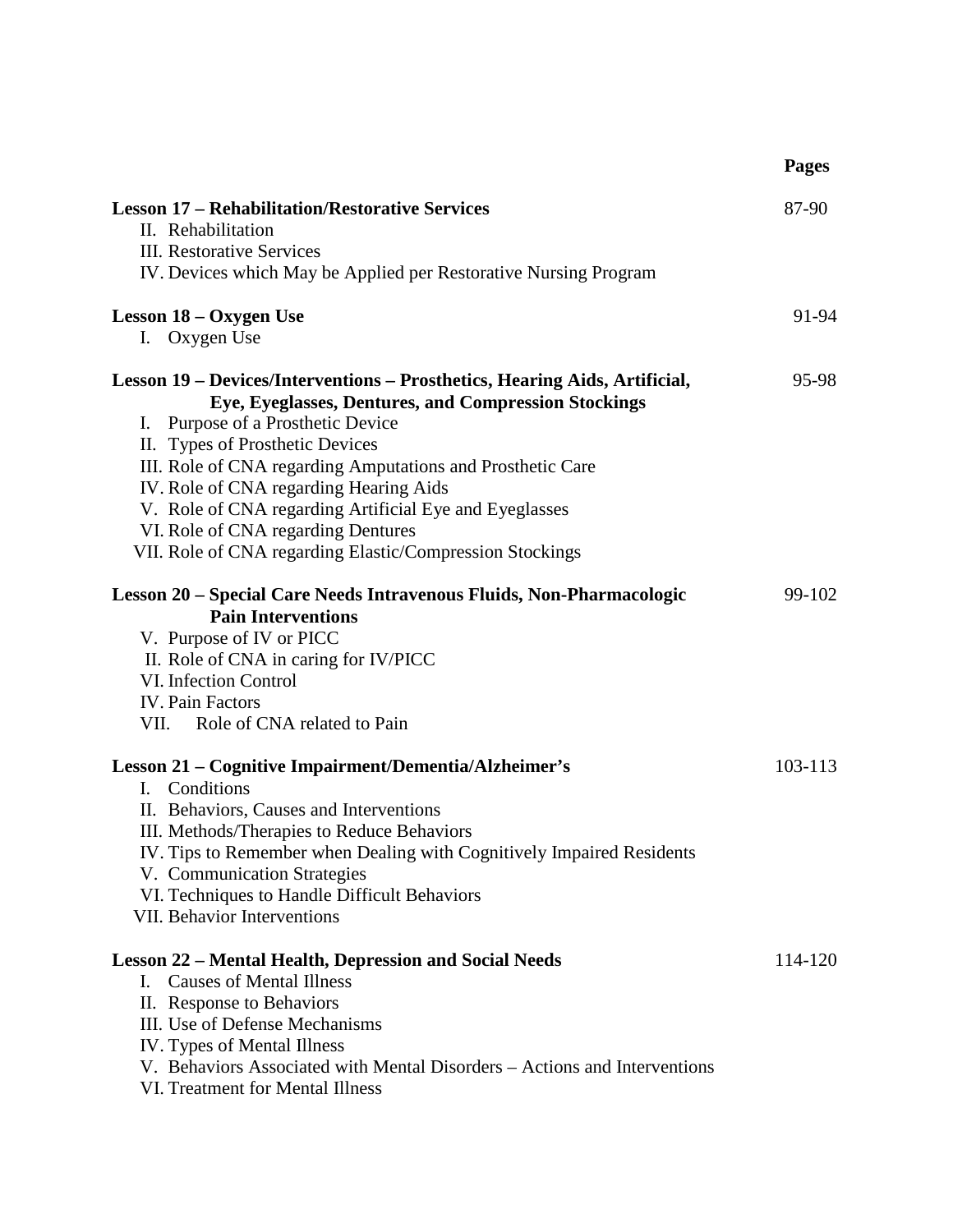VII. Special Considerations

VIII. Mental Illness and Intellectual Disability Mental Retardation

|                                                                                                                                                                                                                                                          | Pages:  |
|----------------------------------------------------------------------------------------------------------------------------------------------------------------------------------------------------------------------------------------------------------|---------|
| Lesson 23 – Common Diseases and Disorders – Nervous, Circulatory &<br><b>Musculo-Skeletal Systems</b>                                                                                                                                                    | 121-127 |
| Nervous System                                                                                                                                                                                                                                           |         |
| I. Nervous System                                                                                                                                                                                                                                        |         |
| II. Conditions that Affect Nervous System                                                                                                                                                                                                                |         |
| III. Normal Nervous System Changes with Age                                                                                                                                                                                                              |         |
| IV. Role of the CNA                                                                                                                                                                                                                                      |         |
| <b>Circulatory System</b>                                                                                                                                                                                                                                |         |
| I. Circulatory System                                                                                                                                                                                                                                    |         |
| II. Conditions that Affect the Circulatory System                                                                                                                                                                                                        |         |
| III. Normal Circulatory Changes with Age                                                                                                                                                                                                                 |         |
| IV. Role of the CNA                                                                                                                                                                                                                                      |         |
| Musculo-Skeletal System                                                                                                                                                                                                                                  |         |
| I. Musculo-Skeletal System                                                                                                                                                                                                                               |         |
| II. Conditions that Affect the Musculo-Skeletal System                                                                                                                                                                                                   |         |
| III. Importance of Exercise and Range of Motion (ROM)                                                                                                                                                                                                    |         |
| IV. Normal Musculo-Skeletal Changes with Age                                                                                                                                                                                                             |         |
| V. Role of CNA                                                                                                                                                                                                                                           |         |
| Lesson 24 – Common Diseases and Disorders – Respiratory and Urinary<br><b>Respiratory System</b><br>I. Respiratory System<br>II. Common Conditions of the Respiratory System<br>III. Normal Changes with Age<br>IV. Role of CNA<br><b>Urinary System</b> | 128-131 |
| I. Urinary System                                                                                                                                                                                                                                        |         |
| II. Common Conditions of the Urinary System                                                                                                                                                                                                              |         |
| III. Normal Changes with Age                                                                                                                                                                                                                             |         |
| IV. Role of the CNA                                                                                                                                                                                                                                      |         |
| Lesson 25 – Common Diseases and Disorders – Gastrointestinal, Endocrine<br><b>Gastrointestinal Systems</b>                                                                                                                                               | 132-135 |
| <b>Gastrointestinal System</b><br>Ι.                                                                                                                                                                                                                     |         |
| II. Common Conditions of the Gastrointestinal System                                                                                                                                                                                                     |         |
| III. Normal Changes with Age                                                                                                                                                                                                                             |         |
| IV. Role of the CNA                                                                                                                                                                                                                                      |         |
| <b>Endocrine System</b>                                                                                                                                                                                                                                  |         |
| I. Endocrine System                                                                                                                                                                                                                                      |         |
| II. Common Conditions that Affect the Endocrine System                                                                                                                                                                                                   |         |
| III. Normal Changes with Age                                                                                                                                                                                                                             |         |
| IV. Role of the CNA                                                                                                                                                                                                                                      |         |
|                                                                                                                                                                                                                                                          |         |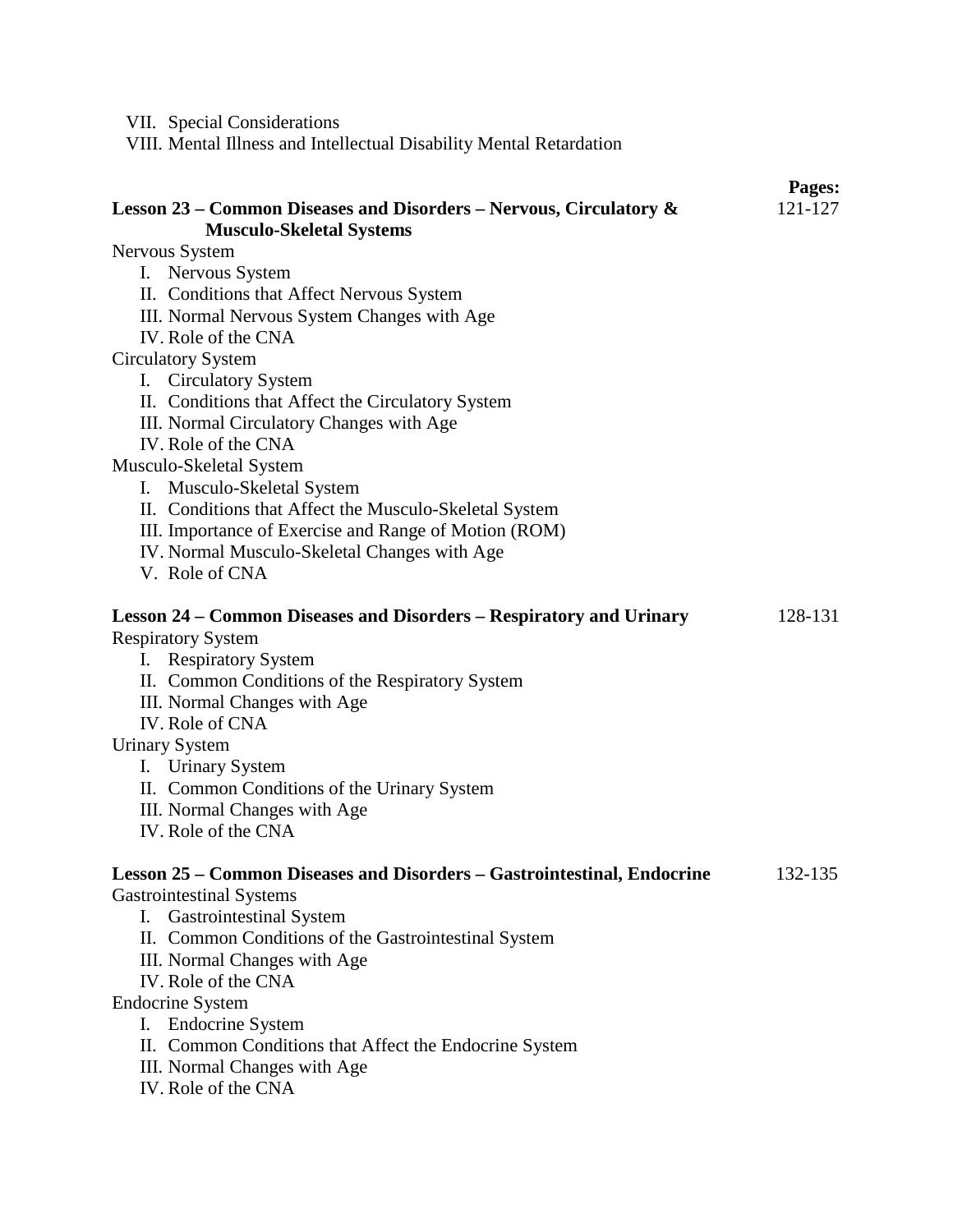|                                                                                                                                                                                                                                                                                                                           | <b>Pages</b> |
|---------------------------------------------------------------------------------------------------------------------------------------------------------------------------------------------------------------------------------------------------------------------------------------------------------------------------|--------------|
| Lesson 26 – Common Diseases and Disorders – Reproductive, Immune/<br><b>Lymphatic Systems</b><br>I. Common Conditions of the Reproductive System<br>II. Normal Changes with Age<br>III. Role of the CNA<br>IV. Common Conditions of the Immune and Lymphatic Systems<br>V. Normal Changes with Age<br>VI. Role of the CNA | 136-138      |
| <b>Lesson 27 – Admission/Transfer/Discharge</b><br>Admitting a New Resident to the Facility<br>I.<br>II. Assisting to Transfer a Resident to a Hospital (i.e., Care Transition)<br>III. Assisting a Resident to Discharge Home or to Another Facility                                                                     | 139-141      |
| Lesson 28 – End of Life<br><b>Advance Directives</b><br>$\mathbf{L}$<br>II. Role of Hospice<br>III. Care of the Dying Resident<br>IV. Signs/Symptoms of Impending Death<br>V. Post Mortem Care<br>VI. Disposition of Personal Belongings                                                                                  | 142-145      |
| <b>Lesson 29 – Daily Responsibilities</b><br>Day to Day Time Management/Resident Care<br>I.<br>II. Interdisciplinary Care Plan Meetings                                                                                                                                                                                   | 146-148      |
| <b>Lesson 30 – Protecting Your Profession</b><br><b>Reducing Stress/Burnout</b><br>I.<br>II. Abuse/Neglect/Misappropriation<br>III. Nurse Aide Testing/Certification                                                                                                                                                      | 149-153      |
| <b>APPENDIX A</b><br><b>Resident Care Procedures</b><br>1. Initial Steps<br>2. Final Steps<br>Hand washing/Hand rub*<br>3.<br>$Gloves*$<br>4.<br>5. Gown*<br>$Mask*$<br>6.<br>Falling or Fainting*<br>7.<br>8. Choking*<br>9. Seizures*                                                                                   | 154          |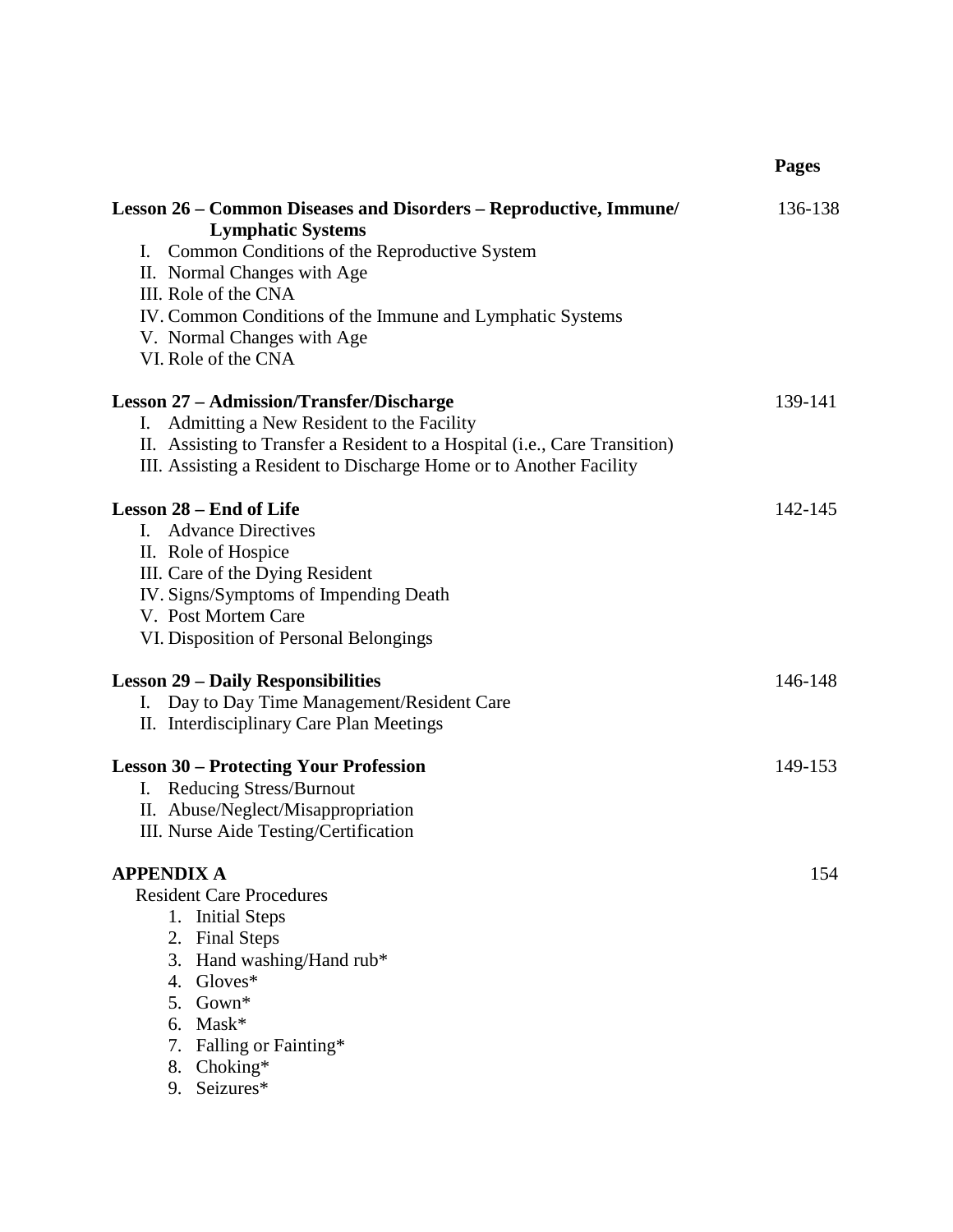10. Fire\*

- 11. Fire Extinguisher\*
- 12. Oral Temperature (Electronic)
- 13. Axillary Temperature
- 14. Pulse and Respiration
- 15. Blood Pressure
- 16. Height
- 17. Weight
- 18. Assist Resident to Move to Head of Bed
- 19. Supine Position
- 20. Lateral Position
- 21. Fowler's Position
- 22. Semi-Fowler's Position
- 23. Sit on Edge of Bed
- 24. Using a Gait Belt to Assist with Ambulation
- 25. Transfer to Chair
- 26. Transfer to Wheelchair
- 27. Walking
- 28. Assist with Walker
- 29. Assist with Cane
- 30. Transfer to Stretcher/Shower Bed\*
- 31. Transfer: Two Person Lift\*
- 32. Shower/Shampoo
- 33. Bed Bath/Perineal Care
- 34. Back Rub
- 35. Bed Shampoo\*
- 36. Oral Care
- 37. Oral Care for Unconscious
- 38. Denture Care
- 39. Electric Razor
- 40. Safety Razor
- 41. Comb/Brush Hair
- 42. Fingernail Care
- 43. Foot Care
- 44. Change Gown
- 45. Dressing a Dependent Resident
- 46. Assist to Bathroom
- 47. Bedside Commode\*
- 48. Bedpan/Fracture Pan
- 49. Urinal
- 50. Empty Urinary Drainage Bag\*
- 51. Urine Specimen Collection\*
- 52. Stool Specimen Collection\*
- 53. Application of Incontinent Brief
- 54. Unoccupied Bed\*
- 55. Occupied Bed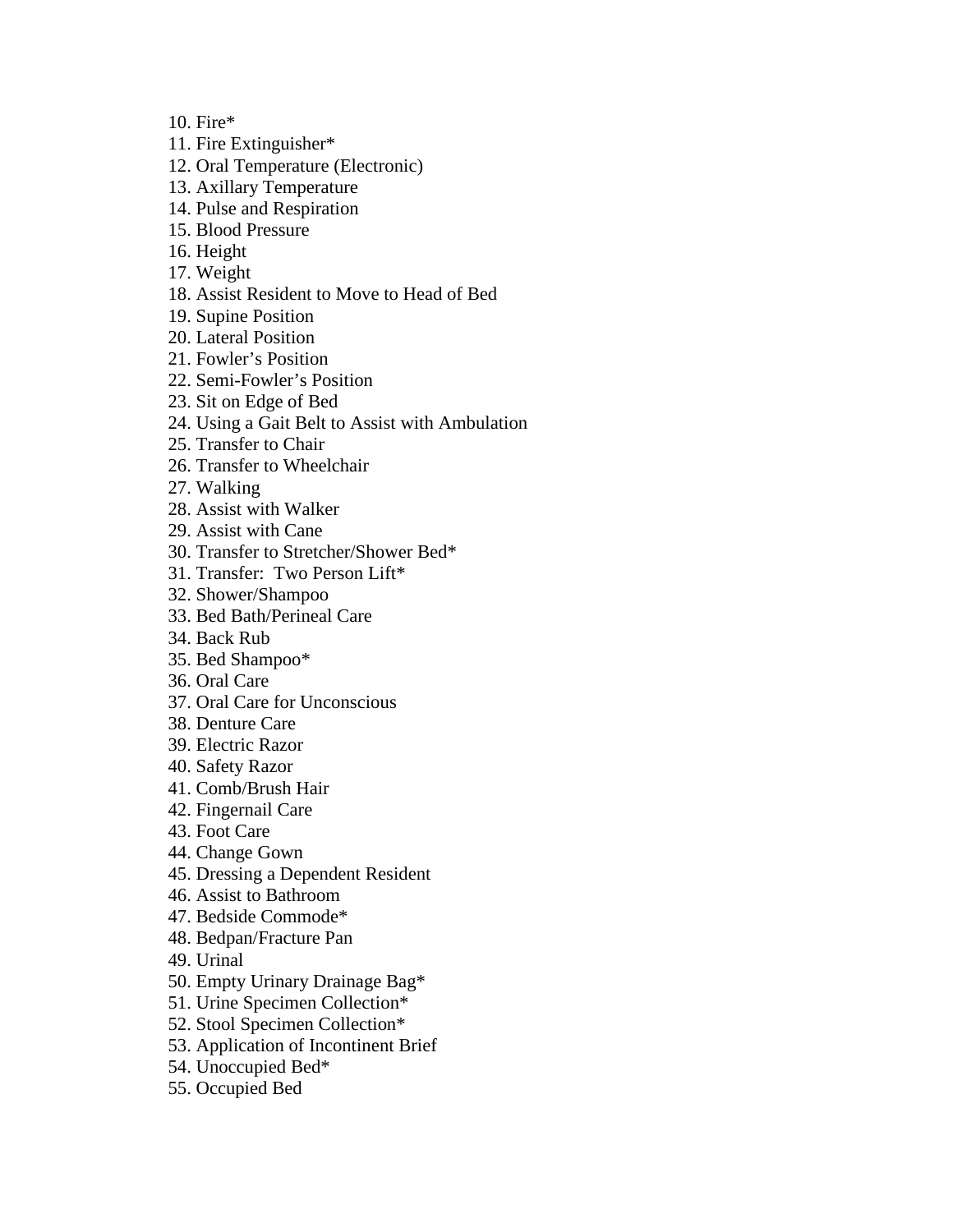56. Thickened Liquids\*

- 57. Passing Fresh Ice Water
- 58. Feeding
- 59. Assist to Eat
- 60. Inspecting Skin
- 61. Float Heels
- 62. Bed Cradle\*
- 63. Passive Range of Motion
- 64. Splint Application\*
- 65. Abdominal Binder\*
- 66. Abduction Pillow\*
- 67. Knee Immobilizer\*
- 68. Palm Cones
- 69. Nasal Cannula Care
- 70. Assisting with Hearing Aids
- 71. Elastic/Compression Stocking Application
- 72. Post Mortem Care\*

\* May be simulated in lab if clinical experience is not available

#### \*\*\* **Please note – bolded steps in the RCP's indicate Critical Steps**

Updated: January 15, 2014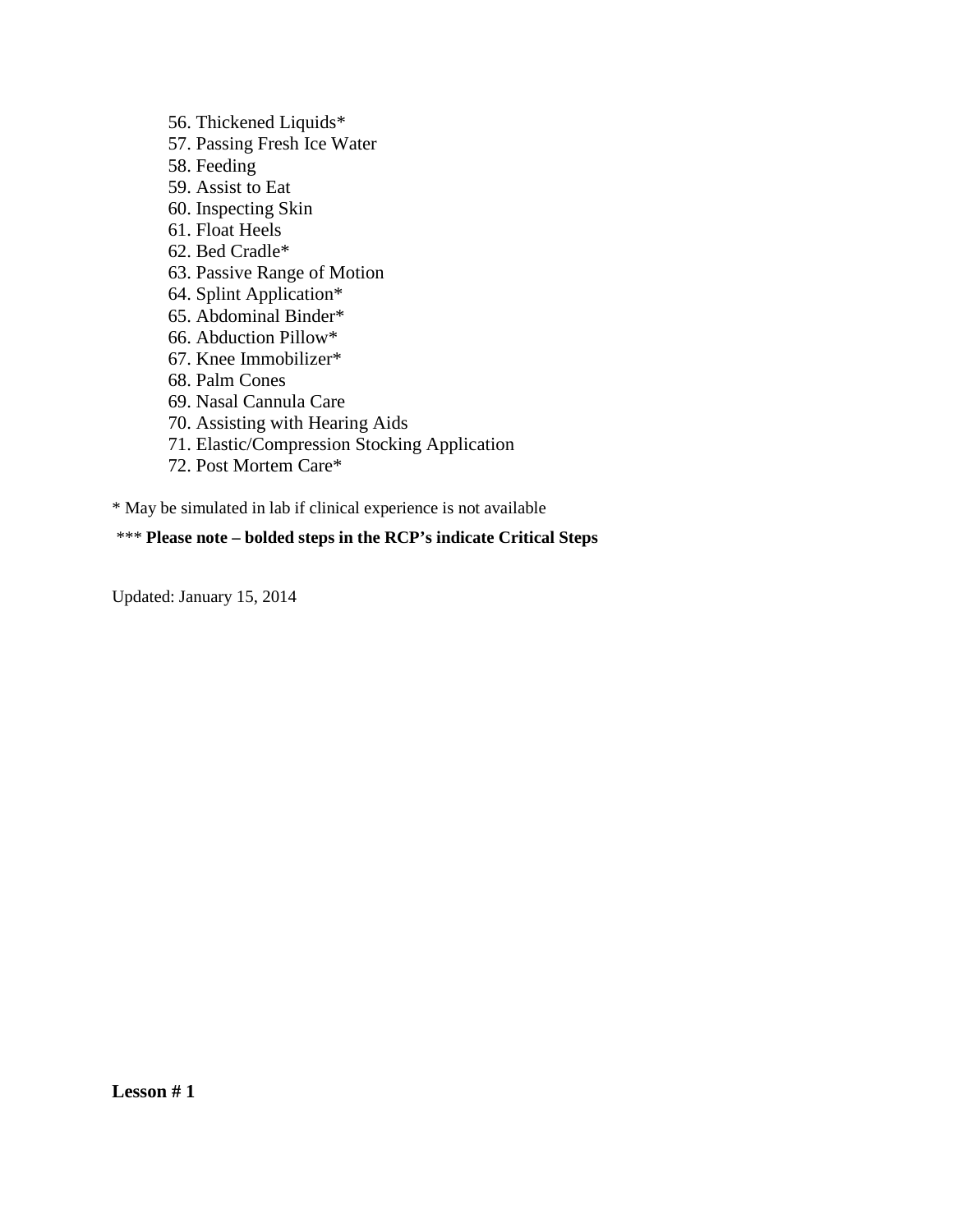## **Title: Introduction to the Role of the Nurse Aide**

#### **Lesson Objectives**:

- I. The student will be able to describe Long Term Care in comparison with other healthcare settings.
- II. The student will be able to describe the role of the Nursing Assistant, including the Scope of Practice and the role of facility policies and procedures which may govern care and conduct.
- III. The student will be able to explain the members and roles of the Interdisciplinary Care Team and the Chain of Command.
- IV. The student will be able to demonstrate the importance of both verbal and non verbal communication, barriers to effective communication, and interpersonal skills.
- V. The student will be able to explain culture change/resident centered care and the need to incorporate into daily care.

## **Key Terms:**

**Activity Director (AD)** – an individual who plans the activities for the residents and assists them to socialize and to stay physically and mentally active.

**Activities of Daily Living (ADLs)** – personal daily care tasks including, bathing, dressing, caring for teeth and hair, toileting, eating and drinking.

**Acute** – a current illness that has severe symptoms and maybe as a result of a sudden onset. **Administrator** – manages all departments within the facility.

**Adult Day Care** – care given at a facility during day time hours; generally for individuals who need some assistance and/or supervision but are not seriously ill or disabled; usually reside outside of the facility.

**Advanced Practice Nurse -** a registered nurse having education beyond the basic nursing education and certified by a nationally recognized professional organization in a nursing specialty, or meeting other criteria established by a Board of Nursing.

**Assisted Living** – facilities where residents live who need limited assistance, but do not require skilled care.

**Call Light –** means to communicate to staff a need for assistance. The call light should be available to the resident at all times.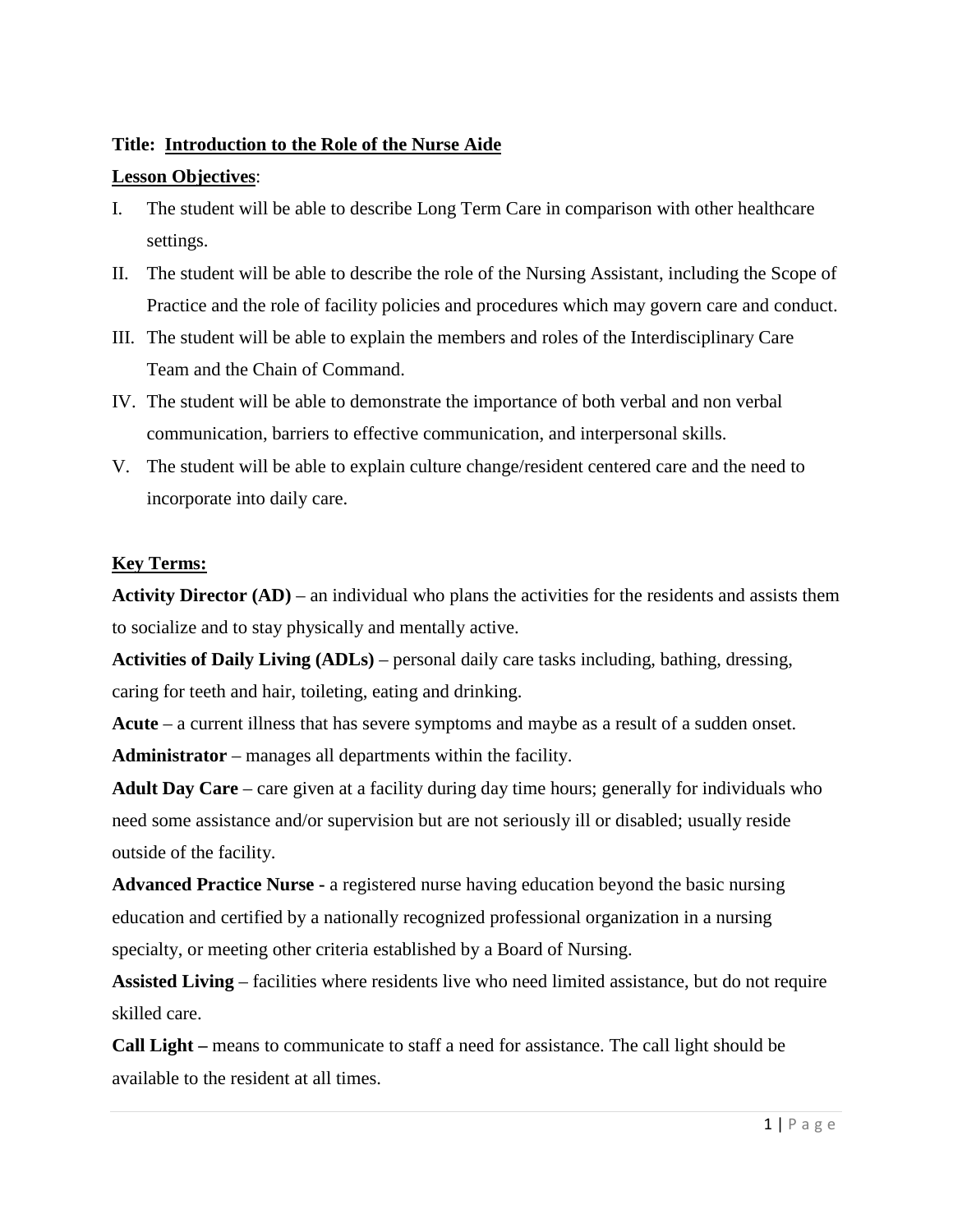**Certified Nursing Assistant (CNA)** – an individual who has completed a state approved course and has successfully completed certification testing. A CNA provides direct care.

**Chain of Command** – the line of authority in the facility which addresses to whom each employee/department reports.

**Chronic** – the disease or condition is long term or will be long lasting.

**Clichés** – phrases that are used frequently and which often have a different meaning, making it difficult for the resident to understand.

**Communication** – the process of exchanging information with others.

**Cultural Differences** – beliefs, values, habits, diet and health practices that relate to a person's culture or religion.

**Cultural Diversity** – the variety of people living and working together in the facility

**Culture** – a system of behaviors people learn from the people by which they are surrounded.

**Culture Change** – a philosophy that focuses on providing "person-centered" care to residents and creating a positive work environment for healthcare workers

**Denial** – rejection of a thought or feeling.

**Dependent** – requires staff assistance to carry out activities of daily living.

**Dietitian** – plans menus, special diets and monitors nutritional needs of the resident.

**Displacement** – transferring a strong negative feeling to something or someone else.

**Health Insurance Portability and Accountability Act (HIPAA)** – law that requires health information to be kept secure (protected) and private.

**Home Health Care** – care provided in a person's home.

**Hospice Care** – care for individuals who have an estimated six months or less to live; hospice provides physical and emotional care and comfort.

**Housekeeping Department** – responsible to maintain the facility in a clean and sanitary manner **Independent** – able to carry out activities of daily living without staff assistance

**Interdisciplinary Team** – professionals from each discipline within the nursing facility who meet to discuss and plan the care of the resident.

**Laundry Department** – oversees laundering of facility linens and residents' personal clothing. **Licensed Practical Nurse (LPN)** – a licensed professional who has completed 1 to 2 years of education and has completed an exam for licensure.

**Long Term Care (LTC)** – care for persons who require 24 hour care and assistance.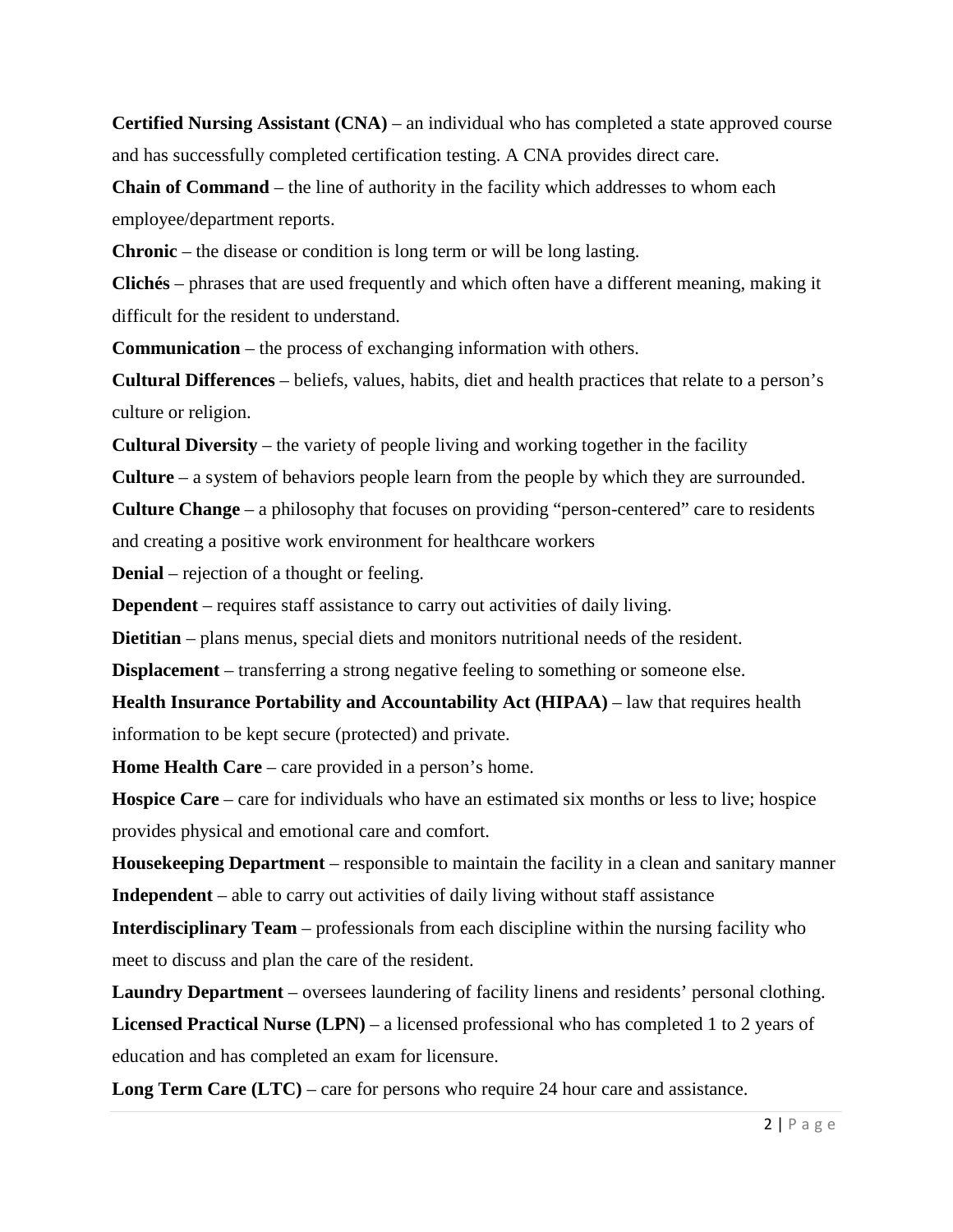**Maintenance Department** – maintains facility and grounds in good repair.

**Medical Director –** physician who provides oversight to the nursing staff regarding care provided to the residents.

**Medical Doctor (MD)** – physician

**Non-Verbal Communication** – communication without using words, such as facial expressions, tone of voice, posture, gestures, touch, body language, etc.

**Objective Information** – information based on what is factually seen, heard, touched or smelled. A direct observation

**Occupational Therapist (OT)** – a therapist who helps residents to learn to compensate for their disabilities and assist them with activities of daily living.

**Ombudsman** – resident advocate who investigates complaints and assists to achieve agreement between parties, often defending the rights of residents.

**Optometrist** – provides eye care for the residents.

**Palliative Care** – care that focuses on the comfort and dignity of the person rather than on curing him or her

**Person-Centered Care** – a philosophical approach to nursing home care that honors and respects the voice of elders and those working closest with them; it involves a continuing process of listening, trying new things, seeing how they work, and changing things in an effort to individualize care and de-institutionalize the nursing home environment.

**Physical Therapist (PT)** – provides therapy in the form of heat, cold, massage, ultrasound, electricity and exercise to residents with muscle, bone and joint problems. A PT may help a person to safely use a walker, cane or wheelchair.

**Podiatrist** – a physician who examines and cares for the residents' feet.

**Policy** – a course of action determined by the facility that should be taken every time a certain situation occurs.

**Procedure** – the steps to be taken to carry out a task; a particular way of doing something.

**Professionalism** – how a person behaves when he/she is on the job. Examples of professional interactions with the resident include, but are not limited to:

- Keeping a positive attitude doing the assigned tasks you are trained to perform
- Keeping information about the resident confidential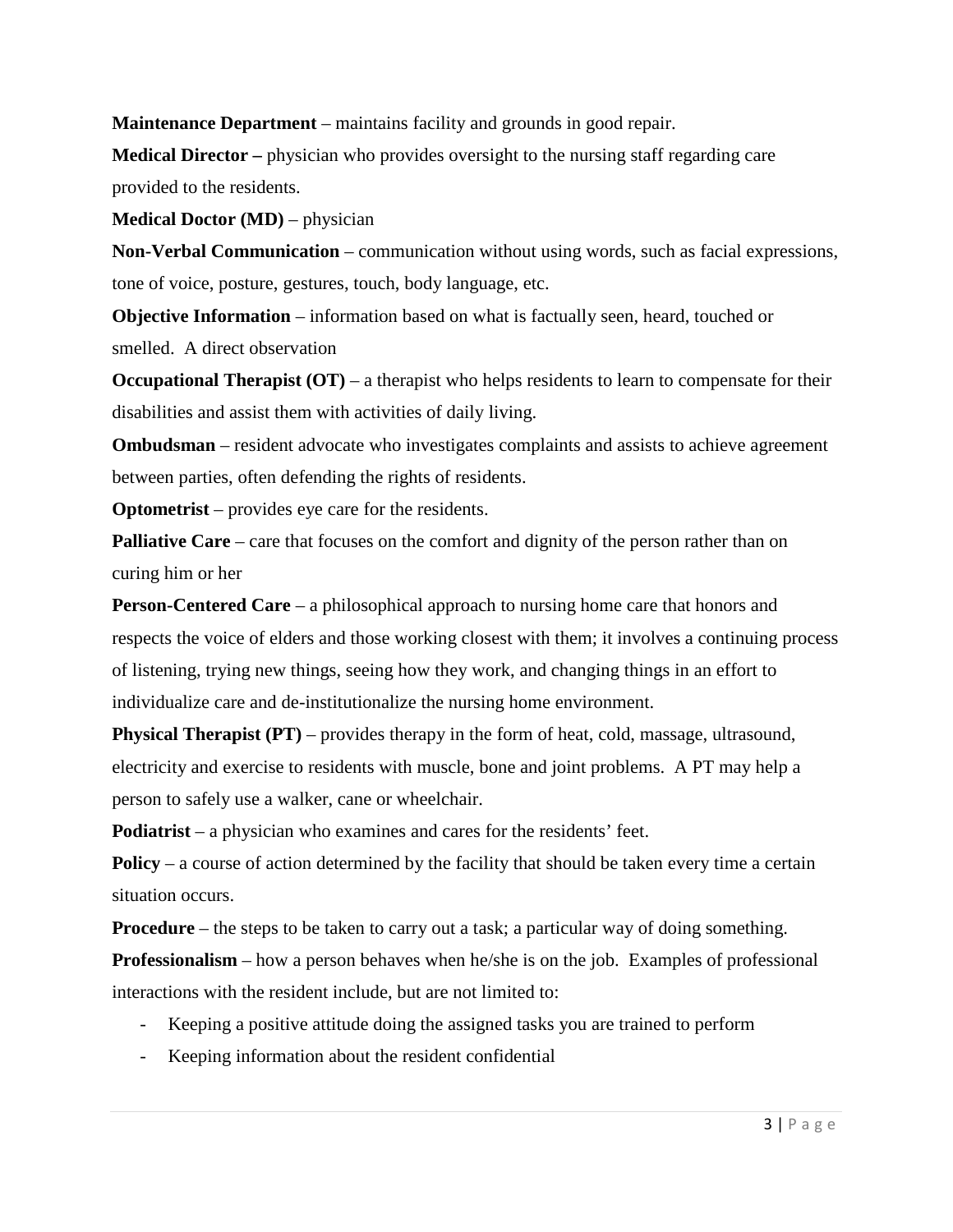- Being polite not discussing your personal problems with a resident or with a co-worker in front of a resident.
- Not using profanity, even if a resident uses profanity
- Listening to the resident
- Calling the resident by Mr., Mrs., Ms., or by the name he/she prefers
- Always explaining the care you will be providing before beginning to provide the care
- Presenting a positive image through personal hygiene, appearance and state of mind

**Projection** – seeing feelings in others that are really one's own.

**Qualified Medication Aide (QMA)** – a certified nursing assistant who has completed required state training and has completed examination in an effort to administer medications and certain treatments in accordance with the specific scope of practice of the QMA

**Rationalization** – making excuses to justify a situation.

**Registered Dietitian (RD)** – a professional who creates special diets for residents with specific needs and plans menus to ensure residents' nutritional needs are met.

**Registered Nurse (RN)** – a licensed professional who has completed 2 to 4 years of nursing education and has completed the examination for licensure.

**Regression** – going back to an old immature behavior.

**Repression** – blocking painful thoughts or feelings from the mind.

**Respiratory Therapist** – provides breathing treatment(s) and special equipment for respiratory conditions.

**Scope of Practice** – the tasks for which a nurse aide is trained, thus, allowed to do.

Nurse Aide duties include but are not limited to:

- Feeding residents
- Helping residents with toileting and elimination needs
- Assisting residents to move safely around the facility
- Keeping residents' living areas neat and clean
- Encouraging residents to eat and drink
- Caring for supplies and equipment
- Helping to bathe and dress residents
- Making beds
- Helping residents with oral care and other hygiene needs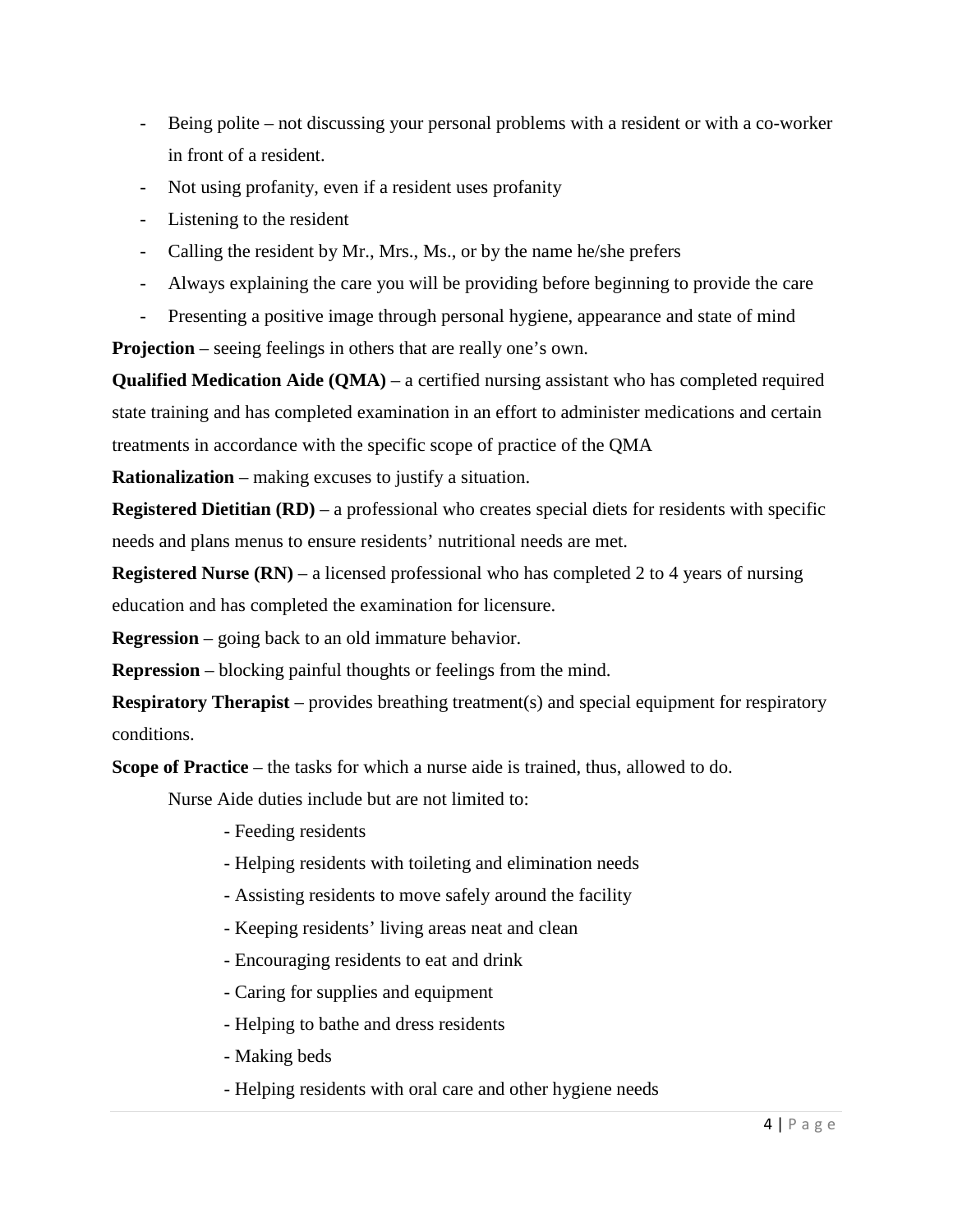**Skilled Care** – medically necessary care given by a nurse or therapist

**Slang**- terms/words used that may be specific to a generation and not easily recognizable and/or easily misinterpreted by the resident.

**Social Worker (SW)** – an individual who helps residents with psycho-social needs and assists to arrange needed services.

**Speech Therapist (ST) or Speech Language Pathologist (SLP)** – a therapist who helps residents with speech and swallowing problems

**Standard 14** *– "The nurse aide will perform only the tasks in the course standards and Resident Care Procedures manual, unless trained appropriately by licensed staff of the facility with policies and procedures and a system for ongoing monitoring to assure compliance with the tasks. This additional training would only apply for tasks, which are not prohibited by paragraphs 2 and 3 of this section and by current rule, which prohibits the giving of injections. The nurse aide will not perform any invasive procedures, including enemas and rectal temperatures, checking for and/or removing fecal impactions, instillation of any fluids, through any tubing, administering vaginal or rectal instillations.*

*The nurse aide will not administer any medications, perform treatment or apply or remove any dressings. Exception to the above would be the application of creams/ ointments to intact skin as moisture barrier cream."*

**Subjective Information** – information that could not be or was not observed. The information is based on what a person thinks or something that was reported by another person that may or may not be true.

**Terminal illness** – a disease or condition that will eventually cause death.

**Verbal Communication** – written or spoken messages.

#### **Content:**

- I. Introduction to Long Term Care
	- A. Long Term Care Acute, chronic and terminal illness
	- B. Skilled Care
	- C. Adult Day Care
	- D. Assisted Living
	- E. Home Health Care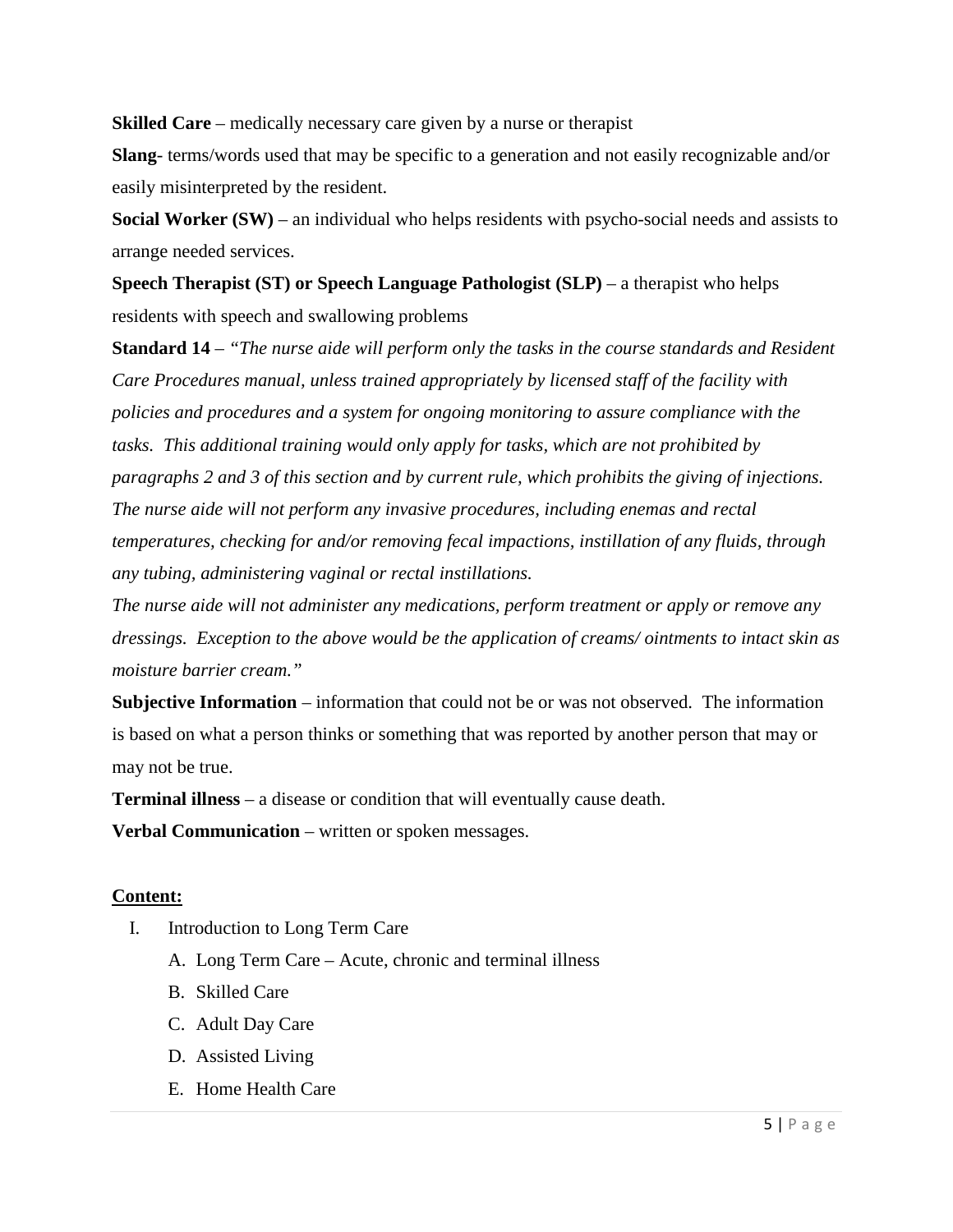- F. Hospice Care
- G. Palliative Care
- II. The Role of the Nurse Aide
	- A. Requirements
		- 1. Limited criminal history performed
		- 2. Mantoux testing or health screen and physical examination
		- 3. Completion of an approved training program
	- B. Professionalism
		- 1. Accountability
		- 2. Confidentiality
		- 3. Health Insurance Portability and Accountability Act (HIPAA)
	- C. Scope of Practice Standard 14 Indiana Specific
	- D. Provide care according to the resident's comprehensive care plan
		- 1. Direct care needs/Use of a Nurse Aide Assignment Sheet
	- Actively listen and communicate with the resident, the family and the health care team
	- F. Observe and report any change in the resident's appearance, behavior or mood to the nurse
		- 1. Objective observation/information
		- 2. Subjective observation/information
		- 3. Observations that indicate an acute condition requiring immediate attention from the nurse include but are not limited to: severe pain, fall/accident, seizures, swelling, bleeding, loss of consciousness, difficulty breathing
		- 4. Acute change in mental status confusion, lethargy, delirium
	- G. Participate in care planning, when requested
	- H. Follow policies and procedures
- III. The Care Team and the Chain of Command
	- A. Interdisciplinary Team often includes
		- 1. Activity Director, Certified Nursing Assistant, Licensed Practical Nurse, Medical Doctor, Social Worker, Occupational Therapist, Physical Therapist, Qualified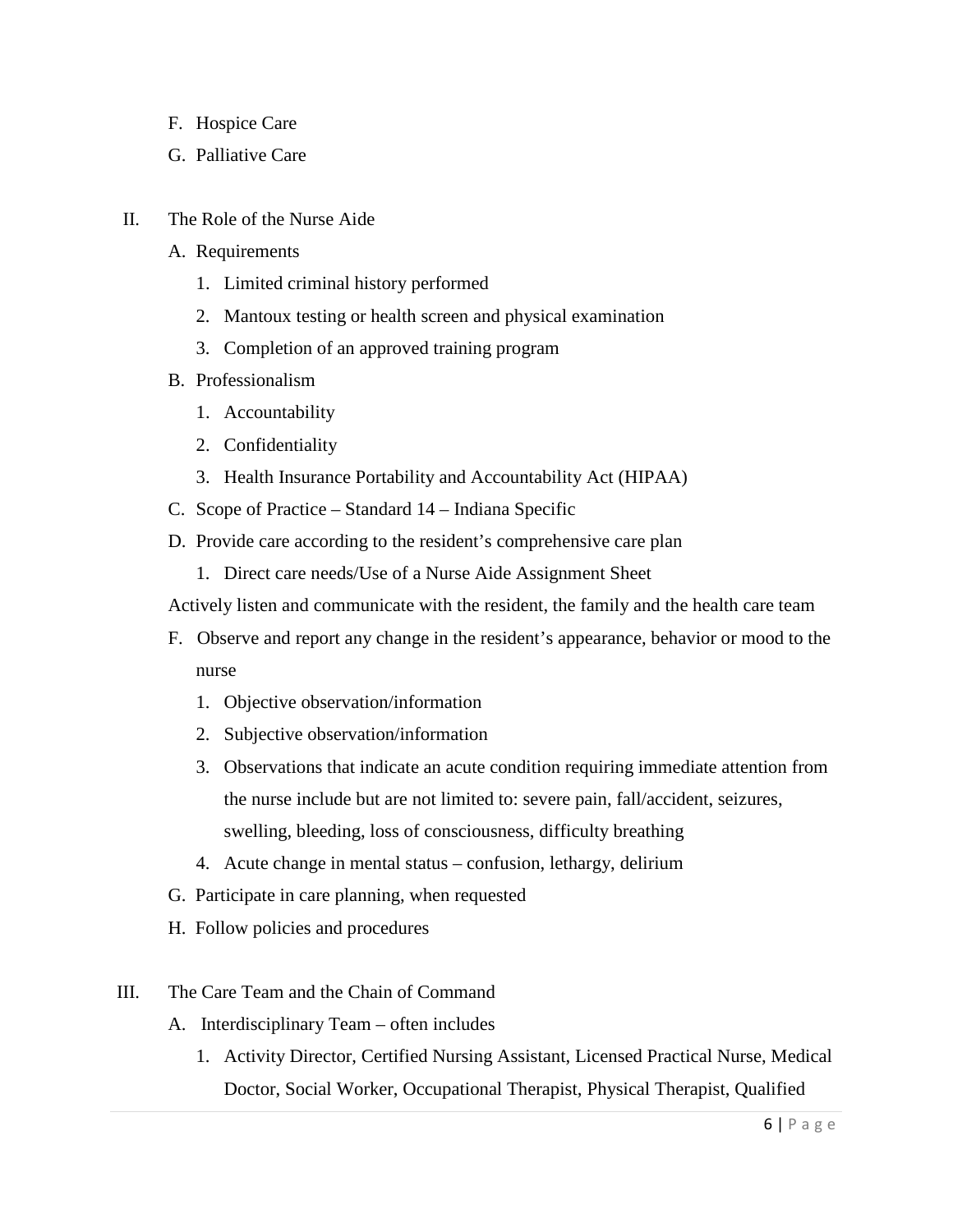Medication Aide, Dietary Manager and/or Registered Dietitian, Registered Nurse, Speech Therapist, Administrator

- 2. Resident and Family Member/Responsible Party
- 3. Ombudsman, upon resident request
- B. Chain of Command
	- 1. Director of Nursing
	- 2. Licensed Nurse (charge nurse/supervisor)
	- 3. Certified Nursing Assistant/ Qualified Medication Aide
- IV. Communication and Interpersonal Skills
	- A. Effective Communication
		- 1. Formulate the message
		- 2. Receive the message (listen)
		- 3. Observe for feedback
	- B. Verbal and Non-Verbal Communication
	- C. Barriers to Communication
		- 1. Clichés
		- 2. Slang
		- 3. Impairments
			- a. A person who is visually impaired relies on verbal cues, including words and tone of voice
				- a. State your name before beginning a conversation
				- b. Describe persons, things and environment
				- c. Inform the resident when you are entering or leaving the room
				- d. Explain in detail what you are doing and ask the resident what they would like to do independently
				- e. Touch the resident, if appropriate
				- f. Read resident's mail or personal documents, only if asked
				- g. Sit where resident can easily see you if resident has partial vision
			- b. A person who is hearing impaired relies on nonverbal cues including body language, sign language, and writing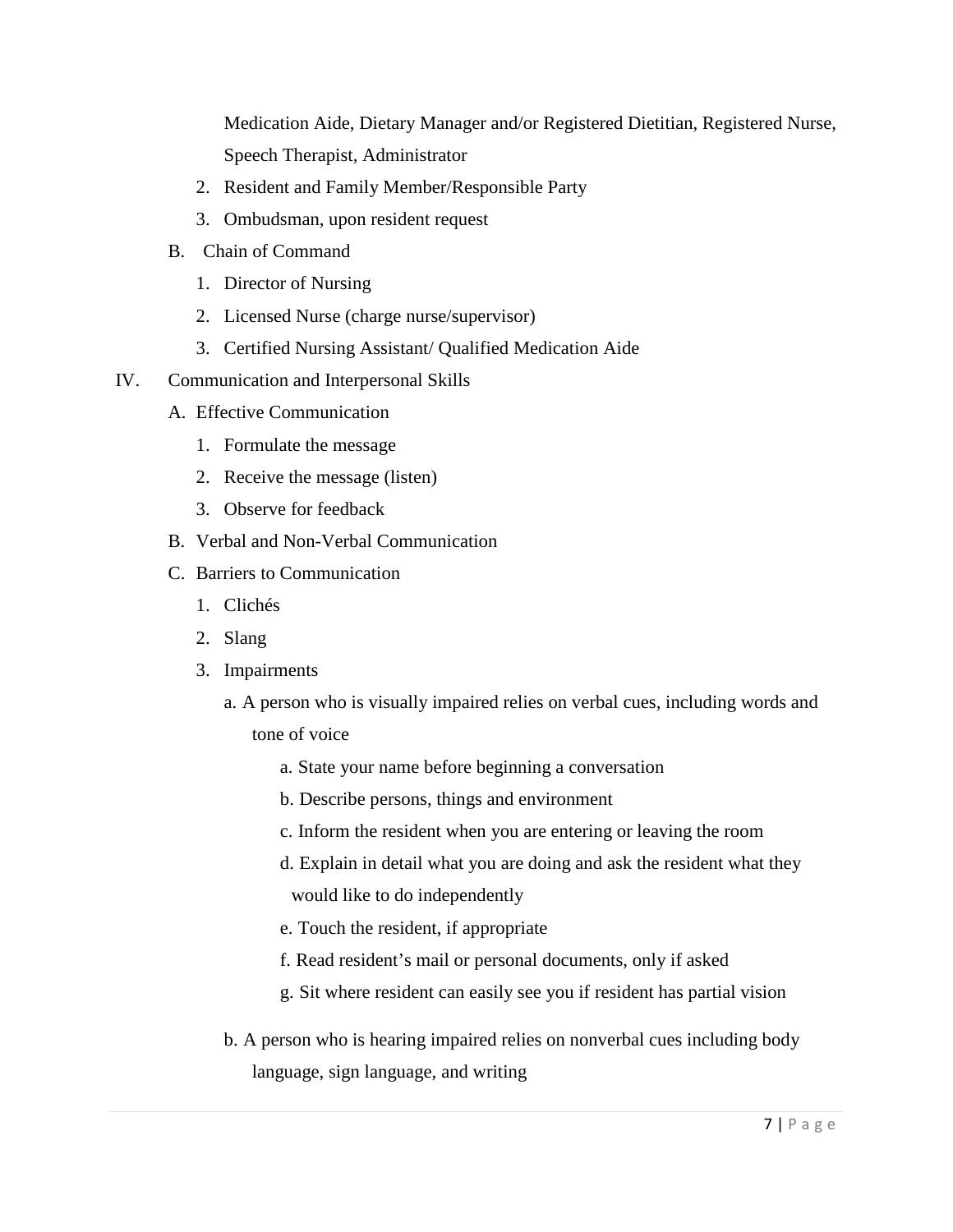- a. Speak slowly and distinctly
- b. Use short sentences
- c. Face the resident
- d. Use facial expressions and gestures
- e. Reduce outside distractions
- f. Use sign language and communication boards, if appropriate
- c. Be certain that the resident's hearing aid is in place and is working properly, if applicable
- d. A person who is cognitively impaired relies on both verbal and nonverbal cues and may need messages repeated frequently, using short sentences and simple words
- 4. Denial refusal to acknowledge existence of something: a refusal to believe in something or admit that something exists
- 5. Displacement transfer of emotions or behavior: the transfer of emotion from the original focus to another less threatening person or object, or the substitution of one response or piece of behavior for another
- 6. Rationalization a defense mechanism whereby people attempt to hide their true motivations and emotions by providing reasonable or self-justifying explanations for irrational or unacceptable behavior
- 7. Regression reversion to earlier state: a return to an earlier or less developed condition or way of behaving
- 8. Repression a mechanism by which people protect themselves from threatening thoughts by blocking them out of the conscious mind
- D. Call Lights as the resident's means to Communicate with Staff
	- 1. Resident access to the call light place call light on resident's unaffected side.
	- 2. Staff response to the call light
- E. Promoting resident independence
	- 1. Activities of Daily Living (ADLs)
	- 2. Independence versus Dependence
- V. Resident-Centered Care (Person-Centered Care)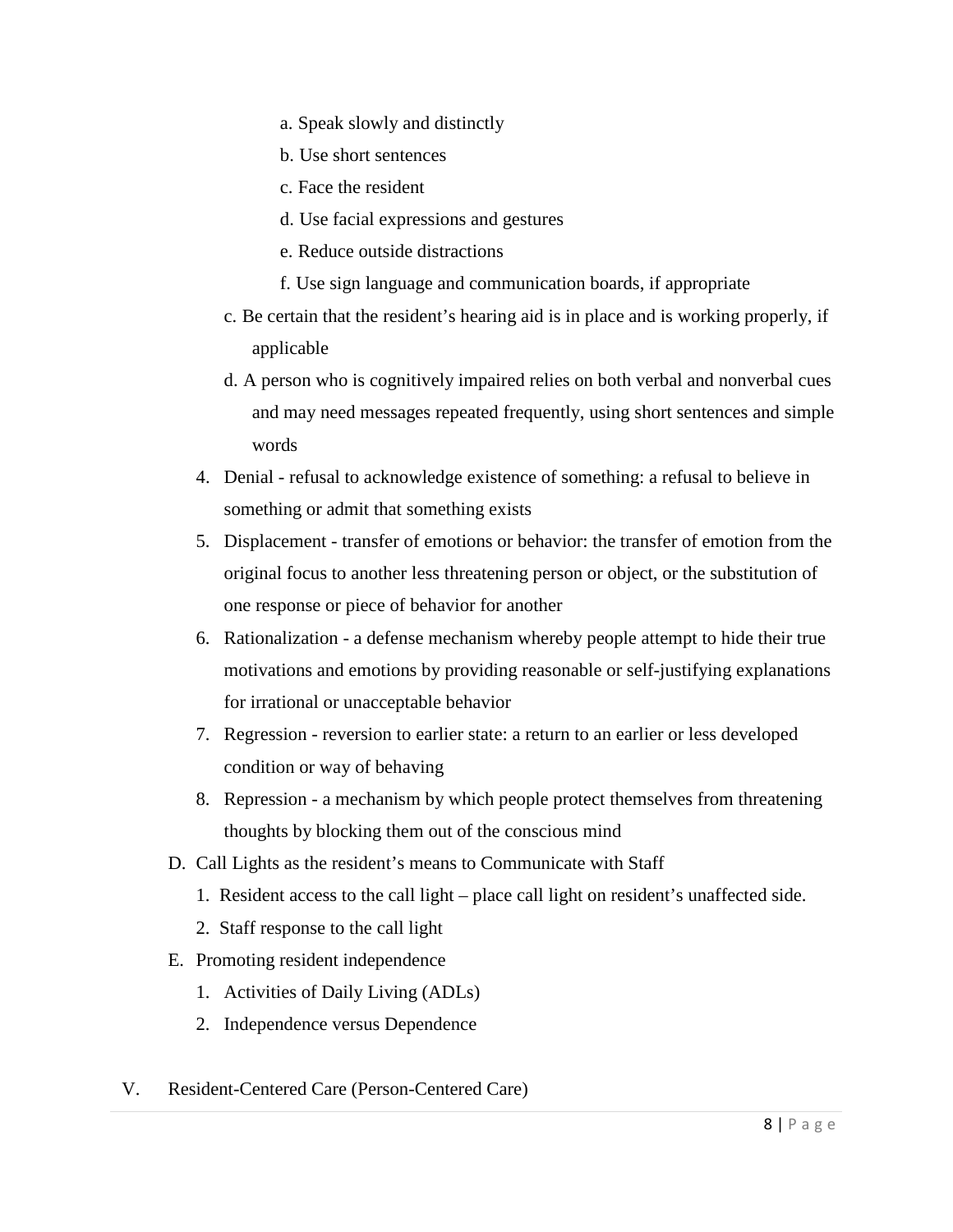- A. Respecting resident choice/preference
	- 1. Provide a home-like and safe living environment with daily routines designed to meet the resident's specific needs and in accordance with former lifestyle
- B. Practices which reflect resident-centered care (include, but not limited to :)
	- 1. Time to awake/retire to bed
	- 2. Frequency of bath/shower
	- 3. Preferred activities
	- 4. Choice of clothing
	- 5. Choice of mealtimes
	- 6. Choice of toileting times
- C. Cultural Diversity
- D. Respecting Cultural Differences
- E. Respecting Religious Preferences

#### **Visual Aides**:

- Comprehensive Care Plan
- Nurse Aide Assignment Sheet
- Standard 14

#### **RCPS**:

• None

#### **Review Questions**

- 1. To whom does the CNA report?
- 2. What is the difference between an objective and subjective observation?
- 3. Give examples of resident choices which could be honored by the facility to promote person-centered care.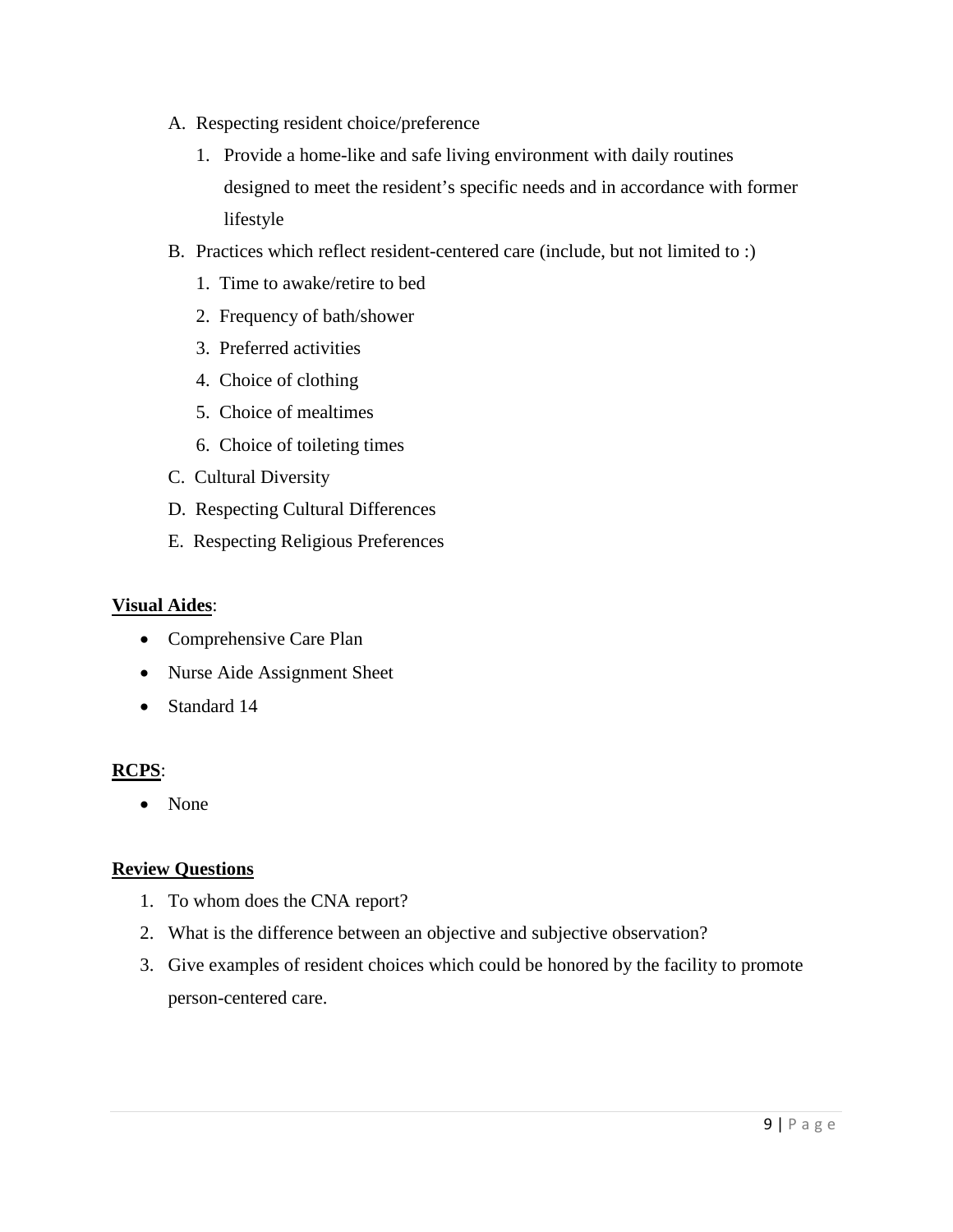## **Lesson # 2**

## **Title: Resident Rights**

#### **Lesson Objectives**:

I. The student will be able to explain the importance of Resident Rights.

II. The student will be able to describe the components/areas that are Resident Rights.

III. The student will be able to demonstrate ways to protect Resident Rights.

IV. The student will be able to describe the types of abuse, neglect and misappropriation.

V. The student will be able to demonstrate how to respond to situations related to abuse, neglect or misappropriation.

## **Key Terms:**

**Abuse –** the willful infliction of injury, unreasonable confinement, intimidation, or punishment with resulting physical harm, pain or mental anguish; abuse can be **verbal** (something said-oral, written or gestured), **physical** (something done to the resident-rough handling/treatment, hitting, slapping, pinching, etc.), **emotional/mental** (humiliation, harassment, threats of punishment or deprivation) or **sexual** (harassment, coercion or sexual assault). Any sexual relationship with a resident is considered to be abuse.

**Confidentiality** – maintaining information as private.

**Consensual** – agreed to by the people involved; dome with the consent of the people involved. **HIPAA** – Health Insurance Portability and Accountability Act; Federal law that protects the privacy of individually identifiable health information; sets national standards for the security of electronic protected health information; and protects identifiable information being used to analyze patient safety events and improve patient safety.

**Informed Consent** – a person, after having been informed of potential negative outcomes, makes informed decisions about their healthcare.

**Involuntary Seclusion** – separation of a resident from other residents or from his/her room or confinement to his/her own room against the resident's will, or the will of the resident's legal representative.

**Misappropriation** – intentional use or theft of property or funds of another person for one's own use.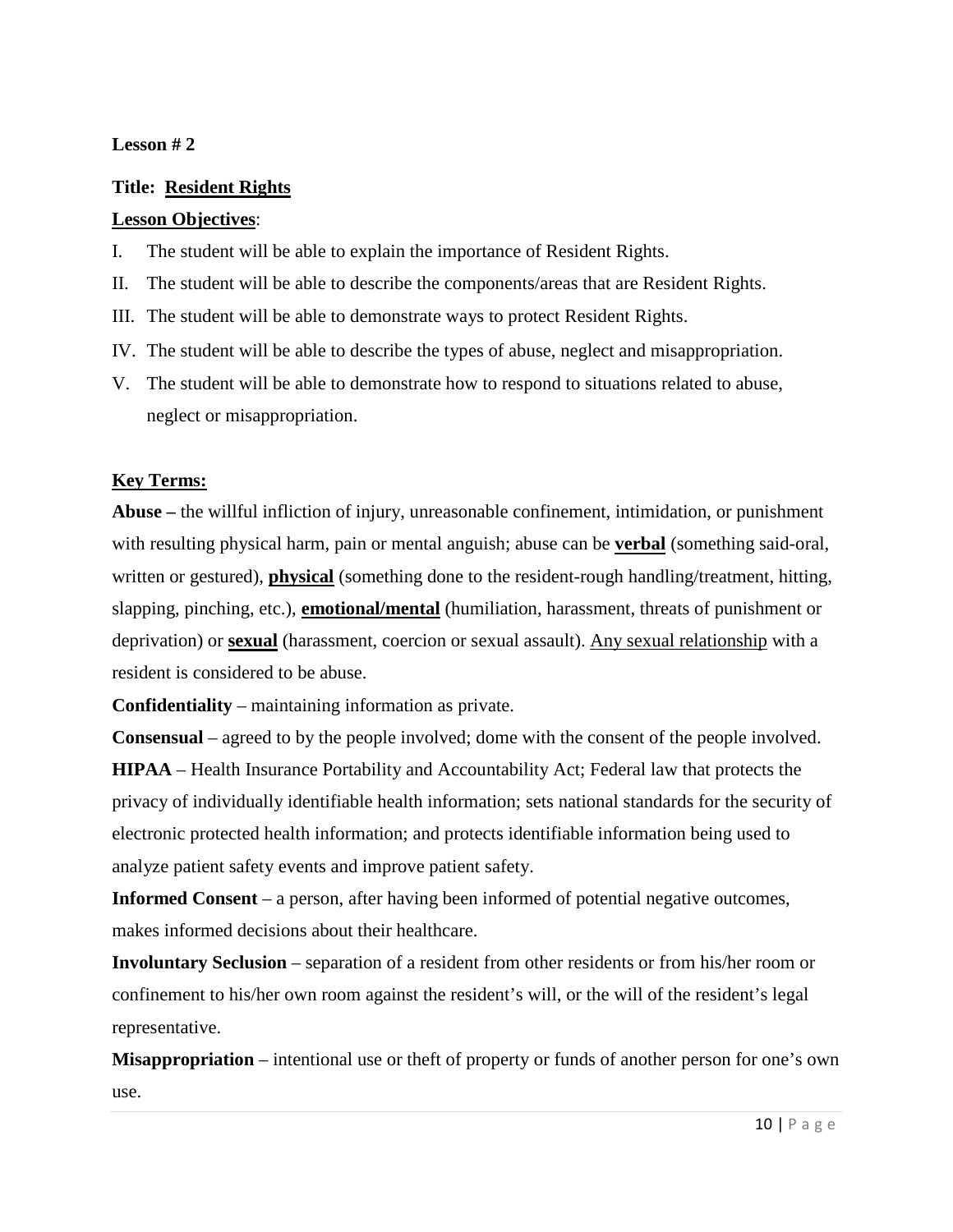**Neglect** – failure to provide help or care when needed.

**OBRA (Omnibus Budget Reconciliation Act)** – law passed by federal government establishing minimum standards for nursing home care and for nursing assistant training.

**Privacy** – free of being observed or disturbed by other people.

**Resident Rights** – rights identified by OBRA relative to residents in long term care facilities; informs residents and others of the residents' rights within the facility.

**Restraints** – to physically restrict voluntary movement or use chemicals to revise/restrict resident behavior

#### **Content:**

- I. Resident Rights
	- A. Origin Omnibus Budget Reconciliation Act (OBRA) —Passed in 1987 due to reports of poor care and abuse in nursing homes
	- B. Purpose
		- a. Inform a resident how he/she is to be treated
		- b. Provide an ethical code of conduct for healthcare workers
	- C. These rights include the resident's right to:
		- 1. Exercise his or her rights;
		- 2. Be informed about what rights and responsibilities he or she has;
		- 3. If he or she wishes, have the facility manage his or her personal funds;
		- 4. Choose a physician, treatment and participate in decisions and care planning;
		- 5. Privacy and confidentiality;
		- 6. Voice grievances and have the facility respond to those grievances;
		- 7. Examine survey results;
		- 8. Work or not work;
		- 9. Privacy in sending and receiving mail;
		- 10. Visit and be visited by others from outside the facility;
		- 11. Use a telephone in privacy;
		- 12. Retain and use personal possessions to the maximum extent that space and safety permit;
		- 13. Share a room with a spouse or another, if mutually agreeable;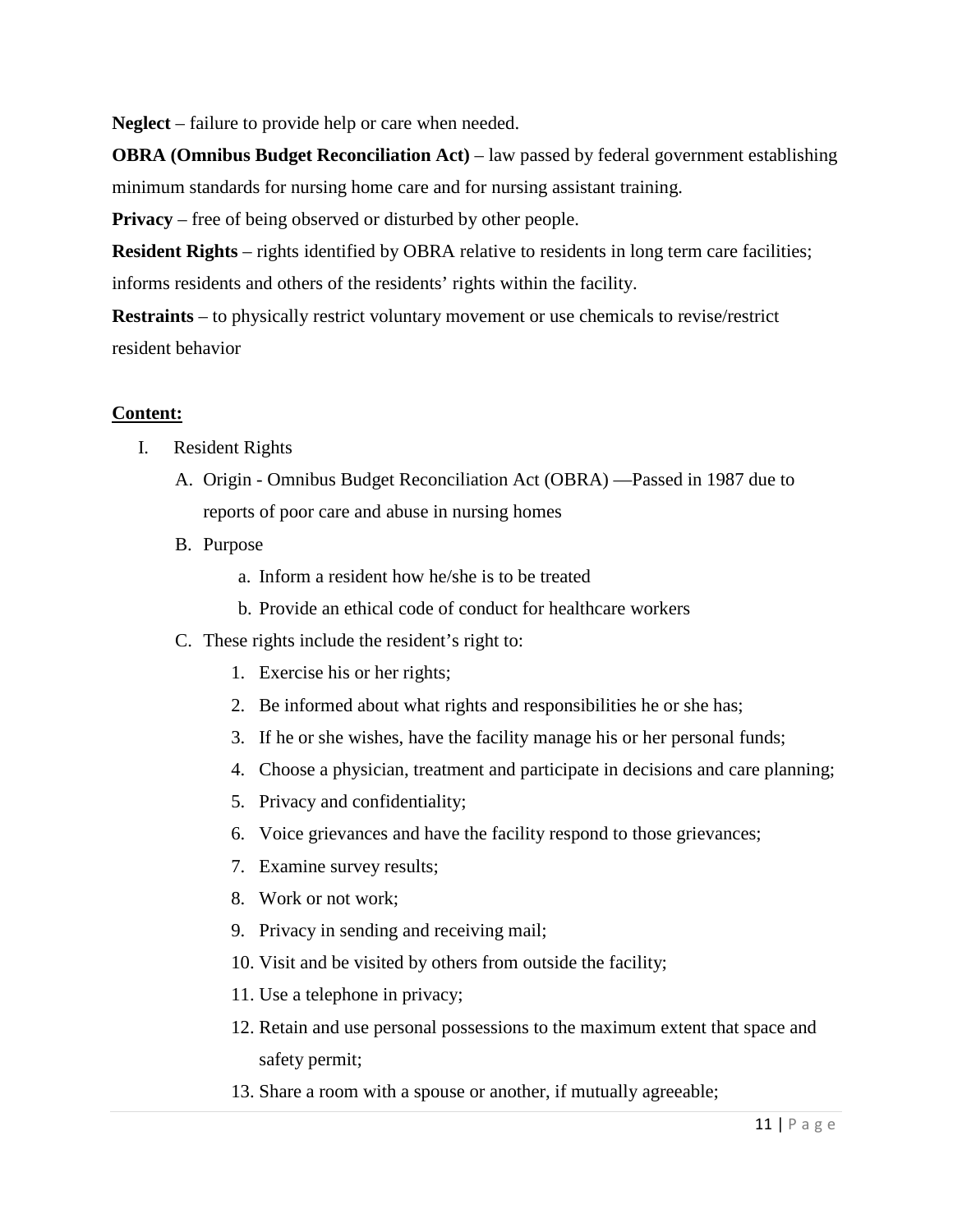- 14. Self-administer medication, if the interdisciplinary care planning team determines it is safe;
- 15. Refuse a transfer from a distinct part, within the institution;
- 16. Be free from any physical or chemical restraints; and
- 17. Be free from verbal, sexual, physical and mental abuse, corporal punishment and involuntary seclusion.
- D. Protection of Resident Rights:
	- 1. Never abuse know your limits
	- 2. Types of abuse (explained in detail later)
	- 3. Report signs/symptoms of abuse, neglect and misappropriation (examples provided later)
- E. Privacy
	- 1. Avoid unnecessary exposure
	- 2. Do not open mail without permission
	- 3. Knock and request permission before entering room
- F. Confidentiality
	- 1. No gossip
	- 2. No sharing of resident information except with care team members
		- a. Health Insurance Portability and Accountability Act (HIPAA) law
			- to keep health information private
		- b. Social Media posting of resident's is considered abuse
- G. Resident Care
	- 1. Involve resident in care
	- 2. Explain procedures
	- 3. Respect refusal in care
	- 4. Report refusal in care

*Note\* Introduce RCPs – "Initial Steps" and "Final Steps" to reinforce acknowledgement of Resident Rights observed when providing care.*

- H. Report and Document
	- 1. Be honest & truthful
	- 2. Notify supervisor immediately of abuse, neglect and/or misappropriation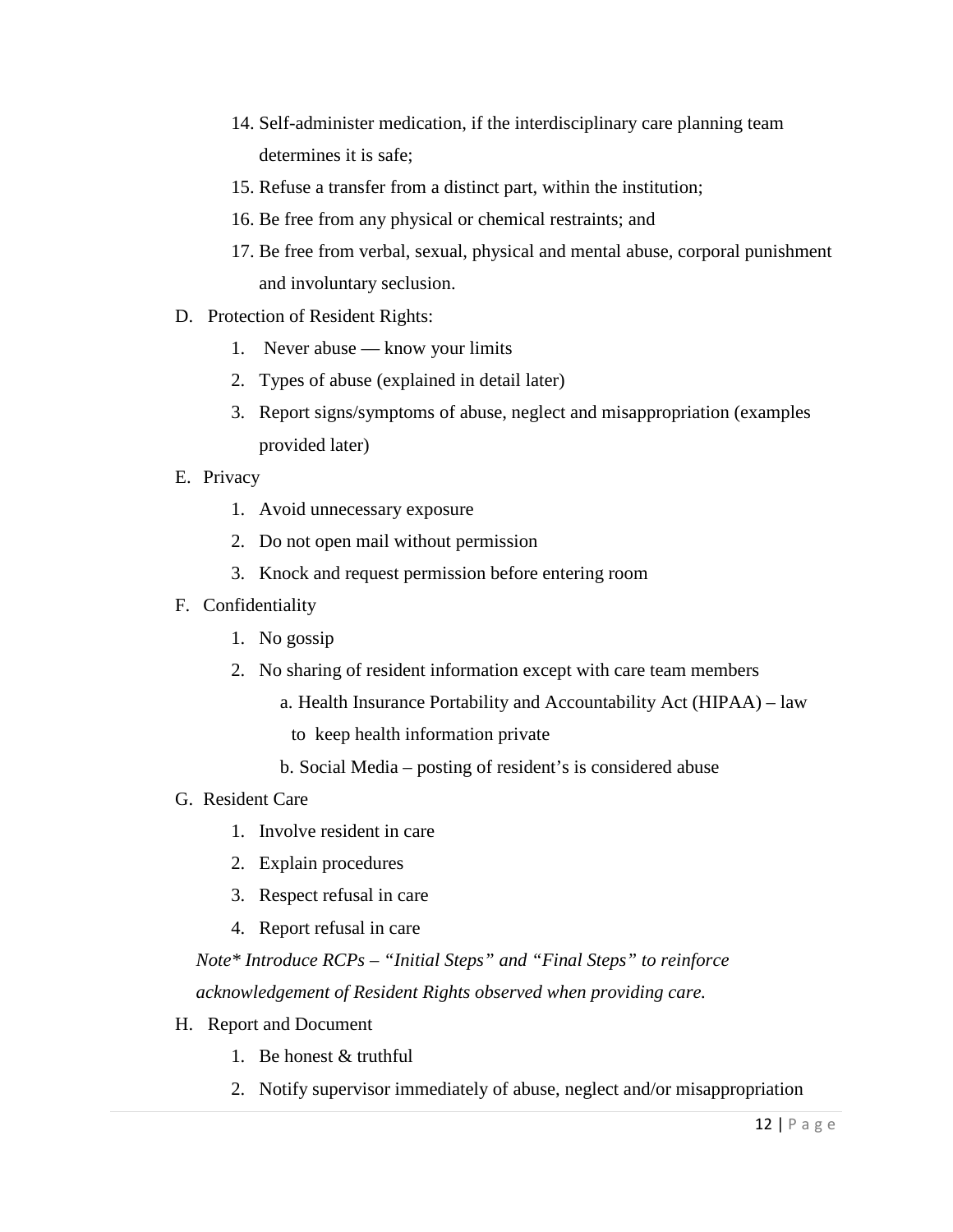- 3. Notify nurse about care questions
- 4. Report changes in condition
- II. Abuse, Neglect, and Personal Possessions/Misappropriation
	- A. Types of Abuse
		- 1. Physical
		- 2. Sexual
		- 3. Mental
		- 4. Verbal
		- 5. Financial
	- B. Neglect/Negligence
	- C. Involuntary Seclusion
	- D. Misappropriation
		- 1. Personal property
		- 2. Gifts
	- E. Signs and Symptoms
		- 1. Abuse
			- a. Conditions– suspicious marks, bruises, bite marks, fractures, dislocations, burns, scalp tenderness, nose bleeds, swelling, welts
			- b. Observations- fear, pain, withdrawal, mood changes, acting out, anxiety, guarding
		- 2. Neglect
			- a. Conditions pressure ulcers, dehydration, weight loss
			- b. Observations unclean, soiled bedding or clothing, unanswered call lights, wrong clothes, no glasses/hearing aids, uneaten food/snacks, no water available
			- c. Misappropriation
				- a. Conditions—anger, sadness, fear
				- b. Observations—missing items, comments from resident or family
	- F. Reporting
		- 1. Know facility policy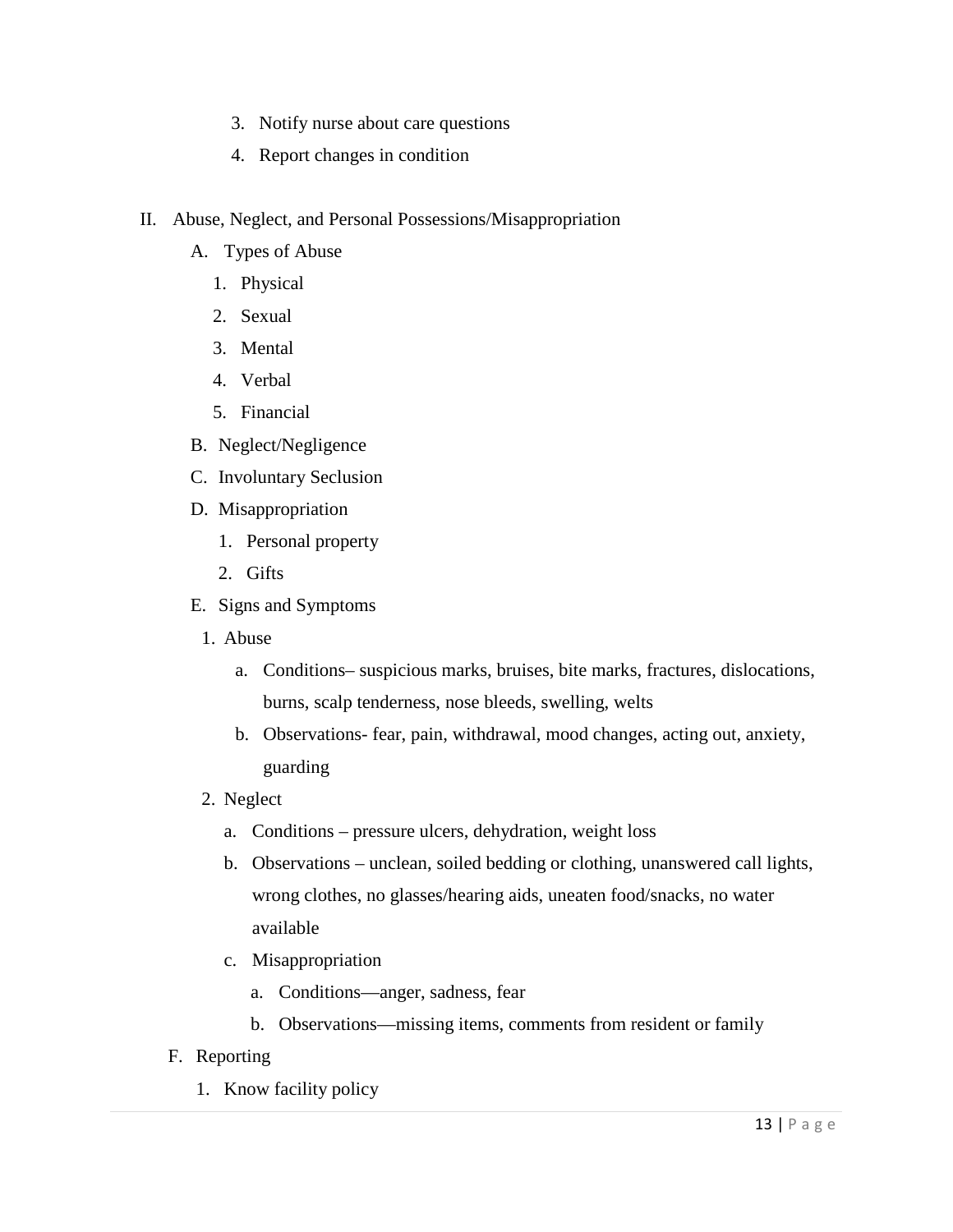2. Report per your facility policy

## **Visual Aides**:

• Resident Rights (poster and/or copy)

## **RCPS**:

Introduce the students to:

- Initial Steps
- Final Steps

## **Review Questions**

- 1. Give examples of Resident Rights.
- 2. How can Resident Rights be protected?
- 3. What are the different types of abuse?
- 4. Give examples of neglect
- 5. Give an example of misappropriation.
- 6. What is the first thing that should be done if you feel a resident has been abused?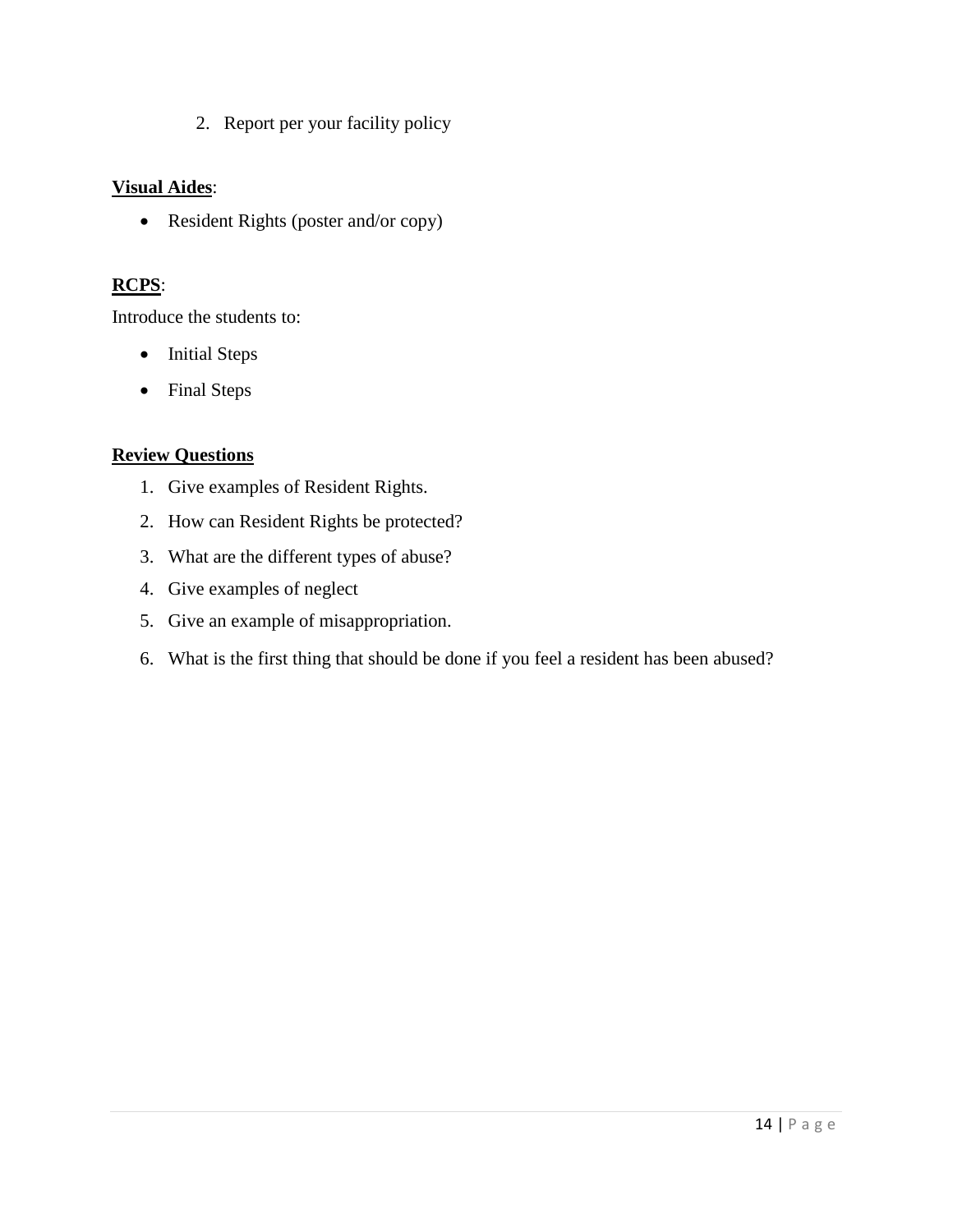#### **Lesson # 3**

#### **Title: Infection Control**

#### **Lesson Objectives**:

I. The student will be able to explain the importance of Infection Control.

II. The student will be able to demonstrate the chain of infection.

III. The student will be able to describe the importance of hand hygiene.

IV. The student will be able to describe the importance of personal protective equipment.

V. The student will be able to explain both Standard and Transmission Based Precautions.

#### **Key Terms:**

**Airborne Precautions** – used for diseases that are transmitted through the air after expelled.

**Blood borne Pathogens** – microorganisms in human blood which can cause infection and disease in humans

**Body Fluids** – saliva, sputum, urine, feces, semen, vaginal secretions, and pus or other wound drainage.

**Causative Agent -** a biological agent (pathogen) that causes a disease

**Center for Disease Control and Prevention (CDC)** – federal governmental agency that issues guidelines relative to protection and manners to improve health.

**Chain of Infection** – an illustration to describe how a disease is transmitted from one person (or source) to another

**Contact Precautions** – used when there is risk for transmitting or contracting a microorganism from touching an infected object or person.

**Direct Contact** - touching an infected person, or his/her secretions.

**Disinfection** – chemicals used to decrease the spread of pathogens by destroying them.

**Droplet Precautions** – used when the disease causing microorganism does not stay airborne and only travels a short distance after being expelled

**Hand Hygiene** – hand washing with soap and water or using alcohol-based hand rub.

**Healthcare Associated Infection (HAI)** – infection acquired in a hospital or other healthcare setting; also known as a nosocomial infection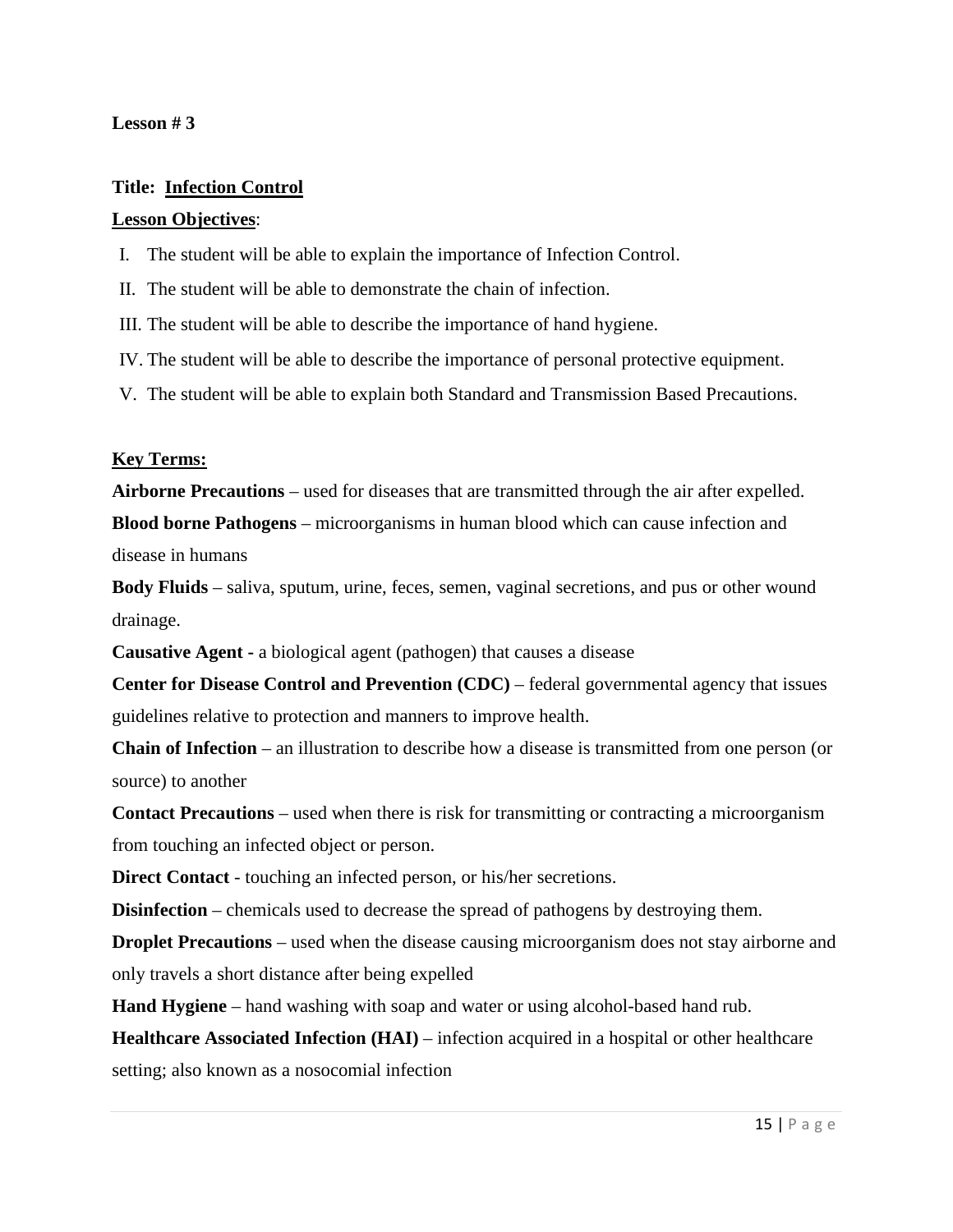**Indirect Contact** - transmission of a disease without physical contact (e.g., touching a common object).

Infection Control – methods used to control and prevent the spread of tiny living things that are always present in the environment, however are not visible to the naked eye.

**Isolation** – measure taken to isolate the potentially harmful microorganism and prevent spread to other residents.

**Localized Infection** – an infection contained to a specific body part; thus, the infection is localized.

**Mode of Transmission** – how the pathogen travels from one person to another. Transmission can happen through the air, or through direct or indirect contact.

**Nosocomial Infection** – infection acquired in a hospital or other healthcare setting; also known as HAI (healthcare associated infection)

**Pathogen** – harmful microorganism; the causative agent.

**Personal Protective Equipment (PPE)** – barrier between a person and a potentially harmful microorganism

**Portal of Entry** – the way pathogens enter the body (e.g., mouth, nose, skin breaks, urinary tract and anus).

**Portal of Exit** – the ways pathogens leave the body (e.g., urine, feces, saliva, tears, drainage from wounds, sores, blood, excretion from respiratory tract or genitals).

**Reservoir** – where pathogens live and multiply.

**Standard Precautions** – treating all blood, body fluids, non-intact skin and mucous membranes as if they are infected.

**Sterilization** – destroys all microorganisms, not just pathogens.

**Susceptible Host** – the person who could be infected (e.g., elderly, persons who are not in good health, people who do not follow proper infection control precautions).

**Systemic Infection** – infection that occurs when pathogens enter one's bloodstream and move throughout the body causing general symptoms

**Transmission Based Precautions** – special precautions implemented on the basis of how the disease spreads.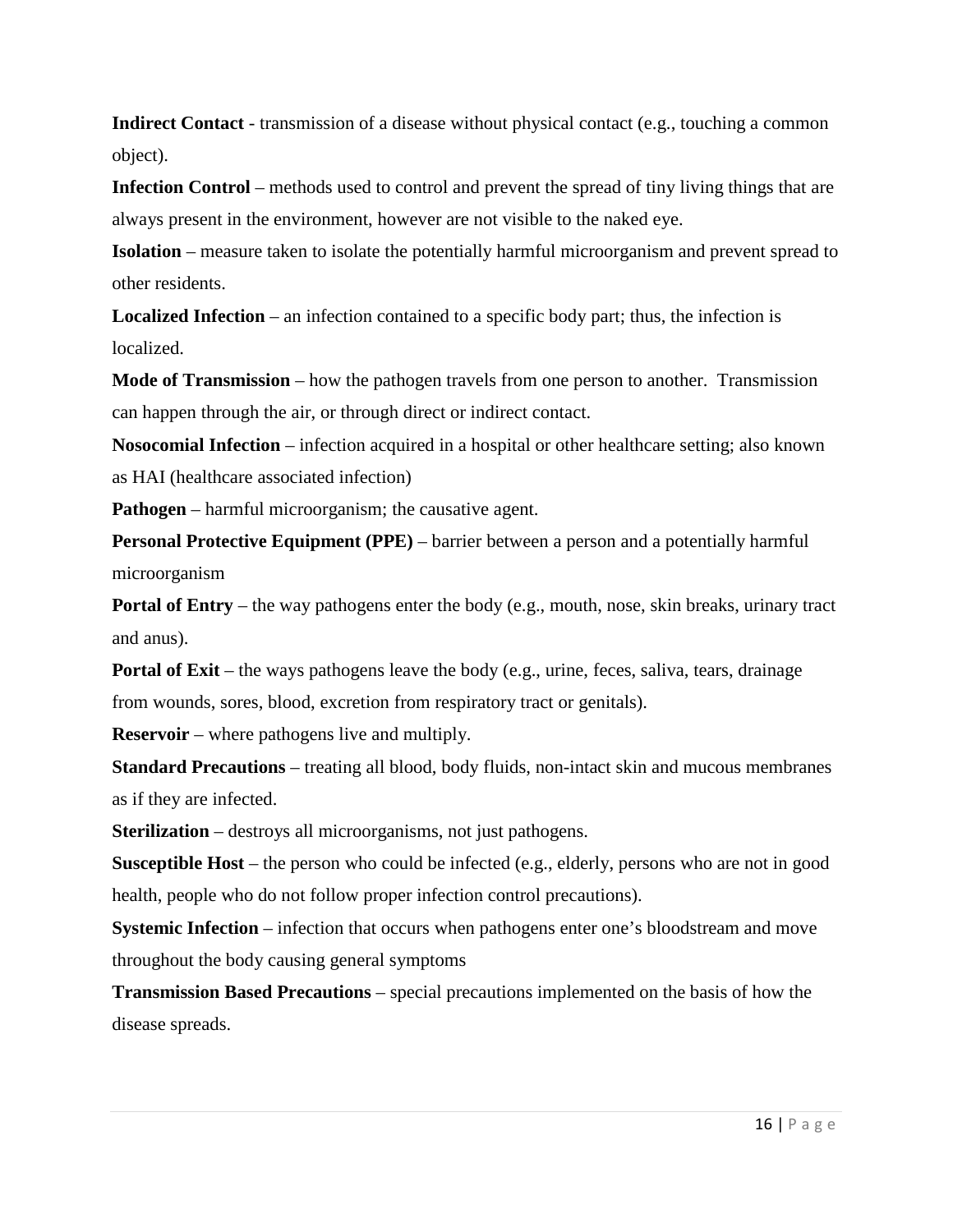## **Content:**

- I. Introduction to Infection Control
	- A. Definition of Infection Control prevent and control the spread of infection
	- B. Role of Centers for Disease Control and Prevention (CDC)
	- C. Chain of Infection Links
		- 1. Causative Agent a pathogen or microorganism that causes disease
		- 2. Reservoir a place where a pathogen lives and grows
		- 3. Portal of Exit a body opening on an infected person that allows pathogens to leave
		- 4. Mode of Transmission method of describing how a pathogen travels from one person to the next person
		- 5. Portal of Entry a body opening on an uninfected person that allows pathogens to enter
		- 6. Susceptible Host an uninfected person who could get sick
	- D. Types of infections
		- 1. Systemic an infection that is in the bloodstream and is spread throughout the body, causing symptoms
		- 2. Localized an infection that is confined to a specific location in the body and has local symptoms
		- 3. Healthcare Associated Infections (HAIs)/Nosocomial infections that patients acquire within healthcare settings that result from treatment for other conditions.
	- E. Facility Infection Control Policy
		- 1. Key components
			- a. Procedures
			- b. Reporting
			- c. Surveillance
			- d. Compliance
- II. Hand Hygiene
	- A. Hand washing when hands are visibly soiled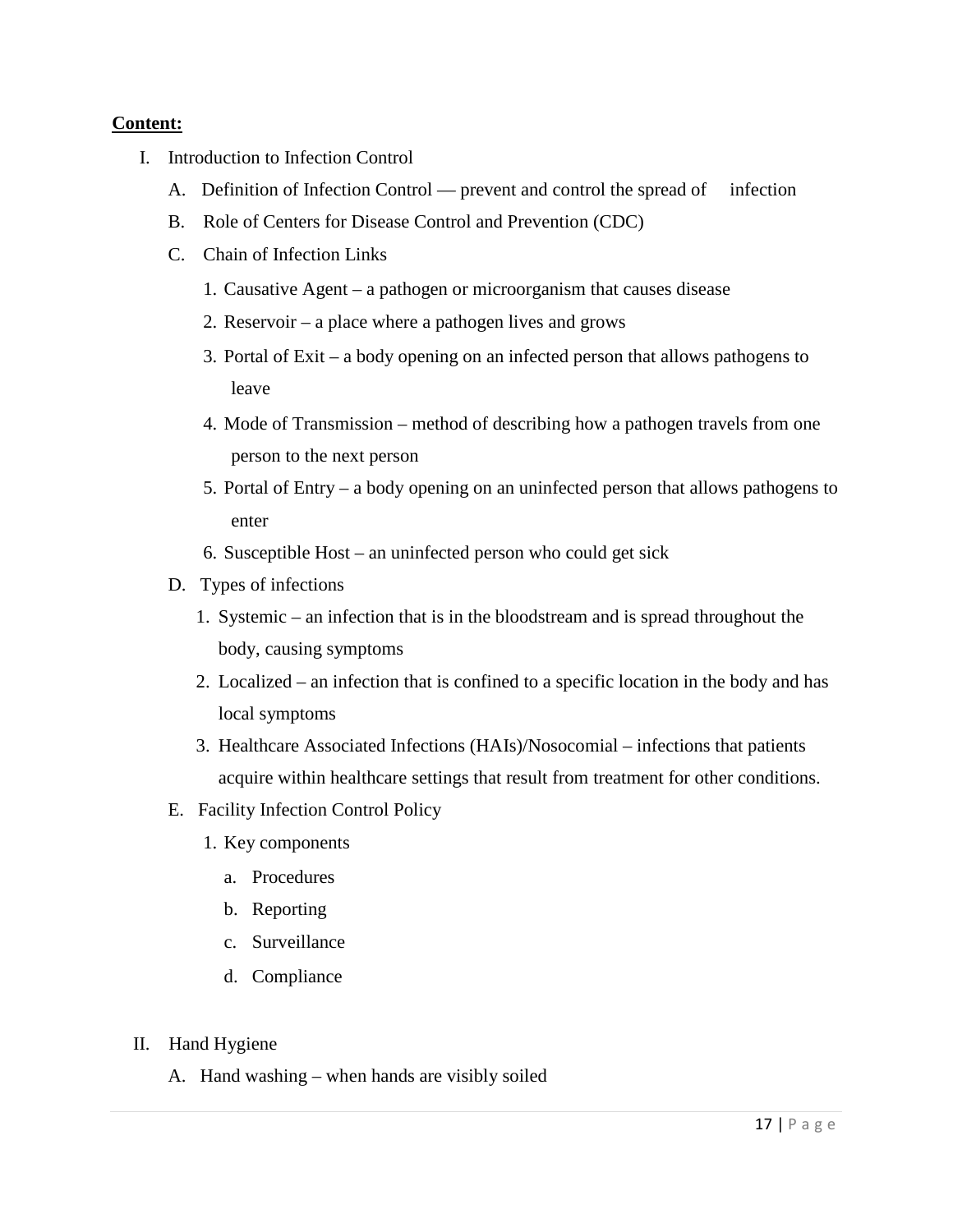- B. Alcohol based hand rub
- C. Five Moments for hand hygiene World Health Organization (WHO)
	- 1. Before resident/patient contact
	- 2. Before aseptic task
	- 3. After exposure to blood/body fluids
	- 4. After resident/patient contact
	- 5. After contact with resident/patient surroundings
- D. Other Hand washing moments
- E. Important factors related to Hand Hygiene
	- 1. Visibly soiled with blood or body fluids
	- 2. Exposure to potential pathogens
		- a. Spores C-Diff requires hand washing
- F. Other factors related to Hand Hygiene
	- 1. Finger nails long fingernails harbor organisms
	- 2. Jewelry
	- 3. Intact skin
- G. Procedure for hand washing (**See RCP**)
	- 1. Demonstrate proper hand washing
	- 2. Explain rationale for each step
- III. Personal Protective Equipment PPE
	- A. Purpose of PPE
	- B. Types of PPE
		- 1. Gloves
		- 2. Gown
		- 3. Mask
	- C. Procedure for PPE
		- 1. Demonstrate RCP:
			- a. Gloves
			- b. Gown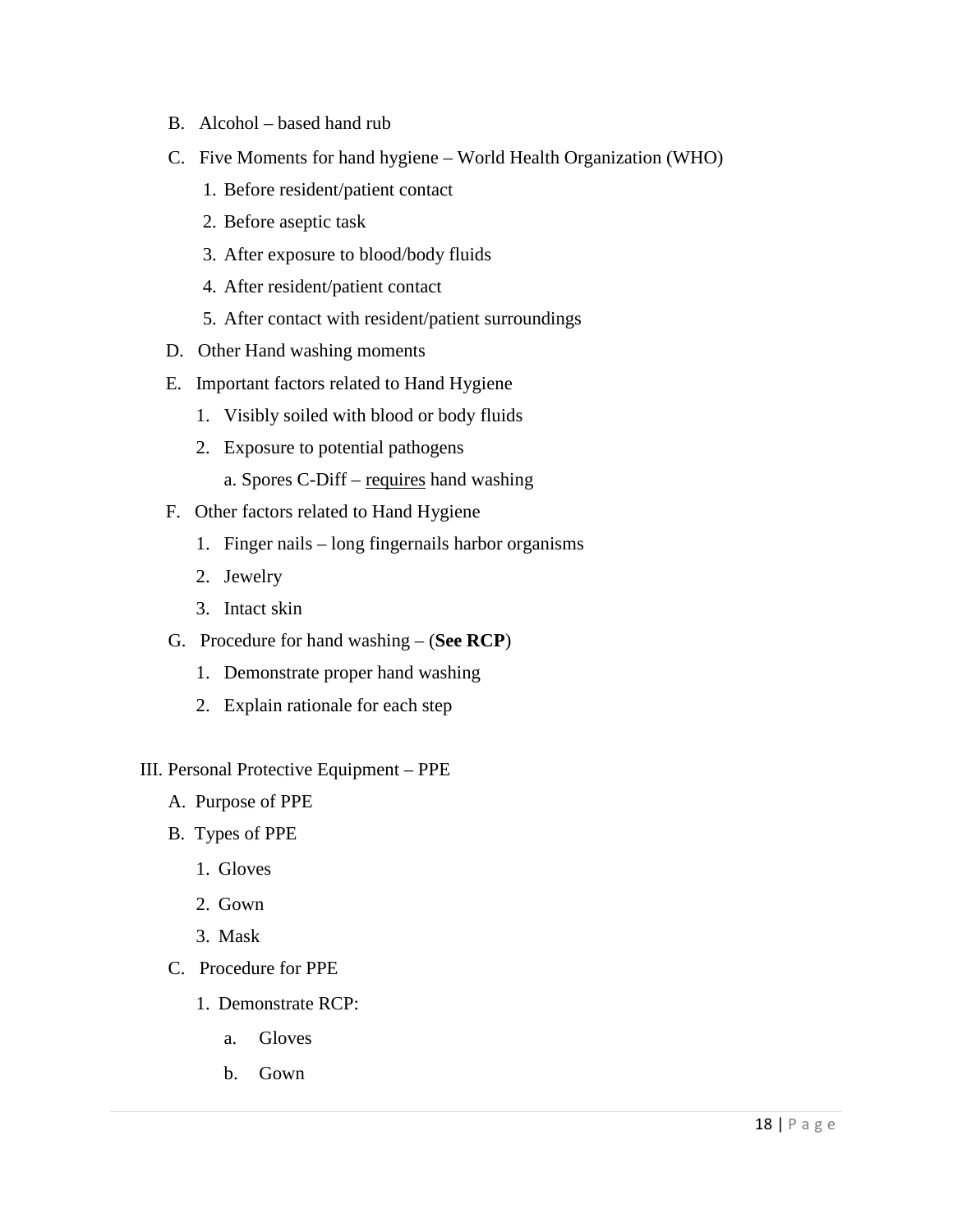- c. Mask
- IV. Precautions
	- A. Standard Precautions
		- 1. Hand Hygiene
		- 2. Personal Protective Equipment
		- 3. Disposal of contaminated equipment/supplies
	- B. Transmission Based Precautions
		- 1. Airborne Precautions
		- 2. Droplet Precautions
		- 3. Contact Precautions

#### **Visual Aides**:

Utilize resources, charts, diagrams, etc., found at the ISDH Healthcare Associated Infections Resource Center<http://www.in.gov/isdh/24769.htm>

- WHO 5 Moments of Hand Hygiene
- WHO Hand Hygiene Checklist ("How to Hand wash")
- Chain of Infection Diagram

## **RCPS**:

- Hand washing
- Gloves
- Gown
- Mask

#### **Review Questions**

- 1. What are the links in the "Chain of Infection"?
- 2. What is the most important action a healthcare worker can take to prevent spread of infection?
- 3. Describe the 5 Moments of Hand Hygiene.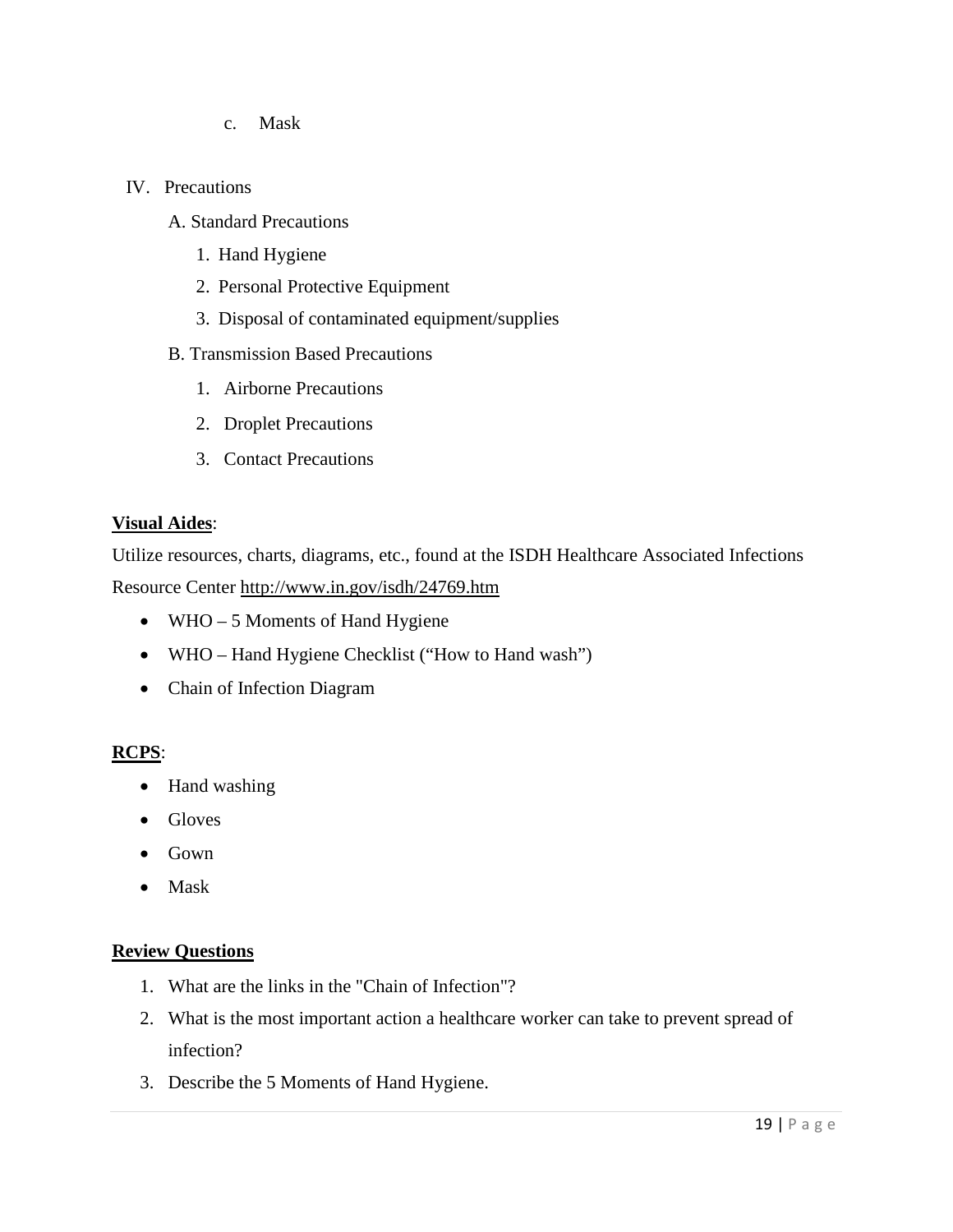4. Explain the importance of proper usage of personal protective equipment.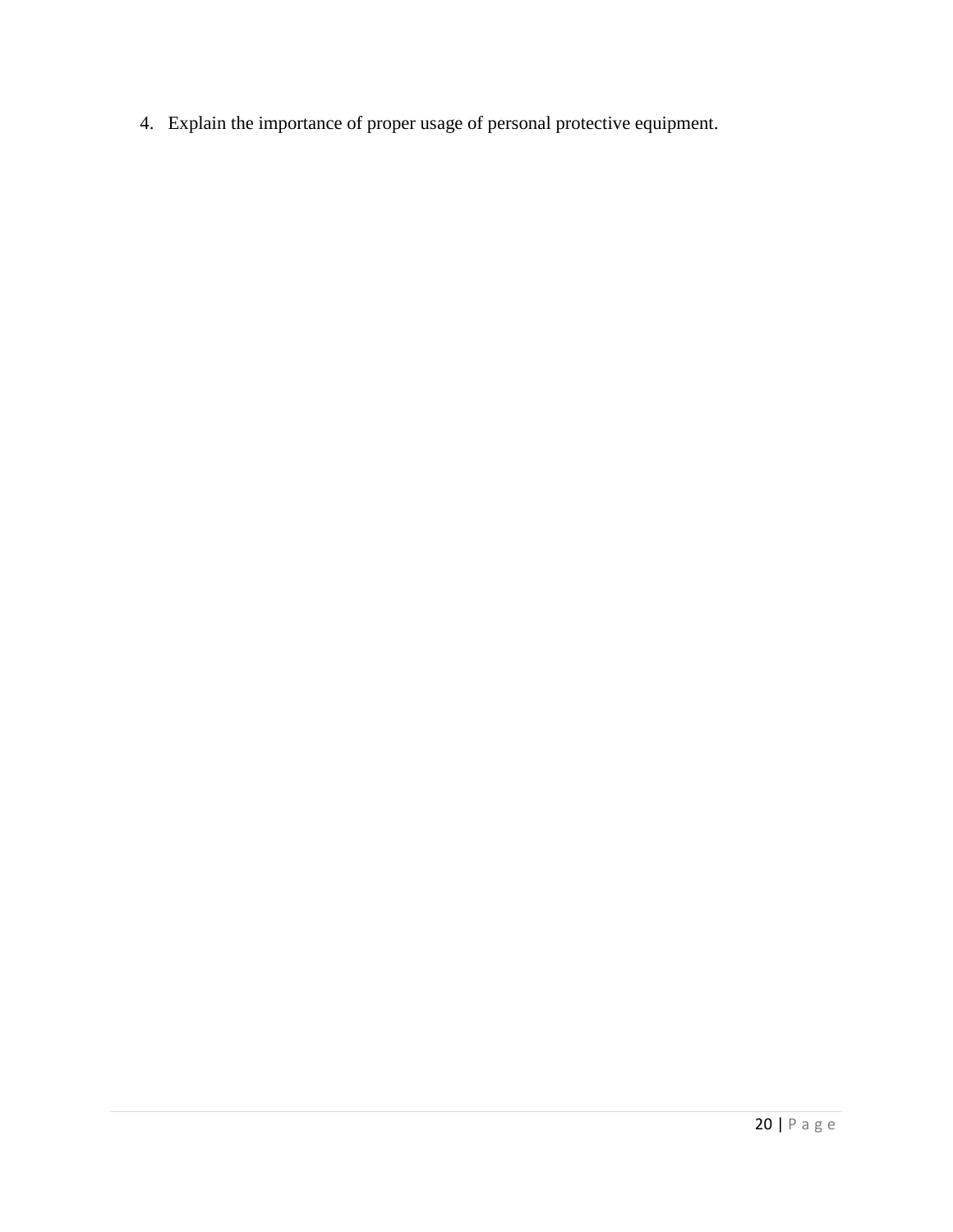#### **Lesson # 4**

#### **Title: Infection Control, continued**

#### **Lesson Objectives**:

- I. The student will be able to describe conditions that are associated to infections.
- II. The student will be able to demonstrate proper hand washing technique and proper use of personal protective equipment.
- III. The student will be able to describe the importance of a clean environment.
- IV. The student will be able to verbalize rationale related to following proper technique related to hand washing and use of personal protective equipment.

#### **Key Terms:**

**Acquired Immune Deficiency Syndrome (AIDS)** - a disease of the human [immune system](http://en.wikipedia.org/wiki/Immune_system) caused by [human immunodeficiency virus](http://en.wikipedia.org/wiki/HIV) (HIV). The illness interferes with the immune system, making those with AIDS much more likely to get [infections.](http://en.wikipedia.org/wiki/Infections) Although considered a sexually transmitted disease, it is also spread through blood, infected needles, or to the fetus from its mother.

**Clostridium Difficile (C-Diff)** - [bacteria](http://en.wikipedia.org/wiki/Bacteria) which causes severe watery [diarrhea](http://en.wikipedia.org/wiki/Diarrhea) and other intestinal disease when competing bacteria have been wiped out by antibiotics; It is spread by spores that are difficult to kill and can be carried on the hands of caregivers who have direct contact with residents or an environmental surface (i.e., floors, toilets, bedpans).

**Disposable** - a product designed for short-term use with most products only intended for single use.

**Disinfect** – to decrease spread of pathogens and disease by destroying pathogens.

**Hepatitis** – inflammation of the liver caused by infection.

**Influenza** - an [infectious disease](http://en.wikipedia.org/wiki/Infectious_disease) caused by a [virus.](http://en.wikipedia.org/wiki/RNA_virus) The most common symptoms include [chills,](http://en.wikipedia.org/wiki/Chills) [fever,](http://en.wikipedia.org/wiki/Fever) [sore throat,](http://en.wikipedia.org/wiki/Sore_throat) [muscle pains,](http://en.wikipedia.org/wiki/Myalgia) severe [headache,](http://en.wikipedia.org/wiki/Headache) [coughing,](http://en.wikipedia.org/wiki/Cough) weakness[/fatigue](http://en.wikipedia.org/wiki/Fatigue_(medical)) and [general](http://en.wikipedia.org/wiki/Malaise)  [discomfort.](http://en.wikipedia.org/wiki/Malaise) Influenza is a more severe disease than the common cold.

**Jaundice** – a yellow/gold tint to the skin and eyes often seen in liver disease such as hepatitis or liver cancer.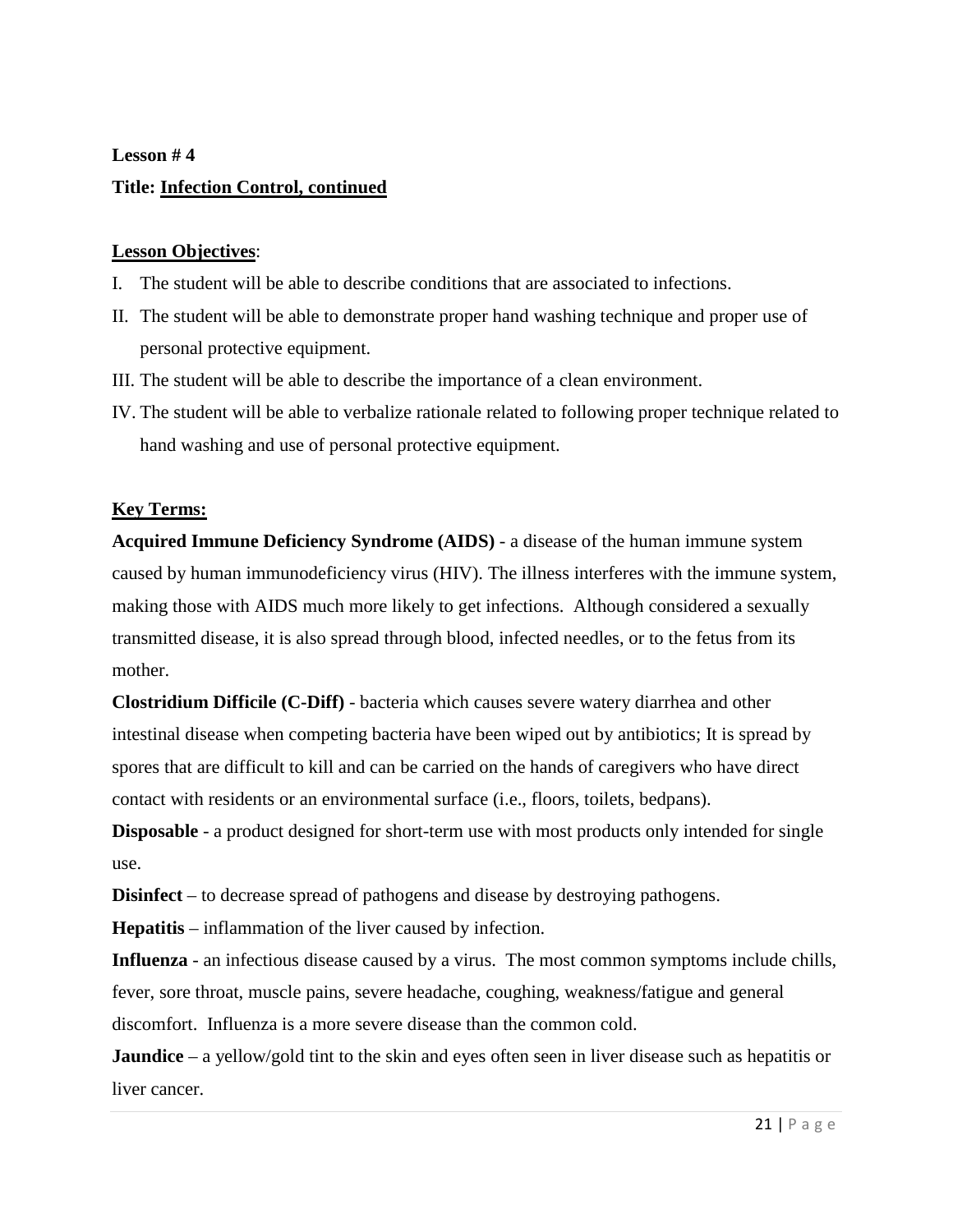**Methicillin Resistant Staphylococcus Aureus (MRSA)** – an antibiotic resistant infection often acquired in hospitals and other facilities; spread by direct physical contact.

**Occupational Safety and Health Administration (OSHA)** – federal governmental agency that protects workers from hazards on the job

**Pediculosis** – an infestation of lice.

**Scabies** - a contagious [skin infection](http://en.wikipedia.org/wiki/Skin_infection) that occurs among humans and other animals. Caused by a tiny and usually not directly visible [parasite](http://en.wikipedia.org/wiki/Parasitism) which burrows under the host's skin, causing intense allergic [itching](http://en.wikipedia.org/wiki/Scabies)

**Tuberculosis (TB)** – a bacterial infection that affects the lungs; causing coughing and difficulty breathing, fever and fatigue. It is an airborne disease, carried on droplets suspended in the air.

**Vancomycin Resistant Enterococcus (VRE)** – a strain of enterococcus that cannot be controlled with antibiotics; it is spread through direct and indirect contact.

## **Content:**

- I. Infectious Disease/Infectious Condition
	- A. Acquired Immune Deficiency Syndrome (AIDS)
		- 1. Defintion
		- 2. Transmission blood or body fluids; usually through contact with blood or sexual contact
		- 3. Prevention- Standard Precautions
	- B. Clostridium Difficile (C-Diff)
		- 1. Definition
		- 2. Transmission- spores which may survive up to six months on inanimate objects
		- 3. Prevention-Contact Precautions; requires caregiver to wash hands; not use alcoholbased hand rubs
	- C. Hepatitis
		- 1. Definition
		- 2. Transmission-fecal/oral; contaminated blood or needles; sexual intercourse
		- 3. Prevention-Standard Precautions
	- D. Influenza
		- 1. Definition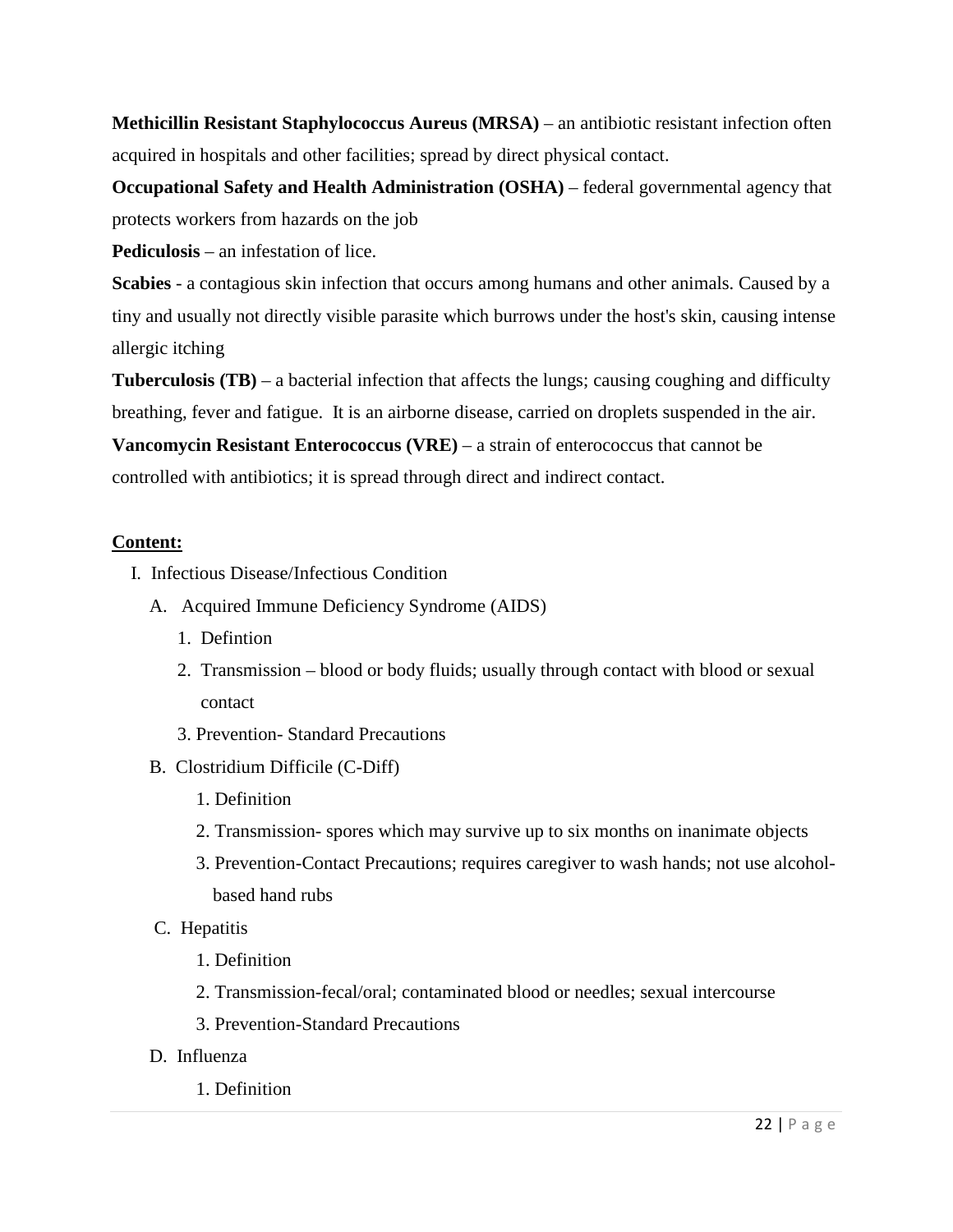- 2. Transmission- direct or indirect contact; may also be airborne
- 3. Prevention-Standard Precautions; may require Droplet Precautions
- E. Methicillin Resistant Staphylococcus Aureus (MRSA)
	- 1. Definition
		- a. infectious-with symptoms
		- b. colonized-without symptoms
	- 2. Transmission-direct or indirect contact
	- 3. Prevention-Standard Precautions (colonized); Contact Precautions (infectious) dependent upon location; Droplet Precautions for a respiratory infection
	- F. Pediculosis
		- 1. Definition
		- 2. Transmission-direct or indirect contact; common use of combs/brushes, hats, linens
		- 3. Prevention-Contact Precautions
		- 4. Treatment- medications, environmental concerns.
	- G. Scabies
		- 1. Definition
		- 2. Transmission-direct or indirect contact; common use of linens
		- 3. Prevention-Contact Precautions
		- 4. Treatment- medications, environmental concerns.
	- H. Tuberculosis
		- 1. Definition
		- 2. Transmission- airborne; a resident who is suspected as having active Tuberculosis will be immediately transferred to a location where respiratory precautions (such as air exchange limited only to the room of the resident and use of respirators by caregivers) can be implemented
		- 3. Prevention-Airborne Precautions; relocation to an appropriate environment
	- I. Vancomycin Resistant Enterococcus (VRE)
		- 1. Definition
		- 2. Transmission-direct or indirect contact
		- 3. Prevention-Standard Precautions; may require Contact Precautions dependent upon location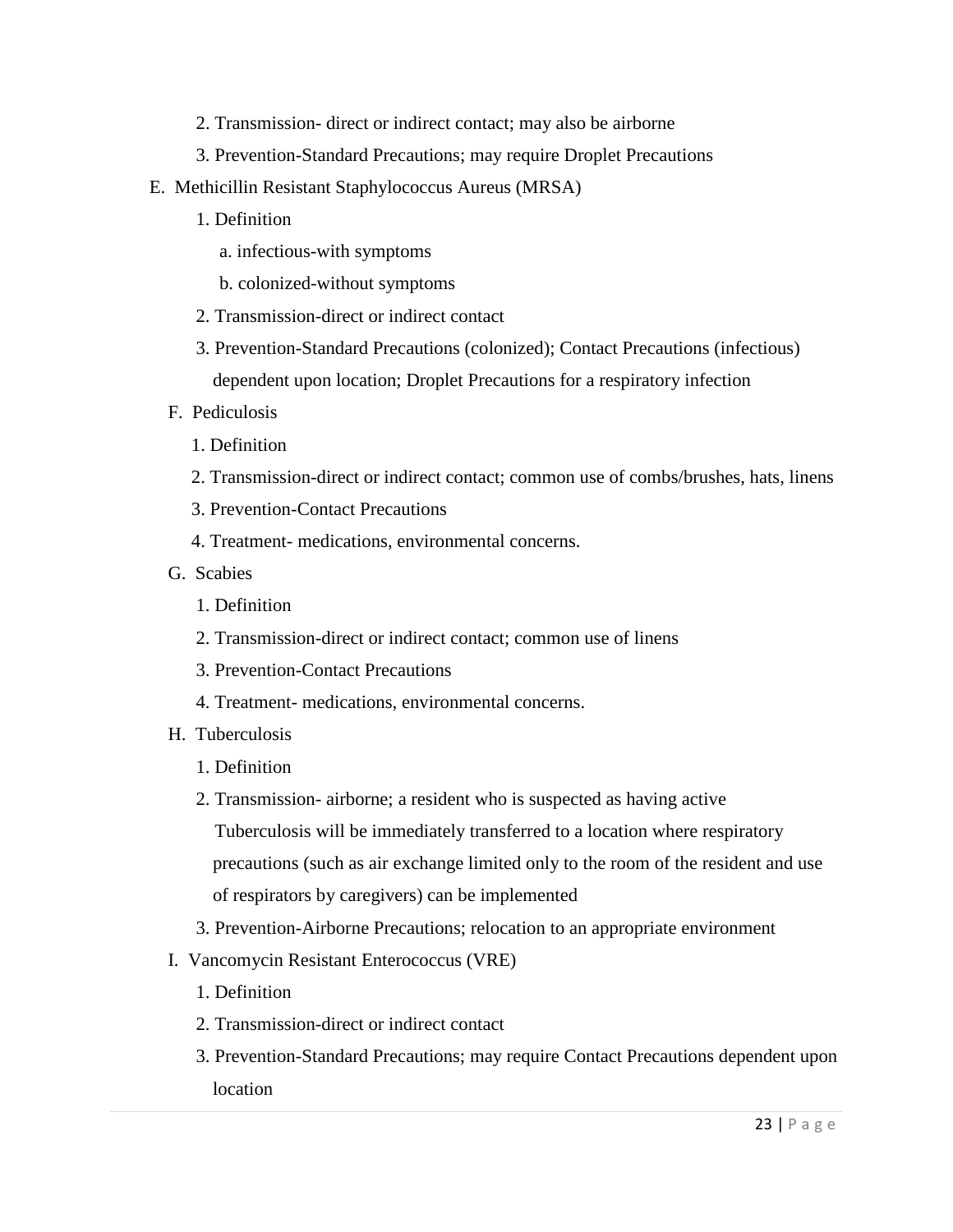## II. Infection Control Practices

- A. Environmental cleaning
	- 1. High touch areas- bedrails, bedside equipment, remote control
- B. Disposal of contaminated items/infectious waste
	- 1. Sharps containers
	- 2. Bio-hazardous waste containers
- C. Linen
	- 1. Handling clean linen
	- 2. Handling/securing soiled linen
- III. Review of Personal Infection Control Practices
	- A. Hand washing/Hand Hygiene
	- B. Personal Protective Equipment
		- 1. Gloves
		- 2. Gown
		- 3. Mask

## **Visual Aides:**

- PPE (gloves, gown, mask)
- Sharps container
- Bio-hazardous symbol
- Bio-hazardous bag/containers

#### **RCPS:**

#### Review

- Hand washing/Hand rub
- Gloves
- Gown
- Mask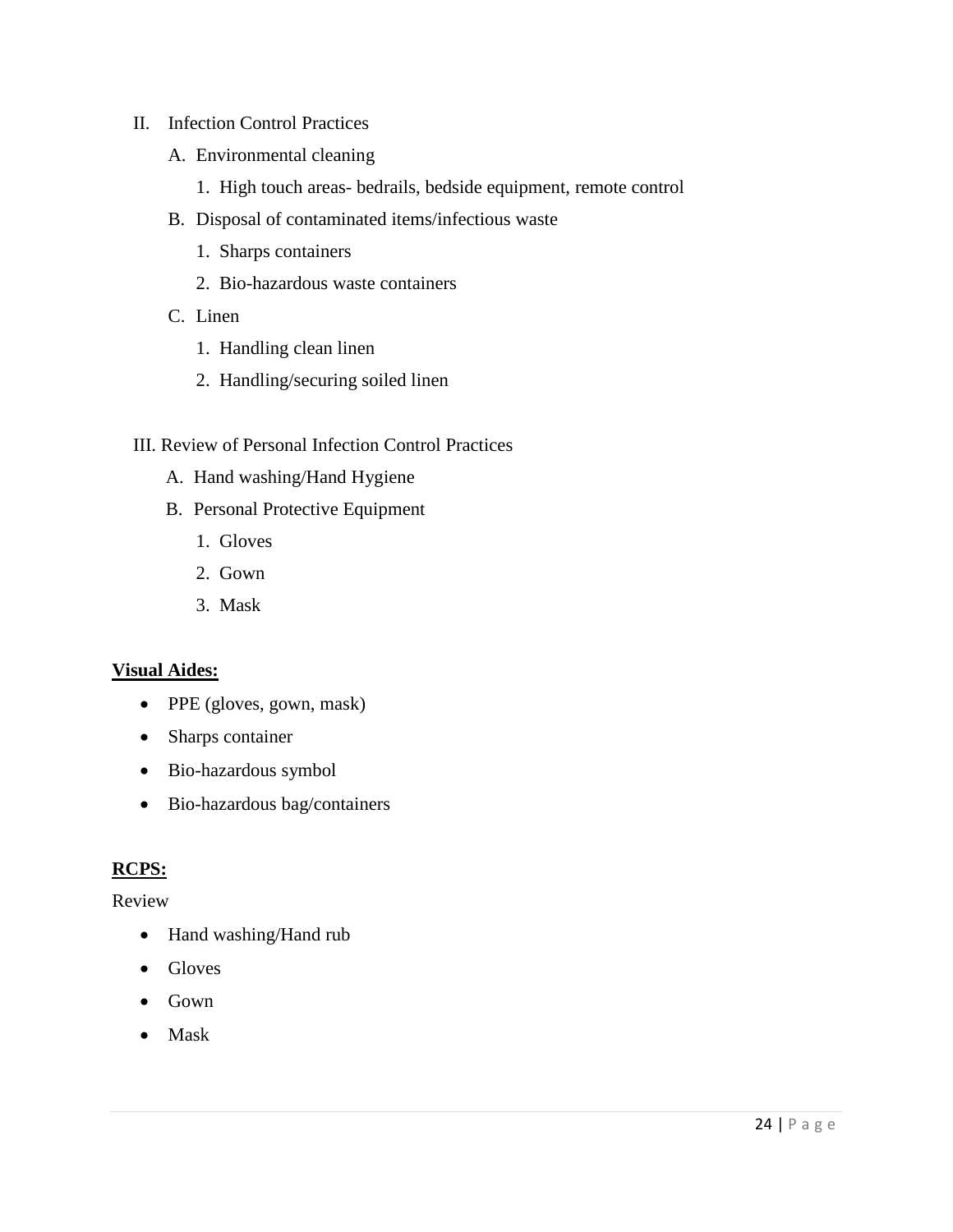## **Review Questions:**

- 1. Describe direct contact which could spread infection.
- 2. Describe indirect contact which could spread infection.
- 3. If a resident has Clostridium Difficile, is an alcohol-based hand rub effective?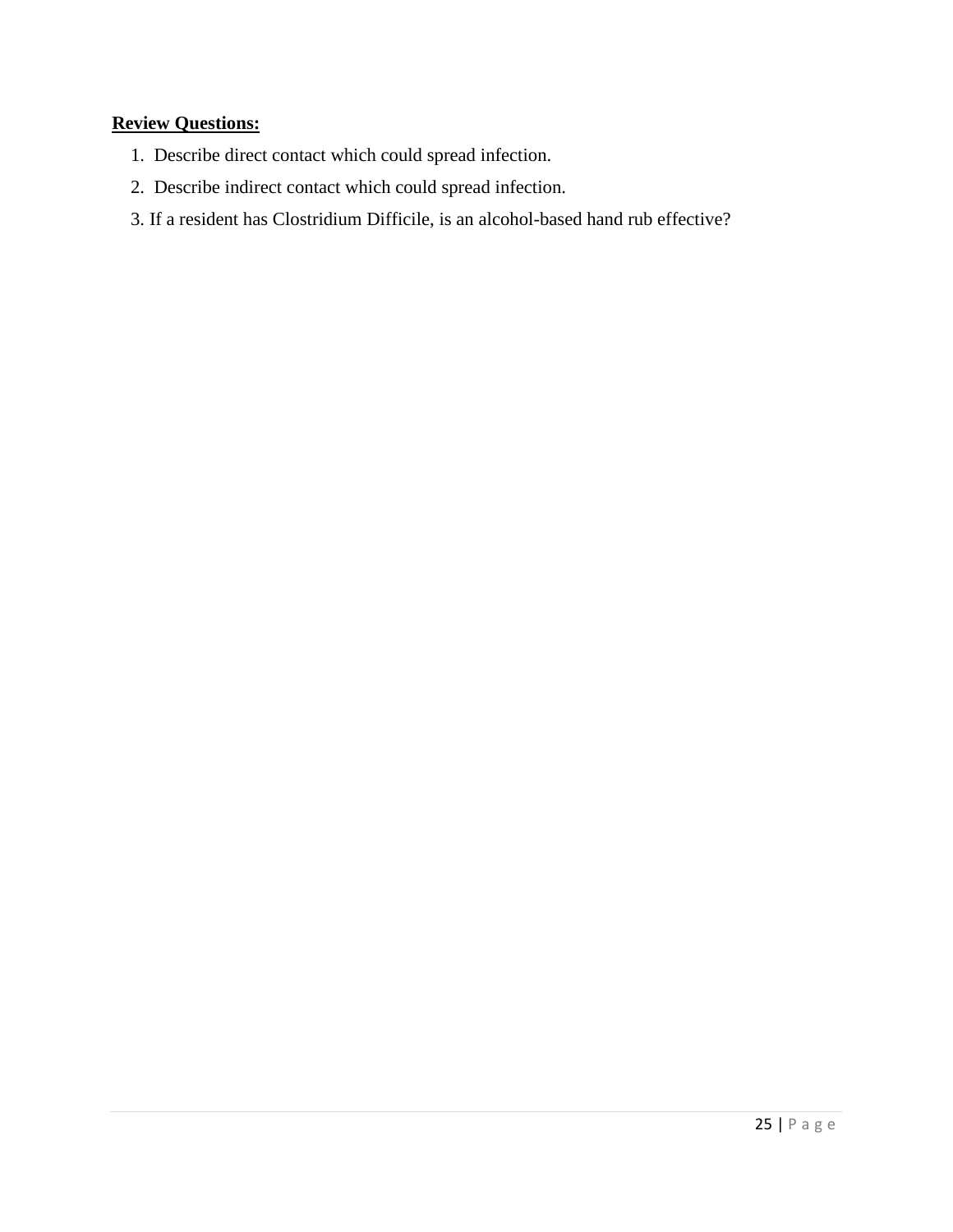#### **Lesson # 5**

# **Title: Medical Concerns/Emergency Procedures Lesson Objectives**:

- I. The student will be able to explain the need for safety and prevention measures/interventions.
- II. The student will be able to explain risk factors related to different types of accidents.
- III. The student will be able to demonstrate prevention strategies for different types of accidents.

#### **Key Terms:**

**Cardiac Arrest –** heart function and circulation stop.

**Choking** – a complete blockage of the airway requiring immediate action.

**Disorientation** – confused relative to time and/or place.

**Environment** - circumstances or conditions that surround an individual.

**Fainting** – sudden loss of consciousness because of inadequate blood supply to the brain.

**Fracture** – broken bone.

**Hemiplegia** – total paralysis of the arm, leg and torso on one side of the body.

**Hemorrhage** – excessive loss of blood from a blood vessel.

**Paralysis** – loss or impairment of the ability to move a body part, usually as a result of damage to its nerve supply.

**Poisoning** – to cause injury, illness, or death by chemical means

**Risk Factor** - a characteristic, condition, or behavior that increases the possibility of injury.

**Scald** – burn caused by hot liquids in contact with the skin.

**Seizure (Convulsions)** – sudden contractions of muscles due to a disturbance in brain activity **Shock** – state of being when vital parts of the body (brain, heart and lungs) do not get enough blood.

#### **Content:**

- I. Accidents
	- A. Types of Accidents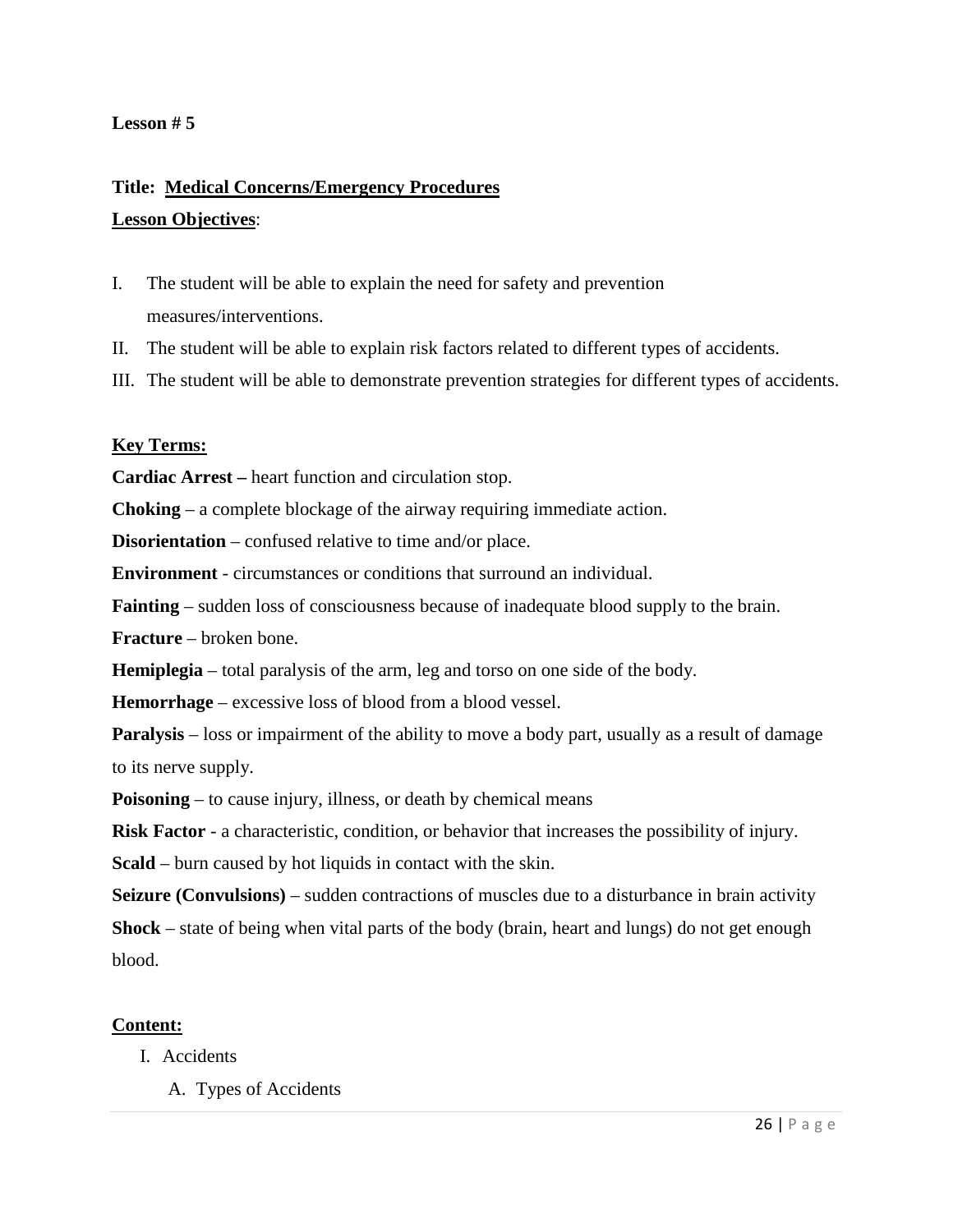- 1. Falls/Fainting
- 2. Burns
- 3. Poisoning
- 4. Choking
- II. Falls the consequences of falls can range from minor bruises to fractures and life-threatening injuries.
	- A. Risk factors
		- 1. Personal
			- a. Medications
			- b. Gait or balance problems
			- c. Diagnosis paralysis, hemiplegia, weakness, disorientation
			- d. Fainting the sudden loss of consciousness because of inadequate blood supply to the brain. The cause can be pain, fatigue, hunger or medical conditions.
			- e. Bowel/Bladder status urgency, incontinence
			- f. Improperly fitting shoes or clothing
		- 2. Environment
			- a. Clutter
			- b. Slippery/wet floors or floors that have shiny waxed finishes.
			- c. Uneven surfaces
			- d. Poor lighting
			- e. Call light out of reach
			- f. Side rails
	- B. Prevention
		- 1. Know residents that are at high risk for falls
		- 2. Frequent toileting program
		- 3. Respond to call lights promptly
		- 4. Use of proper shoes/clothing
		- 5. Keep environment clear or free of obstacles
	- C. Intervention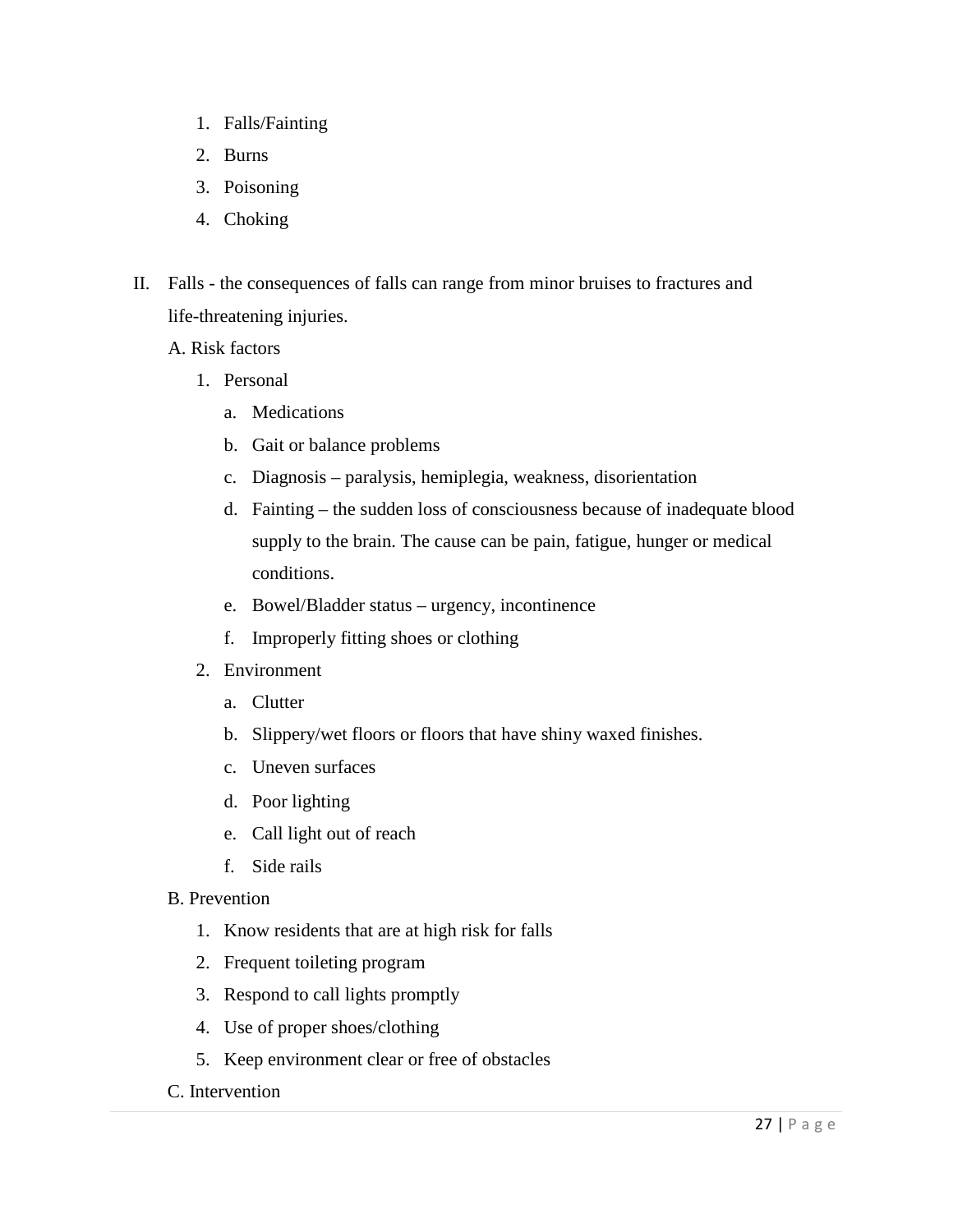- 1. If a resident begins to fall, never try to stop the fall. Gently ease the resident to the floor and:
	- a. Call for help immediately, and
	- b. Keep the resident in the same position until the nurse examines the resident
- D. (**See RCP)** Falling or Fainting
- III. Choking a blockage of the airway. This can occur when eating, drinking or swallowing. The resident often gasps or clutches throat (the universal sign for choking).
	- A. Risk Factors
		- 1. Diagnosis stroke, swallowing difficulty
		- 2. Medications
		- 3. Mental Status
			- a. Unconscious
			- b. Cognitive impairment wandering, eating others' food at an inappropriate consistency
	- B. Prevention
		- 1. Know residents that are at risk
		- 2. Special diets/thickened liquids
			- a. Soft/mechanical soft/pureed diets
			- b. Liquids consistencies
				- i. Nectar thick thicker than water
				- ii. Honey thick pours very slowly
				- iii. Pudding thick semi-solid (spoon should stand up straight)
	- C. **(See RCP)** Choking

### IV. Burns/Scalds

### A. Risk Factors

- 1. Diagnosis/Conditions stroke, paralysis, diabetes
- 2. Mental Status/Cognitive impairment
- 3. Heating appliances/equipment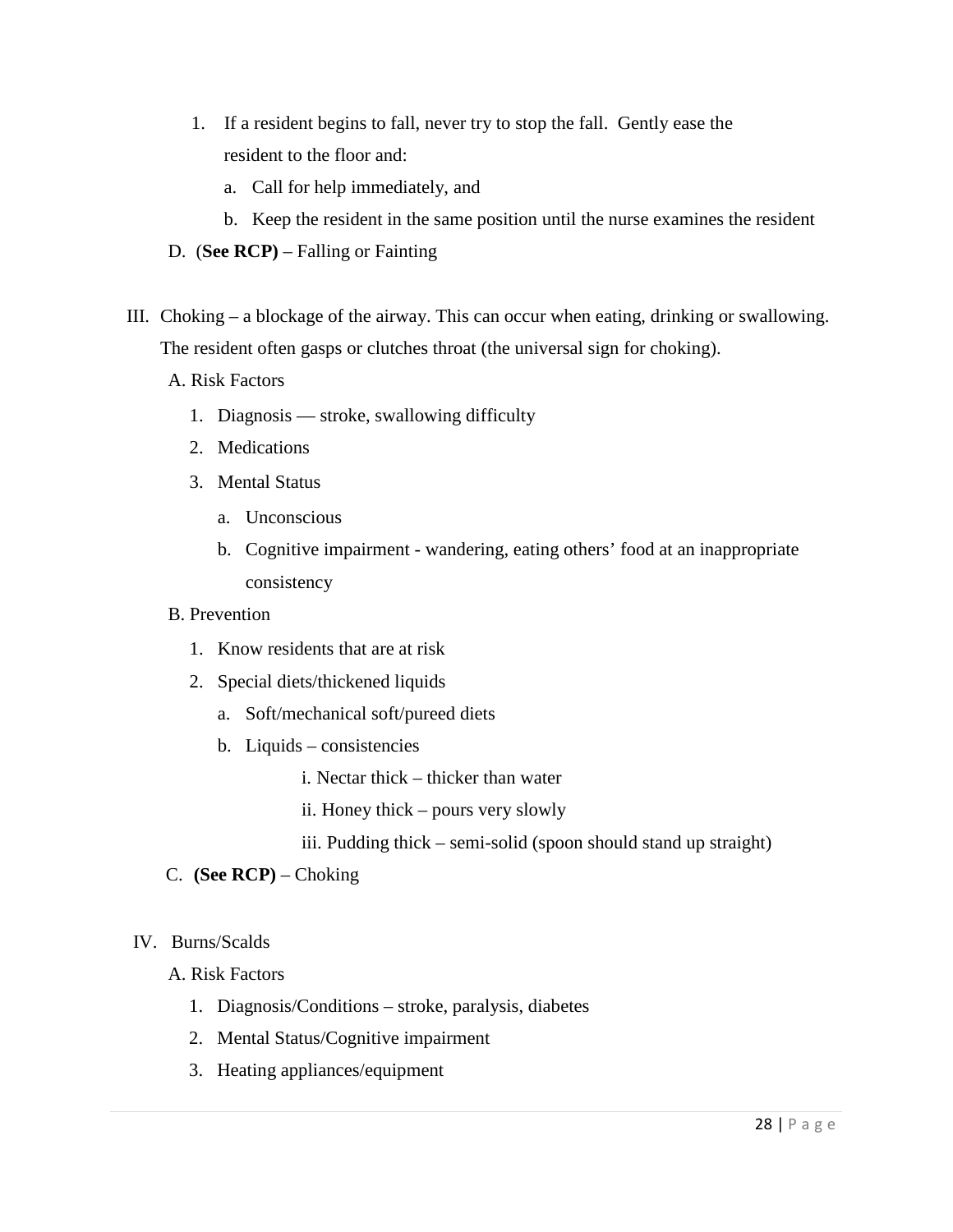- 4. Smoking
- 5. Hot liquids

### B. Prevention

- 1. Know residents that are at risk
- 2. Check/report use of heating appliances
- 3. Check water temperatures (bath, shower)
- 4. Supervise smoking, when indicated
- 5. Encourage use of smoking apron, cigarette extension, etc., when indicated
- 6. Know location of nearest fire extinguisher or fire blanket
- 7. Pour hot liquids away from residents
- 8. Mugs with lids/adaptive devices

### V. Poisoning

- A. Risk Factors
	- 1. Diagnosis/Conditions Dementia, Alzheimer's Disease, confusion
	- 2. Other factors
		- a. Wandering
		- b. Hoarding
- B. Prevention
	- 1. Proper storage of medications/supplies
	- 2. Lock storage/cleaning rooms, closets and carts
	- 3. Material Safety Data Sheet (MSDS) all chemicals have a sheet that details the ingredients, dangers, emergency response to be taken, and safe handling procedure; required by OSHA
- VI. Medical Emergency
	- A. Types of Medical Emergencies
		- 1. Heart Attack/Cardiac Arrest symptoms may include crushing pain (like someone sitting on the chest) which may go down left arm, be felt in neck or in jaw and doesn't go away
			- a. Notify the nurse immediately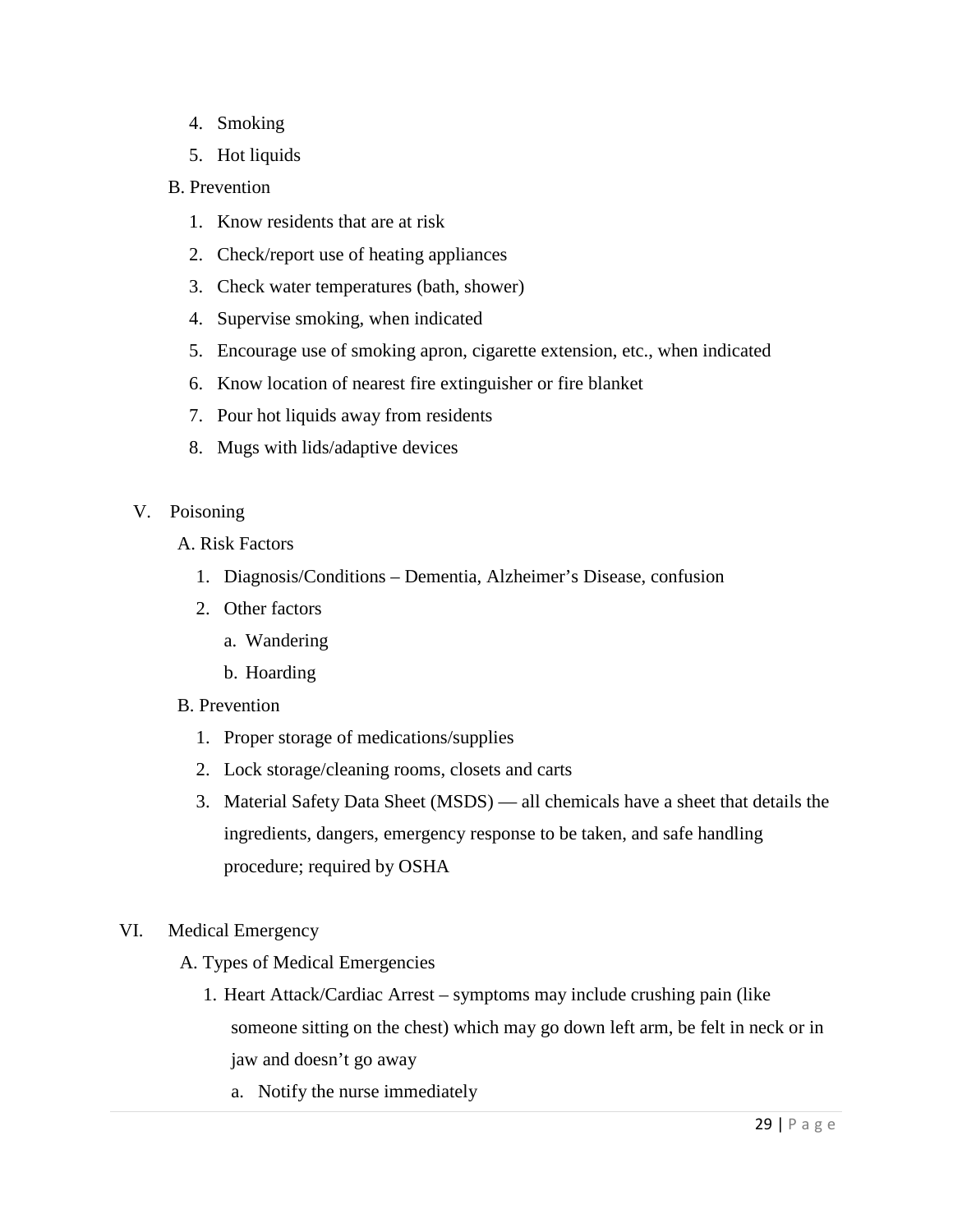- b. Loosen clothing around the neck
- c. Do not give food or fluids
- d. Be prepared to initiate CPR if qualified
- e. Remain with resident until help arrives
- 2. Stroke/Cerebral Vascular Accident (CVA) symptoms may include dizziness, blurred vision, nausea/vomiting, headache, uneven grip or smile, slurred speech
	- a. Report symptoms to nurse immediately
- 3. Seizures/Convulsions
	- a. Call for nurse and stay with resident
	- b. Assist the nurse with positioning the resident on his/her side
	- c. Place padding under head and move furniture away from resident
	- d. Do not restrain resident or place anything in mouth
	- e. Loosen resident's clothing, especially around the neck
	- f. After the seizure stops, assist nurse to check for injury
	- g. Note duration of seizures and areas involved
- 4. Bleeding/hemorrhage
	- a. Use Standard Precautions
	- b. Apply direct pressure over the area with a sterile dressing or a clean piece of linen
	- c. Raise the limb above the level of the heart, if possible
- VII. Safety Measures/Prevention Strategies
	- A. Prevention is the key to safety
	- B. Observe for safety hazards, correct or remove hazard, report needed repair
	- C. Know residents' risk factors for accidents
	- D. Safety measures to follow:
		- 1. Call light available
		- 2. Clean/clear environment
		- 3. Report observations that are unsafe and/or equipment in need of repair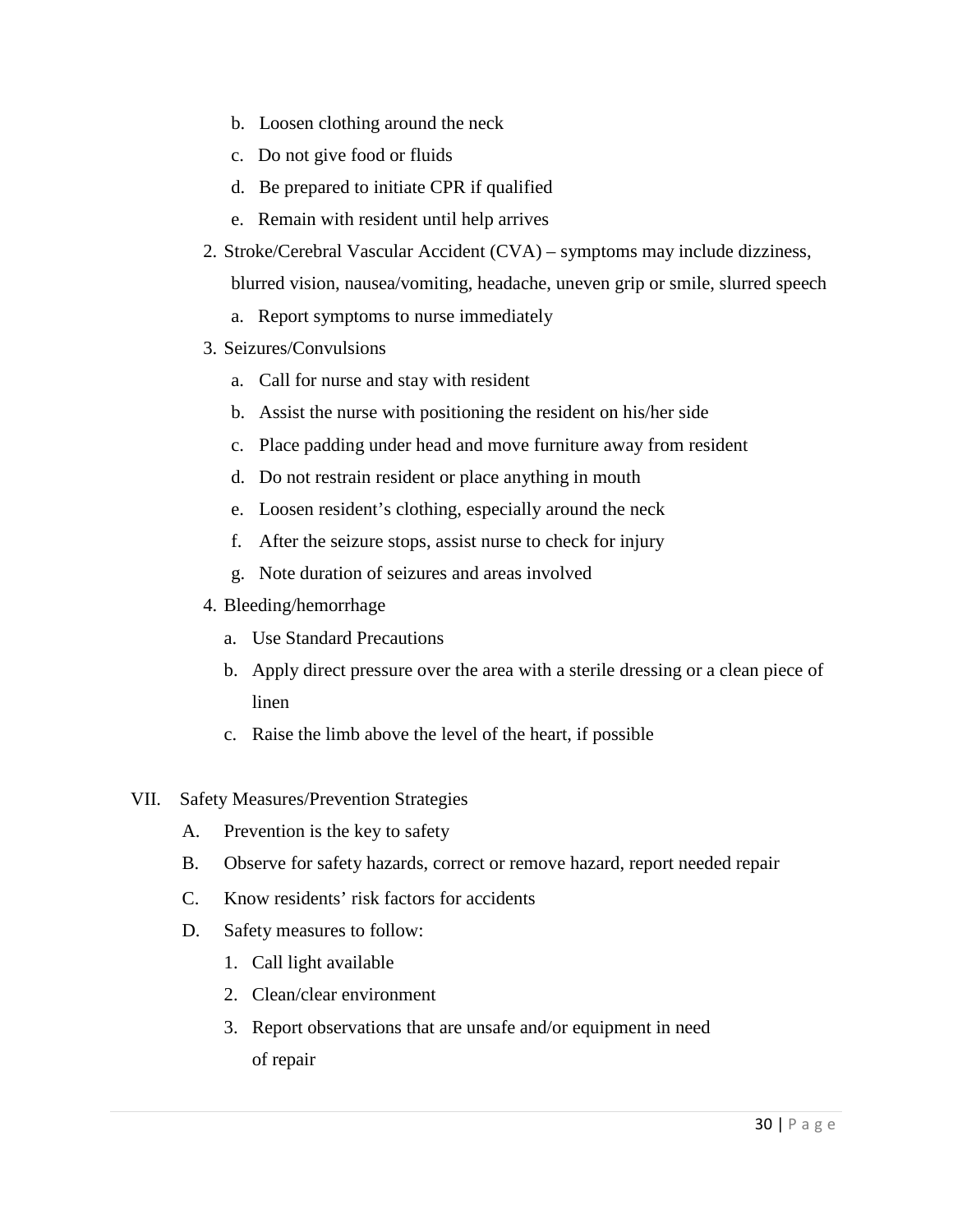### **Visual Aides**:

• Material Safety Data Sheet

# **RCPS**:

- Falling or Fainting
- Choking
- Seizures

### **Review Questions**

- 1. What is the universal sign that indicates choking?
- 2. What document provides first aid/response should a resident drink a chemical?
- 3. Explain the actions of the caregiver if a resident is having a seizure?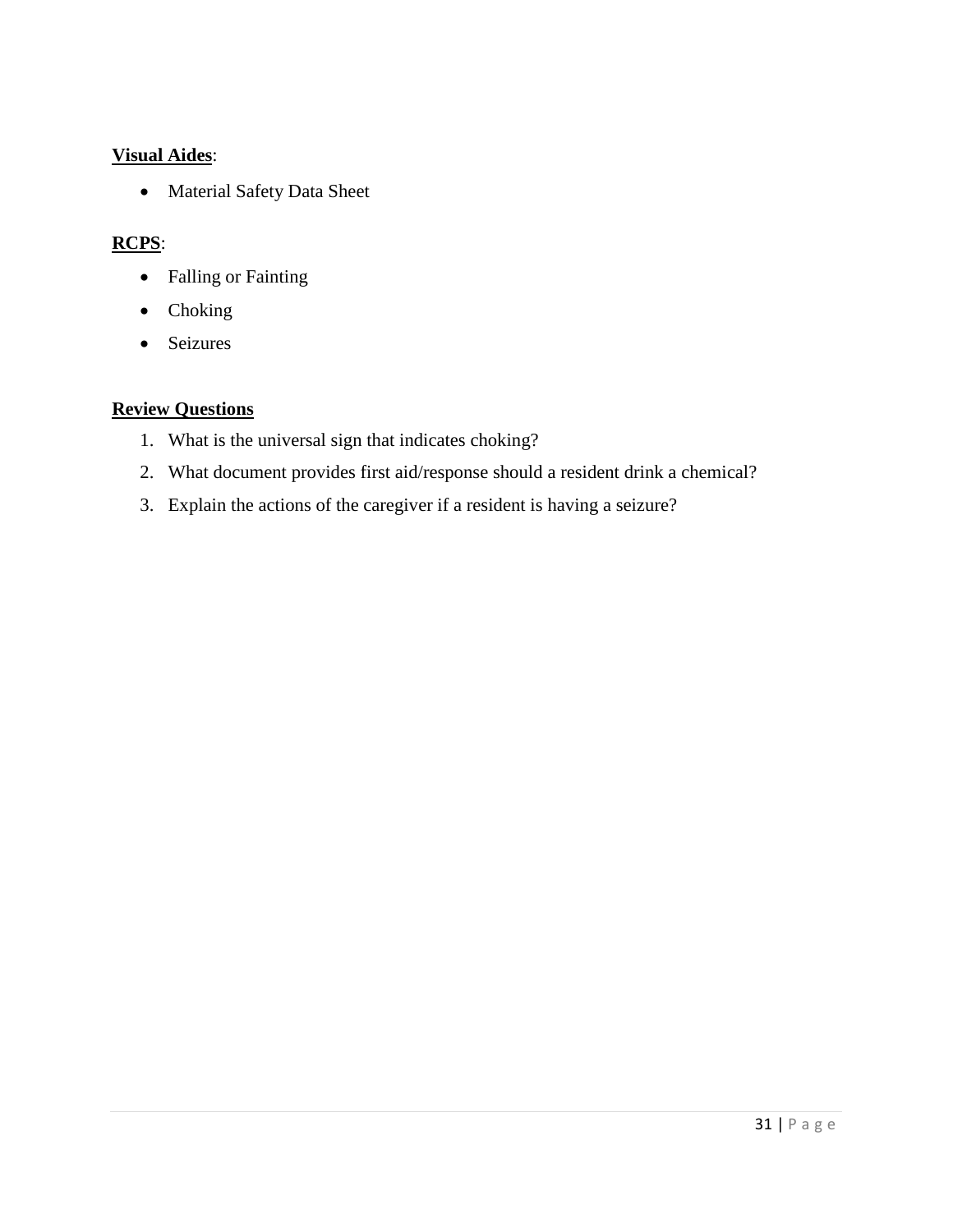# **Title: Fire Safety and Other Resident Safety Concerns Lesson Objectives**:

- I. The student will be able to describe fire safety and necessary emergency response should a fire occur and manner of resident evacuation.
- II. The student will be able to explain the rationale for use of side rails and potential entrapment dangers associated with side rail use.
- III. The student will be able to describe those residents at risk of elopement and interventions to be implemented for those residents identified as at risk of elopement.
- IV. The student will be able to explain the smoking policy, safety concerns and interventions to promote safe smoking, as possible, and as applicable.

### **Key Terms:**

**Evacuation Plan** – plan developed by the facility by which residents would be relocated to a safe area within the facility, outside the facility, or to an alternate location.

**Entrapment** – a resident's body part becomes lodged between the bed frame and/or mattress and the bed rail.

**Elopement** – a resident exiting the facility whose whereabouts are unknown to the staff.

**Fire Drill** – plan executed frequently to help workers learn what to do in the case of a fire.

**Flammable** – easily ignited; capable of burning quickly.

**Pacing** – walking back and forth in the same area of the facility.

**Wandering** – walking aimlessly throughout the facility.

### **Content:**

- I. Fire Safety
	- A. General
		- 1. Know the evacuation plan
		- 2. Know how much assistance is needed, and which residents to relocate first (i.e., ambulatory, those who need assistance, totally dependent)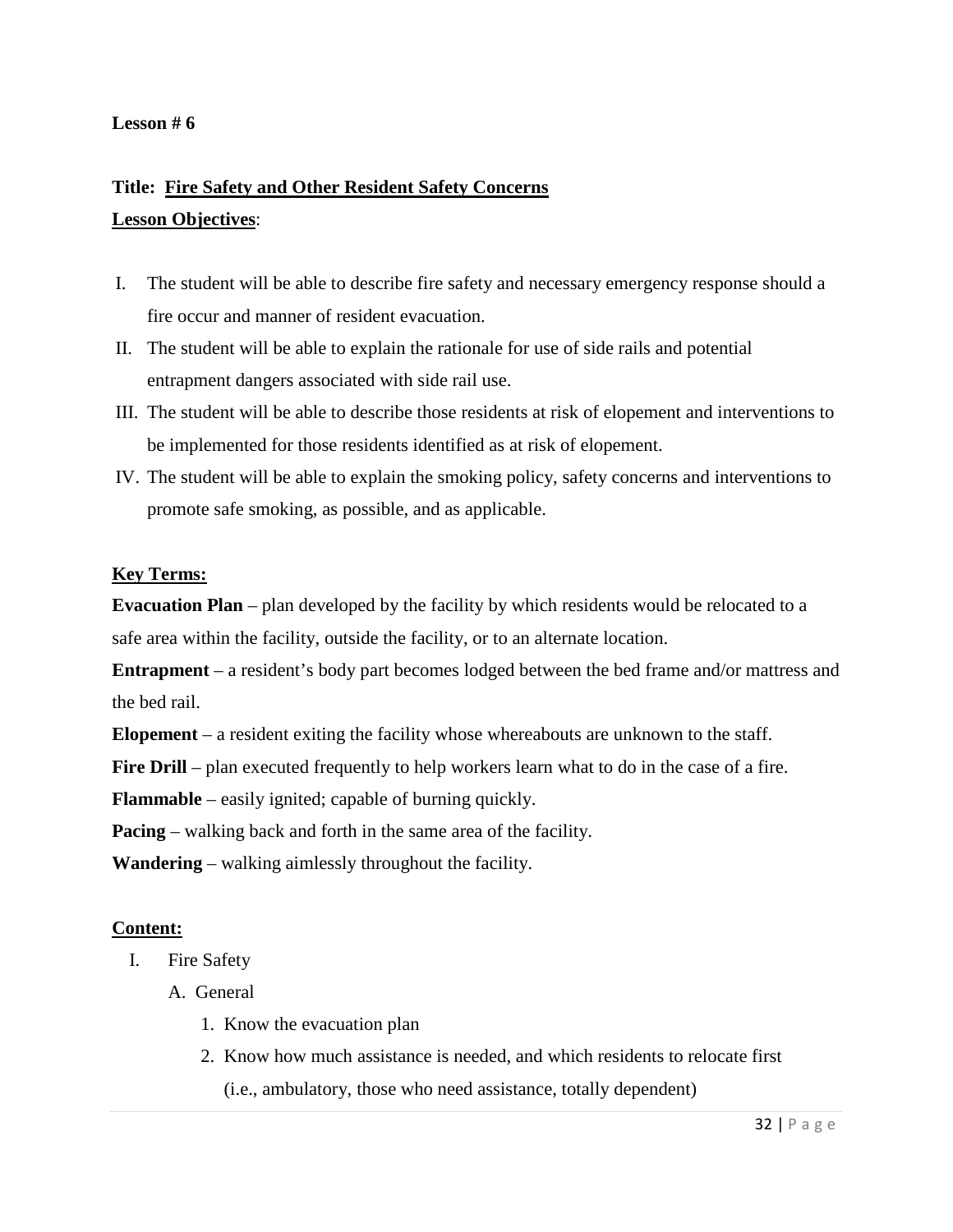3. Dangers of smoke inhalation

a. Stay low and cover mouth with wet cloth

b. Shut resident doors

- 4. Fire drills and procedures
	- a. Role of the nursing assistant during a fire drill and/or evacuation
	- b. Know the locations of all exits and stairways
	- c. Know the locations of fire alarms, extinguishers and fire blankets
- 5. Never use an elevator in the event of a fire
- 6. If your clothing catches on fire, STOP, DROP and ROLL to smother the flames
- 7. A supervisor or charge nurse will give directions during an emergency
- B. Guidelines in case of fire (**See RCP**)
	- 1. **R**emove residents from area of immediate danger
	- 2. **A**ctivate the fire alarm
	- 3. **C**ontain the fire, if possible (close doors)
	- 4. **E**xtinguish, if possible
- C. Use of the fire extinguisher (**See RCP**)
	- 1. **P**ull the pin
	- 2. **A**im at the base of the fire
	- 3. **S**queeze the handle
	- 4. **S**weep back and forth at the base of the fire
- D. Types of fire extinguishers
	- 1. A= paper, wood, cloth
		- B= oil, grease
		- C=electrical
- E. During an emergency, stay calm, listen carefully and follow directions given
- II. Side rails/Entrapment
	- A. Purpose of side rail use
		- 1. Enabling or self-help if used to assist the resident to move independently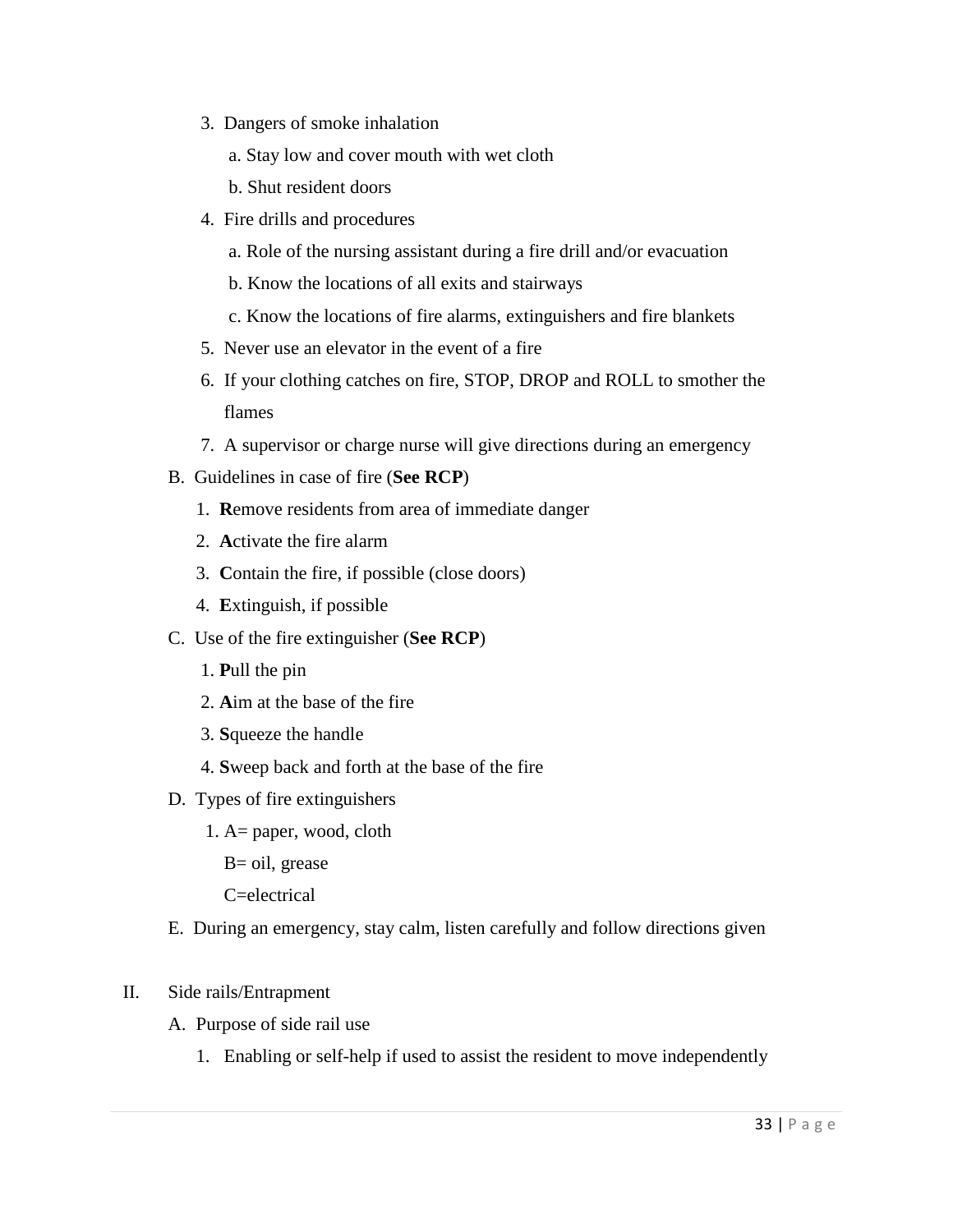- 2. Restrictive if their use results in confining the resident in bed; restricting voluntary movement
- B. Zones/areas of potential bed entrapment
- III. Resident Elopement
	- A. Exit seeking behavior
		- 1. Frequently remaining at or near exit doors
		- 2. Shaking door handles
		- 3. Pacing to and from the exit doors
		- 4. Voicing a desire to leave the facility and/or return home
		- 5. Packing clothing/belongings
		- 6. Wearing shoes, coat, hat, etc., although in the facility
	- B. Resident identification and monitoring
		- 1. Facility assessment and identification of residents at risk of elopement
		- 2. Pictures, logs or other means to identify residents at risk of elopement
	- C. Electronic bracelets
		- 1. Worn by residents at risk for elopement
		- 2. Checked for presence and function per established facility frequency
		- 3. Exits become secured when a resident with such a bracelet approaches the exit
		- 4. Be cautious, as residents may cut-off/remove bracelet with nail clippers, knife, etc.
	- D. Coded entries
		- 1. Requires a code to be entered to release/open the door
		- 2. Code should be known/available to alert and oriented residents, visitors and staff
		- 3. Coded entries are unlocked during a fire alarm and must be monitored.
	- E. Alarmed doors
		- 1. Staff should suspect a resident has exited unattended when the alarm is heard
		- 2. Check panel for source door sounding the alarm
		- 3. Immediately assess grounds near exit. If source of alarm sounding is not visualized, conduct a headcount to confirm all residents are safe within the facility
		- 4. Never silence an alarm without knowing "why" the alarm sounded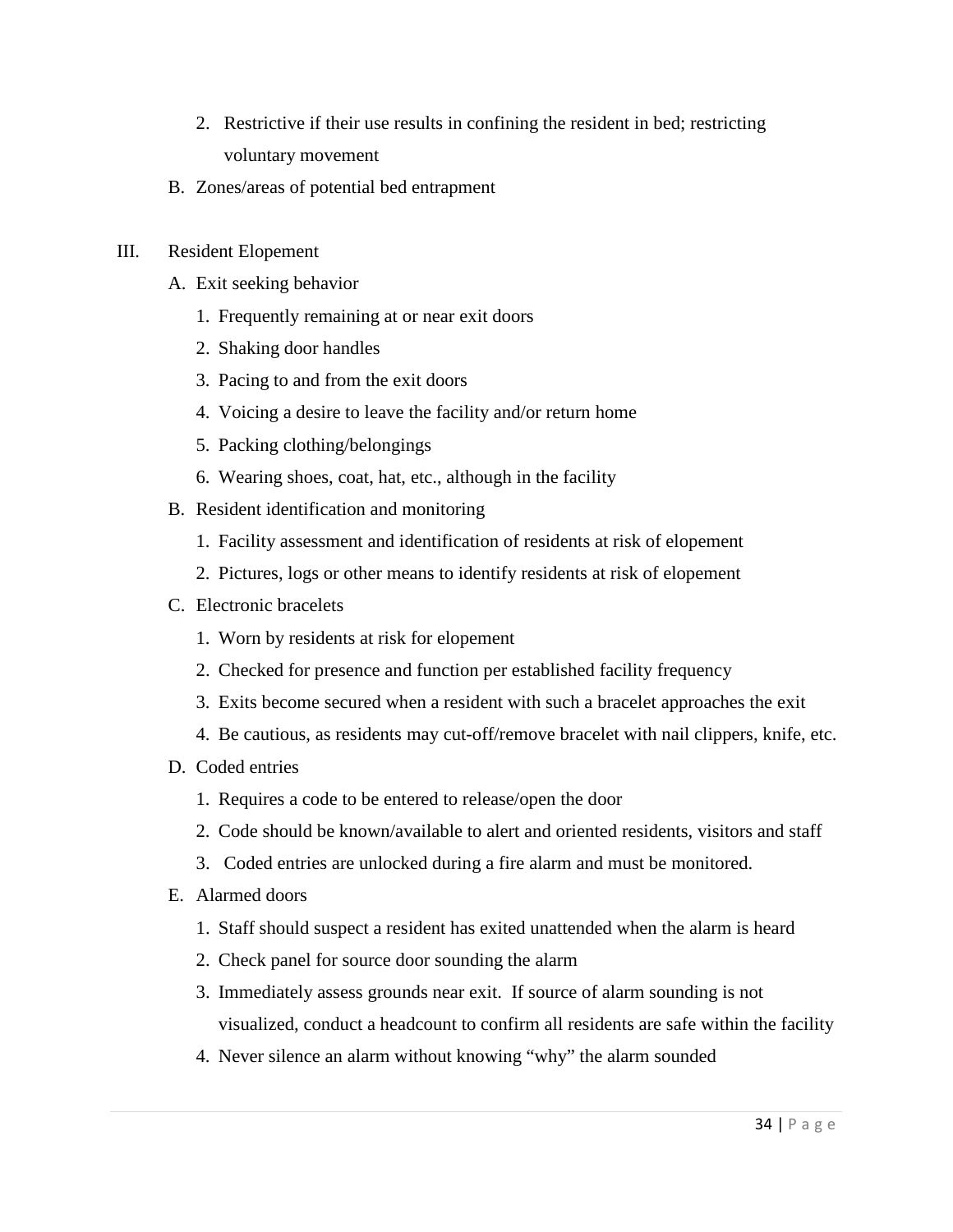### IV. Smoking

- A. Facility policy
	- 1. Supervised vs. unsupervised smoking per resident assessment of ability
	- 2. If the facility allows unsupervised smoking, the facility should direct how the resident is to store/manage smoking materials (i.e., lighter, cigarettes)
	- 3. The facility may be a "non-smoking" campus
- B. Potential safety concerns/assistive devices
	- 1. Ability to manipulate smoking materials/cigarette extension
	- 2. Smoking apron if concerned with ashes dropped on clothing
	- 3. Appropriate non-flammable ashtrays/containers
	- 4. Oxygen use prohibited when smoking
		- a. Oxygen supports combustion (the process of burning)
		- b. Never allow open flames near oxygen
	- 5. Monitoring for non-compliance with smoking policy
		- a. Smoke odor in room
		- b. Burn holes in clothing/bedding
		- c. Smoking materials supplied by family members
	- 6. Electronic cigarettes

### **Visual Aides**:

- Sample evacuation plan
- Fire extinguisher
- FDA illustrations of zones of potential bedrail entrapment
- Electronic bracelet (if available)
- Smoking apron (if available)
- Fire blanket (if available)

### **RCPS**:

- Fire
- Fire Extinguisher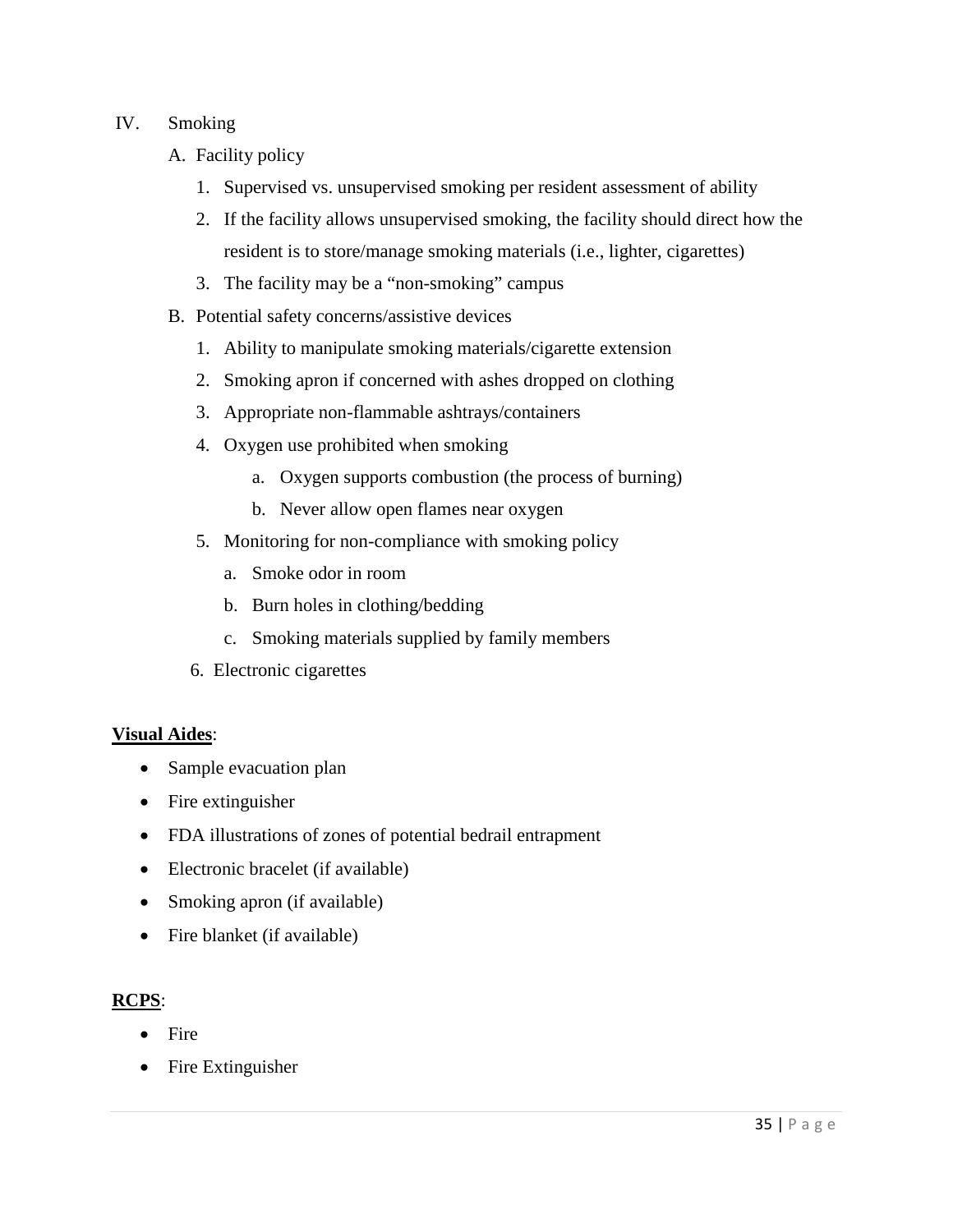# **Review Questions**

- 1. Explain the acronym "RACE."
- 2. Describe the proper use of the fire extinguisher using the acronym "PASS."
- 3. Describe the action to be taken should your clothing catch fire.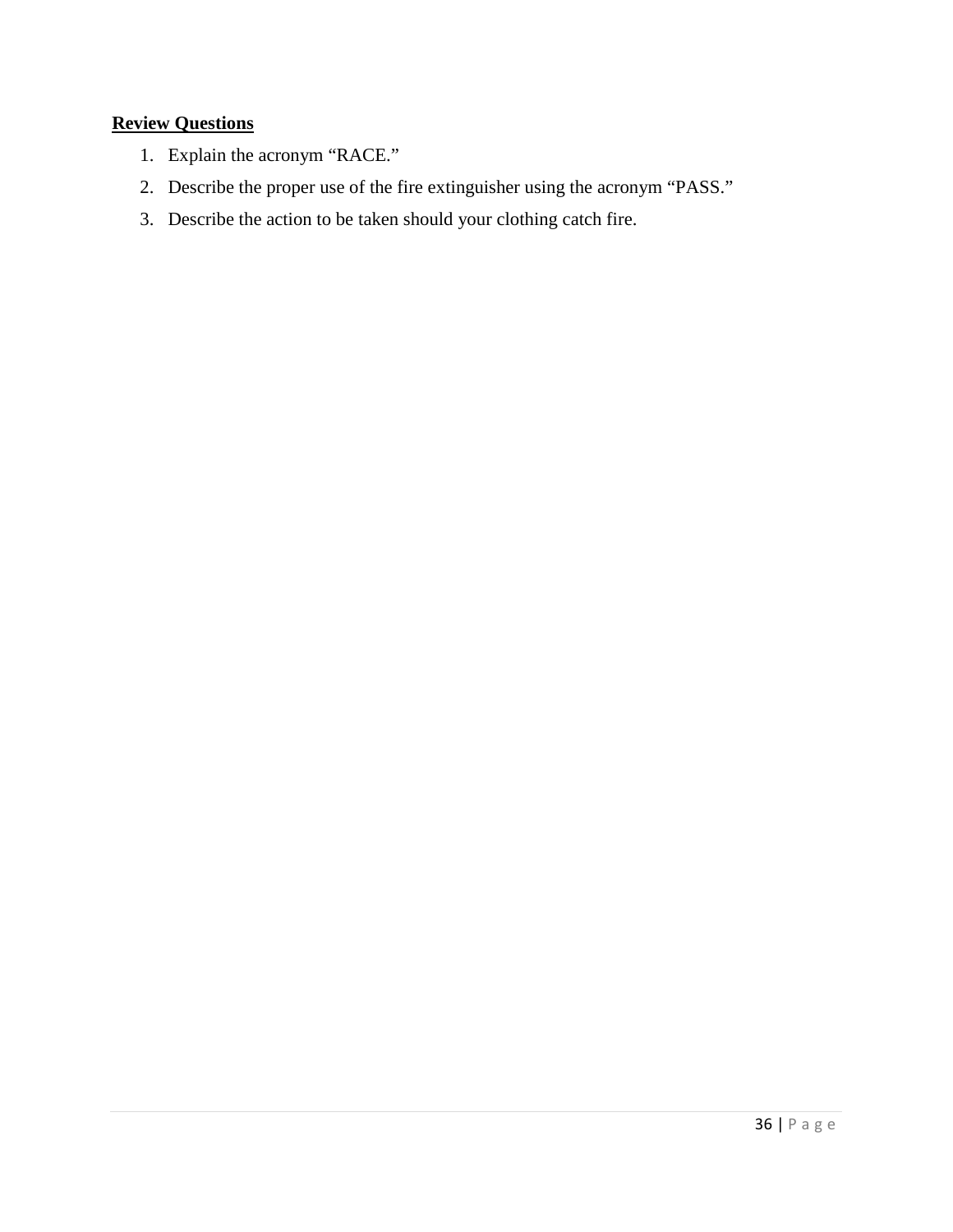# **Title: Basic Nursing Skills (Vital Signs, Height and Weight) Lesson Objectives**:

- I. The student will be able to demonstrate competence in completion of initial steps to be taken prior to initiating a procedure as well as final steps following any procedure executed.
- II. The student will be able to demonstrate competence in taking and recording vital signs.
- III. The student will be able to demonstrate competence in measuring and recording height and weight.

### **Key Terms:**

**Apical Pulse –** located on the left side of the chest, under the breastbone; taken with a stethoscope

**Brachial Pulse** – located at the bend of the elbow, used for taking blood pressure measurement **Carotid Pulse** – located on either side of the neck, supplies the head and neck with oxygenated blood

**Diastolic Blood Pressure (bottom number)** – the phase when the heart relaxes; the pressure in the arteries between heartbeats

**Expiration** – exhaling air out of the lungs.

**Hypertension** – high blood pressure.

**Hypotension** – low blood pressure.

**Inspiration** – breathing air into the lungs.

**Orthostatic Hypotension** – a drop in blood pressure when a resident suddenly rises from a lying to a sitting or standing position.

**Radial pulse** – the pulse site found on the inside of the wrist.

**Respiration** – the process of breathing air into lungs and exhaling air out of the lungs.

**Systolic Blood Pressure (top number)** – the phase when the heart is at work, contracting and pushing blood from the left ventricle; the pressure in the arteries when the heart beats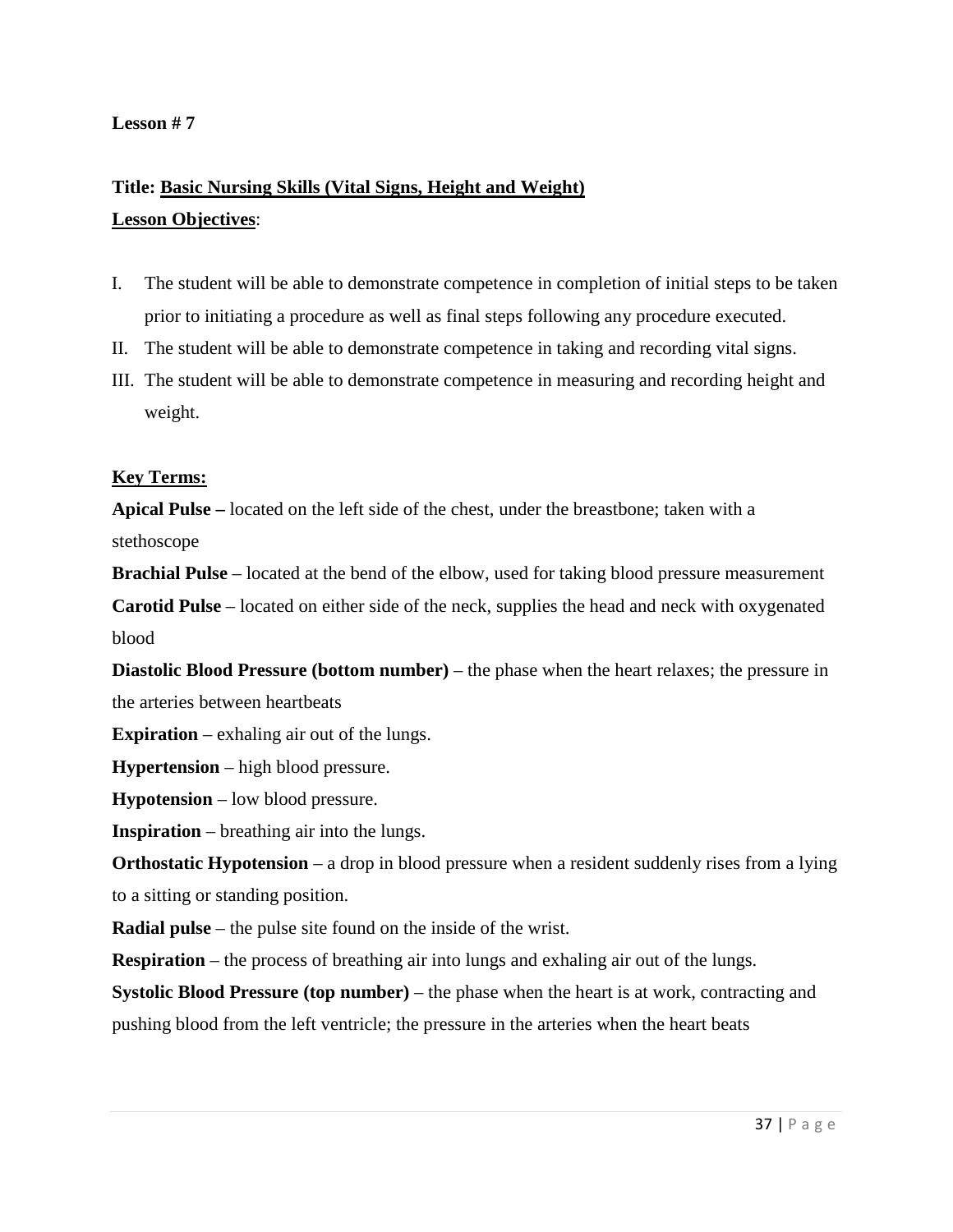### **Content:**

- I. Initial Steps- These are consistent steps to be taken prior to executing any procedure with a resident. (**See RCP**)
	- A. Includes asking the nurse about the resident's needs, abilities and limitations
	- B. Includes following infection control guidelines and providing the resident privacy during care
- II. Final Steps- These are consistent steps to be taken following the completion of any procedure with a resident. (**See RCP**)
	- A. Includes ensuring the resident is comfortable and safe
	- B. Includes removing supplies and equipment from the residents room and reporting any unexpected findings to the nurse and documenting care provided.
- III. Vital signs provide important information
	- A. How the body is functioning
	- B. How the resident is responding to treatment
	- C. How the resident's condition is changing
	- D. Taking and Recording Vital Signs
		- 1. Temperature (oral, axillary, tympanic) the measurement of heat in the body affected by time of day, age, exercise, emotional state, environmental temperature, medication, illness and menstruation. Types of thermometers include glass, electronic with probe cover, paper/plastic tape, tympanic with probe cover. Glass thermometers are seldom used. NOTE\* A facility may have specific instructions in regard to equipment to be used and/or the cleaning and disinfection of common use equipment for those residents who require isolation. The facility policies should be followed in regard to residents in isolation
			- a. Oral (by mouth) normal range 97.6 to 99.6 F (**See RCP**)
			- b. Axillary (placed in the armpit)- normal range 96.6- 98.6 F (**See RCP**)
			- c. Aural/tympanic (placed in ear)- normal range 98.6- 100.6 F (**See RCP**)
		- 2. Pulse-rate is the measurement of the number of heart beats per minute –

Normal range 60 – 100 (**See RCP**)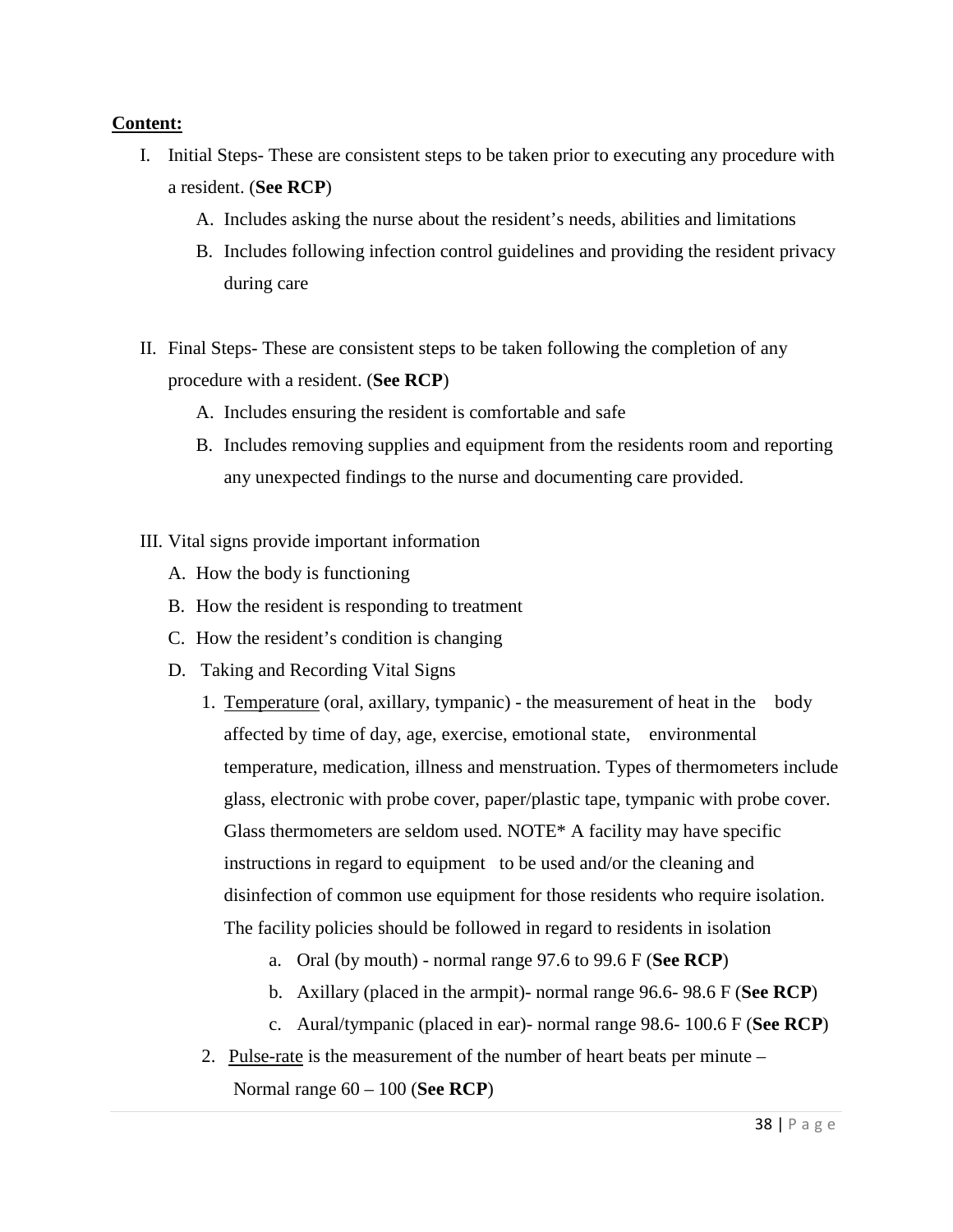- a. Affected by age, sex, emotions, body position, medications, illness, fever, physical activity and fitness level
	- i. Pulse points most often used are: carotid, apical, radial, brachial
	- ii. When taking the pulse rate note the rate, rhythm and force. (**See RCP**)
- c. Respirations/Respiratory Rate-the measurement of the number of times a person inhales per minute (**See RCP**)
	- i. Affected by age, sex, emotional stress, medication, lung disease, heat and cold, heart disease, and physical activity
	- ii. When taking respirations, note rate (number of respirations per minutenormal rate is 12-20 per minute); rhythm (the regularity or irregularity of breathing); and character (the type of breathing, such as shallow, deep or labored)
	- iii. When taking respirations, count respirations after finishing taking the pulse, without taking your fingers off the wrist or the stethoscope from the chest so that the resident is unaware you are checking the respirations
	- iv. If resident is agitated or sleeping, place hand on resident's chest and feel chest rise and fall during breathing
- d. Blood Pressure A measurement of the force the blood exerts against the walls of the arteries. Abnormally high blood pressure is called hypertension. Abnormally low blood pressure is called hypotension. Normal range for Systolic blood pressure is 100-139; Normal range for Diastolic blood pressure is 60-89 (**See RCP)**
	- i. Caution: If resident has a history of mastectomy or has a dialysis access, the blood pressure is not to be taken in the affected side/extremity

### E. Height (**See RCP**)

- a. Residents who are able to stand should utilize a standing balance scale
- b. Residents who are unable to stand should be measured while lying flat in bed.
- c. Residents who are unable to lay flat in bed should be measured using a tape measure.
- F. Weight- Have resident wear the same type of clothing each time he/she is weighed. If daily weights are ordered, attempt to weigh at approximately the same time each day.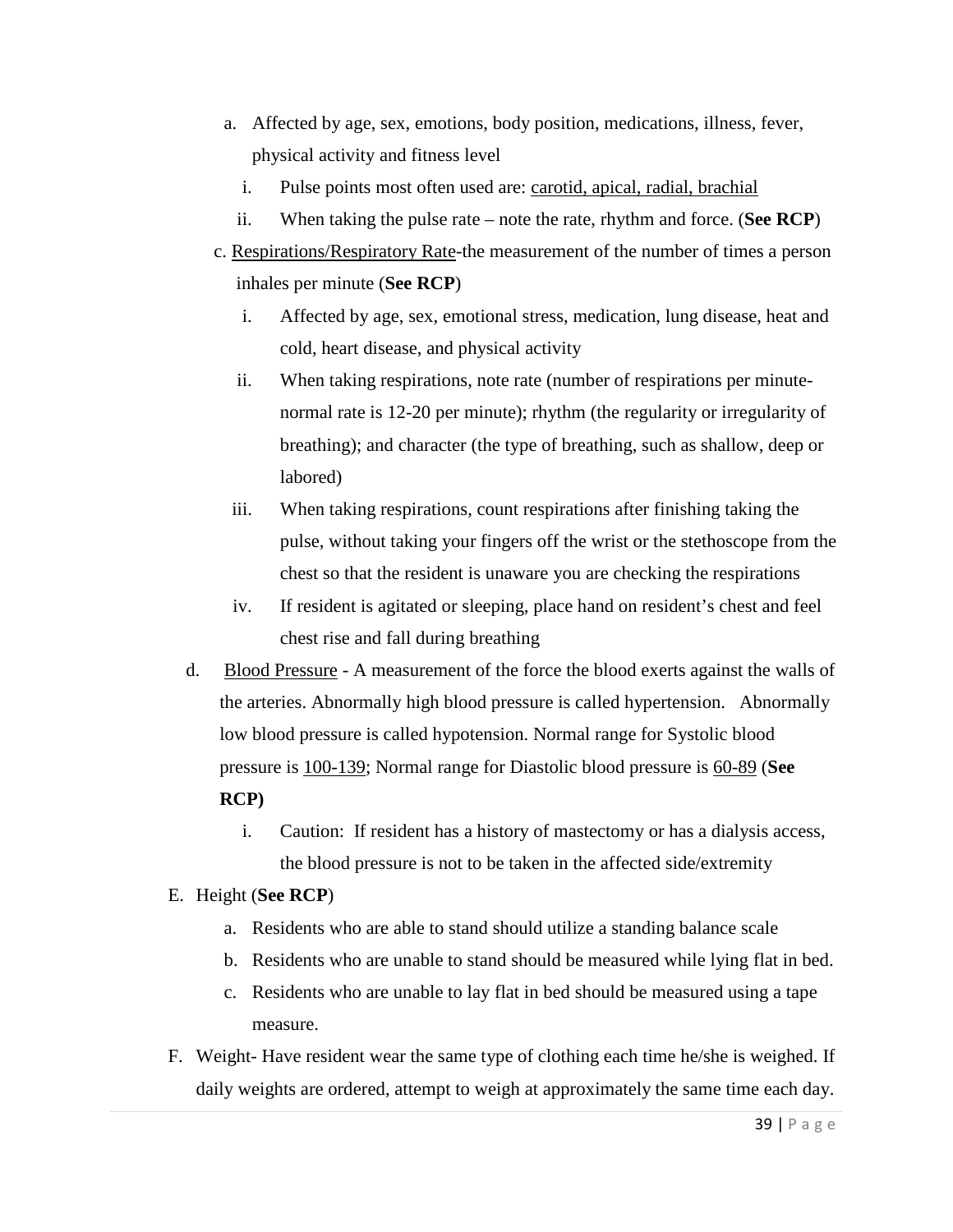If resident wears a prosthetic device, the weight should consistently be taken with the device in place, or not in place, to eliminate inaccurate weight changes. Follow the manufacturer's guidelines for use of the scale (**See RCP**)

### **Visual Aides**:

- Watch with second-hand
- Oral Thermometer/probe covers
- Tympanic Thermometer/probe covers
- Stethoscope
- Sphygmomanometer
- Scale (standing and wheelchair, if available)
- Measuring tape
- Sample record/document to record vital signs

#### **RCPS**:

- Review Initial/Final Steps
- Oral Temperature
- Axillary Temperature
- Pulse and Respiration
- Blood Pressure
- Height
- Weight

### **Review Questions**

- 1. What is the normal heart rate for adults?
- 2. What is the normal blood pressure for adults?
- 3. If a resident is sleeping, describe how the respiratory rate can be taken?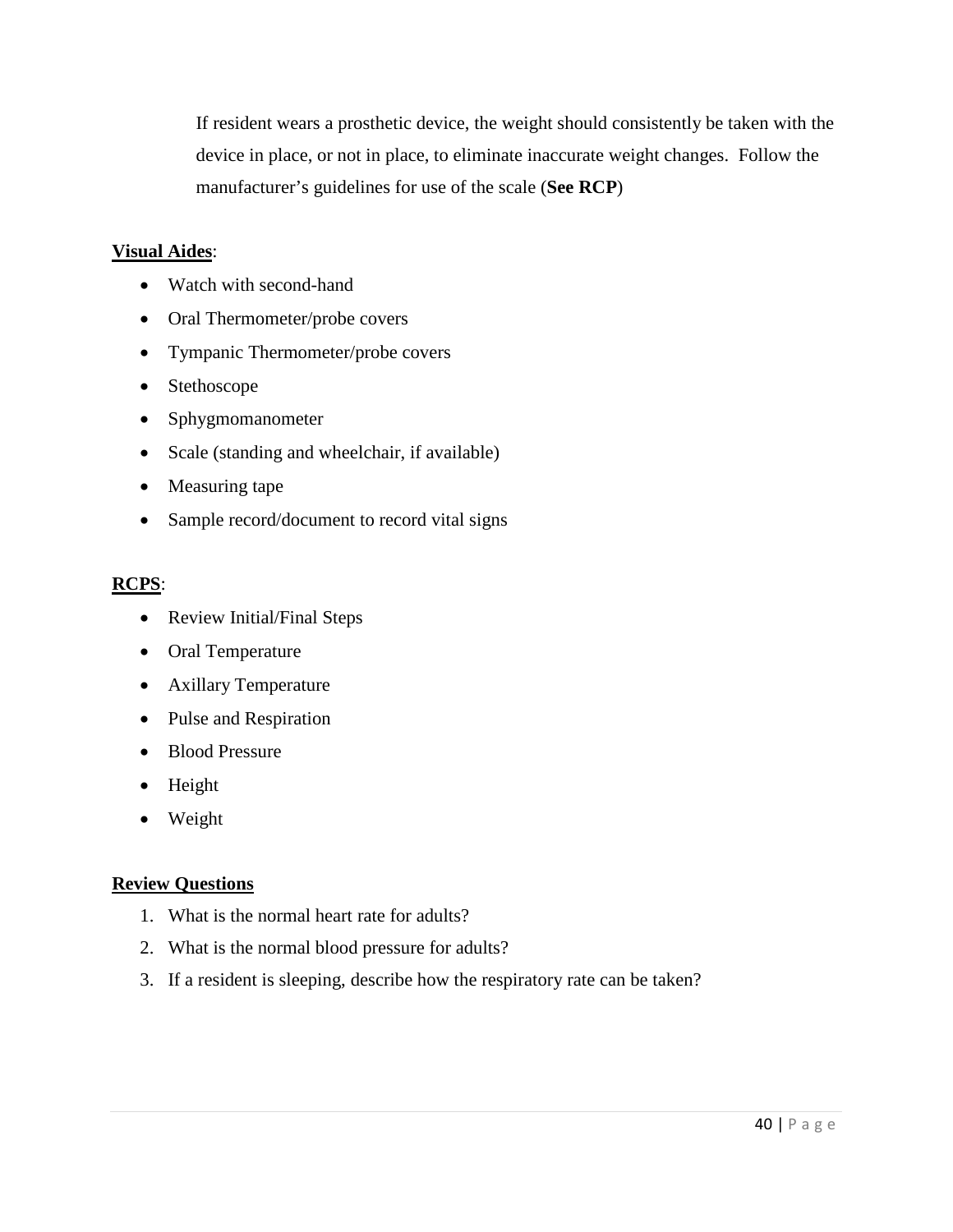# **Title: Activities of Daily Living (Positioning/Turning, Transfers)**

#### **Lesson Objectives:**

- I. The student will be able to demonstrate the importance of proper positioning and body alignment.
- II. The student will be able to recognize four commonly used resident positions.
- III. The student will be able to demonstrate competence in proper transfer techniques.

### **Key Terms:**

**Alignment** – put in a straight line; shoulders directly above hips, head and neck straight, arms and legs in a natural position.

**Ambulation** – walking.

**Assistive Devices** – equipment used to help resident increase independence.

**Body Mechanics** – using the body properly to coordinate balance and movement.

**Cane** – assistive device used by the resident with weakness on one side.

**Dangle** – sitting up with feet over the edge of the bed.

**Deformities** – abnormally formed parts of the body.

**Fowler's Position** – head of bed elevated 45 to 60 degrees.

**Lateral Position** – lying on side, either right or left.

**Logrolling** – to turn, or move the resident without disturbing the alignment of their body.

**Pivot** – to turn with one foot remaining stationary.

**Positioning** – the placement and alignment of the resident's body when assisting the resident to sit, lie down or turn.

**Semi-Fowler's Position** – head of bed elevated 30 to 45 degrees.

**Supine Position** – lying flat on back.

**Transfer** – moving the resident from one surface to another.

**Transfer Belt (Gait Belt)** – a safety belt used to assist the resident who is weak or unsteady during transfers or walking.

**Walker** – assistive device used for support and steadiness.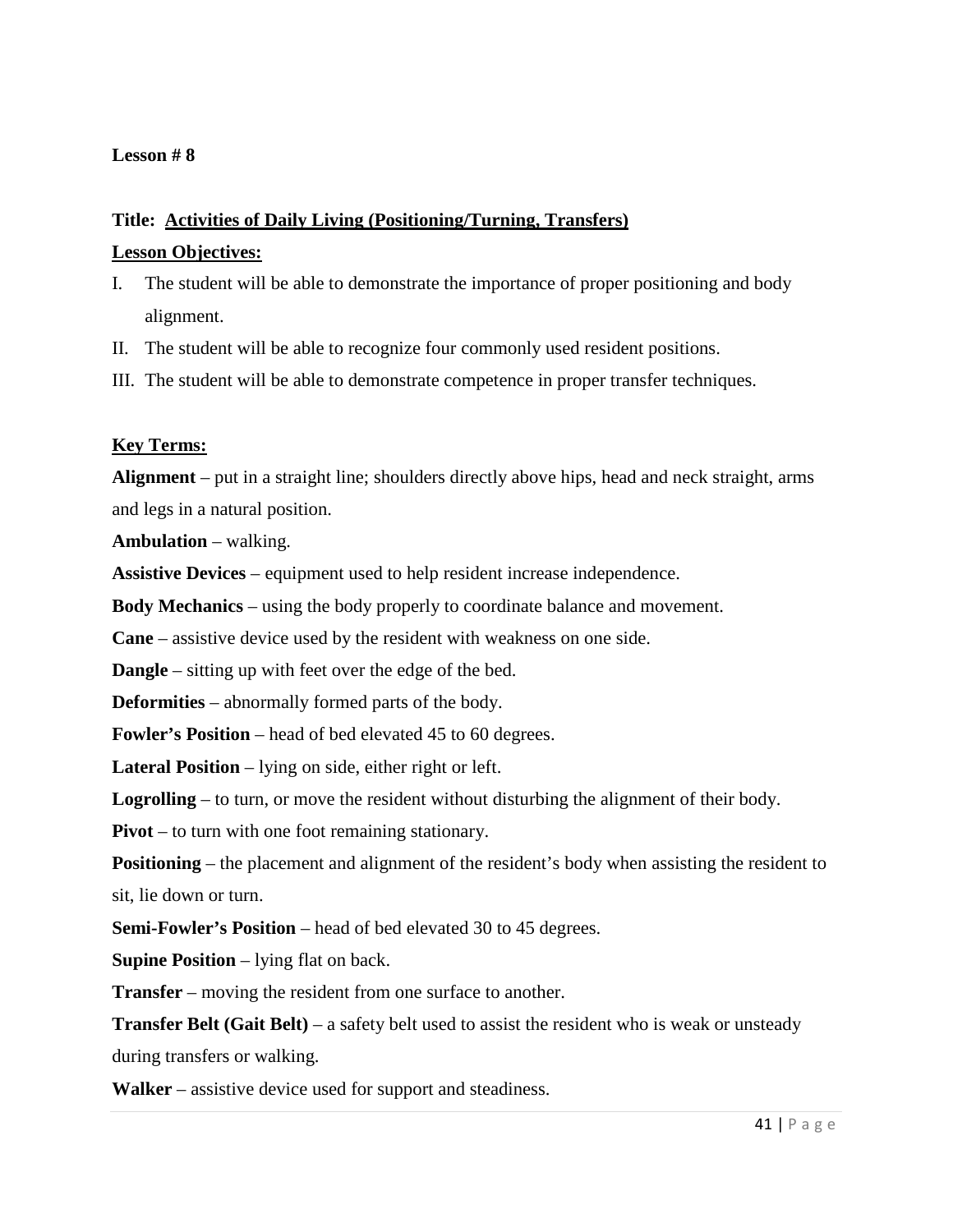### **Content:**

- I. Proper positioning and body alignment
	- A. Positioning
		- 1. Frequency of re-positioning
			- a. Recommended every 2 hours or more frequently, if warranted
				- i. Prevent deformities, development of pressure sores, respiratory

complications and decreased circulation

- B. Alignment
	- 1. Proper alignment
		- a. Shoulders above hips, head and neck straight, and arms and legs in natural position
		- b. Promotes
			- i. Physical comfort
			- ii. Relieves strain
			- iii. Promotes blood flow
			- iv. Efficient body function
			- v. Prevention of deformities and complications (i.e., contractures and prevention of pressure sores, etc.)
- C. Role of the Nurse Aide
	- 1. Provide privacy
	- 2. Check resident's body alignment after position change
	- 3. Keep resident's body in good alignment, as possible
	- 4. Support affected limbs during re-positioning
	- 5. Review care plan
		- a. Know what position is safe for the resident
	- 6. Do not cause the resident pain or injury
		- a. Be gentle
		- b. Do not rush
		- c. Do not slide or drag resident on bed linen
		- d. Use appropriate side rail when turning resident (if side rail is used)
			- i. Side rail up on side of bed resident is turning toward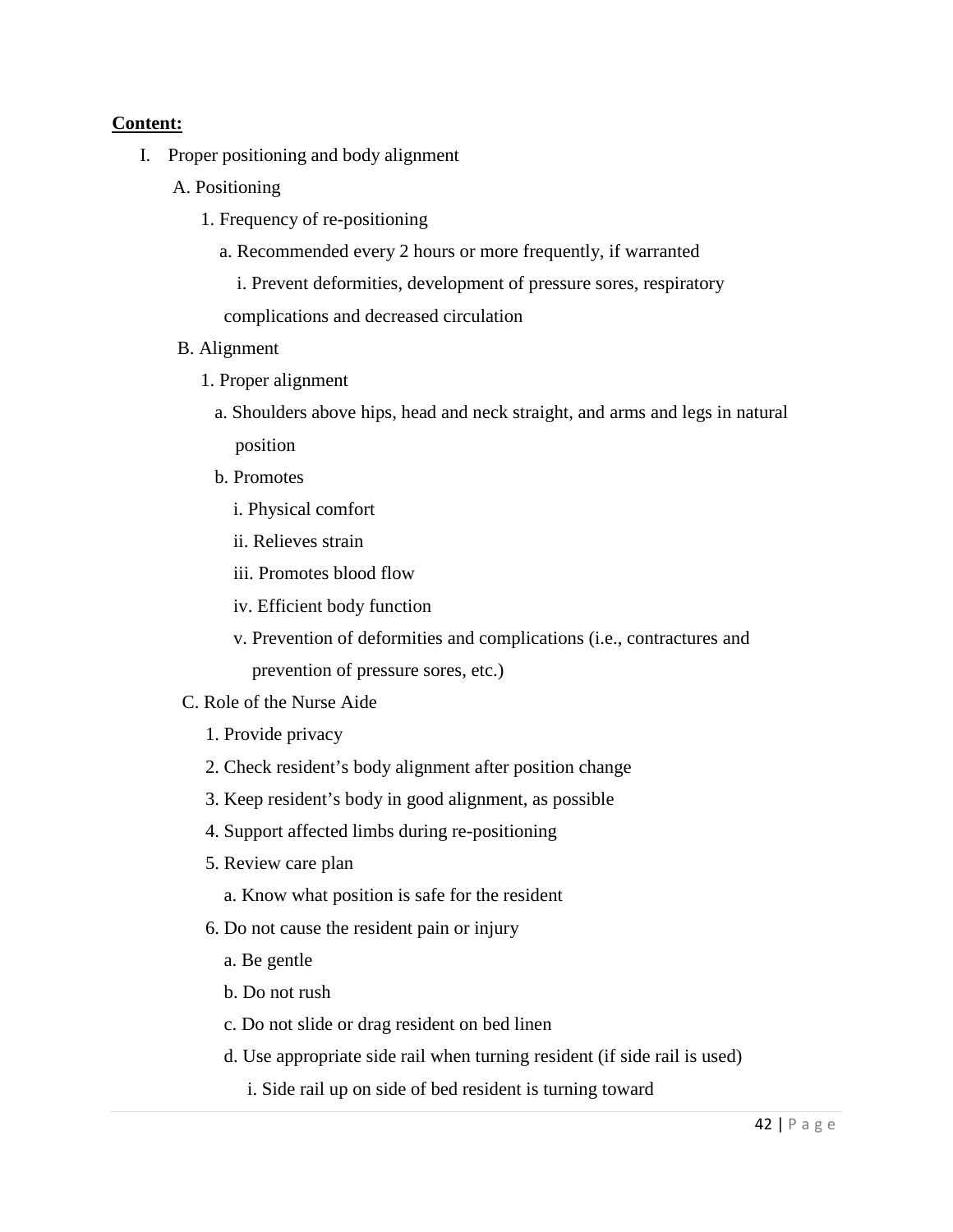- e. Return bed to appropriate height and position
- 7. Encourage resident to assist with positioning, if able
- II. Commonly used positions
	- A. Supine Position (**see RCP**) Flat
		- 1. Ensure resident is placed at the head of the bed to prevent resident's feet/heels from touching or resting against the footboard. This will also help keep the trunk in position should the head of the bed be elevated.
		- 2. Procedures which may require supine position
			- a. Bed making
			- b. Bed bath
			- c. Perineal care
	- B. Lateral Position (**see RCP**) Resident placed on left or right side
		- 1. Reposition to side
		- 2. Logrolling
		- 3. Reduces pressure on one side
	- C. Fowler's Position (**see RCP**)
		- 1. Head of bed elevated 45 to 60 degrees
			- a. Promotes breathing
			- b. Caution: this position adds pressure to coccyx
		- 2. Procedures which may require Fowler's position
			- a. Grooming
			- b. Oral care
			- c. Eating
	- D. Semi-Fowler's Position (**see RCP**)
		- 1. Head of bed elevated 30 to 45 degrees
			- a. Promotes breathing
			- b. Less pressure to coccyx
- III. Proper transfer
	- A. Planning and safety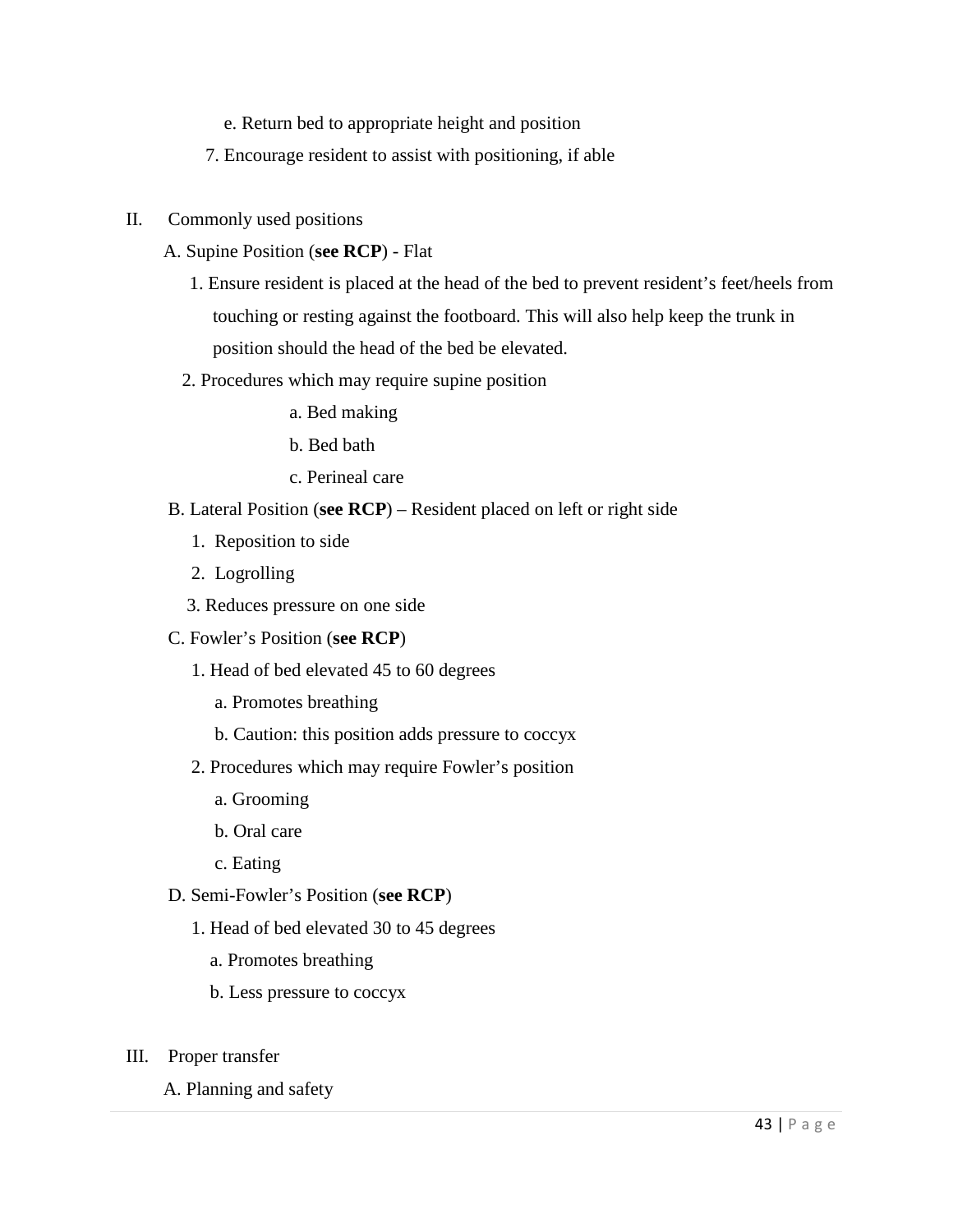- 1. Gather equipment
- 2. Arrange furniture
- 3. Awareness of catheters, tubing or devices
- 4. Resident in shoes with non-skid soles, gripper socks, or shoes.
- 5. Assess need for assistance from coworker; refer to assignment sheet
- B. From bed to chair (**See RCP**)
	- 1. Determine if resident has weakness on one side

 a. Place chair on unaffected side and transfer resident towards his/her unaffected side

- 2. Brace chair firmly against the bed facing the foot of the bed.
- 3. Lock chair wheels & remove leg rests, if wheelchair
- 4. Sit on side of bed/dangle (**see RCP**)
	- A. For approximately 10-15 seconds
		- i. Feet flat on floor
		- ii. Regain balance
- 4. Prevent self injury by using proper body mechanics
	- A. Place feet 18" or shoulder width apart
		- b. Bend knees and keep back straight
		- c. Keep the weight of the resident close to you
		- d. Lift using thigh muscles in a smooth motion
		- e. Never lift and twist at same time
			- C. Using transfer/gait belt (**see RCP**)
				- 1. Secure belt around resident's waist and over their clothes
				- 2. Most used when resident has fragile bones or recent fractures
		- 3. May not be used when resident has had abdominal surgery or has difficulty breathing
			- 4. Check for proper fit; not too tight; should not slide
		- 5. Use proper body mechanics
	- D. Ambulation/walking (**See RCP**)
		- 1. Encourage/assist throughout the day
			- a. Promote physical and mental well being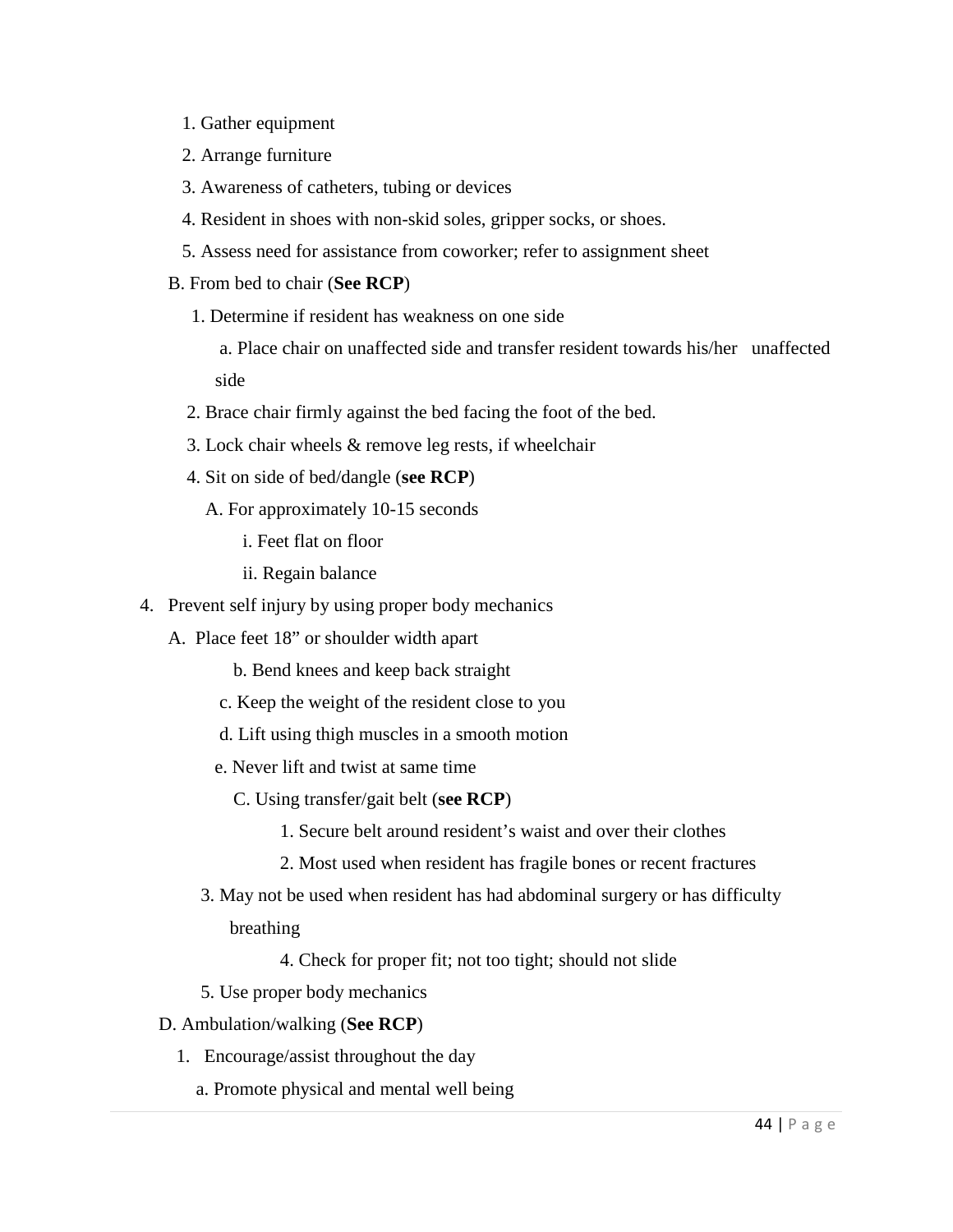- 2. Stand to side and slightly behind the resident
	- a. Weakness on one side, stand on that side
- 3. Arm on residents back (if no gait belt)
- E. Assistive devices
	- 1. Fitted to each resident
		- a. Measurements obtained by PT or nurse
	- 2. Walker (**see RCP**)
		- a. Used by resident who can bear weight
		- b. Used for support/balance
		- c. Design
			- i. Light weight
			- ii. Rubber stops should be in good repair
			- iii. Wheels
		- d. Walking sequence
			- i. Walker is placed at a comfortable distance in front of resident
			- ii. Feet/wheels on ground
			- iii. Resident moves to the walker, weaker side first
	- 3. Cane (**see RCP**)
		- a. Used by resident to help maintain balance
			- i. Resident should be able to bear weight
			- ii. Not for weight bearing
		- b. Designs
			- i. Curved handle
		- ii. Straight handle
		- iii. Four feet (quad-cane)
		- iv. Rubber stops should be in good repair
- F. Role of the Nurse Aide
	- 1. Provide for privacy and encourage the resident to help as much as possible to promote independence
	- 2. Use proper body mechanics
	- 3. Check the resident's care plan and/or assignment sheet before moving the resident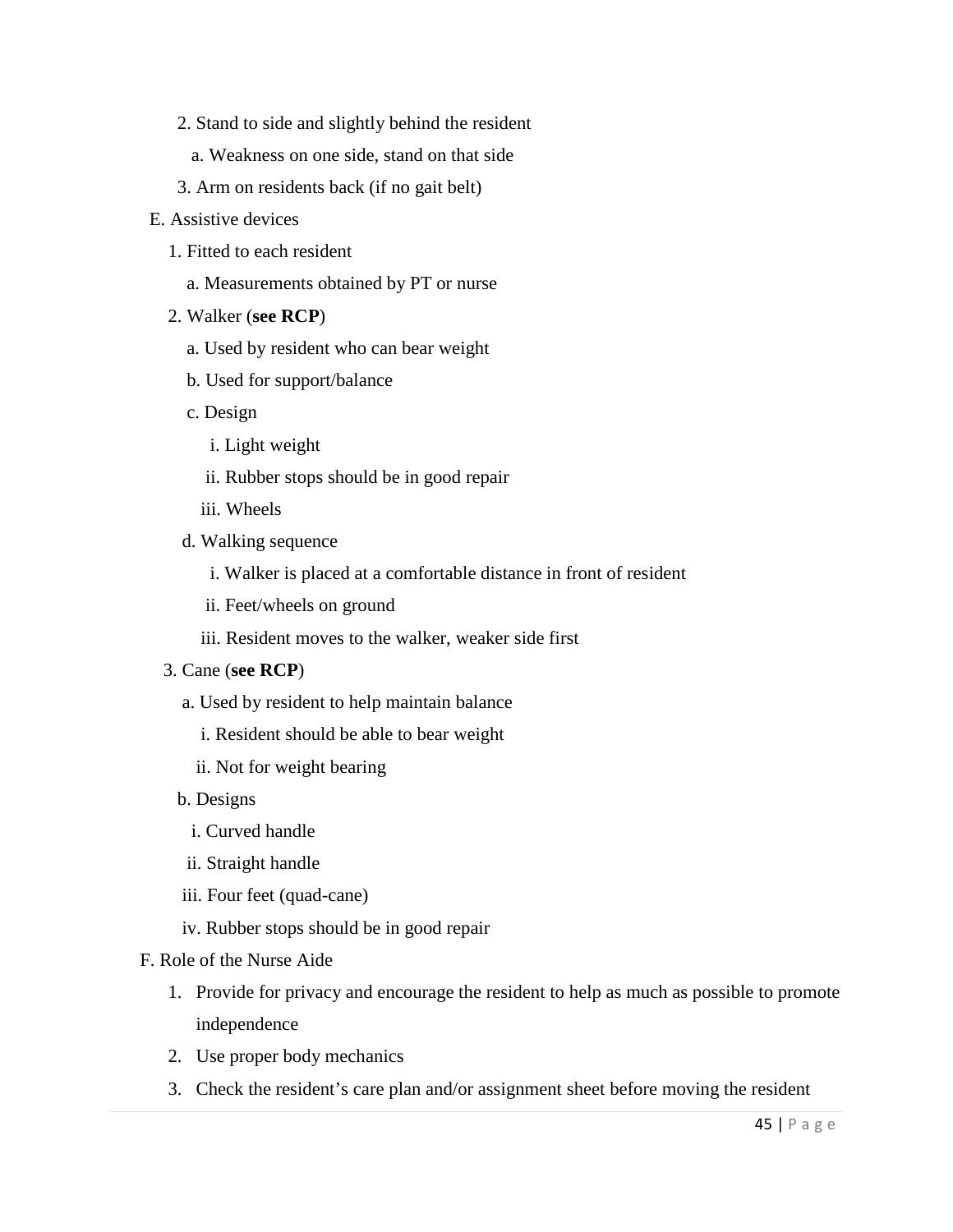- 4. Be patient and give the resident time to adjust to changes in position
- 5. Be aware of resident's limbs when transferring
- 6. Check condition of assistive devices
- 7. Report any misuse of (or refusal of) device to nurse
- 8. Observe resident for signs of discomfort or fatigue
- 9. When assisting resident to walk with cane, stand on weaker side

### **Visual Aides:**

- Illustrations of the four commonly used positions
- Transfer/Gait Belt
- Illustrations of proper body mechanics

### **RCPs:**

- Assist to Move to Head of Bed
- **Supine Position**
- Lateral Position
- Fowler's Position
- Semi-Fowler's Position
- Sit on Edge of Bed
- Using a Gait Belt to Assist with Ambulation
- Assist to Chair
- Transfer to Wheelchair
- Walking
- Assist with Walker
- Assist with Cane

### **Review Questions:**

- 1. What is proper body alignment?
- 2. List the four commonly used positions.
- 3. Which position raises the head of the bed 30-45 degrees?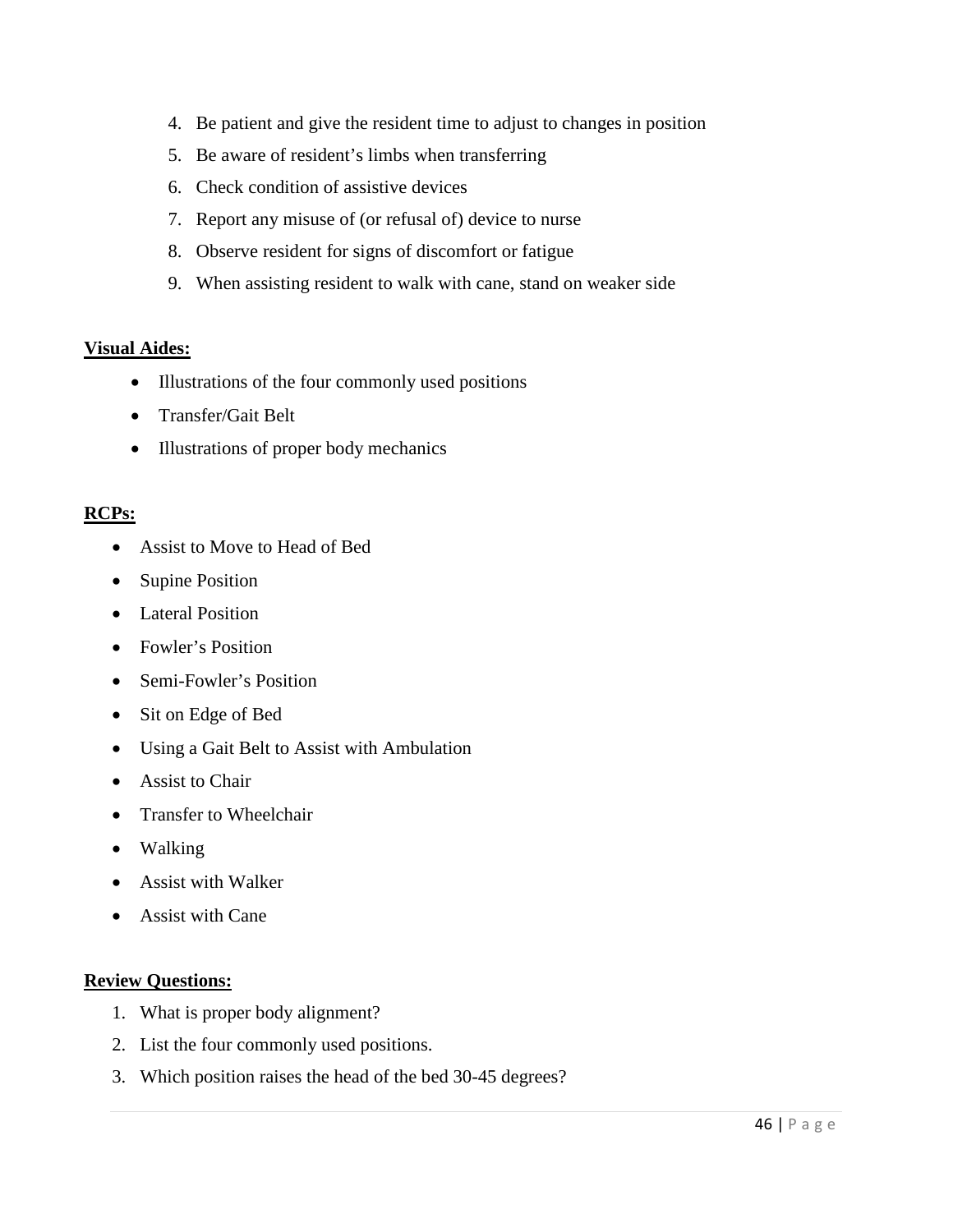4. Does this position put more or less pressure on the coccyx than Fowler's position?

*5*. When transferring a resident with right sided weakness from the bed to a chair, the chair should be placed on the resident's right side? True or False?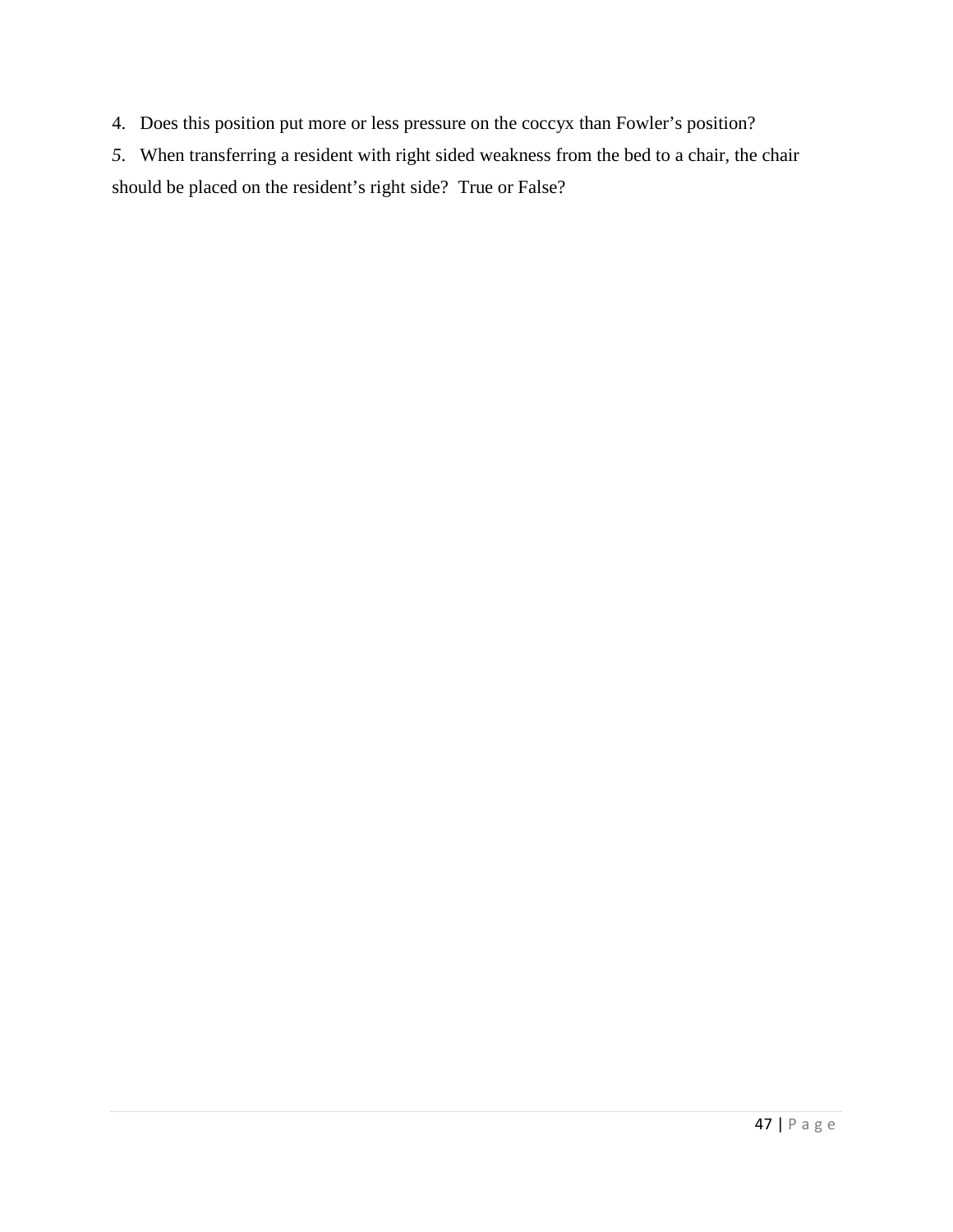### **Title: Activities of Daily Living (Devices Used for Transfer)**

### **Lesson Objectives:**

- I. To introduce the use of a mechanical lift to the student.
- II. The student will be able to explain how to transfer a resident to a stretcher or shower bed.
- III. The student will be able to explain how to and when to use a two person transfer.

### **Key Terms:**

**Mechanical Lift** – a hydraulic or electric device used to transfer dependent or obese residents between surfaces. The lift may also have a scale to weigh the resident.

**Stretcher** – gurney; device for transporting residents unable to use a wheel chair or to walk; a means of transporting the severely ill or an immobile resident.

### **Content:**

### I. Using mechanical lifts

- A. Common names and types
	- a. Sling
	- b. Sit to Stand
- B. Manufacturer's instructions normally requires at least two caregivers
- C. Facility policy
- D. Transferring general principles (but may vary with type of lift)
	- 1. Position sling
	- 2. Base open and under bed
	- 3. Place over head bar
	- 4. Attach the sling
	- 5. Resident's arms across chest. Stabilize resident's head and neck.
	- 6. Raise sling/resident
	- 7. Co-worker support resident's legs
	- 8. Lower sling/resident to chair or stretcher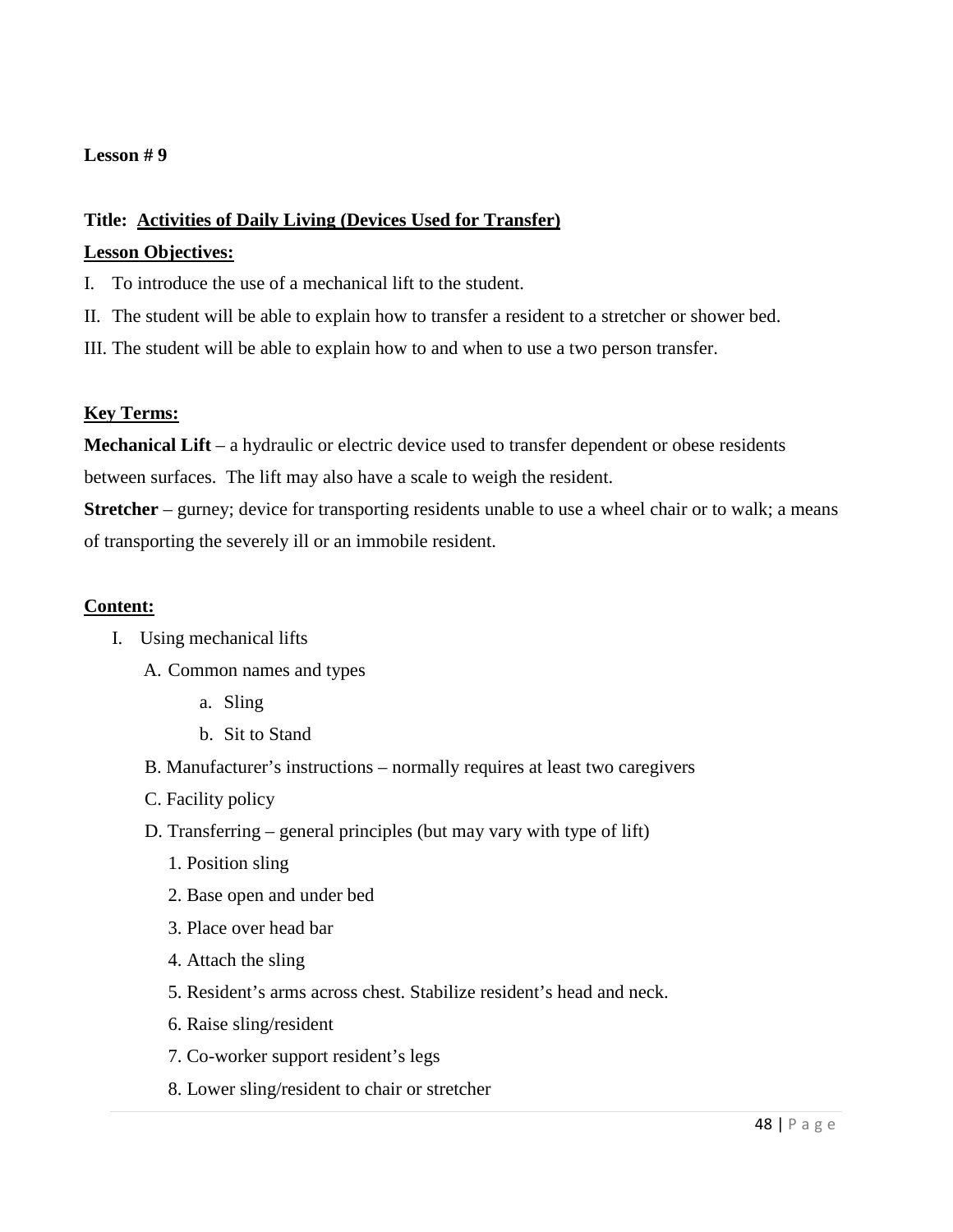- 9. Position for comfort and place sling in a manner to protect the resident's dignity.
- E. Role of the Nurse Aide
	- 1. Review assignment sheet before transferring
	- 2. Be aware of manufacturer's instructions and facility policy
	- 3. Make sure lift is in proper working order
	- 4. Provide privacy for the resident during the transfer
	- 5. Be aware of catheter or tubing the resident may have
- II. Transfer resident to stretcher/shower bed
	- A. From bed to stretcher (**see RCP**)
		- 1. Need at least two co-workers to assist
	- B. Return resident to bed
		- 1. Height of stretcher slightly higher than bed
	- C. Role of the Nurse Aide
		- 1. Explain to the resident what you are about to do prior to transferring
		- 2. Provide the resident with privacy when transferring
		- 3. Keep the resident covered
		- 4. Be aware of any catheter or tubing the resident may have
		- 5. Use proper body mechanics
		- 6. Lock wheels on bed
		- 7. Ensure resident is positioned for comfort prior to exiting the room.

# III. Transfer - Two Person Lift (**see RCP**) **ONLY TO BE USED IN AN EMERGENCY – IF RESIDENT UNABLE TO BEAR WEIGHT, A LIFT SHOULD BE USED**

- A. For transferring resident unable to bear weight (i.e., history of stroke)
- B. Role of the Nurse Aide
	- 1. Explain to the resident what you are about to do prior to the transfer
	- 2. Lock wheel chair brakes
	- 3. Be aware of catheter or tubing the resident may have
	- 4. Use proper body mechanics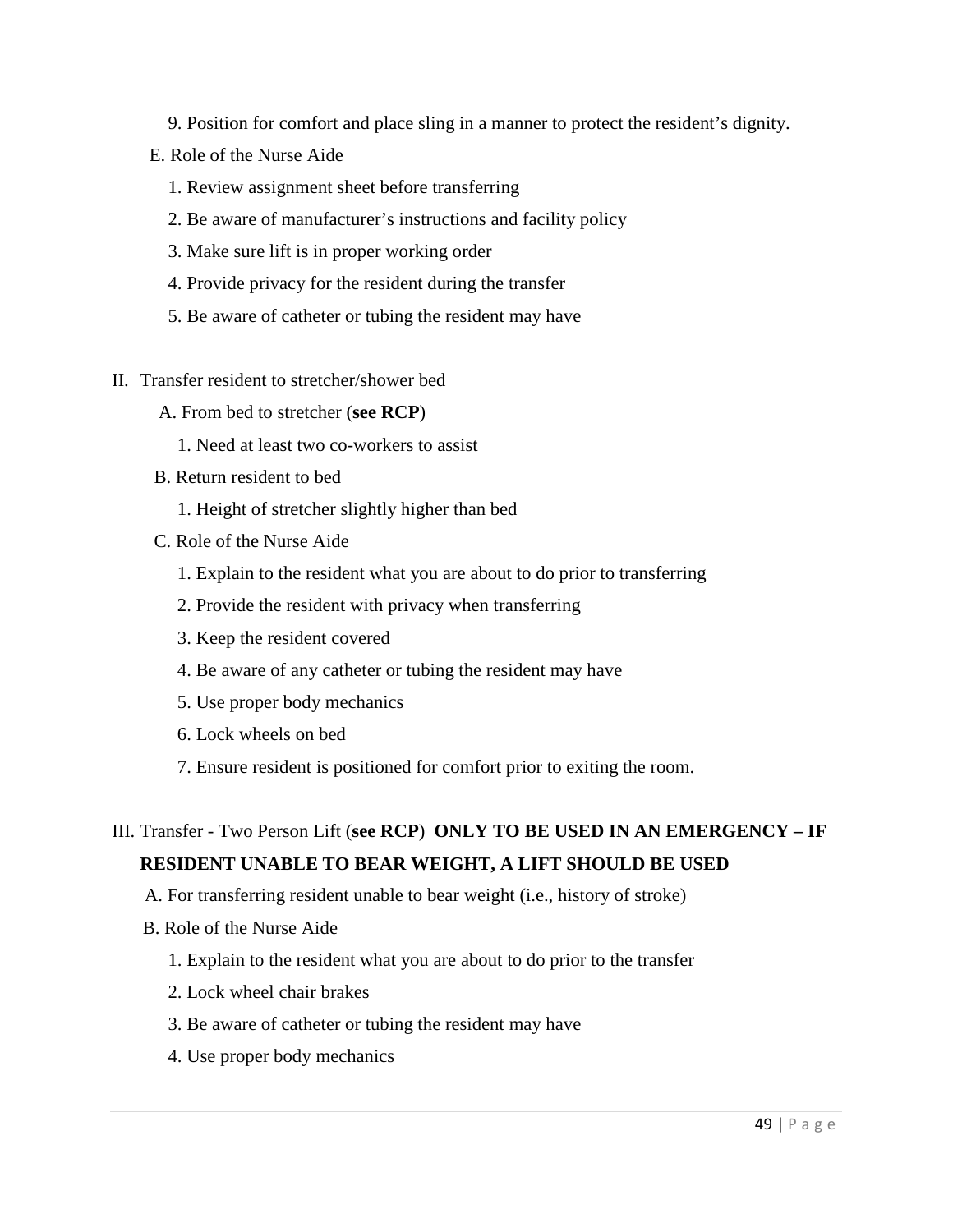### **Visual Aides:**

- Textbook illustrations
- Demonstration
- Manufacturer's instructions for mechanical lift
- Videos online

### **RCPs:**

- Transfer to Stretcher/Shower Bed
- Transfer: Two Person/Lift

### **Review Questions:**

1. The manufacturer's instructions state the mechanical lift can safely be used by two qualified staff persons to transport a resident. The facility's policy states two qualified staff members are required to transport a resident. You were trained on how the lift functions and are competent to use it. Mrs. Smith would like to get up in her wheel chair. You have the lift ready to assist in the transfer and Cindy, another CNA, is coming to help with the transfer. After five minutes have passed and Cindy has not arrived, it would be acceptable for you to transfer Mrs. Smith by yourself.

True or False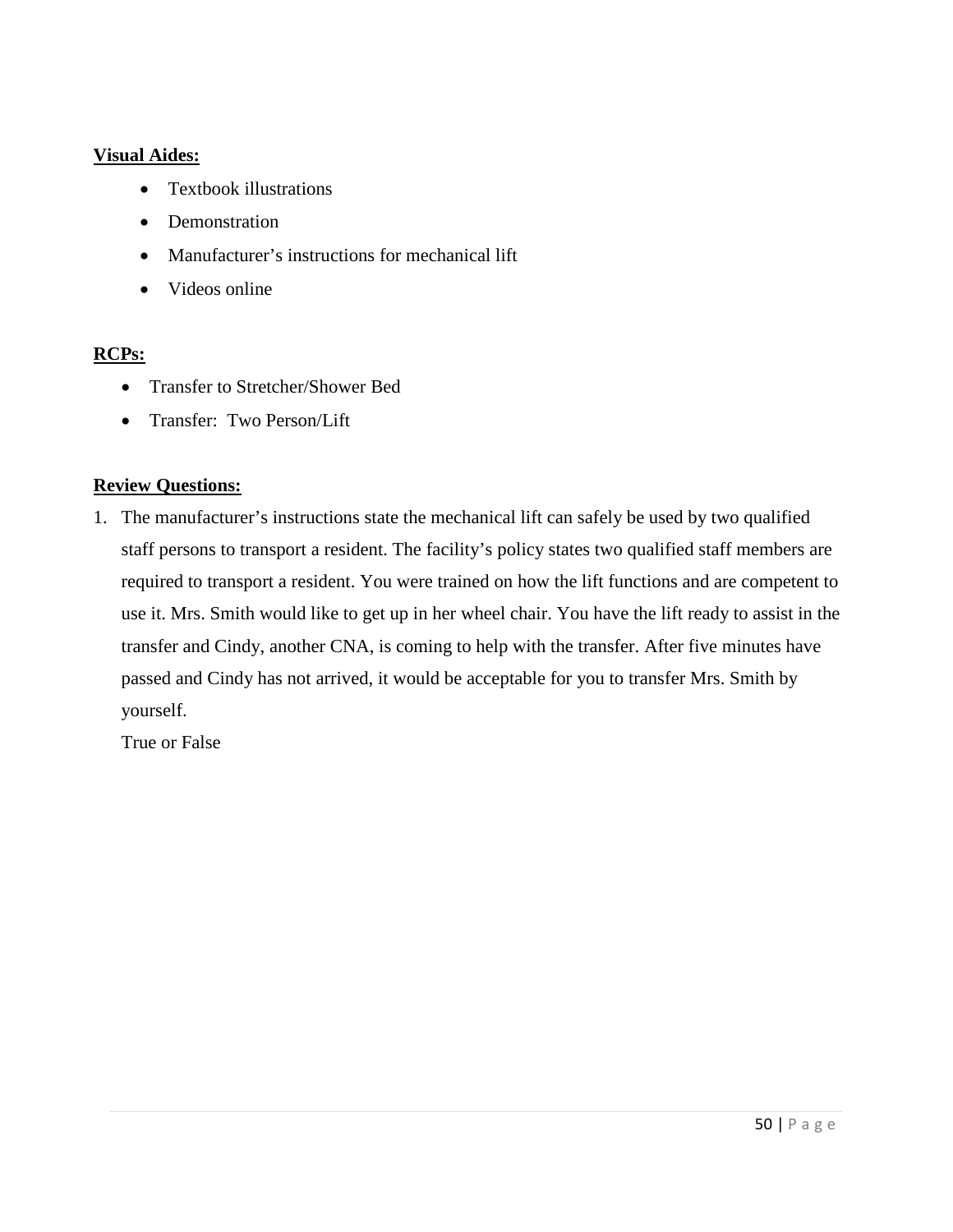# **Title: Activities of Daily Living (Bathing, Shampoo, Perineal Care)**

### **Lesson Objectives**:

- I. The student will be able to demonstrate competence in assisting a resident to bathe/shower.
- II. The student will be able to demonstrate competence in assisting the resident to shampoo his/her hair.
- III. The student will be able to demonstrate competence in providing perineal care.

### **Key Terms:**

**Activities of daily living (ADL)** – personal care tasks a person does every day to care for self; including bathing, dressing, caring for teeth and hair, toileting, eating and drinking and moving around.

**Perineal Area-** the area of the body between the genitals and the anus.

### **Content:**

### I. Shower

Points to Remember:

- 1. Bathing is an opportunity to observe the resident's skin. Should a concern, such as a new bruise, blister, rash or open area be noted, the nurse should be notified
- 2. The resident's face, hands, underarms, and perineal area should be washed at least daily
- 3. The elderly may bathe only twice a week, in that older skin produces less perspiration and oil and frequent bathing could cause excessive dryness
- 4. Before beginning the bathing process, the caregiver should make certain the room is warm enough and all linens and supplies are gathered so the resident is not left alone.
- 5. Respect the resident's privacy when transporting to and from the shower room and during the shower or bath. Be certain the resident's body is not unnecessarily exposed.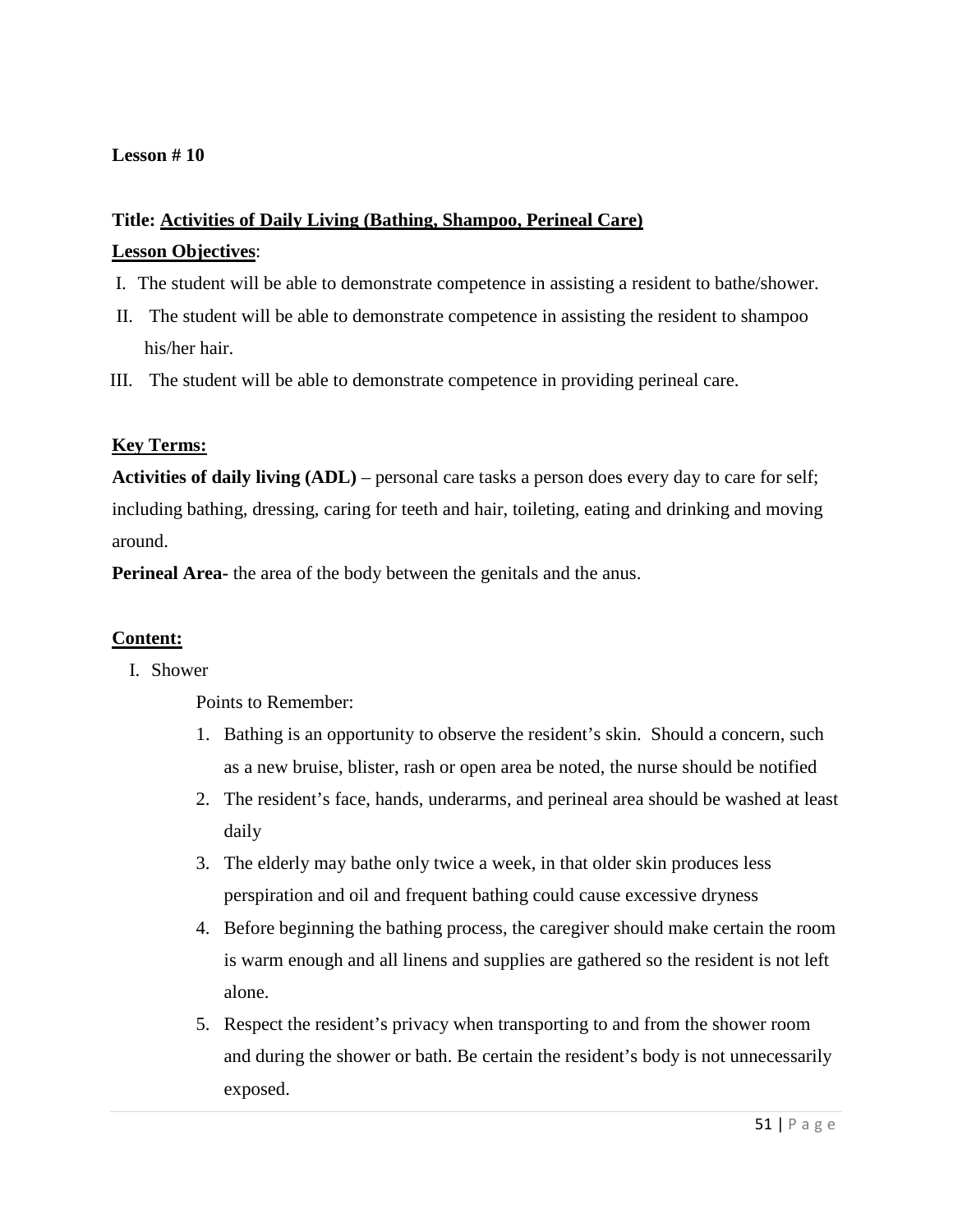- A. Shower/Shampoo (**see RCP**)
- B. Bed Bath/Perineal Care/Back Rub (**see RCP**)
- C. Catheter care (**see RCP**)
- D. Perineal Care (**see RCP**)
- E. Back Rub (**see RCP**)
- F. Bed Shampoo (**See RCP**)
- G. Whirlpool (Type of whirlpool, trolley, etc., may alter actions. Always refer to facility policy and/or manufacturer's instructions)
	- a. Whirlpool Fill tub with water before bringing resident to bathing area
	- b. Help resident remove clothing, drape resident with bath blanket
	- c. Transport resident to tub room via wheelchair, Geri-chair, or lift bath trolley
	- d. Have resident check water temperature for comfort
	- e. If not already on trolley, assist resident into lift bath trolley, secure straps and lower lift bath trolley and resident into bath. Turn system on f.Let resident wash as much as possible, starting with face
	- g. You may shower the resident by using the shower handle to gently spray over the resident's body. Stay with resident during procedure
	- h. Turn system off after completion of bath and return shower handle to hook, if used
	- i.Raise trolley out of tub; give resident towel and assist to pat dry and assist resident to dry areas of resident that had been touching the trolley

j.Assist resident out of trolley

- k. Help resident dress, comb hair and return to room
- l.Drain and sanitize tub per manufacturer's instructions

*NOTE\* Following assisting a resident to toilet, it may be necessary for the nursing assistant to perform perineal care. If doing so, the nursing assistant must ensure the resident can stabilize while standing, utilizing a walker, side grab bars and/or with the assistance of a second caregiver utilizing a gait/transfer belt. With resident's feet spread apart and standing firmly, the nursing assistant must use the same aforementioned principles (i.e., wiping from front to back,*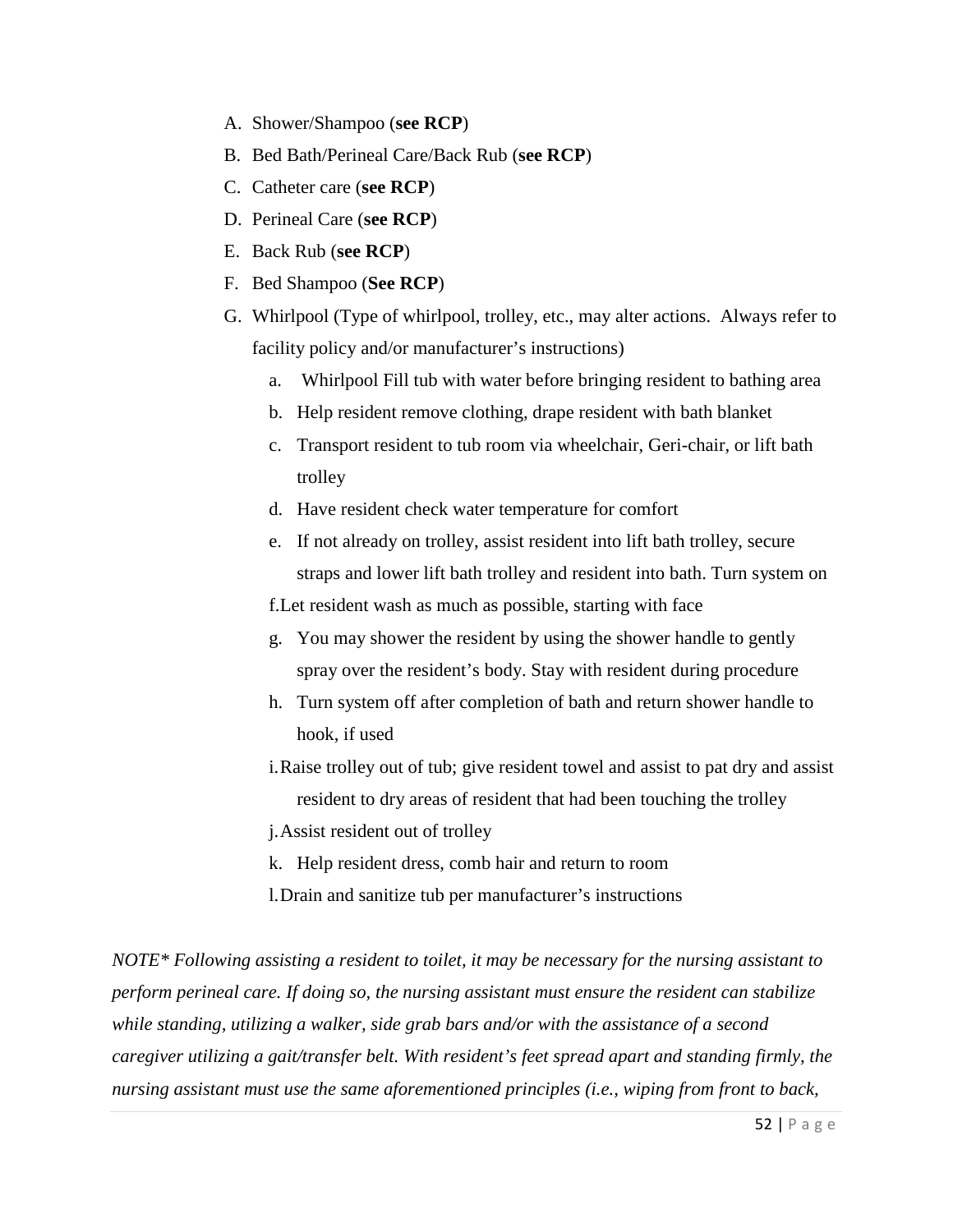*using a different part of the washcloth for each stroke, and changing the washcloth as necessary). The resident's perineum should be rinsed and patted dry prior to raising the undergarment or applying a brief.*

## **Visual Aides**:

- Linens
- Basin
- Shower Chair
- Shower Bed (if available)
- Whirlpool (if available)
- Trough or basin used to wash the hair of a bedfast resident

# **RCPS**:

- Shower/Shampoo
- Bed Bath/Perineal Care/Back Rub
- Bed Shampoo

### **Review Questions**

1. Explain the procedure to cleanse the perineal area (both male and female) and rationale of importance.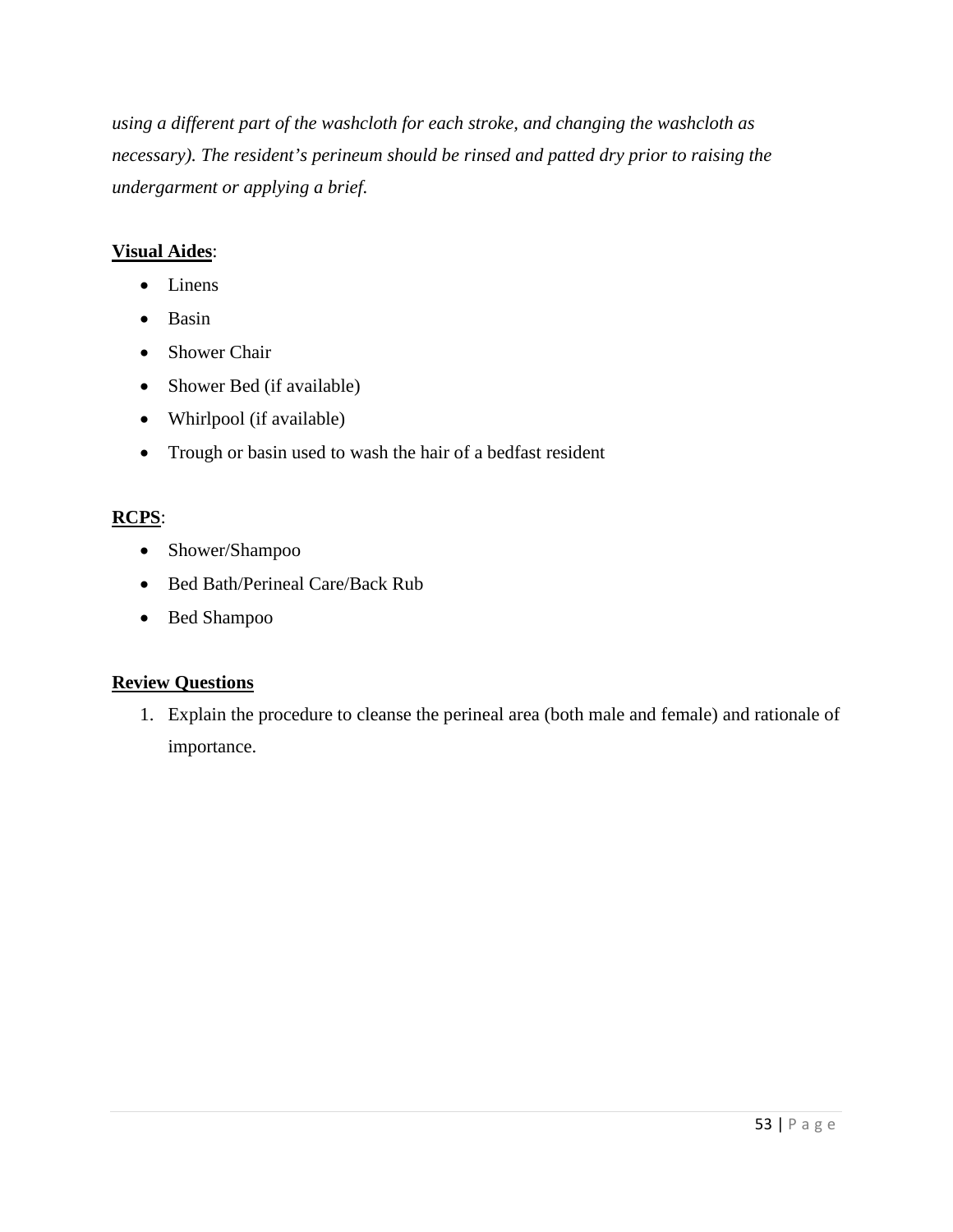# **Title: Activities of Daily Living (Oral Care, Grooming, Nail Care)**

### **Lesson Objectives**:

- I. The student will be able to explain the importance of and demonstrate competence in the provision of oral care/denture care.
- II. The student will be able to explain the importance of and demonstrate competence in the provision of grooming, including hair and facial hair.
- III. The student will be able to explain the importance of and demonstrate competence in the provision of fingernail and foot care.

### **Key Terms:**

Foot Care – care of the feet, including inspection for areas of concern to be reported to the nurse **NPO** – nothing by mouth

**Oral Care** – care of mouth, teeth and gums. Cleaning the teeth, gums, tongue, inside of mouth and dentures, if used

### **Content:**

- I. Grooming/Personal Hygiene
	- A. Points to Remember:
		- 1. Always allow the resident to do as much as possible for themselves
		- 2. Allow the resident to make choices and respect those choices
		- 3. Be sensitive to established routines of the resident, incorporating those routines into daily care, as possible
		- 4. Oral care includes cleaning the teeth, gums, inside of mouth and dentures and must be performed at least daily according to state rule, but recommended to occur more often
		- 5. Oral care reduces the number of pathogens in the mouth, improves the resident's sense of well-being and appearance and improves sense of taste, enhancing appetite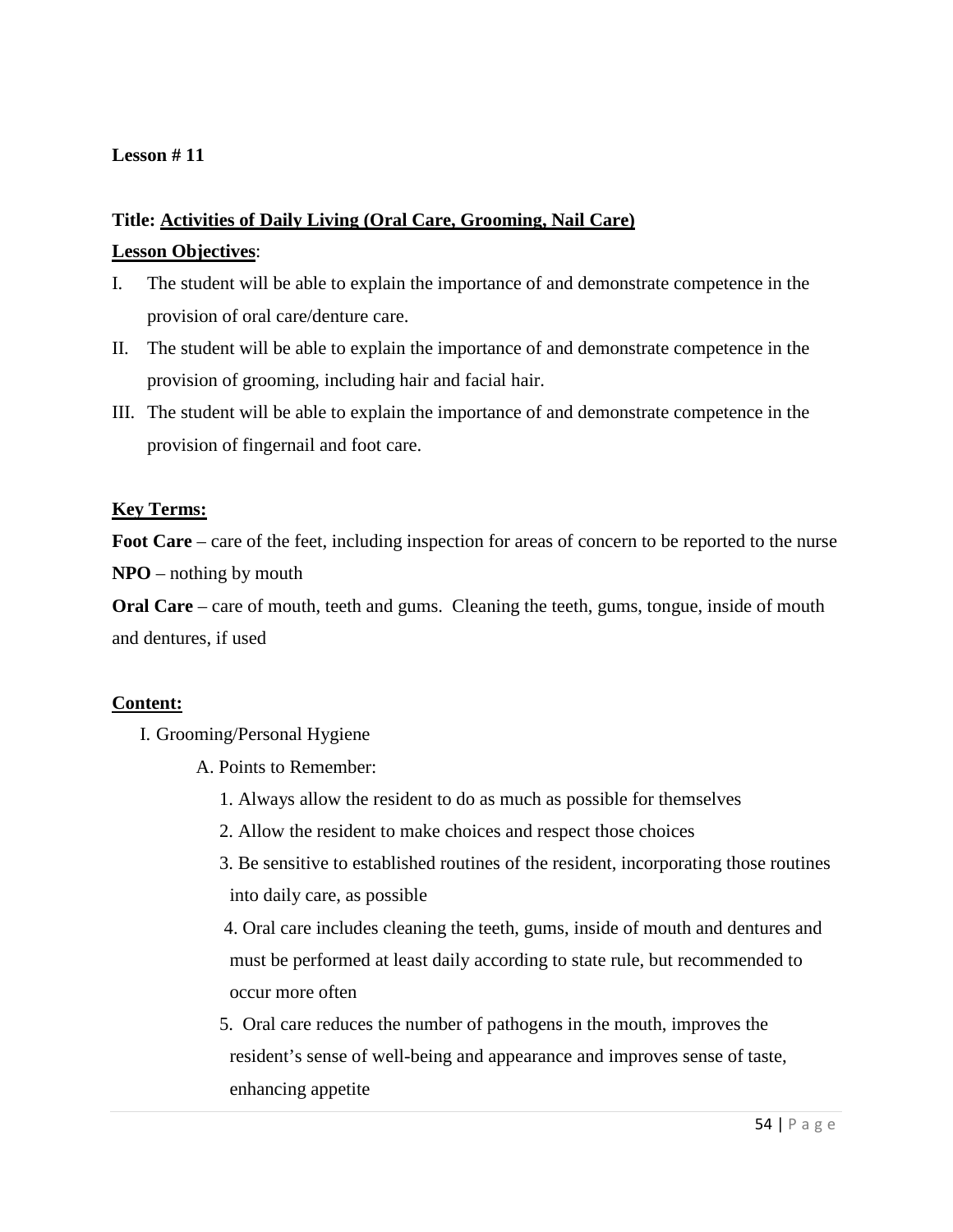- 6. Oral care eliminates particles from beneath the gums, preventing injury and improving ability to chew and consume meals
- 7. Dentures should be handled carefully and stored in cool water in a labeled denture cup when not in use
- 8. The caregiver should observe for ill-fitting dentures and report concerns to the nurse. Ill-fitting dentures could affect speech and chewing ability, thus, ultimately affecting meal consumption and contributing to potential weight loss
- 9. More frequent oral care is needed for residents who are unconscious, breathe through their mouth, are being given oxygen, are in the process of dying and/or are NPO
- 10.Observe and report to nurse: irritation, raised areas, coated or swollen tongue, sores, complaint of mouth pain, white spots, loose/chipped or decayed teeth
- B. Oral Care (**see RCP**)
- C. Oral Care for Unconscious (**see RCP**)
- D. Denture Care (**see RCP**
	- 1. Always follow manufacturer's instructions for cleaning dentures
- E. Shaving/Electric Razor (**see RCP**)
	- 1. Points to Remember:
		- a. Be certain that the resident wants you to shave him or assist him to shave before you begin
		- b. Wear gloves when shaving a resident
- F. Safety Razor (**see RCP**)
- G. Combing/Brushing Hair (**see RCP**)
	- 1. Always use hair care products that the resident prefers for his/her type of hair
- H. Fingernail Care (**see RCP**)
	- 1. Nail care is provided when assigned or if nails appear dirty or have jagged edges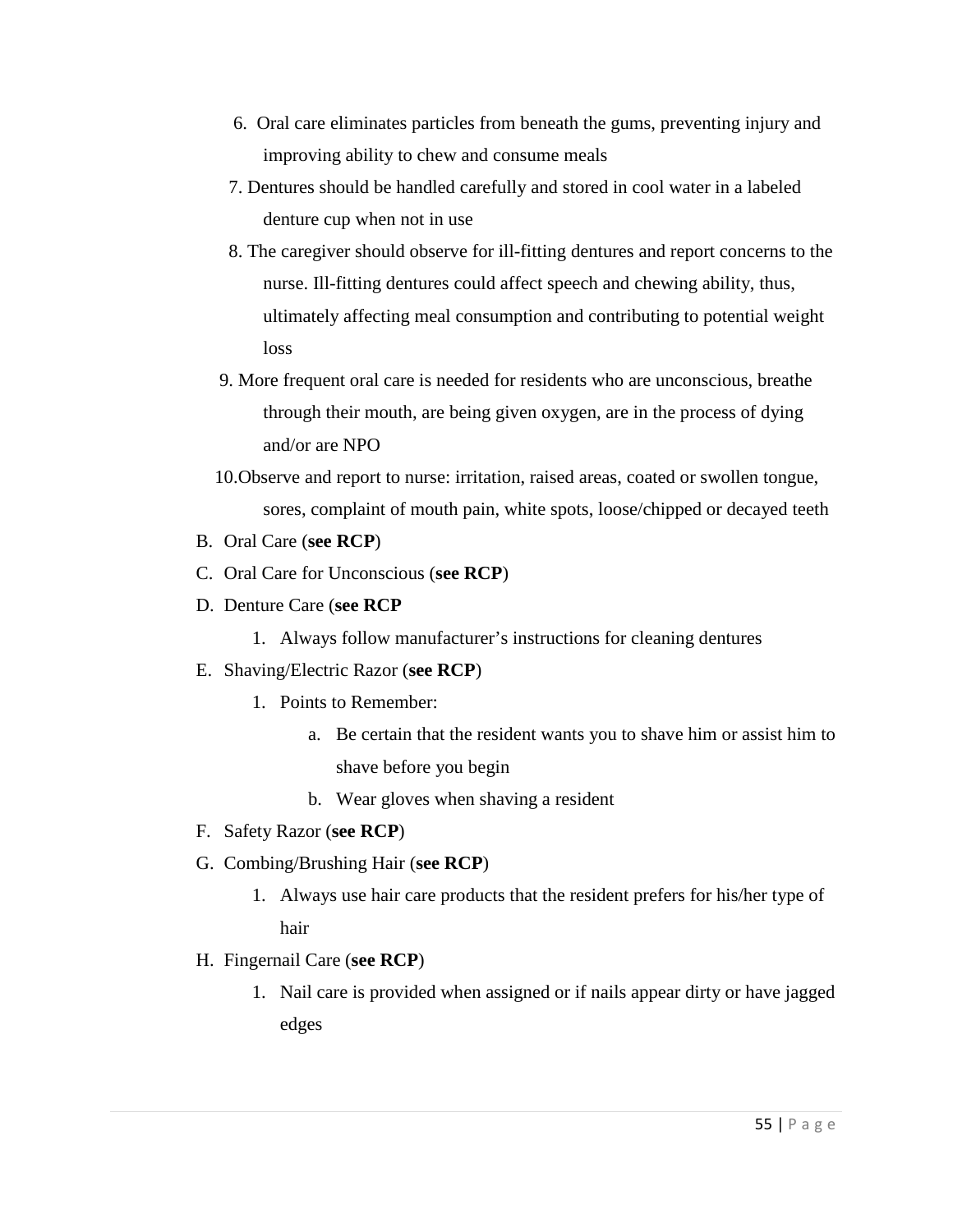2. Check fingers and nails for color, swelling, cuts or splits. Check hands for extreme heat or cold. Report any unusual findings to nurse before continuing procedure

### I. Foot Care (**see RCP**)

- 1. Support the foot and ankle throughout the procedure
- 2. Poor circulation occurs in the resident with diabetes. Even a small sore on the foot can become a large wound
- 3. Careful foot care, including regular daily inspection is important
- 4. During foot care, the feet should be checked for irritation or sores and reported to the nurse, if observed
- 5. **A nurse aide should never trim or clip any resident's toenails, but especially not the diabetic's toenails. Only a nurse or physician should do so**

### **Visual Aides**:

- Toothbrush
- Lemon Glycerin Swabs
- Denture Cup
- Dentures (if available)
- Emesis Basin
- Nail Clippers
- Safety Razor
- Electric Razor (if available)
- Bath Basin

### **RCPS**:

- Oral Care
- Oral Care for Unconscious
- Denture Care
- Electric Razor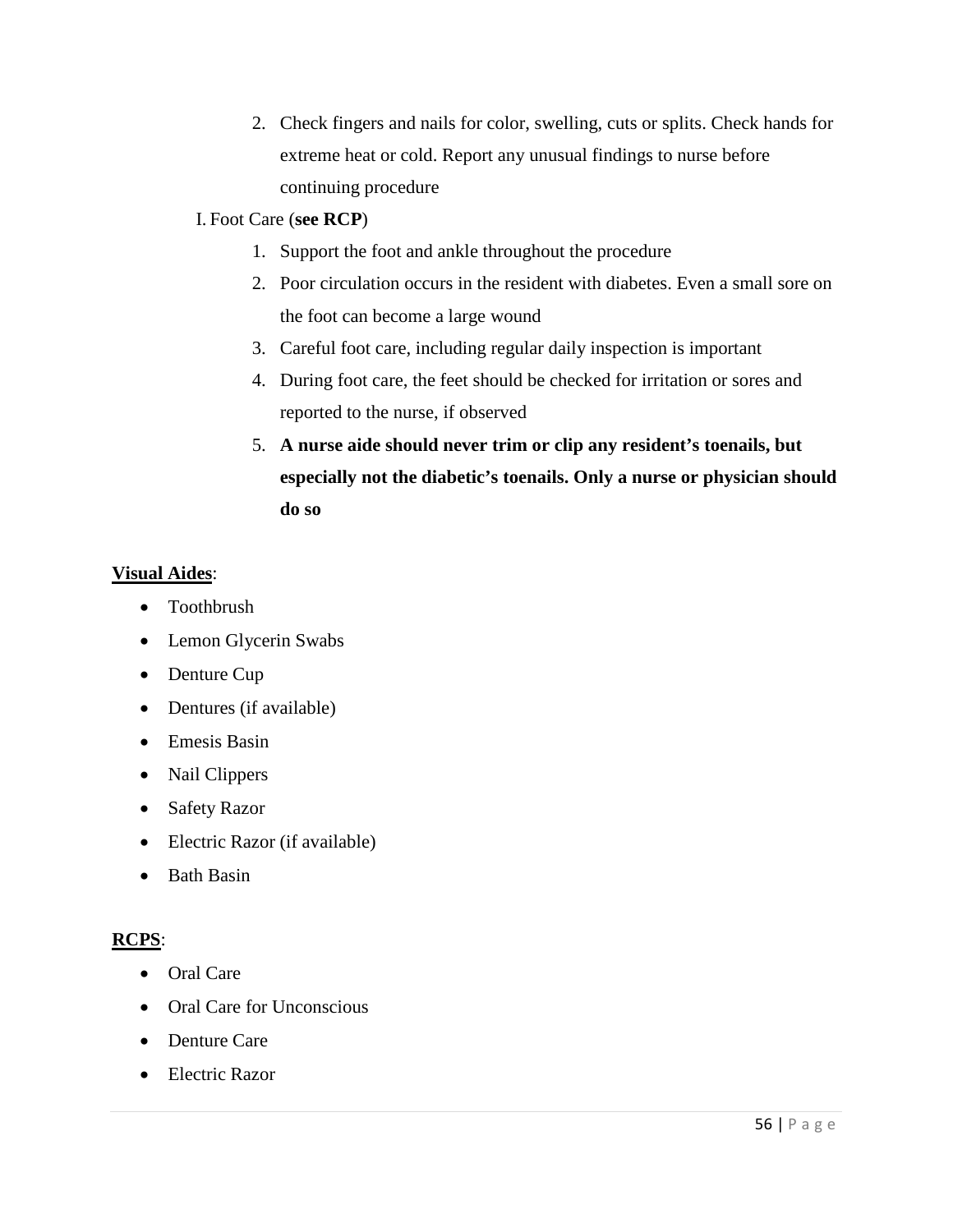- Safety Razor
- Comb/Brush Hair
- Fingernail Care
- Foot Care

## **Review Questions**

- 1. Explain observations made during oral care that should be reported to the nurse.
- 2. Explain why a nurse aide should not clip the toenails of a diabetic resident.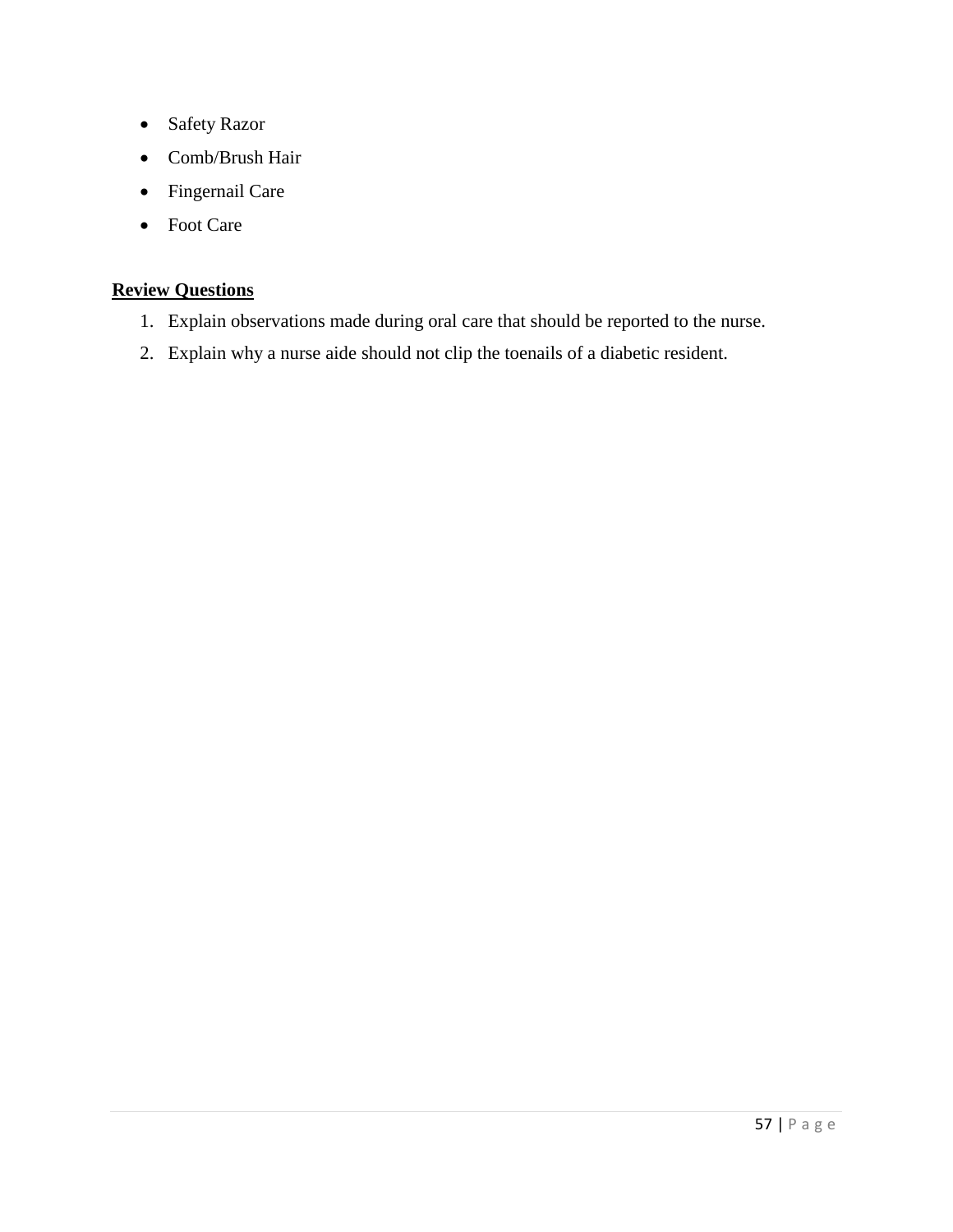## **Title: Activities of Daily Living (Dressing, Toileting)**

#### **Lesson Objectives**:

- I. The student will be able to demonstrate competence in assisting the independent resident or dressing the dependent resident.
- II. The student will be able to demonstrate competence in assisting the resident with toileting needs.

#### **Key Terms:**

**Catheter** – tube used to drain urine from the bladder.

**Condom Catheter** – external catheter that has an attachment on the end that fits over the penis; also called a Texas catheter.

**Elimination** – process of expelling solid waste not absorbed into the cells.

**Enema** – specific amount of water flowed into the colon to eliminate stool.

**Fecal Impaction** – hard stool in the rectum that cannot be expelled.

**Fracture Pan** – bedpan used for a resident who cannot assist with raising hips on the regular bedpan.

**Hemiparesis** – weakness on one side of the body.

**Hemiplegia** – paralysis on one side of the body, weakness, or loss of movement.

**Incontinence** – inability to control the bladder or bowels.

**Indwelling Catheter** – catheter that remains in the bladder for a period of time.

**Paraplegia** – loss of function of lower body and legs.

**Portable Commode (Bedside)** – chair with a toilet seat and a removable container underneath.

**Prosthesis** – artificial body part.

**Quadriplegia** – loss of function of legs, trunk and arms.

**Suppository** – medication given rectally to cause a bowel movement.

**Void** - urination

### **Content:**

I. Dressing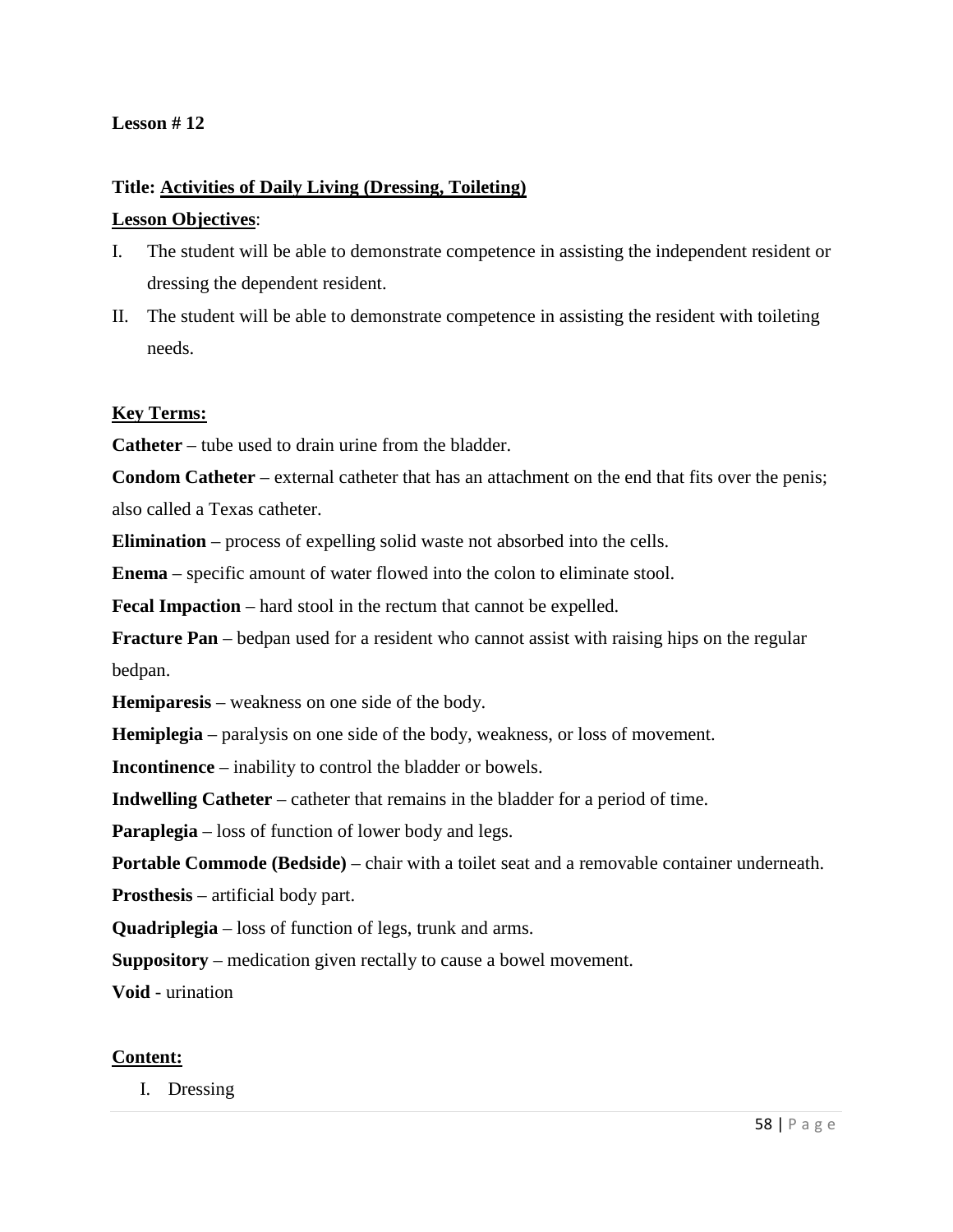- A. Residents have their own style and preferences
- B. Residents should be encouraged to dress in their own clothing of choice each day
- C. Each piece of the resident's clothing should be inventoried according to facility policy, adding new items and deleting discarded items as necessary
- D. Resident clothing should be labeled/identified in an inconspicuous place
- E. Affected limbs should be dressed first and undressed last
- F. Avoid pullover garments if the resident has an affected side or difficulty with the neck or shoulders, unless requested by the resident
- G. Change Gown (**see RCP**)
- H. Dressing a Dependent Resident (**see RCP**)
- II. Toileting
	- A. Assist to Bathroom (**see RCP**)
	- B. Bedside Commode (**see RCP**)

**NOTE \*Ensure bedside commode is in good repair and has intact rubber stops to prevent commode from moving with resident weight, potentially causing a fall.**

- C. Bedpan/Fracture Pan (**see RCP**)
	- 1. A fracture pan is a bedpan that is flatter than a normal bedpan. It is used for residents who cannot assist to raise their hips onto a regular bedpan. When using a fracture pan, position with the handle toward the foot of the bed. If the resident cannot help, roll the resident onto the far side, slip the fracture pan under the hips and roll the resident back toward you onto the bedpan.
	- 2. A standard bedpan is positioned with the wider part of the pan aligned with the resident's buttocks
- D. Urinal (**see RCP**)
- E. Bowel and Bladder Training
	- 1. Incontinent residents may be identified as candidates for bowel and bladder training. If so, the following guidelines will apply: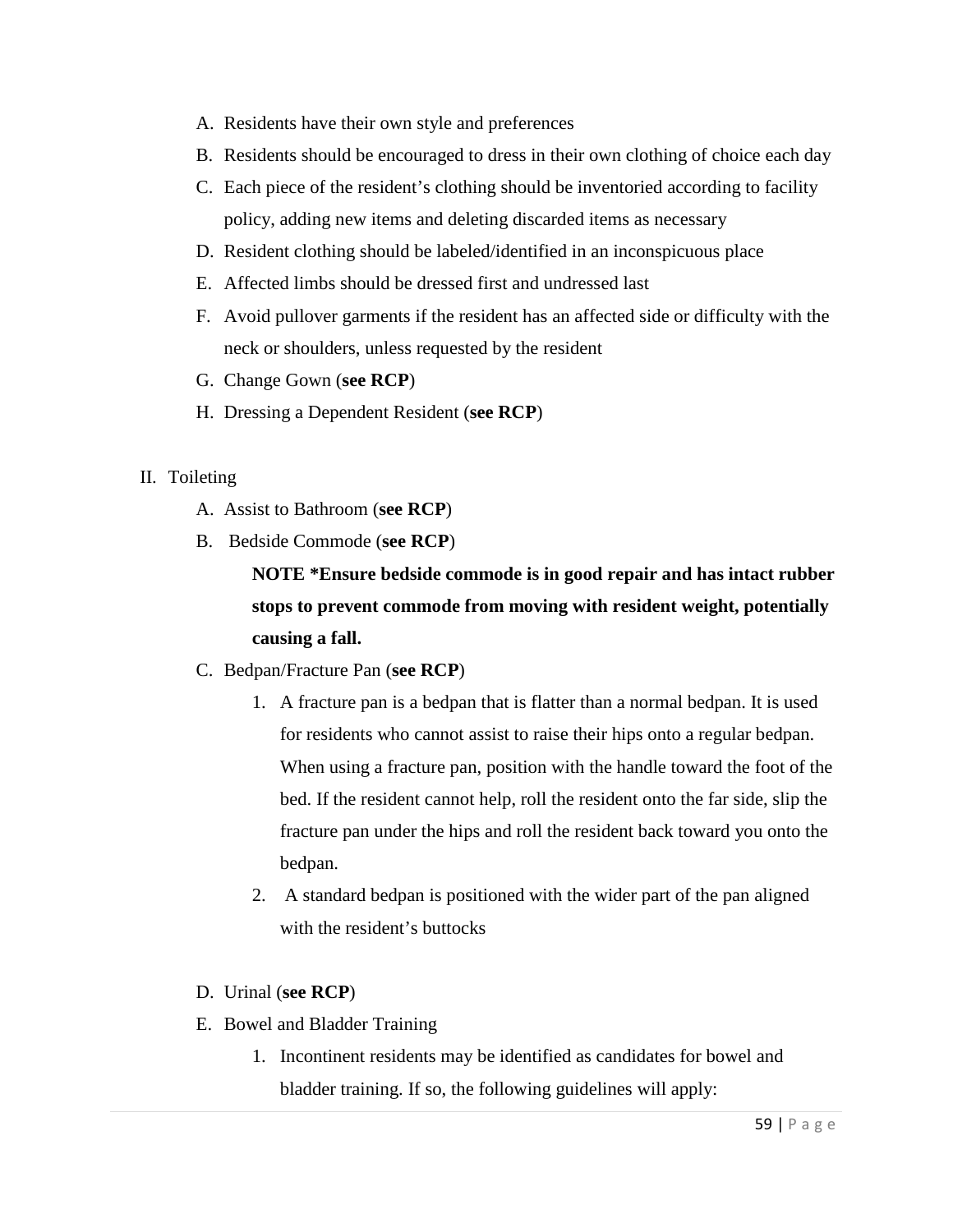- a. A record of the resident's bowel and bladder habits will be maintained and then observed for a pattern of elimination. A pattern will predict the frequency in which the resident will need to be assisted to use the bedpan or to toilet
- b. Explain the training schedule to the resident and attempt to follow the schedule closely
- c. Offer a trip to the commode or bathroom prior to beginning long procedures, as well as before and after meals
- d. Encourage residents to drink sufficient fluids. About 30 minutes after fluids are consumed, offer a trip to the bathroom or use of the urinal or bedpan
- e. Answer the resident's call light promptly, as residents cannot wait long when the urge to void is felt
- f. Provide privacy for elimination
- g. Praise successes and attempts to control bowel and bladder
- F. Emptying urinary drainage bag/leg bag (**see RCP**)
- G. Catheter Care (**see RCP**)
	- 1. If a resident has a catheter, care is normally provided on each shift
- H. Urine Specimen Collection (**see RCP**)
	- 1. If a clean-catch (midstream) urine specimen is ordered, using the towelettes supplied, the caregiver will assist the resident to clean the area around the meatus. For females, separate the labia. Wipe from front to back along one side. Discard the towelette. With a new towelette, wipe from front to back along the other side. Using a new towelette wipe down the middle. For males, clean the head of the penis. Use circular motions with the towelettes. Clean thoroughly, changing the towelette after each circular motion. Discard after use. If the male is uncircumcised, pull back the foreskin of the penis before cleaning. Hold it back during urination. Make sure it is pulled back down after collecting the specimen. Ask the resident to begin urination, but to stop before urination is complete. Place the container under the urine stream and ask the resident to begin urinating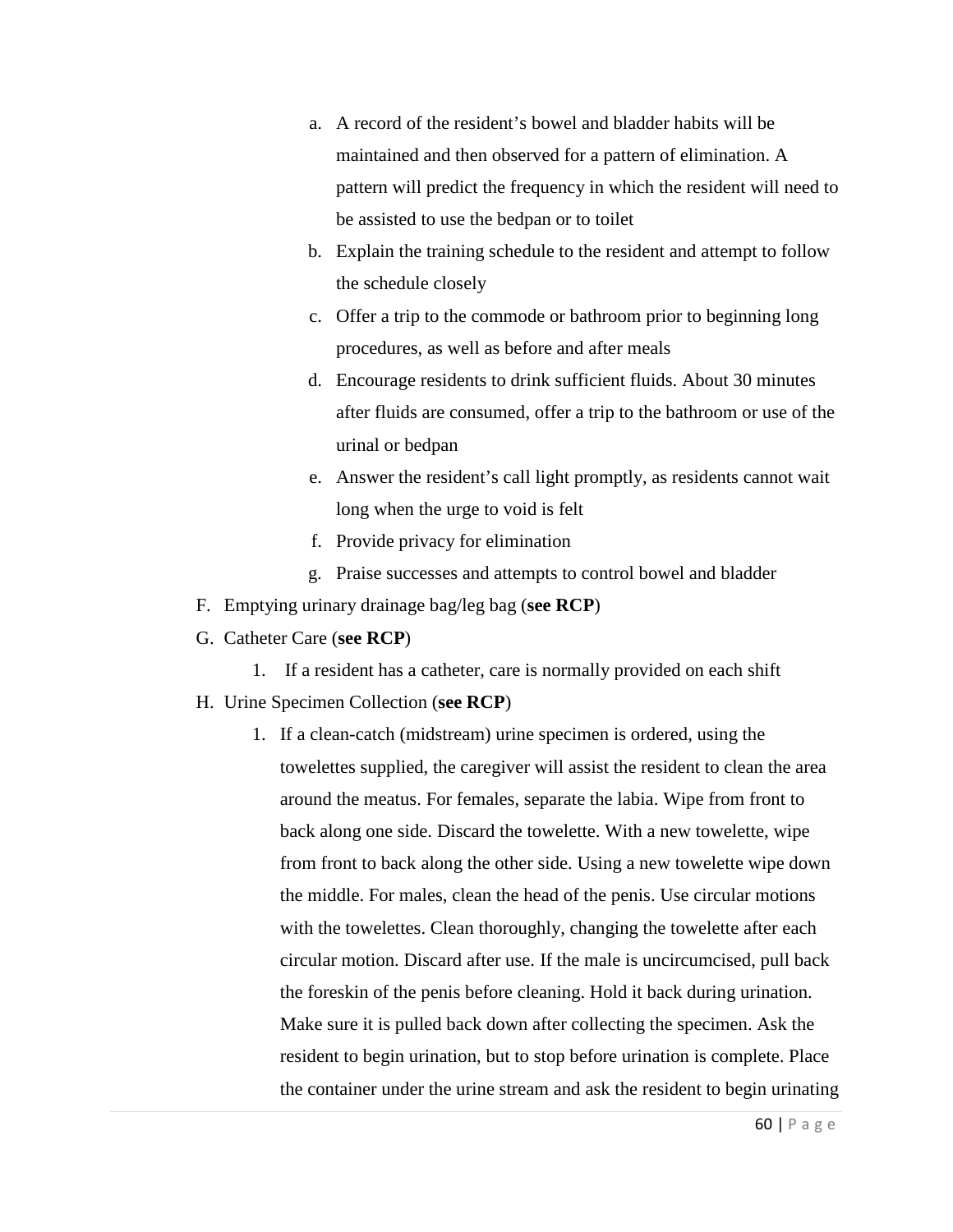again. Fill the container at least half full. Remove the container and allow the resident to finish urinating in bedpan, urinal or toilet.

- I. Stool Specimen Collection (**see RCP**)
	- 1. Ask the resident to inform you when he or she can have a bowel movement.
	- 2. Be ready to collect the specimen
- J. Application of Incontinent Brief
	- 1. Ensure brief is appropriate size for resident
	- 2. Ensure appropriate application in a manner not to cause abrasion due to being too tight or having tape applied to skin
	- 3. Monitor frequently for needed perineal care and change of brief

#### **Visual Aides**:

- Gown
- Clothing (shirt, slacks, etc.)
- Bedside Commode (if available)
- Bedpan/Fracture Pan
- Urinal
- Catheter/Drainage Bag/Leg Bag
- Urine Graduated container/Cylinder
- Urine Hat
- Urine Specimen Cup
- Stool Specimen Cup
- Incontinent Brief
- Incontinent Pad

### **RCPS**:

- Change Gown
- Dressing a Dependent Resident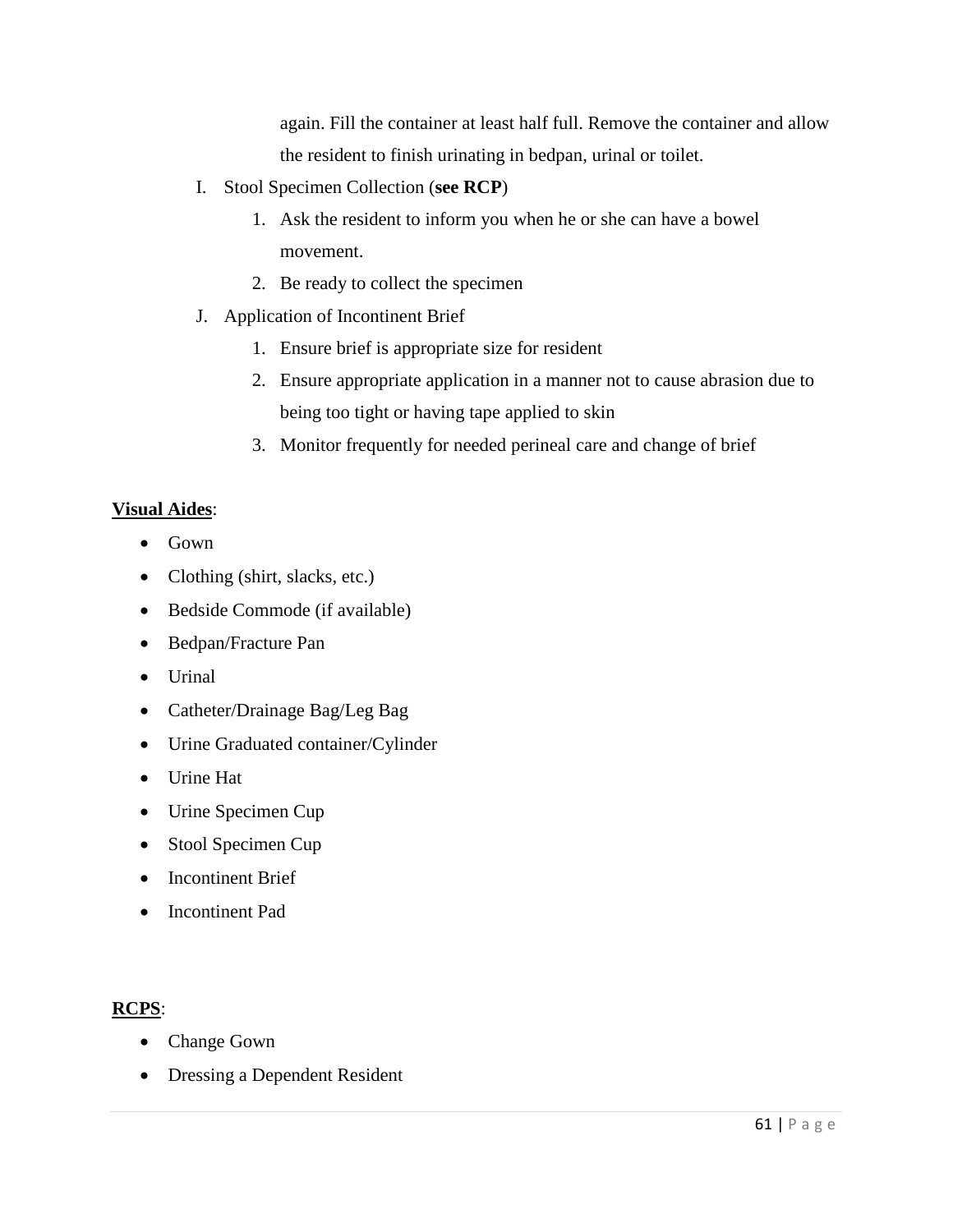- Assist to Bathroom
- Bedside Commode
- Bedpan/Fracture Pan
- Urinal
- Empty Urinary Drainage Bag
- Urine Specimen Collection
- Stool Specimen Collection
- Application of Incontinent Brief

# **Review Questions**

- 1. Explain the difference between a routine urine specimen and a clean-catch (mid-stream) urine specimen.
- 2. Affected limbs should be dressed first and undressed last. True or False?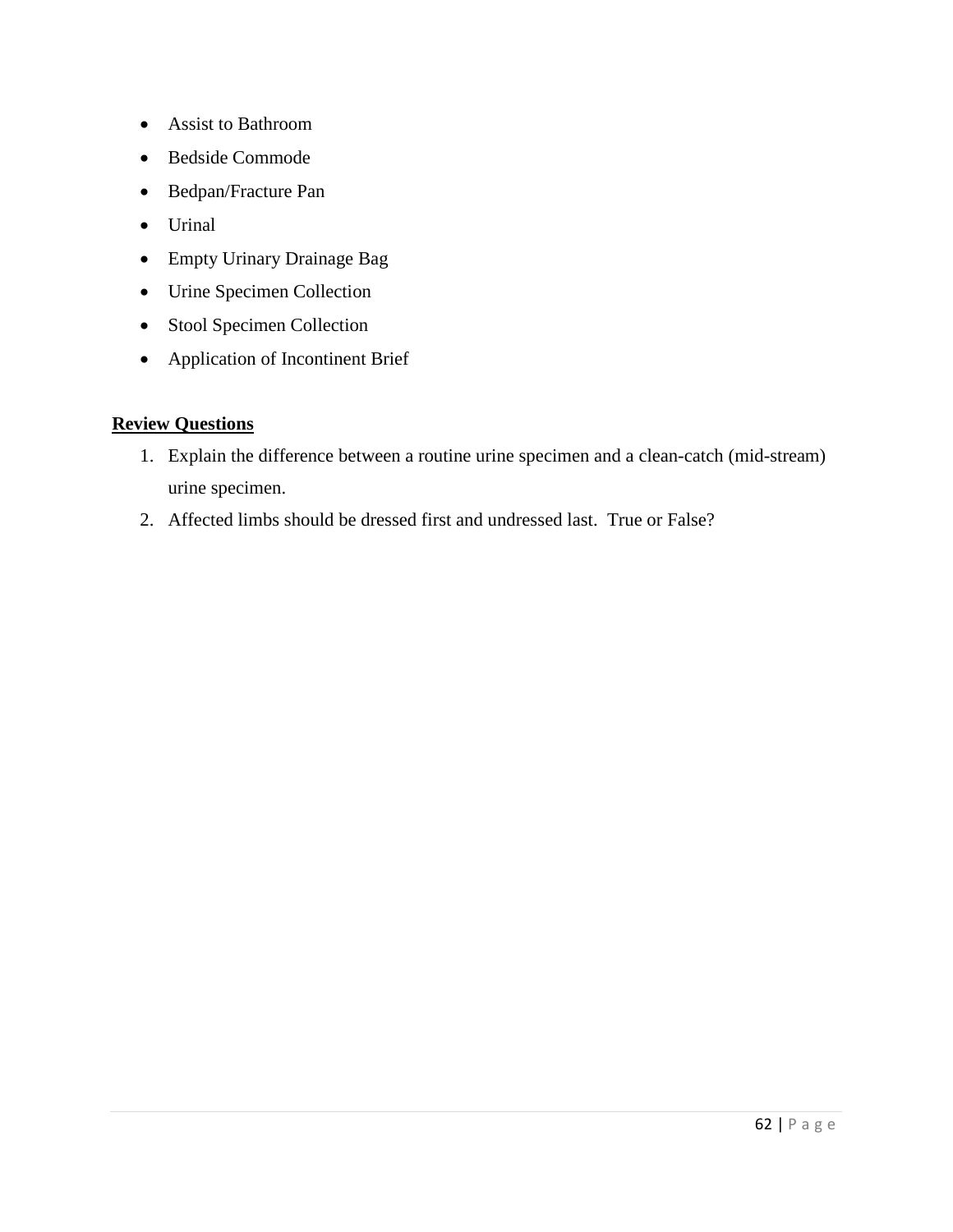#### **Lesson # 13**

# **Title: Resident Environment**

## **Lesson Objectives**:

- I. The student will be able to explain the importance of individualization of the resident's environment.
- II. The student will be able to demonstrate competence in making an unoccupied bed.
- III. The student will be able to demonstrate competence in making an occupied bed.
- IV. The student will be able to explain environmental concerns of each resident and any revisions necessary to accommodate the visually impaired resident or the resident at risk of falls.

## **Key Terms:**

**Call Light** – means to call for assistance, when needed.

**Closed Bed** – a bed completely made with the bedspread and blankets in place.

**Draw sheet** – turning sheet that is placed under residents who are unable to assist with turning, lifting or moving up in bed.

**Hoarding** – excessive collecting and maintaining of items in the resident's environment.

**Occupied Bed** – bed made while a resident is in the bed.

**Open Bed** – folding the linen down to the foot of bed.

**Reality Orientation** – using calendars, clocks, signs and lists to assist/cue residents with cognitive impairment.

**Unoccupied Bed** – a bed made while no resident is in the bed.

# **Content:**

- I. Points to Remember:
	- A. When a resident enters a nursing facility, he/she experiences the loss of home and belongings. Familiar things create a positive and home-like environment. The staff should encourage the resident to bring items from home, as space permits
	- B. The room should be arranged according to resident preference, as possible
	- C. The resident's personal belongings should be safeguarded, as possible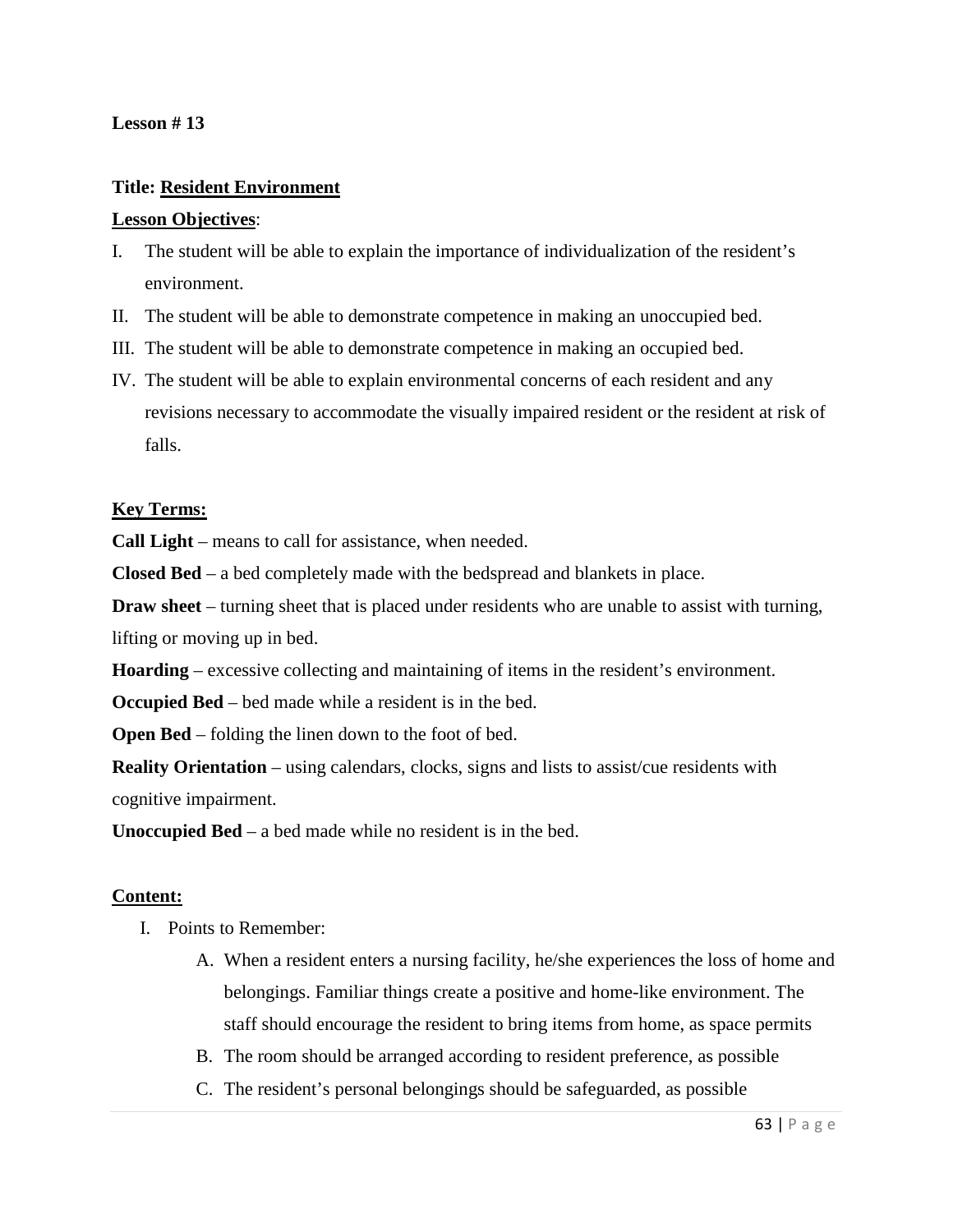- D. Types of beds may vary in each facility. Most beds have controls to raise, lower and adjust positions. A low bed may be used for a resident at risk for falls
- E. Temperature of the resident's room/environment should be considered. The resident's condition and preferences should determine the appropriate temperature
- F. Lighting should be sufficient for the resident's needs/preferences. Indirect lighting is preferable, in that glare causes fatigue
- G. The resident's environment should be cleaned of spills immediately, as spills are safety hazards contributing to falls
- H. Excessive noise levels in the environment can provoke irritation and problematic behaviors. Facilities should maintain equipment in good repair and refrain from overhead paging
- I. Fresh ice water should be maintained and within reach in the resident's environment, unless the resident's fluids are restricted by the physician, in an effort to encourage hydration
- J. The resident's call light should be placed within the resident's reach upon completion of care/staff assistance
- K. Defective or unsafe equipment should be taken out of service and reported to the nurse immediately
- II. Unoccupied Bed (**see RCP**)
- III. Occupied Bed (**see RCP**)
- IV. Resident Room/Environment/Fall Prevention
	- A. Each room may have slightly different equipment. Standard room contents include: bed, bedside stand, over bed table, chair, call light and privacy curtain
	- B. Always ensure the call light is within the resident's reach and answered immediately
	- C. Clean the over bed table after use and place within resident's reach if commonly used items are stored on the table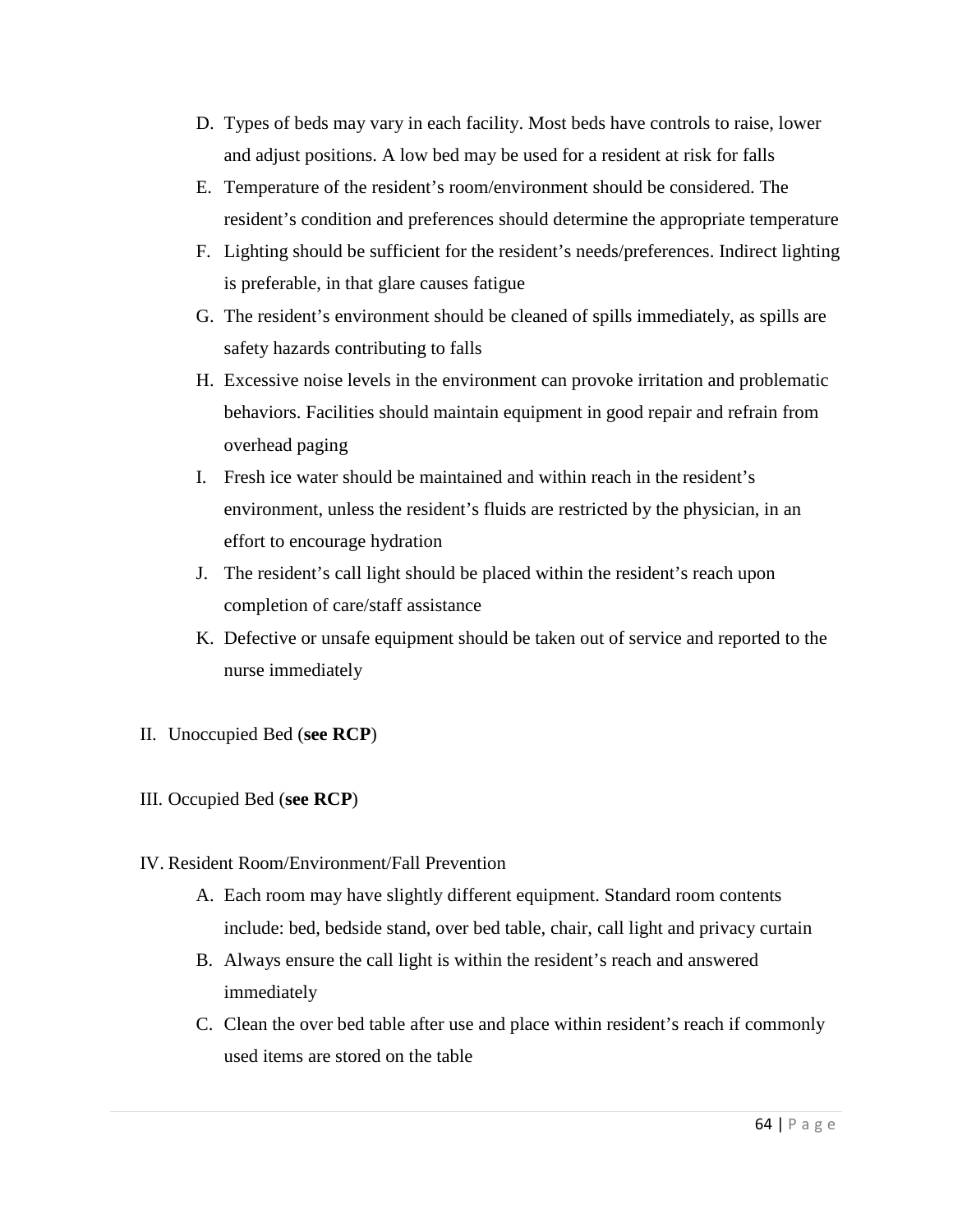- D. Remove anything that might cause odors or become safety hazards, such as trash, clutter, spilled fluids, etc.
- E. Clean up spills promptly
- F. Report signs of insects or pests when observed
- G. Fall prevention: To reduce risk of falls:
	- 1. Clear all walkways of clutter and cords
	- 2. Use non-skid mats when needed
	- 3. Assist residents to wear non-skid socks or shoes. Make certain shoelaces are tied
	- 4. Monitor to ensure residents wear clothing that is of proper length (e.g., not too tight, not too loose, or not too long)
	- 5. Keep frequently used items within reach of resident
	- 6. If ordered, ensure any devices or alarms are in place and functional as per plan of care
	- 7. Lock wheelchairs before assisting residents to transfer
	- 8. Offer to toilet resident frequently/according to toileting schedule to prevent unassisted attempts to toilet
	- 9. Visual cues or devices may be used for reality orientation such as a large face clock, calendar, etc. Familiar pictures, symbols or personal items may be displayed or hung to assist the resident with cognitive impairment to recognize his/her room, restroom, closet, etc.

# **Visual Aides**:

- Resident Bed
- Linens

# **RCPS**:

- Unoccupied Bed
- Occupied Bed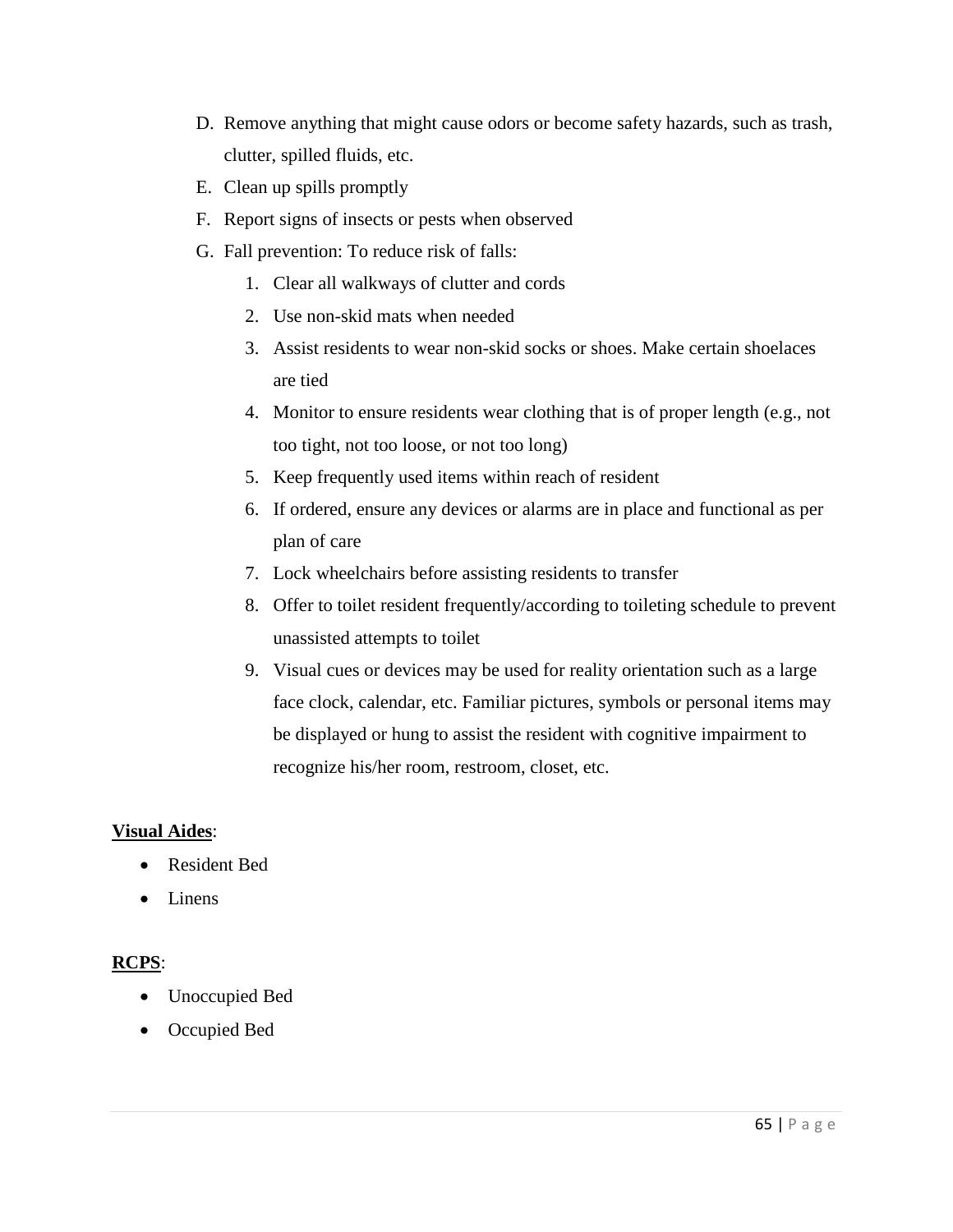# **Review Questions**

- 1. List items that could be used to promote reality orientation.
- 2. The call light should always be placed within the resident's reach. True or False?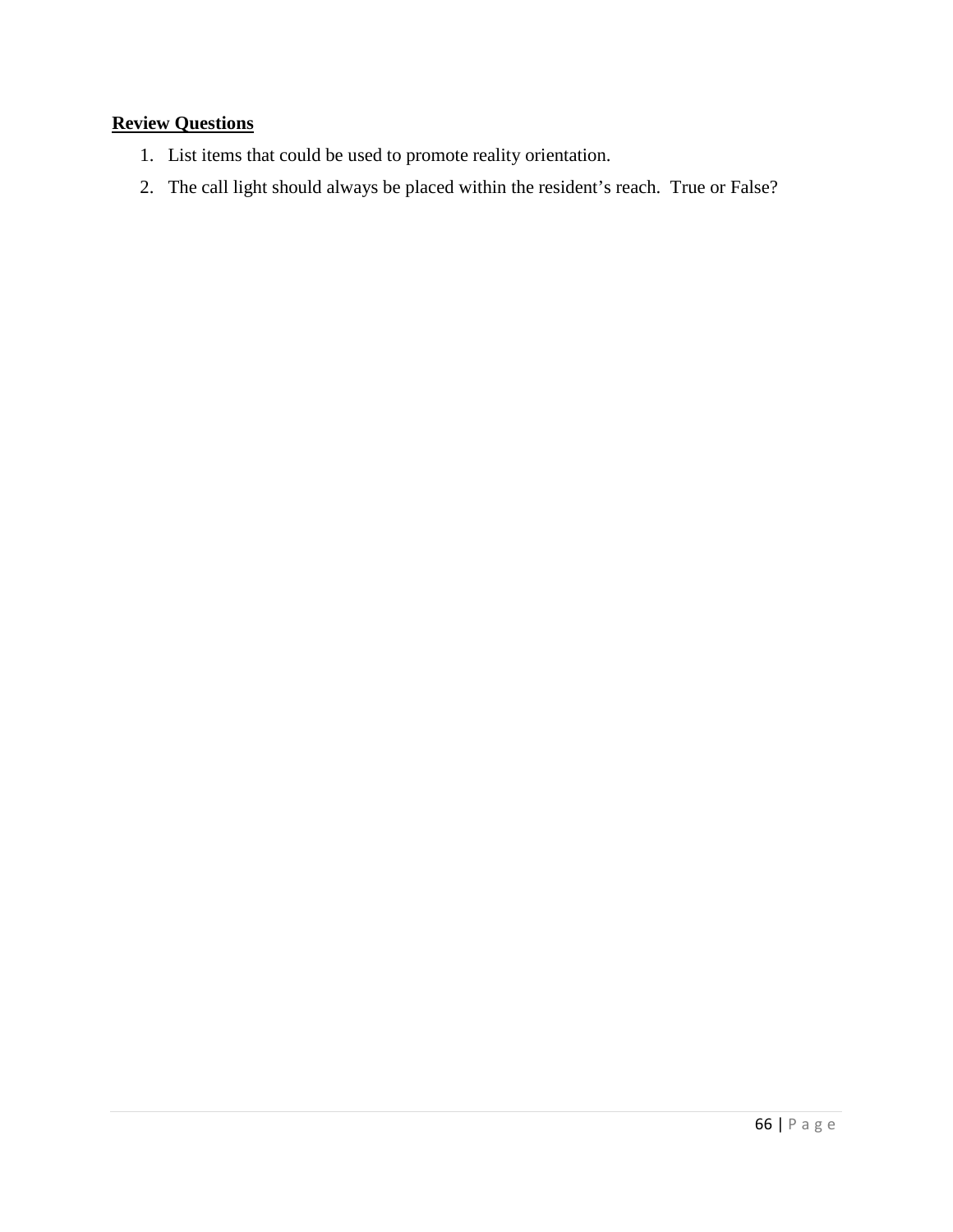## **Lesson # 14**

## **Title: Activities of Daily Living (Nutrition/Hydration)**

#### **Lesson Objectives:**

- I. The student will be able to explain the importance of proper nutrition/hydration.
- II. The student will be able to demonstrate competence in proper feeding techniques and provision of assistance for the resident with special needs.
- III. The student will be able to explain the importance of following care guidelines for a resident receiving tube feedings and observations of resident condition that must be reported, if observed.

## **Key Terms:**

**Aspiration** – inhalation of food or drink into lungs which has the potential to cause pneumonia or death.

**Calories** – the fuel or energy value of food.

**Carbohydrates** – the main source of energy for all body functions.

**Dehydration** – excessive loss of fluid from the body.

**Fats** – help the body store energy and use certain vitamins.

**Fluid Overload** – condition in which the body is unable to handle the amount of fluids consumed.

**Fluid Restriction** – a restriction of the amount of fluids a resident may have per day; usually divided between nursing and dietary (i.e., fluids with meals).

Gastrostomy Tube (G-Tube) – tube placed through the abdomen directly into the stomach and used to provide nourishment.

**Hydration** – fluids consumed.

**Jejunostomy (J-Tube)** – tube placed into the second part of the small intestines and used to provide nourishment.

**Minerals** – compounds found in the diet or dietary supplements; builds body tissue, regulates body fluids, promotes bone & tooth formation, affects nerve and muscle function.

**Nasogastric Tube** – tube placed through the nose to the stomach and used to provide nourishment. **NPO** – nothing by mouth.

**Nutrients** – substances found in food which provide nourishment.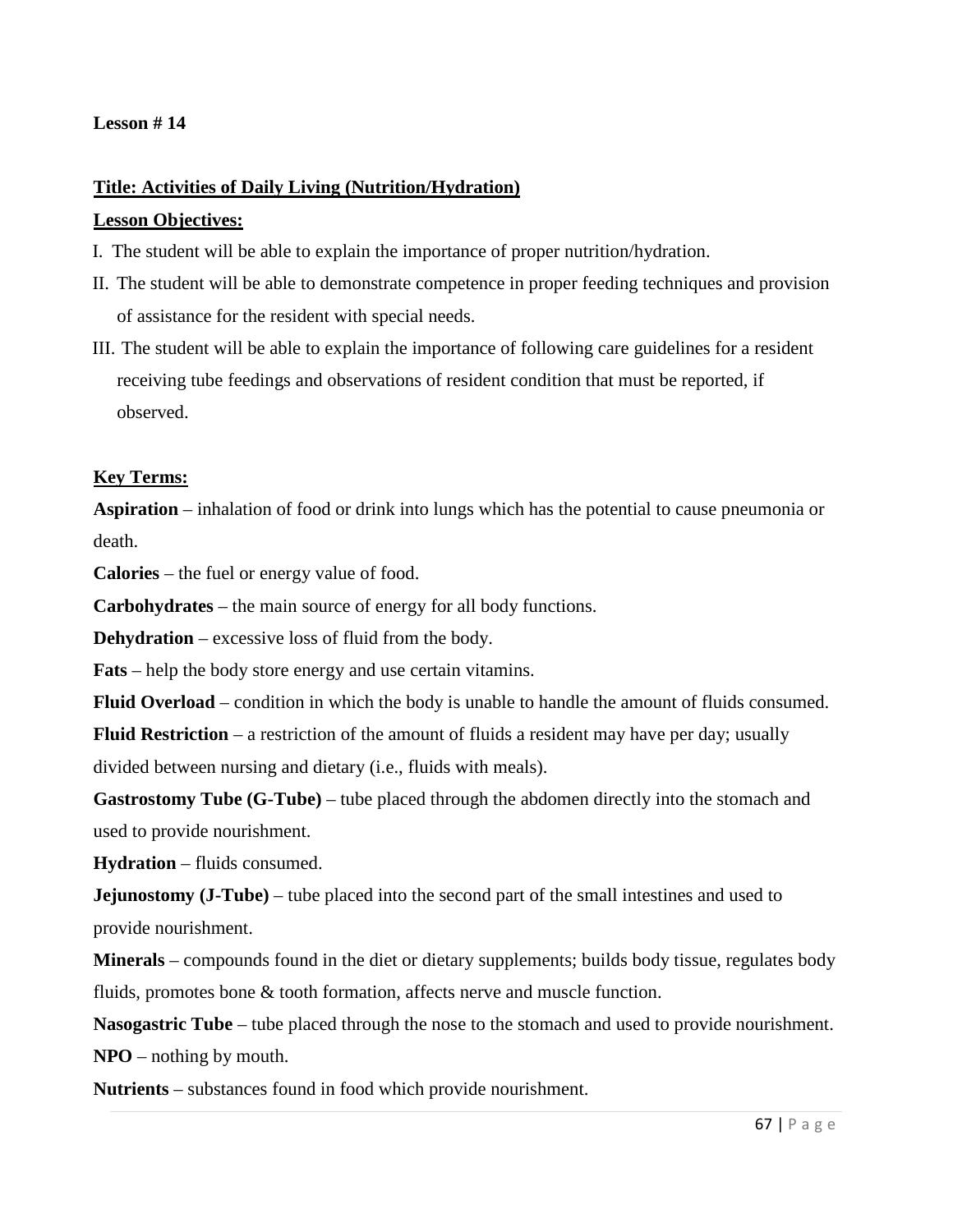**Nutrition** – nourishment; the process by which the body takes in food to maintain health.

**PEG** (percutaneous endoscopic gastrostomy) – tube placed endoscopically, directly into the stomach and used to provide nourishment. Often called a "G-tube".

**Proteins** – complex compounds found in all living matter; promote growth and repair of tissue.

**Vitamins** – organic compounds obtained from one's diet or dietary supplements; helps the body function.

**Water** – H2O (one molecule of oxygen and two molecules of hydrogen); most essential nutrient for life.

# Content:

- I. Promoting Proper Nutrition and Hydration
	- A.Proper nutrition
		- 1. Promotes physical health
		- 2. Helps maintain muscle
		- 3. Helps maintain skin & tissues
		- 4. Helps prevent pressure sores
		- 5. Increases energy level
		- 6. Aids in resisting illness
		- 7. Aids in the healing process
	- B. Six basic nutrients
		- 1. Carbohydrates
			- a. Provide energy for the body
			- b. Provide fiber for bowel elimination
		- 2. Fats
- a. Aid in absorption of vitamins
- b. Provide insulation and protect organs
- 3. Minerals
	- a. Build body tissue and cell formation
	- b. Regulate body fluids
	- c. Promote bone and tooth formation
	- d. Affect nerve and muscle function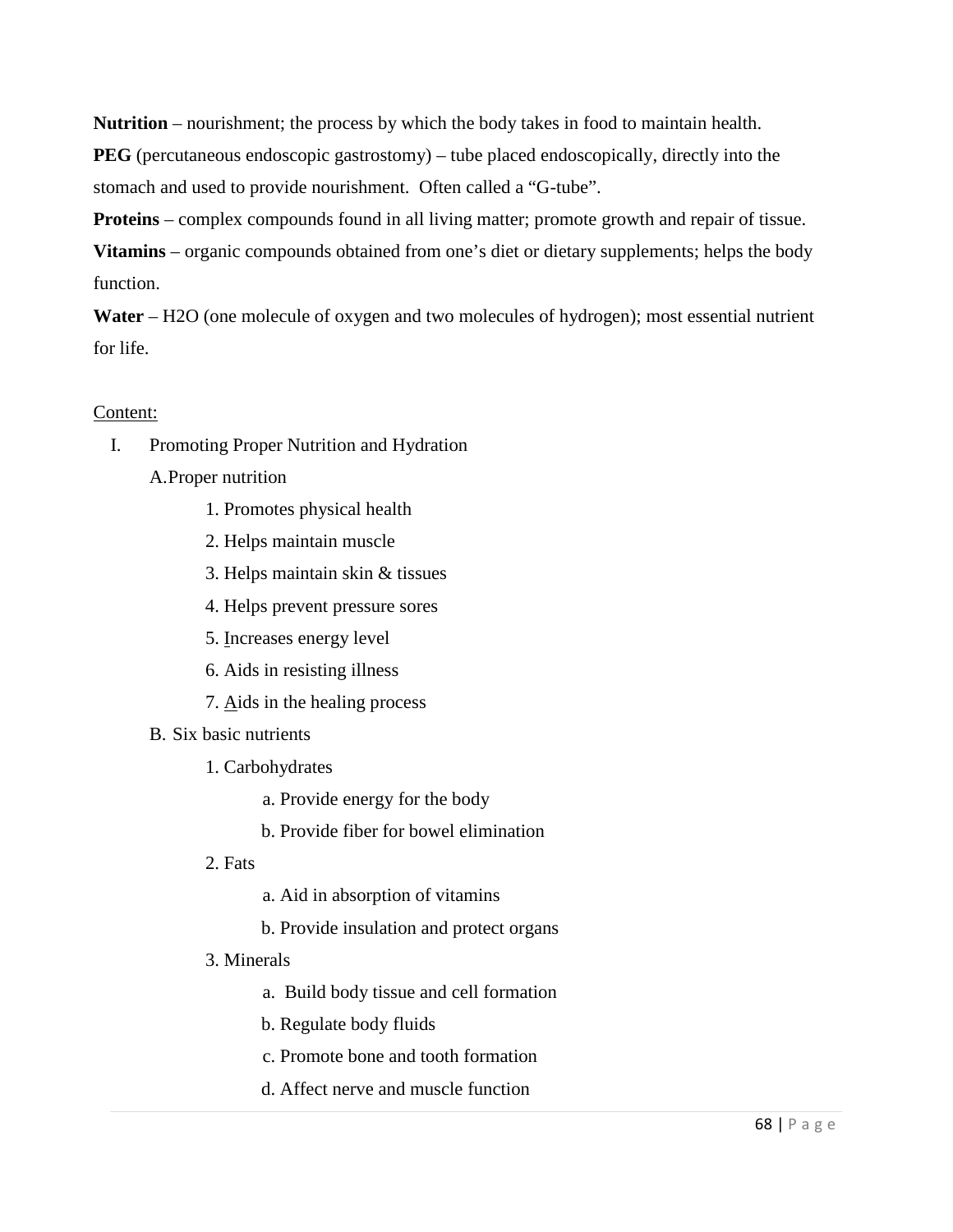## 4. Proteins

- a. Promote growth and tissue repair
- b. Found in body cells
- c. Provide an alternate supply of energy

## 5. Vitamins

- a. Two types: water soluble and fat soluble
- b. Body cannot produce
- c. Help the body function
- 6. Water
	- a. Most essential nutrient for life

## C.Diet specifics

- 1. Diet cards
	- a. Specific to a resident
- 2. Basic or "general" diet
- 3. Therapeutic/special/modified diets
	- a. Soft
	- b. Bland
	- c. High/low fiber
	- d. Low fat
	- e. High/low protein
	- f. Low sodium
	- g. Modified calorie/calorie count
	- h. Liquid
	- i. High potassium
	- j. Diabetic (ADA)
	- k. NPO
- 4. Mechanically altered diets
	- a. Mechanical soft
	- b. Pureed
- 5. Thickened liquids (**see RCP**)
	- a. Nectar thick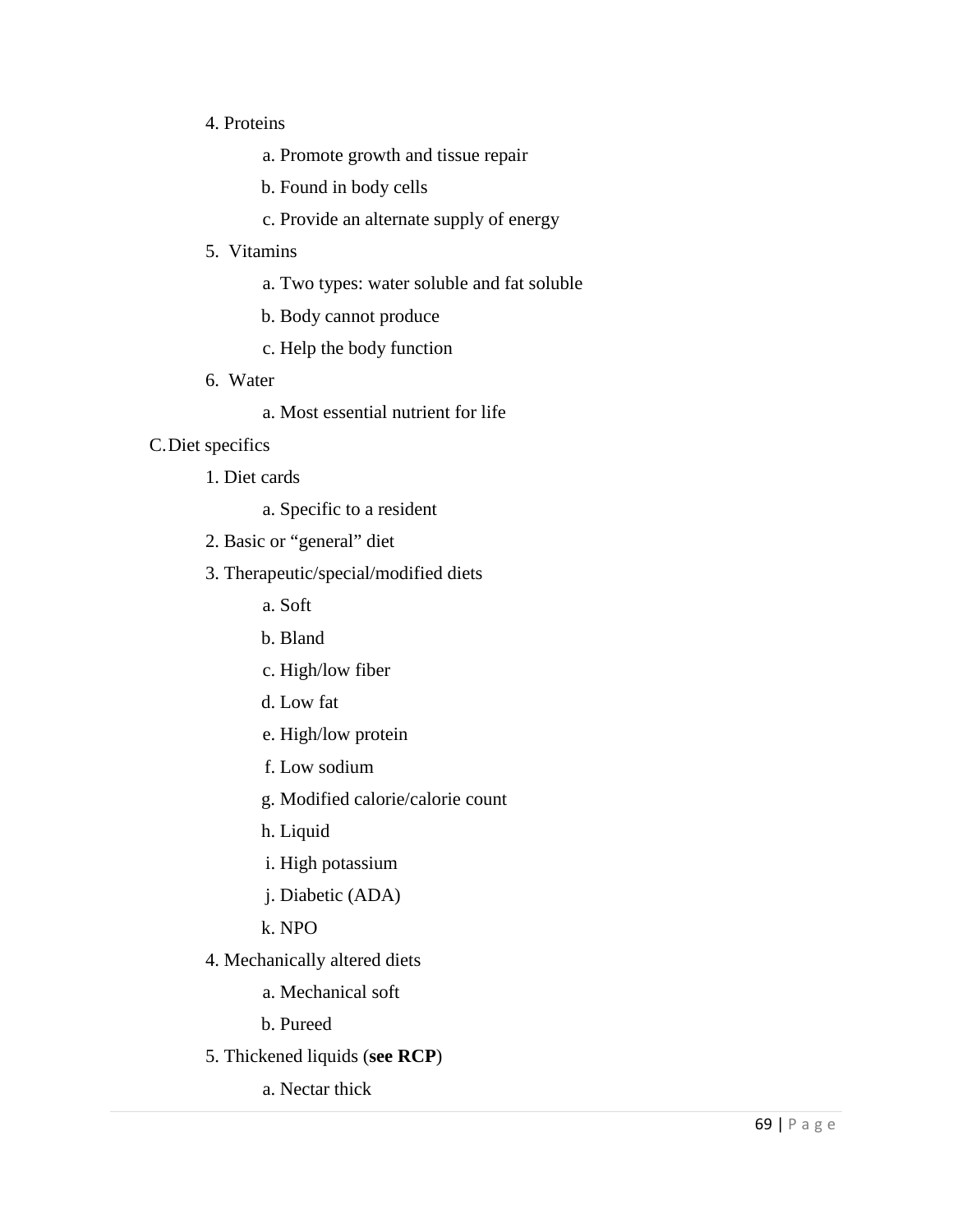b. Honey thick

c. Pudding thick

D.Monitoring meal consumption/recording food consumed

- 1. Observation
- 2. Facility policy for recording
- E. Proper hydration
	- 1. Promotes physical health
		- a. Aids digestion and elimination
		- b. Maintains normal body temperature
		- c. Helps prevent dehydration
	- 2. Force fluids/encourage fluids
	- 3. Fluid restriction
		- a. Implemented by physician order due to concerns with fluid overload
		- b. Daily amount is limited and divided between dietary (for meal service) and nursing
	- 4. Recording Intake and Output (I&O's)
		- a. Approximately 2000-2500cc daily
		- b. Determine resident's total fluid intake
			- 1. Use metric measurement (cubic centimeters  $=$  cc)
		- c. Measure output (urine and emesis)
			- 1. Graduated measuring container
			- 2. Use metric measurement (cubic centimeters =cc)
	- 5. Passing Fresh Ice Water (**see RCP**)
- F. Role of the Nurse Aide
	- 1. Encourage resident to eat as much of their meal as possible
	- 2. Note foods resident avoids or dislikes and report to the nurse
	- 3. Review diet card before serving meal to resident to confirm correct diet
	- 4. Be aware of food brought in to the resident from an outside source and potential conflict with ordered diet
	- 5. Record food intake according to facility policy
	- 6. Remind resident to drink often or offer ice/popsicles, when not on restriction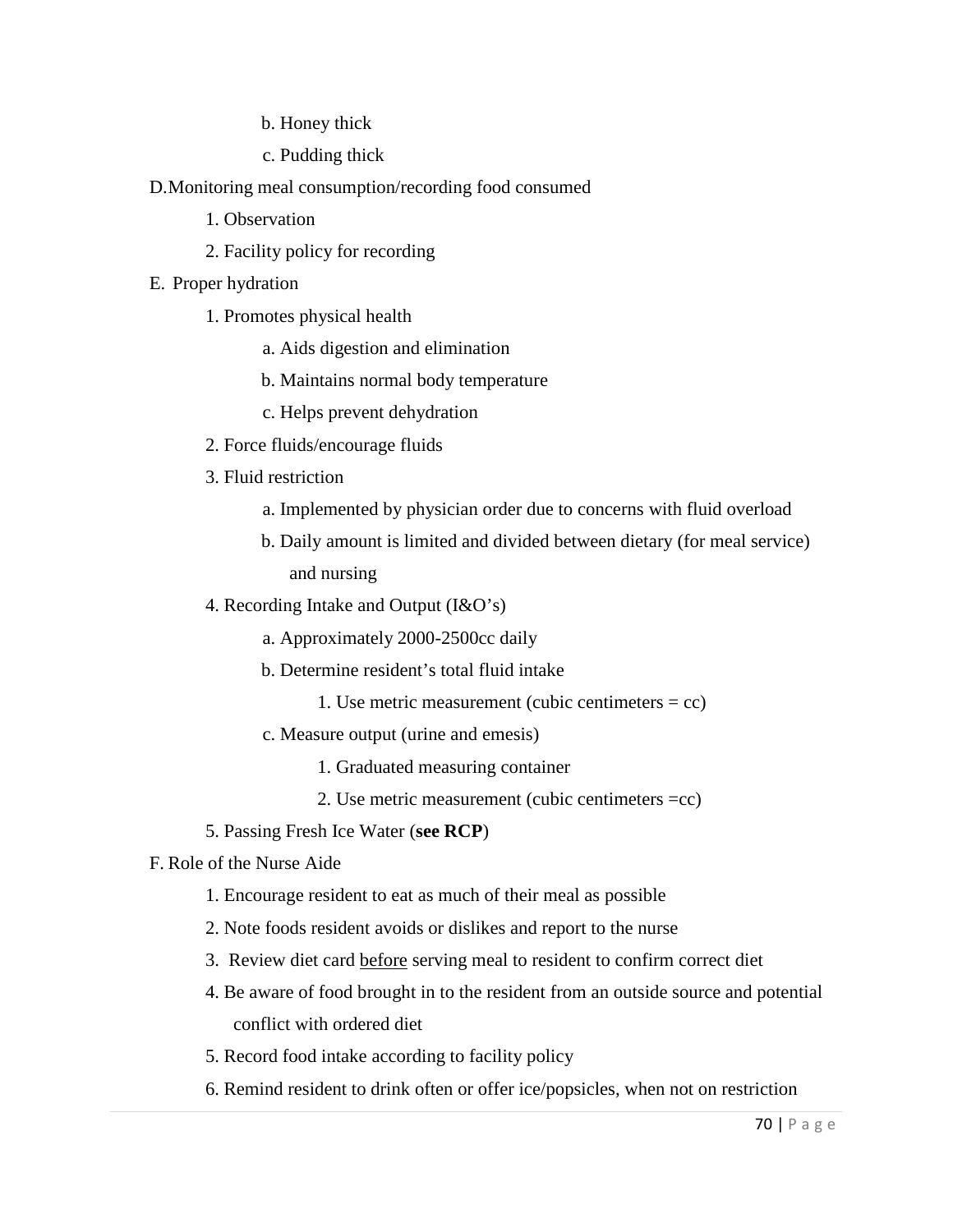- 7. Have fresh ice water available and within the resident's reach at all times unless fluid restriction
- 8. Observe for and report to the nurse signs of dehydration:
	- a. mild symptoms (include but are not limited to): thirst, loss of appetite, dry skin, flushed skin, dark colored urine, dry mouth, fatigue or weakness, chills
	- b. advancing dehydration symptoms (include but are not limited to): increased heart rate, increased respirations, decreased sweating, decreased urination, increased body temperature, extreme fatigue, muscle cramps, headaches, nausea
	- c. severe dehydration symptoms (include but are not limited to)- muscle spasms, vomiting, racing pulse, shriveled skin, dim vision, painful urination, confusion, difficulty breathing, seizures
- 9. Observe for and report to the nurse signs of fluid overload which may include:
	- a. stretched and shiny-looking skin over a swollen area, increased abdomen size (ascites), shortness of breath or difficulty breathing (pulmonary edema), tightness of jewelry, clothing or accessories, low output of urine, even when the resident is drinking as much fluid as normal, a dimple in the skin covering the swollen area that remains for a few seconds after the pressing finger has been released
	- b. Symptoms of more serious fluid overload include difficulty breathing, shortness of breath when lying down, coughing, cold hands or feet
- 10. Measure Intake & Output accurately
- II. Promoting the Use of Proper Feeding Technique/Assisting a Resident with Special Needs

# **NOTE\* The caregiver should provide any necessary care and offer to assist the resident to toilet prior to meal service in an effort to promote a positive experience**

- A. Feeding (**see RCP**)
- B. Assist to eat (**see RCP**)
- C. Assistive Devices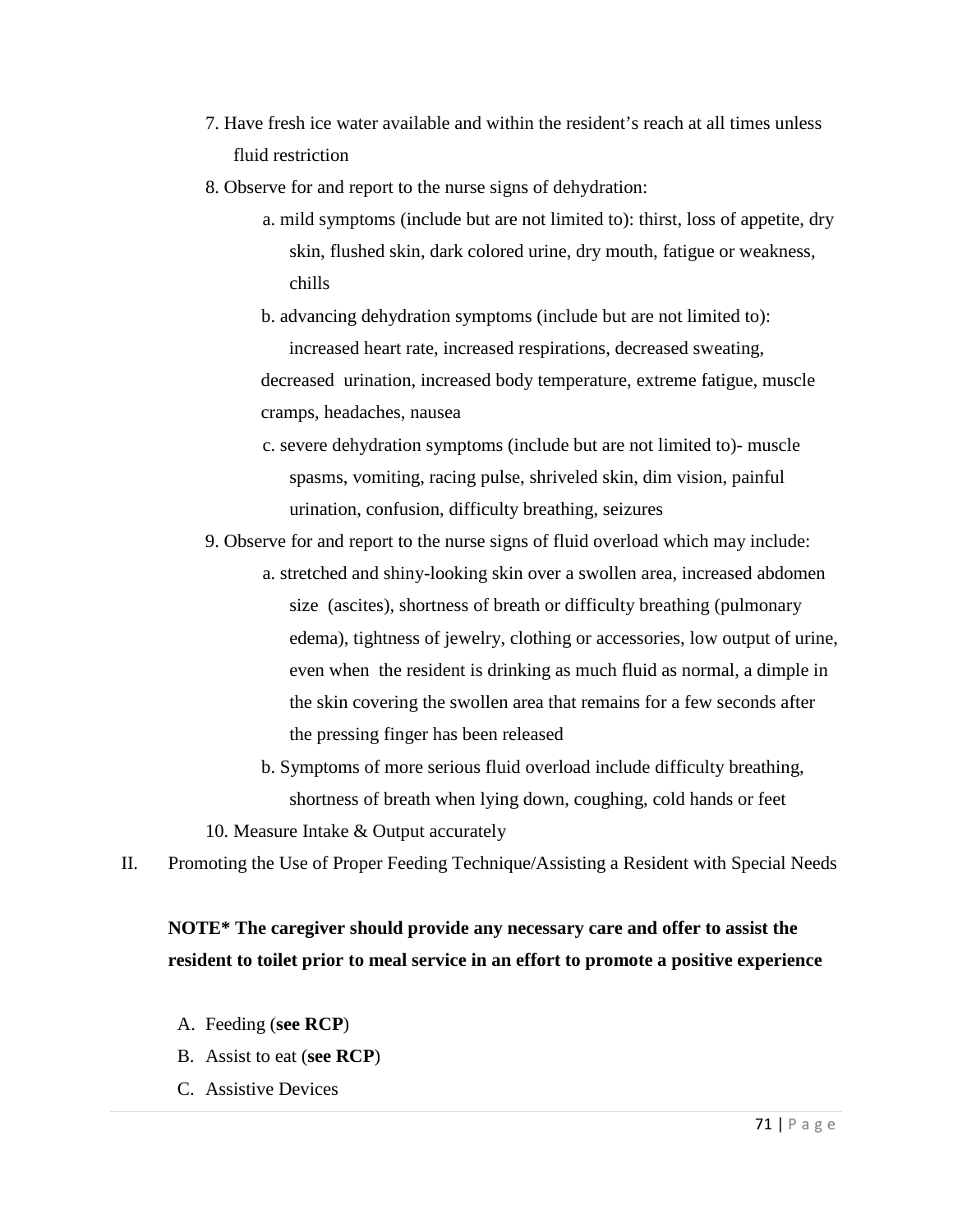- 1. Plate guards
- 2. Utensils with enlarged (built-up) handles
- 3. Drinking cups (nosey cups)
- 4. Divided plates
- 5. Non-skid plate/place mat
- D. Visually impaired
	- 1. Speak in a normal tone while facing the resident
	- 2. Read menu to the resident
	- 3. Position their food on the plate according to hands of a clock. Explain where food items are on plate
	- 4. If feeding the resident, ask them to open their mouth at appropriate time
	- 5. If feeding the resident, tell them what food you are giving them
- E. History of stroke
	- 1. Place food in resident's sight
	- 2. Supply assistive device(s), as appropriate, to unaffected side
	- 3. Report any difficulty swallowing and observe for signs of choking
	- 4. Report to nurse coughing and/or observed pocketing of food
	- 5. If feeding the resident, make sure the resident swallows before giving more food
	- 6. If resident's mouth is paralyzed, place food on the unaffected side when feeding
- F. History of Parkinson's Disease
	- 1. Supply assistive devices, as appropriate
	- 2. Food and drinks should be placed within reach
	- 3. Assist the resident as needed; promote independence
- III. Caring for a Resident with a Tube Feeding and the Resident at Risk for Aspiration A. Tube Feedings
	- 1. Feeding tubes are used when food cannot pass normally from the mouth into the esophagus and then into the stomach. The resident who is unable to take food or fluids by mouth, or is unable to swallow, may be fed through a tube.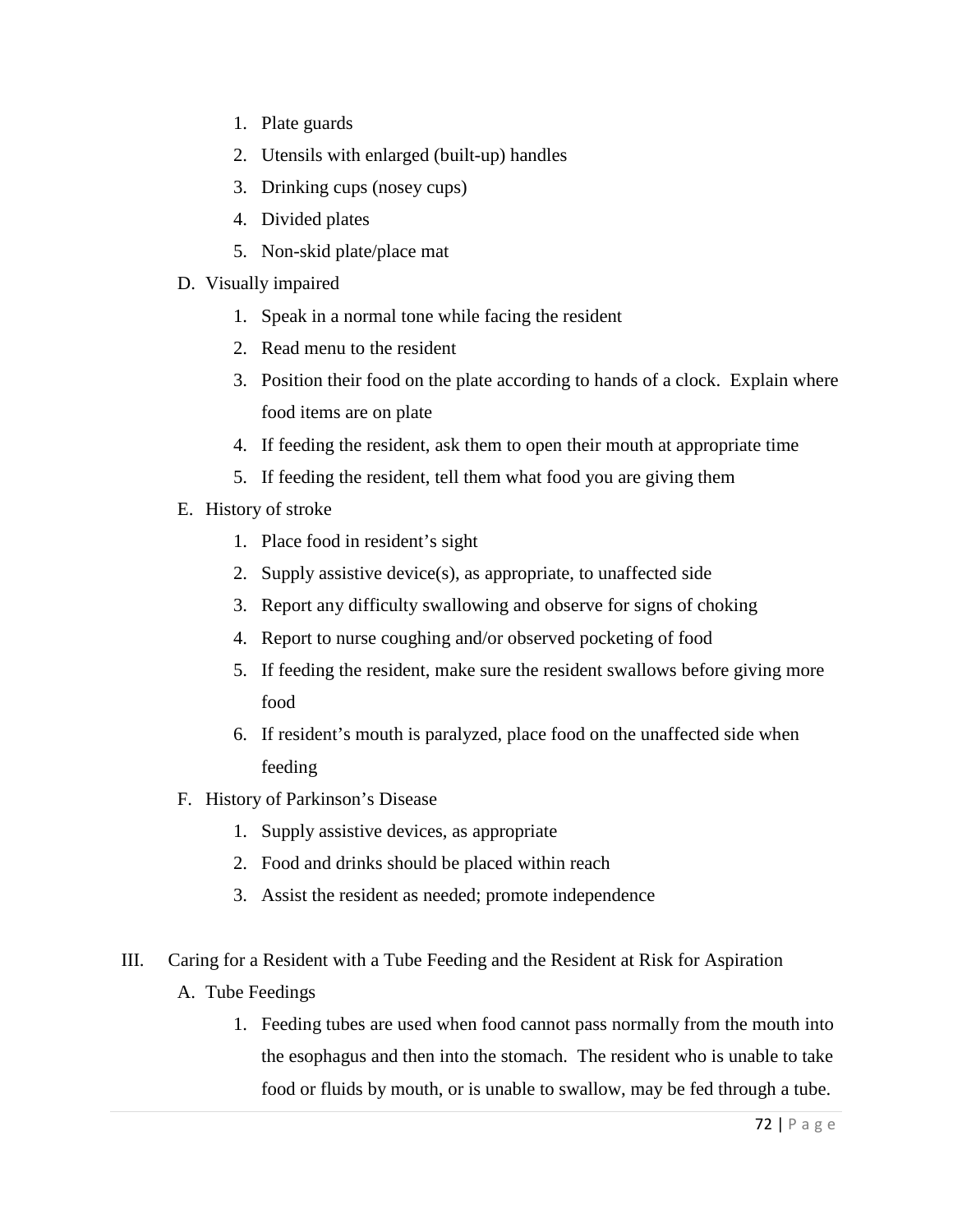The two types of tubes most commonly used in long-term care facilities are nasogastric tubes and gastrostomy tubes.

- 2. A nasogastric (NG) tube is a tube that is placed through the nose into the stomach. ("Naso" is the medical term for nose and "gastric" means stomach.) It may also be called a Levine tube or be abbreviated as NG tube. An NG tube may also be used by the nurse to suction and remove fluids from the body
- 3. A gastrostomy tube (g-tube) is a tube that is placed directly into the stomach for feeding. A small surgical opening is made through the abdominal wall into the stomach, and the tube is sutured to hold it in place. This type of tube is often used for a resident who may need tube feedings for a long time. The abbreviation for a gastrostomy tube is G-tube.
- 4. Usually the NG tube or the G-tube will be attached to an electronic feeding pump that controls the flow of fluid. Most pumps have an alarm that sounds when something is wrong. You must notify the nurse immediately if the alarm sounds
- 5. The resident who has a feeding tube should be observed frequently. If the pump is not working properly, the resident may receive the wrong amount of food or the fluid may enter too quickly. This can cause nausea, vomiting, and aspiration. The NG tube may have moved out of the stomach and into the lungs. Aspiration pneumonia may result if feeding enters the lungs
- 6. Residents with feeding tubes are often NPO. NPO is the abbreviation for nothing by mouth. PO is the abbreviation used when a person can have something by mouth
- 7. Do not give the resident who has a feeding tube anything to eat or drink without checking with the nurse
- 8. The NG tube is uncomfortable and irritating to the nose and throat. The Gtube may become dislodged from the stomach, or the skin may become irritated at the site of insertion. Infection can occur with either tube, if infection control practices are not carefully followed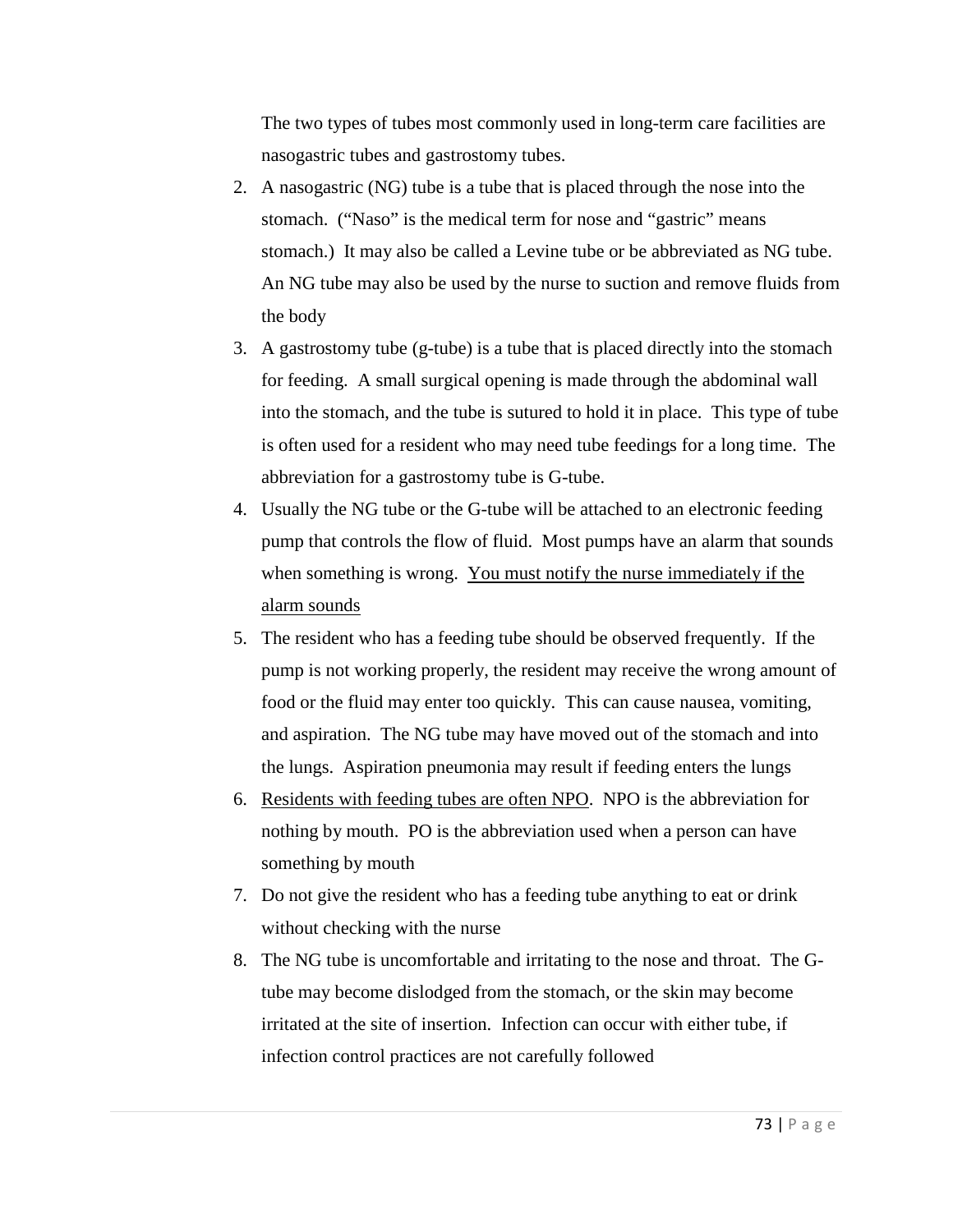- 9. The resident with a feeding infusing should not lie flat. The head of the bed should be elevated at least 30°. Some procedures will need to be changed slightly for the resident with a feeding tube. For example, an occupied bed cannot be flattened to change the linen or to provide incontinence care with the feeding infusing. If the bed must be flattened, seek the nurse's assistance to turn off the pump prior to the procedure and turn the pump back on after the procedure. Your major responsibility concerning the resident with a feeding tube is to make regular observations and promptly report any problem
- 10. Report any choking or coughing to the nurse immediately
- B. Observations to be reported to the nurse immediately
	- 1. Nausea
	- 2. Discomfort during the tube feeding
	- 3. Vomiting
	- 4. Diarrhea
	- 5. Distended (enlarged and swollen) abdomen
	- 6. Coughing
	- 7. Complaints of indigestion or heart burn
	- 8. Redness, swelling, drainage, odor, or pain at the tube insertion site
	- 9. Elevated temperature
	- 10. Signs and symptoms of respiratory distress
	- 11. Increased pulse rate
	- 12. Complaints of flatulence (gas)
- C. Comfort Measures
	- 1. The resident with a feeding tube is usually NPO. Dry mouth, dry lips, and sore throat are sources of discomfort. The resident's care plan will include frequent oral hygiene and lubricant for the lips
- D. Risk of Aspiration
	- 1. Any resident with ordered thickened liquids, a pureed or mechanical soft diet, or having a diagnosis of esophageal reflux, GERD, or respiratory difficulty is a resident who is at risk of aspiration. The caregiver must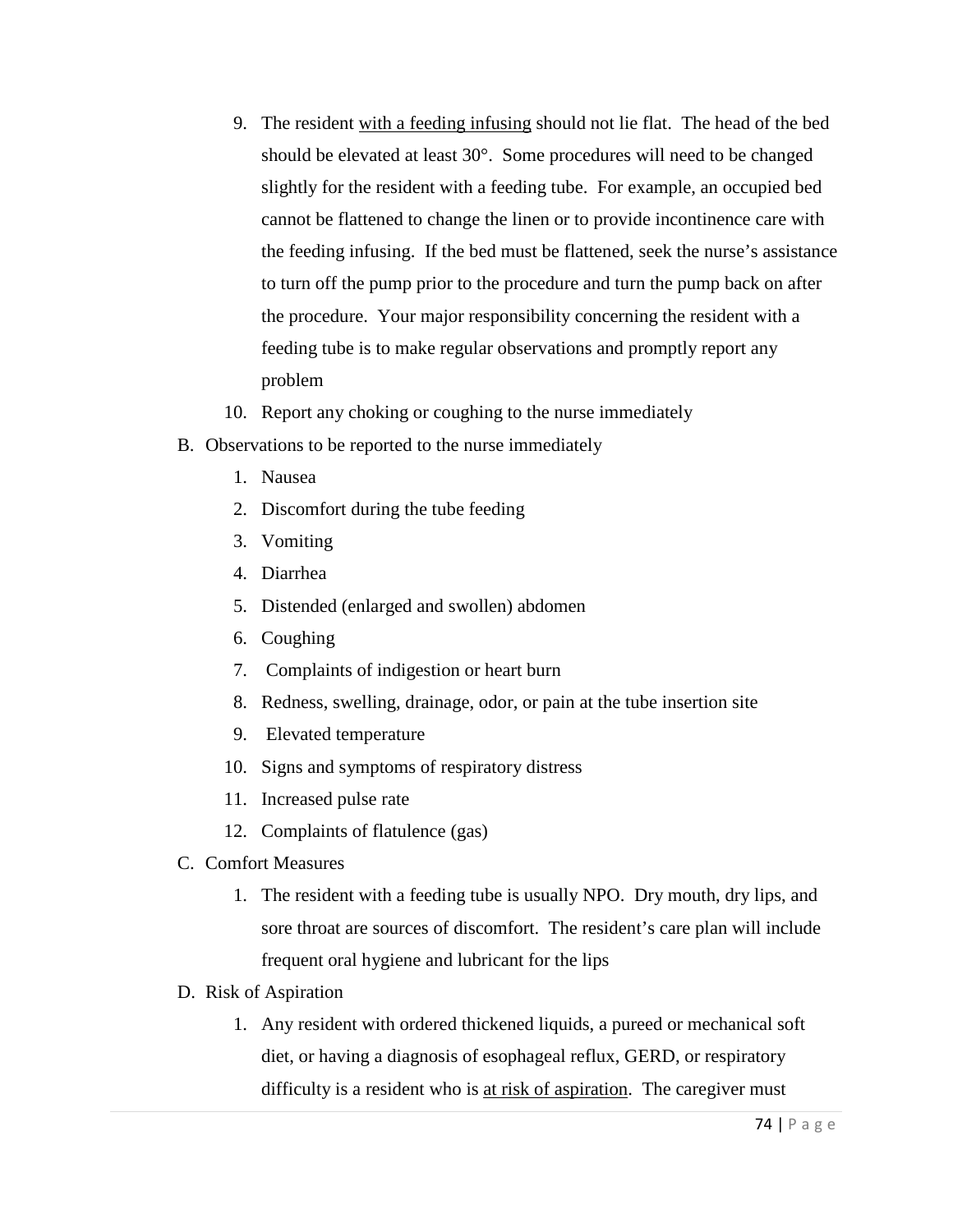always elevate the head of the bed or assist the resident to an upright position prior to offering food or fluids if the resident is at risk of choking/aspiration. Should a resident begin to cough, gurgle or regurgitate, attempts to feed should STOP and the nurse should be alerted immediately to assess the resident

- 2. Residents at risk of choking/aspiration should be encouraged to sit up or remain with the head of the bed elevated for at least 30 minutes (or as long as tolerated) following consumption of food or fluids
- 3. Know your residents and ensure residents receive snacks, meals and fluids at the ordered consistency

## **Visual Aides**:

- Meal Consumption Record
- Thickener (Fluids thickened to nectar, honey and pudding thick consistency)

# **RCPS**:

- Thickened Liquids
- Passing Fresh Ice Water
- Feeding
- Assist to Eat

## **Review Questions**

- 1. Name two symptoms of dehydration
- 2. What is the most essential nutrient for life?
- 3. What are the three types of thickened liquid?
- 4. When a tube feeding is infusing, the head of the bed must be elevated. True or False?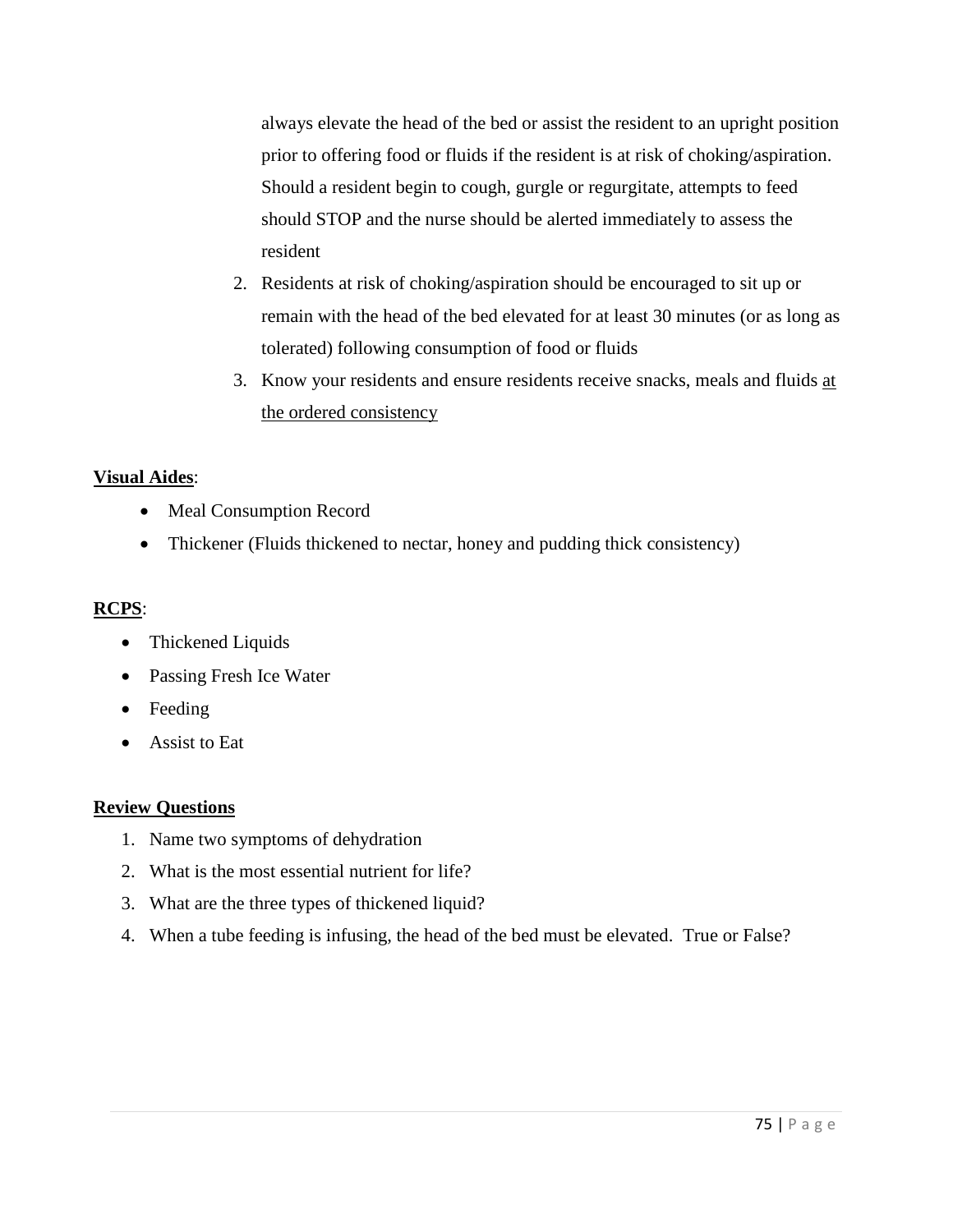## **Lesson #15**

# **Title: Skin Care/Pressure Prevention**

## **Lesson Objectives:**

- I. The student will be able to explain the importance of an intact integumentary system and basic skin care.
- II. The student will be able to describe residents at risk for skin breakdown.
- III. The student will be able to describe the need for pressure reducing devices.

# **Key Terms:**

**Bony Prominence** – area of the body where the bone is in close proximity to the skin (e.g., ankles, hip bones, elbows, etc.).

**Dermis** – inner layer of skin.

**Epidermis** – outer layer of skin.

**Friction** – skin repeatedly rubs another surface.

**Integumentary System** – skin

**Offload** – assisting a resident to stand up to completely remove the pressure from the area.

**Pressure Point** – any area on the body that bears the body's weight when lying or sitting and where a bone is close to the skin's surface.

**Pressure Sore (also called "Bed Sore" or "Decubitus Ulcer")** – a localized injury to the skin and/or underlying tissue. Usually occurs over a bony prominence as a result of pressure, or pressure in combination with shear and/or friction.

**Reverse Push-Up** – asking a resident to lift up off their buttocks using their arms in a reverse pushup.

**Shear** – skin stays in one position, but underlying bone and tissue roll in the opposite direction. **Subcutaneous tissue** – the lowest layer of skin; fatty tissue.

## **Content:**

- I. Understanding the Integumentary System and Basic Skin Care
	- A. The Integumentary System
		- 1. The structure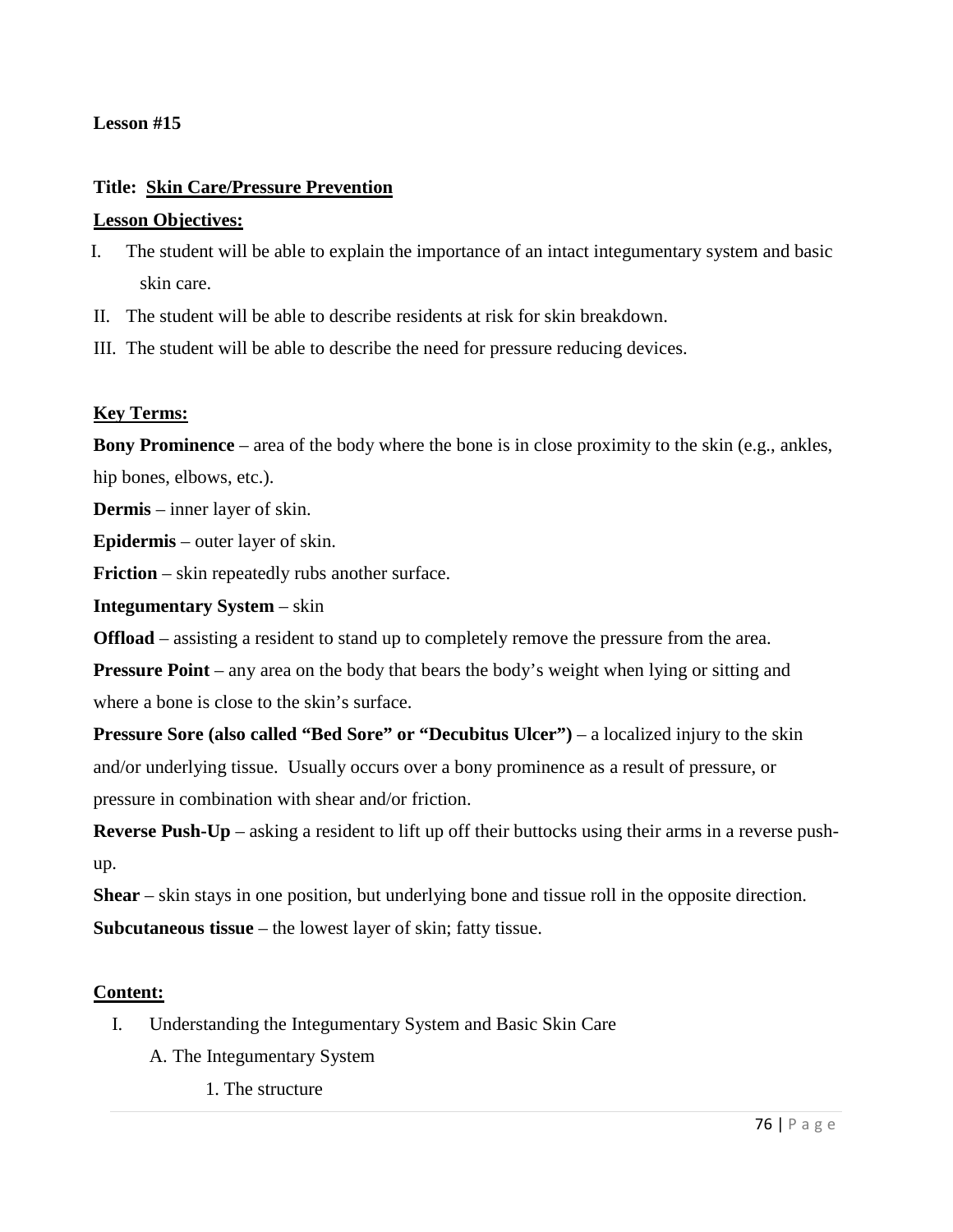a. Skin

1) Epidermis

2) Dermis

3) Subcutaneous tissue

- b. Hair
- c. Nails
- d. Glands

1) Oil

2) Sweat

e. Nerve endings

#### 2. Function

- a. Largest organ of the body
- b. Sense organ
	- 1) Heat/cold
	- 2) Pain
	- 3) Pressure
	- 4) Touch
- c. Internal organ protection
- d. Body temperature regulation
- e. Bacterial protection
- f. Excretes waste
- g. Prevents loss of too much water
- h. Vitamin D production

#### 3. Changes with age

- a. Skin dries
- b. Skin becomes more fragile
- c. Subcutaneous (fatty) tissue thins
- d. Brown spots develop
- e. Wrinkles appear
- f. Hair grays and becomes thin
- g. Nails thicken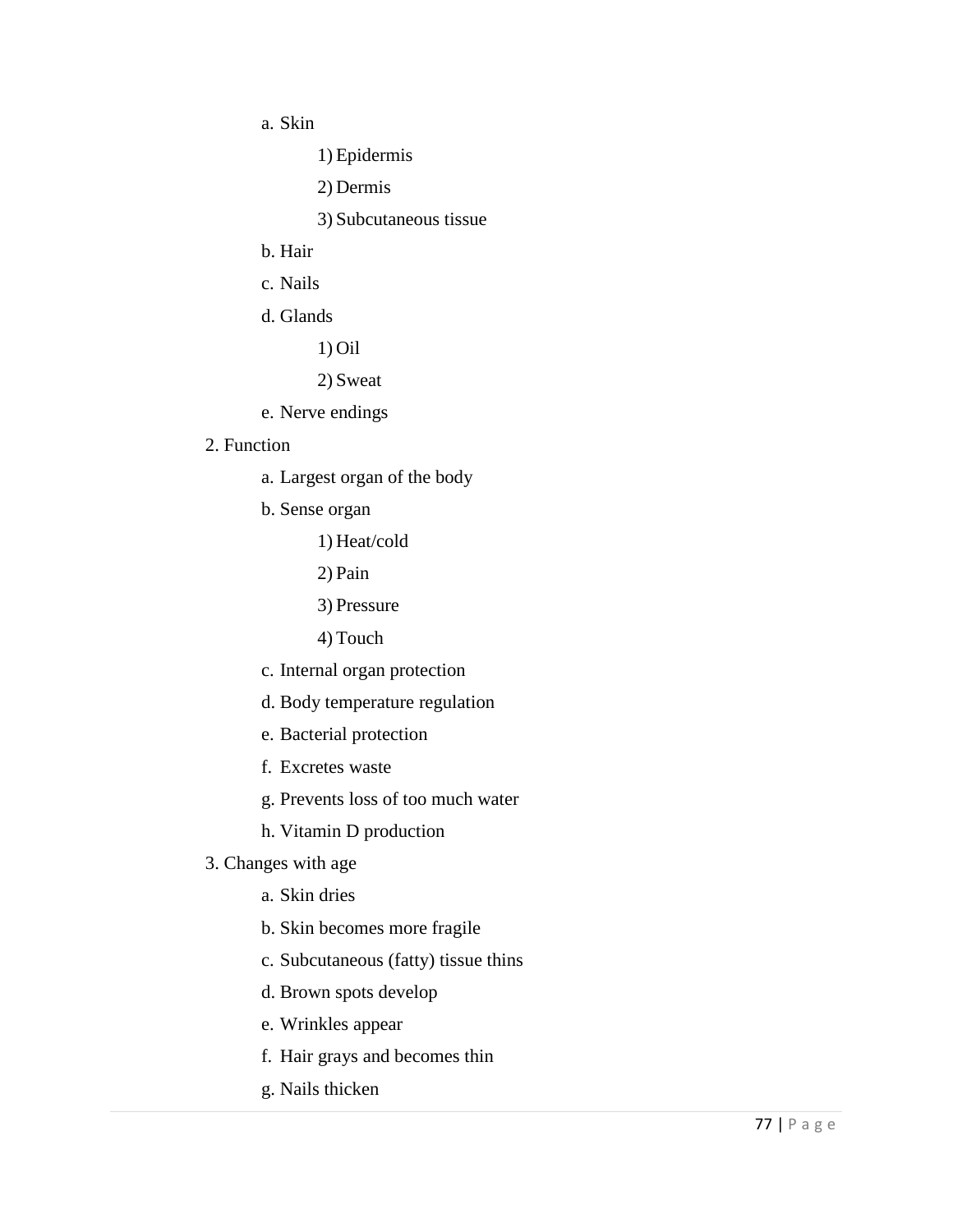# 4. Care of the skin

- a. Skin should be clean and dry
	- 1) Provide frequent care for residents who are incontinent
	- 2) Change linens/clothing
	- 3) Check resident at least every 2 hours for needed care and encourage to reposition
- b. Observe for:
	- 1) Rashes
	- 2) Abrasions
	- 3) Dryness
	- 4) Changes in skin color
		- a) Pale
		- b) Red
		- c) Purple/Blue
	- 5) Pressure areas
		- a) Reposition at least every 2 hours
		- b) No wrinkles in bottom sheet
	- 6) Temperature
		- a) Complaints of warmth or burning
	- 7) Bruising
	- 8) Swelling
	- 9) Blisters
		- a) Ensure resident has proper fitting shoes/slippers
	- 10) Scratching
	- 11) Broken skin
	- 12) Drainage
	- 13) Wound or ulcer
	- 14) Redness or broken skin between toes or around nails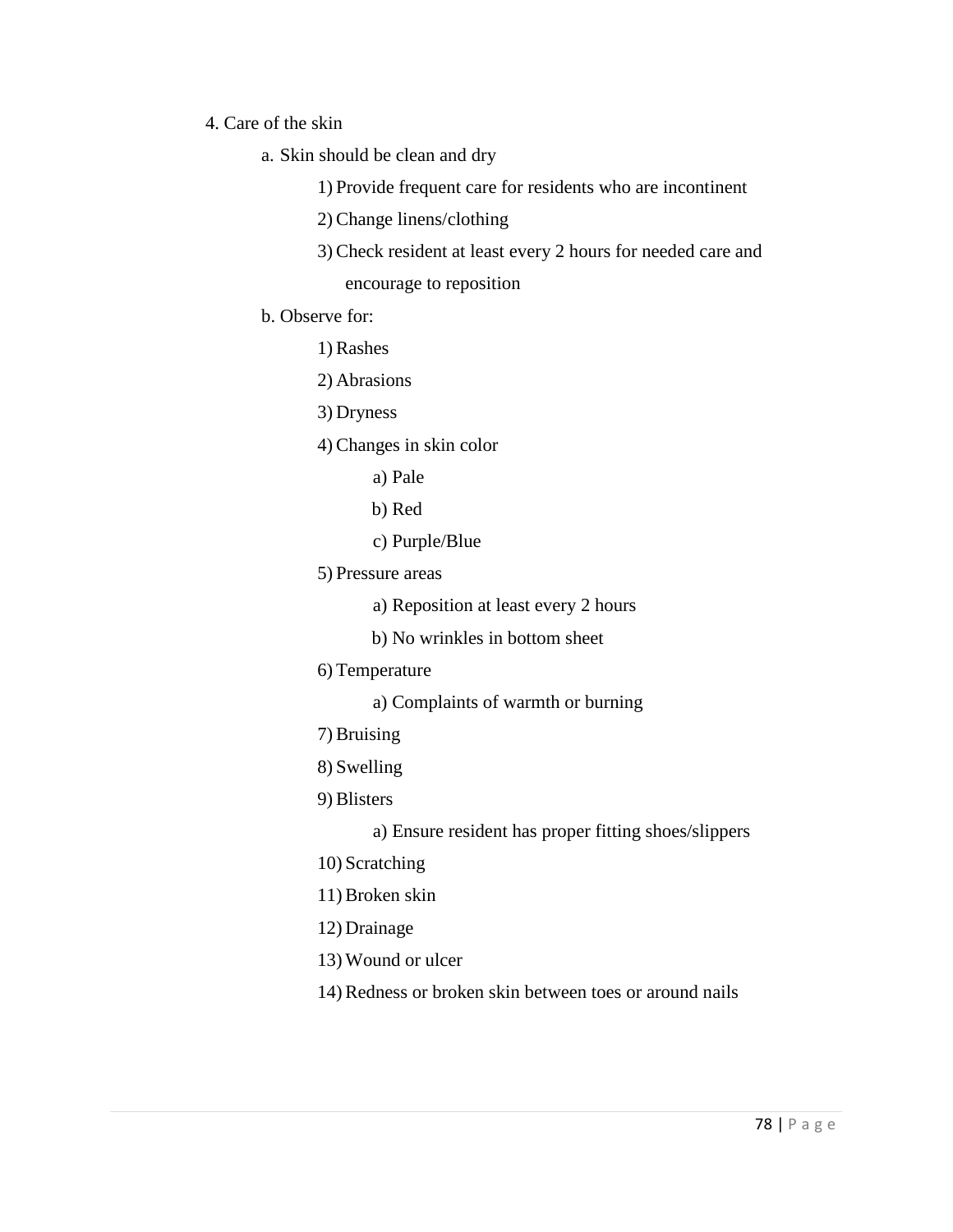#### II.Risk Factors for Skin Breakdown

## A.Sensory Perception

- 1. The ability to feel pressure. In general, people move regularly to keep pressure from building up
- 2. Individuals with limited sensory perception may not realize they have not moved for a while, which increases their risk for pressure ulcers. Medications, medical conditions, or mental status may all cause an individual's sensory perception to change

#### B.Moisture

1. Healthy skin stays clean and dry. Individuals at risk of pressure ulcers may have skin that stays moist because of incontinence (urine or stool) or perspiration (sweat). When an area at risk for a pressure ulcer is moist, a pressure ulcer is more likely to form

#### C.Activity

1. Activity means an individual's ability to physically move (like walking). Individuals who can walk rarely get pressure ulcers. Individuals who are bedfast or chair bound are at higher risk of developing pressure ulcers

## D.Mobility

1. Mobility refers to the ability to change and control body position. Individuals with good mobility move their bodies regularly. Individuals who are immobile or have limited mobility are at greater risk for developing pressure ulcers because they cannot move to relieve the pressure

## E.Nutrition

1. Everyone needs to eat the right food and drink enough liquids to stay healthy. Individuals who do not eat enough of the right foods or drink enough of the right liquids are at greater risk for pressure ulcers because their bodies do not have the energy they need

# F. Friction and Shear

1. Friction happens when skin rubs another surface over and over (like a rough wheelchair seat rubbing the back of the individual's leg). Shear is similar to friction, but it occurs when skin stays in one position but the underlying bone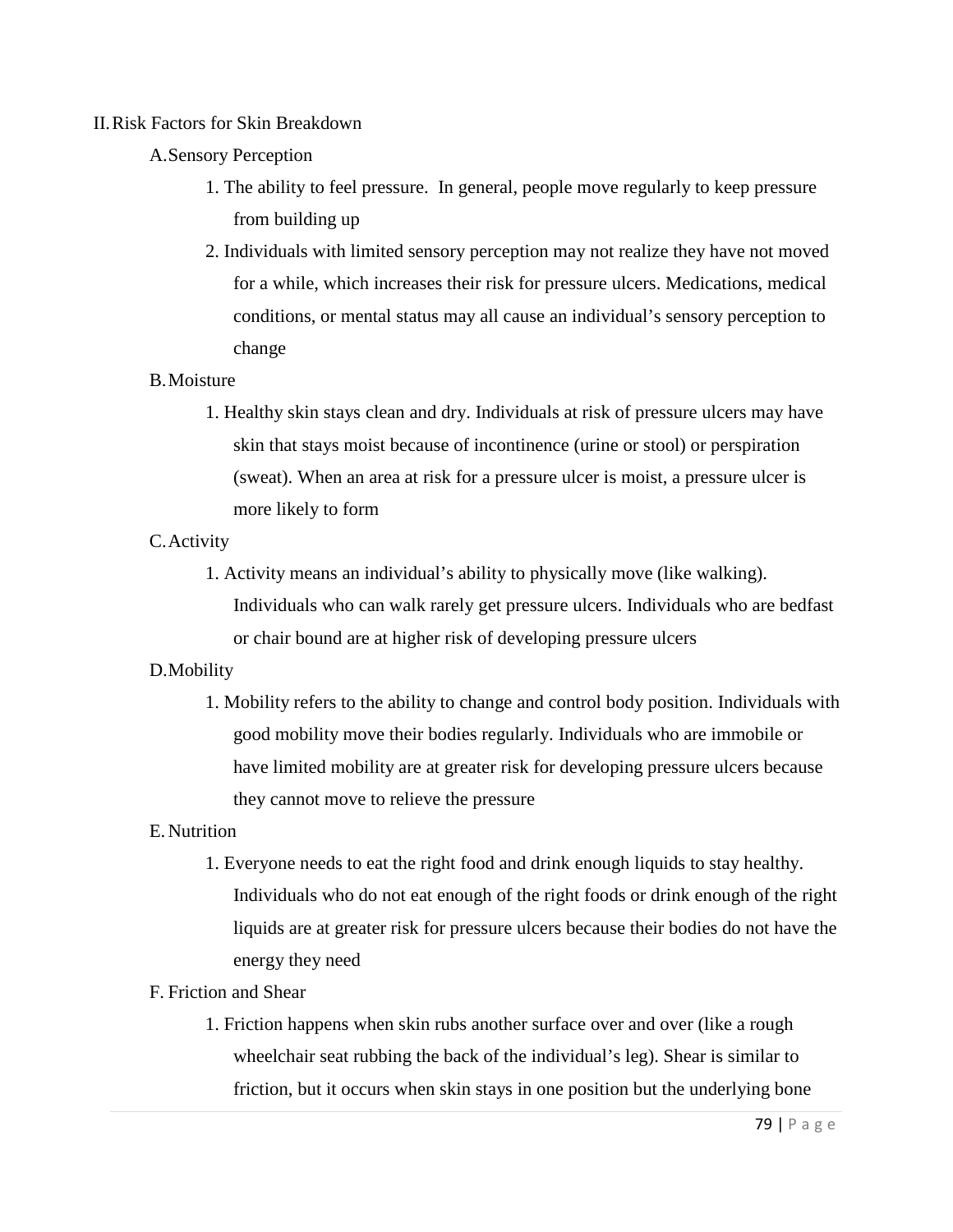and tissue roll in the opposite direction (like someone sliding across a bed). The rubbing and pulling of friction and shear break down the skin, which contributes to pressure ulcers. Pressure ulcers are more likely to develop when there is increased shear or friction

# G.Additional Risk Factors

- 1. Chronic conditions or illnesses (diabetes, cancer)- Higher risk due to body is fighting several problems at once
- 2. Age- Higher risk due to with age, skin becomes fragile and breaks down easily
- 3. Medical devices- Higher risk due to the device may rub the skin over and over or cause pressure to that area
- 4. Depression or mental illness- Higher risk due to individuals neglect their own care
- 5. History of pressure ulcers- Higher risk due to old pressure ulcer scars make the skin in that area weaker and more likely to break down

# III. Pressure Ulcer Development

- A.Skin breakdown can develop when individuals stay in one position for too long (as little as two hours) without shifting their weight
- B.The pressure of body weight reduces blood supply, causing skin and surrounding tissue to become damaged or even die
- C.Pressure ulcers can be painful. They can cause infection, damage to muscle and bone, and even death
- D.Treatment can take weeks, months, or years

# IV. Prevention

- A.Observe skin upon admission and during the provision of daily care
	- 1. Skin Inspection
		- a. Drape resident to allow you to see, feel and smell the area you are inspecting. This can easily be done when the individual is dressing or undressing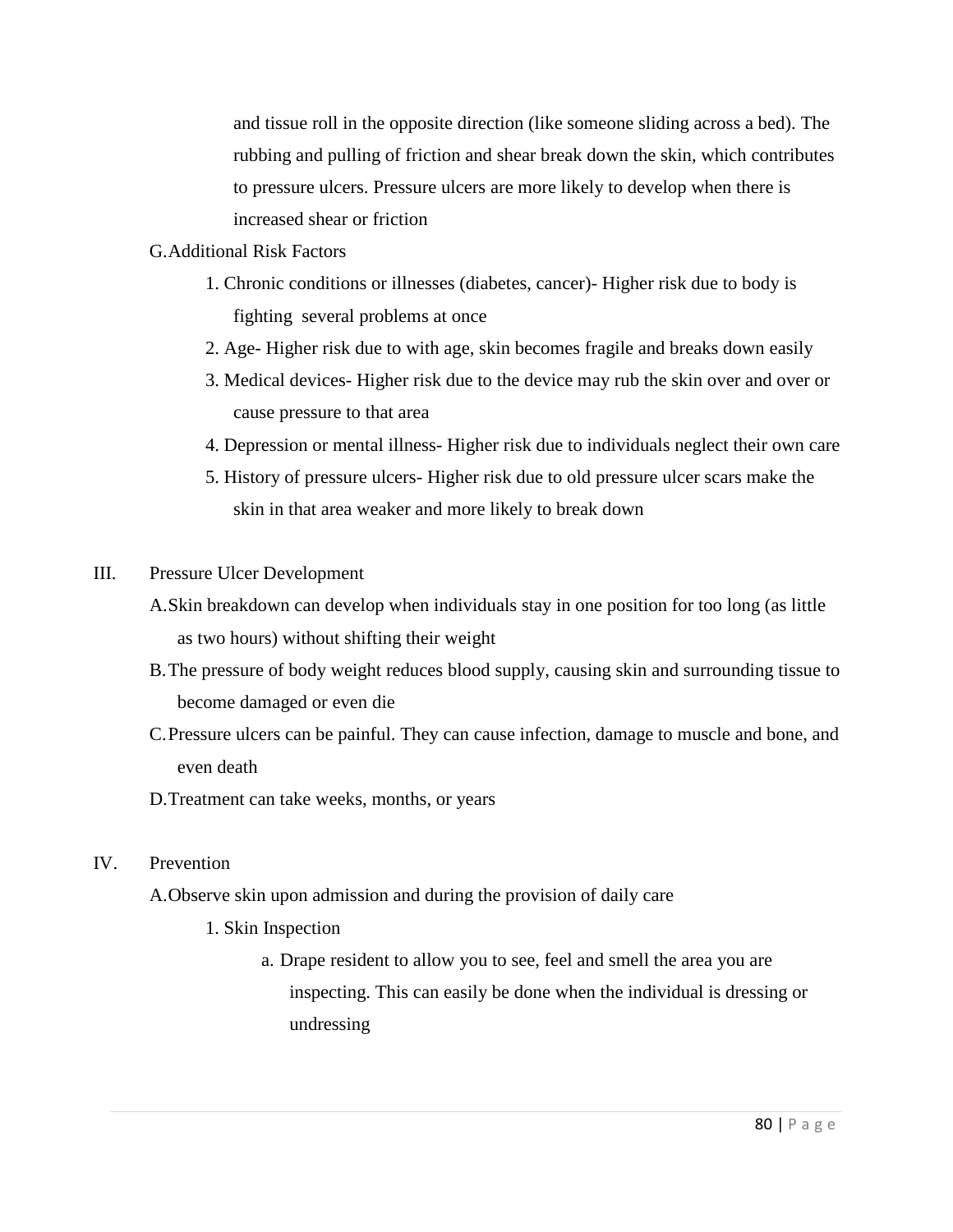- b. Remove pressure-Lift heels, turn or move the individual to inspect the skin. Remove medical devices (with the permission or under the direction of the nurse) to view the skin under the device
- c. Inspect- Focus on bony prominences, where pressure ulcers are most likely to develop. Observe and prevent skin-to-skin contact. Additional areas at risk are the ears, under the breasts, and the scrotum and any skinto-skin contact
- d. Note observations and report to the nurse- When a potential problem is observed, notify the nurse for assessment of the area
- B.Encourage and maintain nutrition and hydration
- C.Manage moisture by providing prompt care
- D.Minimize pressure
	- 1. Pressure-reducing mattress
	- 2. Pressure-reducing cushion to chair
		- a. Heel boots- specialty devices that surround the feet and calves and create a cushion between the heels and the bed. They should not be used with residents who walk. The manufacturer's instructions must be followed
		- b. When using any device, check the other areas of the legs to ensure you are not moving the pressure to another area, like the calves.

E.Identify residents who have been assessed by nursing as "at risk"

1. Braden Scale- standardized risk assessment tool completed by the nurse

# **Visual Aides**:

- ISDH Pressure Ulcer Resource Center/Education Modules <http://www.in.gov/isdh/24558.htm>
- Pressure-reducing devices (mattress, overlay, cushion, heel/elbow protectors, bed cradle, etc.)
- Braden Scale

# **RCPS**

• Inspecting Skin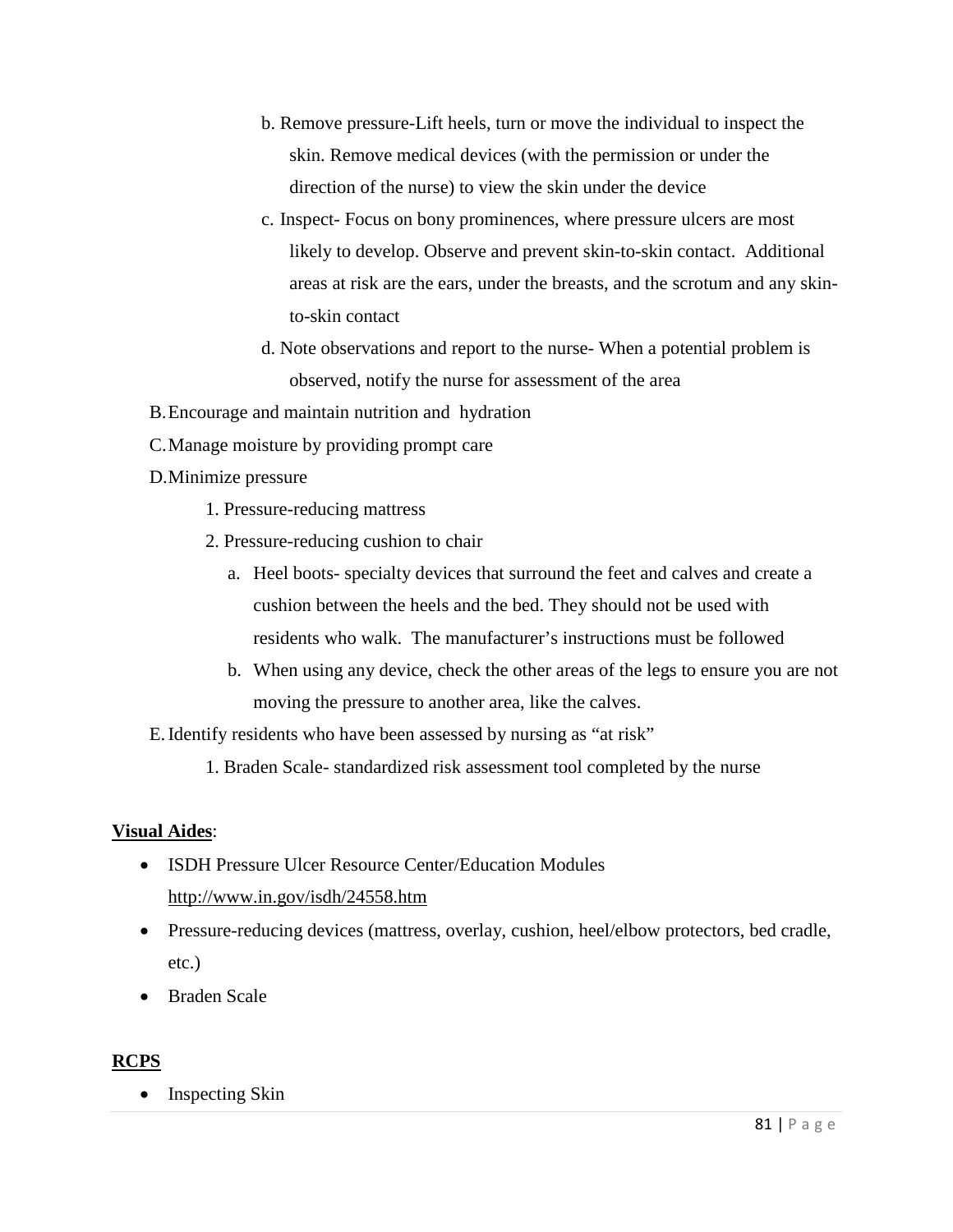- Float Heels
- Bed Cradle

# **Review Questions**

- 1. Most pressure ulcers develop within a few weeks of admission. True or False?
- 2. Pressure ulcers can lead to life-threatening infection. True or False?
- **3.** Caregivers should use draw sheets to turn, lift or move the resident up in bed to prevent skin damage caused by shearing. True or False?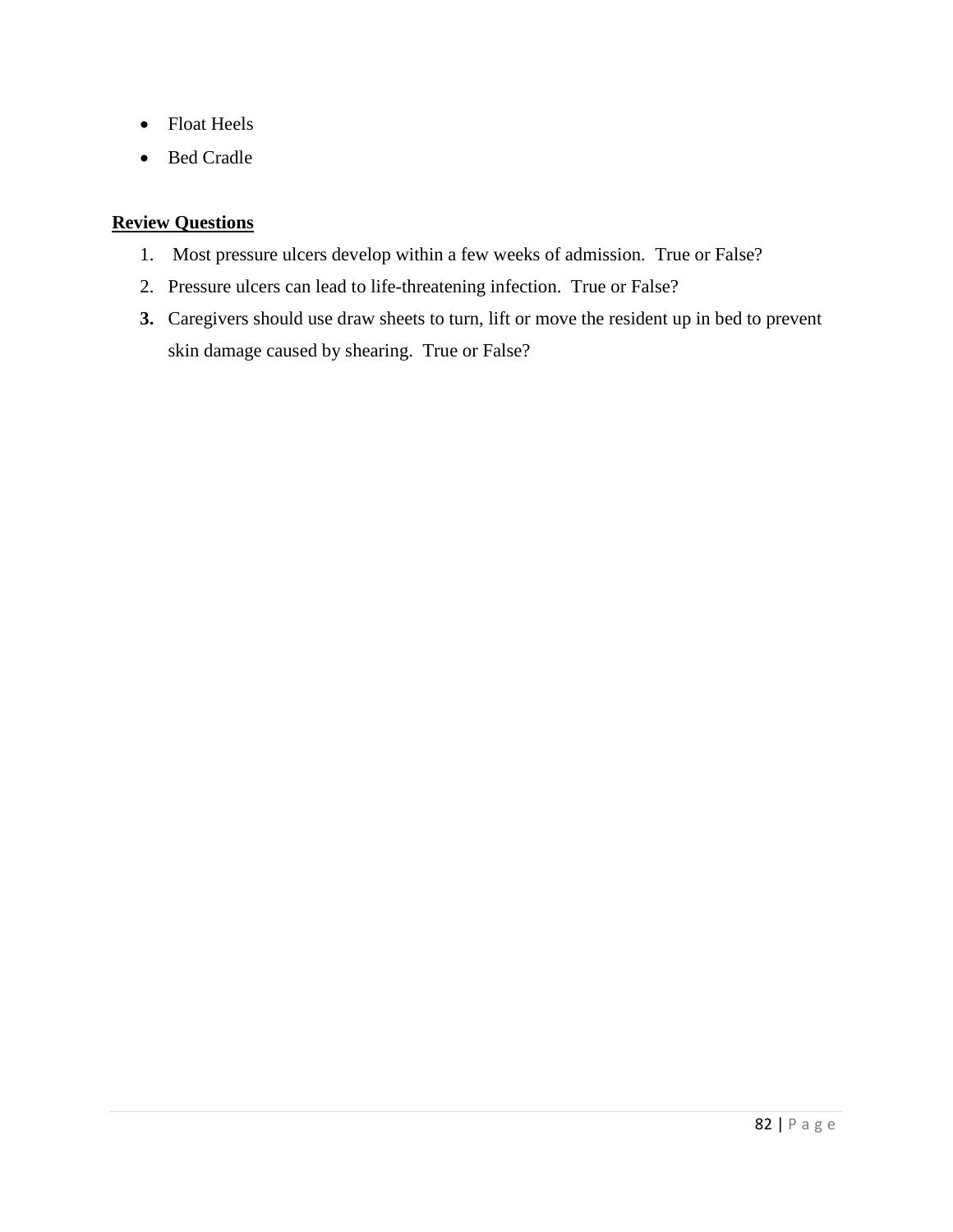# **Lesson # 16**

## **Title: Restraints**

# **Lesson Objectives**:

- I. The student will be able to explain the resident's right to be free of physical and chemical restraints.
- II. The student will be able to explain the need for monitoring of physical restraint use and routine release.
- III. The student will be able to describe devices which are enabling versus restrictive.
- IV. The student will be able to explain the potential negative outcomes of side rail use.

## **Key Terms:**

**Chemical Restraint** – any drug that is used for discipline or convenience and not required to treat medical symptoms

**Convenience** – any action taken by the facility to control a resident's behavior or manage a resident's behavior with a lesser amount of effort by the facility and not in the resident's best interest.

**Discipline** – any action taken by the facility for the purpose of punishing or penalizing residents. **Entrapment** – the act of getting caught in, or trapped in something.

**Medical Symptom** – an indication or characteristic of a physical or psychological condition.

**Physical Restraint** – any manual method or physical or mechanical device, material, or equipment attached or adjacent to the resident's body that the individual cannot remove easily which restricts freedom of movement or normal access to one's body.

**Side Rail –** a barrier device attached to the side of a bed

# **Content:**

- I. Physical Restraint
	- A. Resident Rights- The resident has the right to be free from any physical or chemical restraints imposed for purposes of discipline or convenience, and not required to treat the resident's medical symptoms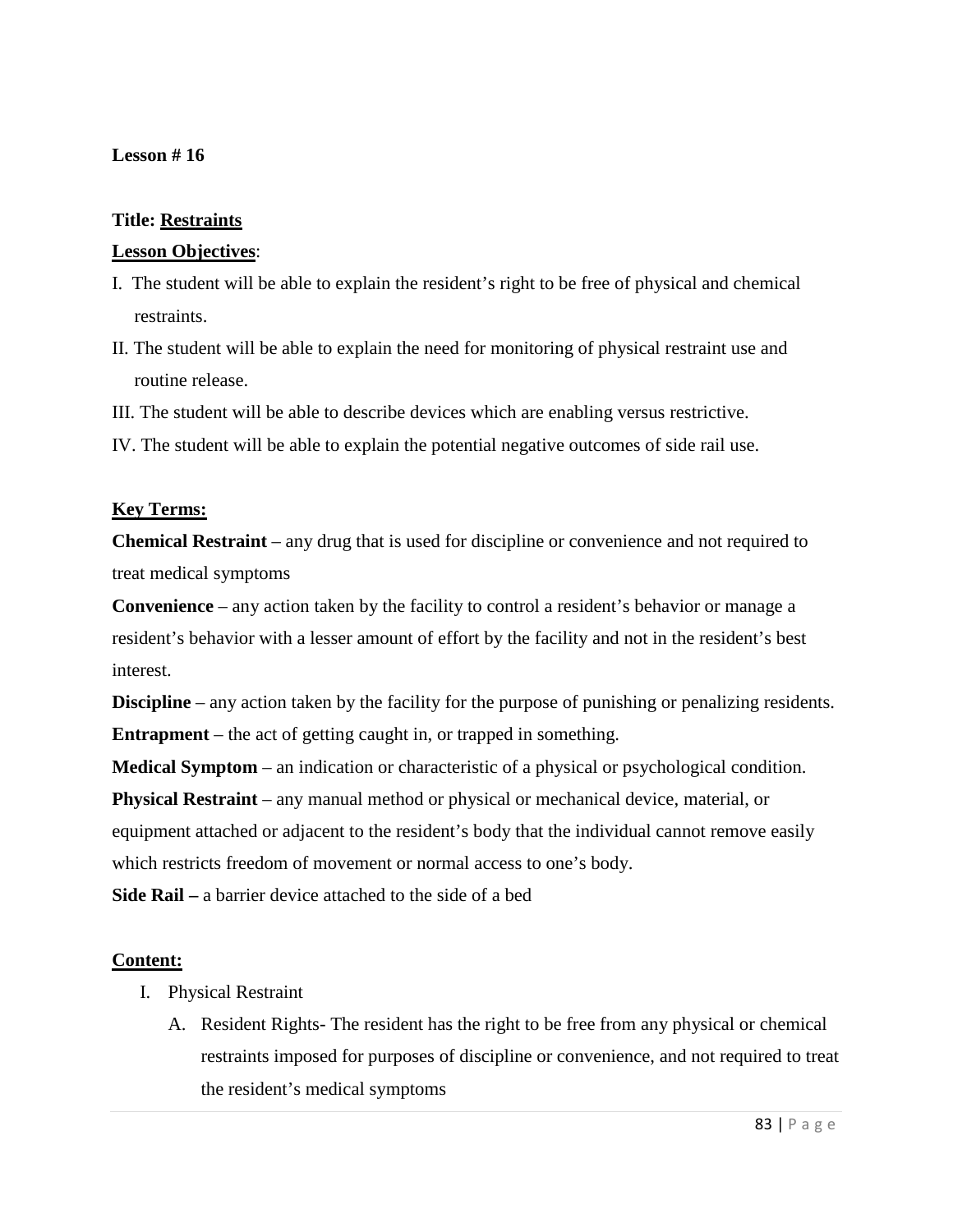- B. Types-"Physical restraints" include, but are not limited to, leg restraints, arm restraints, hand mitts, soft ties or vests, lap cushions, and lap trays the resident cannot remove easily. Also included as restraints are facility practices that meet the definition of a restraint, such as:
	- 1. Using side rails that keep a resident from voluntarily getting out of bed;
	- 2. Tucking in or using Velcro to hold a sheet, fabric, or clothing tightly so that a resident's movement is restricted;
	- 3. Using devices in conjunction with a chair, such as trays, tables, bars or belts, that the resident cannot remove easily, that prevent the resident from rising;
	- 4. Placing a resident in a chair that prevents a resident from rising; and
	- 5. Placing a chair or bed so close to a wall that the wall prevents the resident from rising out of the chair or voluntarily getting out of bed
- C. Medical Symptoms/Rationale for Use- an indication or characteristic of a physical or psychological condition for which the device improves the resident's function or quality of life
- D. Application
	- 1. A restraint shall be applied by an individual who has been properly trained, according to facility policy
	- 2. A restraint shall be applied in a manner that permits rapid removal in case of fire or other emergency
	- E. Monitoring and Release
		- 1. A record of physical restraint and seclusion of a resident shall be kept
		- 2. Each resident under restraint and seclusion shall be visited by a member of the nursing staff at least once every hour and more frequently if the resident's condition requires
		- 3. Each physically restrained or secluded individual shall be temporarily released from restraint or seclusion at least every two (2) hours or more often if necessary except when the resident is asleep. When the resident in restraint is temporarily released, the resident shall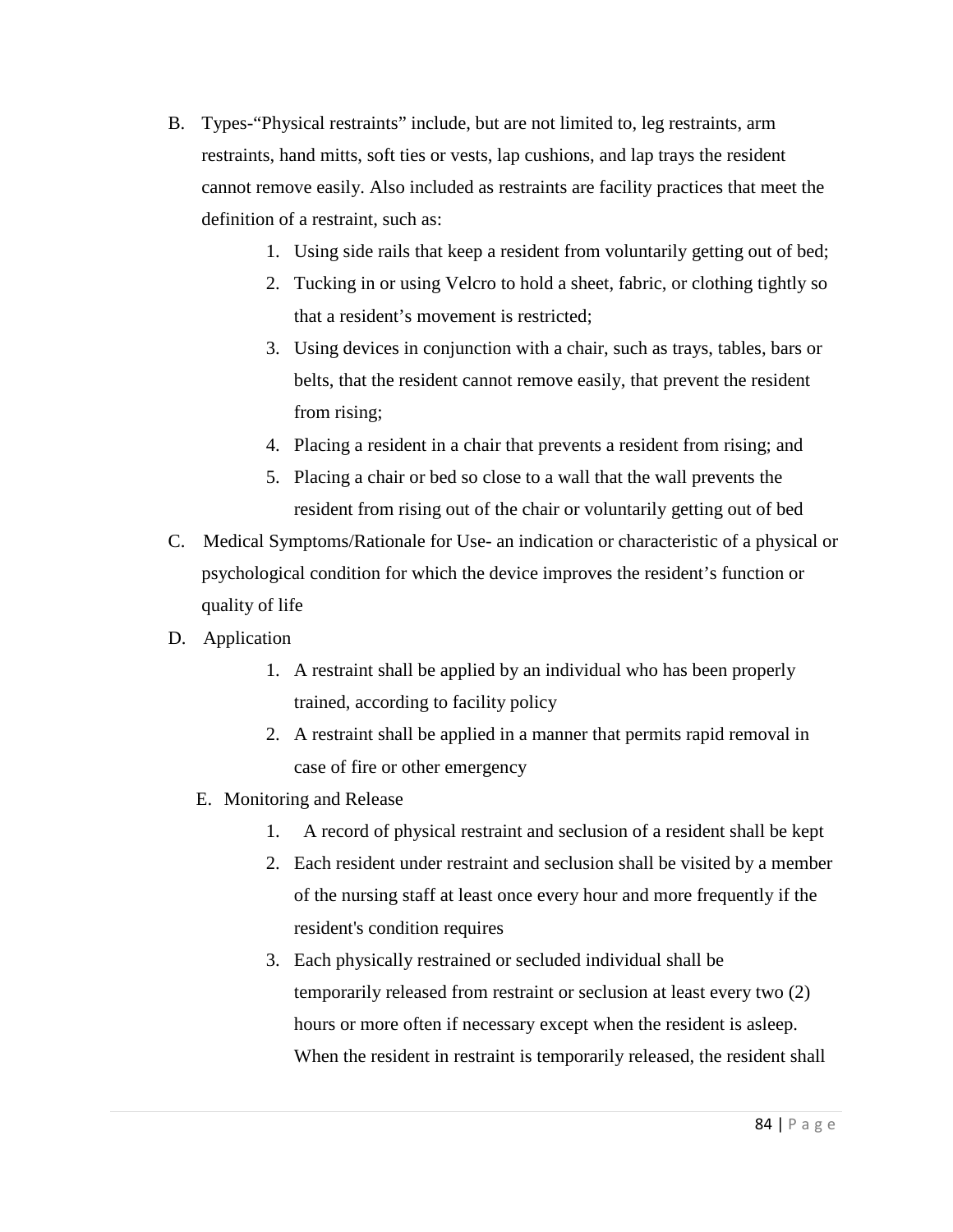be assisted to ambulate, toileted, or changed in position as the resident's physical condition permits

- F. Self-Releasing Devices Devices used as a reminder that the resident needs to call for assistance and/or to assist to keep the resident seated; however, the resident can self-release the device upon request. Thus, the device does not restrict freedom of voluntary movement
- G. Side rails

Side rails sometimes restrain residents. The use of side rails as restraints is prohibited unless they are necessary to treat a resident's medical symptoms. Residents who attempt to exit a bed through, between, over or around side rails are at risk of injury or death. The potential for serious injury is more likely from a fall from a bed with raised side rails than from a fall from a bed where side rails are not used. They also potentially increase the likelihood that the resident will spend more time in bed and fall when attempting to transfer from the bed. The same device may have the effect of restraining one individual but not another, depending on the individual resident's condition and circumstances. For example, partial rails may assist one resident to enter and exit the bed independently while acting as a restraint for another. Orthotic body devices may be used solely for therapeutic purposes to improve the overall functional capacity of the resident

# H. Entrapment

- 1. FDA Guidance
	- A. Entrapment Zones
		- 1) Zone 1 within the rail
		- 2) Zone 2 under the rail, between the rail supports or next to a single rail support
		- 3) Zone 3 between the rail and the mattress
		- 4) Zone 4 under the rail at the ends of the rail
		- 5) Zone 5 between split bed rails
		- 6) Zone 6 between the end of the rail and side edge of the head or foot board
		- 7)Zone 7 between the head or foot board and end of the mattress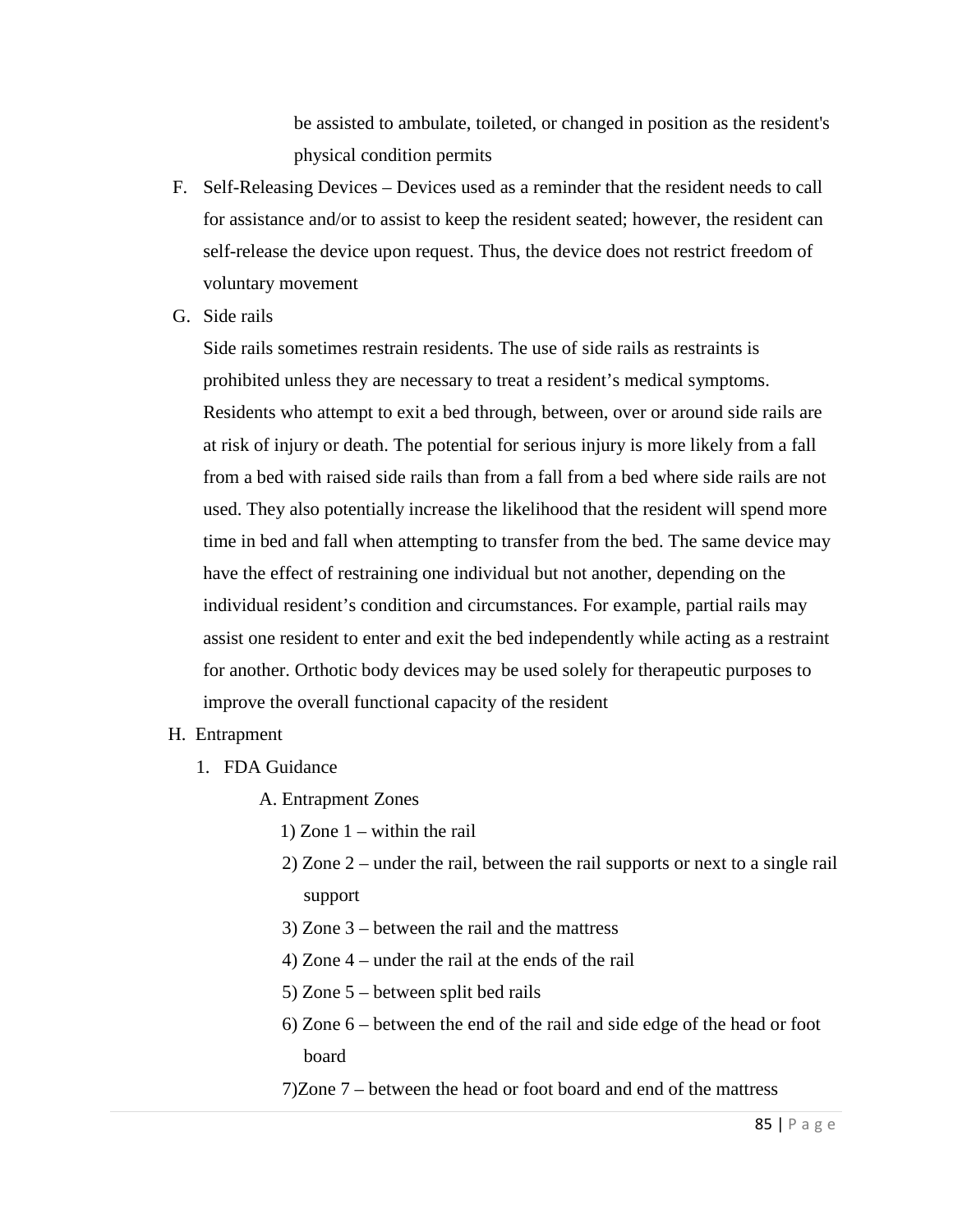I. An enclosed framed wheeled walker, with or without a posterior seat, would not meet the definition of a restraint if the resident could easily open the front gate and exit the device. If the resident cannot open the front gate (due to cognitive or physical limitations that prevent him or her from exiting the device or because the device has been altered to prevent the resident from exiting the device), the enclosed framed wheeled walker would meet the definition of a restraint since the device would restrict the resident's freedom of movement (e.g. transferring to another chair, to the commode, or into the bed). The decision on whether framed wheeled walkers are a restraint must be made on an individual basis

# **Visual Aides:**

- Physical Restraints
- Self-Releasing Devices
- Restraint Record
- FDA guidance/illustrations of entrapment zones/manners of entrapment

# **RCPS:**

• None

# **Review Questions**

- 1. A resident has the right to be free from any physical or chemical restraint imposed for purposes of discipline or convenience, and not required to treat the resident's medical symptoms. True or False?
- 2. How often must a resident with a physical restraint in place be visited by a staff member?
- 3. How frequently must the physically restrained resident be temporarily released to ambulate, toilet or change position?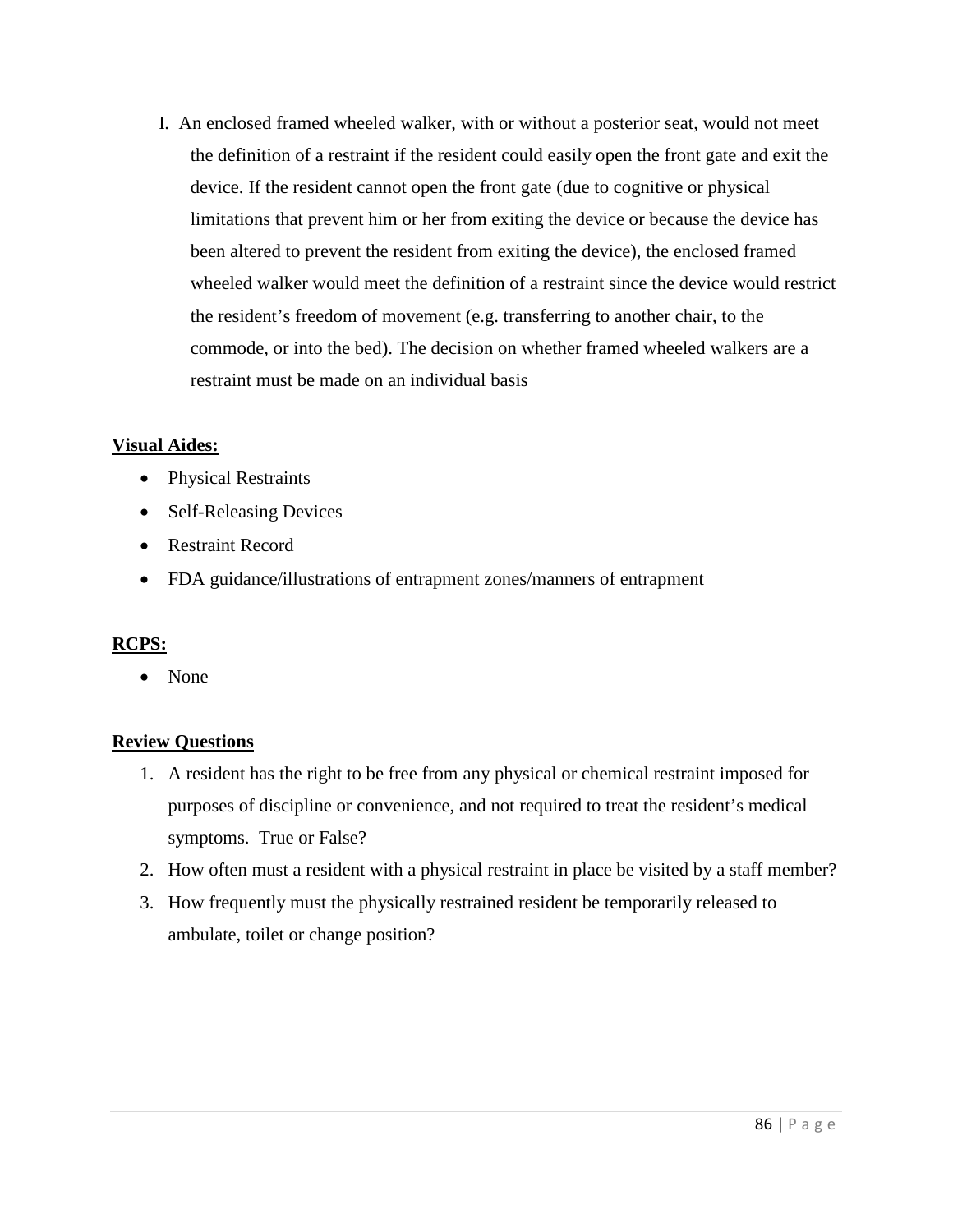# **Lesson #17**

## **Title: Rehabilitation/Restorative Services**

## **Lesson Objectives:**

I. The student will understand the role of rehabilitative services.

II. The student will understand the role of restorative services.

III. The student will demonstrate competence in performance of range of motion exercises.

## **Key Terms:**

**Abduction –** moving a body part away from the body.

**Adduction –** moving a body part toward the body.

**Ambulation –** walking.

**Contracture –** the permanent stiffening of a joint and muscle.

**Dorsiflexion –** bending backward.

**Extension –** straightening a body part.

**Flexion –** bending a body part.

**Occupational Therapy –** formal therapy which assists the resident to learn to compensate for their disabilities and assist them with activities of daily living

**Physical Therapy –** formal therapy which uses heat, cold, massage, ultrasound, electricity and exercise to residents with muscle, bone and joint problems. A physical therapist may help a person to safely use a walker, cane or wheelchair.

**Pronation** – turning downward

**Range of Motion –** exercises which put a joint through its full range of motion**.**

**Active Range of Motion –** exercises are done by the resident himself.

Passive Range of Motion – caregivers support and move the resident's joints through the range of motion when the resident cannot move on their own.

**Rehabilitation –** services managed by professionals to restore a resident to his/her highest practicable level of functioning following a loss of ability to function due to illness or injury.

**Restorative Services –** a planned approach to keep the resident at the level achieved by rehabilitation following formal rehabilitation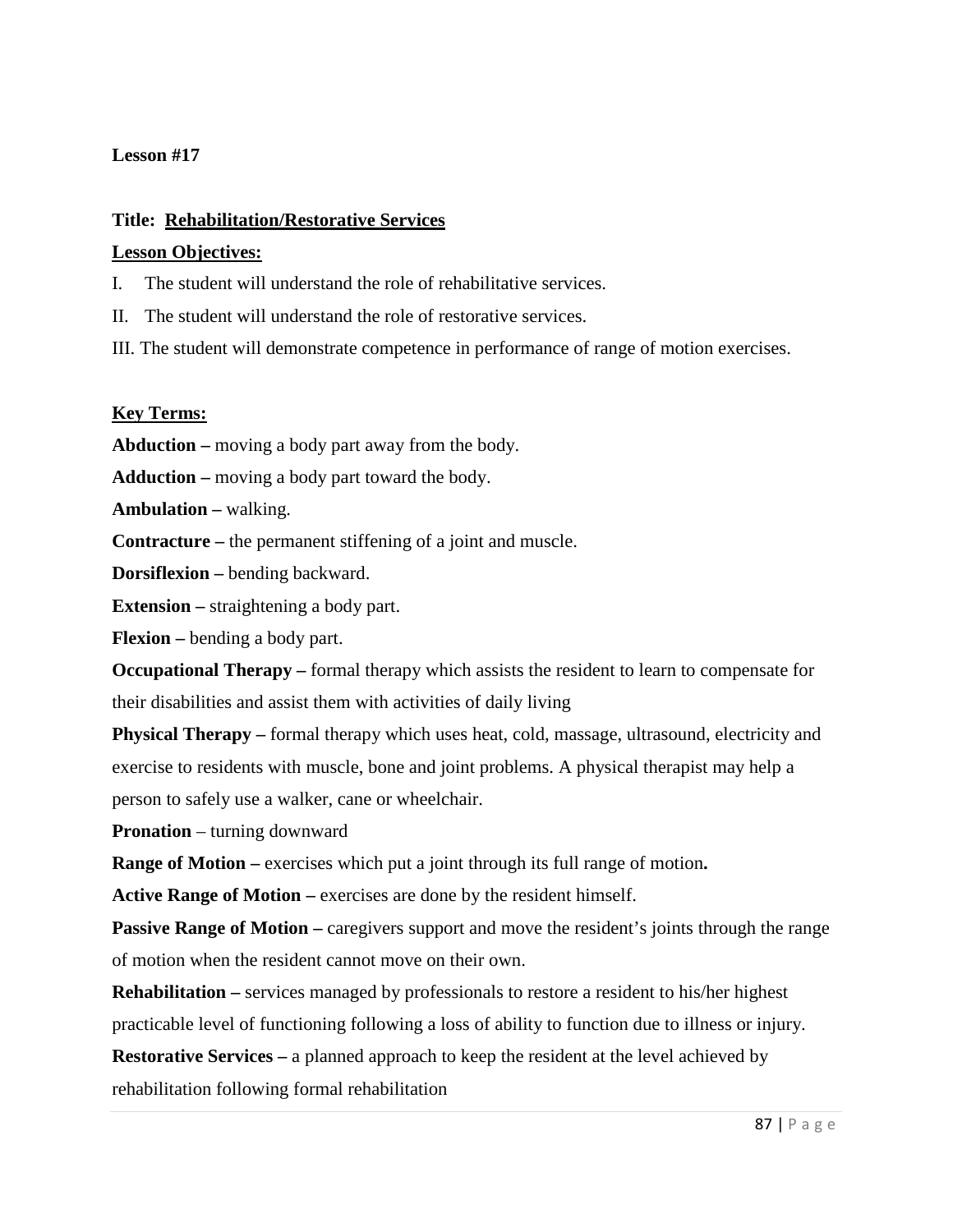**Rotation –** turning a joint

**Speech Therapy –** formal therapy which assists residents with speech and swallowing problems **Splint –** device that remains in place at the direction of the physician to maintain a body part in a fixed position

**Supination –** turning upward

# **Content:**

- I. Rehabilitation
	- A. Role of Formal Therapy
		- 1. Physical Therapy
		- 2. Occupational Therapy
		- 3. Speech Therapy
	- B. Assistive or Adaptive Devices- devices made to support a particular disability by helping resident complete ADLs (e.g., long-handled brushes and combs, divided plate, built-up silverware, reacher/grabber, etc.)

## II. Restorative Services

- A. Ambulation
	- 1. Cane
	- 2. Walker
	- 3. Gait/transfer belt
- B. Range of Motion (**see RCP**)
	- 1. Active Range of Motion (AROM)
	- 2. Passive Range of Motion (PROM)
- C. Points to Remember:
	- 1. Be patient when working with the resident
	- 2. Be supportive and encouraging
	- 3. Break tasks into small steps to promote small accomplishments
	- 4. Be sensitive to the resident's needs and feelings
	- 5. Encourage the resident to do as much for self as possible
- D. Observe and report to the nurse
	- 1. An increase or decrease in the resident's ability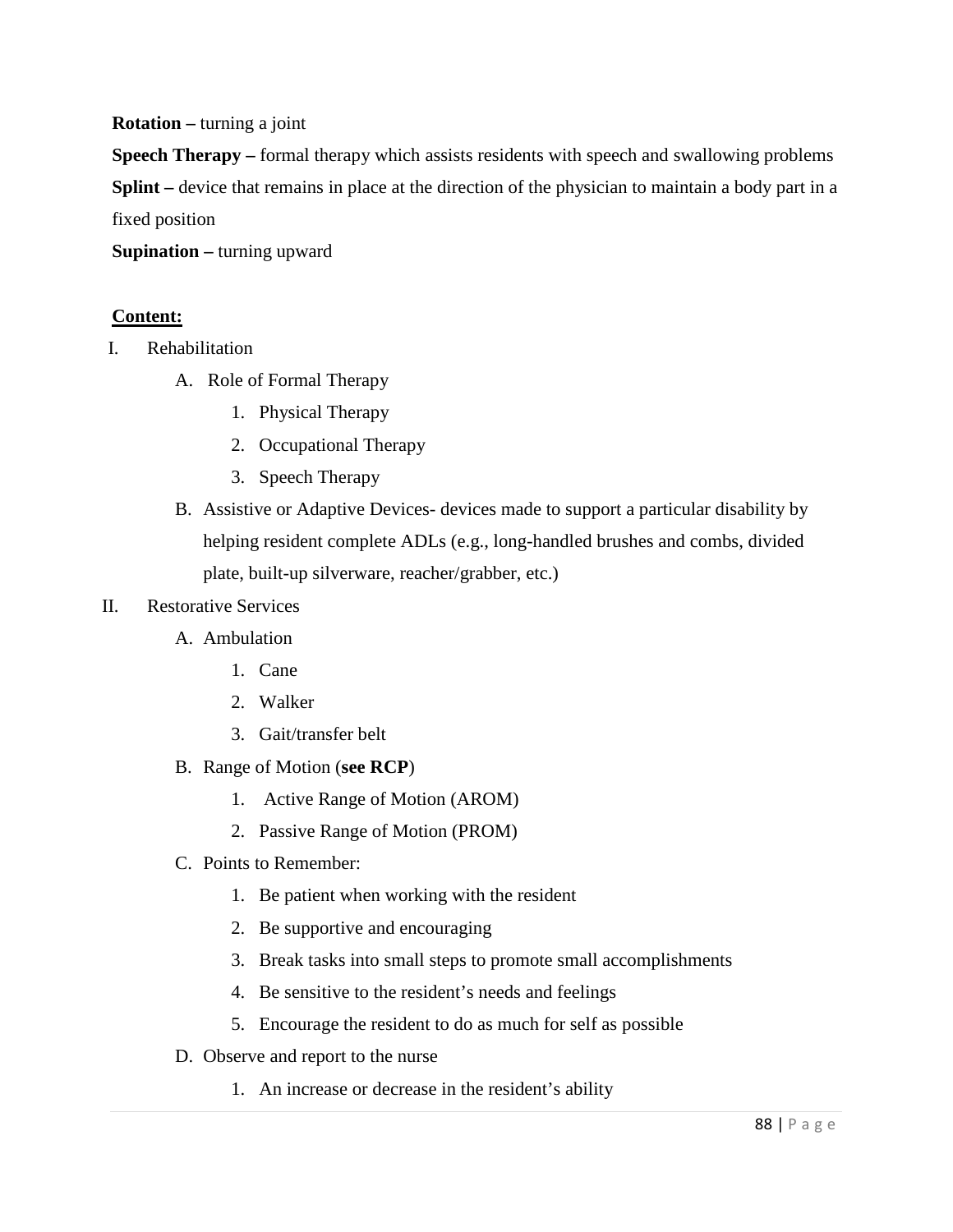- 2. A change in motivation
- 3. A change in general health
- 4. Indication of depression or mood changes
- E. Splint Application (**see RCP**)
- III. Devices which may be applied per Restorative Nursing Program
	- A. Abdominal Binder (**see RCP**) may be used to secure G-tube and prevent resident from picking at the insertion site or to provide support to the abdomen due to hernia or recent surgery
	- B. Abduction Pillow (**see RCP**) may be ordered to be in place following a surgical procedure to maintain lower extremities in an abducted position, and prevent the resident from crossing the lower legs or ankles
	- C. Knee Immobilizer (**see RCP**) may be ordered to be in place following a surgical procedure to keep the leg straight while the bone is healing. Should only be removed at the direction of the licensed nurse
	- D. Palm Cone (**see RCP**) may be ordered to be placed in the palm of a resident who is at risk for developing contractures of the digits (i.e., prevent the fingers/nails from turning into the palm permanently and causing skin breakdown)

# **Visual Aides:**

- Abdominal Binder
- Abduction Pillow
- Knee Immobilizer
- Palm Cone
- Splint

# **RCPS:**

- Passive Range of Motion
- Splint Application
- Abdominal Binder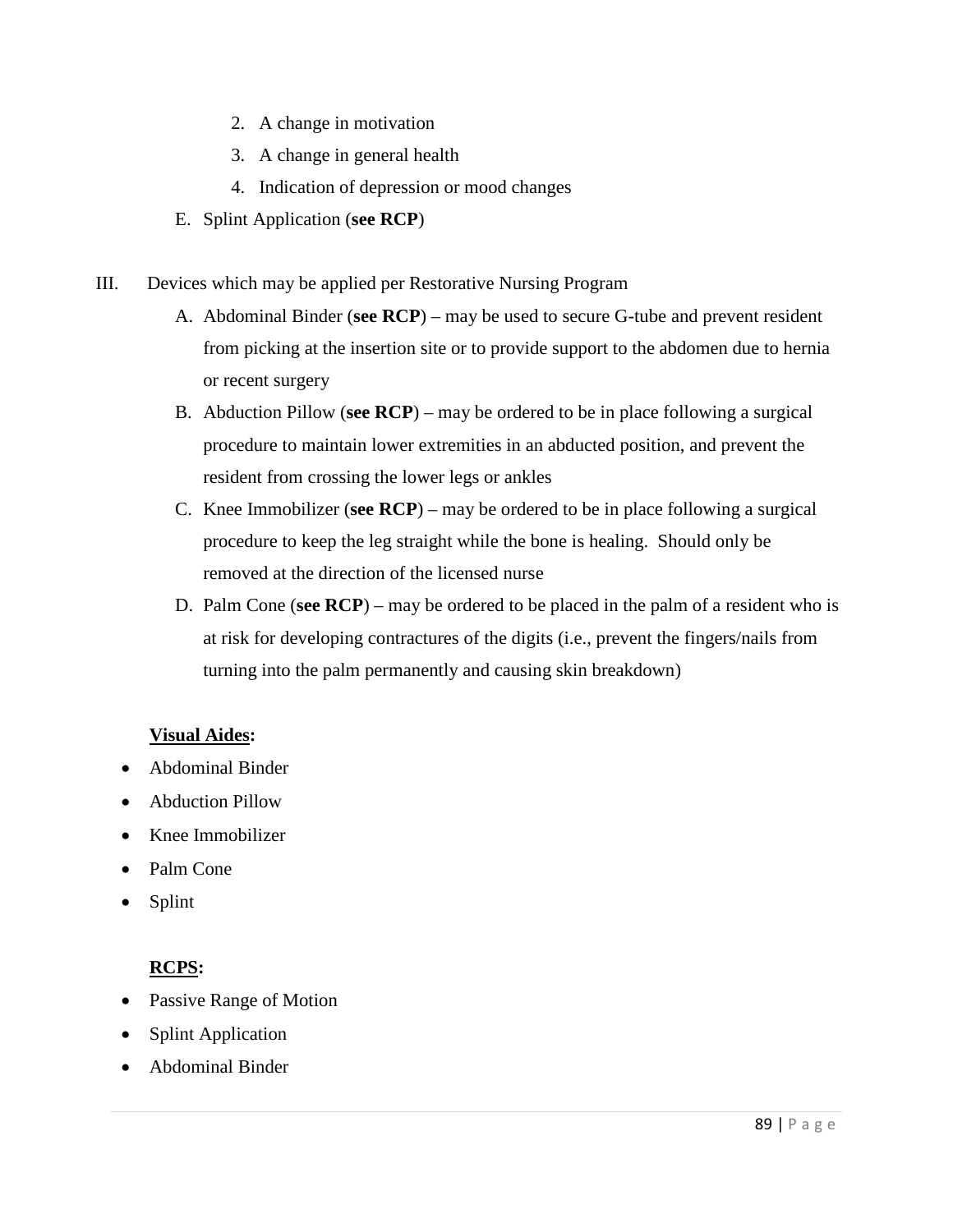- Abduction Pillow
- Leg Immobilizer
- Palm Cones

# **Review Questions**

- 1. Describe the difference in "active" range of motion and "passive" range of motion.
- 2. The permanent stiffening of a joint and muscle is called a \_\_\_\_\_.
- 3. A planned approach to keep the resident at a level achieved by rehabilitation following the formal rehabilitation is called \_\_\_\_\_.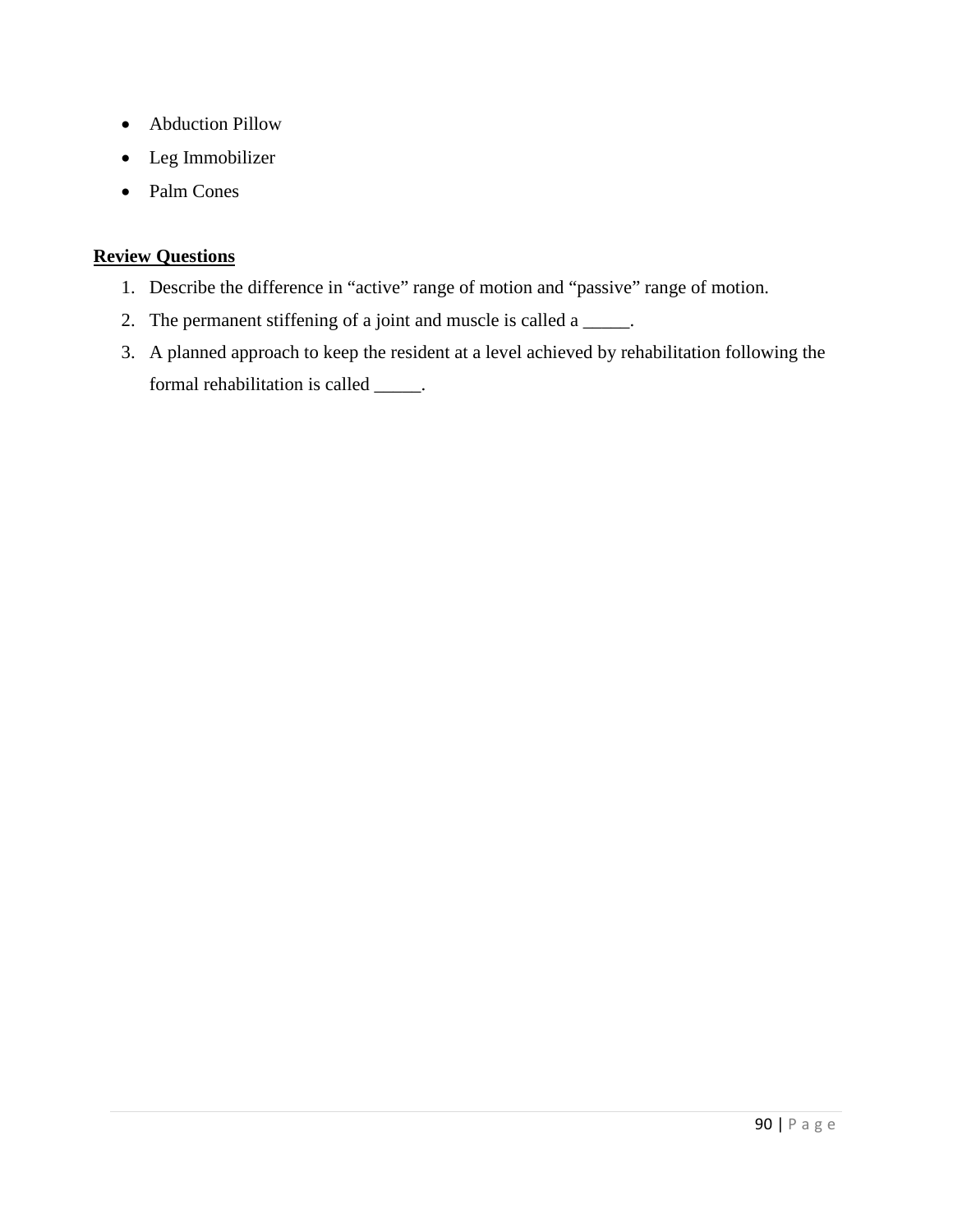## **Lesson #18**

## **Title: Oxygen Use**

#### **Lesson Objectives:**

- I. The student will be able to describe the various manners in which oxygen is supplied for a resident.
- II. The student will be able to describe necessary safety precautions to be implemented when oxygen is in use.

#### **Key Terms:**

**Combustion** – **the** process of burning.

**Flammable** – easily ignited and capable of burning quickly.

#### **Content:**

- I. Oxygen Use
	- A. Oxygen is prescribed by a physician; however, a nurse may initiate oxygen in response to a medical emergency
	- B. Nursing assistants never stop, adjust, or initiate the use of oxygen
	- C. Nasal Cannula Delivery of oxygen from a long tubing from source to cannula with prongs placed in each nostril and tubing tucked behind the ears of the resident
		- 1. Observe for irritation behind the ears, as the tubing can cause skin breakdown. Notify the nurse, if observed
		- 2. Nasal Cannula Care (**see RCP**)
	- D. Mask delivery of oxygen from a long tubing from the source to a mask placed on the resident's face with band around the back of the head
		- 1. Observe for irritation around the face mask and notify the nurse, if observed
	- E. Concentrator –a device that sits on the floor and plugs into the wall which changes air in the room into air with more oxygen
	- F. Liquid Oxygen at extremely cold temperatures, oxygen changes from gas to a liquid. The liquid oxygen is stored in a vessel similar to a thermos. A large central unit is located in an area away from electrical equipment that is well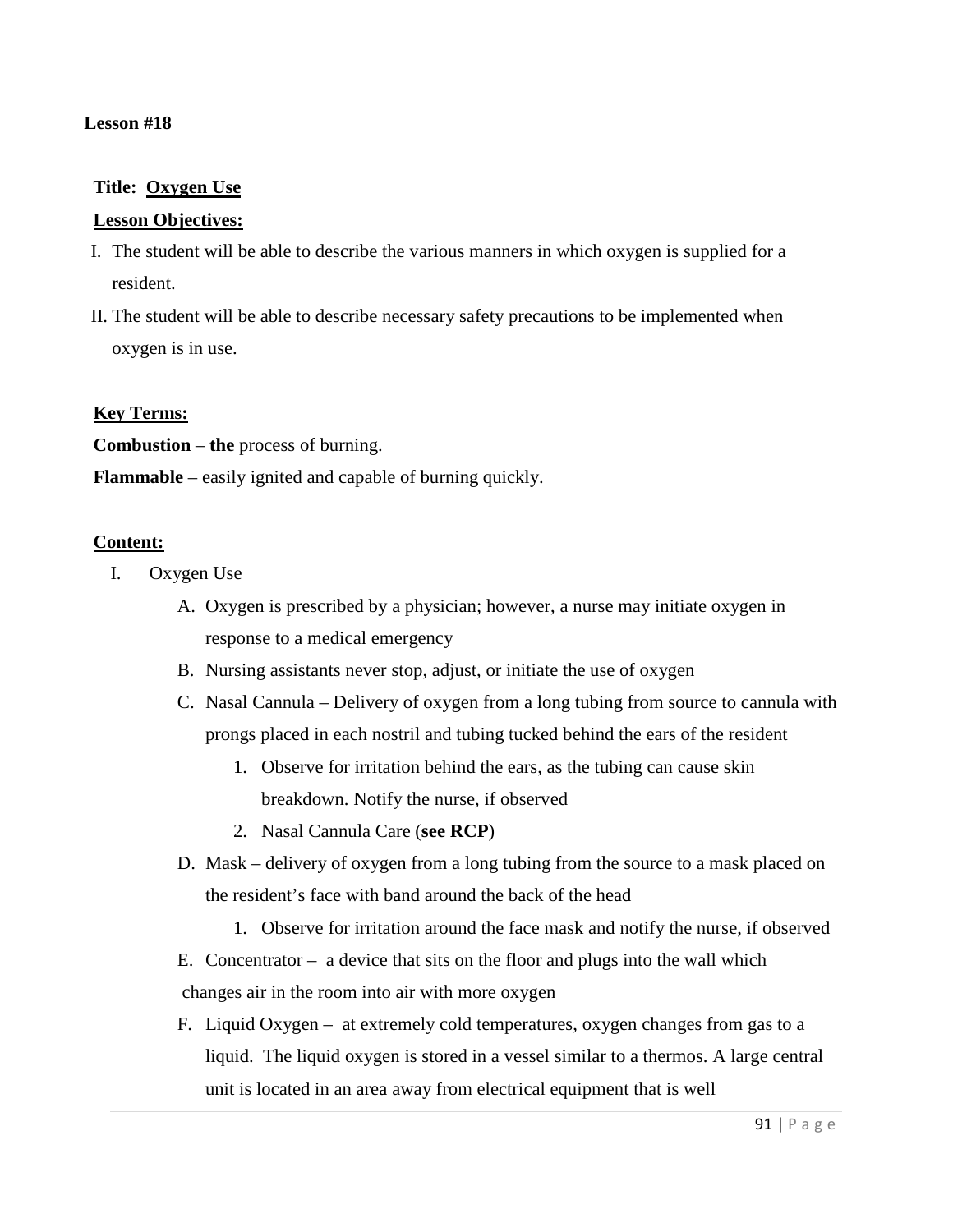ventilated. Liquid oxygen can be trans-filled to a bedside unit or can be trans-filled into a portable unit.

- 1. Contact with liquid oxygen or its vapors can quickly freeze tissues. It is common to see vapors when filling a small vessel from the large vessel. The vapors evaporate quickly and then are harmless. To prevent injury, never touch liquid oxygen, or the frosted parts of liquid oxygen vessels. Avoid getting the vapors in your face
- G. Portable Tank oxygen that is stored as a gas under pressure in a cylinder equipped with a flow meter and regulator to control the flow rate. This system is generally prescribed when oxygen therapy is required in emergency or for a short period of time (e.g., during transport). Compressed oxygen tanks are under extreme pressure and must be kept upright and handled with care
- H. Vaporizers/Humidifiers A vaporizer works by heating water until it turns into hot steam, a humidifier creates a cool mist. Either one may be prescribed by a physician to loosen congestion of the resident
	- 1. When humidifiers and vaporizers are in use, they must be kept clean. Germs thrive wherever there is water, thus, the device must be periodically drained and cleaned according to facility policy. Otherwise, the bacteria that accumulate can become vaporized into the air and affect the resident's lungs, where they can cause infection
	- 2. Prepare vaporizer/humidifier according to manufacturer's instructions
	- 3. Position vaporizer/humidifier on the bedside stand or nearby table
	- 4. Plug vaporizer into electrical outlet
	- 5. Steam should be permitted to flow generally into the room
	- 6. Frequently check the water level; refill as necessary
	- 7. Clean vaporizers/humidifiers routinely according to facility policy
- I. CPAP/BIPAP Positive airway pressure (PAP) is respiratory ventilation used to treat breathing disorders and supply a consistent pressure on inspiration and expiration. As mechanical ventilation, CPAP (continuous positive airway pressure), or BIPAP (Bi-level Positive Airway Pressure) machines, are devices which help residents inhale more air into the lungs. Both of these devices are used for the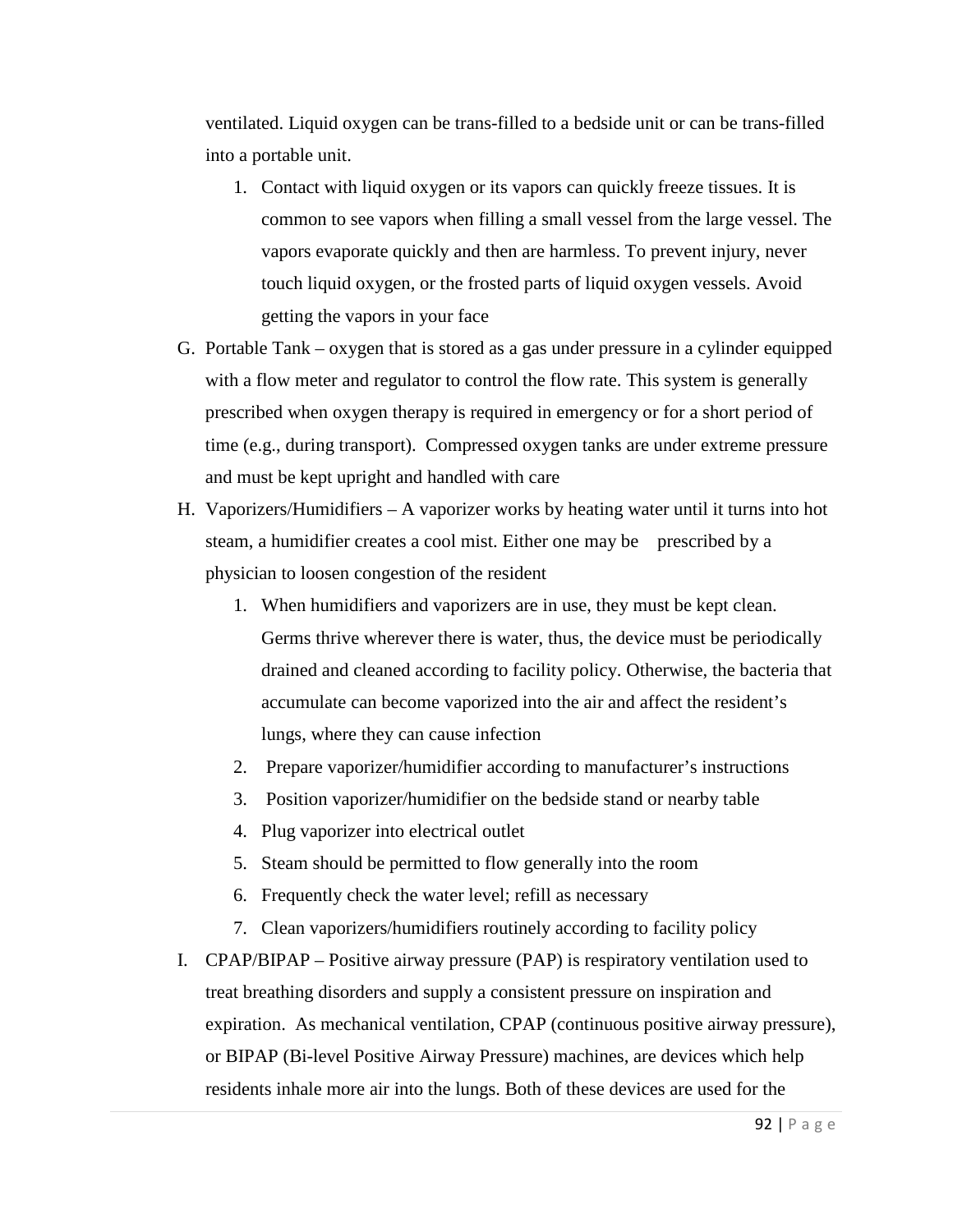treatment of medical disorders like COPD, pulmonary edema, etc. Settings of the machines are prescribed by the physician and may only be administered and settings adjusted by the licensed nurse

- J. Ventilator a machine that supports breathing. These machines are mainly used in hospitals. Ventilators deliver oxygen into the lungs and remove carbon dioxide from the body. Carbon dioxide is a waste gas that can be toxic. The ventilator breathes for people who have lost all ability to breathe on their own. Settings of the ventilator are prescribed by the physician and may only be adjusted by the licensed nurse
- K. Safety Precautions
	- 1. Remember oxygen supports combustion
	- 2. Fire hazards should be removed from the resident's room when oxygen is in use
	- 3. Never allow candles or open flames in the area where oxygen is in use
	- 4. Never allow smoking in the area where oxygen is in use
	- 5. **Do not** use electrical equipment in an oxygen-enriched environment

Examples include electric razors, hairdryers, electric blankets, or electric heaters.

Electrical equipment may spark and cause a fire

- 6. **Do not** use flammable products such as rubbing alcohol, or oil-based products such as Vaseline® near the oxygen. Use a water-based lubricant to moisten the resident's lips or nose
- 7. Although the nursing assistant cannot adjust the oxygen level, the nurse aide should learn how to turn oxygen off in case of fire

## **Visual Aides**:

- Nasal Cannula
- Face Mask
- Concentrator
- Liquid Oxygen
- Portable Oxygen Tank

# **RCPS**: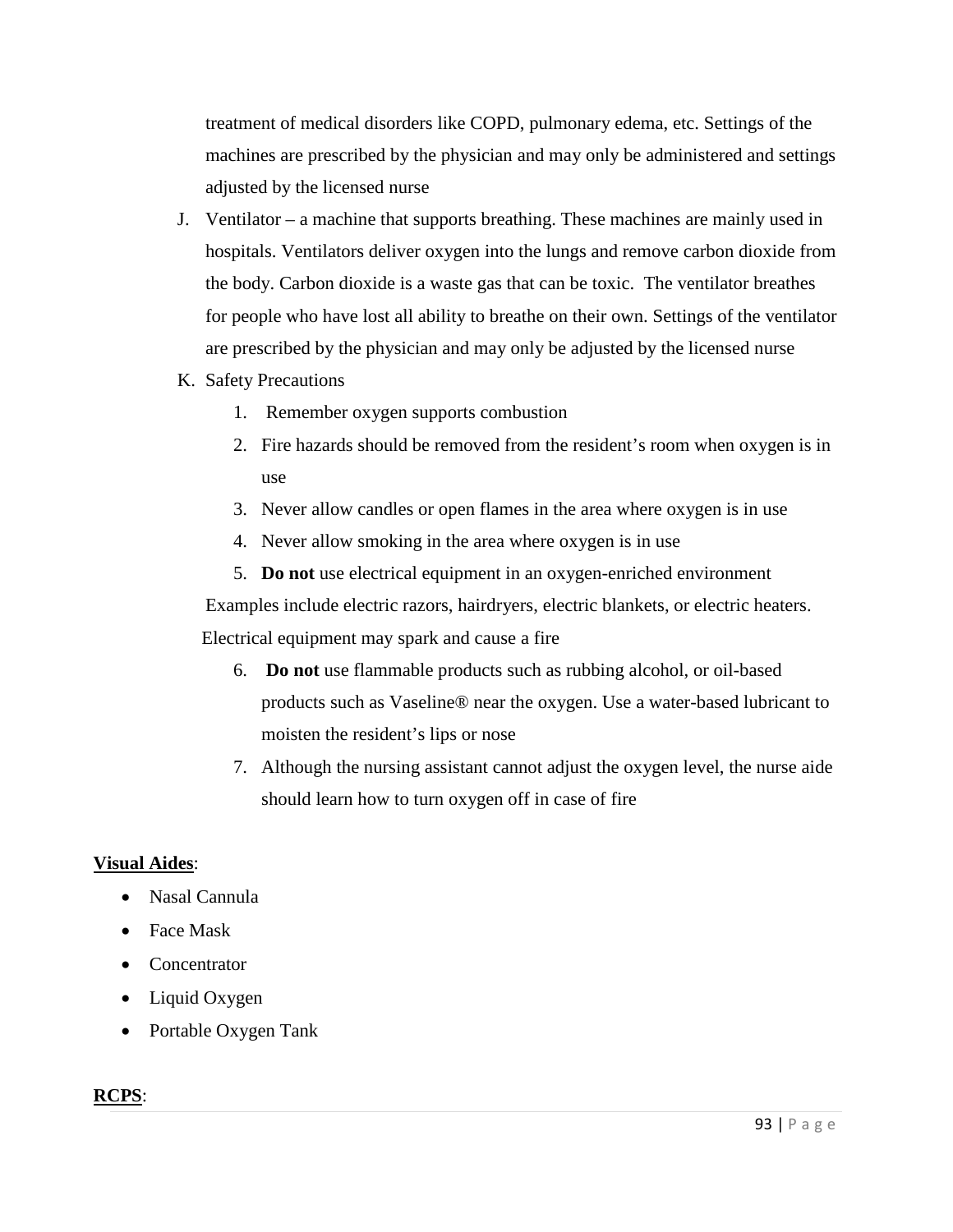• Nasal Cannula Care

# **Review Questions**

- 1. It is permissible for nursing assistants to adjust the level of oxygen administration. True or False?
- 2. Smoking must never be allowed where oxygen is used or stored. True or False?
- 3. Oxygen tanks must be kept upright and handled with care. True or False?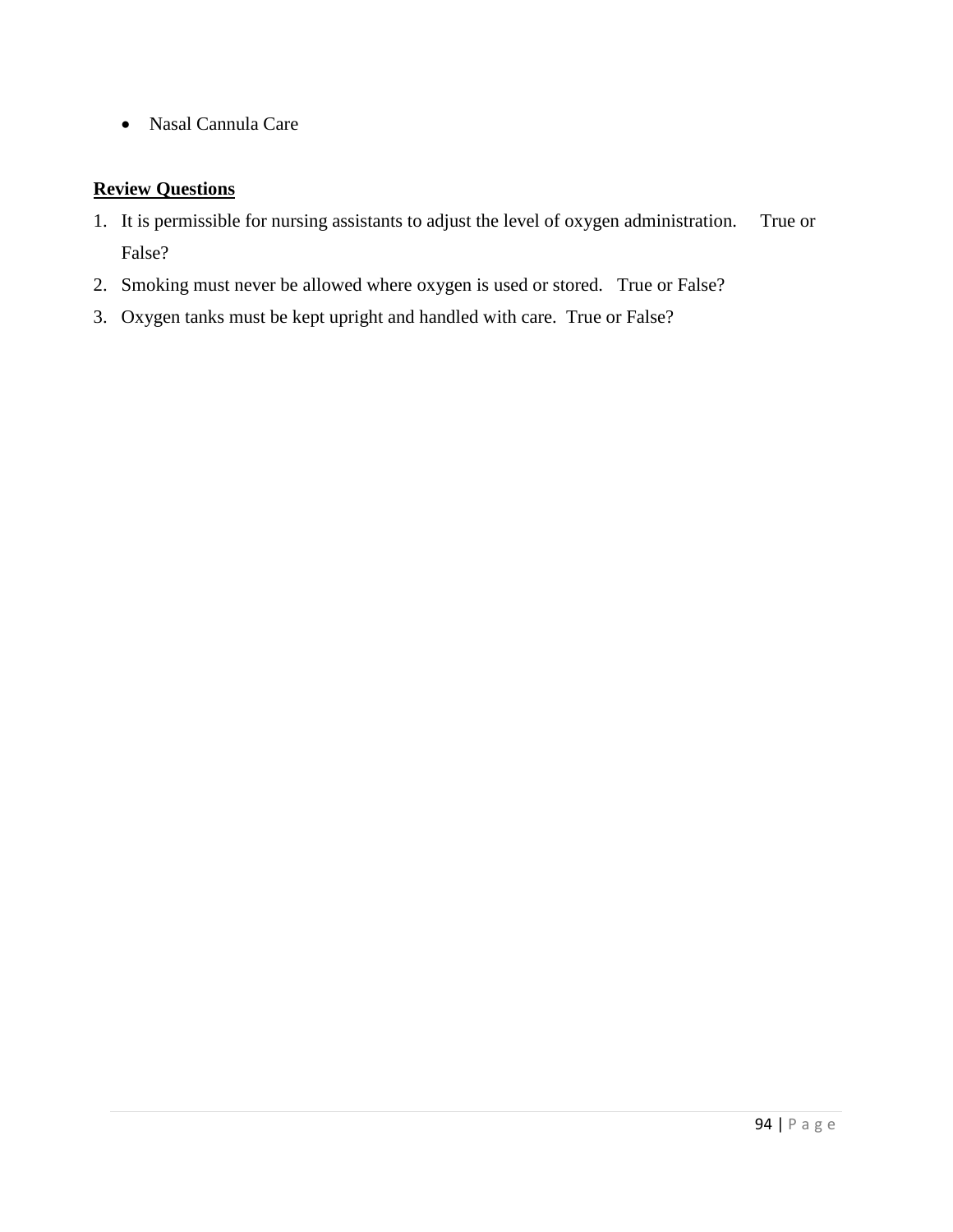# **Title: Devices/Interventions - Prosthetics, Hearing Aides, Artificial Eye, Eyeglasses, Dentures, Compression Stockings**

## **Lesson Objectives:**

- I. The student will be able to describe the necessary care and maintenance of various devices used by residents.
- II. The student will be able to describe the need to monitor for complications with the use and maintenance of devices used by residents.

# **Key Terms:**

**Amputation** – **the** removal of some or all of a body part, usually as a result of injury or disease. **Elastic/Compression Stockings** – stockings that decrease blood pooling in the lower extremities. The stockings help with circulation in the lower legs and decrease the risk for blood clots. They are also referred to as TED (thrombo embolic deterrent) hose.

**Phantom Pain/Sensation – feeling** like the limb is still there after the amputation due to the remaining nerve endings.

**Prosthesis/Prosthetic Devices** – device that replaces a body part that is missing or deformed due to accident, injury, illness or birth defect.

## **Content: Prosthetic Device**

- I. Purpose of a Prosthetic Device
	- A. Improve resident's functional ability
	- B. Improve appearance

## II. Types of Prosthetic Devices

- A. Artificial limbs arm, leg/foot
- B. Other prosthetic devices
	- 1. Hearing aids
	- 2. Artificial eyes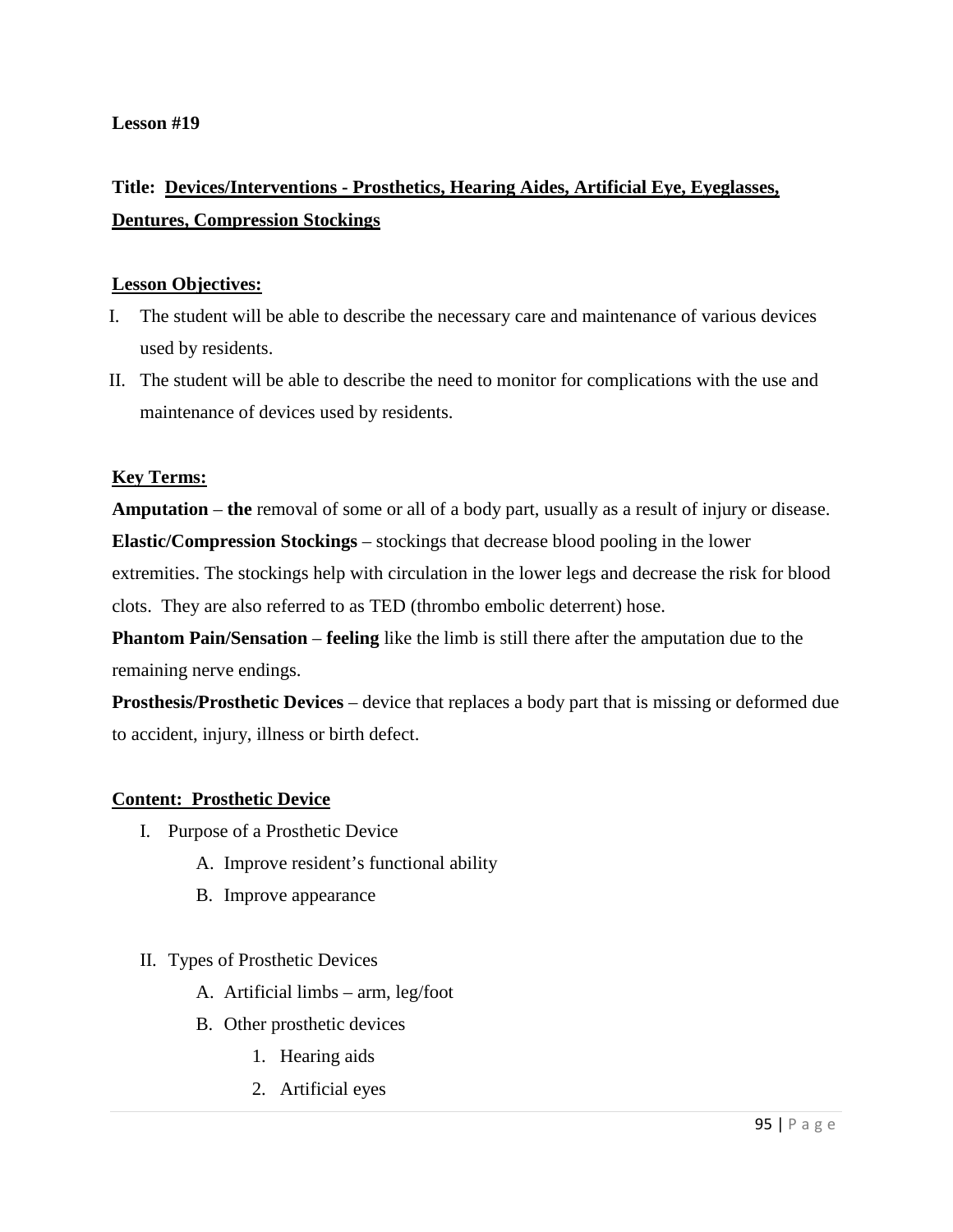- 3. Eyeglasses
- 4. Dentures

III. Role of the Nurse Aide regarding Amputations & Prosthetic Care

- A. Be supportive amputation can be difficult for a resident to accept due to the change in body image
- B. Follow care plan know what is required related to care and needs
- C. Follow instructions regarding applying and removing the prosthesis
- D. Keep skin under prosthesis clean and dry follow care plan
- E. Handle with care prosthesis is fitted to the resident and specially made. A prosthesis can be very expensive
- F. Observe skin on stump. Watch for pressure, redness, warmth, tenderness, or open area. Report any concerns to the nurse

IV. Role of the Nurse Aide regarding Hearing Aids

- A. Hearing Aid small battery operated device that fits into the ear to amplify sound
- B. Assisting with Hearing Aids (**see RCP**)
	- 1. Be sure to follow the manufacturer's instructions when inserting the hearing aid into the resident's ear
	- 2. Be sure to follow the manufacturer's instructions on cleaning the hearing aid.
- V. Role of the Nurse Aide regarding Artificial Eye & Eyeglasses
	- A. Artificial Eye device that resembles natural eye. The resident cannot see with the artificial eye. The artificial eye is held in the eye socket by suction.
	- B. Care of artificial eye
		- 1. Artificial eye can be removed and reinserted. This should be done by the nurse or independently by the resident
		- 2. Nurse Aide needs to observe that eye is clean
		- 3. If eye is removed, make sure it is stored in a safe place with proper solution to avoid drying or cracking of artificial eye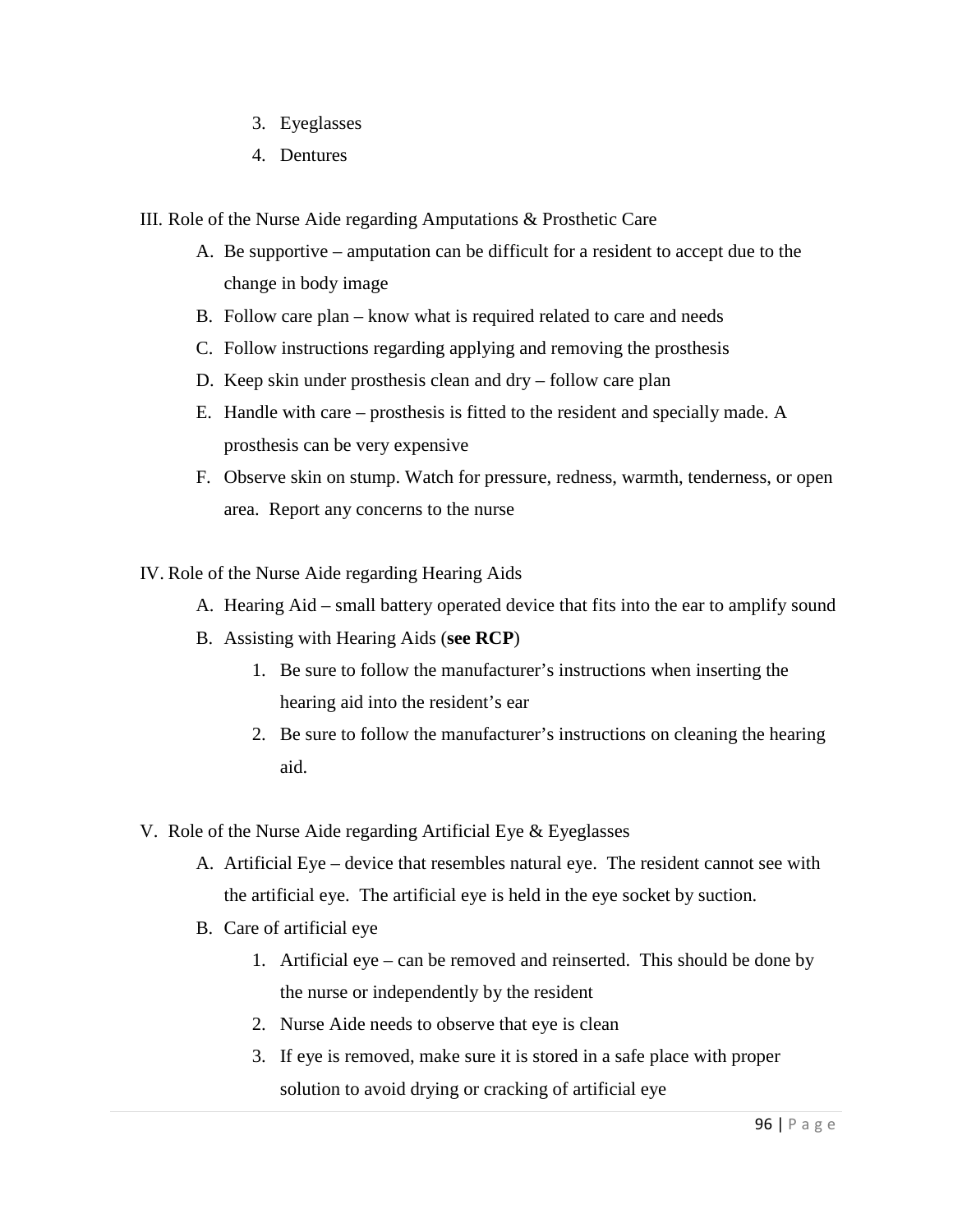- 4. Follow directions on care plan
- 5. Provide privacy when assisting with eye care
- 6. Resident with artificial eye may be able to provide self eye care follow directions on care plan
- C. Care of eyeglasses
	- 1. Make sure eyeglasses are clean
	- 2. Make sure resident has eyeglasses on
	- 3. Keep eyeglasses in a safe place when not in use
- VI. Role of the Nurse Aide regarding Dentures
	- A. Dentures artificial tooth or teeth, necessary when resident's natural tooth or teeth have been removed due to damage or decay. Dentures may be partial or full
	- B. Care of dentures
		- 1. Make sure resident has dentures in place for meals
		- 2. Resident may want dentures removed at night
		- 3. Make sure dentures are cleaned
		- 4. Make sure dentures are in a safe place when not in use
- VII. Role of the Nurse Aide regarding Elastic/Compression Stockings (TED Hose)
	- A. Make certain stockings are on when resident is up, if ordered by the physician
	- B. Follow care plan directions in regard to when to be applied and removed
	- C. Elastic/Compression Stocking Application (**see RCP**)

## **Visual Aides (if available):**

- Hearing aid
- Eyeglasses
- Elastic/compression stockings

# **RCPS:**

- Assisting with Hearing Aids
- TED Hose Application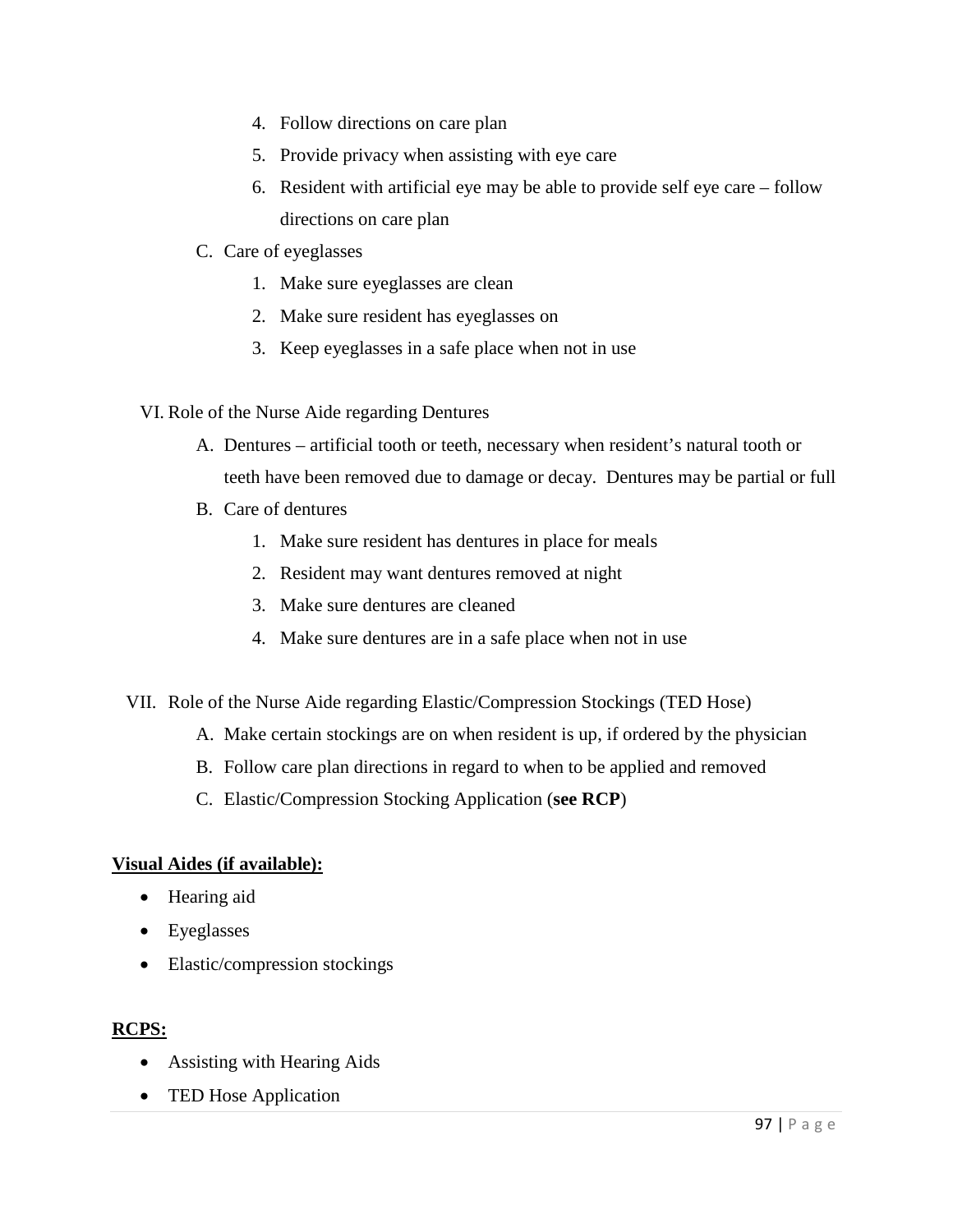# **Review Questions:**

- 1. List potential observations of a stump which should be reported to the nurse.
- 2. When assisting the resident with eyeglasses, it is important to ensure the glasses are clean. True or False?
- 3. When elastic/compression stockings are applied, the caregiver must ensure there are no wrinkles or twists in the stockings. True or False?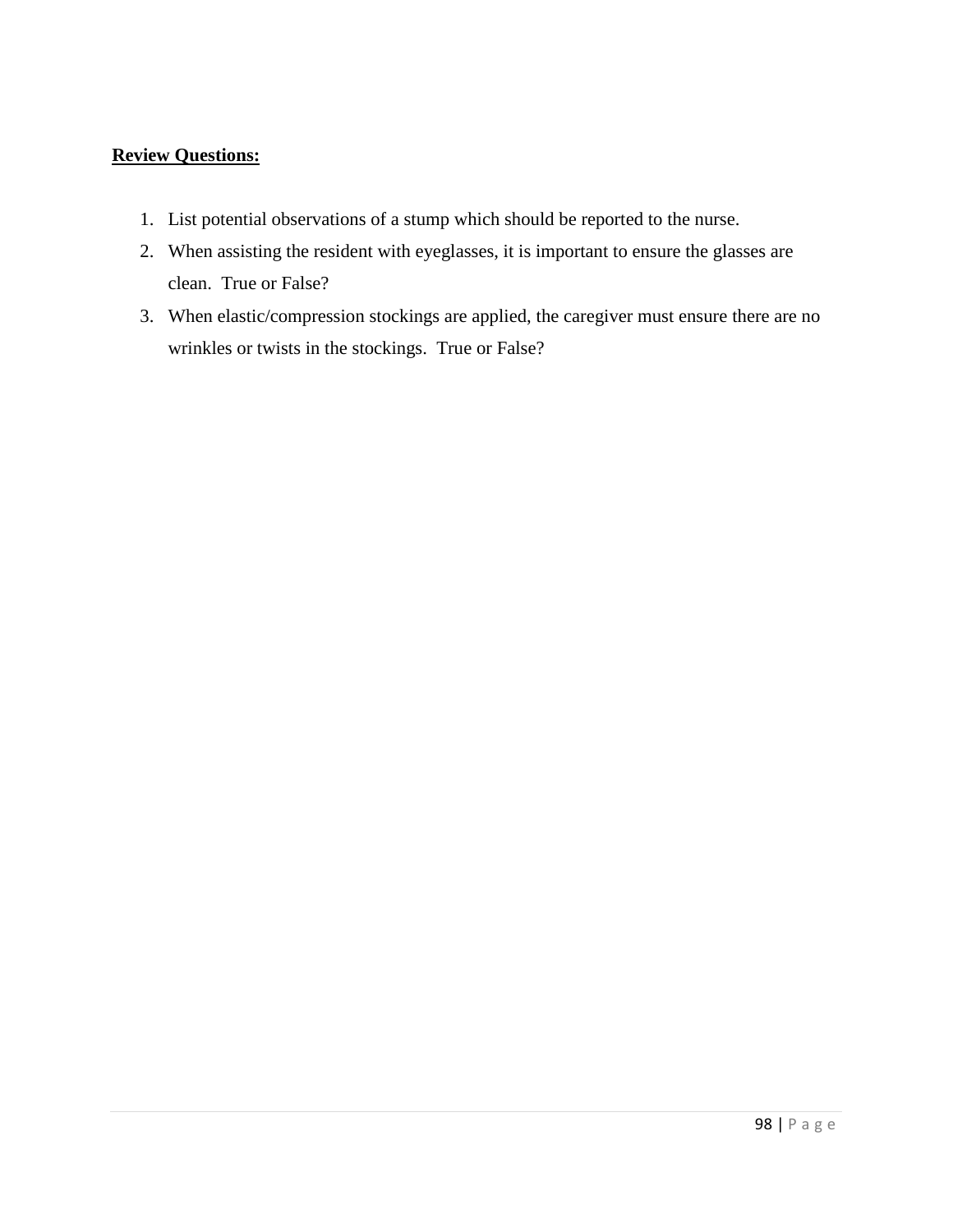### **Title: Special Care Needs Intravenous Fluids, Non-Pharmacologic Pain Interventions**

#### **Lesson Objectives:**

- I. The student will be able to explain the purpose of IV/PICC lines.
- II. The student will be able to describe the importance of observing and reporting complications related to IV/PICC lines.
- III. The student will be able to explain the signs/symptoms of pain and acknowledge interventions to be attempted to relieve resident pain.

### **Key Terms:**

**Antibiotic** – compound or substance that kills or slows down the growth of [bacteria.](http://en.wikipedia.org/wiki/Bacteria)

**Chemotherapy** – [treatment of cancer](http://en.wikipedia.org/wiki/Chemotherapy) with an antineoplastic drug or with a combination of such drugs into a [standardized treatment regimen;](http://en.wikipedia.org/wiki/Chemotherapy_regimen) often administered intravenously (IV).

**Hydration** – the supply and retention of adequate water to keep one from dehydrating.

**Intravenous (IV)** – refers to a soft, flexible catheter (tube) that is inserted by a nurse or physician into a vein.

**Pain** – an unpleasant sensory and emotional experience arising from actual or potential tissue damage.

**Peripherally Inserted Central Catheter – PICC** – a soft, flexible catheter (tube) that is inserted by a specially trained nurse or physician into a vein for administration of medication, total parenteral nutrition (TPN), chemotherapy, or blood products for an extended period of time. **IV Pump** – device to regulate the flow of the fluid into the vein. The pump will alarm if there is a problem with flow, and must be managed by the licensed nurse.

**Total Parenteral Nutrition (TPN)** – no food is given by other routes, only intravenously. **Vein** – [blood vessels](http://en.wikipedia.org/wiki/Blood_vessels) that carry [blood](http://en.wikipedia.org/wiki/Blood) toward the [heart.](http://en.wikipedia.org/wiki/Heart)

### **Content: IV or PICC Care**

I. Purpose of IV or PICC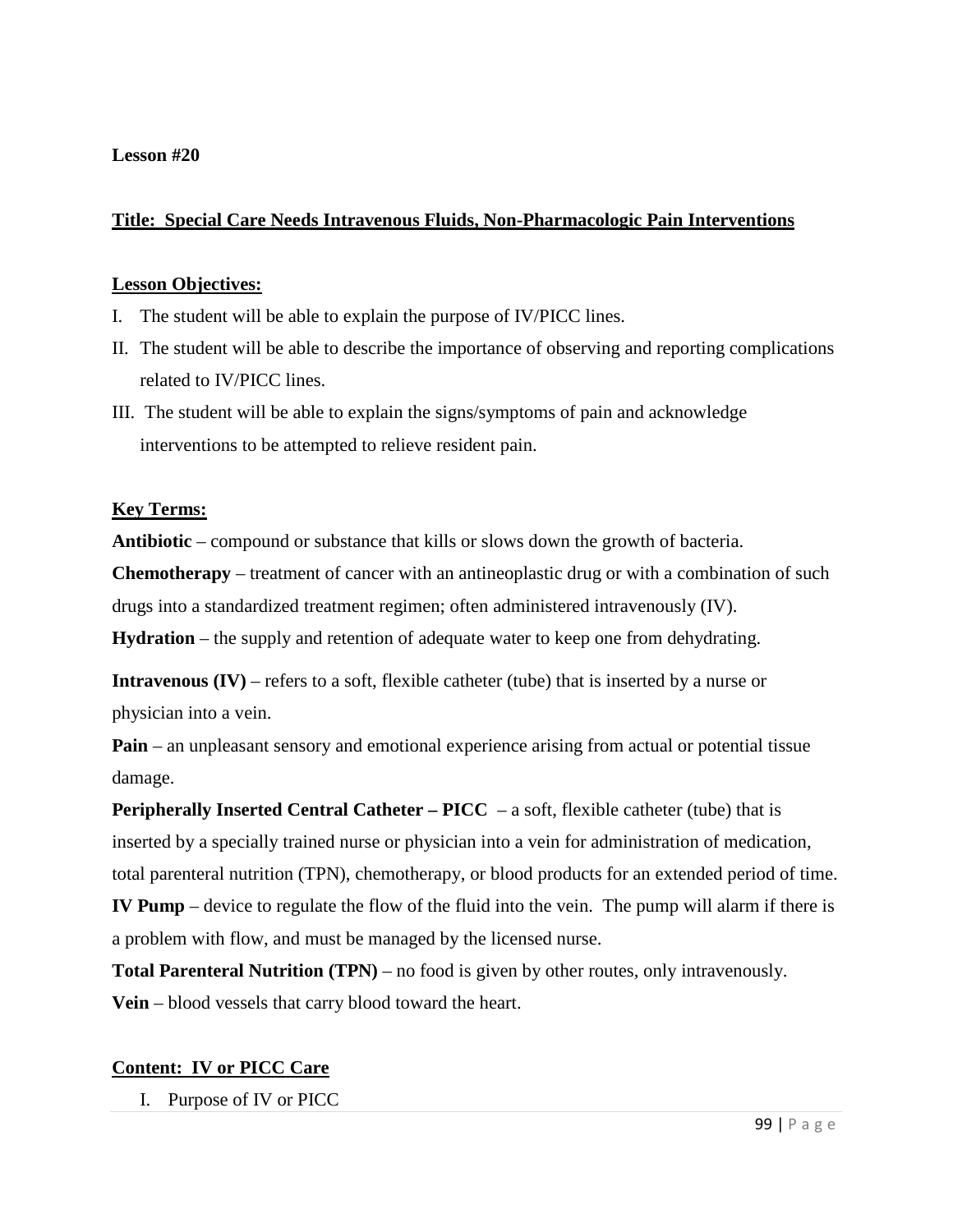- A. Medication administration, such as antibiotics
- B. Nutrition administration
- C. Hydration
- D. Blood products
- E. Solutions are administered by gravity or through a portable pump
- II. Role of the Nurse Aide in caring for IV/PICC
	- A. Observe and Report
		- 1. Line found out or is removed by resident, or accidentally by staff when providing care
		- 2. Blood present anywhere in the tubing
		- 3. Tubing is disconnected
		- 4. Complaint of pain
		- 5. Fluid in bag is not observed dripping
		- 6. Fluid in bag is nearly gone or finished
		- 7. Pump is alarming
		- 8. Site is swollen or discolored
		- 9. Dressing is wet or soiled
	- B. Take special caution when moving or caring for resident avoid pulling or catching of tubing
	- C. Never disconnect IV or PICC from pump
	- D. Never lower bag below IV/PICC site
	- E. Do not take blood pressure in arm with IV or PICC
- III. Infection Control
	- A. Use proper hand hygiene
	- B. Observe site for signs of infections and report to the nurse if observed
		- 1. Redness
		- 2. Swelling
		- 3. Pain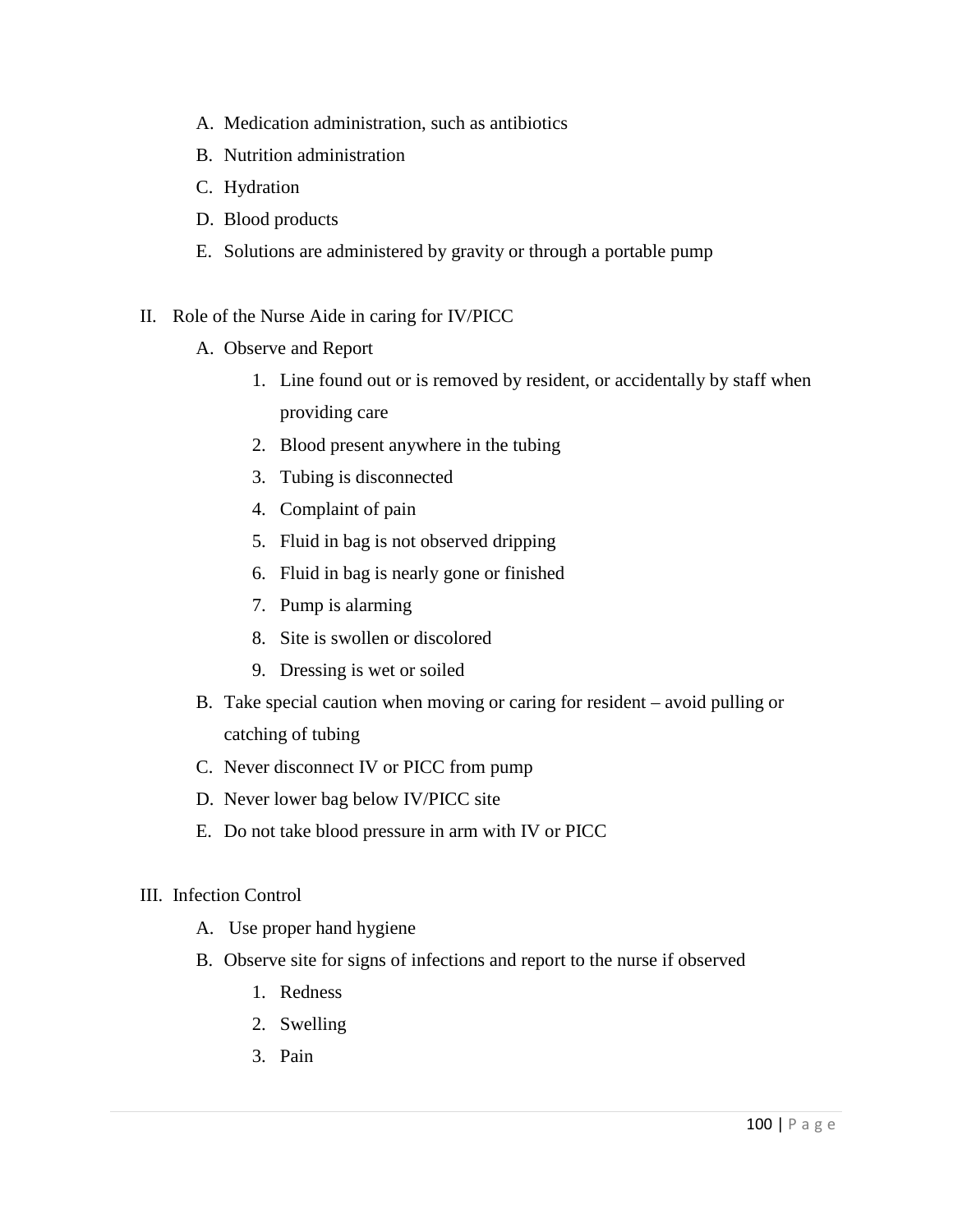### **Content: Pain Control Interventions**

- I. Pain Factors
	- A. Vital Signs should be taken, if directed by nurse to do so
	- B. Information related to pain
		- 1. Location
		- 2. When did it start
		- 3. What was resident doing when pain started
		- 4. Rate the pain, i.e., mild, moderate or severe on scale of 1-10
		- 5. How long has resident been having pain
		- 6. Describe the pain, i.e., ache, stabbing, crushing, dull, constant, burning,
		- 7. Use resident's words/description to report to nurse
- II. Role of the Nurse Aide related to Pain
	- A. Observe and report to the nurse signs/symptoms of pain, which may include, but are not limited to:
		- 1. Change in vital signs B/P, Pulse, Respiration
		- 2. Nausea
		- 3. Vomiting
		- 4. Sweating
		- 5. Tearful or frowning
		- 6. Sighing, moaning or groaning
		- 7. Breathing heavy or shortness of breath
		- 8. Restless or having difficulty moving
		- 9. Holding or rubbing a body part
		- 10. Tightening jaw or grinding teeth
		- 11. Anxiety, pacing
	- B. Interventions to reduce pain
		- 1. Report complaints of pain or unrelieved pain (after having been given a pain medication) to the nurse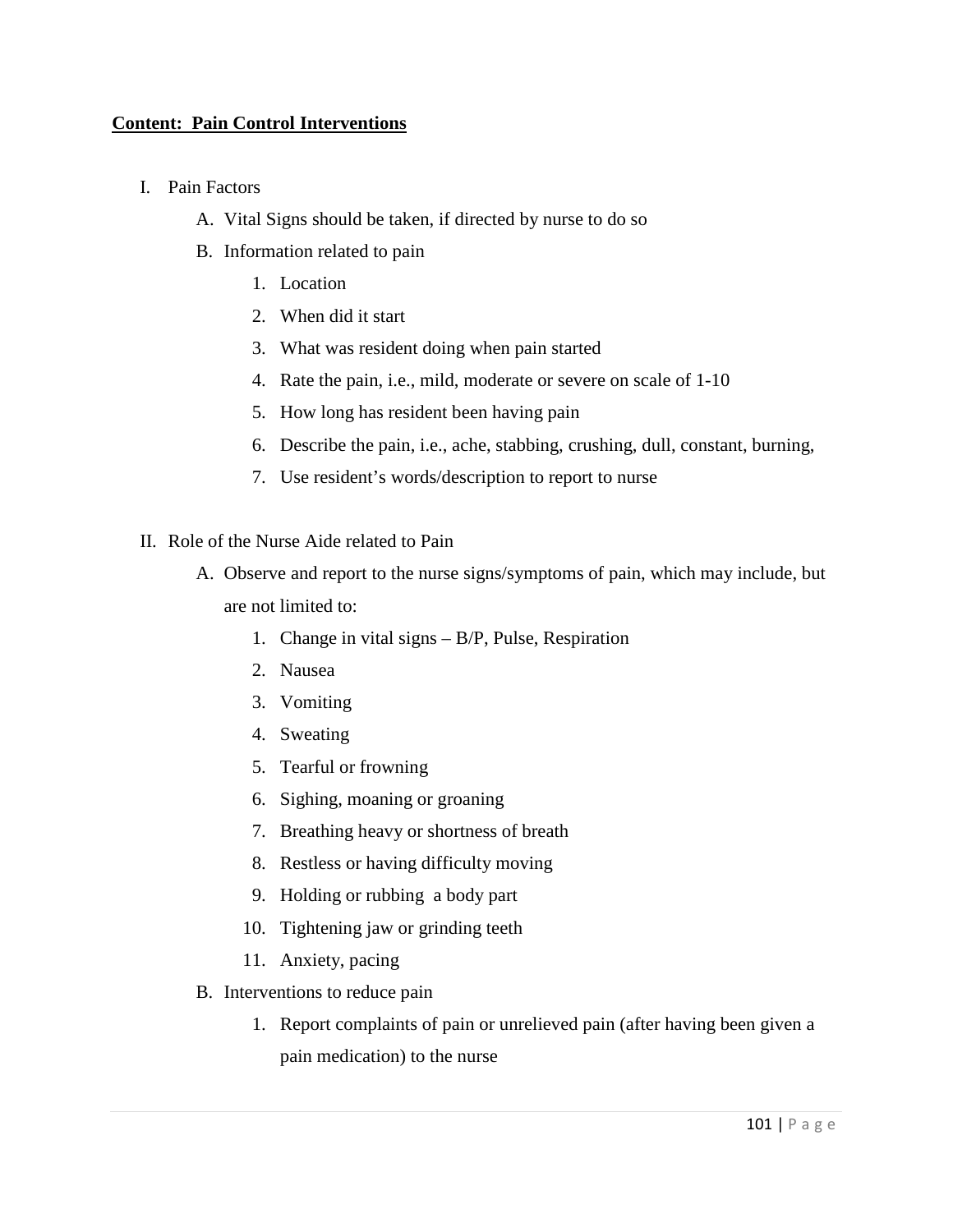- 2. Position the resident's body in good alignment or assist to reposition the resident at the resident's direction in regard to a comfortable position
- 3. Offer a back rub to the resident
- 4. Assist the resident to the bathroom or offer the bedpan or urinal
- 5. Encourage the resident to take slow, deep breaths
- 6. Provide a quiet and calm environment
- 7. Use soft music to distract the resident
- 8. Be patient, caring, gentle and sympathetic in assisting the resident
- 9. Observe the resident's response to interventions attempted and report to the nurse
- C. Barriers for resident regarding pain
	- 1. Fear of addiction to pain medication
	- 2. Feeling caregivers are too busy to deal with pain
	- 3. Fear pain medication will cause other problems, i.e. drowsiness, sleepiness, constipation

### **Visual Aides:**

- Body Diagram of Circulatory System (Arteries & Veins)
- Pain Scale Example
- IV Supplies & Equipment

# **RCPs:**

• None

### **Review Questions:**

- 1. What are possible signs/symptoms of pain?
- 2. What are the reasons for an IV or PICC line?
- 3. Why would a resident not admit to having pain?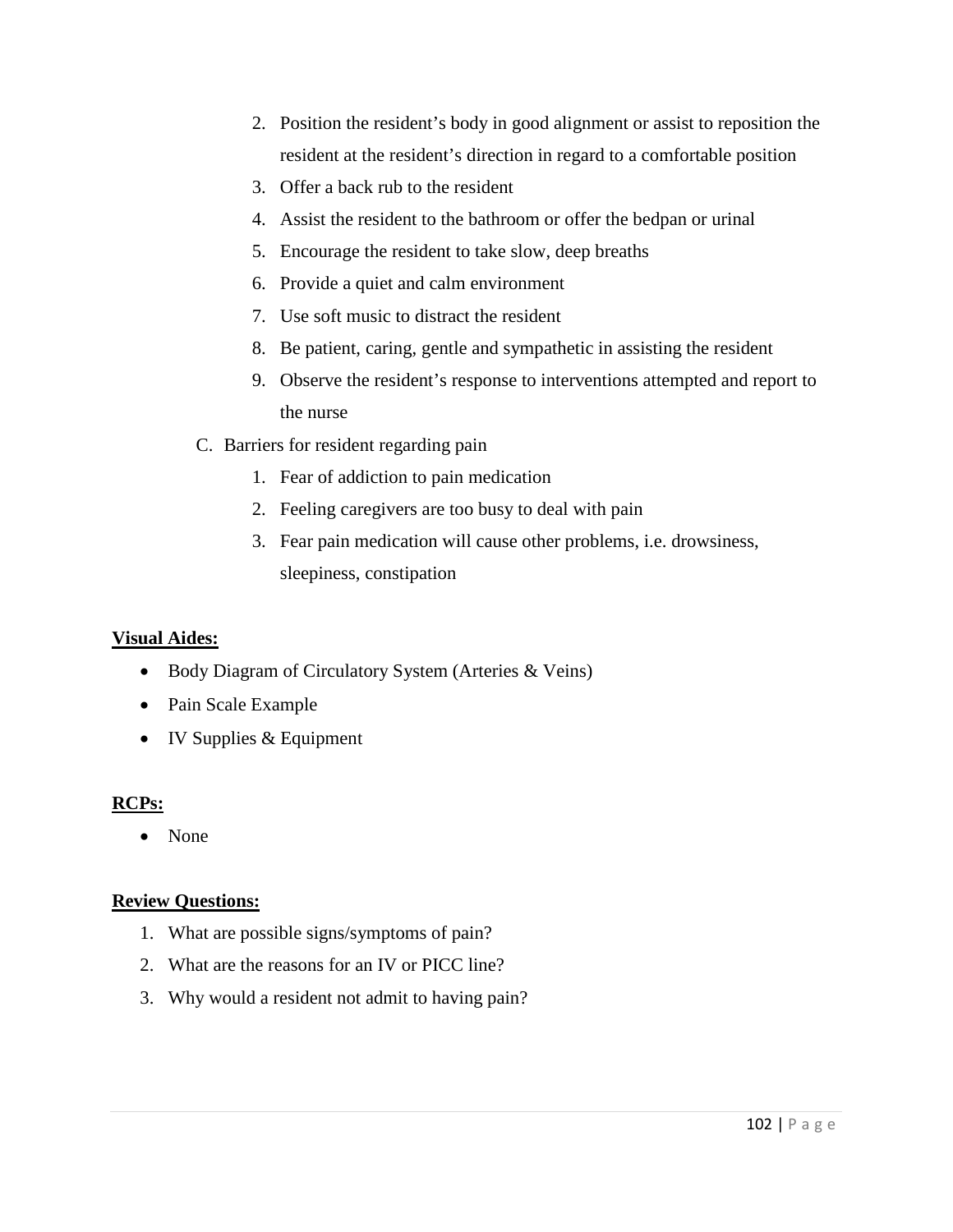### **Title: Cognitive Impairment/Dementia/Alzheimer's**

#### **Lesson Objectives**:

- I. The student will be able to explain conditions associated with cognitive impairment.
- II. The student will be able to describe behaviors related to cognitive impairment.
- III. The student will be able to identify therapies/methods used to reduce challenging behaviors.
- IV. The student will be able to demonstrate communication strategies and techniques for use with the cognitively impaired resident.

### **Key Terms:**

**Activity Therapy** – increased activities with a goal.

**Agitation** – restlessness; emotional state of excitement or restlessness.

**Alzheimer's disease** – a progressive, degenerative and irreversible disease. Alzheimer's disease

is caused by the formation of tangled nerve fibers and protein deposits in the brain.

**Aphasia** – inability to speak, or to speak clearly.

- Expressive aphasia may be slow to speak or to formulate sentences.
- Receptive aphasia may be slow to respond to communication attempts due to delay in processing the communication and the response.

**Catastrophic Reaction** – overreacting to stimuli in an unreasonable way.

**Cognition** – ability to think logically/quickly.

**Cognitive Impairment** – inability related to thinking, concentrating, and/or remembering.

**Confusion** – inability to think clearly, trouble focusing, difficulty making decisions, feelings of disorientation.

**Delirium** – state of sudden severe confusion that is usually temporary.

**Delusions** – believing things that are untrue. Fixed false beliefs.

**Dementia** – serious loss of mental abilities (thinking, remembering, reasoning and communication).

**Depression** – state of low mood and lack of interest in activity.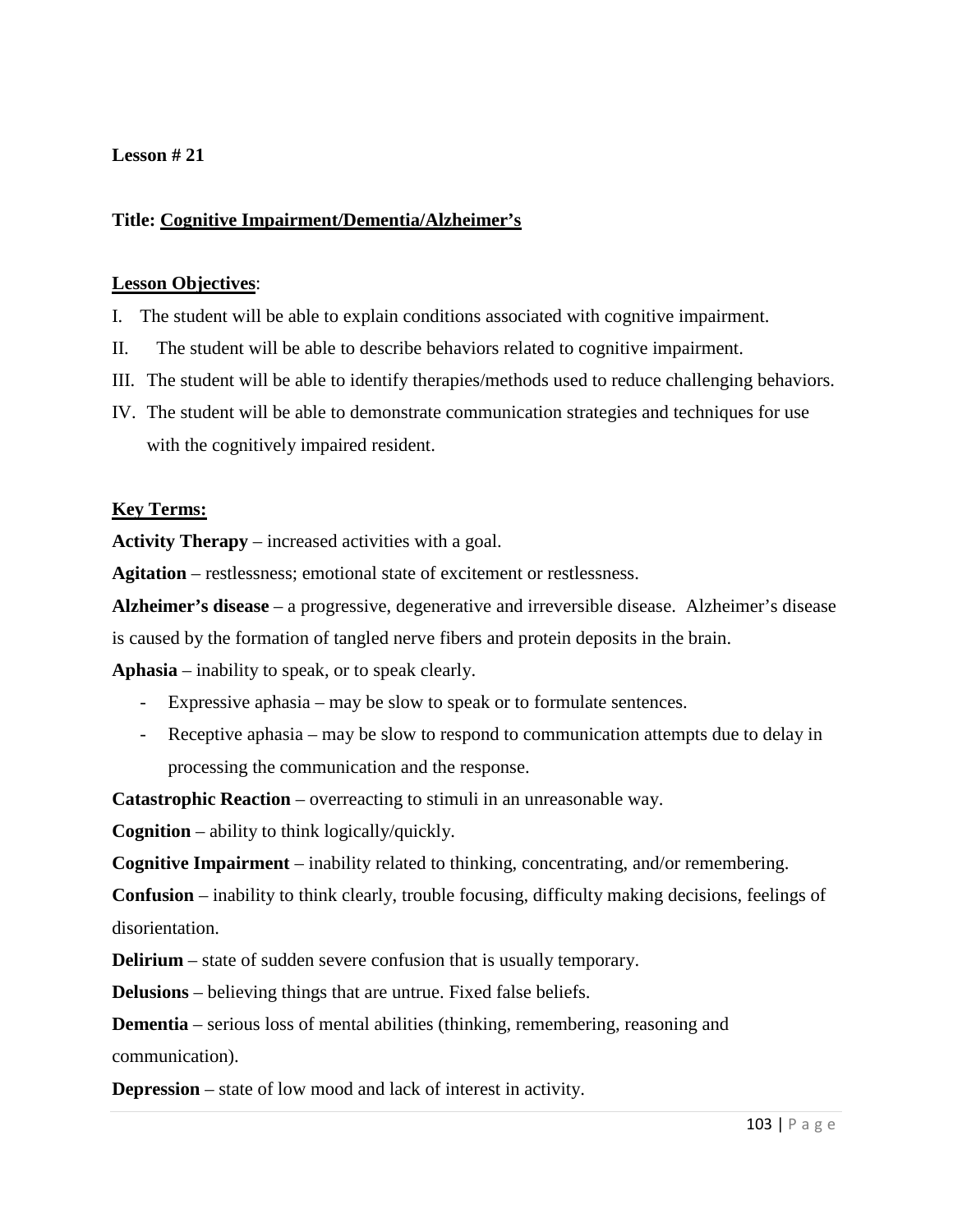**Elopement** – a cognitively impaired resident is found outside the facility and whose whereabouts had been unknown to staff.

**Hallucinations** – seeing/hearing things not there. False sensory perceptions.

**Hoarding** – collecting and storing items in a guarded manner.

**Interventions** – actions to be taken by staff in response to an event or behavior.

**Pacing** – walking back and forth in the same area.

**Pillaging** – taking items that belong to another.

**Reality Orientation** – using calendars, clocks, signs and lists to assist residents with cognitive impairment to remember who and where they are.

**Reminiscence Therapy** – used to encourage residents to talk about past.

**Repetitive Phrasing** – continually repeating the same phrase over and over.

**Sundowning** – behavioral changes that occur in the evening with improvement or disappearance during the day.

**Validation Therapy** – allows residents to believe they live in the past or imaginary

circumstances. Staff let the residents believe what the resident is saying, without trying to enforce current reality.

**Wandering** – walking aimlessly around the facility.

# **Content:**

- I. Conditions:
	- A. Confusion characterized by the inability to think clearly, trouble focusing, difficulty making decisions, feeling of disorientation
	- B. Delirium state of sudden severe confusion that is usually temporary
	- C. Dementia a general term that refers to serious loss of mental abilities, such as thinking, remembering, reasoning, and communicating. Dementia is not a normal part of aging
	- D. Alzheimer's disease a progressive, degenerative and irreversible disease. Alzheimer's disease is caused by the formation of tangled nerve fibers and protein deposits in the brain. Alzheimer's disease is the most common cause of dementia. Alzheimer's disease is characterized by stages: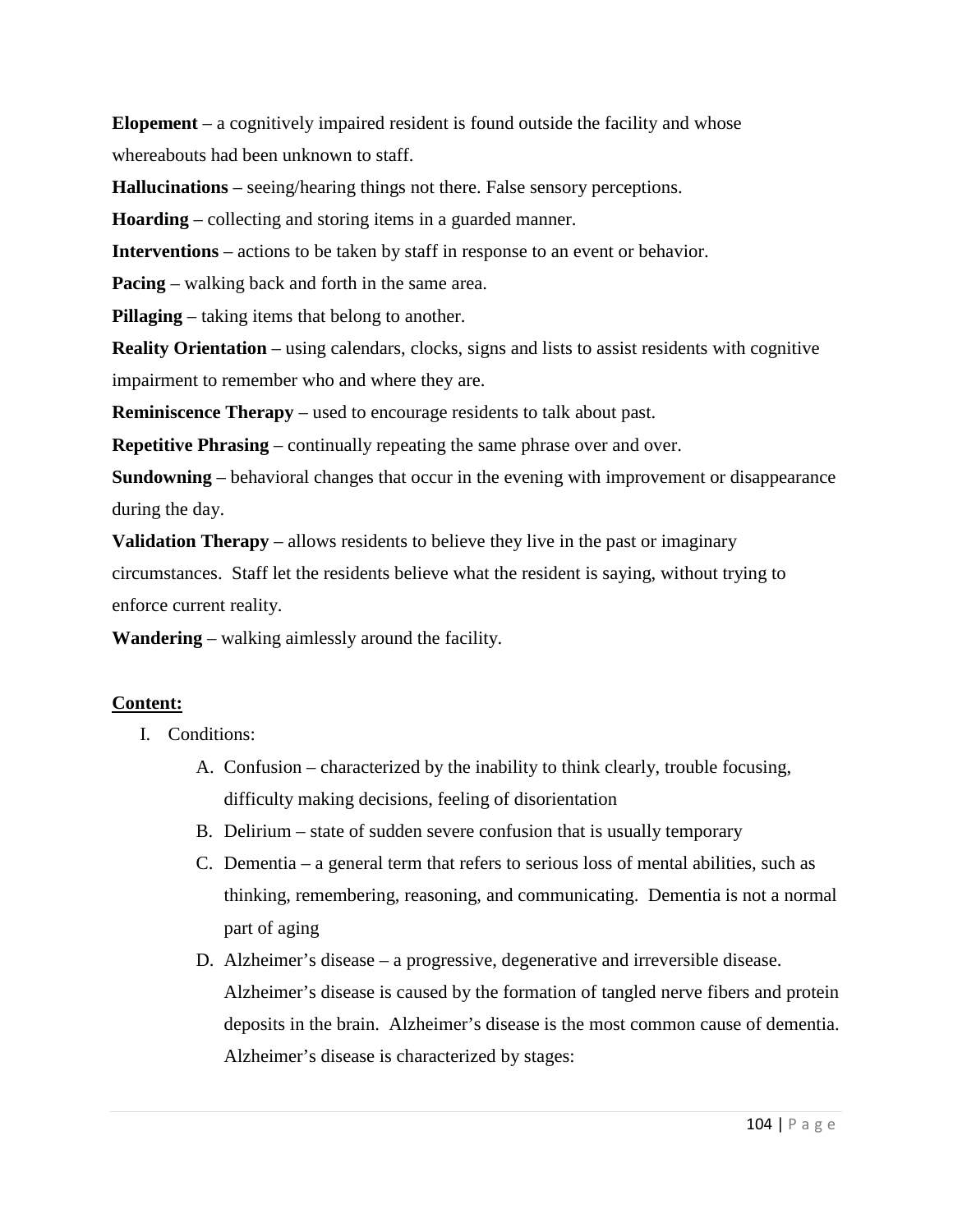- 1. Stage 1 no impairment (normal function) the resident does not experience any memory problems
- 2. Stage 2 very mild cognitive decline (may be normal age-related changes or earliest signs of Alzheimer's disease) – the resident may feel as if he or she is having memory lapses – forgetting familiar words or the location of everyday objects
- 3. Stage 3 mild cognitive decline (early stage Alzheimer's can be diagnosed in some, but not all, individuals with these symptoms) – friends, family or co-workers begin to notice difficulties
	- a) Noticeable problems coming up with the right word or name
	- b) Trouble remembering names when introduced to new people
	- c) Having noticeably greater difficulty performing tasks in social or work settings
	- d) Forgetting material that one has just read
	- e) Losing or misplacing a valuable object
	- f) Increasing trouble with planning or organizing
- 4. Stage 4 moderate cognitive decline (mild or early-stage Alzheimer's disease) – at this point, a careful medical interview should be able to detect clear-cut symptoms in several areas:
	- a) Forgetfulness of recent events
	- b) Impaired ability to perform challenging mental arithmetic for example, counting backward from 100 by 7s
	- c) Greater difficulty performing complex tasks such as planning dinner for guests, paying bills or managing finances
	- d) Forgetfulness about one's own personal history
	- e) Becoming moody or withdrawn, especially in socially or mentally challenging situations
- 5. Stage 5 moderately severe cognitive decline (moderate or mid-stage Alzheimer's disease) – gaps in memory and thinking are noticeable, and residents begin to need help with day-to-day activities. At this stage, those with Alzheimer's may: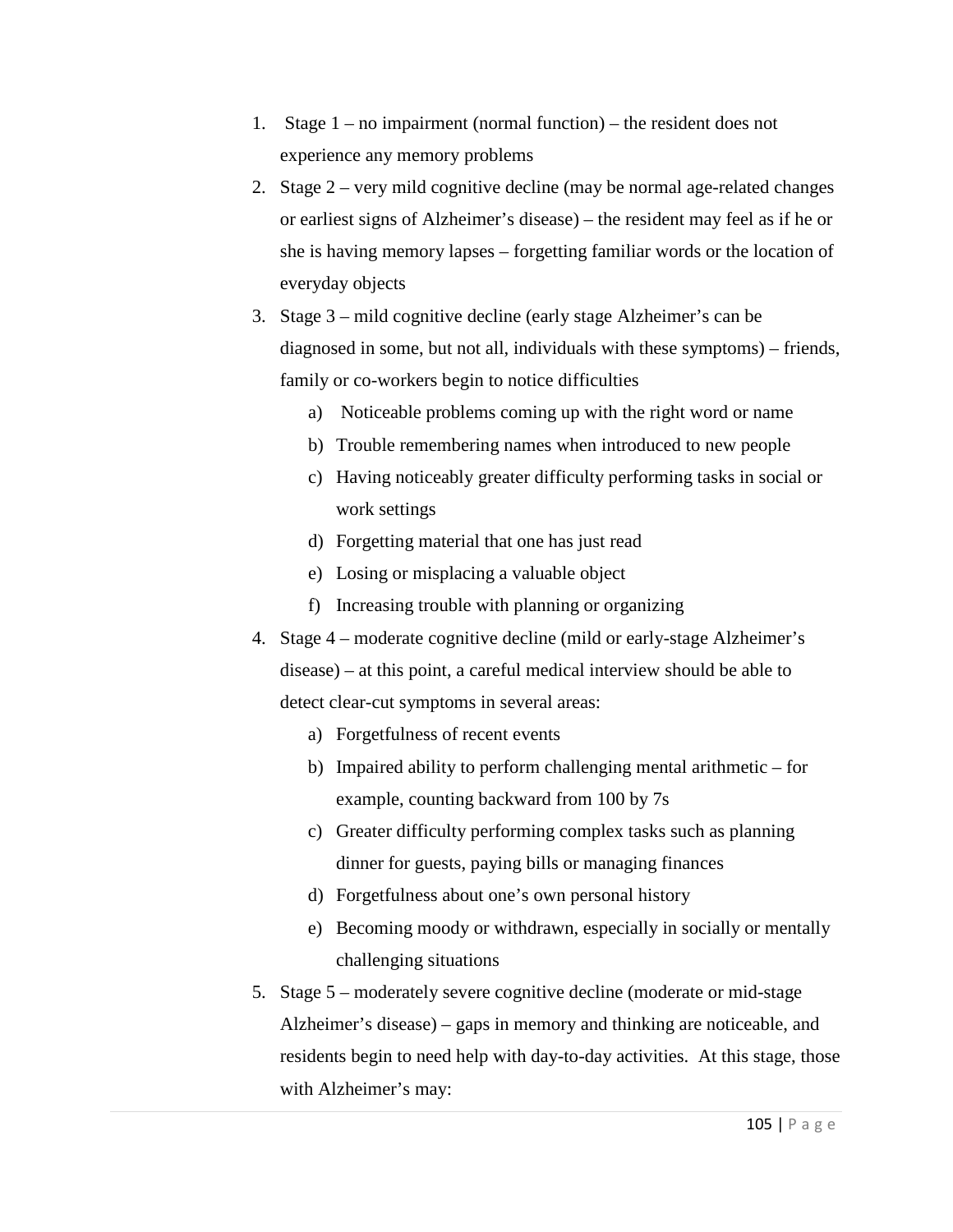- a) Be unable to recall their own address or telephone number or the high school or college from which they graduated
- b) Become confused about where they are or what day it is
- 6. Stage 6 severe cognitive decline (moderately severe or mid-stage Alzheimer's disease) memories continues to worsen, personality changes may take place and individuals need extensive help with daily activities. At this stage, residents may:
	- a) Lose awareness of recent experiences as well as of their surroundings
	- b) Remember their own name but have difficulty with their personal history
	- c) Distinguish familiar and unfamiliar faces but have trouble remembering the name of a spouse or caregiver
	- d) Need help dressing properly and may, without supervision, make mistakes such as putting pajamas over daytime clothes or shoes on the wrong feet
	- e) Experience major changes in sleep patterns sleeping during the day and becoming restless at night
	- f) Need help handling details of toileting (for example, flushing the toilet, wiping or disposing of tissue properly)
	- g) Having increasingly frequent trouble controlling their bladder or bowels
	- h) Experience major personality and behavioral changes, including suspiciousness and delusions (such as believing that their caregiver is an imposter) or compulsive, repetitive behavior like handwringing or tissue shredding
	- i) Tend to wander or become lost
- 7. Stage 7 very severe cognitive decline (severe or late-stage Alzheimer's disease) – in the final stages of this disease, residents lose the ability to respond to their environment, to carry on a conversation and, eventually, to control movement. They may still say words or phrases. At this stage,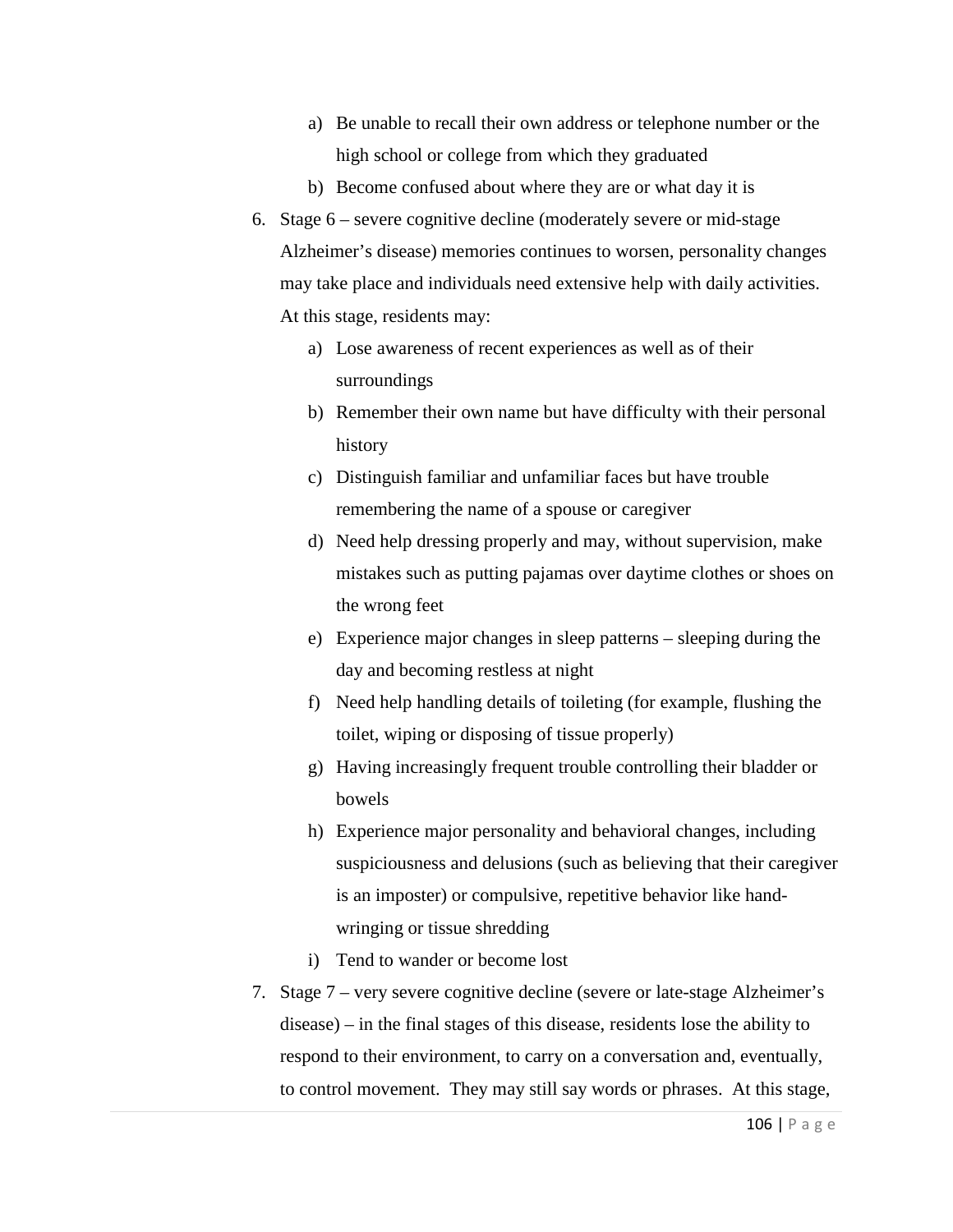residents need help with much of their daily personal care, including eating or using the toilet. They may also lose the ability to smile, to sit without support and to hold their heads up. Reflexes become abnormal. Muscles grow rigid. Swallowing impaired

- II. Behaviors, Causes and Interventions
	- A. Agitation –could be caused by noise, other residents' behaviors, pain, hunger etc.)
		- 1. Remove trigger(s), if known
		- 2. Maintain calm environment
		- 3. Stay calm
		- 4. Patting, stroking may reassure resident/may not
	- B. Pacing/Wandering could be a need to exercise, resident has forgotten location of room or chair, hungry, need to toilet, pain, etc.
		- 1. Ensure resident is in a safe area
		- 2. Ensure resident is wearing appropriate footwear
		- 3. Re-direct to another activity of interest if resident appears tired and may become at risk for falls
	- C. Elopement may be evident through exit-seeking actions, verbalizing wanting to leave, staying close/near doors, trying to open doors/windows
		- 1. Redirect and engage in other activities
		- 2. Ensure doors remain secured/alarms functional
		- 3. Report missing resident immediately
	- D. Hallucinations/Delusions may be caused by acute illness or psychiatric diagnosis/condition
		- 1. Ignore harmless hallucinations or delusions
		- 2. Provide reassurance
		- 3. Do not argue
		- 4. Stay calm
		- 5. Redirect to activities or to another discussion
		- 6. Notify nurse of hallucination(s)/delusion(s)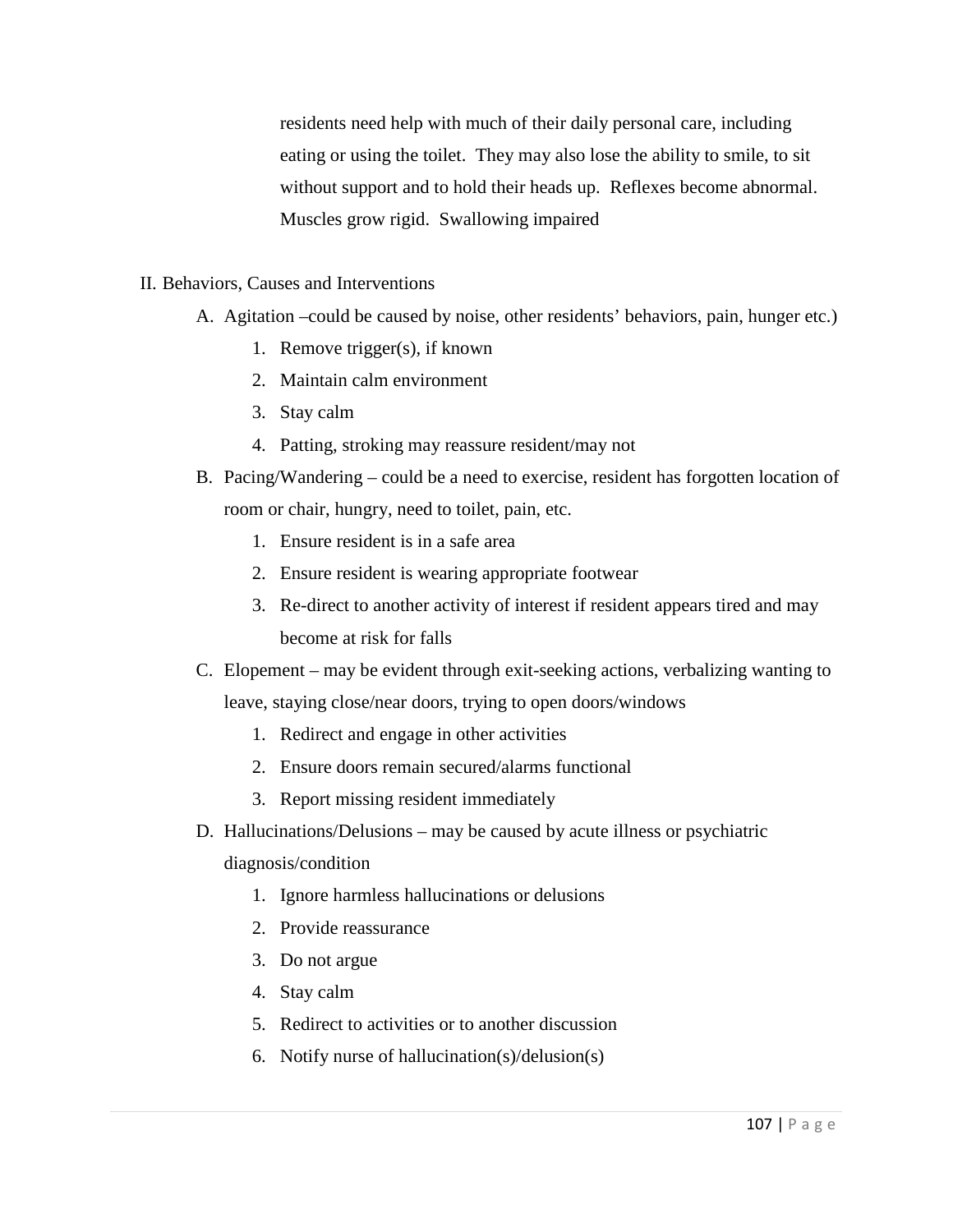- E. Sundowning as this occurs in the evening, consider need for increased activities and/or staffing in the evening
	- 1. Remove trigger(s)
	- 2. Avoid stress in environment
	- 3. Keep environment calm and quiet
	- 4. Reduce/remove caffeine from evening fluids/diet, if possible
	- 5. Redirect; offer activity or favorite food
- F. Catastrophic Reaction may be caused by fatigue or over stimulation
	- 1. Remove trigger(s), if possible
	- 2. Offer food or quiet activity
	- 3. Redirect
- G. Repetitive Phrasing may be caused by habit or cognitive impairment
	- 1. Be patient and calm
	- 2. Answer question
	- 3. Do not try to silence or stop
	- 4. Redirect
- H. Violence may be caused by delusion, hallucination, acute illness, cognitive

impairment, provocation by another resident, etc.

- 1. Step out of reach
- 2. Block blows with open hand or forearm
- 3. Do not strike back or grab resident
- 4. Call for help
- 5. Stay calm
- 6. Identify triggers and remove, if possible
- I. Disruptive actions may be caused by delusion, hallucination, acute illness,

cognitive impairment, provocation by another resident, etc.

- 1. Remain calm
- 2. Avoid treating like a child
- 3. Gently direct to a private area, provide distraction or activity
- 4. Explain procedure(s) or change in normal pattern
- 5. Be reassuring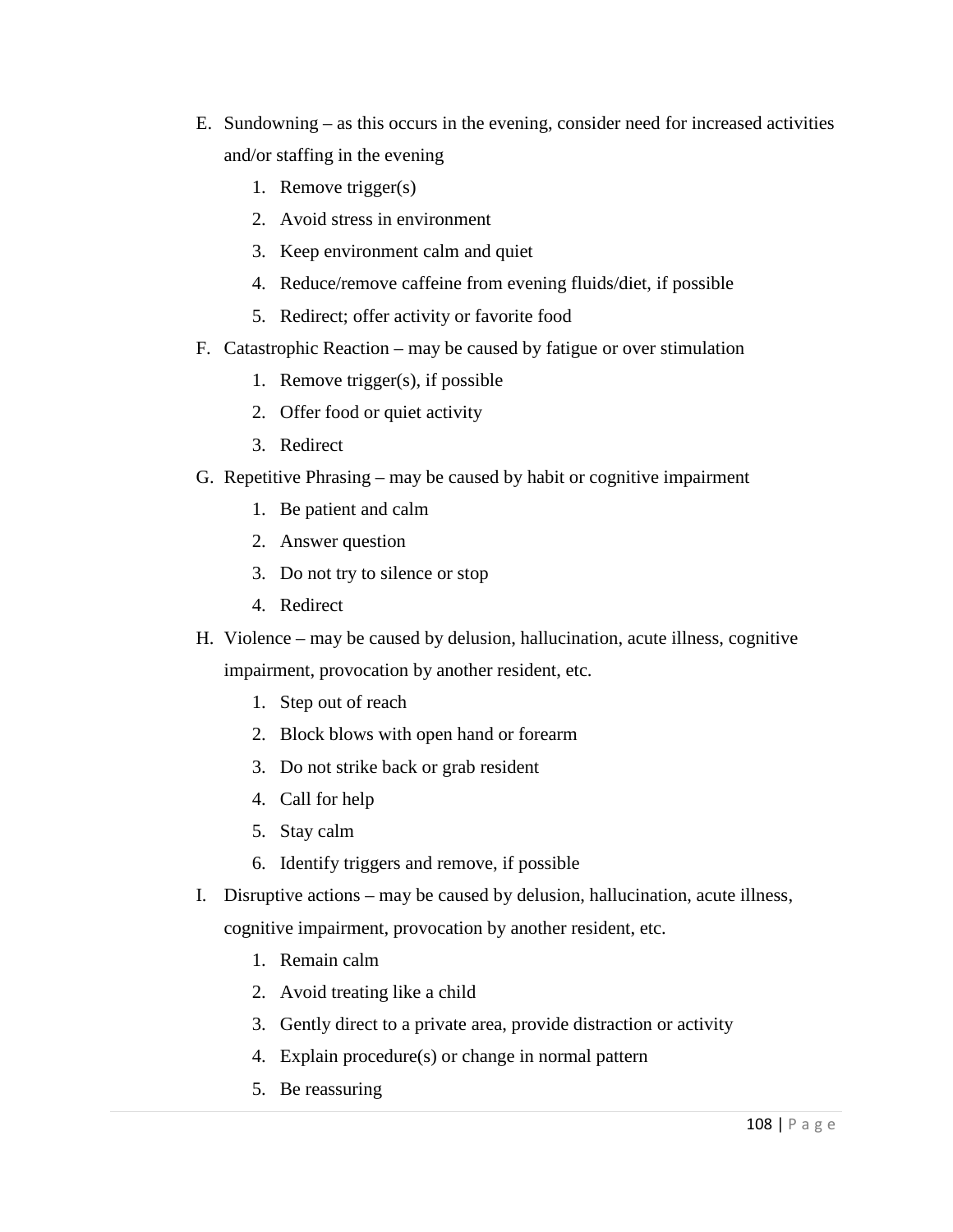- J. Challenging Social Acts may be caused by delusion, hallucination, acute illness, cognitive impairment, provocation by another resident, etc.
	- 1. Remain calm
	- 2. Identify trigger, if possible
	- 3. Gently redirect to private area
	- 4. Report physical or verbal abuse to the nurse
- K. Challenging Sexual Acts may be provoked by a thought, visual, etc.
	- 1. Do not over-react
	- 2. Be sensitive
	- 3. Try to redirect or relocate to a private area
	- 4. Ensure the safety of other residents, if potentially involved
	- 5. Report to nurse
- L. Pillaging/Hoarding note that either activity is not stealing, rather, a behavior often associated with a psychiatric diagnosis
	- 1. Label personal belongings of all residents
	- 2. Regularly check rooms for items which might belong to others
	- 3. Provide direction to resident's own room (a visual cue could be helpful)
	- 4. Mark other residents' room with symbols or labels to avoid residents from entering
- III. Methods/Therapies to Reduce Behaviors
	- A. Reality Orientation using calendars, clocks, or signs to help memory
	- B. Validation Therapy allowing the resident to live in the past or in imaginary circumstances; to try to convince otherwise is often upsetting
	- C. Reminiscence Therapy encouraging the resident to remember; to talk about the past
	- D. Activity Therapy using activities that the resident enjoys to prevent boredom and frustration
	- E. Music Therapy form of sensory stimulation; hearing familiar songs can cause a response in residents that do not respond to other therapies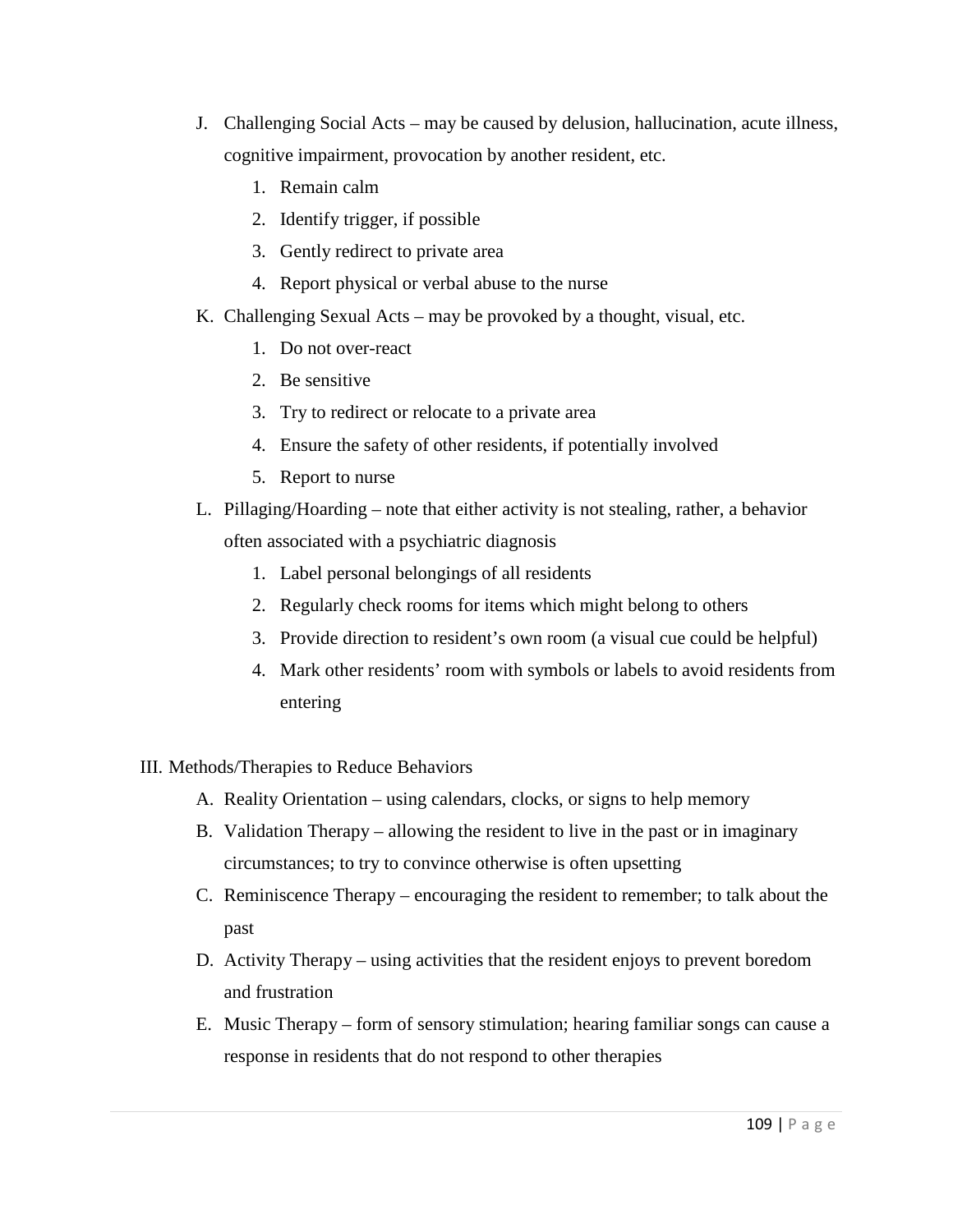- F. Re-direction gently and calmly encouraging the resident to do a different action; change focus of attention
- IV. Tips to Remember when Dealing with Cognitively Impaired Residents
	- A. Not personal residents do not have control over words or actions
	- B. Talk with family learn about the resident's life, names of family members, occupation, hobbies, pets, foods, favorites
	- C. Team work report changes or observations; be flexible and patient
	- D. Handle behaviors/situations as they occur remember that the resident has lost the ability to remember prior directions given
	- E. Know your limits watch for signs of stress, frustration and burnout

### V. Communication Strategies

- A. Always identify yourself
- B. Speak slowly, calmly in a low tone
- C. Avoid loud, noisy environments
- D. Avoid startling or scaring; approach from the front, remain visible to the resident
- E. Allow the resident to determine how close you should be

### VI. Techniques to Handle Difficult Behaviors

- A. Anxiety/Fear
	- 1. Stay calm, speak slow
	- 2. Reduce noise or distractions
	- 3. Explain what you are doing
	- 4. Use simple words and short sentences
	- 5. Watch your body language and ensure it is not threatening
- B. Forgetful/ Memory Loss
	- 1. Repeat, using same words
	- 2. Give short simple instructions
	- 3. Answer questions with brief answers
	- 4. Watch tone, facial expressions and body language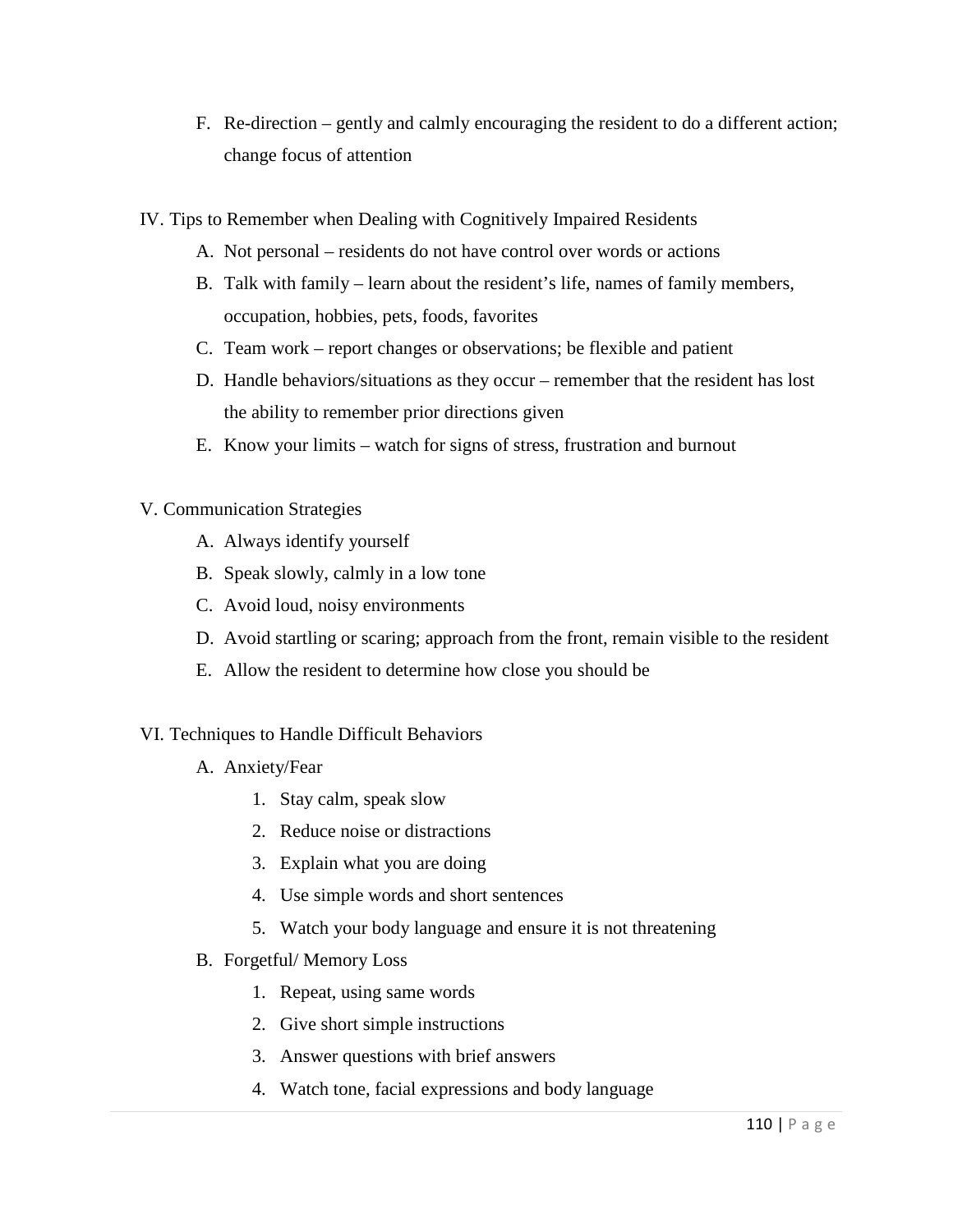- C. Unable to express needs
	- 1. Ask to point or gesture
	- 2. Use pictures or written words
	- 3. Offer comfort if resident is becoming frustrated
- D. Unsafe or abusive language or activities
	- 1. Avoid saying "don't" or "no"
	- 2. Redirect to another activity or discussion
	- 3. Remove hazard, if possible
	- 4. Don't take the resident's actions personally
- E. Depressed, lonely or crying
	- 1. Take time with resident; do not rush
	- 2. Really listen and provide comfort
	- 3. Try to involve in activities to redirect resident focus
	- 4. If continues or repeats, report to nurse

#### VII. Behavior Interventions

- A. Bathing
	- 1. Schedule at time that resident is agreeable
	- 2. Be organized
	- 3. Take your time
	- 4. Provide privacy
	- 5. Make sure resident is not afraid of tub/shower
	- 6. Have resident assist, as able
	- 7. Maintain safety; do not leave alone
	- 8. Do not argue with resident; if upset, try again at another time
- B. Dressing
	- 1. Encourage to choose what to wear
	- 2. Avoid delays, but do not rush
	- 3. Provide privacy
	- 4. Use simple steps; short step-by-step directions
	- 5. Allow resident to assist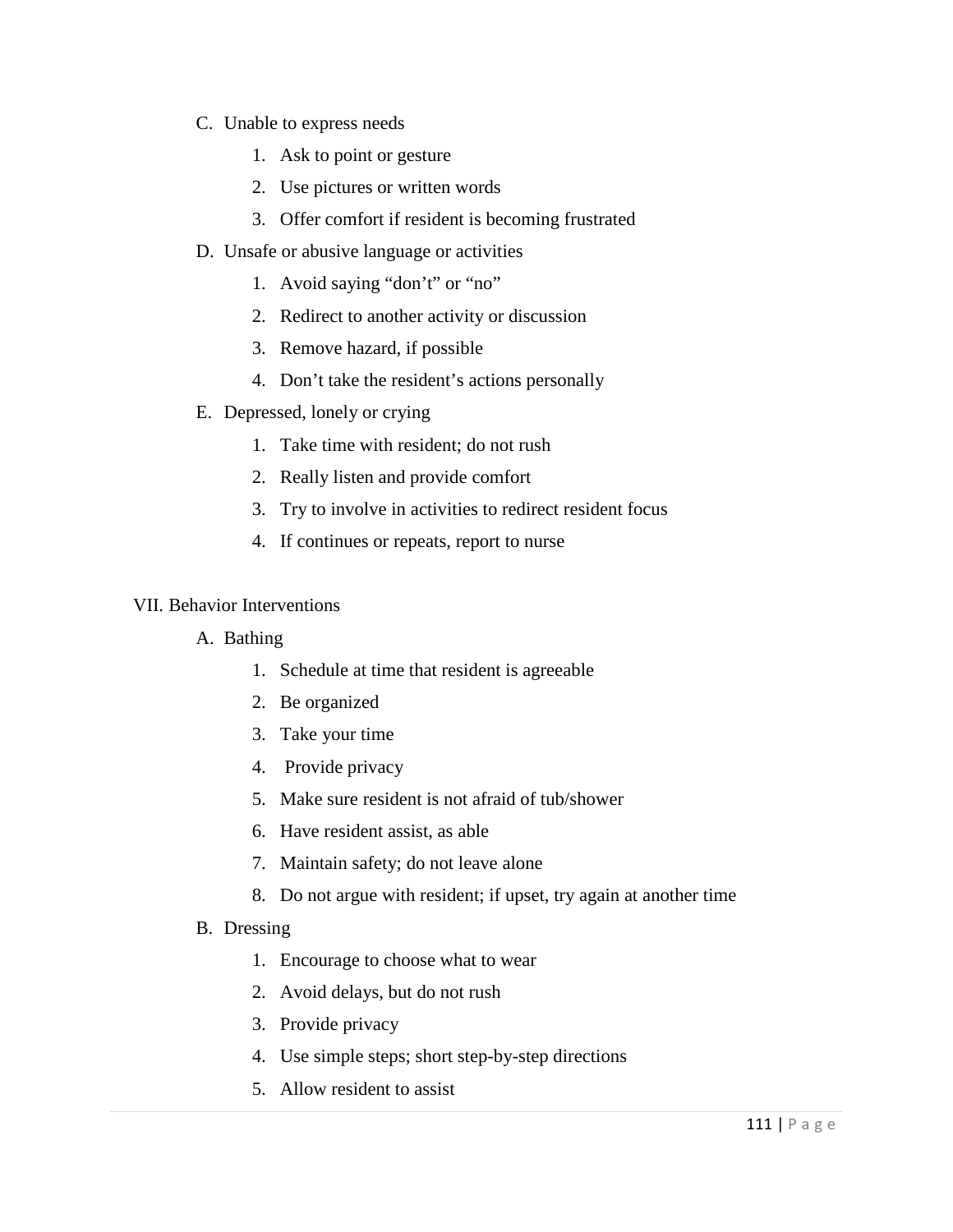- 6. Take time and be calm
- C. Toileting
	- 1. Encourage fluids lack of fluids can cause dehydration and constipation
	- 2. Establish a toileting schedule; for example, take to bathroom every 2 hours
	- 3. Toilet before and after meals
	- 4. If incontinent watch for patterns to determine resident routine for a 2-3 day period (this is also effective for night time incontinence)
	- 5. Identify bathroom with sign or picture
	- 6. Avoid dark or unlit bathrooms or hallways
	- 7. Check briefs frequently; change when soiled and observe skin
	- 8. Document/track bowel movements (constipation may cause increase in behaviors)
- D. Eating/Meals
	- 1. Schedule meals at regular times
	- 2. Provide adequate lighting and space
	- 3. Avoid delays have meal ready, i.e., pre-cut, opened cartons or packages
	- 4. Watch temperatures avoid very hot foods
	- 5. Simple (white) dishes, no extra items which could confuse resident
	- 6. Avoid overwhelming with too many different foods
	- 7. Give simple instructions
	- 8. If the resident needs to be fed, use slow, calm, relaxed approach
	- 9. Watch for chewing, swallowing or pocketing issues and report to nurse

### **Visual Aides**:

• None

# **RCPS**:

• None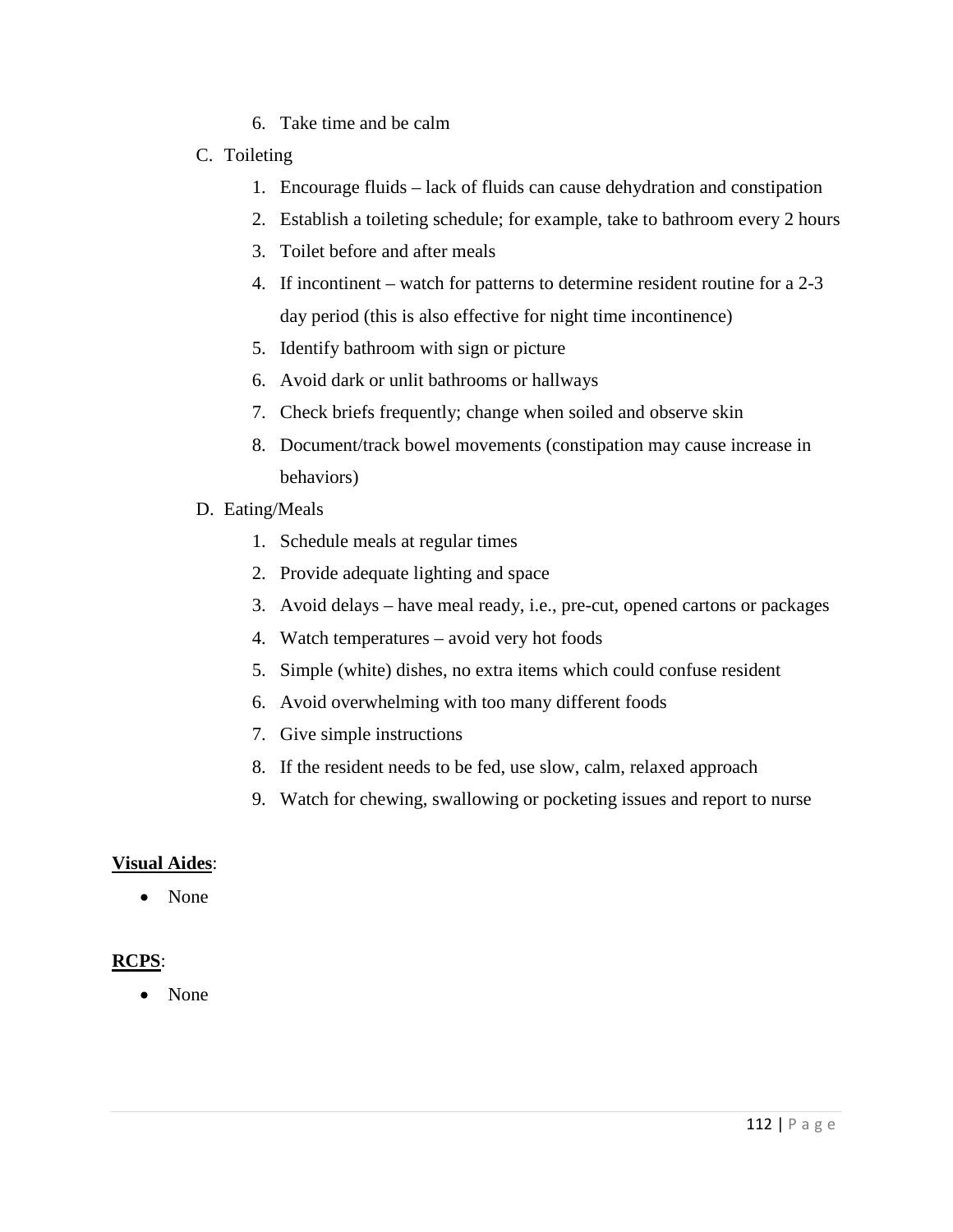### **Review Questions**

- 1. Believing something that is not true, for example, that you are the President, is considered a hallucination or a delusion?
- 2. Should a cognitively impaired resident leave the facility unattended and that resident's whereabouts is unknown to staff, it is called \_\_\_\_\_.
- 3. Allowing the resident to believe what he or she believes to be true, without correcting or trying to bring the resident back to current reality is called \_\_\_\_\_.
- 4. Behavioral change that occurs in the evening which may result in challenging behavior that improves or disappears during the day is called \_\_\_\_\_.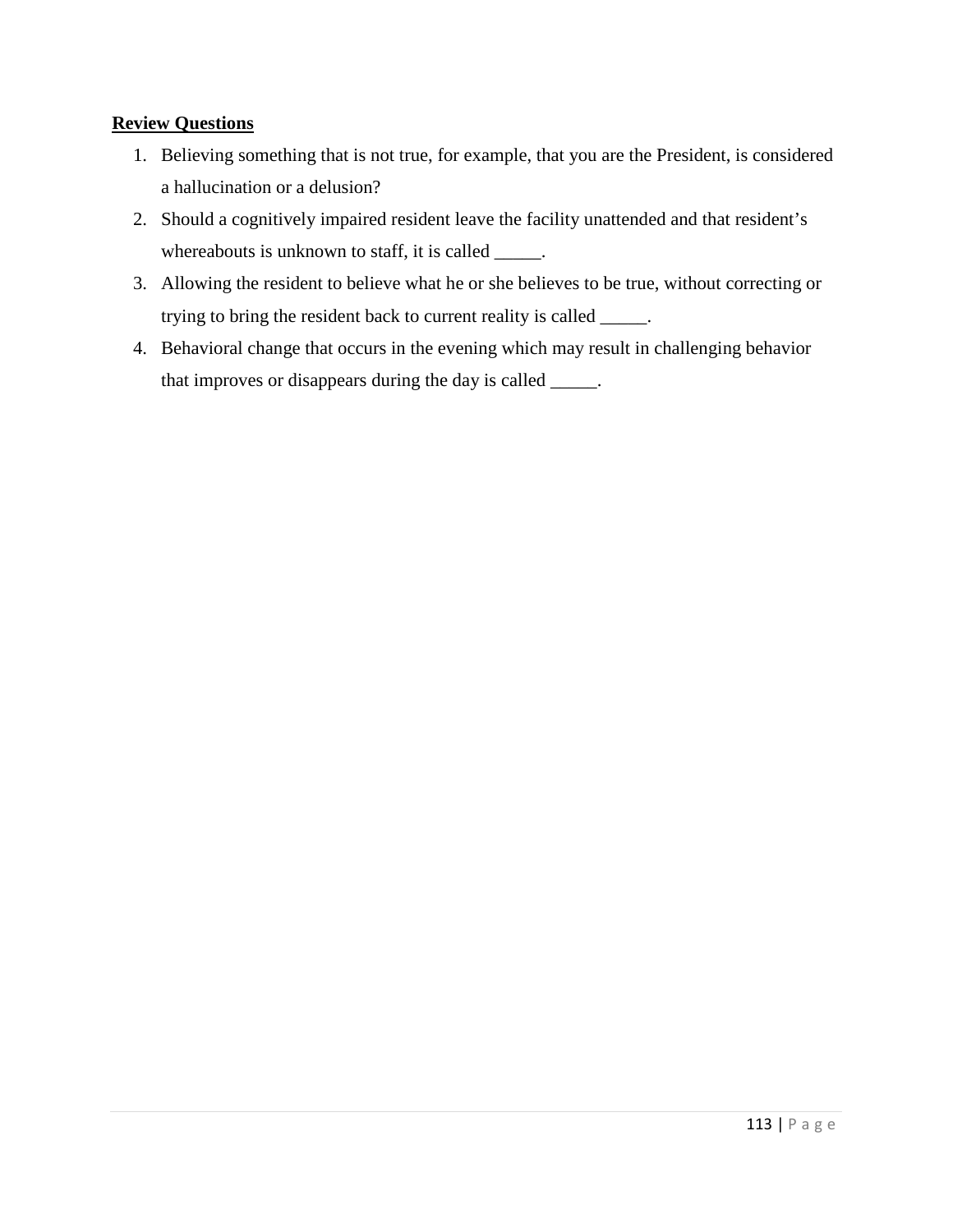### **Title: Mental Health, Depression and Social Needs**

#### **Lesson Objectives:**

- I. The student will be able to demonstrate appropriate response to challenging or problematic resident behavior.
- II. The student will be able to describe interventions to be used in response to specific challenging or problematic resident behavior.
- III. The student will be able to describe the difference between mental illness and intellectual disability (mental retardation).
- IV. The student will be able to demonstrate the importance of immediately reporting to the nurse any challenging or problematic behavior.

#### **Key Terms:**

**Anxiety** – uneasiness or fear of a situation or condition.

**Apathy** – lack of interest.

**Bipolar Disorder** – a [psychiatric diagnosis](http://en.wikipedia.org/wiki/Classification_of_mental_disorders) that describes [mood disorders](http://en.wikipedia.org/wiki/Mood_disorders) defined by the presence of one or more episodes of abnormally elevated energy levels, [cognition,](http://en.wikipedia.org/wiki/Cognition) and [mood](http://en.wikipedia.org/wiki/Mood_(psychology)) with or without one or more depressive episodes. The resident experiences extreme highs and lows.

**Claustrophobia** – fear of having no escape and being closed in small spaces or rooms.

**Defense Mechanisms** – unconscious behaviors used to release tension or cope with stress or uncomfortable, threatening situations or feelings.

**Depression** – a persistent feeling of sadness and loss of interest.

**Intellectual Disability (Mental Retardation)** – a developmental disability that causes below average mental functioning.

**Manic Depression** – fluctuation between deep depression to extreme activity, including high energy, little sleep, big speeches, rapid mood changes, high self-esteem, overspending and/or poor judgment.

**Mental Health** – level of [cognitive](http://en.wikipedia.org/wiki/Cognition) or [emotional](http://en.wikipedia.org/wiki/Emotion) [well-being](http://en.wikipedia.org/wiki/Quality_of_life) or an absence of a [mental disorder.](http://en.wikipedia.org/wiki/Mental_disorder)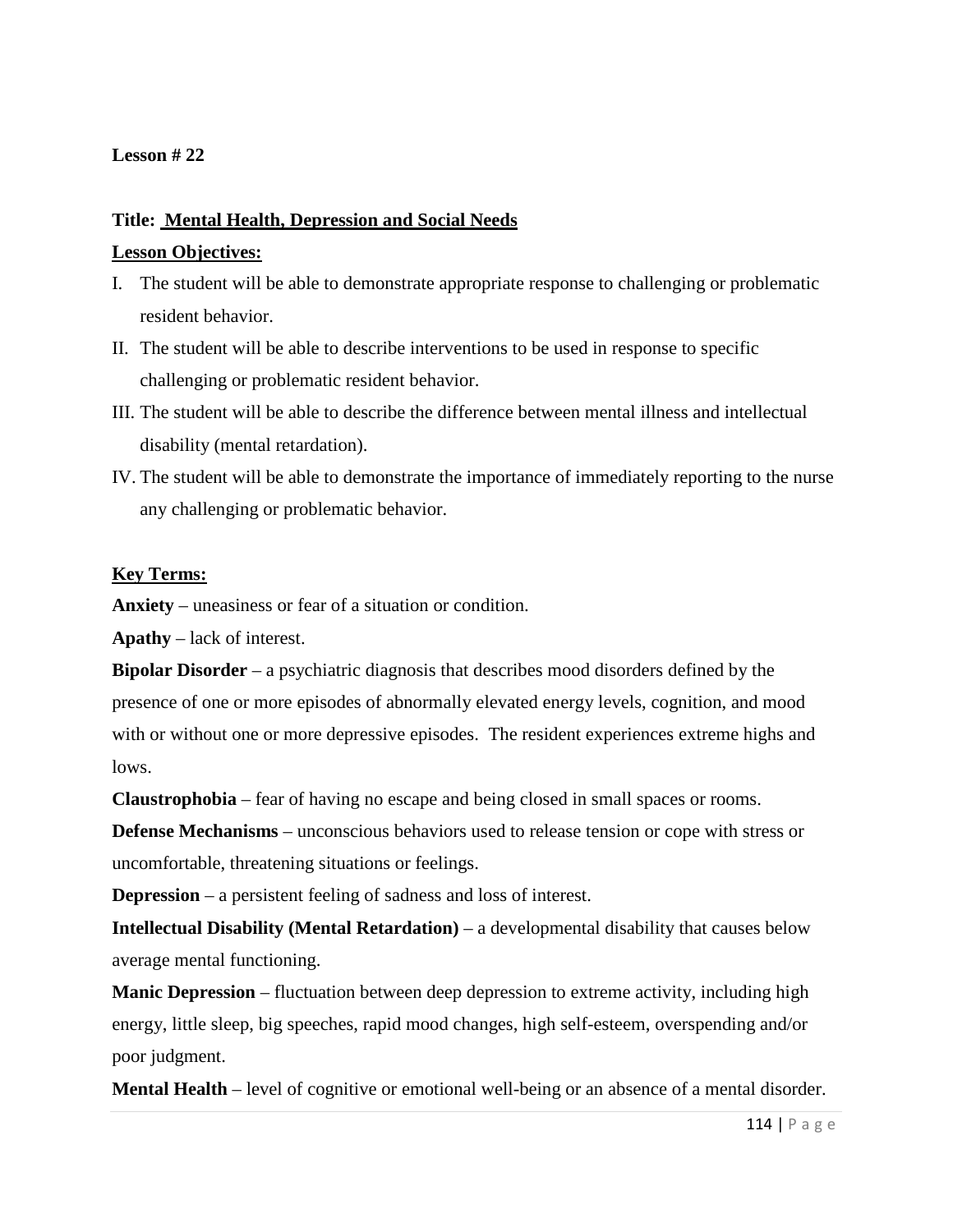**Mental Illness** – disruption in a person's ability to function at a normal level in a family, home, or community, often producing inappropriate behaviors.

**Obsessive Compulsive Disorder (OCD)** – uncontrollable need to repeat or perform actions in a repetitive or sequential manner.

**Panic Disorder** – fearful, scared or terrified for no specific reason.

**Paranoid Schizophrenia** – a schizophrenic disorder in which the person has false beliefs that somebody (or some people) are plotting against them.

**Phobias** – an extreme form of anxiety/fears.

**Post-traumatic Stress Disorder** – anxiety related to a disorder caused by a traumatic experience or event.

**Psychotherapy** – sessions with mental health professionals during which the resident discusses problems or issues.

**Psychotropic Medication** – drugs taken which effect the [mental state](http://en.wikipedia.org/wiki/Mental_state) and are used to treat [mental disorders.](http://en.wikipedia.org/wiki/Mental_disorder)

**Schizophrenia** – a complex mental disorder that makes it difficult to tell the difference between real and unreal experiences, to think logically, and to behave normally in social situations.

### **Content:**

- I. Causes of Mental Illness
	- A. Physical factors illness, disability, aging, substance abuse or chemical imbalance
	- B. Environmental factors weak interpersonal skills, weak family support, traumatic experiences
	- C. Heredity possible inherited traits
	- D. Stress inability to handle or cope with stress

### II. Response to Behaviors

- A. Remain calm
- B. Do not treat as a child
- C. Be aware of body language and facial expression
- D. Maintain a normal distance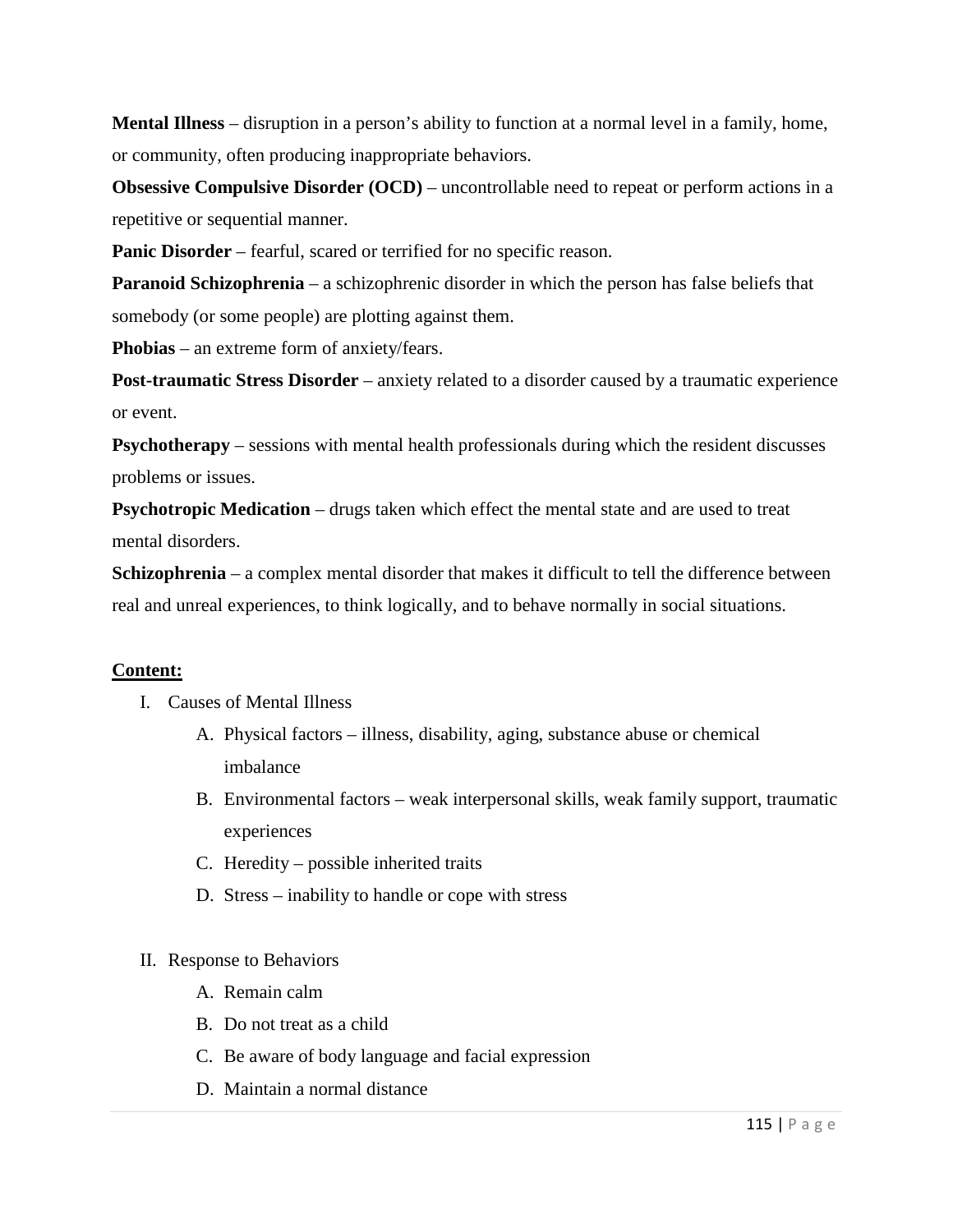- E. Use simple, clear language
- F. Avoid arguments
- G. Maintain eye contact
- H. Listen carefully
- I. Show respect and concern
- III. Use of Defense Mechanisms unconscious behaviors used to release tension or cope with stress or uncomfortable, threatening situations or feelings.
	- A. Denial rejection of a thought or feeling
	- B. Projection seeing feelings in others that are really one's own
	- C. Displacement transferring a strong negative feeling to something or someone else
	- D. Rationalization making excuses to justify a situation
	- E. Repression blocking painful thoughts or feelings from the mind
	- F. Regression going back to an old immature behavior
- IV. Types of Mental Illness
	- A. Anxiety related disorders
		- 1. Anxiety uneasiness or fear about a situation or condition that cannot be controlled or relieved when the cause has been removed
		- 2. Panic Disorders fearful, scared or terrified for no specific reason
		- 3. Obsessive Compulsive Disorders OCD uncontrollable need to repeat or perform actions in a repetitive or sequential manner
		- 4. Post-traumatic Stress Disorder PTSD anxiety related to a traumatic experience
		- 5. Phobias intense fear of certain things or situations
		- 6. Symptoms sweating, dizziness, choking, dry mouth, racing heart, fatigue, shakiness, muscle aches, cold or clammy feeling, shortness of breath or difficulty breathing
	- B. Depression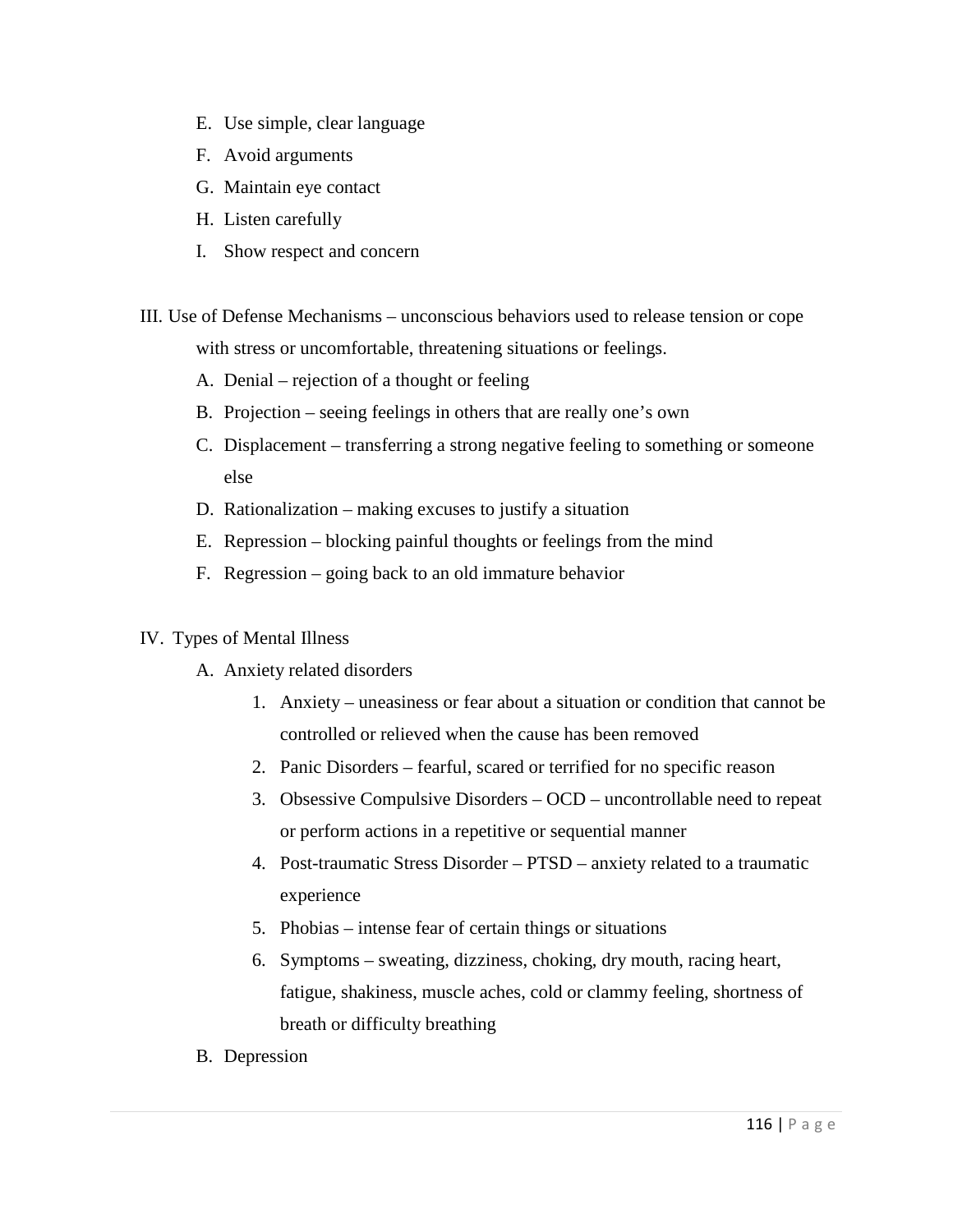- 1. Clinical depression depression ranges in seriousness from mild, temporary episodes of sadness to severe, persistent depression. The term "clinical depression" is used to describe the more severe form of depression also known as "major depression" or "major depressive disorder"
	- a) Clinical depression symptoms may include:
		- A. Depressed mood most of the day, nearly every day
		- B. Loss of interest or pleasure in most activities
		- C. Significant weight loss or gain
		- D. Sleeping too much or not being able to sleep nearly every day
		- E. Slowed thinking or movement that others can see
		- F. Fatigue or low energy nearly every day
		- G. Feelings of worthlessness or inappropriate guilt
		- H. Loss of concentration or indecisiveness
		- I. Recurring thoughts of death or suicide
- 2. Bipolar Disorder sometimes called manic-depressive disorder is associated with mood swings that range from the lows of depression to the highs of mania. When the resident becomes depressed, he/she may feel sad or hopeless and lose interest or pleasure in most activities. When the resident's mood shifts in the other direction, he/she may feel euphoric and full of energy. Mood shifts may occur only a few times a year, or as often as several times a day
- 3. Schizophrenia brain disorder that affects a person's ability to think and communicate. It affects the way a person acts, thinks, and sees the world
	- a) Does not mean "split personality"
	- b) Symptoms delusions, hallucinations, thought disorder, disorganized behavior, loss of interest in everyday activities, appearing to lack emotion, reduced ability to plan or carry out activities, neglect of personal hygiene, social withdrawal, loss of motivation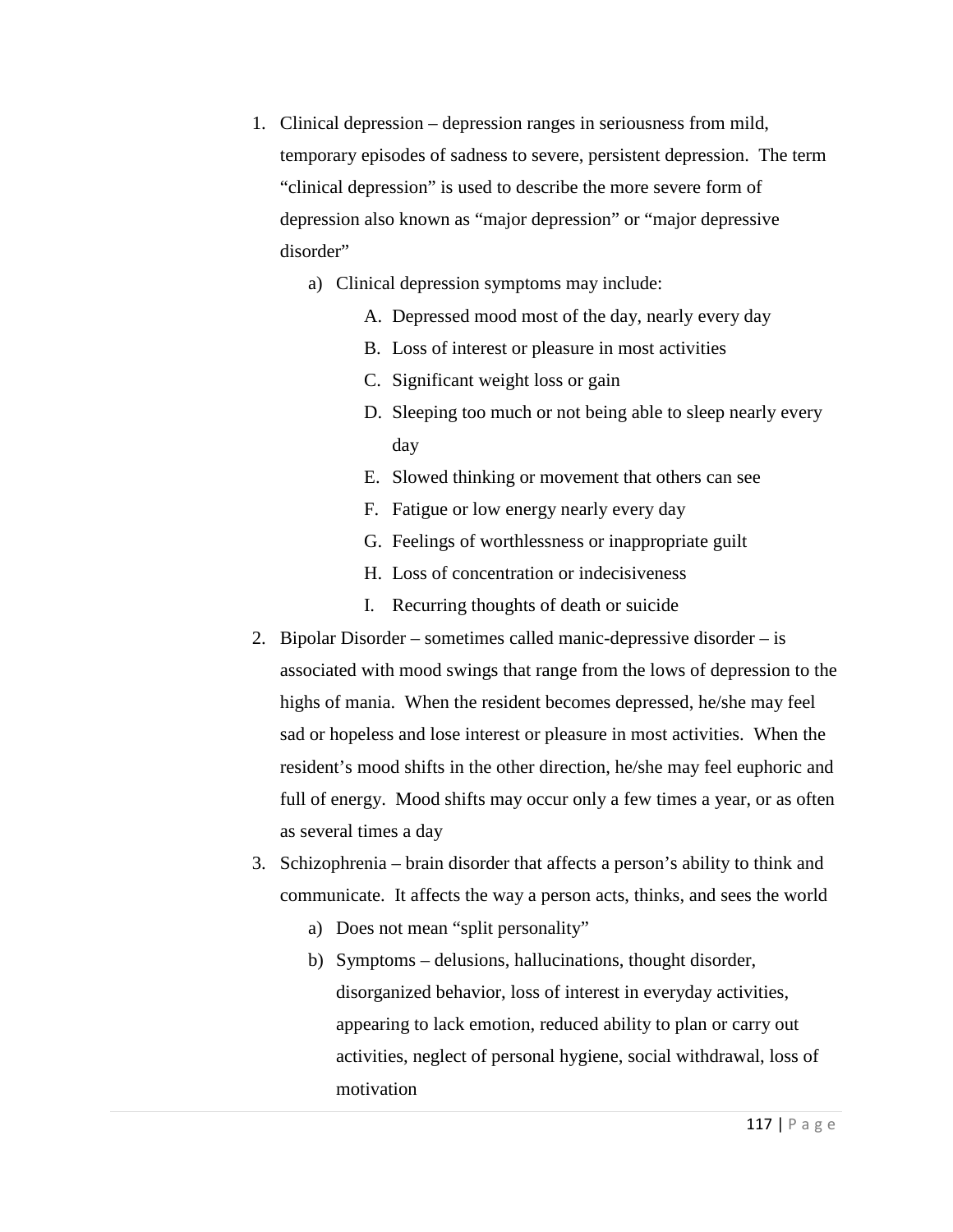- V. Behaviors associated with mental disorders actions and interventions
	- A. Combative
		- 1. Actions hitting, kicking, spitting, pinching, pushing, pulling hair, cursing
		- 2. Interventions remain calm, don't take personal, step out of way, remove other residents, never strike back or respond verbally, leave resident alone to de-escalate (calm)– but only if safe, report to nurse
	- B. Anger
		- 1. Actions shouting, yelling, threatening, throwing things, pacing, withdrawal, sulking
		- 2. Interventions remain calm, do not argue, try to understand what triggered anger, empathize with resident, listen, stay a safe distance, explain what you are doing
	- C. Sexual Behaviors
		- 1. Actions sexual advances, comments, sexual words or gestures, removing clothing, inappropriate touching of self or others, exposing body parts or masturbation
		- 2. Interventions do not over-react, be "matter-of-fact", try to redirect, gently direct to private area, report to nurse, maintain safety of other residents
		- 3. Special consideration check for possible explanation for behavior, such as clothing not fitting, skin irritation, need for toileting, remember to report all inappropriate sexual behavior to the nurse
- VI. Treatment for Mental Illness
	- A. Medications numerous medications are available. Physician orders the medication dependent on diagnosis and conditions that need to be addressed. The nursing staff is responsible for monitoring and administration of these medications
	- B. Psychotherapy involves sessions with mental health professionals during which the residents discuss problems or issues. The mental health professionals work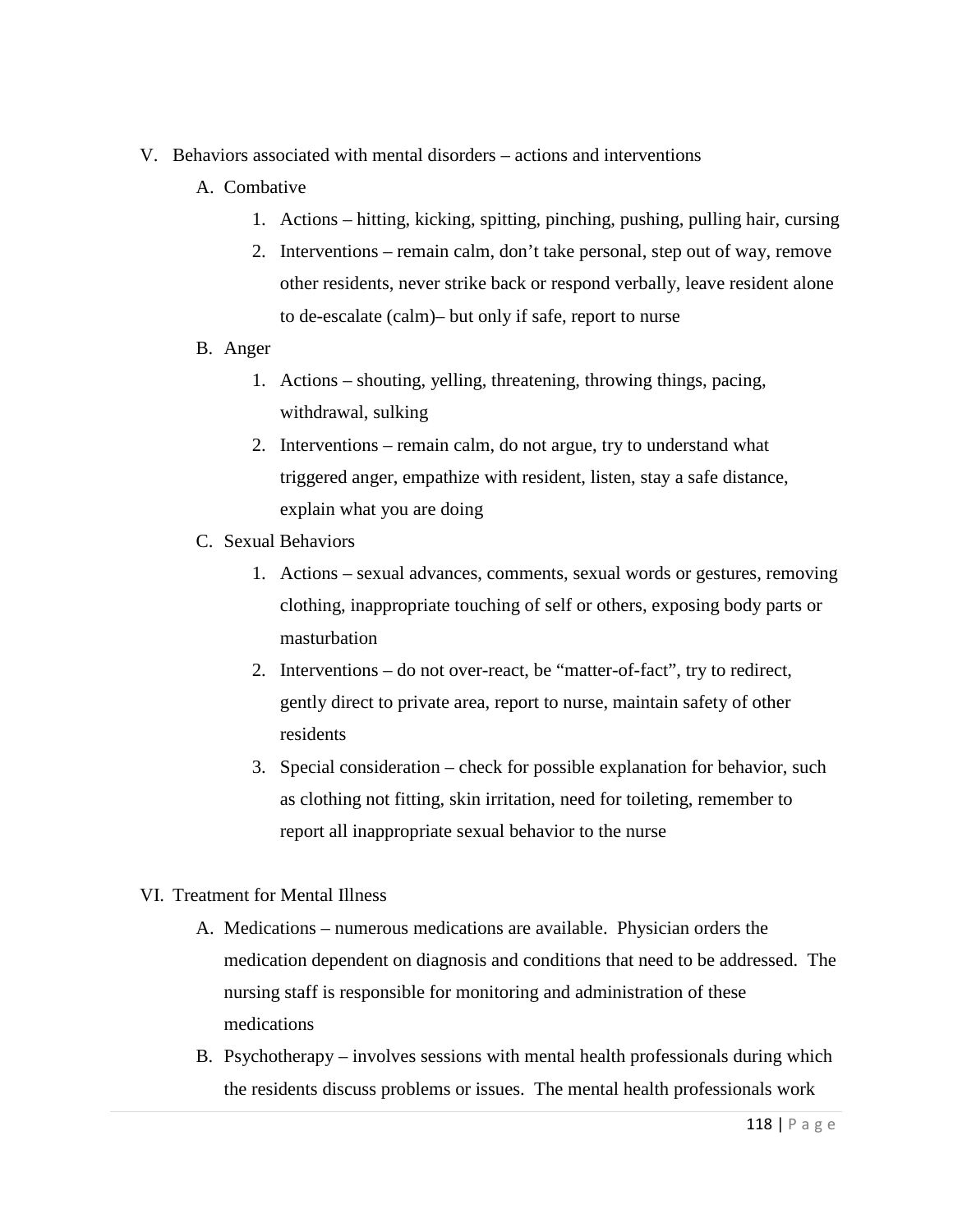with the resident to identify and address problems and develop interventions for staff to follow when caring for the resident

- VII. Special Considerations
	- A. Talk of Suicide or Death any verbalization of suicide, "death wish" or selfinjury REPORT IMMEDIATELY
	- B. Changes in conditions any changes in mood, activity, eating, extreme behaviors or reactions, more upset or excitable, withdrawn, hallucinations or delusions
- VIII. Mental Illness and Intellectual Disability (Mental Retardation)
	- A. Intellectual Disability (Mental Retardation) a developmental disability that causes below –average mental functioning
		- 1. Intellectual Disability (Mental Retardation) vs. Mental Illness:
			- a) Intellectual Disability (Mental Retardation) is a permanent condition; mental illness can be temporary
			- b) Intellectual Disability (Mental Retardation) is present at birth or early childhood; mental illness can develop at any age
			- c) Intellectual Disability (Mental Retardation) affects mental ability; mental illness may or may not affect mental function
			- d) No cure for Intellectual Disability (Mental Retardation). Some mental illness can be cured or controlled with treatment, such as medication or therapy.

#### **Visual Aides:**

• None

### **RCPS:**

• None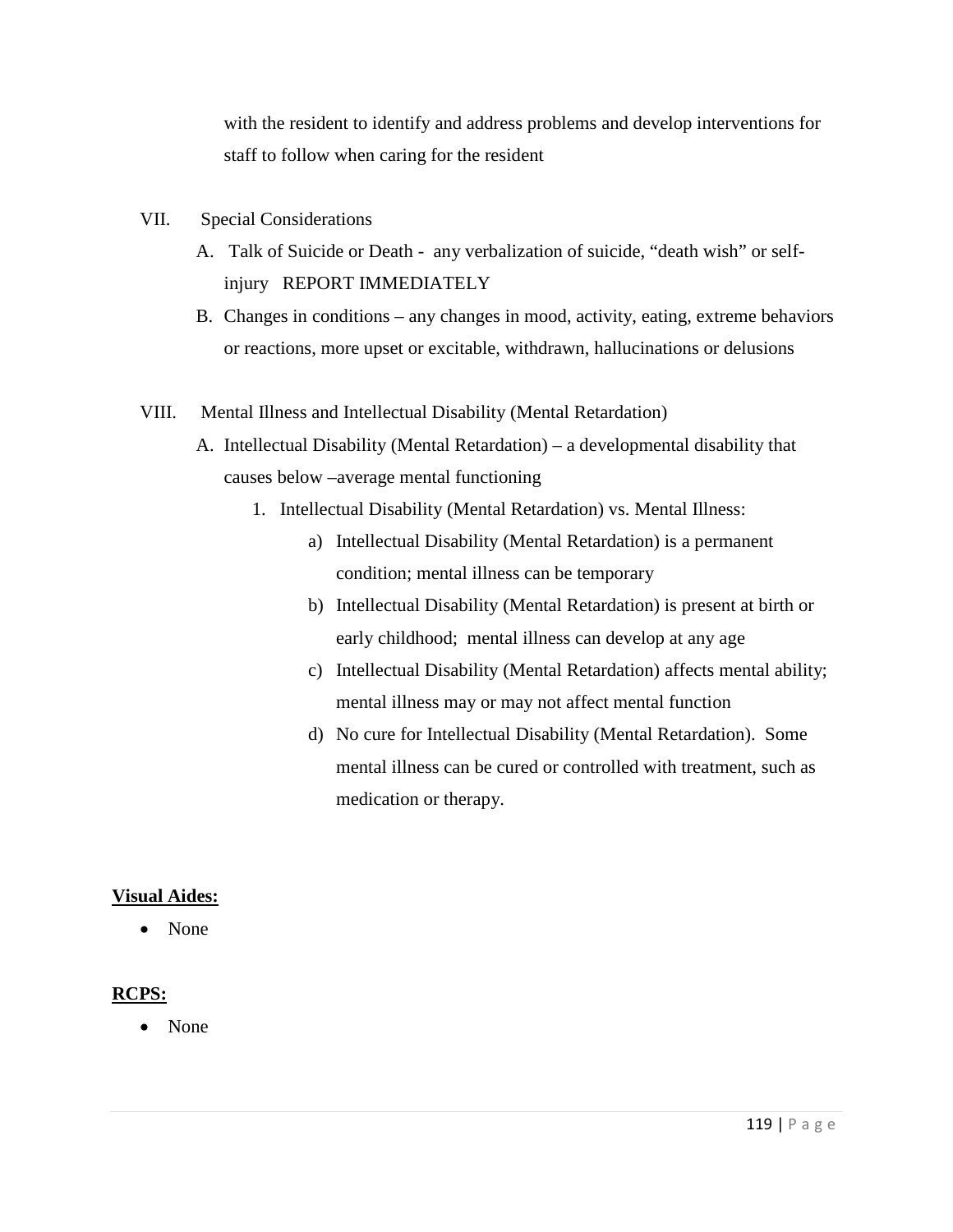# **Review Questions:**

- 1. Should a resident verbalize thoughts of suicide or an intention to cause harm to self, when should this be reported to the nurse?
- 2. Should a resident begin kicking or hitting you, what actions should you take?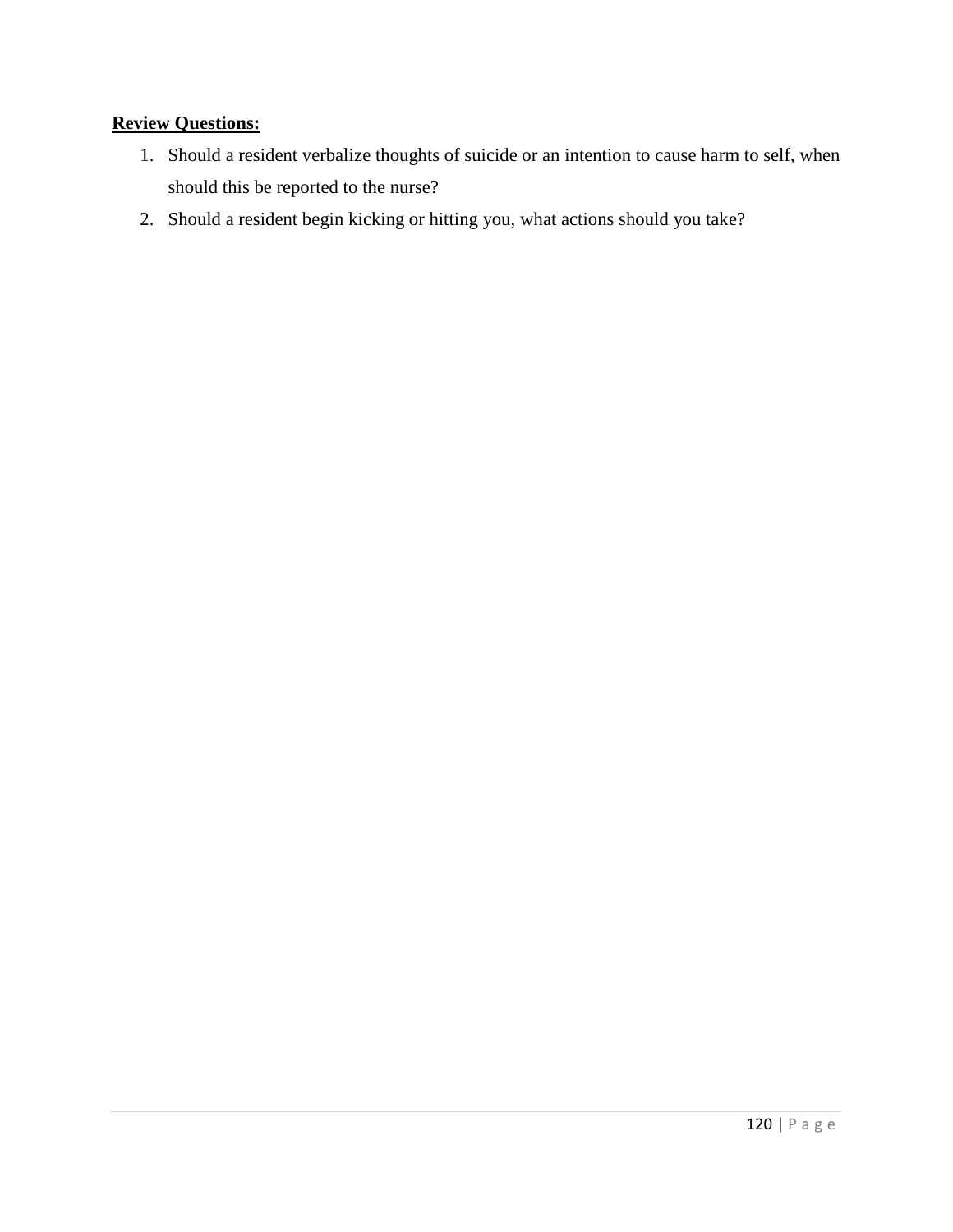# **Title: Common Diseases and Disorders - Nervous, Circulatory & Musculo-Skeletal Systems**

### **Lesson Objectives:**

- I. The student will be able to describe recognize common disease processes of the nervous system which affect the elderly resident.
- II. The student will be able to describe common disease processes of the circulatory system which affect the elderly resident
- III. The student will be able to describe common disease processes of the musculo-skeletal system which affect the elderly resident.

#### **Key Terms:**

**Arthritis** – a [joint disorder](http://en.wikipedia.org/wiki/Arthropathy) that involves [inflammation](http://en.wikipedia.org/wiki/Inflammation) of one or more joints.

**Atrophy** – wasting away, decreasing in size, and weakening of muscles.

**Cerebral Palsy** – a group of disorders that can involve brain and nervous system functions, such as movement, learning, hearing, seeing and thinking.

**Cerebrovascular Accident (CVA)** – stroke; blood supply is suddenly cut off to the brain.

**Congestive Heart Failure (CHF)** – the heart is severely damaged and cannot pump oxygen – rich blood to the rest of the body effectively. Blood may back up in other areas of the body, and fluid may build up in the lungs, liver, gastrointestinal tract, arms and legs.

**Contracture** – permanent stiffening of a joint and muscle.

**Epilepsy** – brain disorder in which a resident has reported seizures (convulsions). Medication is ordered to control/lessen seizure activity.

**Fracture** – broken bone.

**Heart Attack (Myocardial Infarction) – blood flow to the heart is completely blocked and** oxygen cannot reach the cells in the region that is blocked.

**Hypertension** – high blood pressure.

**Hypotension** – low blood pressure.

**Multiple Sclerosis (MS)** – a progressive disease affecting the central nervous system.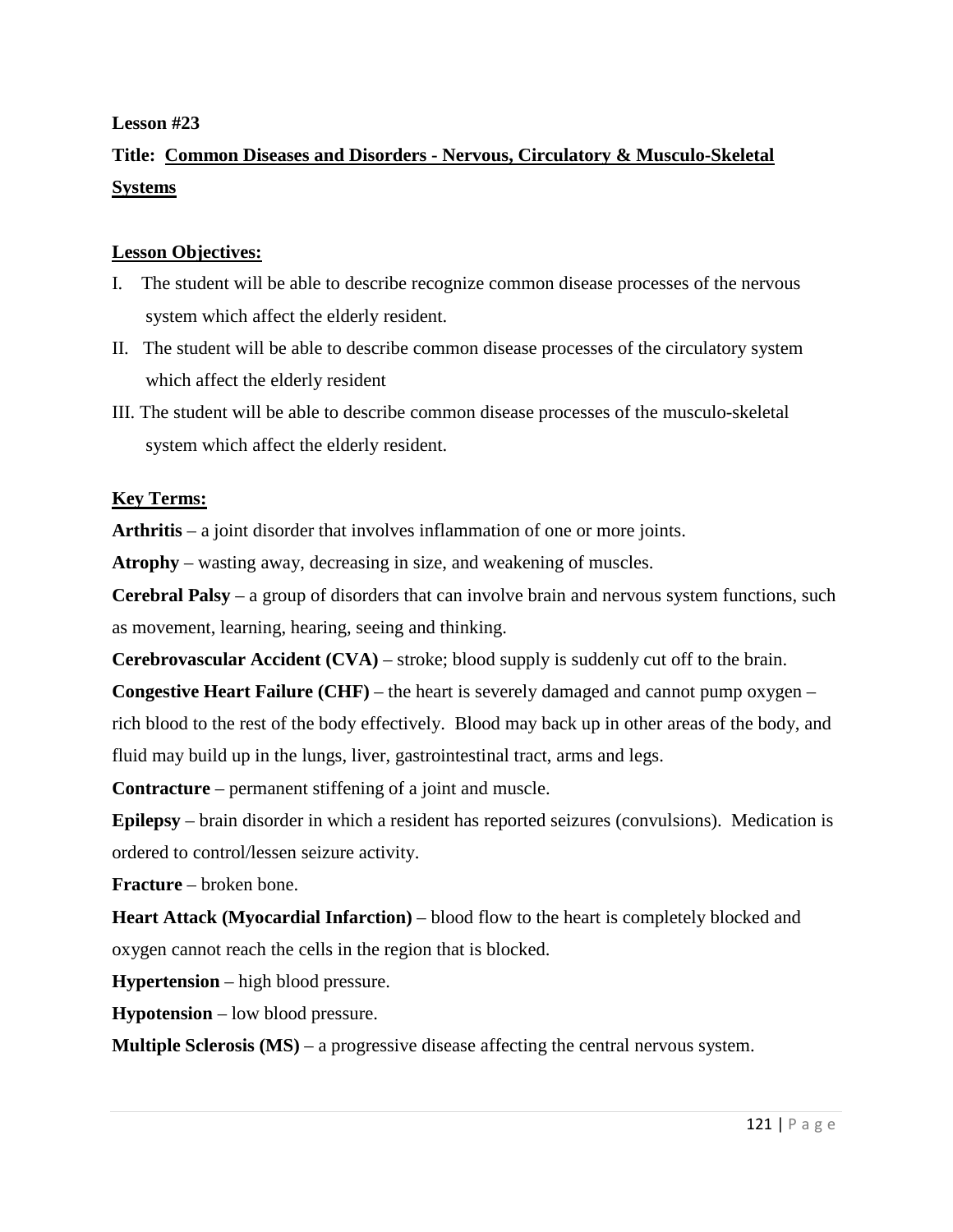**Osteoporosis** – condition when the bones become brittle and weak; may be due to age, lack of hormones, not enough calcium in bones, alcohol, or lack of exercise.

**Parkinson's disease** – a progressive movement disorder.

**Peripheral Vascular Disease (PVD)** – condition in which the extremities (commonly legs and feet) do not have enough blood circulation due to fatty deposits in the vessels that harden over time.

**Range of motion** – exercises which put a joint through its full range of motion.

### **Content - Nervous System:**

- I. Nervous System control and message center of the body
	- A. Central Nervous System (CNS) composed of the brain and spinal cord
		- 1. Brain sends, receives and interprets messages to make sense of the outside world/stimulus
		- 2. Spinal cord nerves which transmit information from body organs and external stimuli to the brain and send information from the brain to other areas of the body
	- B. Peripheral Nervous System (PNS) nerves that extend throughout the body

### II. Conditions that Affect Nervous System

- A. Dementia
	- 1. Affects thought process: memory, communication
	- 2. As the process progresses it will make it difficult to perform ADLs: e.g., eating, dressing, bathroom
- B. Alzheimer's Disease
	- 1. Set up regular schedule for bathing, toileting, exercise
	- 2. Use repetition in daily activities
- C. Parkinson's Disease
	- 1. A progressive, degenerative disease that affects the brain
	- 2. As the disease progresses, it will make it more difficult for the resident to perform ADLs. Hands often tremor and limbs and trunk become rigid
	- 3. Assist by placing food and drink close; use assistive devices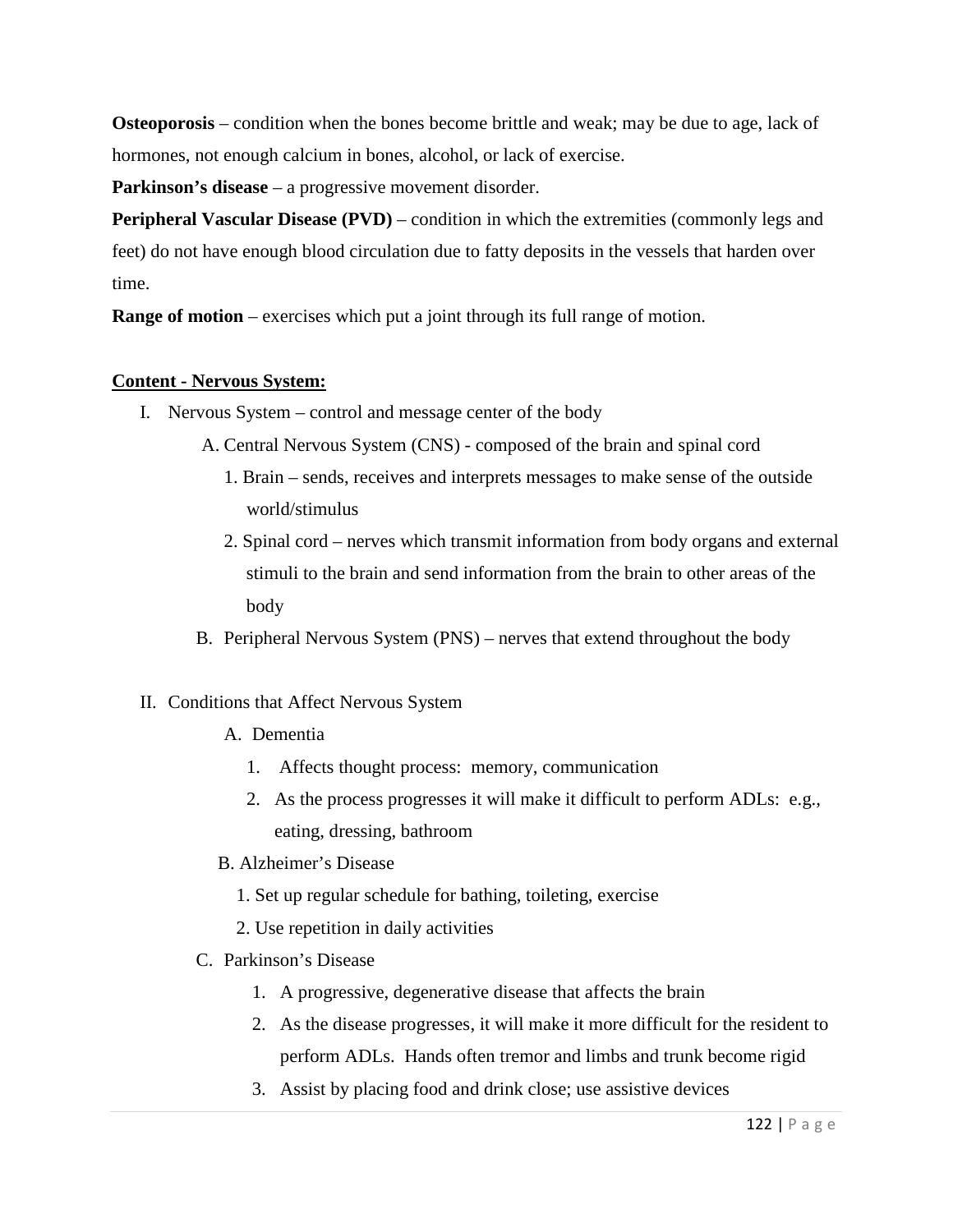- D. Cerebrovascular Accident (CVA) or stroke
	- 1. Symptoms: may include dizziness, blurred vision, nausea/vomiting, headache, slurred speech
	- 2. Occurs when blood supply is suddenly cut off to the brain caused by a clot or a ruptured blood vessel
	- 3. When dressing a resident, address the weaker side first to prevent unnecessary bending or stretching and when undressing address the stronger side first
	- 4. Use a gait belt when walking or transferring the resident for safety precautions and stand on the weaker side
- E. Multiple Sclerosis (MS)
	- 1. A progressive disease affecting the central nervous system
	- 2. It may be difficult to perform ADLs; be patient when assisting, as stress can increase MS effects
- F. Epilepsy
	- 1. Observe for seizure activity; report to nurse
- G. Cerebral palsy
	- 1. Muscles may become very tight; may develop contractures
	- 2. Muscle weakness or loss of movement (paralysis)
	- 3. Abnormal movements
	- 4. May exhibit speech problems, hearing/vision problems, seizures, drooling, problems swallowing
	- 5. Resident may be totally dependent on staff for ADLs
- H. Head or spinal cord injuries
	- 1. Dependent upon extent of injury, resident may need assistance or be totally dependent on staff for ADLs

### III. Normal Nervous System Changes with Age

A. Decreased blood flow to certain areas of the brain causes decreased short-term memory. Nerve cells die causing decreased perception of sensory stimuli and less awareness of pain and injury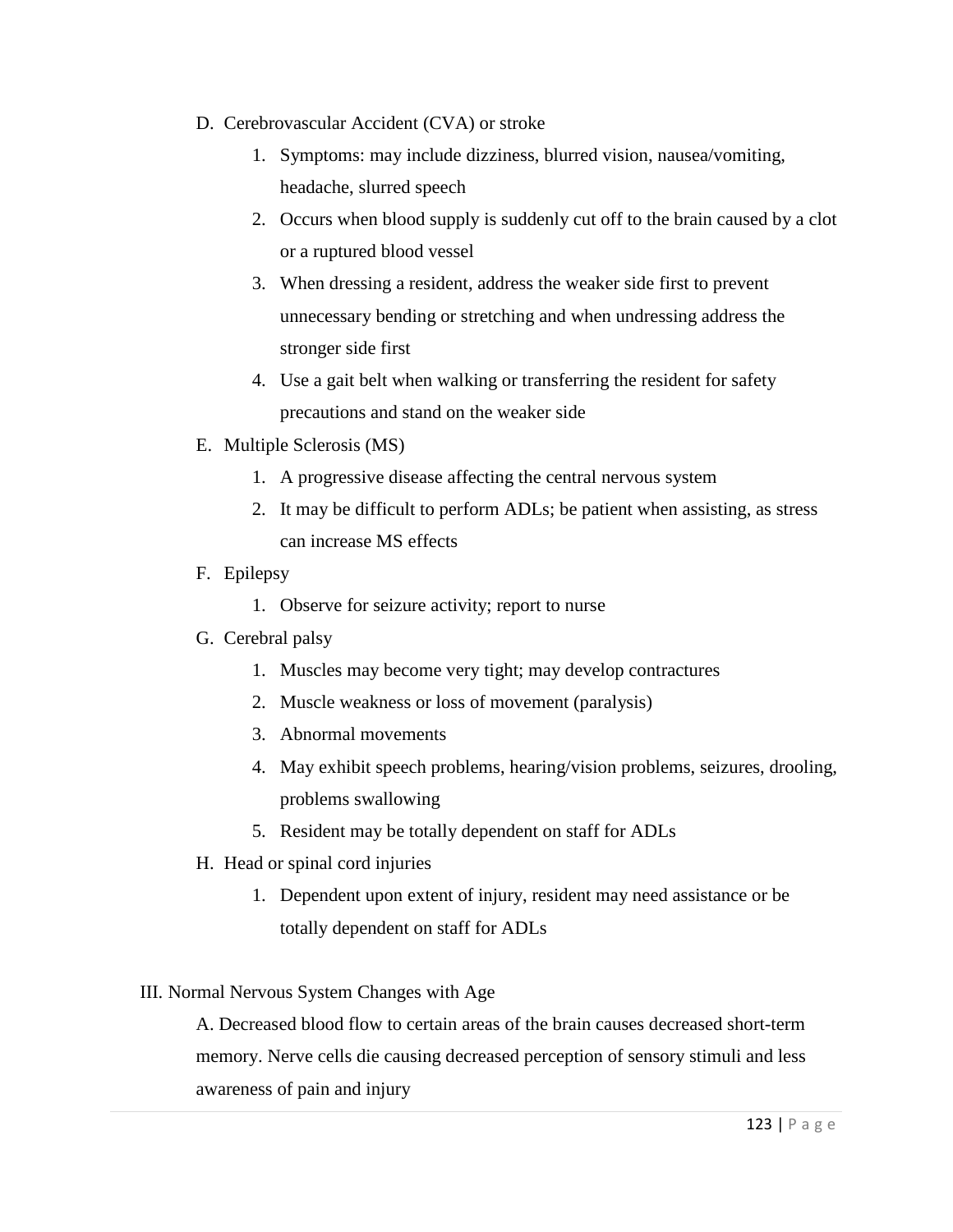- B. Responses and reflexes slow
- C. Nerve ending decreased sensitivity
- D. Memory loss often short-term memory
- IV. Role of the Nurse Aide
	- A. Observe and Report
		- 1. Shaking or trembling
		- 2. Inability to speak clearly
		- 3. Inability to move one side of the body
		- 4. Changes in vision or hearing
		- 5. Difficulty swallowing
		- 6. Depression or mood changes
		- 7. Memory loss or confusion
		- 8. Behavior changes

#### **Content - Circulatory System:**

- I. Circulatory System
	- A. Heart pumps blood through the body
	- B. Blood body fluid that carries oxygen to the cells Blood vessels – tubes (arteries, veins, capillaries) through which the blood is transported to and from the heart

### II. Conditions that Affect the Circulatory System

- A. High blood pressure (hypertension)
	- 1. Symptoms: headache, blurred vision, dizziness
- B. Heart Attack (Myocardial Infarction)
- C. Coronary Artery Disease (CAD)
- D. Angina (chest pain)
- E. Cerebrovascular Accident (CVA) stroke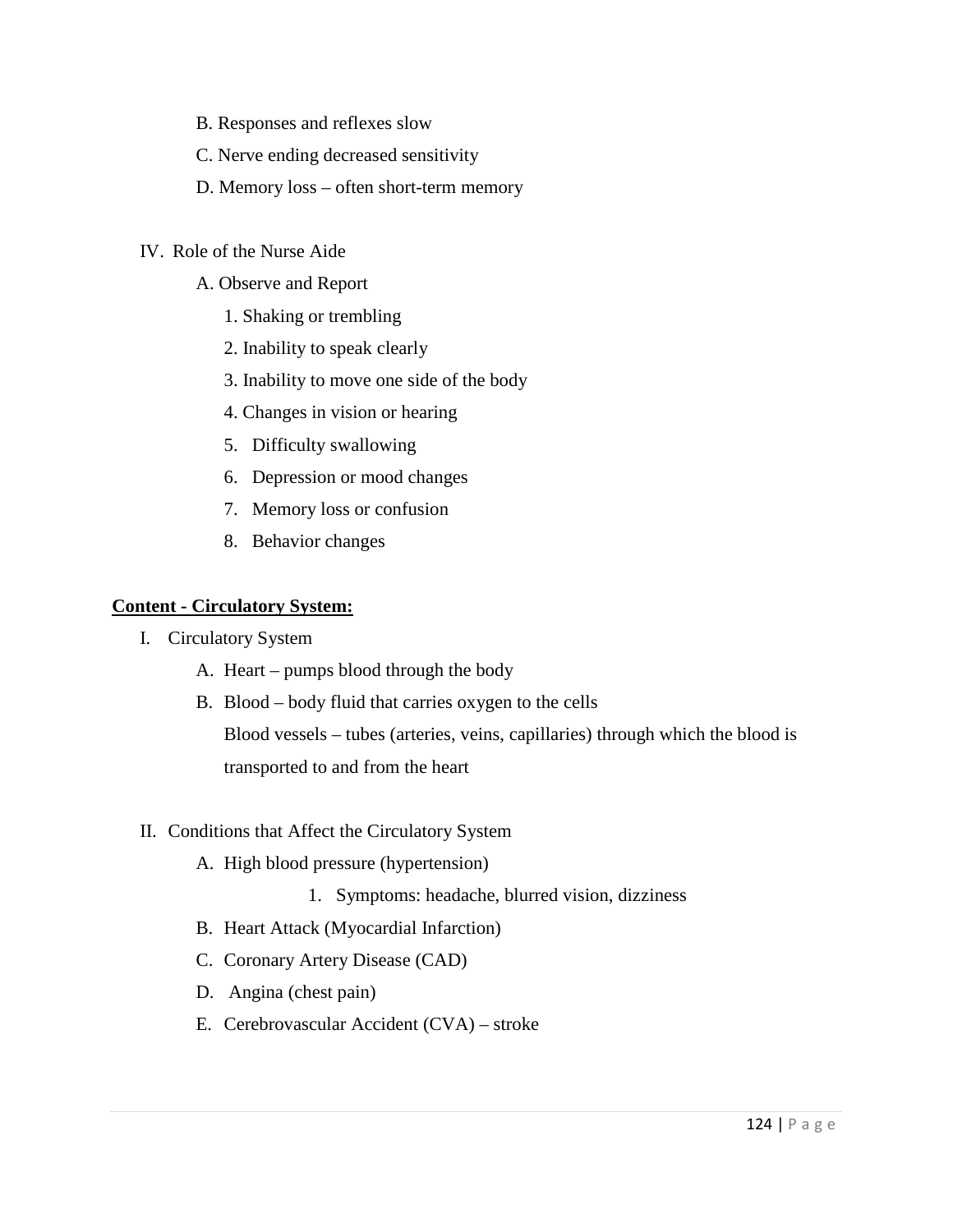### III. Normal Circulatory Changes with Age

A. Blood vessels become more rigid and narrow. Heart muscle has to work harder which may result in high blood pressure and poor circulation

### IV. Role of the Nurse Aide

- A. Observe and report
	- 1. Complaint of headache
	- 2. Chest pain
	- 3. Blurred vision
	- 4. Dizziness
	- 5. Nausea

#### **Content - Musculo-Skeletal System:**

- I. Musculo–Skeletal System gives the body shape and structure
	- A. Muscles–tissues that contract (shorten) and relax (lengthen) to make motion possible
	- B. Bones- provide the frame for the body. A joint is the point where two bones come together and allow movement
	- C. Ligament connect bone to bone and support joints
	- D. Tendon connect muscle to bone
	- E. Cartilage cushions joints

#### II. Conditions that Affect Musculo-Skeletal System

- A. Fracture
	- 1. Symptoms of fracture include: change in skin color, bruising, pain, swelling
- B. Osteoporosis
	- 1. Bones become brittle and can break easily
	- 2. Take caution when repositioning and/or transferring the resident
- C. Arthritis
	- 1. Two common types of arthritis include: osteoarthritis and rheumatoid
	- 2. Encourage independence in ADLs to preserve ability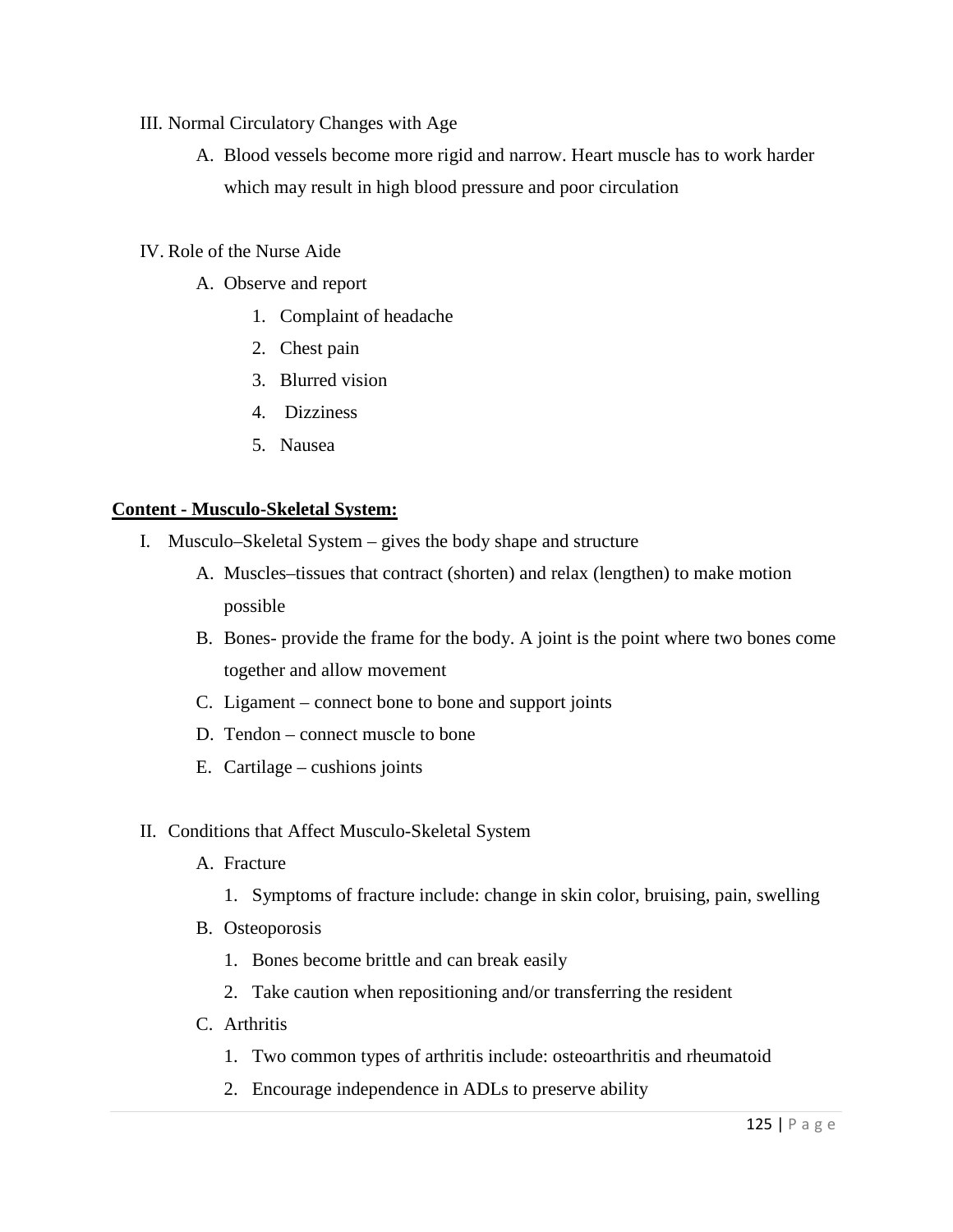- 3. As needed, use cane or other aids
- D. Contracture
- III. Importance of Exercise or Range of Motion (ROM)
	- A. Maintains physical and mental health
	- B. Prevents problems related to immobility
	- C. Problems/complications from lack of exercise or range of motion
		- 1. Loss of self- esteem
		- 2. Depression
		- 3. Pneumonia
		- 4. Urinary Tract Infections
		- 5. Constipation
		- 6. Blood clots
		- 7. Dulling of senses
		- 8. Muscle atrophy or contractures
- IV. Normal Musculo-Skeletal Changes with Age
	- A. Bones become more brittle and porous and may fracture more easily
	- B. Loss of muscle strength and tone causes weakness and feeling tired
	- C. Less flexible joints make moving more difficult
	- D. Changes in spine and feet result in height loss, postural changes and difficulty walking
- V. Role of the Nurse Aide
	- A. Observe and Report
		- 1. Pain with movement
		- 2. Bruising
		- 3. Change in movement and/or activity
		- 4. Change in range of motion
		- 5. Swelling of joints
		- 6. Aches and/or pains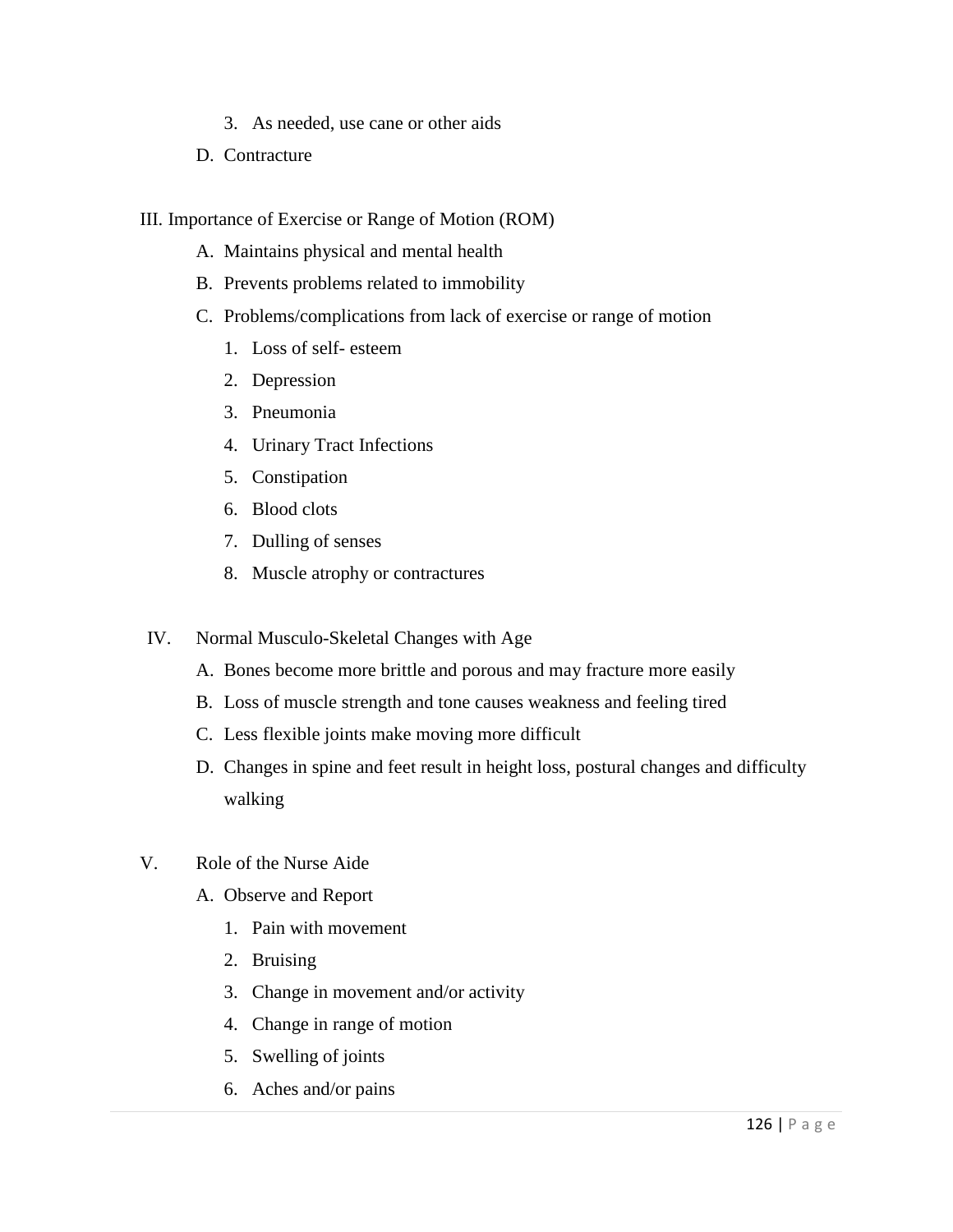- B. Fall prevention
	- 1. Keep mobile
	- 2. Encourage activities and exercise
	- 3. Participate in care
	- 4. Proper positioning
	- 5. Use of assistive devices

### **Visual Aides:**

- Musculo-Skeletal System Body Chart
- Nervous System Body Chart
- Circulatory/Cardiovascular System Body Chart

# **RCPs:**

• Review Passive Range of Motion

## **Review Questions:**

- 1. Should a resident complain of headache and blurred vision, the caregiver must report this to the nurse immediately. True or False
- 2. When assisting a resident who has had a stroke to dress, the caregiver should dress the stronger side first. True or False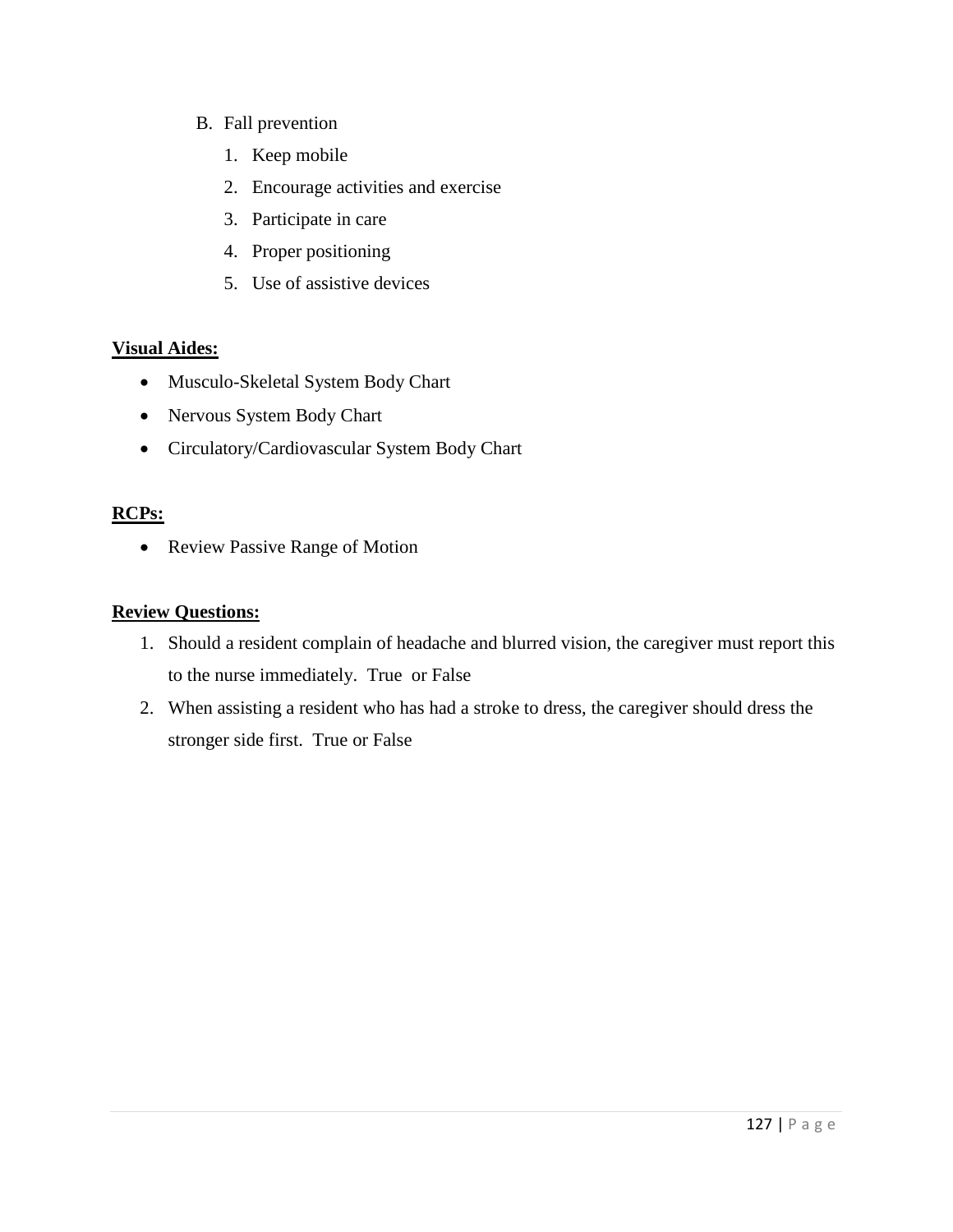# **Title: Common Diseases and Disorders - Respiratory and Urinary Systems Lesson Objectives:**

- I. The student will be able to describe common disease processes of the respiratory system which affect the elderly resident.
- II. The student will be able to describe common disease processes of the urinary tract which affect the elderly resident

#### **Key Terms:**

**Expiration** – breathing out.

- **Incontinence**  inability to control the bladder.
- **Inspiration**  breathing in.
- **Sputum**  fluid that is coughed up.

#### **Content:**

- I. Respiratory System
	- A. mouth and nose take in air
	- B. trachea tube connecting mouth and nose to lungs
	- C. lungs-move oxygen from air into blood and remove carbon dioxide (gaseous waste product)
		- 1. Two functions:
			- a) Inspiration brings oxygen into the body
			- b) Expiration eliminates carbon dioxide

#### II. Common Conditions of the Respiratory System

- A. Upper Respiratory Infection (URI) or cold
- B. Pneumonia lung infection caused by a bacterial, viral or fungal infection
- C. Bronchitis swelling of the main air passages to the lung
- D. Asthma disorder that causes the airways to swell and become narrow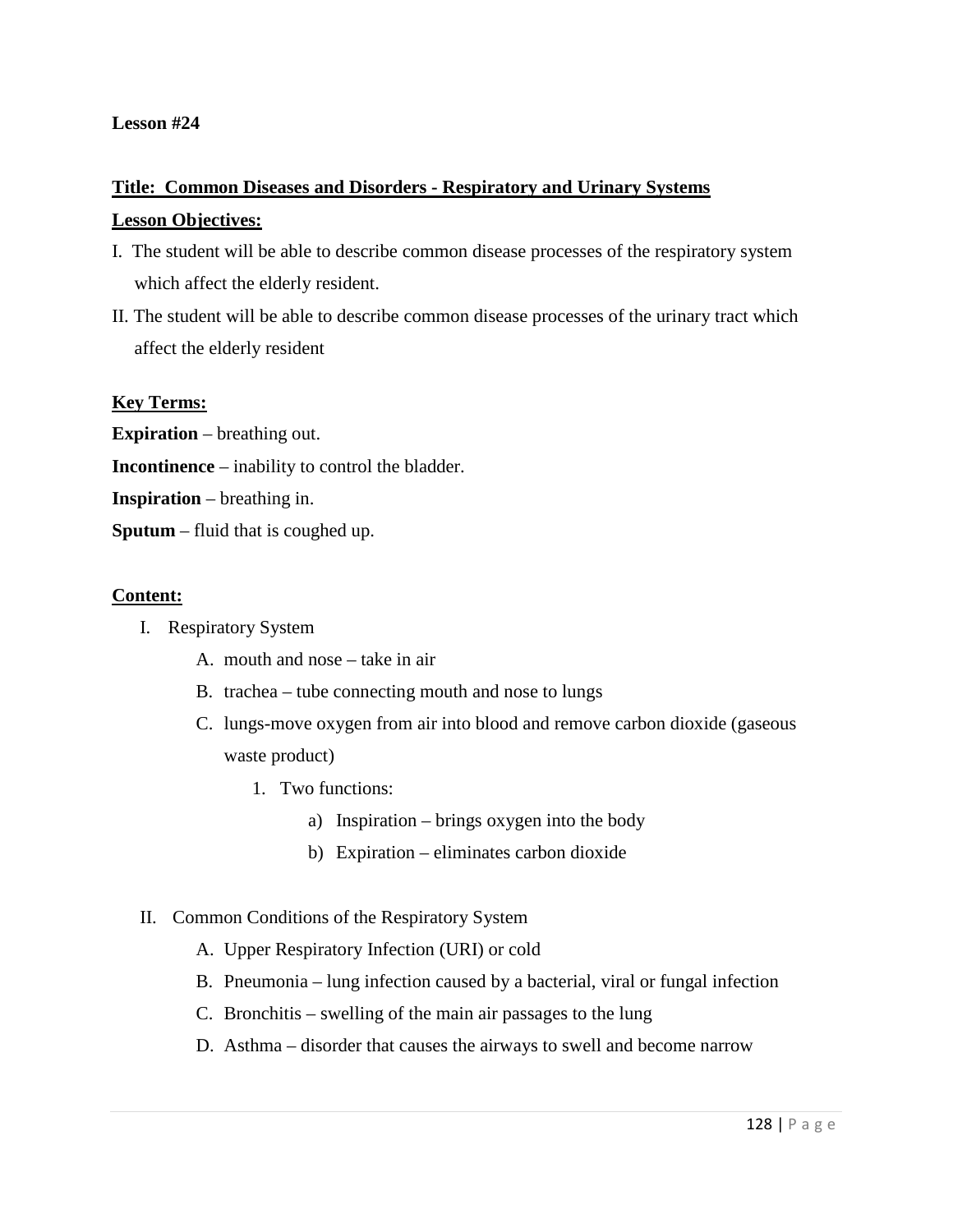- E. Emphysema progressive lung disease that causes shortness of breath. A symptom of COPD
- F. Chronic Obstructive Pulmonary Disease (COPD) chronic disease in which residents have difficulty breathing, particularly getting air out of lungs.
- G. Lung Cancer
- H. Tuberculosis (TB) a contagious bacterial infection of the lungs.
- III. Normal Changes with Age
	- A. Lung capacity decreases as chest wall and lungs become more rigid. Deep breathing is more difficult. Air exchange decreases causing the resident to breathe faster to get enough air when exercising, ill, or stressed.
	- B. Decreased lung strength
		- 1. Decreased lung capacity
		- 2. Decreased oxygen in blood
		- 3. Weakened voice

### IV. Role of the Nurse Aide

- A. Observe and Report
	- 1. Change in respiratory rate
	- 2. Coughing or wheezing
	- 3. Complaint of pain in the chest
	- 4. Shallow breathing or difficulty breathing
	- 5. Shortness of breath
	- 6. Bluish color of lips or nail beds
	- 7. Spitting or coughing up of thick sputum or blood
	- 8. Need to rest with mild exertion
- B. Interventions to avoid respiratory problems
	- 1. Encourage fluids
	- 2. Oxygen should be in use, if ordered
	- 3. Encourage exercise and movement
	- 4. Encourage deep breathing and coughing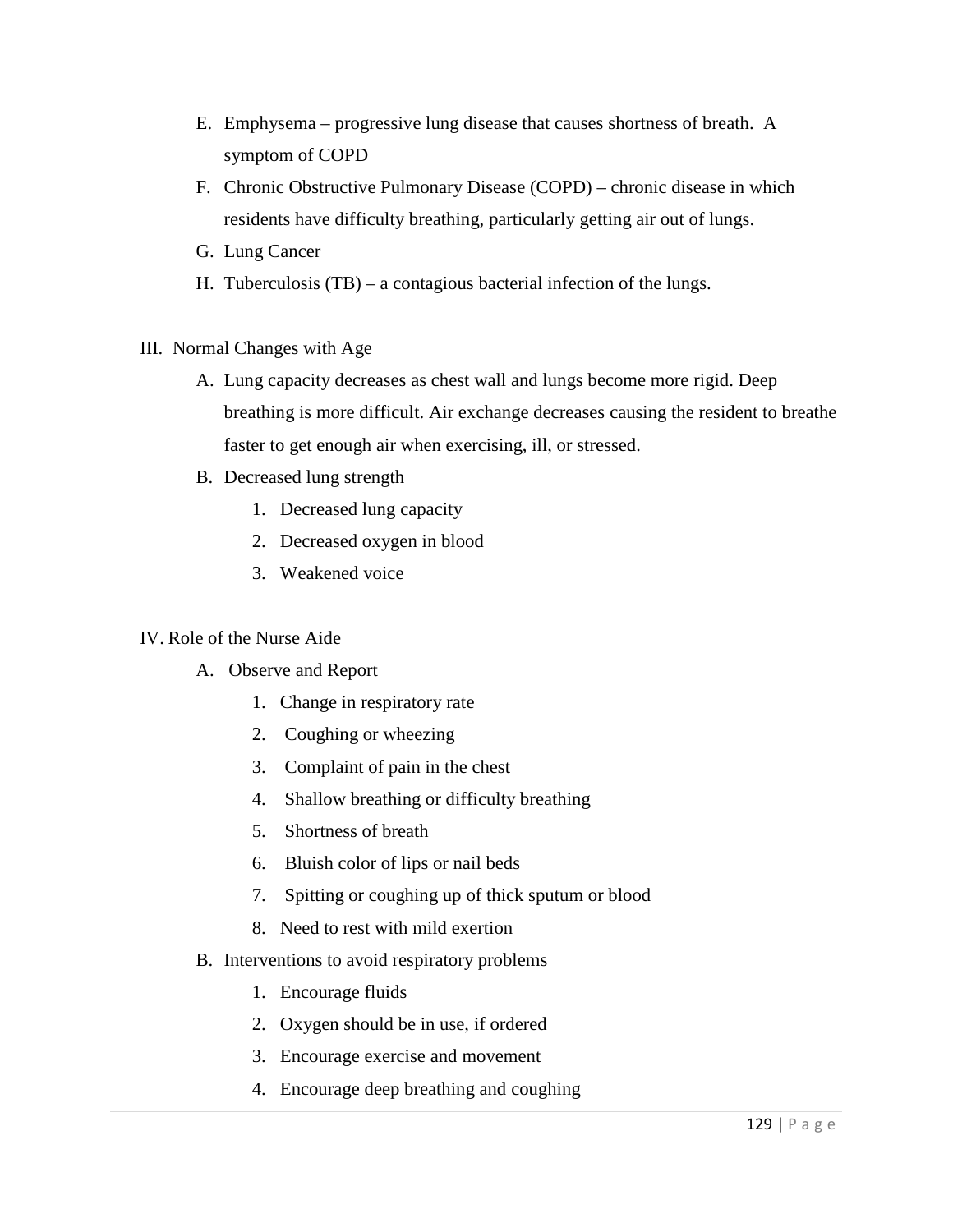5. Frequent hand hygiene, especially during cold /flu season

### **Content - Urinary System:**

I. Urinary System

- A. Kidneys filter waste products from blood and produce urine
- B. Ureters- carry urine from kidneys to bladder
- C. Urinary bladder-stores urine
- D. Urethra- carries urine from bladder out of body
- E. Two functions
	- 1. Eliminates waste products through urine
	- 2. Maintains water balance in the body
- F. Common Conditions of the Urinary System
	- 1. Urinary Tract Infection (UTI) or cystitis
	- 2. Calculi (kidney stones)
- III. Normal Changes with Age
	- A. Kidney function decreases slowing removal of waste. Bladder tone decreases resulting in more frequent urination, incontinence, bladder infections and urinary retention
	- B. Decreased ability of kidney to filter blood
	- C. Weakened bladder muscle tone
	- D. More frequent urination due to bladder holds less urine
	- E. Bladder does not empty completely
- IV. Role of the Nurse Aide
	- A. Observe and Report to the nurse
		- 1. Changes in frequency and amount of urination
		- 2. Foul smelling urine or visible change in color of urine
		- 3. Inadequate fluid intake
		- 4. Pain or burning with urination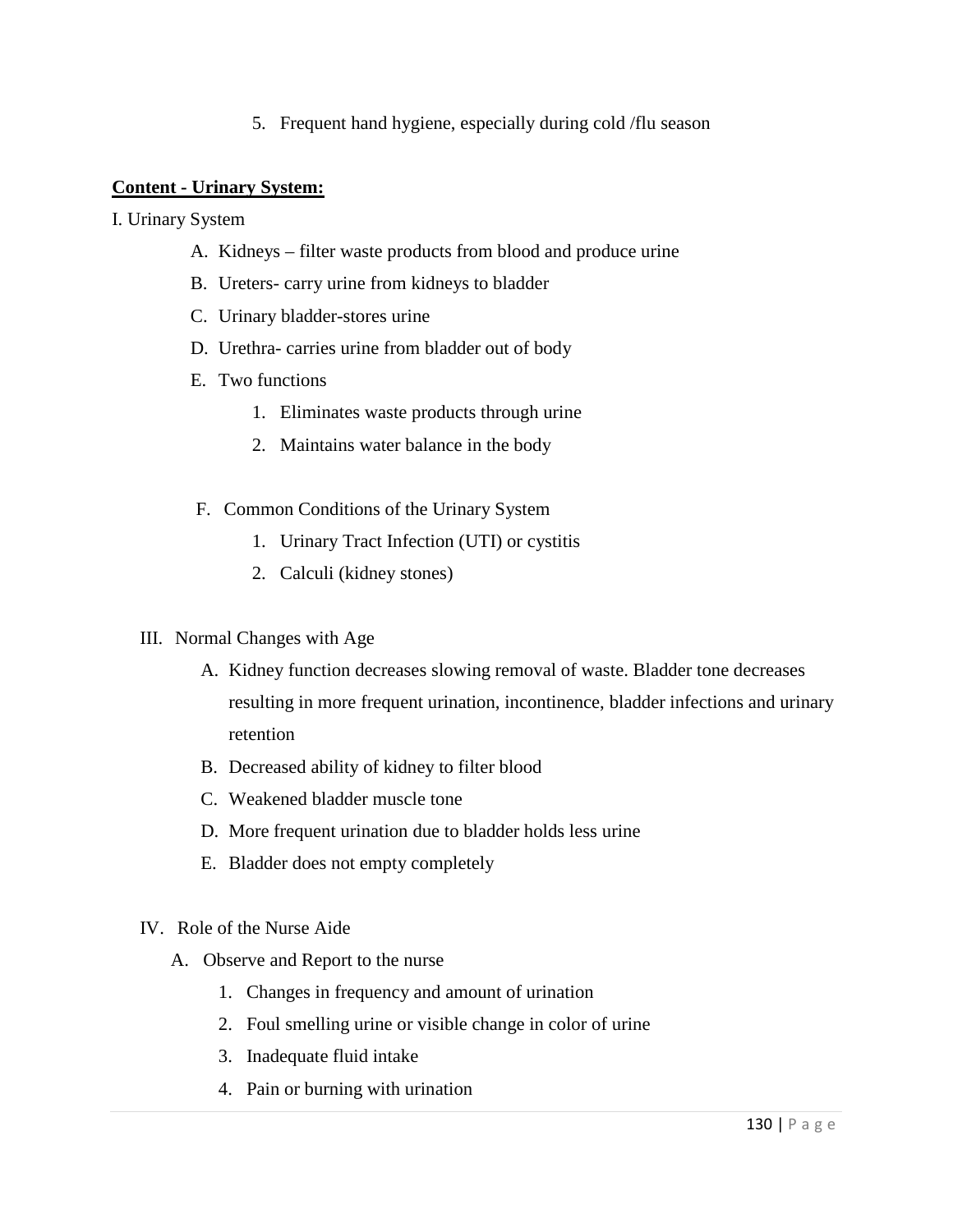- 5. Swelling in extremities
- 6. Complaint of being unable to urinate or bladder feeling full
- 7. Incontinence or dribbling
- 8. Pain in back/kidney region
- B. Interventions to avoid urinary problems
	- 1. Encourage fluids
	- 2. Frequent toileting
	- 3. Keep resident clean and dry
	- 4. Avoid anger or frustration if resident is incontinent

#### **Visual Aides:**

- Respiratory System Body Chart
- Urinary Tract Body Chart

### **RCPs:**

• None

### **Review Questions:**

- 1. Green, yellow or blood tinged sputum should be reported to the nurse. True or False
- 2. Should the resident complain of pain or burning with urination, this should be reported to the nurse? True or False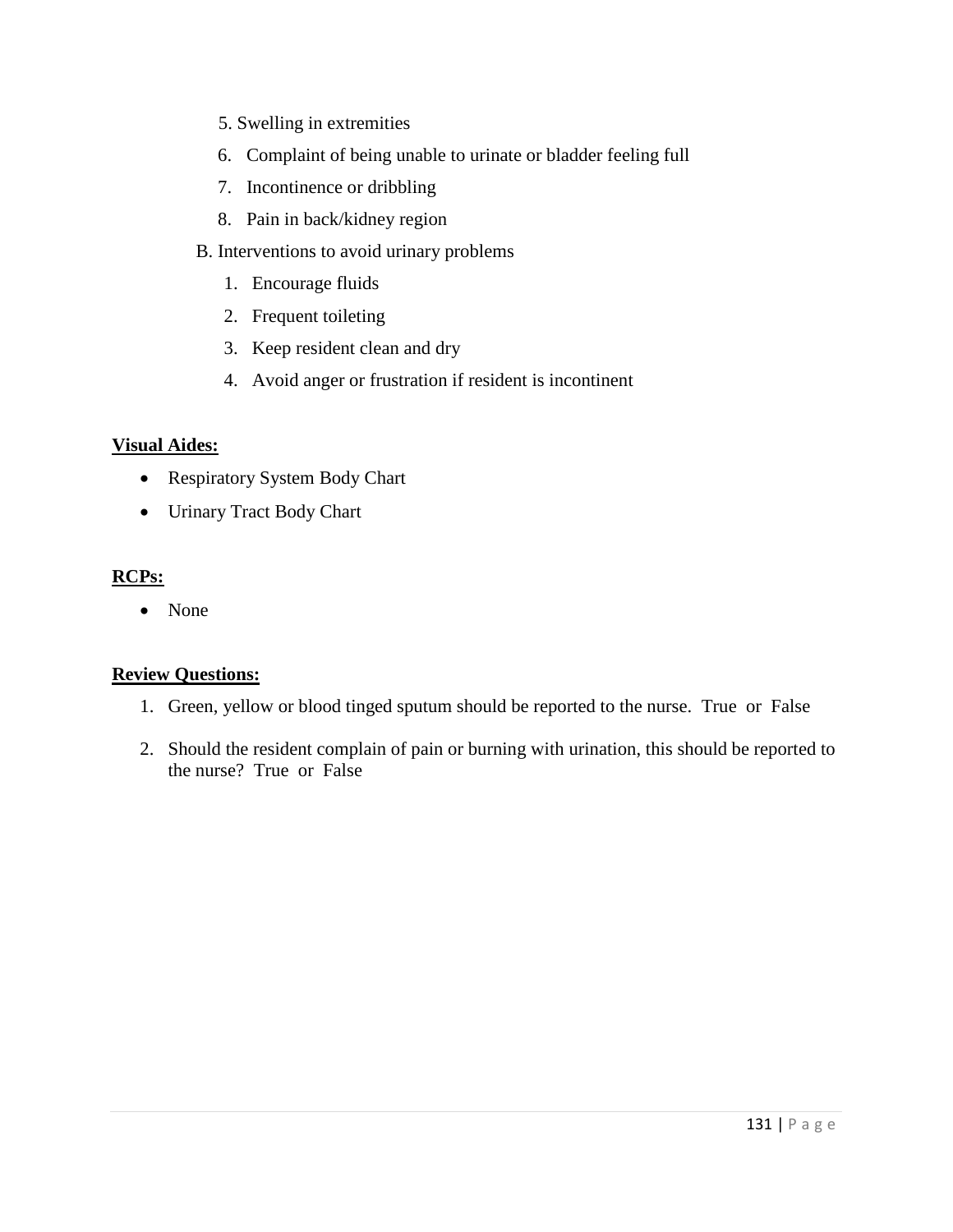### **Title: Common Diseases and Disorders – Gastrointestinal and Endocrine Systems**

#### **Lesson Objectives:**

- I. The student will be able to describe common disease processes of the gastrointestinal system which affect the elderly resident.
- II. The student will be able to describe common disease processes of the endocrine system which affect the elderly resident.

#### **Key Terms:**

**Colostomy** – section of the colon is removed and the stool will be evacuated through a stoma and emptied into a bag adhered to the abdomen of the resident.

**Diabetes Mellitus** – the body does not produce enough or properly use insulin.

**Diarrhea** – frequent elimination of liquid or semi-liquid stool.

**Digestion** – **the** process of breaking down food so that it can be absorbed by the cells of the body.

**Elimination** – the process of expelling solid wastes that are not absorbed into the cells of the body. **Emesis** – vomit.

**Gastroesophageal Reflux Disease (GERD)** – chronic condition in which the liquid contents of the stomach back up into the esophagus

**Hemorrhoids** – **enlarged** veins in the rectum.

**Hyperthyroidism** – overactive thyroid gland - excess of thyroid hormone

**Hypothyroidism** – underactive thyroid gland - thyroid hormone produces below normal.

**Ileostomy** – section of the intestine is removed and the stool will be evacuated through a stoma and emptied into a bag adhered to the abdomen of the resident.

**Ostomy** – creation of an opening from an area inside the body to the outside of the body.

**Peptic Ulcer** – ulcer that forms in the lining of the stomach, duodenum, esophagus

**Stoma** – The opening of an ostomy.

**Ulcerative Colitis** – chronic inflammatory bowel disease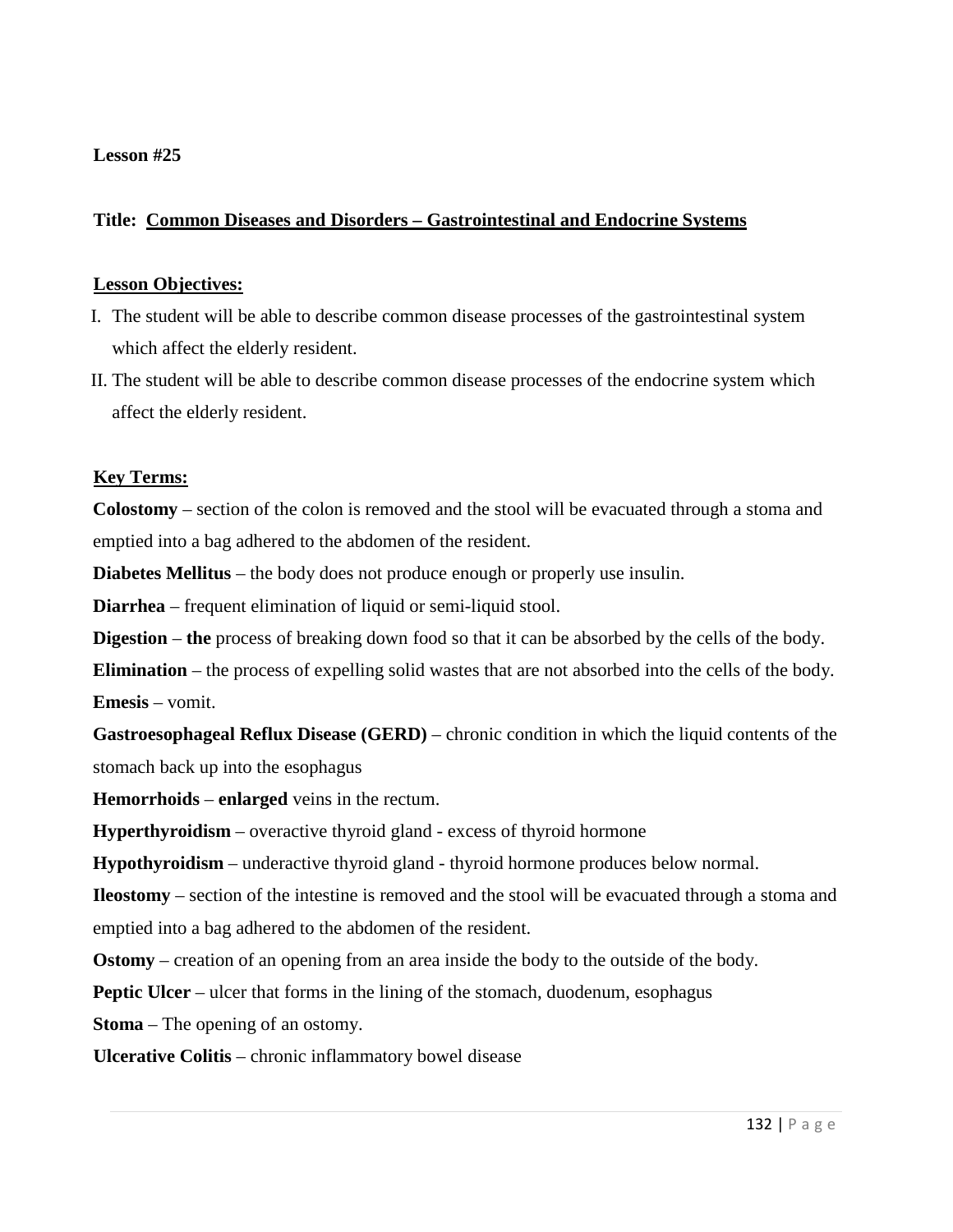### **Content - Gastrointestinal System:**

- I. Gastrointestinal System
	- A. Mouth takes food in and masticates (chews) food and fluid
	- B. Esophagus tube that transports masticated (chewed) food from mouth to stomach
	- C. Stomach sac that mixes food and fluid with digestive juices
	- D. Small Intestine tube that absorbs water and digested food from waste
	- E. Large Intestine tube that absorbs water from waste
	- F. Rectum sac at end of large intestine which stores waste
	- G. Anus opening at end of rectum through which waste is expelled
	- H. Other organs which aid in digestion include gall bladder, liver, pancreas
- II. Common Conditions of the Gastrointestinal System
	- A. Gastroesophageal Reflux Disease (GERD)
	- B. Peptic Ulcer
	- C. Ulcerative Colitis
	- D. Hemorrhoids
	- E. Constipation
		- 1. If a resident has not had a bowel movement within three days, most facilities have protocols for intervention to prevent impaction (hard stool in the rectal vault)
	- F. Colostomy/Ileostomy
	- G. Diarrhea
- III. Normal Changes with Age
	- A. Taste buds loose sensitivity causing decreased appetite
	- B. Tooth and gum problems result in inability to eat properly
	- C. Digestion is less efficient causing constipation and food intolerance
- IV. Role of the Nurse Aide
	- A. Observe and Report to the nurse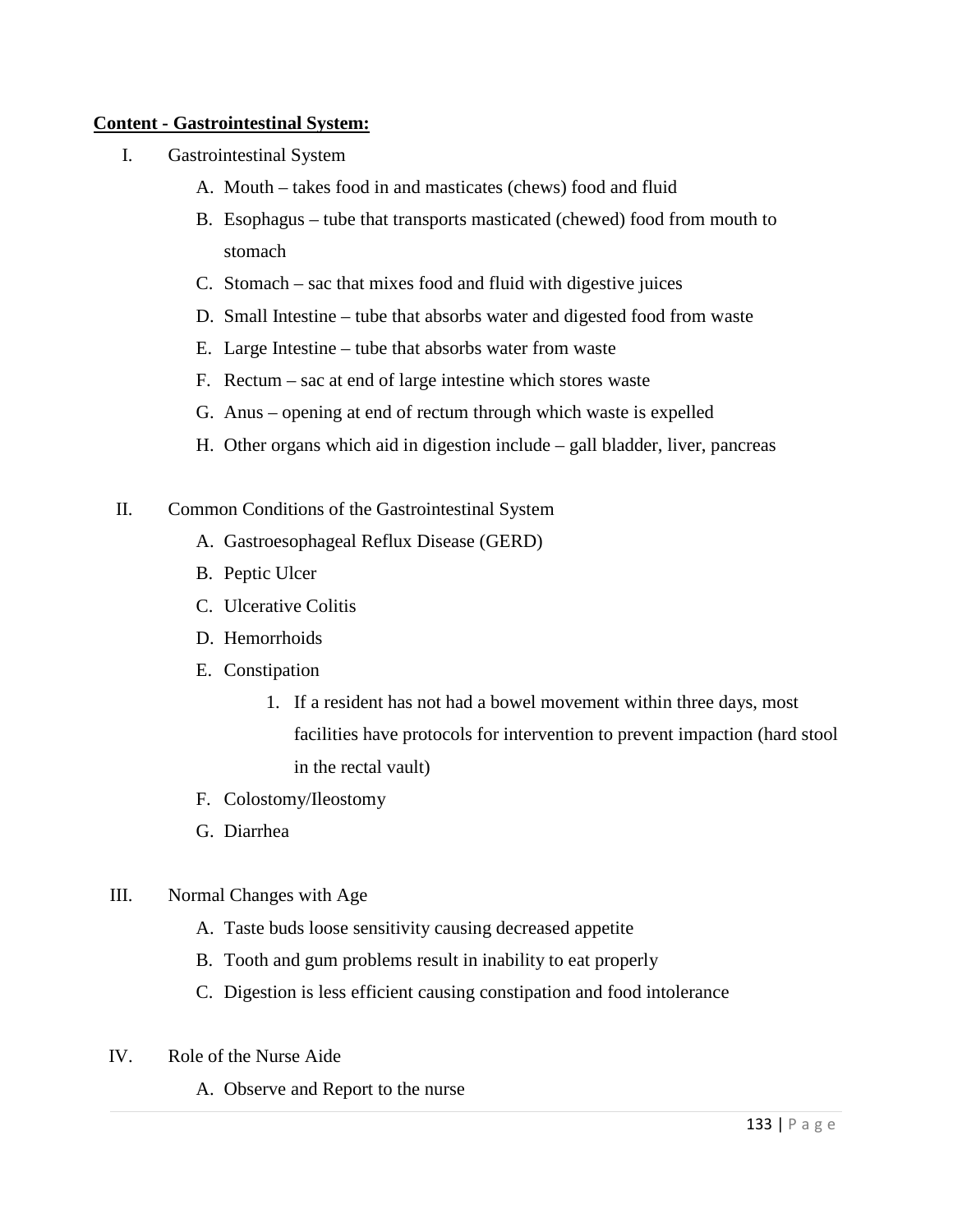- 1. Difficulty chewing and/or swallowing
- 2. Loss of appetite
- 3. Abdominal pain or complaint of cramping
- 4. Diarrhea
	- a) frequency, amount, consistency
	- b) observe for blood
- 5. Nausea and/or vomiting
	- a) if vomitus looks like coffee grounds, immediately report to nurse
- 6. Constipation
	- a) frequency, consistency and size bowel movements
	- b) observation of stool for blood; notify nurse

### **Content - Endocrine System:**

- I. Endocrine System
	- A. Glands that produce hormones and secretions to regulate body functions
- II. Common Conditions that Affect the Endocrine System
	- A. Diabetes Mellitus
		- 1. Hypoglycemia (low blood sugar)
			- a) sign/symptoms: cold, clammy skin, double or blurry vision, shaking/ trembling, hunger, tingling or numbness of skin; increased confusion
		- 3. Hyperglycemia (high blood sugar)
			- a) signs/symptoms: shortness of breath, breath smells fruity, nausea/vomiting, frequent urination, thirst
	- G. Hyperthyroidism
		- 1. sign/symptoms: can't tolerate being hot
		- 2. increased heart rate, and enlarged thyroid (goiter)
	- H. Hypothyroidism
		- 1. sign/symptoms: confusion, tired
		- 2. inability to tolerate the cold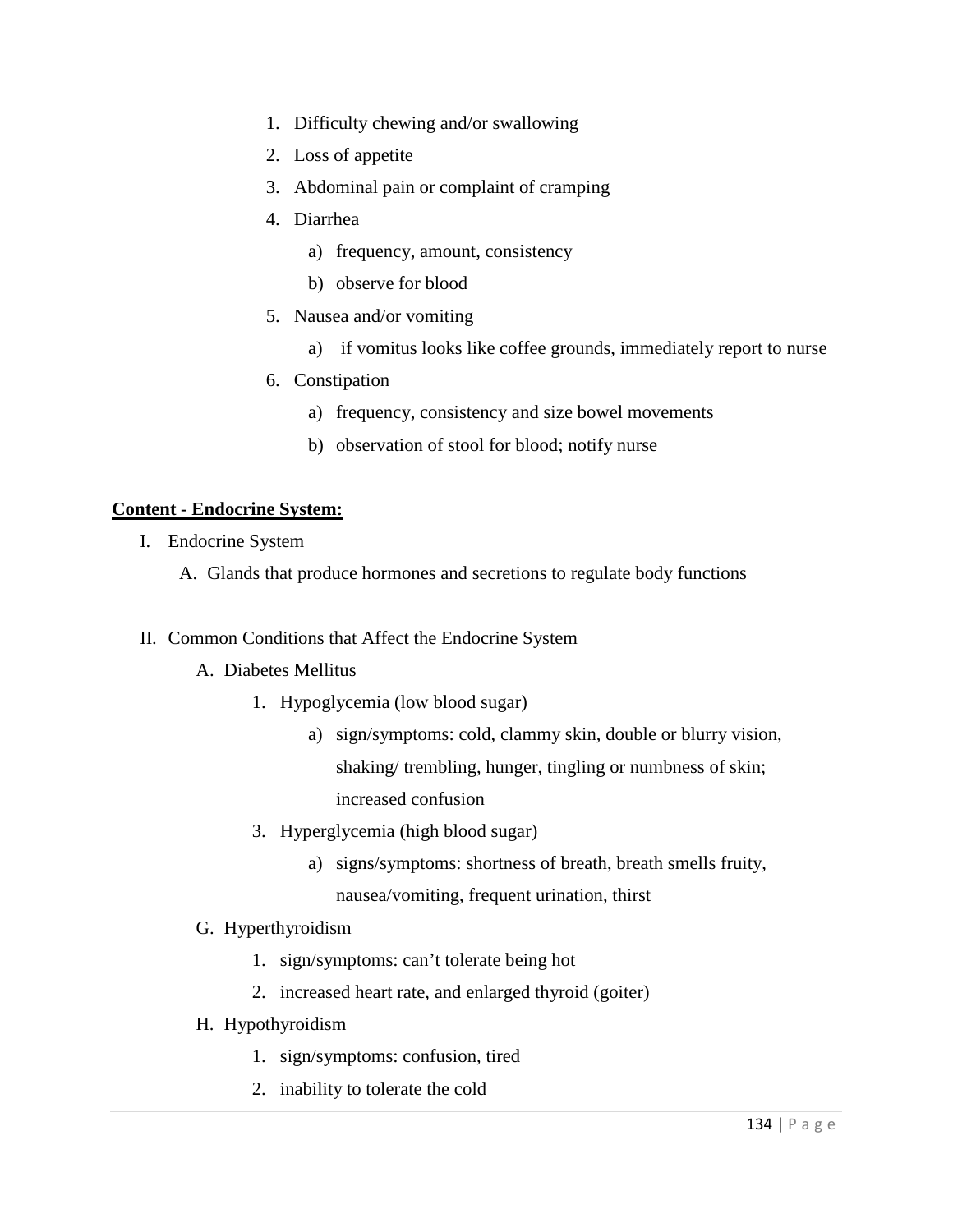# V. Normal Changes with Age

- A. Insulin production decreases possibly causing excess sugar in blood
- B. Adrenal secretions decrease reducing ability to handle stress
- C. Thyroid secretions decrease slowing metabolism

# VI. Role of the Nurse Aide

- A. Identify residents in your care who are diabetic
- B. Encourage diabetic resident to consume all meals/snacks; notify nurse if resident refuses meal/snack or consumes less than half of meal/snack
- C. Notify nurse immediately of signs/symptoms of hypoglycemia
- D. Notify nurse if a diabetic resident is consuming foods in conflict with ordered diet which could cause hyperglycemia

# **Visual Aides**:

- Gastrointestinal System Body Chart
- Endocrine System Body Chart

# **RCPS**:

• None

# **Review Questions**

- 1. List signs/symptoms of hypoglycemia (low blood sugar).
- 2. If vomitus looks like coffee grounds, the nurse must be notified immediately. True or False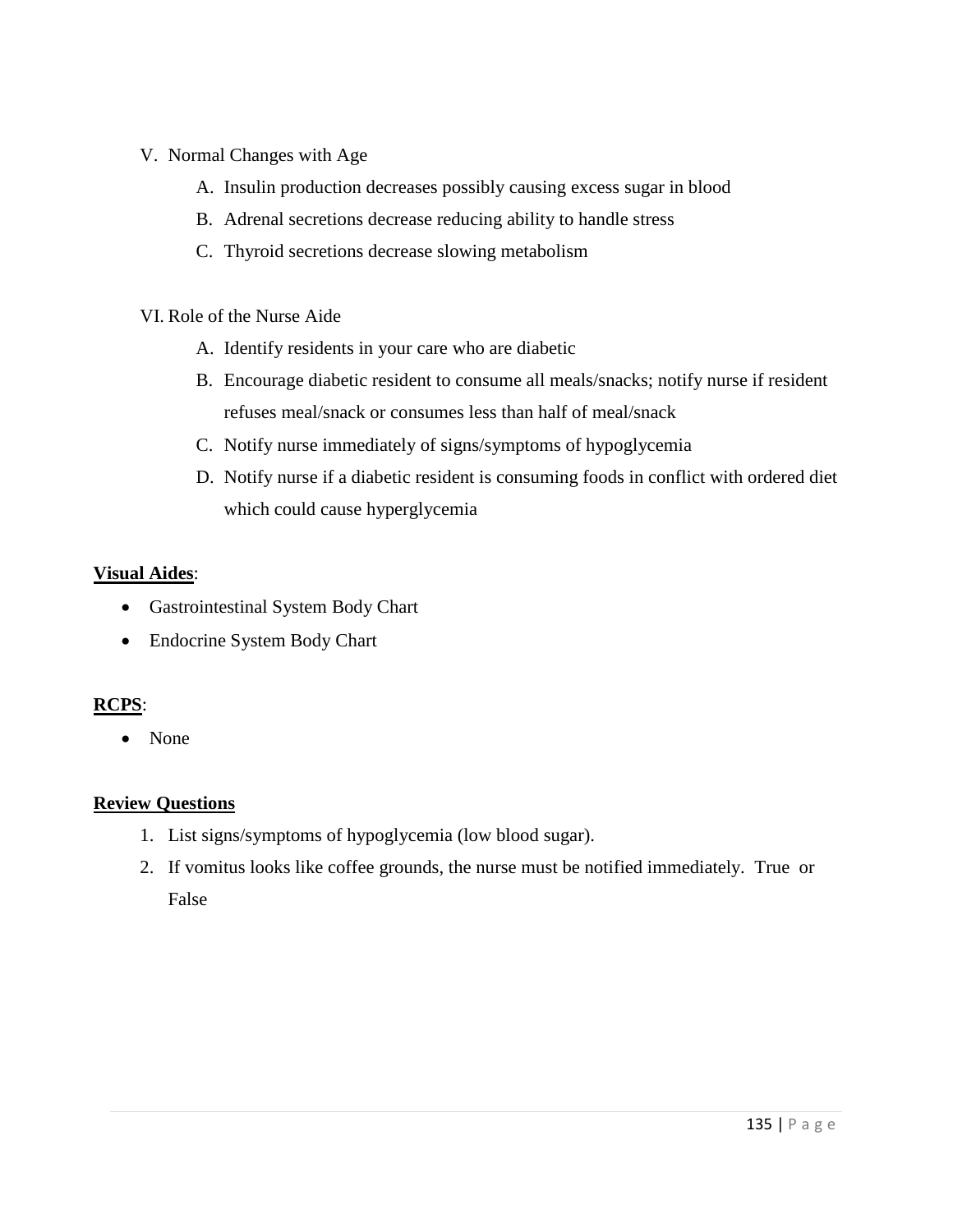#### **Lesson #26**

# **Title: Common Diseases and Disorders - Reproductive, Immune/Lymphatic Systems Lesson Objectives:**

- I. The student will be able to describe common disease processes of the reproductive system which affect the elderly resident.
- II. The student will be able to describe common disease processes of the lymphatic system which affect the elderly resident.

#### **Key Terms:**

**Genitals** – the external male or female sexual organs.

**HIV/AIDS** – life-threatening condition that damages the immune system and interferes with the body's ability to fight disease.

**Immune System** – protects the body from disease.

**Lymphatic System** – removes excess fluids and waste products from the tissues of the body.

**Perineum** – the area between the anus and the scrotum (male) or vulva (female).

#### **Reproductive Systems:**

**Female- ovaries** – produce estrogen, progesterone and ova (eggs)

- **fallopian tubes** carry eggs from ovaries to the uterus
- **uterus** muscular sac where the eggs can develop
- **vagina**  muscular canal leading out of the body
- **vulva** external gentialia of the female, including the labia and clitoris
- **breasts** holds mammary glands which produce nutrients for infants

 **Male- testes** – glands that produce testosterone and sperm

- **scrotum** sac which contains the testes
- **prostate gland**  gland which produces the fluid for sperm
- **penis** external organ through which males ejaculate and urinate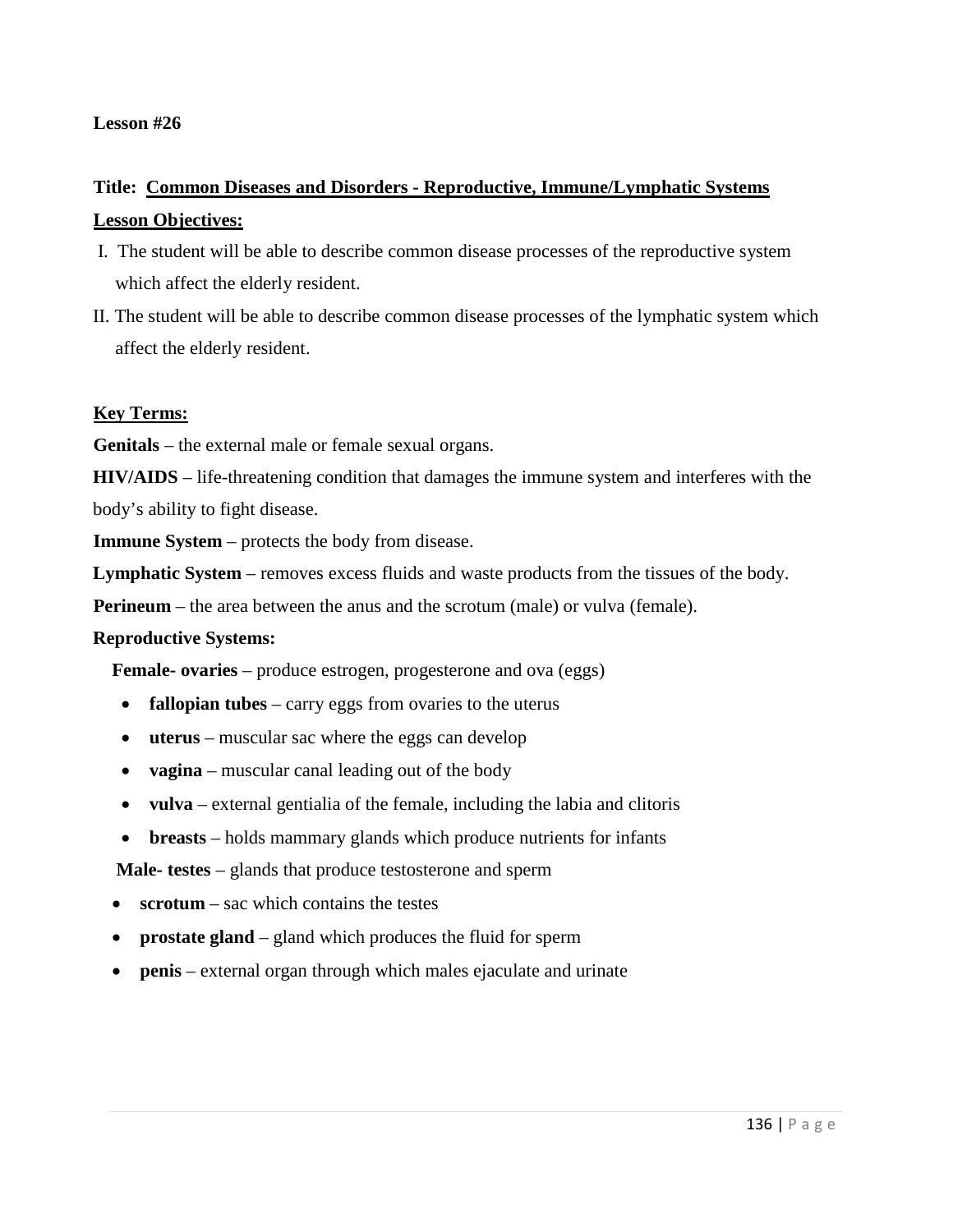### **Content:**

- I. Common Conditions of the Reproductive System
	- A. Breast, prostate and ovarian cancer
	- B. Vaginitis
- II. Normal Changes with Age
	- A. Hormone production decreases
	- B. Decreased estrogen in females causes menopause
	- C. Decreased testosterone in males slows sexual response
	- D. Prostate gland may become enlarged causing difficulty when urinating

#### III. Role of the Nurse Aide

- A. Observe and Report
	- 1. Abnormal bleeding
	- 2. Complaints of pain
- IV. Common Conditions of the Immune and Lymphatic Systems
	- A. HIV/AIDS
		- 1. Requires Standard Precautions unless coming in contact with blood or body fluids for which Contact Precautions would be necessary
	- B. Lymphoma (cancer of the immune system)
	- C. Result of cancer treatment/medications
- V. Normal Changes with Age
	- A. Increased risk of infection
	- B. Increased drying of tissue causes irritation
- VI. Role of the Nurse Aide
	- A. Observe and Report
		- 1. Fever
		- 2. Diarrhea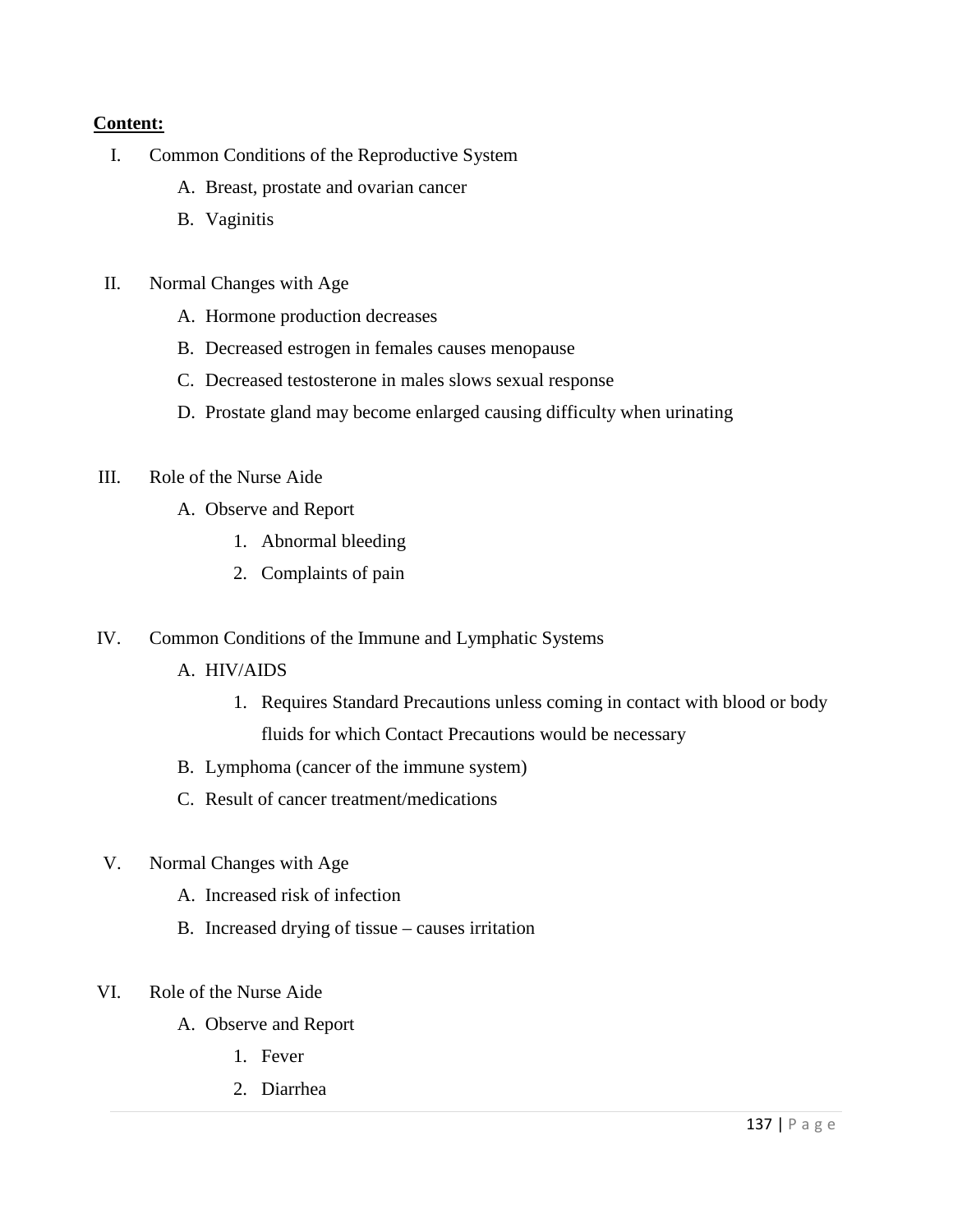3. Increased fatigue/weakness

### **Visual Aides**:

- Reproductive System Body Chart
- Immune/Lymphatic System Body Chart

# **RCPS**:

• None

# **Review Questions**

- 1. Fever and/or fatigue must be reported to the nurse. True or False
- 2. Abnormal bleeding from the vaginal area and/or complaint of pain/cramping must be reported to the nurse. True or False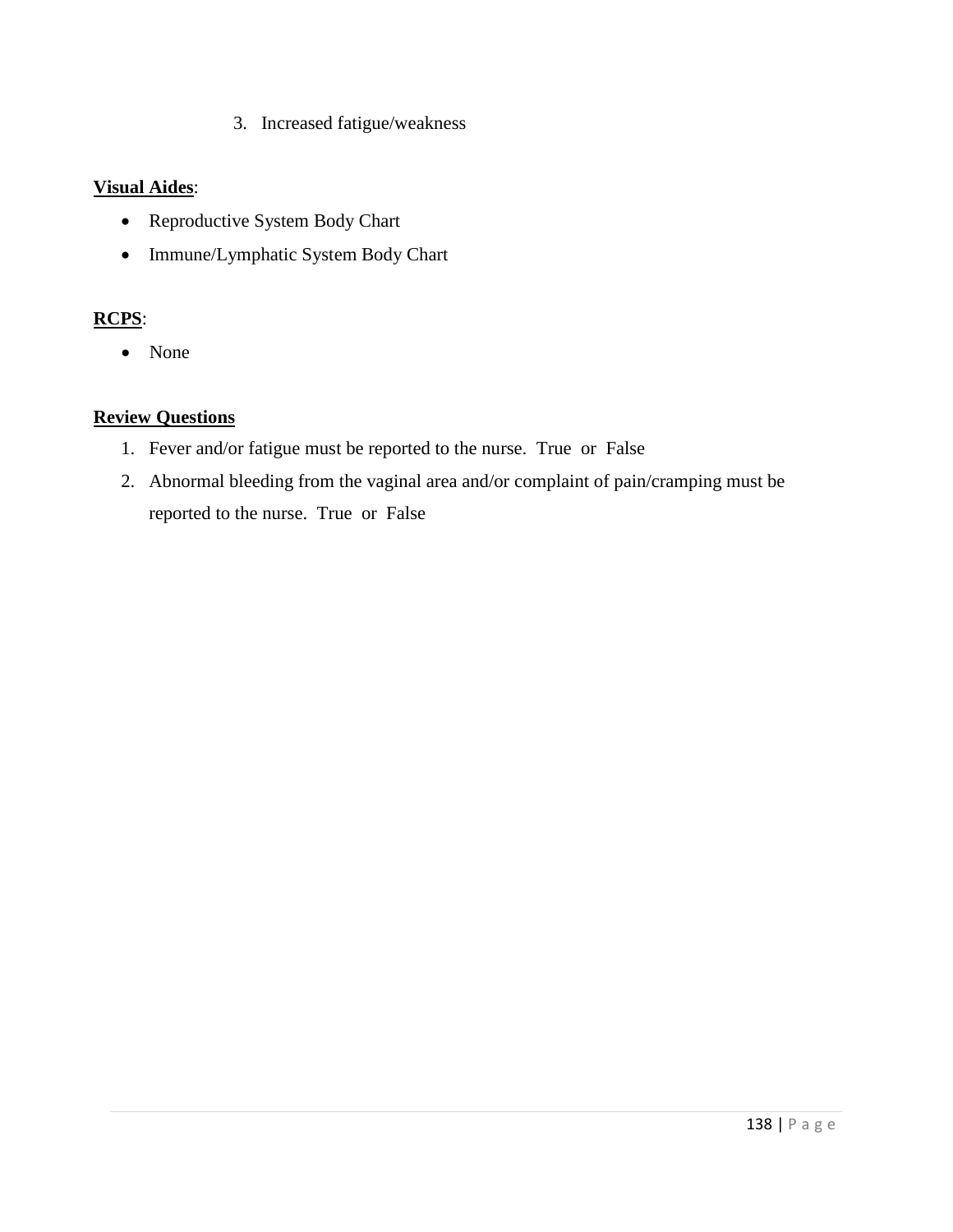#### **Lesson #27**

### **Title: Admission/Transfer/Discharge**

#### **Lesson Objectives:**

- I. The student will be able to describe the role of the direct caregiver to familiarize the newly admitted resident to new surroundings.
- II. The student will be able to explain the role of the direct caregiver in preparing a resident for transfer to an appointment or to the hospital.
- III. The student will be able to explain the role of the direct caregiver in assisting a resident to discharge to home or to another health care facility.

#### **Key Terms:**

**Admission** – resident arrival to reside at the facility.

**Discharge** – resident departure from the facility; no longer a resident of the facility.

**Personal Inventory Record** – record of personal items brought to the facility and belonging to the resident

**Transfer** – resident relocates to another location or to another area of the facility (e.g., Medicaid to Medicare unit).

**Room Change** – resident moves to another room in the same facility with same status (e.g.,

Medicaid to Medicaid; Medicare to Medicare).

#### **Content:**

- I. Admitting a New Resident to the Facility
	- A. Role of the Nurse Aide
		- 1. Prepare the room for the resident's arrival
		- 2. Introduce self to resident and family/responsible party and explain role
		- 3. Explain surroundings to resident, including use of call light to summon help, if needed
		- 4. Create a trusting relationship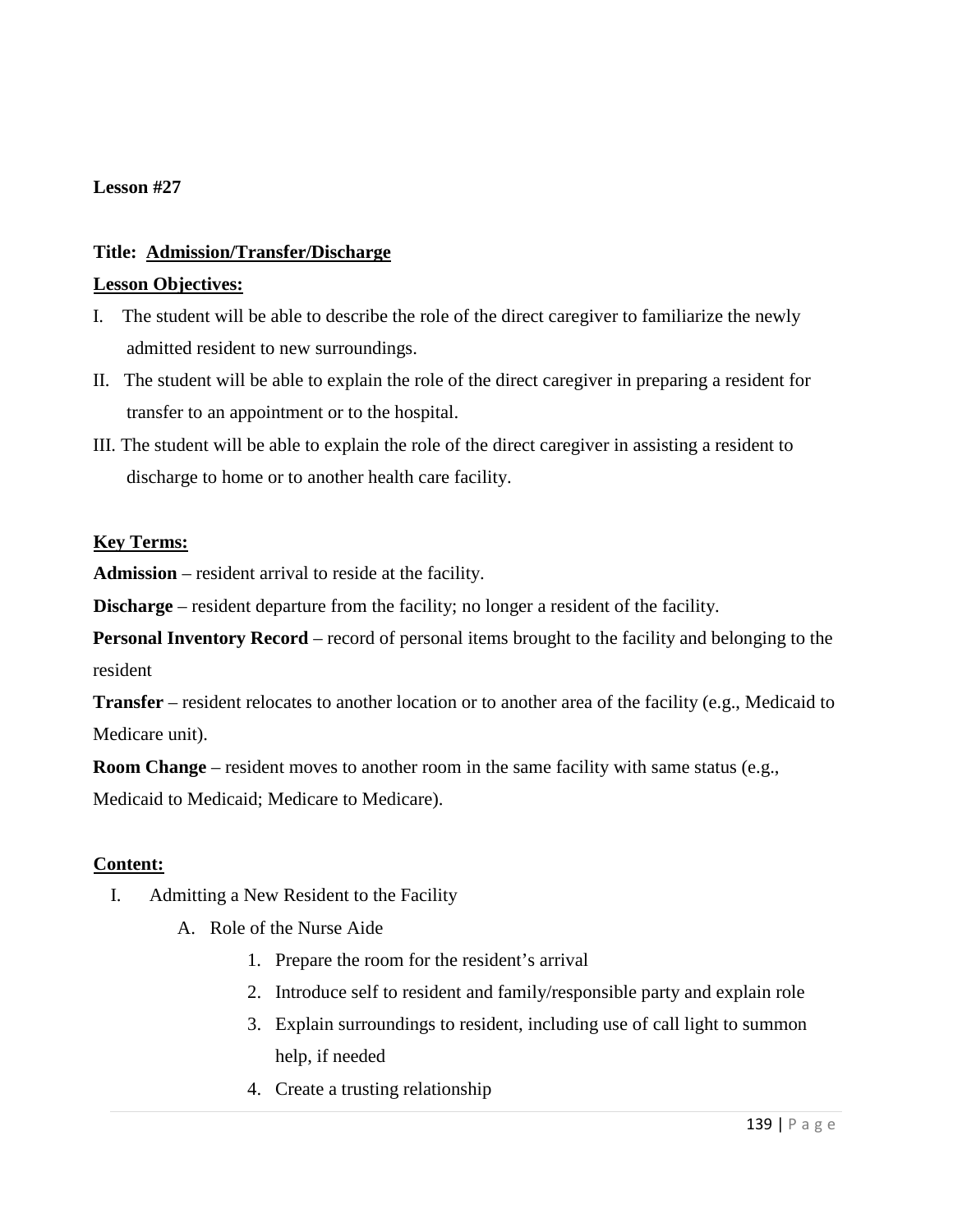- 5. Be available to family
- 6. Become a resource and support for the family
- 7. Refer family members requesting information about a resident to the nurse
- II. Assisting to Transfer a Resident to a Hospital (i.e., Care Transition)
	- A. Role of the Nurse Aide
		- 1. Respond to the directives given by the nurse to prepare the resident for transfer, particularly if the transfer is for an emergent condition
		- 2. If resident is leaving for a non-emergent appointment, ensure that the resident has received appropriate care, assistance with grooming, toileting and is appropriately dressed for the weather conditions during transport
		- 3. Assist emergency medical personnel, as requested, to ensure safe transfer of the resident
- III. Assisting a Resident to Discharge Home or to Another Facility
	- A. Role of the Nurse Aide
		- 1. Respond to the directives given by the nurse to prepare the resident for discharge
		- 2. Assist to gather personal belongings, as requested, in preparation for transfer/discharge, using the personal inventory as reference to personal items on site

# **Visual Aides**:

• Personal Inventory Record

# **RCPS**:

• None

# **Review Questions**

1. Describe ways to welcome a new resident to his/her new environment.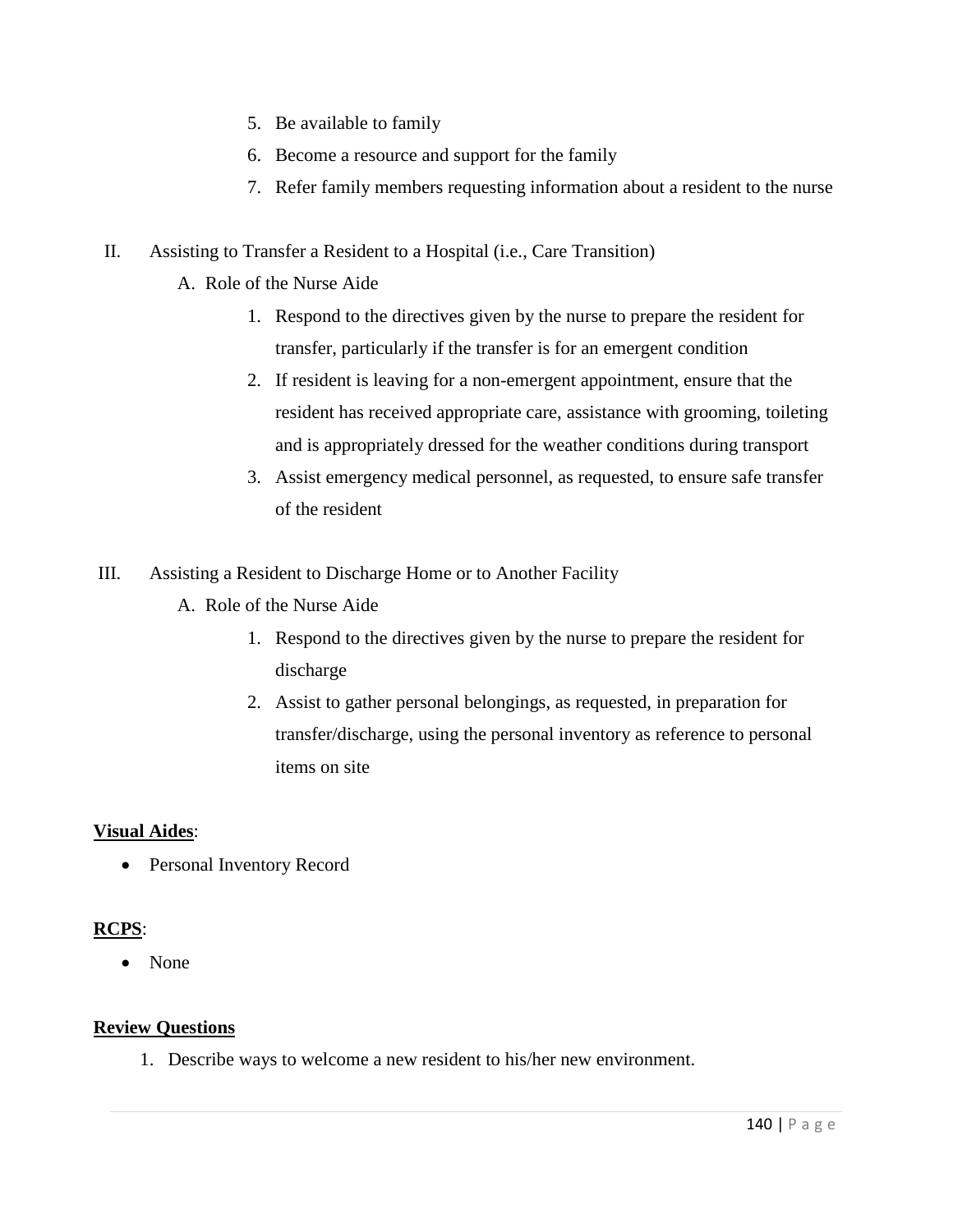2. The list used to describe the resident's belongings brought to the facility is called the

 $\overline{\phantom{a}}$ .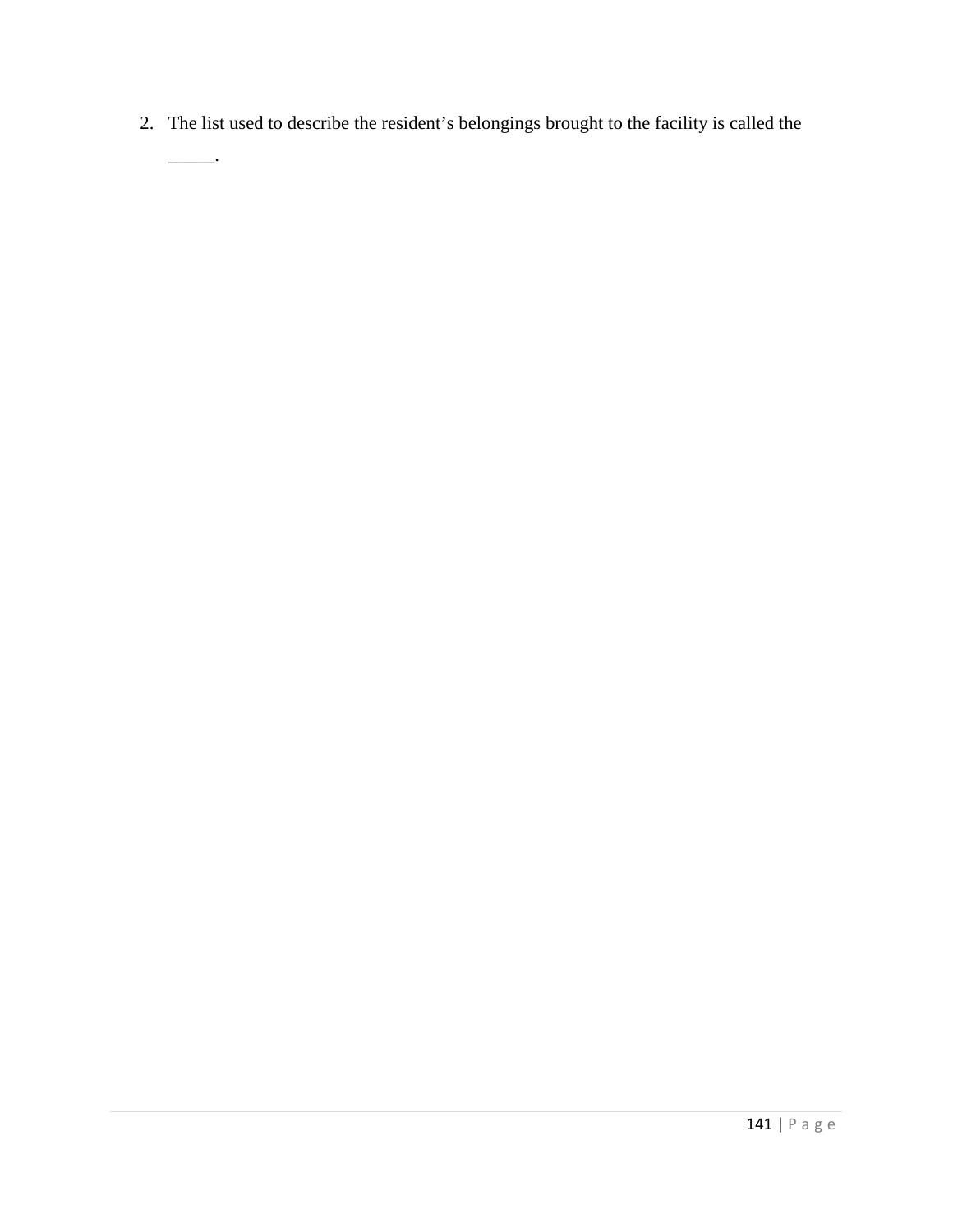#### **Lesson #28**

#### **Title: End of Life**

#### **Lesson Objectives:**

- I. The student will be able to explain the resident's right to formulate an advance directive which must be honored by staff.
- II. The student will be able to describe interventions to make the dying resident as comfortable as possible.
- III. The student will be able to demonstrate the steps to be taken to provide post mortem care to the deceased resident and prepare belongings for disposition.

#### **Key Terms:**

**Advance Directive** – the resident's spoken and/or written instruction about future medical care and treatment.

**Cheyne-Stokes** – a pattern of breathing with gradual increase in depth and sometimes in rate,

followed by a decrease resulting in apnea (no breathing); the cycles ordinarily are 30 seconds to 2 minutes in duration, with 5–30 seconds of apnea (no breathing).

**Cyanotic** – bluish discoloration of the skin, mucous membranes, lips or nails due to lack of sufficient oxygen in the blood.

**DNR** – "Do not resuscitate"; no heroic measures are to be taken should the resident's respirations cease.

**Hospice** – support services provided to a resident with a terminal illness who is anticipated to have six months or less to live.

**Mottling** – the skin, especially on the hands and feet, appear blue and blotchy; caused by slow blood circulation. The underside of the body may become darker. There may be a bluish gray color around the mouth or paleness in the face.

# **Content:**

I. Advance Directives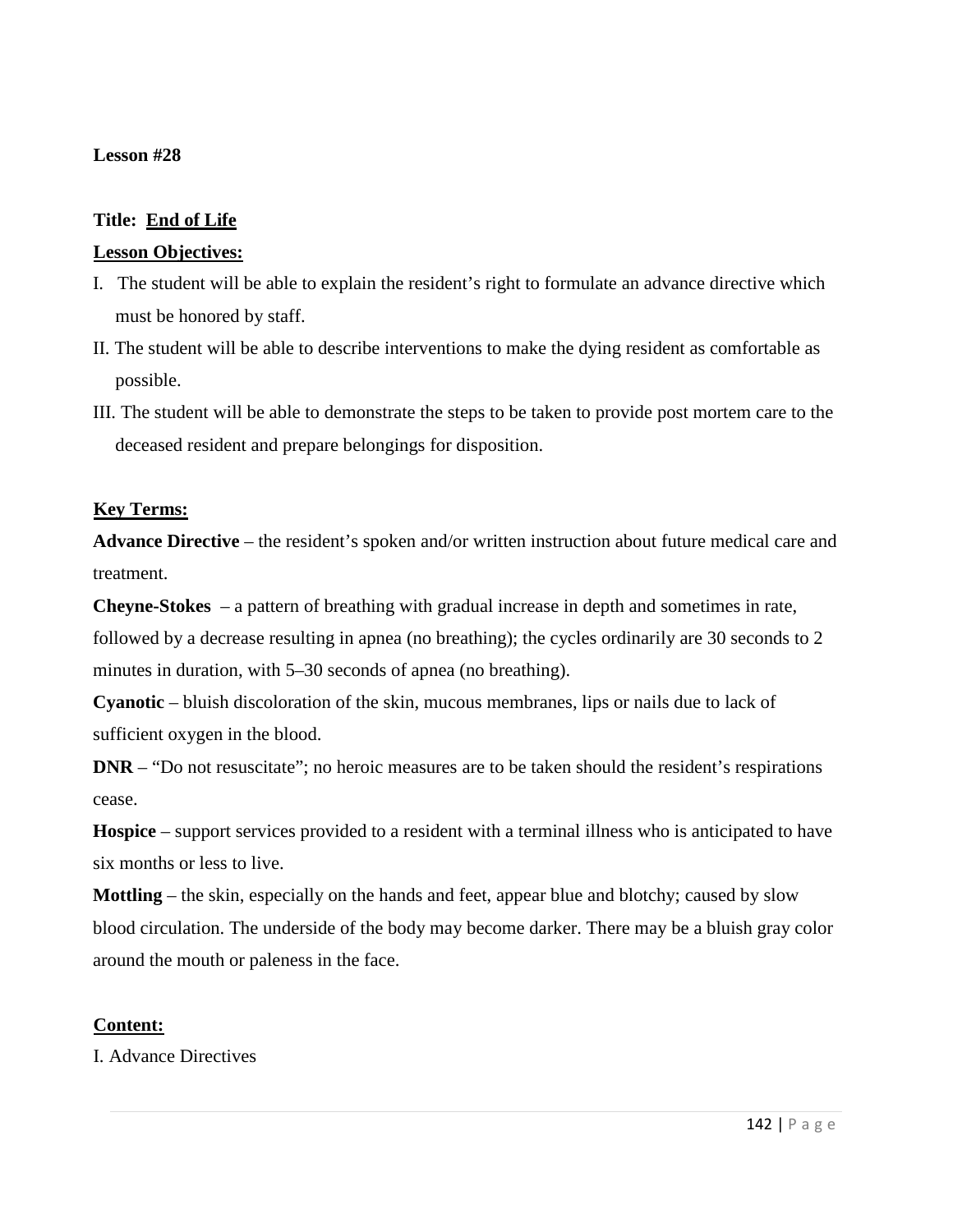- A. Purpose- by stating health care choices in an advance directive, the resident helps his/her family and physician understand their wishes about the resident's medical care
- B. Advance directives are normally one or more documents that list the resident's health care instructions. An advance directive may name a person of choice to make health care choices when the resident cannot make the choices for themselves. If desired, the resident may use an advance directive to prevent certain people from making health care decisions on their behalf
- C.An advance directive will not take away the resident's right to decide his/her current health care. As long as the resident is able to decide and express their own decisions, the resident's advance directive will not be used. This is true even under the most serious medical conditions. An advance directive will only be used when the resident is unable to communicate or when the physician decides that the resident no longer has the mental competence to make their own choices

#### II. **Indiana recognizes the following types of advance directives**:

- Talking directly to your physician and family
- Organ and tissue donation
- Health Care Representative
- Living Will Declaration or Life-Prolonging Procedures Declaration
- Psychiatric Advance Directive
- Out of Hospital Do Not Resuscitate Declaration and Order
- Power of Attorney

# III. Role of Hospice

- A. Participation- Resident is not expected to live more than six months
- B. Licensed nurse, clergy, social service and primary caregiver services may be provided
- C. Focus is on comfort measures and pain management
- D. Preserves dignity, respect and choice
- E. Plan of care is to be coordinated between facility staff and hospice staff
- F. Offers empathy and support for the resident and the family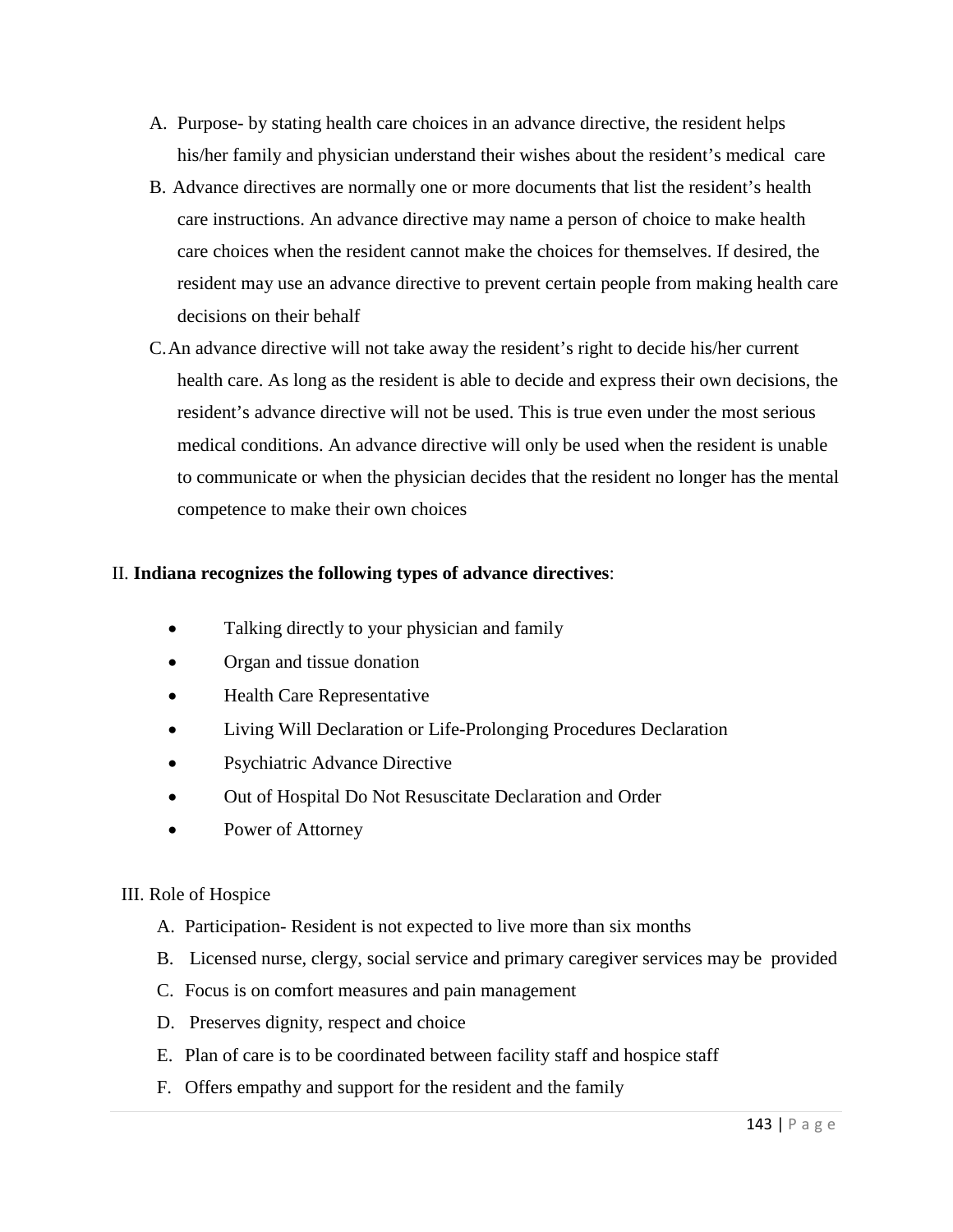- IV. Care of the Dying Resident
	- A. Place resident in most comfortable position for breathing and avoiding pain. Maintain body alignment.
	- B. Bathe and groom resident as desired by the resident/family to promote self- esteem, yet do not be disruptive
	- C. Keep resident's environment as normal as possible, as desired by the resident
	- D. Provide skin care, including back rubs/comfort measures frequently
	- E. Provide frequent oral care as needed. Keep dry/cracked lips lubricated for comfort
	- F. Offer drinking water/fluids frequently
	- G. Keep the resident's skin/linens clean
	- H. Offer resident's favorite foods
	- I. Communicate with the resident, even if he is not responsive, by identifying self and explaining everything you are doing
	- J. Be guided by the resident's attitude
	- K. Respect each resident's idea of death and spiritual beliefs
	- L. Give the resident and the family privacy, but do not isolate them
- V. Signs/Symptoms of Impending Death
	- A. Circulation- slows as heart fails; extremities become cool; pulse becomes rapid and weak
	- B. Respiration- irregular, rapid and shallow or slow and heavy; Cheyne Stokes
	- C. Muscle tone- jaw may sag; body becomes limp; bodily functions slow and become involuntary
	- D. Senses- sensory perception declines; the resident may stare yet not respond; hearing is believed to be the last sense to be lost
	- VI. Post Mortem Care
		- A. Respect the family's religious restrictions regarding care of the body, if applicable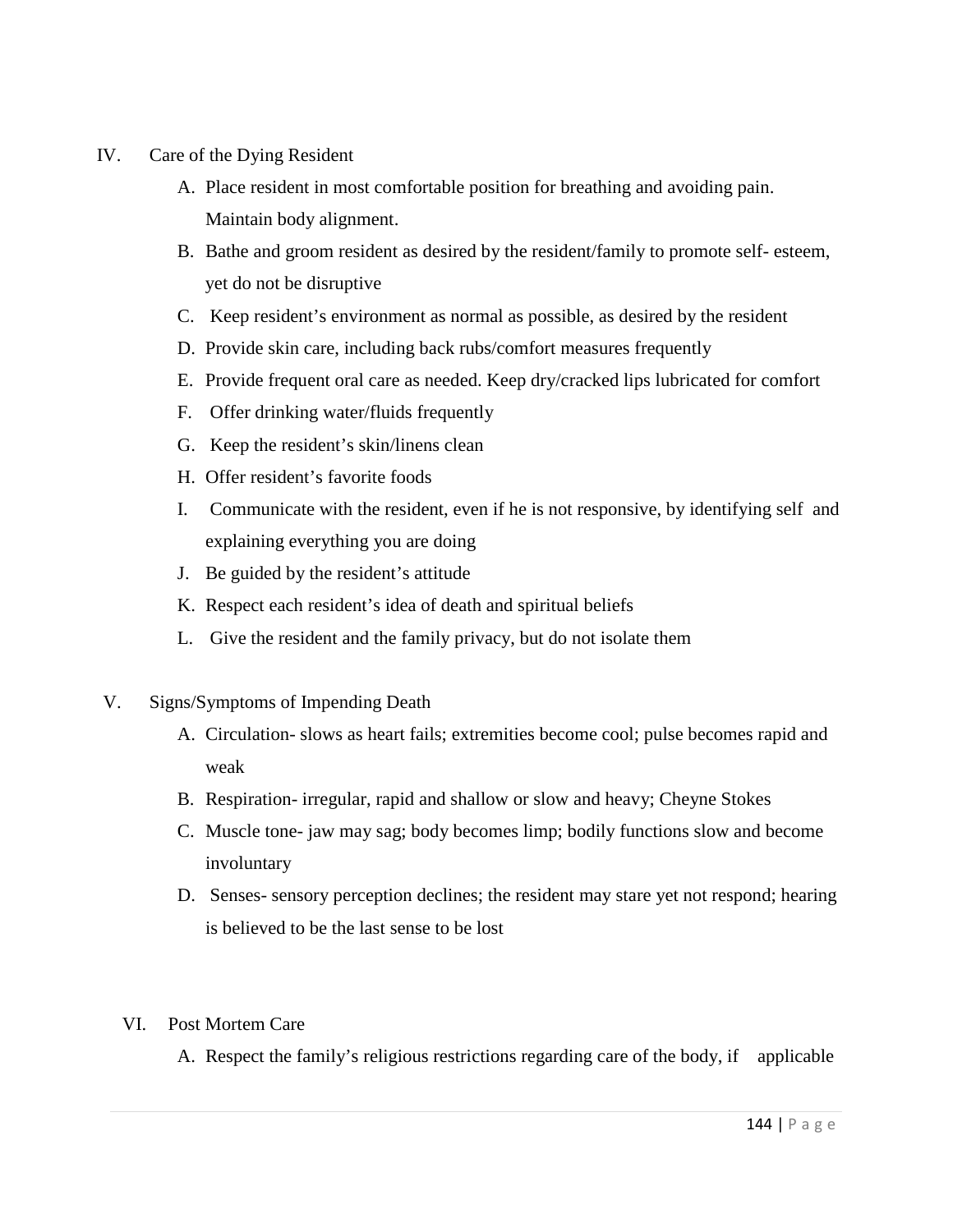- B. Provide privacy and assist a roommate to leave the area until the body is prepared and removed
- C. Place the body in the supine position with one pillow under the head to prevent facial discoloration
- D. Put in dentures. Notify nurse to remove any tubes or dressings
- E. Wash the body, as necessary, and comb hair
- F. Put on a clean gown and cover perineal area with a pad
- VII. Disposition of Personal Belongings
	- A. Assist the family/responsible party to gather personal belongings and compare to the personal inventory record to ensure the personal belongings of the resident are accounted for and returned to the family/responsible party
	- B. Send dentures, eyeglasses and prosthetic devices with the body to the mortuary

# **Visual Aides**:

• None

# **RCPS**:

• Post Mortem Care

# **Review Questions**

- 1. Blue discoloration of the skin and mucous members is called \_\_\_\_\_.
- 2. Hospice services are intended to provide support to the resident who is anticipated to have six months or less to live. True or False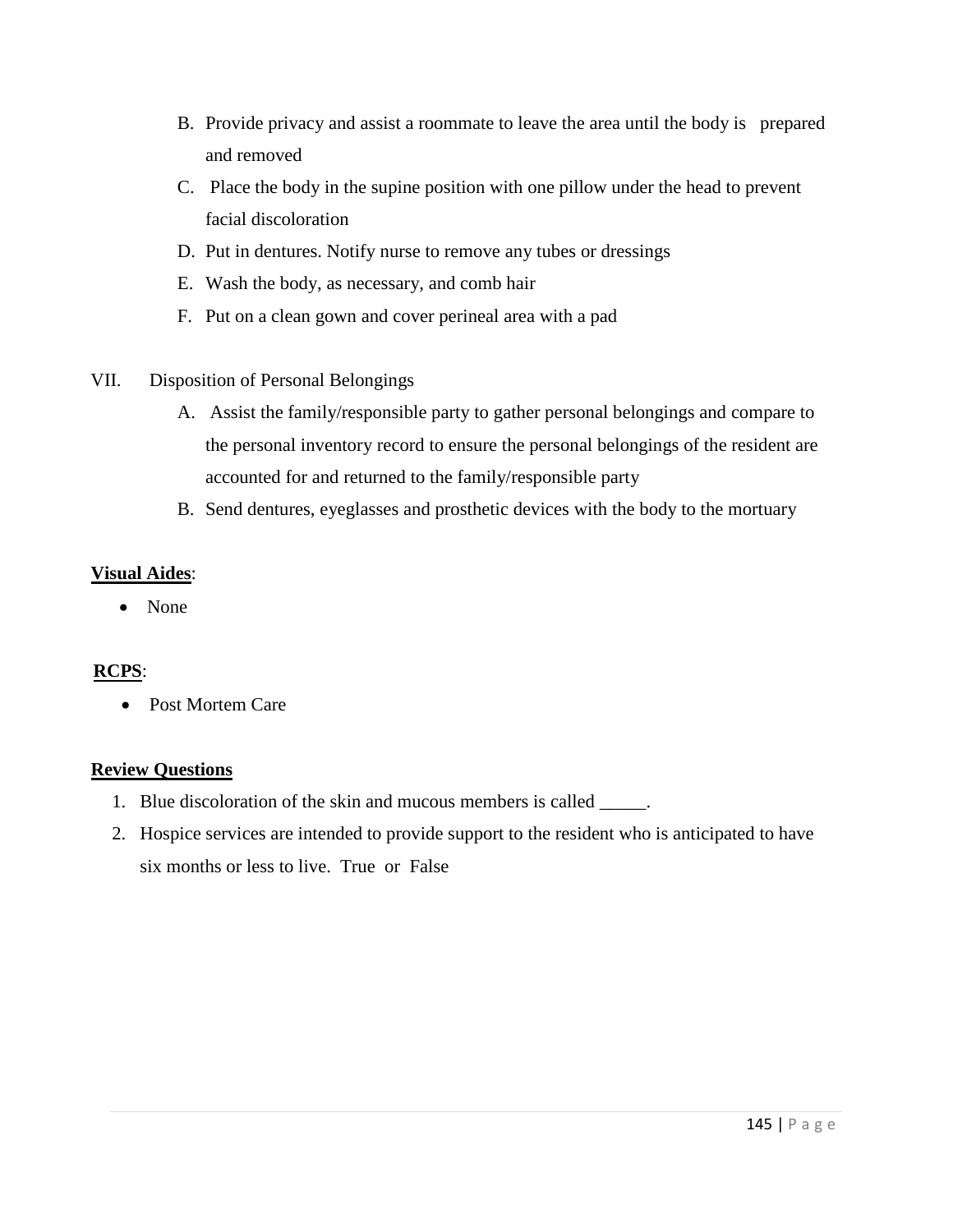#### **Lesson # 29**

#### **Title: Daily Responsibilities**

#### **Lesson Objectives**:

- I. The student will be able to explain the importance of prioritization, organization and time management while providing daily care.
- II. The student will be able to describe the importance of the interdisciplinary team and the ongoing revision of the care plan based upon the resident's changing condition/needs.

#### **Key Terms:**

**Abbreviation** – a shortened form of a word.

**Assignment sheet** – a document which lists the residents assigned to a caregiver and the specifics regarding care to be provided.

**Care plan** – a plan developed for each resident by the interdisciplinary team to achieve certain goals.

**Care team** – people with different education and experience who help care for residents. It is often called the "interdisciplinary team" or "IDT".

**Chronological order** – the sequence in which events occur.

#### **Content:**

- I. Day to Day Time Management/Resident Care
	- A. Beginning of Shift Report
	- B. Use of assignment sheets/communication of resident needs
	- C. Ancillary duties/assignments (e.g., cleaning, stocking supplies, etc.)
	- D. Documentation/Flow Records
		- 1. Resident's name on each page
		- 2. All entries in ink, neat and legible
		- 3. Entries are accurate and in chronological order as they occurred
		- 4. Never document before a procedure is completed
		- 5. Use facility-approved abbreviations
		- 6. No ditto marks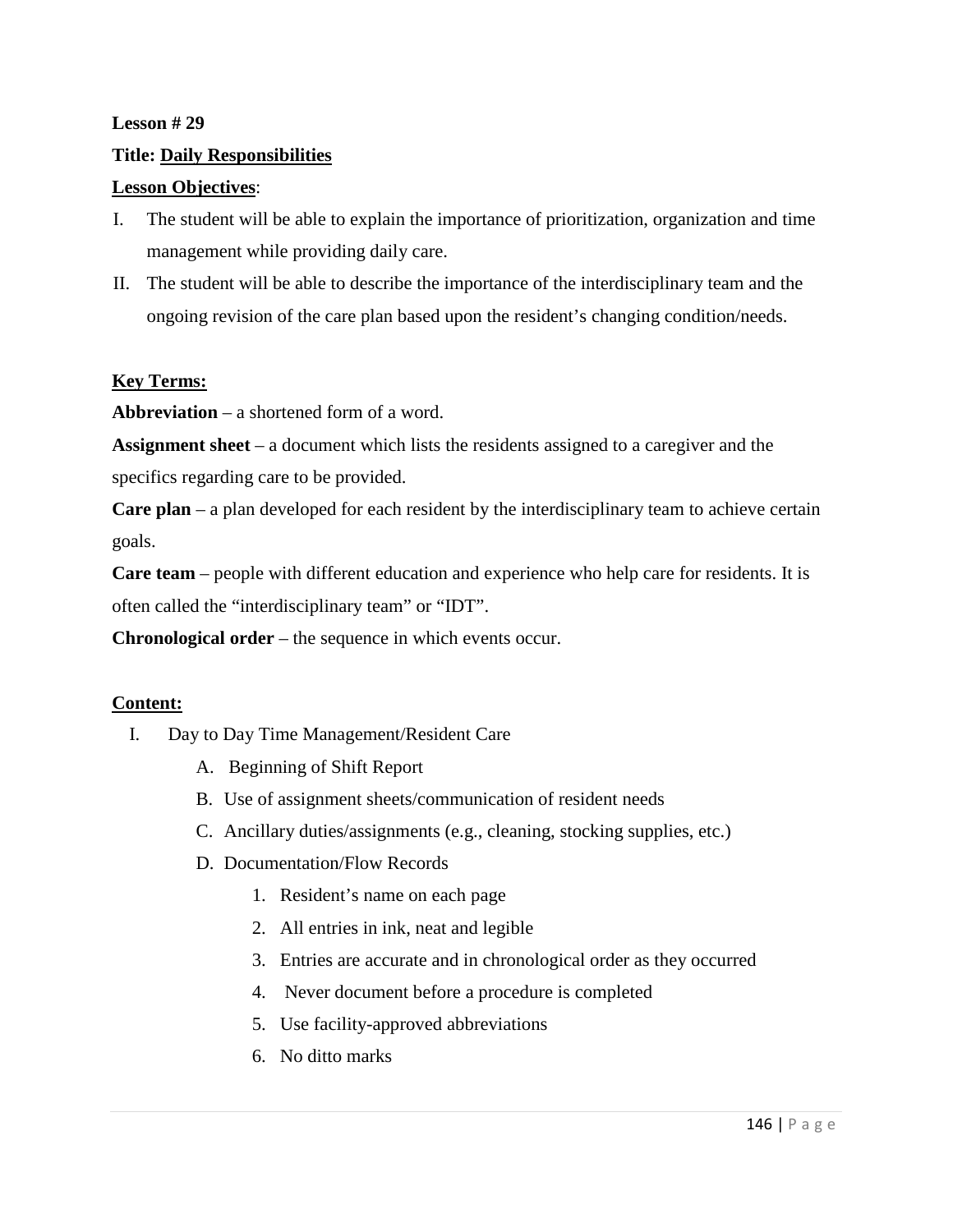- 7. Time and date entries; sign with name and title, unless initials are acceptable per facility policy.
- 8. Never document for someone else
- 9. If correcting an error, draw a single line through the error, print word "error" above entry and initial and date the correction
- 10. Some facilities may use military time. In this case, for the hours between 1:00 p.m.to 11:59 p.m., add 12 to the regular time. For example to change 2:00 p.m. to military time, add  $2 + 12$ . The time would be 1400 hours.
- 11. Some facilities use computers/electronic medical records. When using, make certain information seen on the screen remains private. Do not share confidential information with anyone except other caregivers on the team.
- 12. Be sure you are documenting on the correct resident
- E. Reporting
	- 1. Routine reporting
	- 2. Immediate reporting of resident change in condition, unusual occurrence, accident, etc.

#### F. End of Shift Report

- 1. Report pertinent concerns regarding resident status
- 2. Communicate any duties unable to be completed on your shift
- 3. Report any resident condition that will need the attention of the oncoming shift (e.g., resident is on the bedpan, etc.)
- II. Interdisciplinary Care Plan Meetings
	- A. Revisions of the plan of care/communication to direct caregivers
		- 1. The Care Plan Team reviews the plan at least quarterly and with any significant change in condition.
		- 2. The care plan is reviewed and revised to reflect the current condition(s) and needs of the resident.
		- 3. The care plan must be accessible for review by all caregivers
		- 4. When revisions are made to the care plan, the assignment sheet used by direct care staff should also be updated accordingly.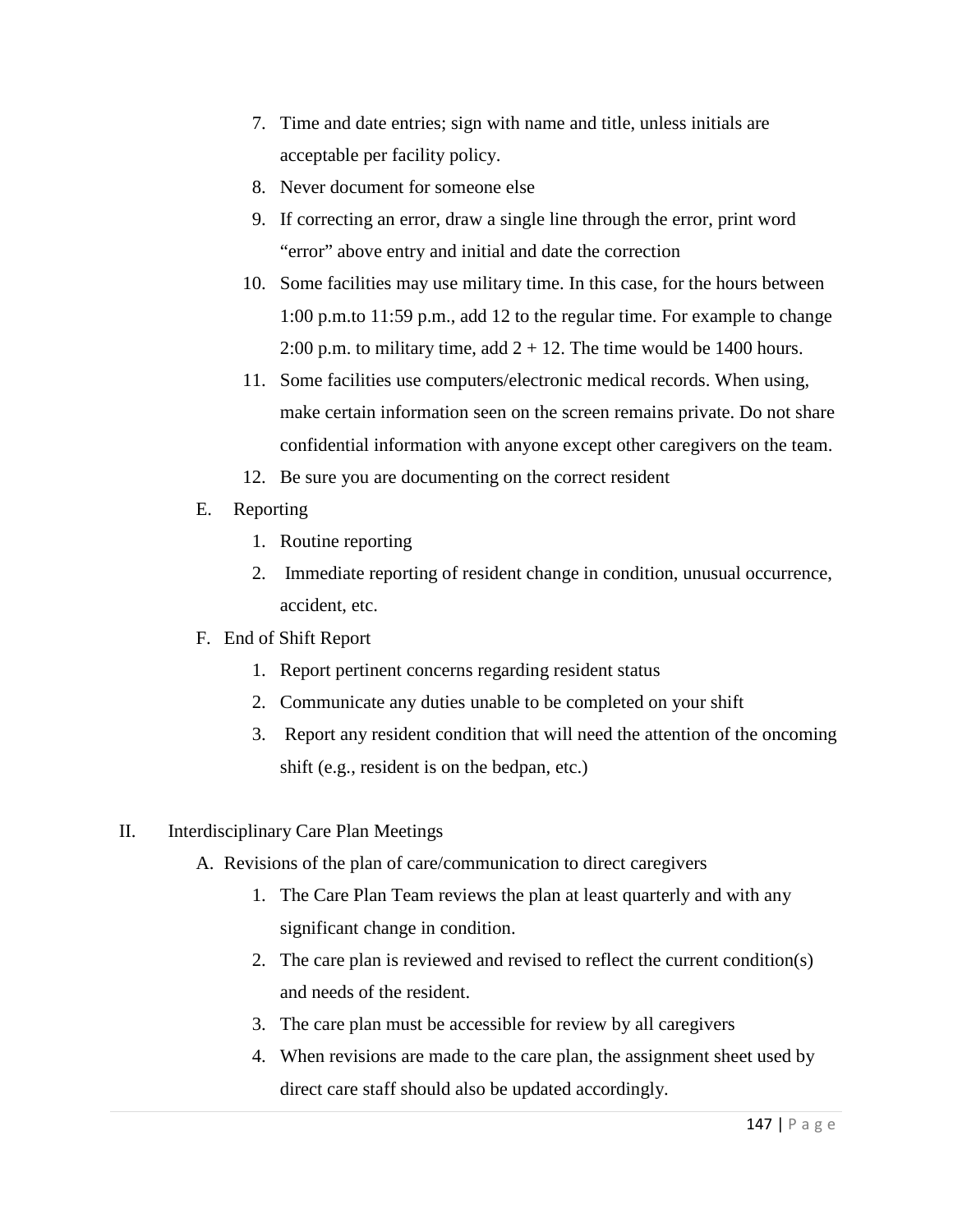# **Visual Aides**:

- Sample Nursing Assistant Assignment Sheet
- Sample Documentation Flow Records (BM Record, Food Consumption, ADL Record, Weight Record, etc.)

# **RCPS**:

• None

# **Review Questions**

- 1. Explain the procedure for correcting an error in documentation.
- 2. Describe information that should be communicated to the oncoming shift during report.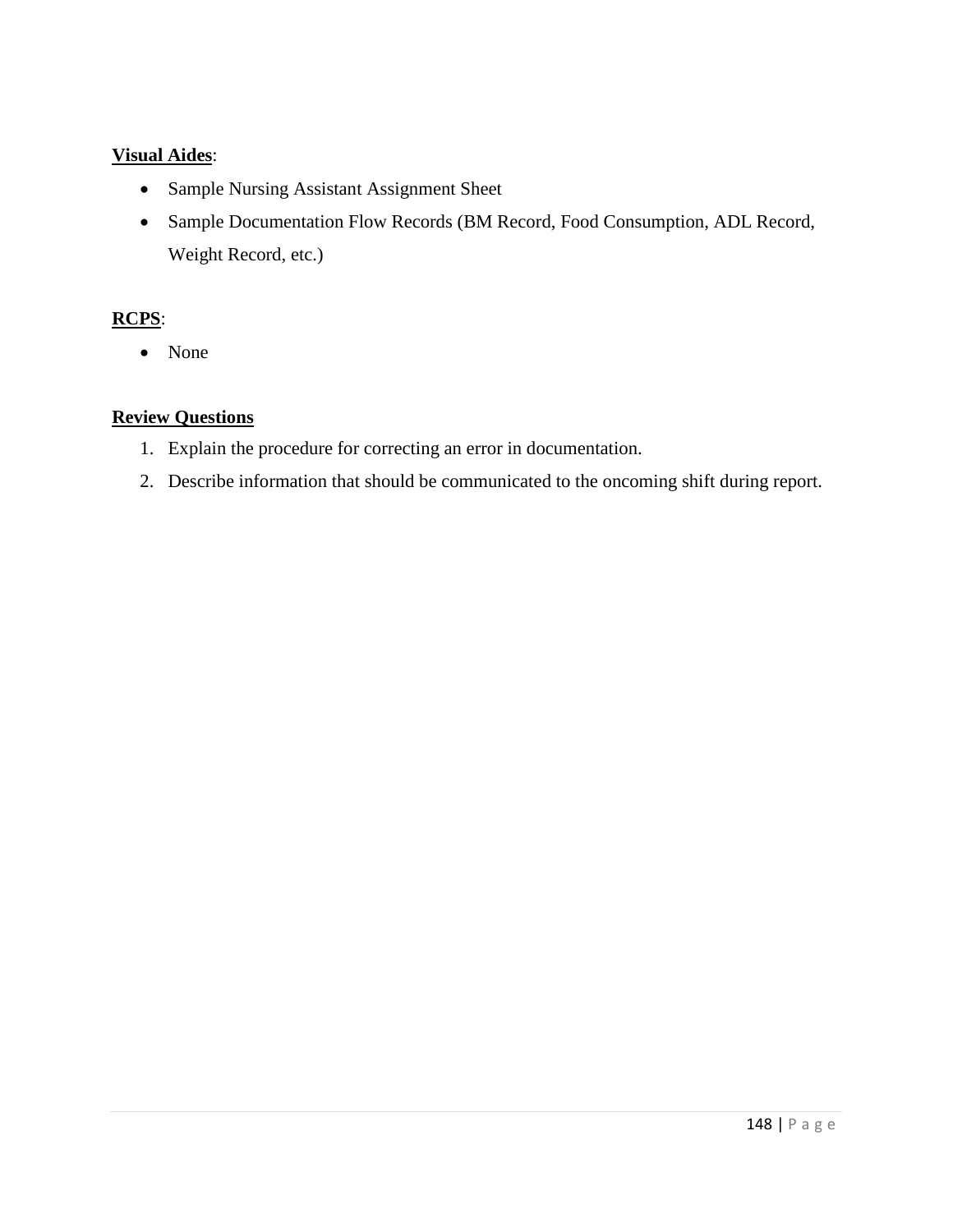#### **Lesson # 30**

#### **Title: Protecting Your Profession**

#### **Lesson Objectives**:

- I. The student will be able to describe the common causes of stress/burnout in the healthcare industry.
- II. The student will be able to describe abuse/neglect/misappropriation of resident property and will be able to explain his/her responsibility to respond and report any allegations of abuse/neglect/misappropriation of resident property.
- III. The student will be able to explain the requirements for testing, certification, and renewal to maintain professional status.

#### **Key Terms:**

**Abuse –** the willful infliction of injury, unreasonable confinement, intimidation, or punishment with resulting physical harm, pain or mental anguish. Abuse can be verbal (something said-oral, written or gestured), physical (something done to the resident-rough handling, hitting, slapping, pinching, etc.), emotional/mental (humiliation, harassment, threats of punishment or deprivation) or sexual (harassment, coercion or sexual assault). Any sexual relationship with a resident is considered to be abuse.

**Burnout –** a condition of feeling stressed and/or overworked to the point that the care provided to residents is negatively affected.

**Consensual** – agreed to by the people involved; dome with the consent of the people involved. **Involuntary Seclusion –** a separation of a resident from other residents or from their room or confinement against the resident's will, or the will of the legal representative **Neglect –** failure to provide goods and services necessary to avoid physical harm, mental

anguish, or mental illness

**Misappropriation –** the deliberate misplacement, exploitation, or wrongful, temporary or permanent use of a resident's belongings or money without the resident's consent **Stress** – the state of being frightened, excited, confused, in danger, or irritated, which can result in an emotional and/or physical response.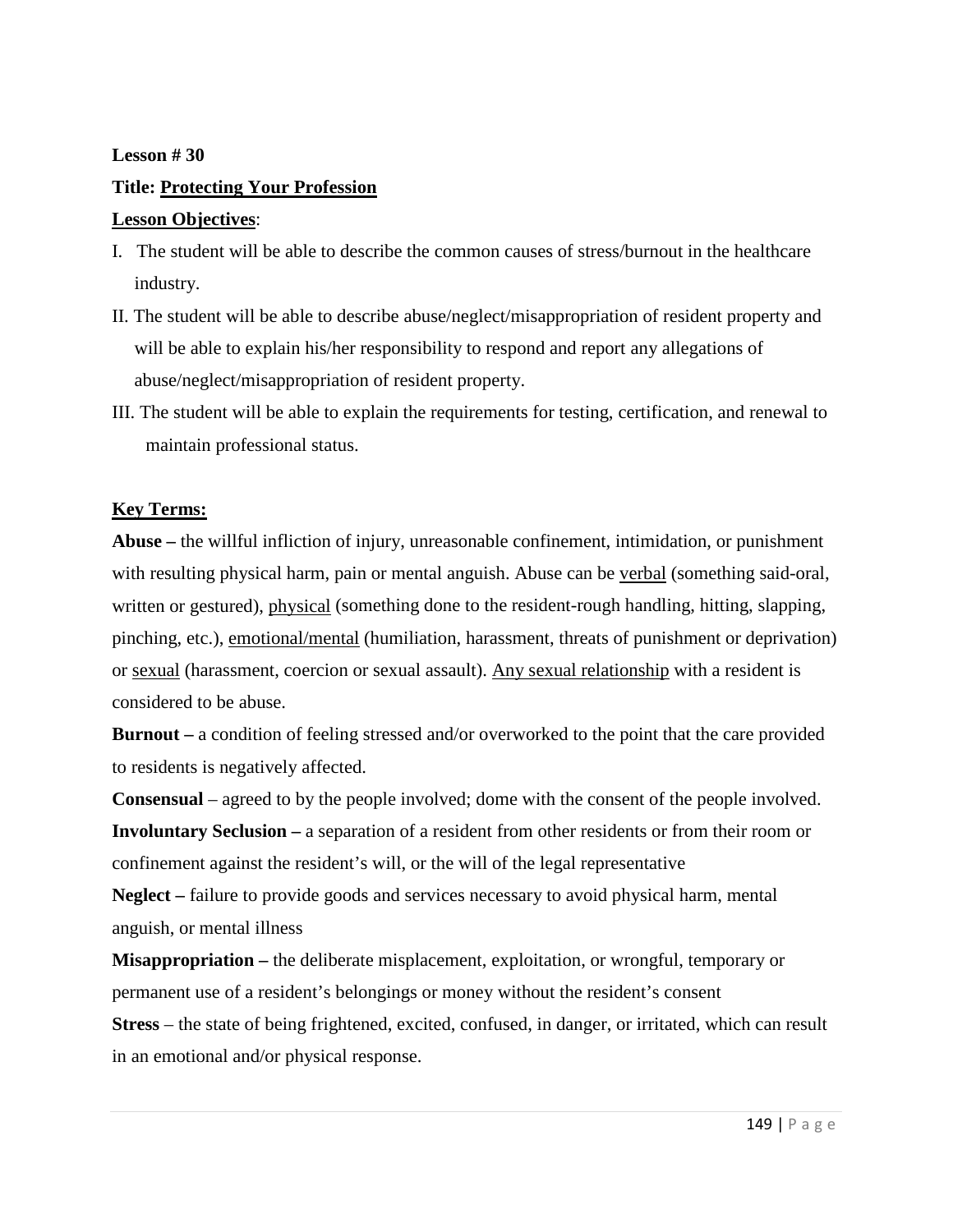**Stressor** – something that causes stress (divorce, marriage, new baby, new job, losing a job, etc.).

# **Content:**

- I. Reducing Stress/Burnout
	- A. Manage stress
		- 1. Develop healthy habits of diet and exercise
		- 2. Get sufficient rest/sleep
		- 3. Drink alcohol in moderation
		- 4. Do not smoke
		- 5. Find time for relaxing activities such as taking walks, reading books, etc.
	- B. Signs that you are not managing stress
		- 1. Exhibiting anger toward co-workers and/or residents
		- 2. Arguing with a supervisor or co-workers about assignments
		- 3. Complaining about responsibilities
		- 4. Feeling tired, even when you are well rested
		- 5. Difficulty focusing on residents and job duties
	- C. Develop a plan to manage stress
		- 1. Identify the sources of stress in your life
		- 2. Identify when you most often feel stress
		- 3. Identify what effects of stress are evident in your life
		- 4. Identify what can be changed to decrease the stress that you are feeling
		- 5. Identify the things in your life that you will have to learn to cope with due to an inability to change them
- II. Abuse/Neglect/Misappropriation
	- A. Responsibility to immediately protect the resident should a staff member witness abuse/neglect
		- 1. You must stay with the resident and call for assistance
		- 2. Ask a caregiver to leave the room if he/she is witnessed to be abusive to the resident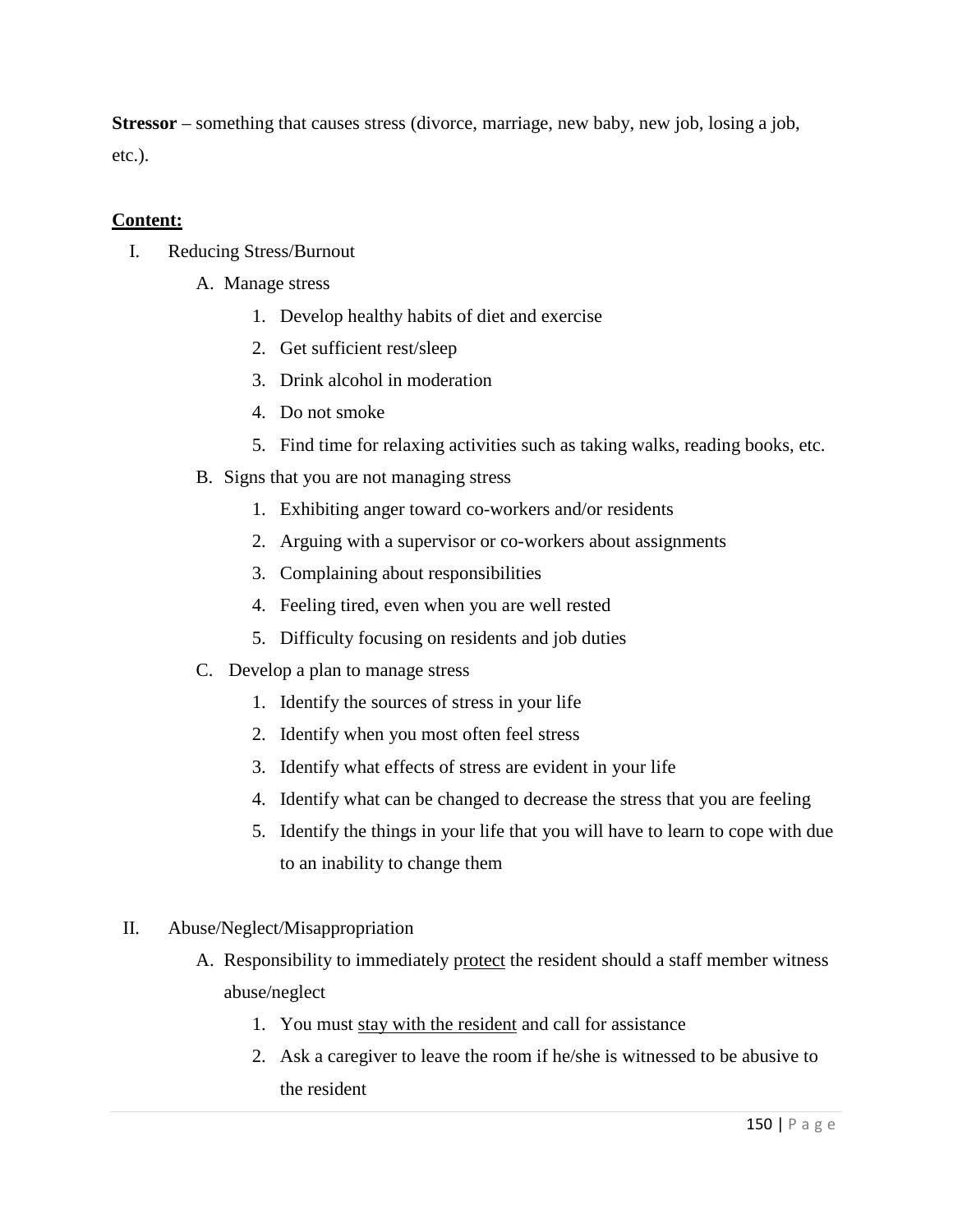- B. Know your facility's policy regarding reporting abuse
	- 1. To whom should the Nurse Aide report? His/her immediate/direct supervisor
	- 2. How should you report?
		- a) Verbally –to your immediate/direct supervisor
		- b) In writing –if requested by your immediate/direct supervisor
		- c) Form used –be familiar with the facility form to report concerns voiced by staff, family or residents
	- 3. When should a Nurse Aide report?
		- a) Immediately!
	- 4. The Nurse Aide Must Report When he/she…
		- a) Actually sees/witnesses an incident that you suspect is abuse or neglect
		- b) Observe signs that "suggest" abuse or neglect may have happened, including a change in the resident's behavior/demeanor (e.g., a resident becomes quiet, withdrawn, or flinches as if fearful when touched), or suspicious injuries such as teeth marks, belt buckle or strap marks, old and new bruises, dislocation, burns of unusual shape and in unusual locations, scratches, etc. If the aide hears of an alleged incident from a resident or co-worker then it should be reported
	- 5. The nurse aide doesn't make a determination that abuse or neglect "has" or "has not" occurred and then decide whether to report. If the resident makes an allegation (even if it doesn't seem that it can't be true) it must be reported to the direct supervisor immediately. If the nurse aide hears of an alleged incident from a resident or co-worker, it must be reported to the direct supervisor immediately
	- 6. NA Investigation
		- a) Conducted by ISDH when abuse has been reported
		- b) May result in revocation of certification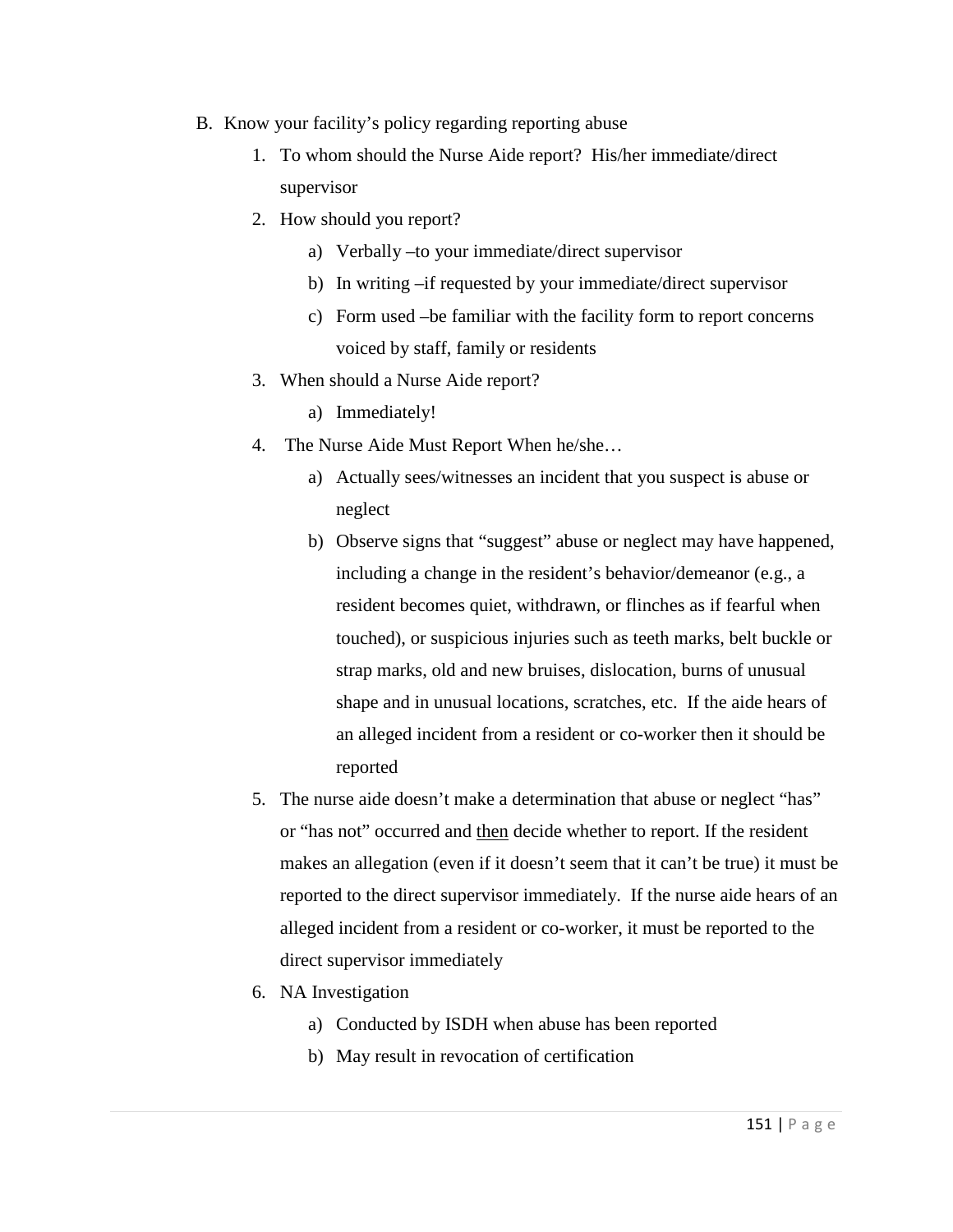- III. Nurse Aide Testing/Certification
	- A. To Maintain Certification
		- 1. The CNA must be offered at least 12 hours of in-service education per year
		- 2. The CNA must work for a health care provider at least one eight hour shift every twenty-four months
		- 3. The CNA must never have a verified complaint against them on the registry. If a complaint of abuse or misappropriation of resident's property or funds is found to be valid, the CNA will lose certification in all 50 states permanently
		- 4. The CNA must be evaluated yearly for performance and offered in-service education on any weaknesses identified
		- 5. The nurse aide must remain professional
			- a) Be responsible, calling the facility if unable to work the scheduled shift
			- b) Be on time for your scheduled shift
			- c) Arrive to work clean and neatly dressed and groomed
			- d) Maintain a positive attitude
			- e) Follow facility policies and procedures
			- f) Document and report carefully and correctly
			- g) Always ask questions, if uncertain
			- h) Report anything that keeps you from completing your duties/assignment
			- i) Offer suggestions for improving the living and working environment
- IV. Certification Renewal
	- A. The CNA must renew certification with the ISDH CNA Registry on-line at the time of expiration
	- B. Proof of continued good standing on the registry must be provided to the employer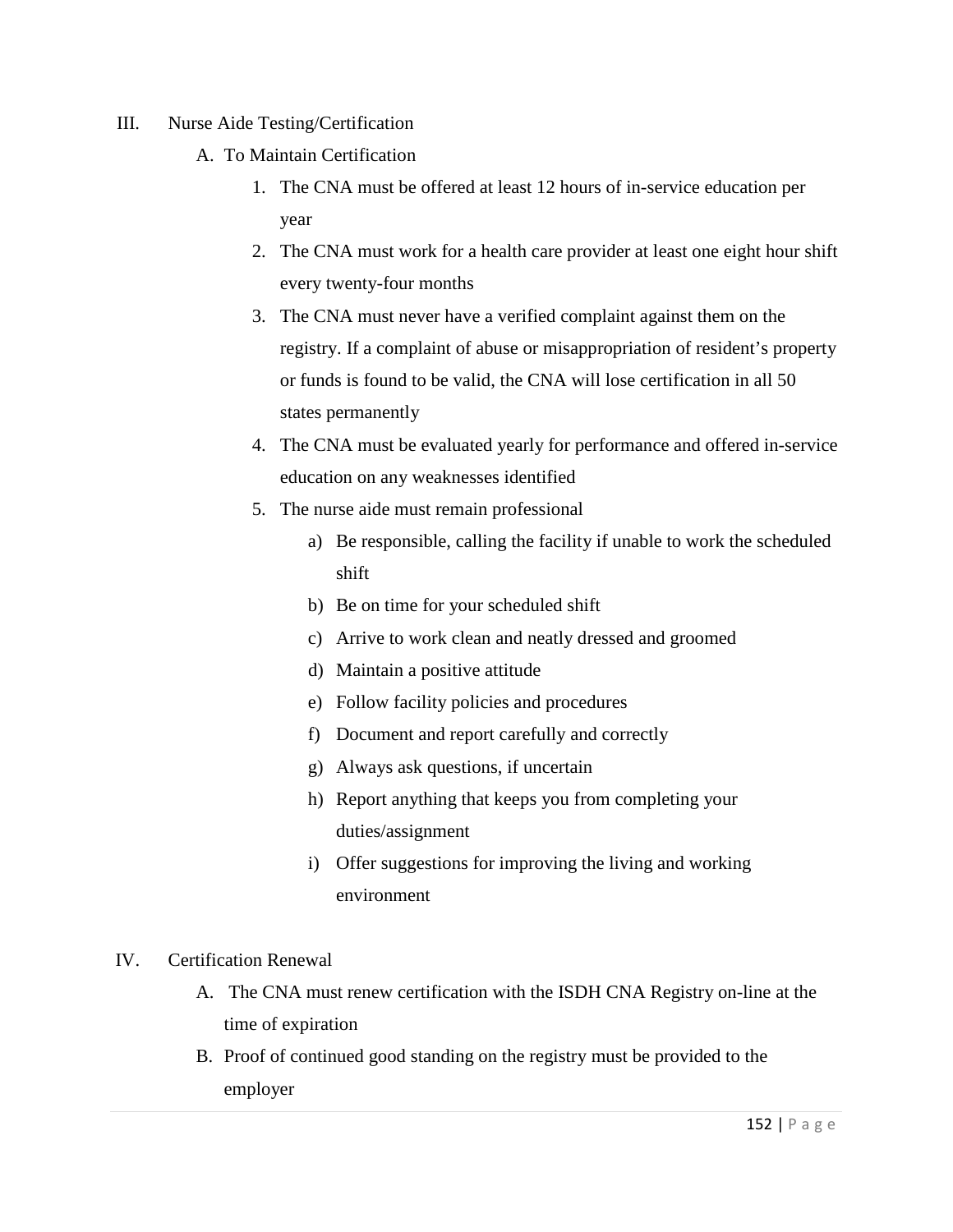- V. Course Review
	- A. Brief overview of each lesson
	- B. Review of RCPs

#### **Visual Aides**:

• Introduce the student to the on-line means to renew certification

# **RCPS**:

• None

#### **Review Questions**

- 1. Name common signs of stress and burnout in the healthcare industry
- 2. What is the minimum requirement of hours worked for a healthcare provider within a 24 month period to maintain CNA certification?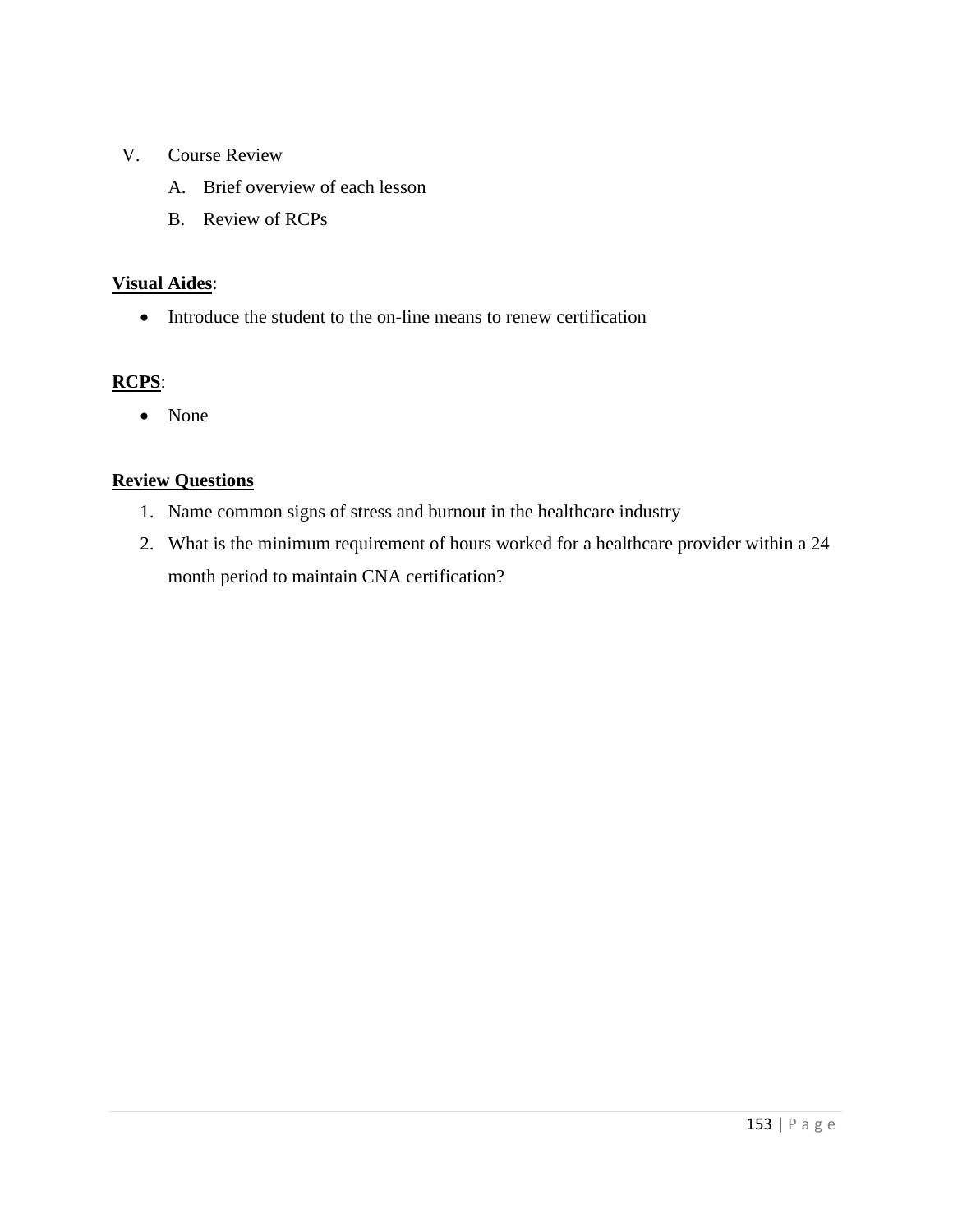# Appendix A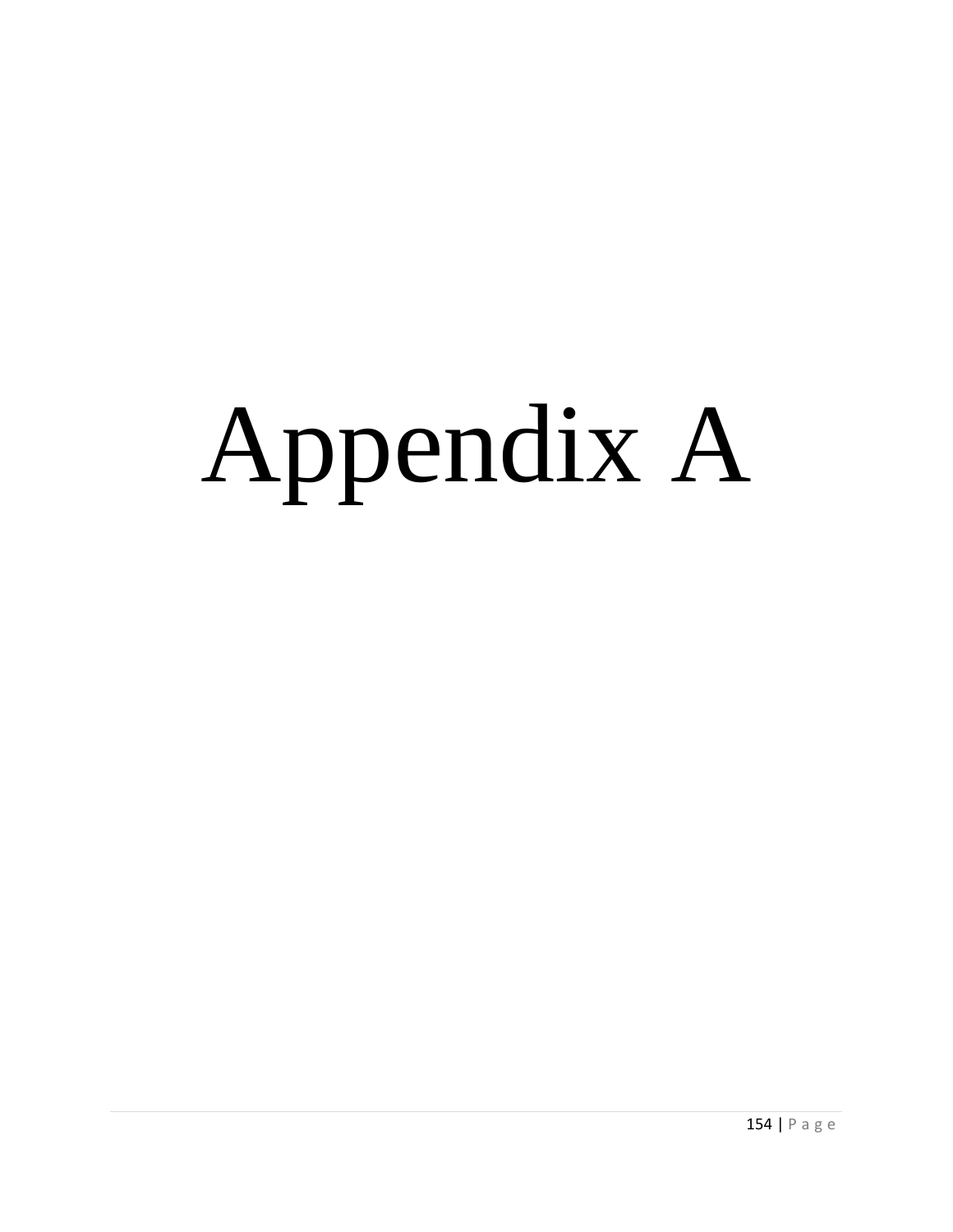| PROCEDURE #1: INITIAL STEPS              |                                              |
|------------------------------------------|----------------------------------------------|
| <b>STEP</b>                              | <b>RATIONALE</b>                             |
| 1. Ask nurse about resident's needs,     | 1. Prepares you to provide best possible     |
| abilities and limitations, if necessary  | care to resident.                            |
| and gather necessary supplies.           |                                              |
| 2. Knock and identify yourself before    | 2. Maintains resident's right to privacy.    |
| entering the resident's room. Wait for   |                                              |
| permission to enter the resident's       |                                              |
| room.                                    |                                              |
| 3. Greet resident by name per resident   | 3. Shows respect for resident.               |
| preference.                              |                                              |
| 4. Identify yourself by name and title.  | 4. Resident has right to know identity and   |
|                                          | qualifications of their caregiver.           |
| 5. Explain what you will be doing;       | 5. Promotes understanding and                |
| encourage resident to help as able.      | independence.                                |
| 6. Gather supplies and check equipment.  | 6. Organizes work and provides for safety.   |
| 7. Close curtains, drapes and doors.     | 7. Maintains resident's right to privacy and |
| Keep resident covered, expose only       | dignity.                                     |
| area of resident's body necessary to     |                                              |
| complete procedure.                      |                                              |
| 8. Wash your hands.                      | 8. Provides for Infection Control.           |
|                                          |                                              |
|                                          |                                              |
| 9. Wear gloves as indicated by Standard  | 9. Protects you from contamination by        |
| <b>Precautions.</b>                      | bodily fluids.                               |
| 10. Use proper body mechanics. Raise     | 10. Protects yourself and the resident from  |
| bed to appropriate height and lower side | injury.                                      |
| rails (if raised).                       |                                              |

\_\_\_\_\_\_\_\_\_\_\_\_\_\_\_\_\_\_\_\_\_\_\_\_\_\_\_\_\_\_\_\_\_\_\_\_\_ \_\_\_\_\_\_\_\_\_\_\_\_\_\_\_\_\_\_\_\_\_\_\_\_ Student Signature Date

Instructor Signature Date

\_\_\_\_\_\_\_\_\_\_\_\_\_\_\_\_\_\_\_\_\_\_\_\_\_\_\_\_\_\_\_\_\_\_\_\_\_ \_\_\_\_\_\_\_\_\_\_\_\_\_\_\_\_\_\_\_\_\_\_\_\_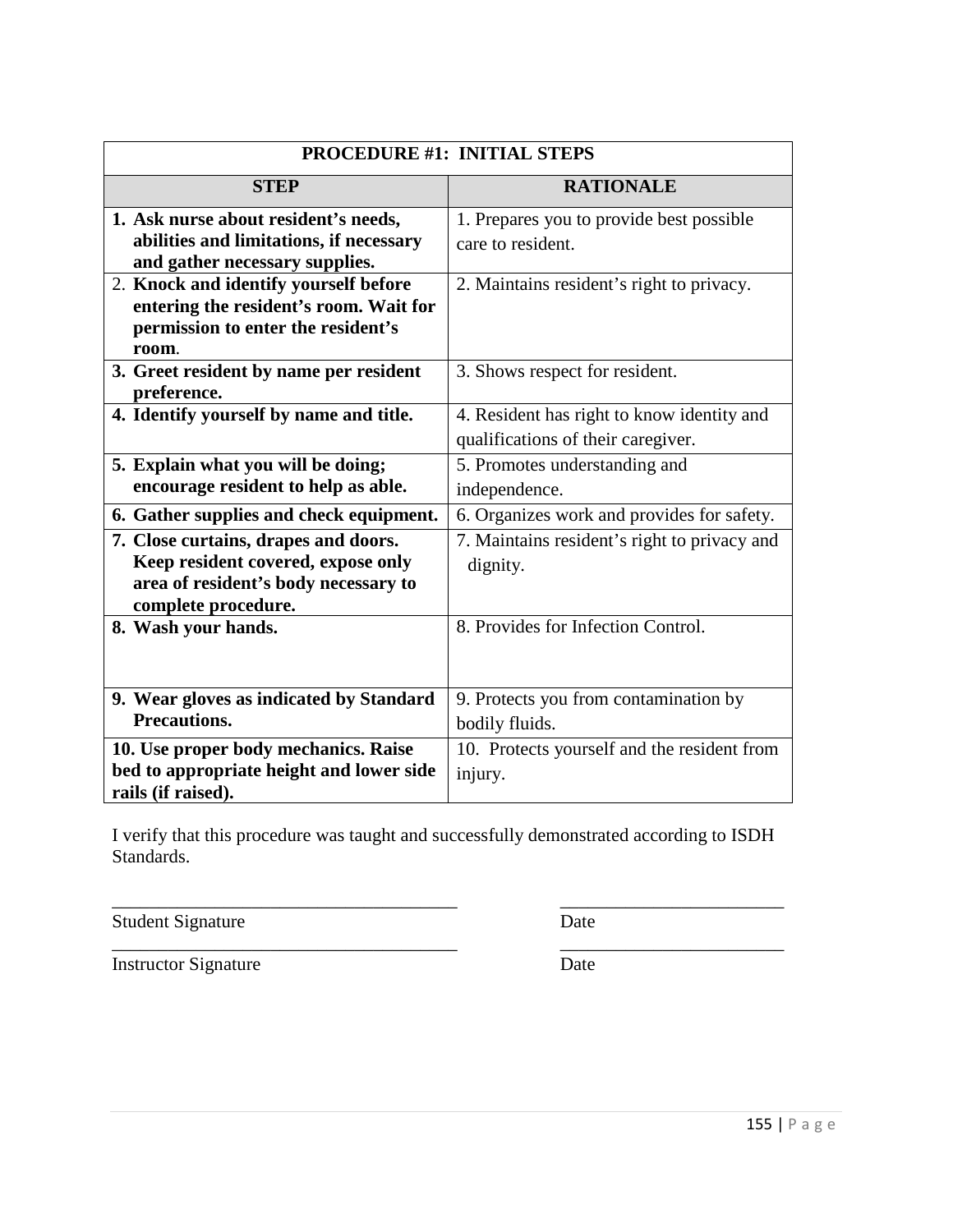| <b>PROCEDURE #2: FINAL STEPS</b>                                         |                                             |
|--------------------------------------------------------------------------|---------------------------------------------|
| <b>STEP</b>                                                              | <b>RATIONALE</b>                            |
| 1. Remove gloves, if applicable, and<br>wash your hands.                 | 1. Provides for Infection Control.          |
| 2. Be certain resident is comfortable and                                | 2. Reduces stress and improves resident's   |
| in good body alignment. Use proper<br>body mechanics                     | comfort and sense of well-being.            |
| 3. Lower bed height and position side<br>rails (if used) as appropriate. | 3. Provides for safety.                     |
| 4. Place call light and water within                                     | 4. Allows resident to communicate with      |
| resident's reach.                                                        | staff as necessary and encourages           |
|                                                                          | hydration.                                  |
| 5. Ask resident if anything else is<br>needed.                           | 5. Encourages resident to express needs.    |
| 6. Thank resident.                                                       | 6. Shows your respect toward resident.      |
| 7. Remove supplies and clean equipment                                   | 7. Facilities have different methods of     |
| according to facility procedure.                                         | disposal and sanitation. You will carry out |
|                                                                          | the policies of your facility.              |
| 8. Open curtains, drapes and door                                        | 8. Provides resident with right to choose.  |
| according to resident's wishes.                                          |                                             |
| 9. Perform a visual safety check of                                      | 9. Prevents injury to you and resident.     |
| resident and environment.                                                |                                             |
| 10. Report unexpected findings to nurse.                                 | 10. Provides nurse with necessary           |
|                                                                          | information to properly assess resident's   |
|                                                                          | condition and needs.                        |
| 11. Document procedures according to                                     | 11. What you document is a legal record of  |
| facility procedure.                                                      | what you did. If you don't document it,     |
|                                                                          | legally, it didn't happen.                  |

\_\_\_\_\_\_\_\_\_\_\_\_\_\_\_\_\_\_\_\_\_\_\_\_\_\_\_\_\_\_\_\_\_\_\_\_\_ \_\_\_\_\_\_\_\_\_\_\_\_\_\_\_\_\_\_\_\_\_\_\_\_

Student Signature Date

\_\_\_\_\_\_\_\_\_\_\_\_\_\_\_\_\_\_\_\_\_\_\_\_\_\_\_\_\_\_\_\_\_\_\_\_\_ \_\_\_\_\_\_\_\_\_\_\_\_\_\_\_\_\_\_\_\_\_\_\_\_ Instructor Signature Date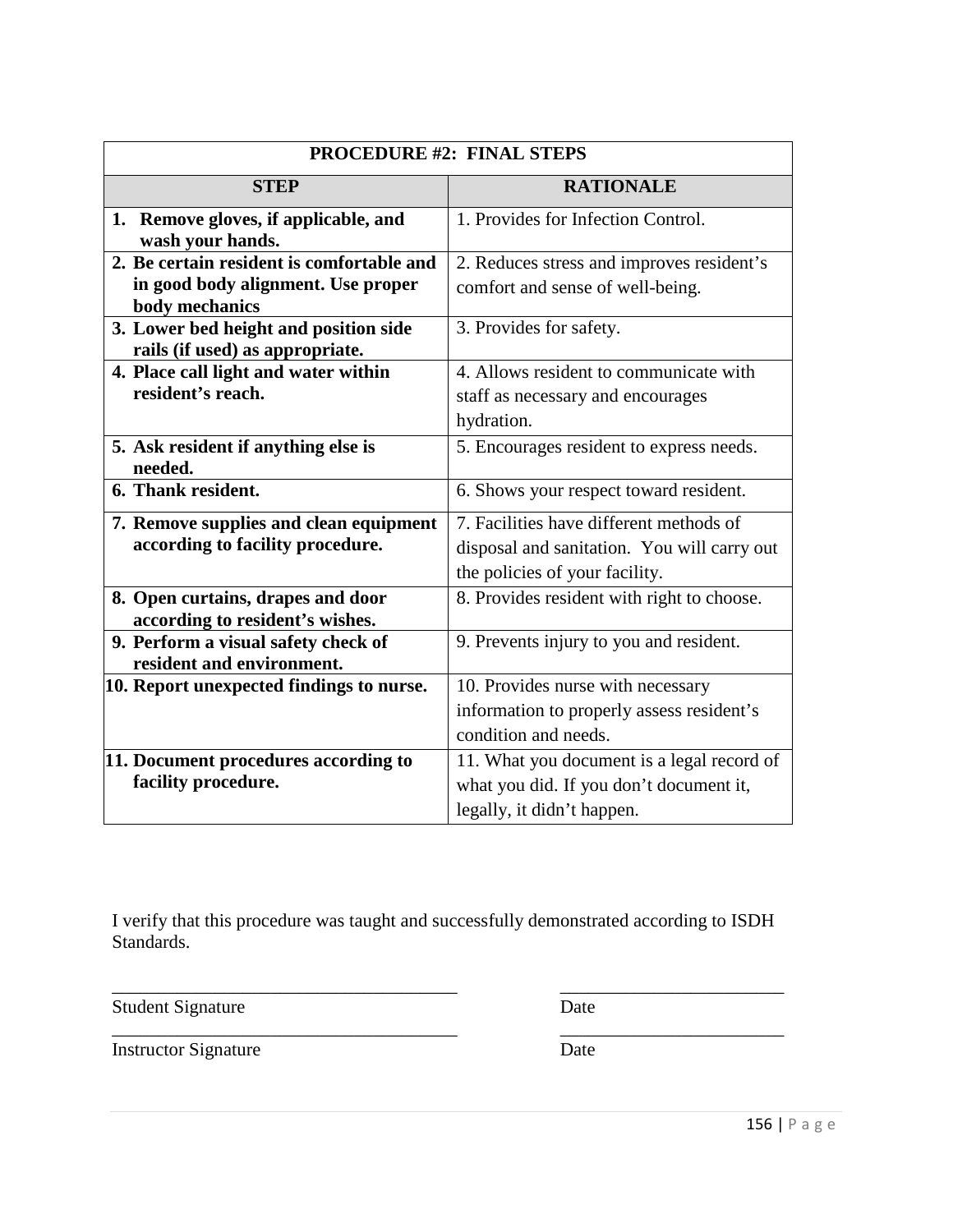| <b>PROCEDURE #3: HANDWASHING/HANDRUB</b>               |                                              |
|--------------------------------------------------------|----------------------------------------------|
| <b>STEP</b>                                            | <b>RATIONALE</b>                             |
| How to Hand wash (Wash hands when visibly              |                                              |
| soiled or prior to giving care)                        |                                              |
| 1. Turn on faucet with a clean paper                   | 1. Faucet may be used by resident/visitors   |
| towel.                                                 | and should be kept as clean as possible.     |
| 2. Adjust water to acceptable                          | 2. Hot water opens pores which may cause     |
| temperature.                                           | irritation.                                  |
| 3. Angle arms down holding hands lower                 | 3. Water should run from most clean to       |
| than elbows. Wet hands and wrists.                     | most soiled.                                 |
| 4. Apply enough soap to cover all hand                 |                                              |
| and wrist surfaces. Work up a lather                   |                                              |
| <b>NOTE: Direct caregivers must rub</b>                |                                              |
| hands together vigorously, as follows, for             |                                              |
| at least 20 seconds, covering all surfaces             |                                              |
| of the hands and fingers.                              |                                              |
| 5. Rub hands palm to palm.                             | 5. Lather and friction will loosen pathogens |
|                                                        | to be rinsed away.                           |
| 6. Right palm over top of left hand with               |                                              |
| interlaced fingers and vice versa.                     |                                              |
| 7. Palm to palm with fingers interlaced.               |                                              |
| 8. Backs of fingers to opposing palms                  |                                              |
| with fingers interlocked.                              |                                              |
| 9. Rotational rubbing, of left thumb                   |                                              |
| clasped in right palm and vice versa.                  |                                              |
| 10. Rotational rubbing, backwards and                  |                                              |
| forwards with clasped fingers of right                 |                                              |
| hand in left palm and vice versa.                      |                                              |
| <b>Clean finger nails</b>                              |                                              |
| 11. Rinse hands with water down from                   | 11. Soap left on the skin may cause          |
| wrists to fingertips                                   | irritation and rashes.                       |
| 12. Dry thoroughly with single use towels.             |                                              |
| 13. Use towel to turn off faucet and<br>discard towel. | 13. Prevents contamination of clean hands.   |
| How to Use Hand rub (otherwise, use hand               |                                              |
| rule)                                                  |                                              |
|                                                        |                                              |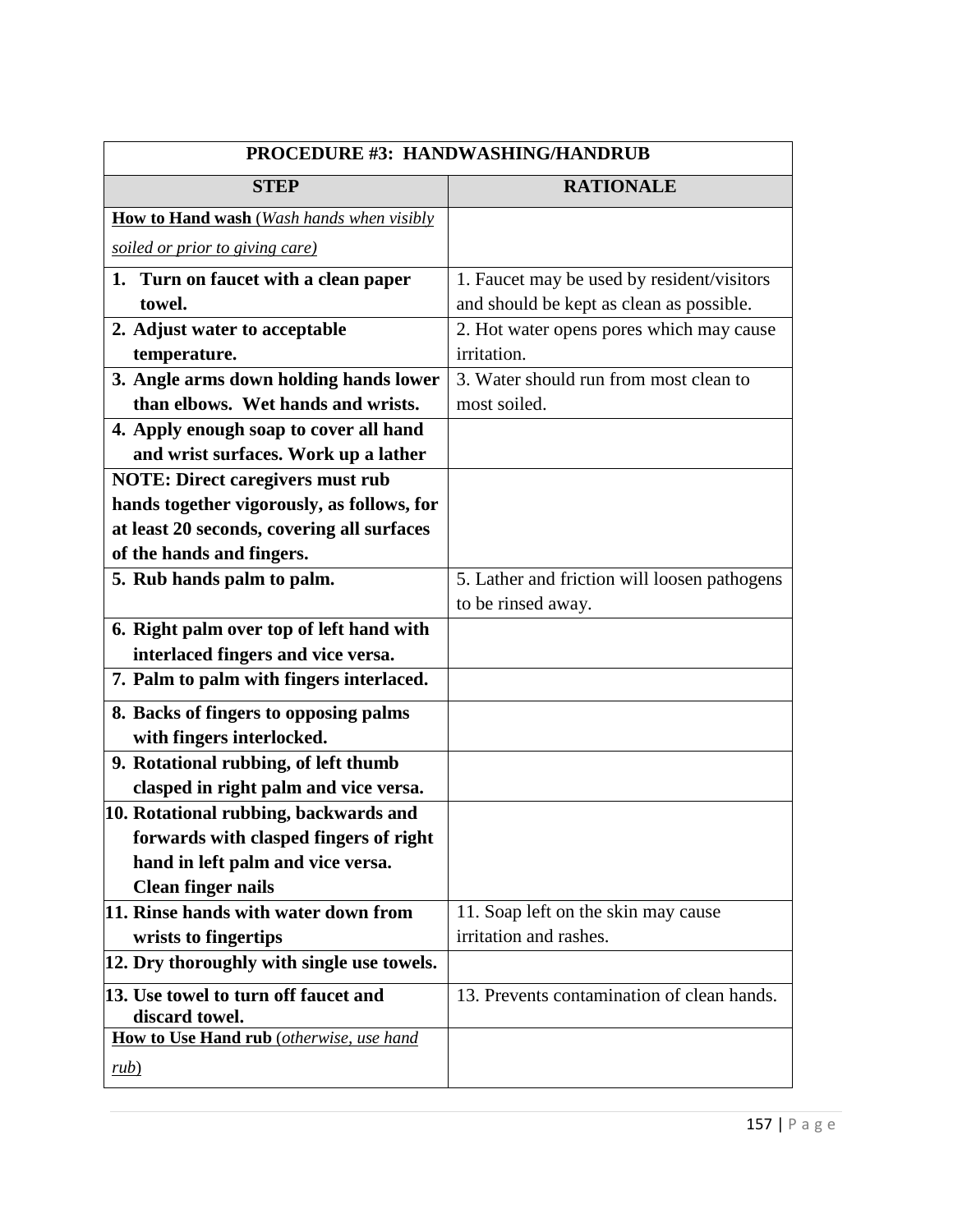| 14. Apply a quarter sized amount of the      | 14. May refer to label for estimated amount  |
|----------------------------------------------|----------------------------------------------|
| product in a cupped hand and cover all       | of product to be placed in palm.             |
| surfaces.                                    |                                              |
| 15. Rub hands palm to palm.                  | 15. Thorough application will reach all      |
|                                              | surfaces of concern.                         |
| 16. Right palm over left dorsum with         |                                              |
| interlaced fingers and vice versa.           |                                              |
| 17. Palm to palm with fingers interlaced.    |                                              |
| 18. Backs of fingers to opposing palms with  |                                              |
| fingers interlocked.                         |                                              |
| 19. Rotational rubbing of left thumb clasped |                                              |
| in right palm and vice versa.                |                                              |
| 20. Rotational rubbing, backwards and        |                                              |
| forwards with clasped fingers of right       |                                              |
| hand in left palm and vice versa.            |                                              |
| 21. Allows hands to dry. Waterless hand      | 21. The product must be dry to be effective. |
| rubs must be rubbed for at least 10          |                                              |
| seconds or until dry to be effective.        |                                              |

\_\_\_\_\_\_\_\_\_\_\_\_\_\_\_\_\_\_\_\_\_\_\_\_\_\_\_\_\_\_\_\_\_\_\_\_\_ \_\_\_\_\_\_\_\_\_\_\_\_\_\_\_\_\_\_\_\_\_\_\_\_

Student Signature Date

\_\_\_\_\_\_\_\_\_\_\_\_\_\_\_\_\_\_\_\_\_\_\_\_\_\_\_\_\_\_\_\_\_\_\_\_\_ \_\_\_\_\_\_\_\_\_\_\_\_\_\_\_\_\_\_\_\_\_\_\_\_

Instructor Signature Date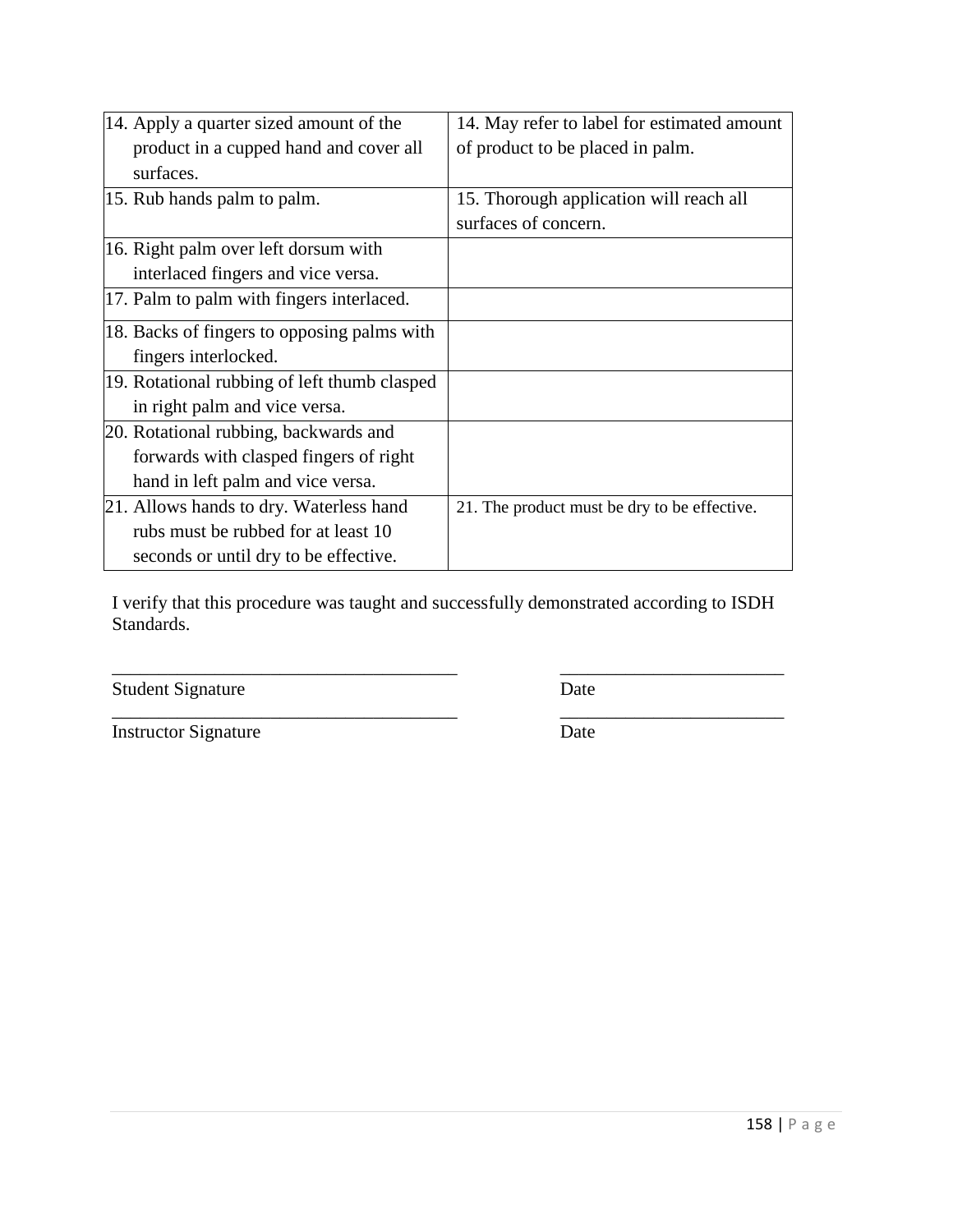| <b>PROCEDURE #4: GLOVES</b>                                                                                                    |                                                                                      |
|--------------------------------------------------------------------------------------------------------------------------------|--------------------------------------------------------------------------------------|
| <b>STEP</b>                                                                                                                    | <b>RATIONALE</b>                                                                     |
| Wash hands.<br>$1_{-}$                                                                                                         |                                                                                      |
| 2. If right-handed, slide one glove on left<br>hand (reverse, if left-handed).                                                 |                                                                                      |
| 3. With gloved hand, slide opposite hand in<br>the second glove.                                                               |                                                                                      |
| 4. Interlace fingers to secure gloves for a<br>comfortable fit.                                                                |                                                                                      |
| 5. Check for tears/holes and replace<br>glove, if necessary.                                                                   | 5. Damaged gloves do not protect you or<br>the resident.                             |
| 6. If wearing a gown, pull the cuff of the<br>gloves over the sleeves of the gown.                                             | 6. Covers exposed skin of wrists.                                                    |
| 7. Perform procedure.                                                                                                          |                                                                                      |
| 8. Remove first glove by grasping outer<br>surface of other glove, just below cuff<br>and pulling down.                        | 8. Both gloves are contaminated and should<br>not touch unprotected skin.            |
| 9. Pull glove off so that it is inside out.                                                                                    | 9. The soiled part of the glove is then<br>concealed.                                |
| 10. Hold the removed glove in a ball of<br>the palm of your gloved hand. Do not<br>dangle the glove downward.                  | 10. To ensure the first glove goes into the<br>second glove                          |
| 11. Place two fingers of ungloved hand<br>under cuff of other glove and pull<br>down so first glove is inside second<br>glove. | 11. Touching the outside of the glove with<br>an ungloved hand causes contamination. |
| 12. Dispose of gloves without touching<br>outside of gloves and contaminating<br>hands.<br>13. Wash hands.                     | 12. Hands may be contaminated if gloves<br>are rolled or moved from hand to hand.    |
|                                                                                                                                |                                                                                      |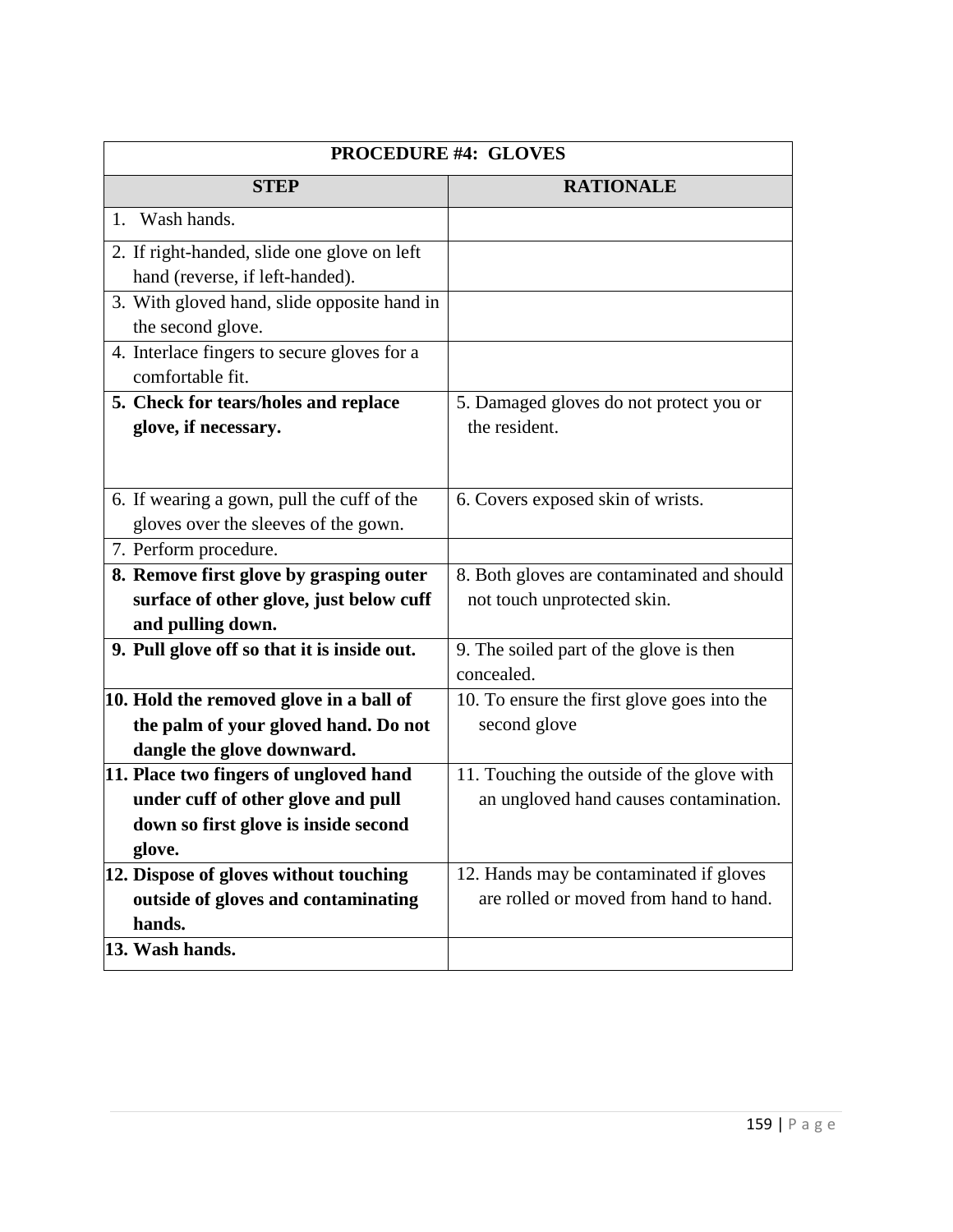\_\_\_\_\_\_\_\_\_\_\_\_\_\_\_\_\_\_\_\_\_\_\_\_\_\_\_\_\_\_\_\_\_\_\_\_\_ \_\_\_\_\_\_\_\_\_\_\_\_\_\_\_\_\_\_\_\_\_\_\_\_

\_\_\_\_\_\_\_\_\_\_\_\_\_\_\_\_\_\_\_\_\_\_\_\_\_\_\_\_\_\_\_\_\_\_\_\_\_ \_\_\_\_\_\_\_\_\_\_\_\_\_\_\_\_\_\_\_\_\_\_\_\_

Student Signature Date

Instructor Signature Date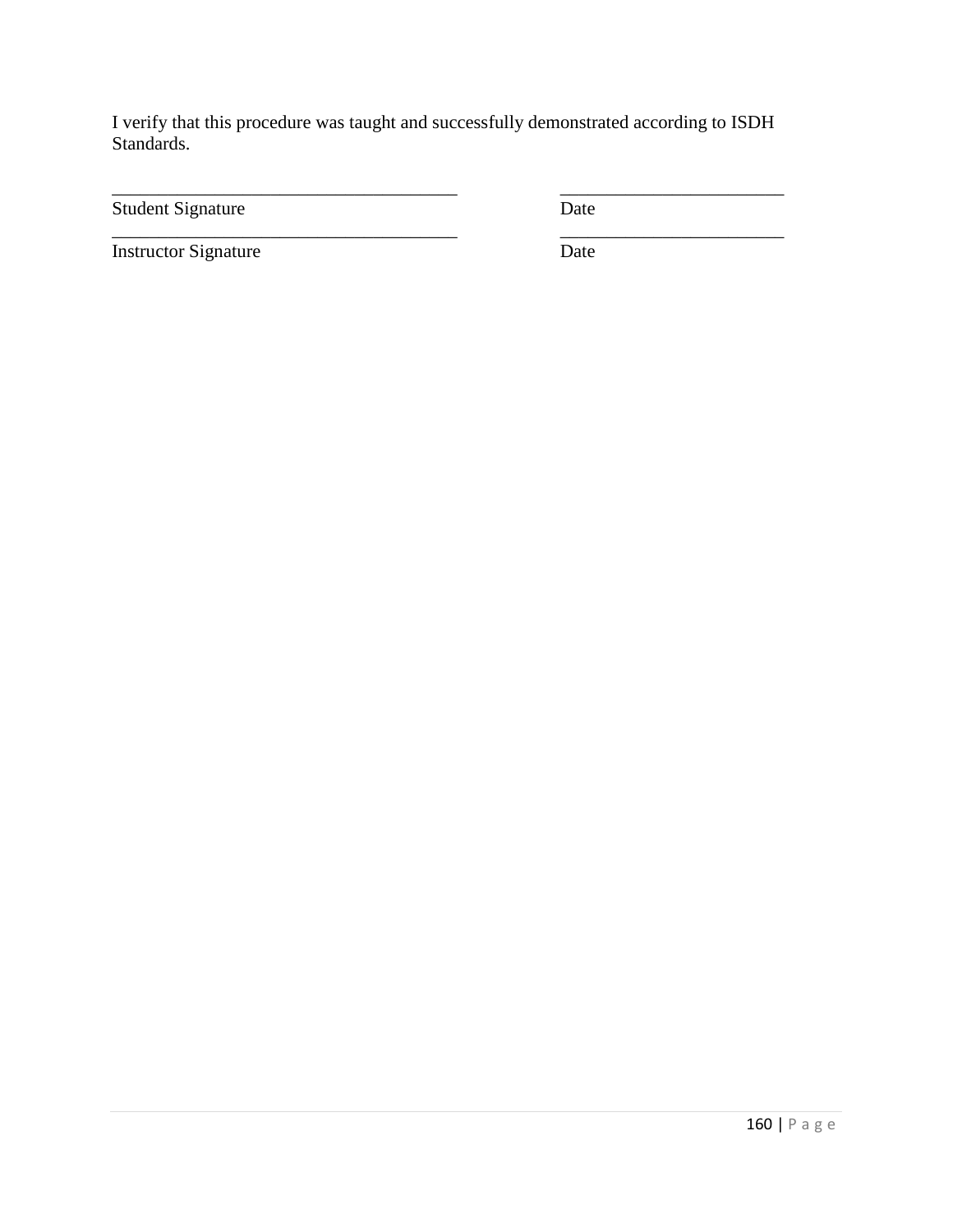| PROCEDURE #5: GOWN (PPE)                   |                                             |
|--------------------------------------------|---------------------------------------------|
| <b>STEP</b>                                | <b>RATIONALE</b>                            |
| Wash your hands.<br>1.                     |                                             |
| 2. Open gown and hold out in front of      | 2. Prevents contamination of the gown.      |
| you. Let the clean gown unfold             |                                             |
| without touching any surface.              |                                             |
| 3. Slip your hands and arms through the    |                                             |
| sleeves and pull the gown on.              |                                             |
| 4. Tie neck ties in a bow.                 | 4. They can easily be un-tied later.        |
| 5. Overlap back of the gown and tie        | 5. Ensures that your uniform is completely  |
| waist ties.                                | covered.                                    |
| 6. Put on gloves; extend to cover wrist of |                                             |
| gown                                       |                                             |
| 7. Perform procedure.                      |                                             |
| 8. Remove gloves                           | 8. Outside of gloves are contaminated.      |
| Untie the neck, then waist ties<br>9.      |                                             |
| 10. Pull away from neck and shoulders,     | 10. By not touching the outside surface of  |
| touching inside of gown only.              | the gown with your bare hands, it           |
|                                            | prevents contamination                      |
| 11. Fold gown with clean side out and      | 11. Gowns are for one use only. They must   |
| place in laundry or discard if             | be either discarded or laundered after each |
| disposable.                                | use.                                        |
| 12. Wash your hands.                       |                                             |

Student Signature Date

\_\_\_\_\_\_\_\_\_\_\_\_\_\_\_\_\_\_\_\_\_\_\_\_\_\_\_\_\_\_\_\_\_\_\_\_\_ \_\_\_\_\_\_\_\_\_\_\_\_\_\_\_\_\_\_\_\_\_\_\_\_

\_\_\_\_\_\_\_\_\_\_\_\_\_\_\_\_\_\_\_\_\_\_\_\_\_\_\_\_\_\_\_\_\_\_\_\_\_ \_\_\_\_\_\_\_\_\_\_\_\_\_\_\_\_\_\_\_\_\_\_\_\_ Instructor Signature Date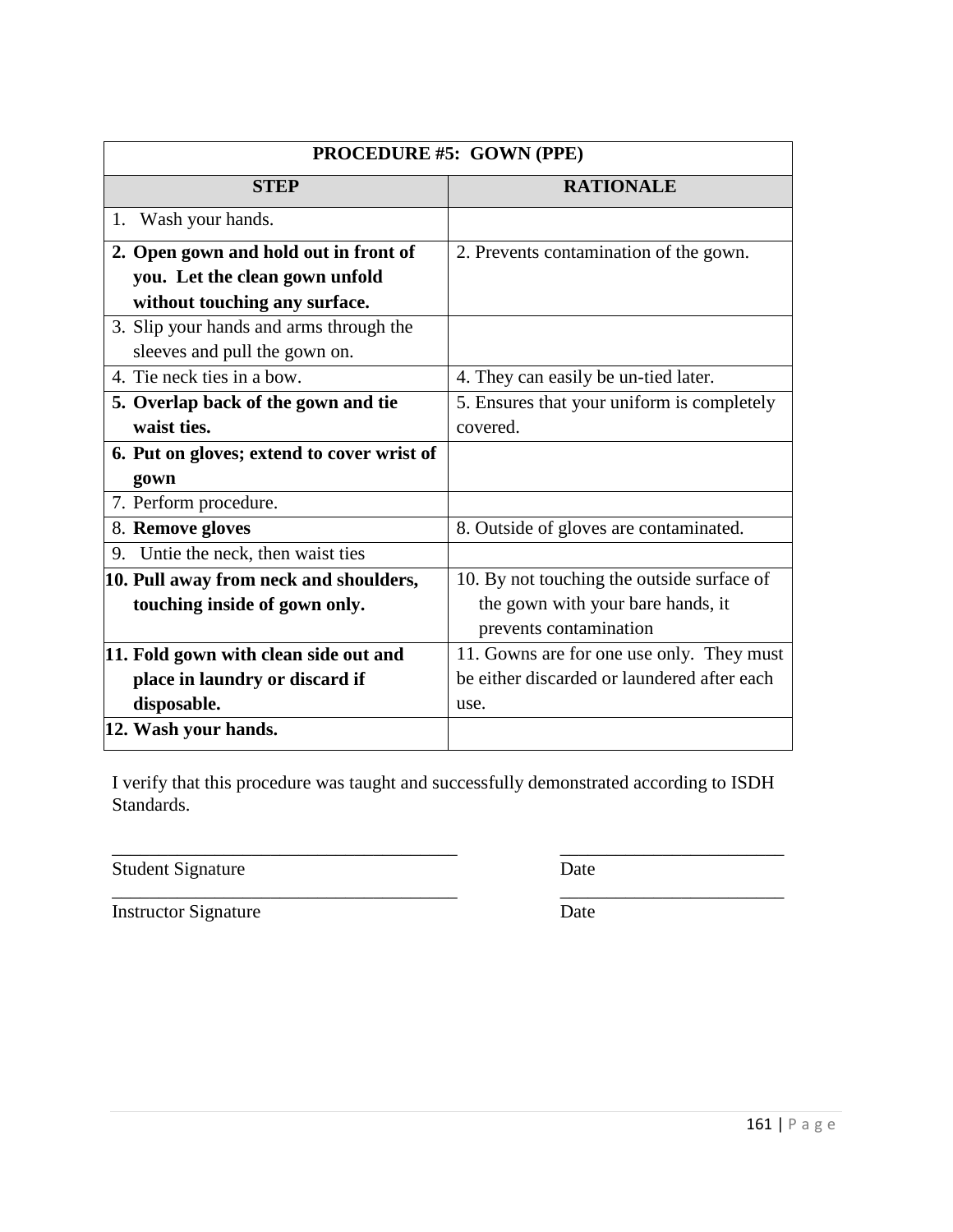| <b>PROCEDURE #6: MASK</b>                                                                                                                                                                           |                                                                                                                                                                               |
|-----------------------------------------------------------------------------------------------------------------------------------------------------------------------------------------------------|-------------------------------------------------------------------------------------------------------------------------------------------------------------------------------|
| <b>STEP</b>                                                                                                                                                                                         | <b>RATIONALE</b>                                                                                                                                                              |
| Wash your hands.<br>1.                                                                                                                                                                              |                                                                                                                                                                               |
| 2. Place upper edge of the mask over the<br>bridge of your nose and tie the upper<br>ties. If mask has elastic bands, wrap<br>the bands around the back of your<br>head and ensure they are secure. | 2. Your nose should be completely<br>covered.                                                                                                                                 |
| 3. Place the lower edge of the mask<br>under your chin and tie the lower ties<br>at the nape of your neck.                                                                                          | 4. Your mouth should be completely<br>covered.                                                                                                                                |
| 4. If the mask has a metal strip in the<br>upper edge, form it to your nose.                                                                                                                        | 5. This will prevent droplets from entering<br>the area beneath the mask.                                                                                                     |
| 5. Perform procedure.                                                                                                                                                                               |                                                                                                                                                                               |
| 6. If the mask becomes damp or if the<br>procedure takes more than 30<br>minutes, you must change your mask.                                                                                        | 7. Dampness of the mask will reduce its<br>ability to protect you from pathogens.<br>The effectiveness of the mask as a<br>barrier is greatly diminished after 30<br>minutes. |
| 7. If wearing gloves, remove them first.                                                                                                                                                            | 8. This will prevent contamination of the<br>areas you will touch when untying the<br>mask.                                                                                   |
| 8. Wash your hands.                                                                                                                                                                                 |                                                                                                                                                                               |
| 9. Untie each set of ties and discard the<br>mask by touching only the ties.<br>Masks are appropriate for one use<br>only.                                                                          | 10. Hands may be contaminated if you<br>touch an area other than the ties. Masks<br>must be discarded after each use.                                                         |
| 10. Wash your hands.                                                                                                                                                                                |                                                                                                                                                                               |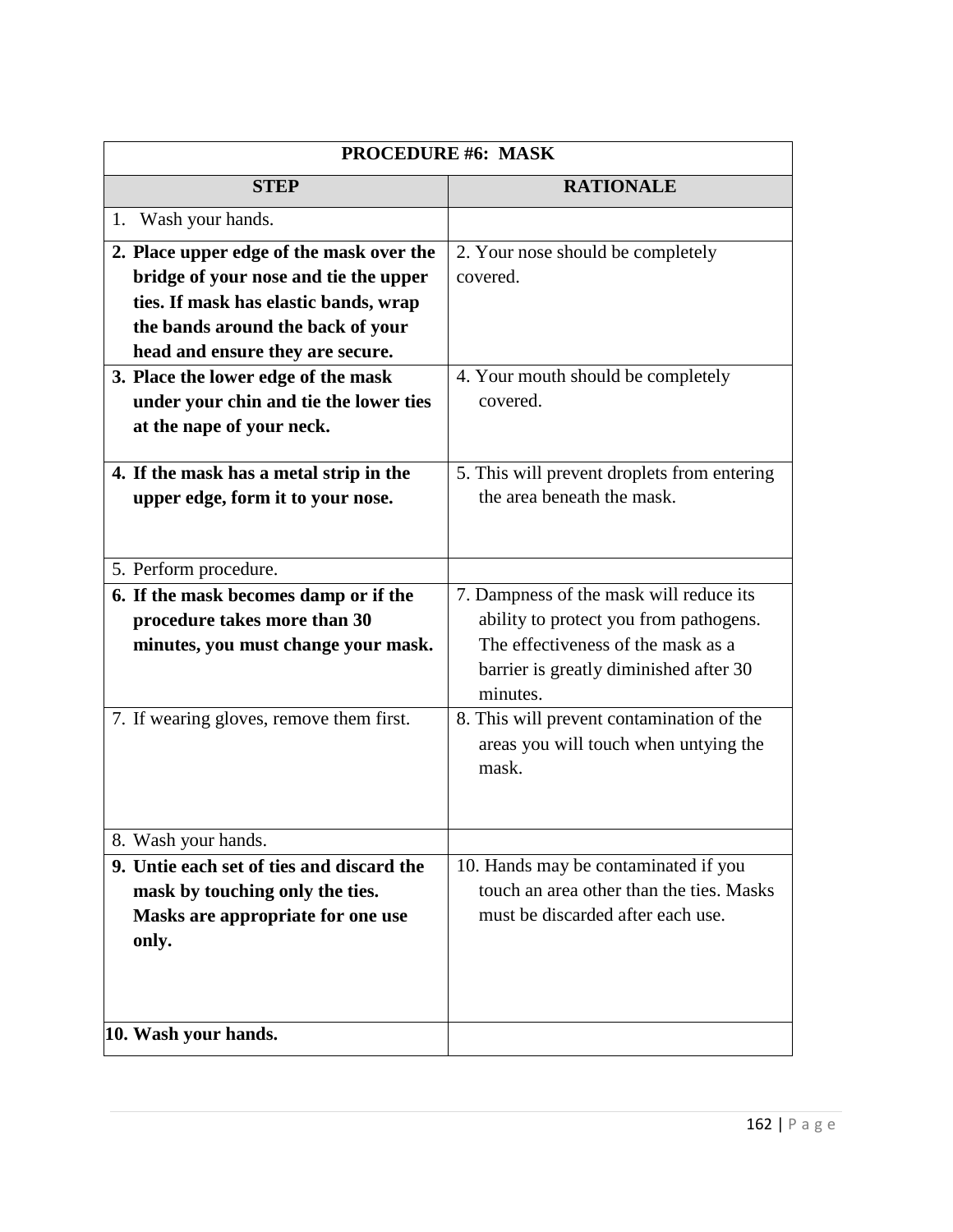\_\_\_\_\_\_\_\_\_\_\_\_\_\_\_\_\_\_\_\_\_\_\_\_\_\_\_\_\_\_\_\_\_\_\_\_\_ \_\_\_\_\_\_\_\_\_\_\_\_\_\_\_\_\_\_\_\_\_\_\_\_

\_\_\_\_\_\_\_\_\_\_\_\_\_\_\_\_\_\_\_\_\_\_\_\_\_\_\_\_\_\_\_\_\_\_\_\_\_ \_\_\_\_\_\_\_\_\_\_\_\_\_\_\_\_\_\_\_\_\_\_\_\_

Standards.

Student Signature Date

Instructor Signature Date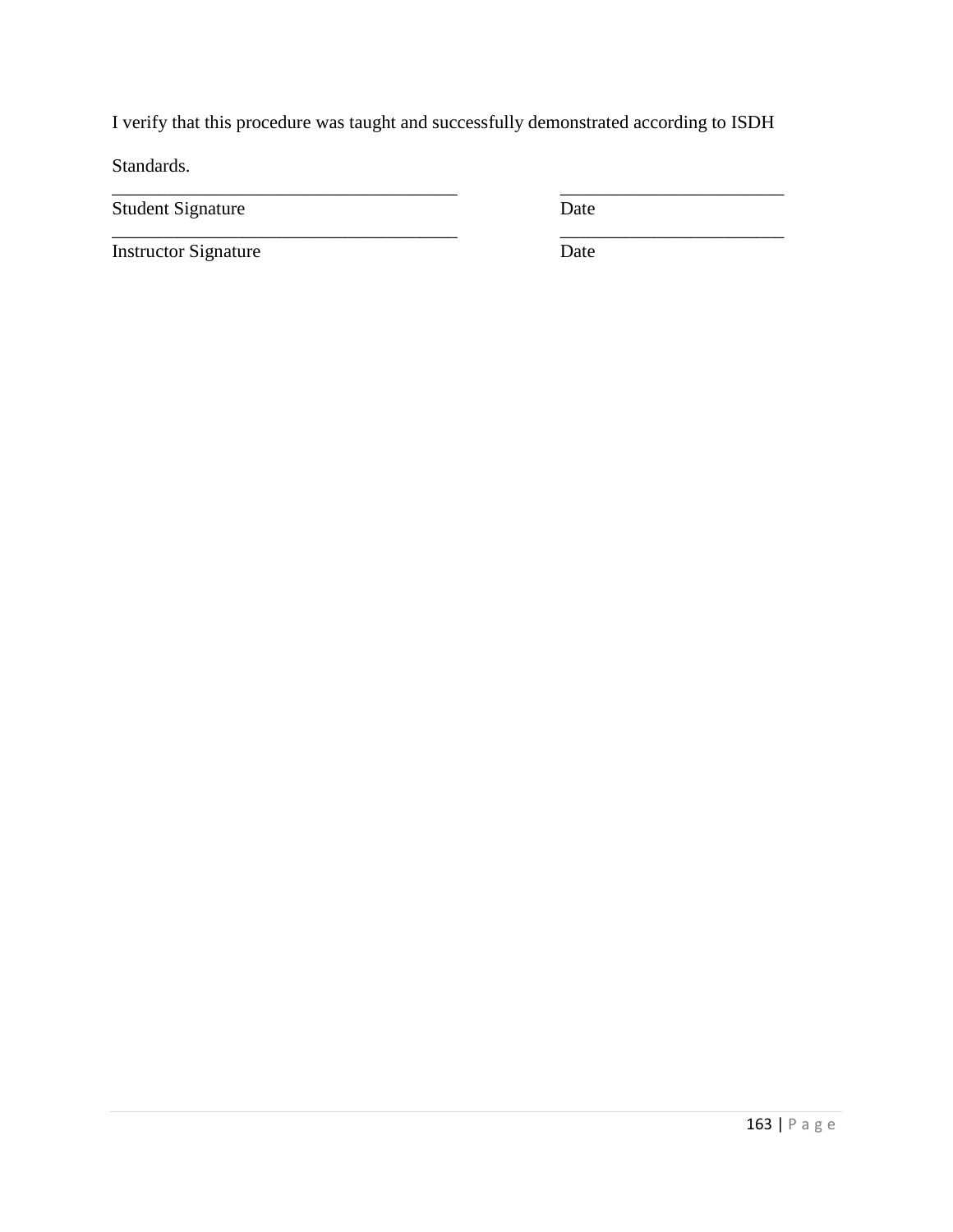| PROCEDURE #7: FALLING OR FAINTING          |                                             |
|--------------------------------------------|---------------------------------------------|
| STEP                                       | <b>RATIONALE</b>                            |
| 1. Call for nurse and stay with resident.  | 1. Allows you to get help, yet continuously |
|                                            | provide for resident's safety and comfort.  |
| 2. Check if resident is breathing.         | 2. Provides you with information necessary  |
|                                            | to proceed with procedure.                  |
| 3. Do not move resident. Leave in same     | 3. Prevents further damage if resident is   |
| position until the nurse examines the      | injured.                                    |
| resident.                                  |                                             |
| 4. Talk to resident in calm and supportive | 4. Reassures resident.                      |
| manner.                                    |                                             |
| 5. Apply direct pressure to any bleeding   | 5. Slows or stops bleeding.                 |
| area with a clean piece of linen.          |                                             |
| 6. Take pulse and respiration.             | 6. Provides nurse with necessary            |
|                                            | information to properly assess resident's   |
|                                            | condition and needs.                        |
| 7. Assist nurse as directed. Check         |                                             |
| resident frequently according to           |                                             |
| facility policy and procedures. Assist     |                                             |
| in documentation.                          |                                             |

Student Signature Date

\_\_\_\_\_\_\_\_\_\_\_\_\_\_\_\_\_\_\_\_\_\_\_\_\_\_\_\_\_\_\_\_\_\_\_\_\_ \_\_\_\_\_\_\_\_\_\_\_\_\_\_\_\_\_\_\_\_\_\_\_\_

\_\_\_\_\_\_\_\_\_\_\_\_\_\_\_\_\_\_\_\_\_\_\_\_\_\_\_\_\_\_\_\_\_\_\_\_\_ \_\_\_\_\_\_\_\_\_\_\_\_\_\_\_\_\_\_\_\_\_\_\_\_ Instructor Signature Date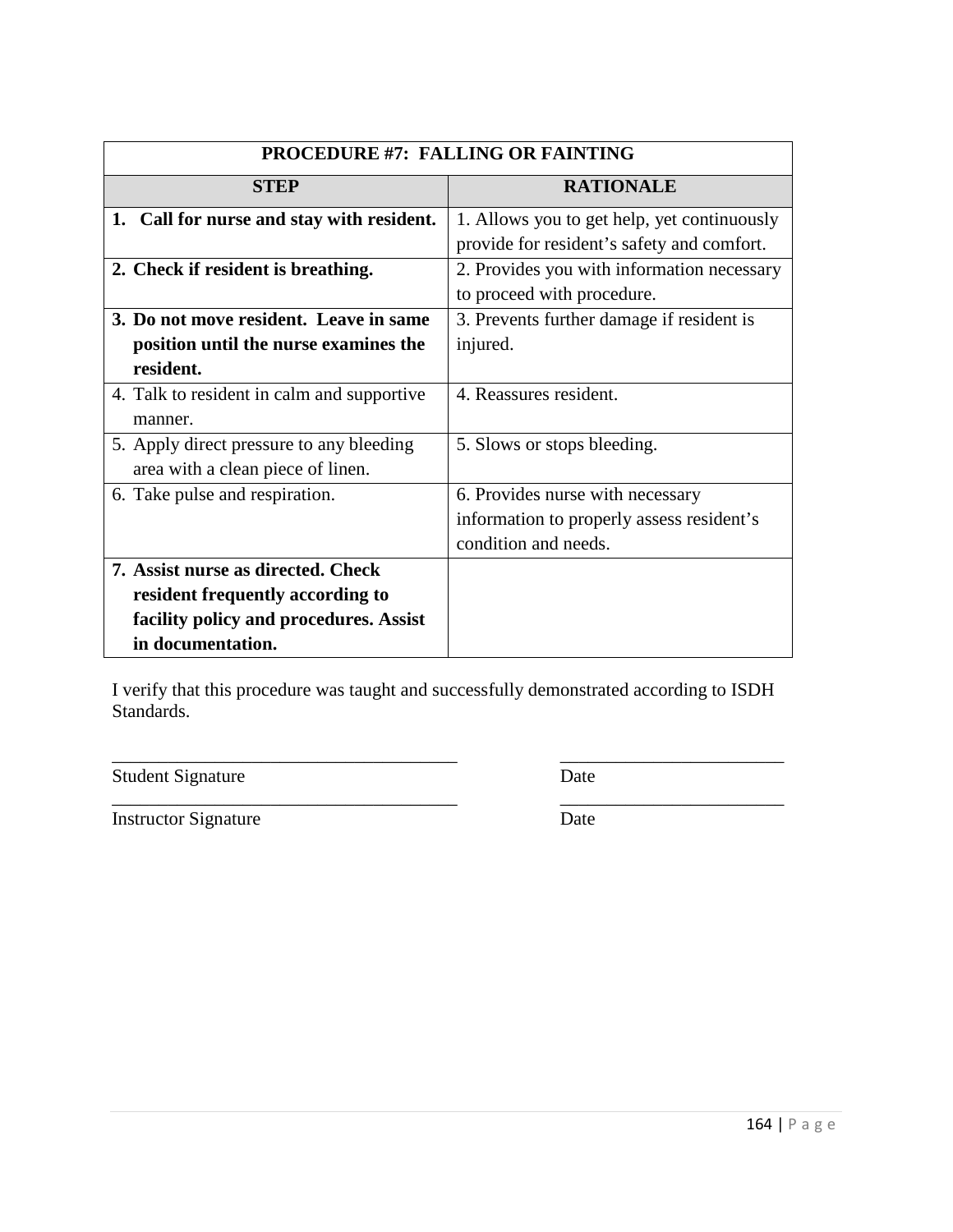| <b>PROCEDURE #8: CHOKING</b>              |                                              |
|-------------------------------------------|----------------------------------------------|
| <b>STEP</b>                               | <b>RATIONALE</b>                             |
| 1. Call for nurse and stay with resident. | 1. Allows you to get help, yet continuously  |
|                                           | provide for resident's safety and comfort.   |
| 2. Ask if resident can speak or cough.    | 2. Identifies sign of blocked airway (not    |
|                                           | being able to speak or cough).               |
|                                           |                                              |
|                                           |                                              |
| 3. If not able to speak or cough, move    | 3. Puts you in correct position to perform   |
| behind resident and slide arms under      | procedure.                                   |
| resident's armpits.                       |                                              |
| 4. Place your fist with thumb side        | 4. Positions fist for maximum pressure with  |
| against abdomen midway between            | least chance of injury to resident.          |
| waist and ribcage.                        |                                              |
| 5. Grasp your fist with your other hand.  | 5. Allows you to stabilize resident and      |
|                                           | apply balanced pressure.                     |
| 6. Press your fist into abdomen with      | 6. Forces air from lungs to dislodge object. |
| quick inward and upward thrust.           |                                              |
| 7. Repeat until object is expelled.       |                                              |
| 8. Assist with documentation.             |                                              |

\_\_\_\_\_\_\_\_\_\_\_\_\_\_\_\_\_\_\_\_\_\_\_\_\_\_\_\_\_\_\_\_\_\_\_\_\_ \_\_\_\_\_\_\_\_\_\_\_\_\_\_\_\_\_\_\_\_\_\_\_\_

\_\_\_\_\_\_\_\_\_\_\_\_\_\_\_\_\_\_\_\_\_\_\_\_\_\_\_\_\_\_\_\_\_\_\_\_\_ \_\_\_\_\_\_\_\_\_\_\_\_\_\_\_\_\_\_\_\_\_\_\_\_

Student Signature Date

Instructor Signature Date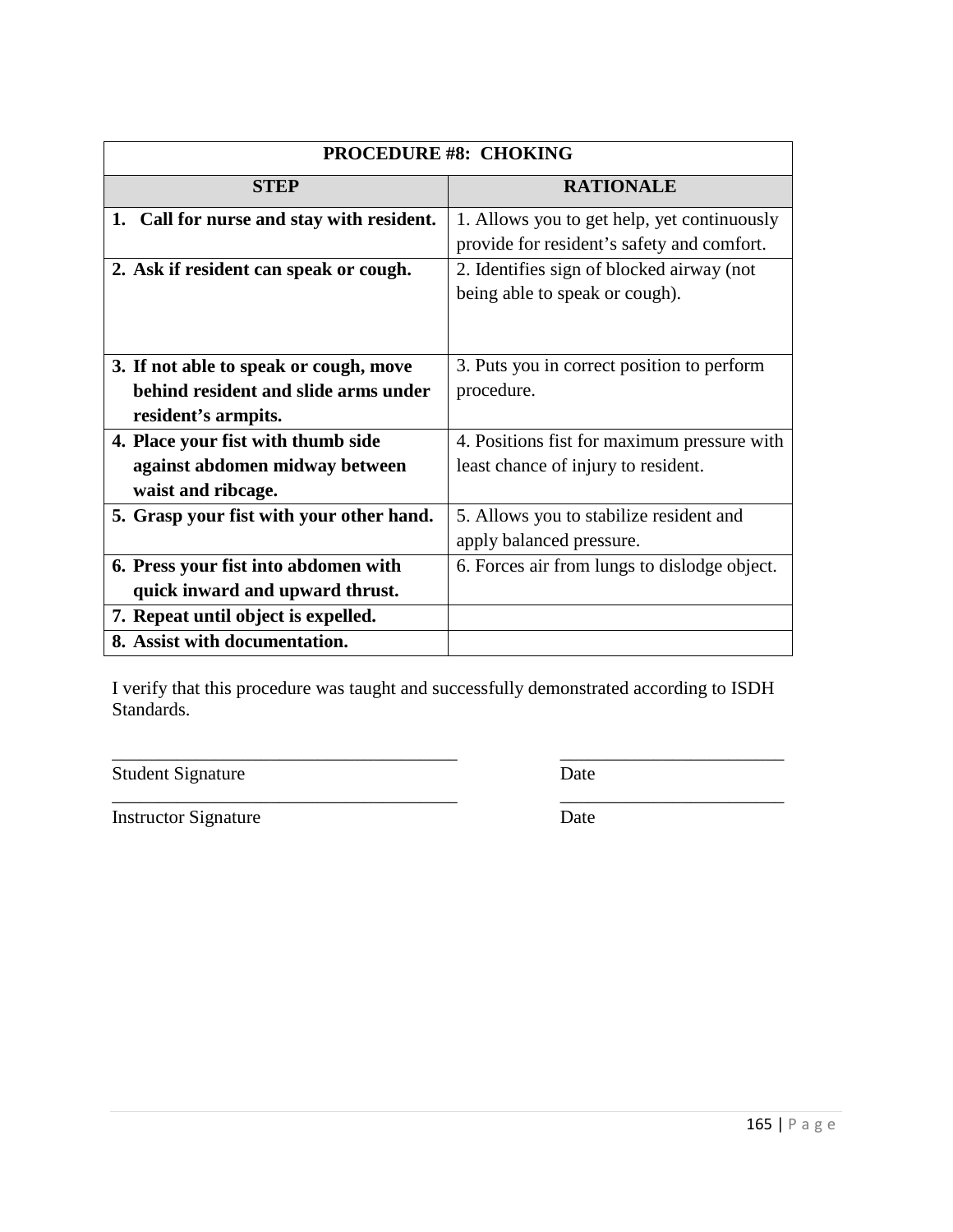| <b>PROCEDURE #9: SEIZURES</b>             |                                               |
|-------------------------------------------|-----------------------------------------------|
| <b>STEP</b>                               | <b>RATIONALE</b>                              |
| 1. Call for nurse and stay with resident. | 1. Allows you to get help, yet continuously   |
|                                           | provide for resident's safety and comfort.    |
| 2. Place padding under head and move      | 2. Protects resident from injury.             |
| furniture away from resident.             |                                               |
| 3. Do not restrain resident or place      | 3. Any restriction may injure resident        |
| anything in mouth, assist nurse with      | during seizure. Positioning resident on       |
| placing resident on his/her side          | his/her side prevents choking if the resident |
|                                           | should vomit.                                 |
| 4. Loosen resident's clothing especially  | 4. Prevents injury or choking.                |
| around neck.                              |                                               |
| 5. Note duration of seizure and areas     | 5. Provides nurse with necessary              |
| involved.                                 | information to properly assess resident's     |
|                                           | condition and needs.                          |

\_\_\_\_\_\_\_\_\_\_\_\_\_\_\_\_\_\_\_\_\_\_\_\_\_\_\_\_\_\_\_\_\_\_\_\_\_ \_\_\_\_\_\_\_\_\_\_\_\_\_\_\_\_\_\_\_\_\_\_\_\_

Student Signature Date

Instructor Signature Date

\_\_\_\_\_\_\_\_\_\_\_\_\_\_\_\_\_\_\_\_\_\_\_\_\_\_\_\_\_\_\_\_\_\_\_\_\_ \_\_\_\_\_\_\_\_\_\_\_\_\_\_\_\_\_\_\_\_\_\_\_\_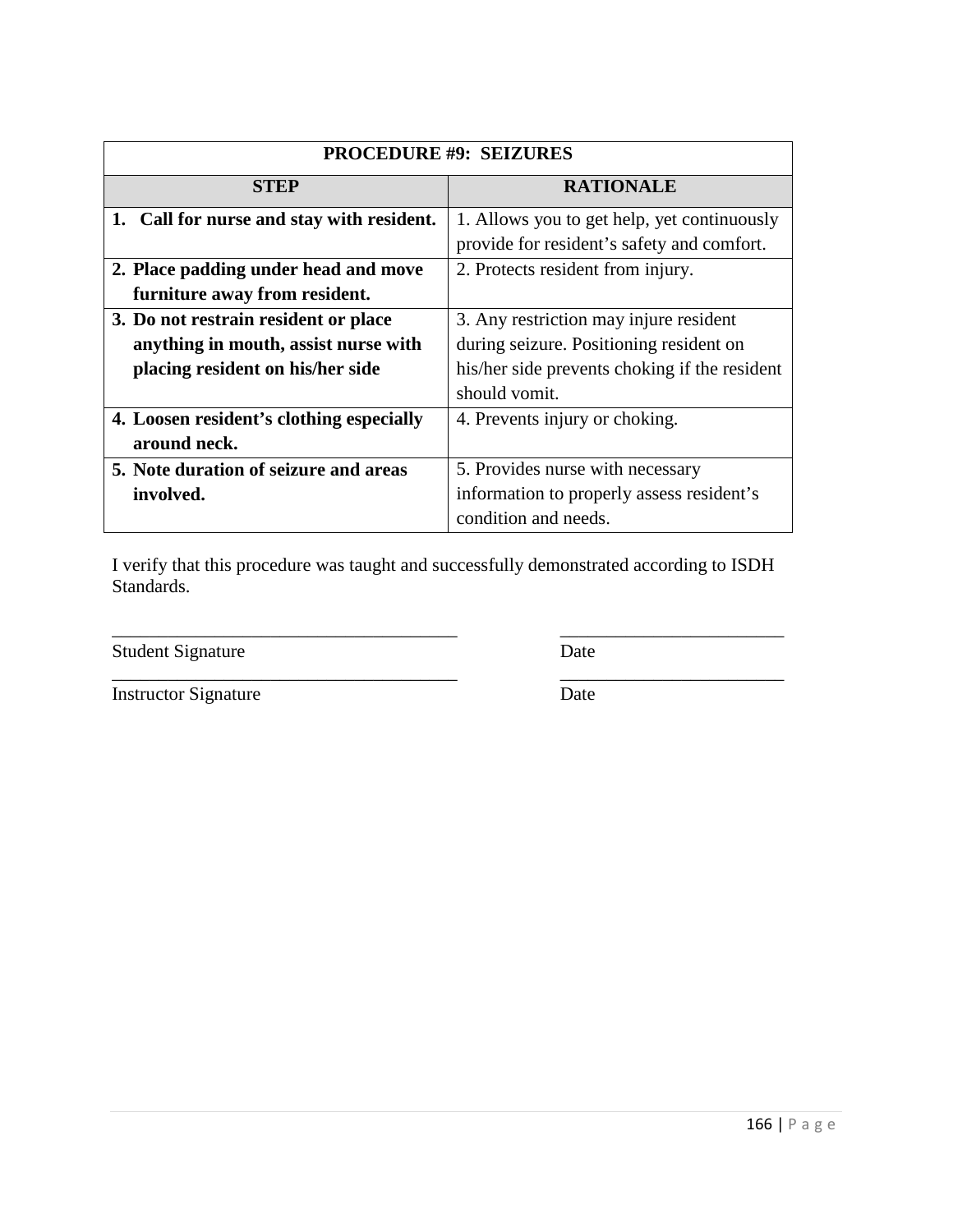| <b>PROCEDURE #10: FIRE</b>                 |                                            |
|--------------------------------------------|--------------------------------------------|
| <b>STEP</b>                                | <b>RATIONALE</b>                           |
| 1. Remove residents from area of           | 1. Residents may be confused, frightened   |
| immediate danger.                          | or unable to help themselves.              |
| 2. Activate fire alarm.                    | 2. Alerts entire facility of danger.       |
| 3. Close doors and windows to contain      | 3. Prevents drafts that could spread fire. |
| fire.                                      |                                            |
| 4. Extinguish fire with fire extinguisher, | 4. Prevents fire from spreading.           |
| if possible.                               |                                            |
| 5. Follow all facility policies.           | 5. Facilities have different methods of    |
|                                            | responding to emergencies. You need to     |
|                                            | follow the procedures for your facility.   |

\_\_\_\_\_\_\_\_\_\_\_\_\_\_\_\_\_\_\_\_\_\_\_\_\_\_\_\_\_\_\_\_\_\_\_\_\_ \_\_\_\_\_\_\_\_\_\_\_\_\_\_\_\_\_\_\_\_\_\_\_\_

Student Signature Date

Instructor Signature Date

\_\_\_\_\_\_\_\_\_\_\_\_\_\_\_\_\_\_\_\_\_\_\_\_\_\_\_\_\_\_\_\_\_\_\_\_\_ \_\_\_\_\_\_\_\_\_\_\_\_\_\_\_\_\_\_\_\_\_\_\_\_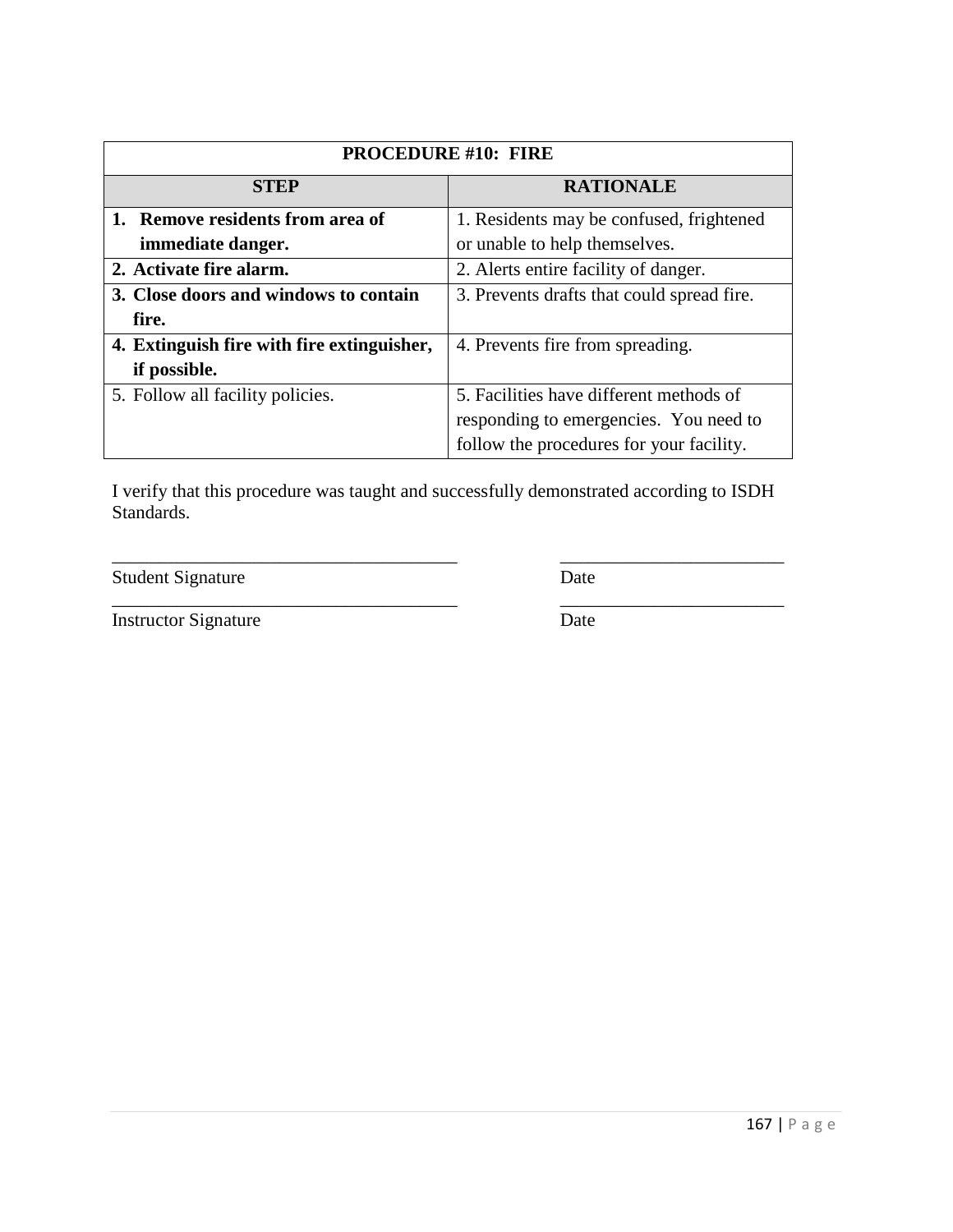| PROCEDURE #11: FIRE EXTINGUISHER       |                                               |
|----------------------------------------|-----------------------------------------------|
| <b>STEP</b>                            | <b>RATIONALE</b>                              |
| 1. Pull the pin.                       | 1. Allows the extinguisher to be functional.  |
| 2. Aim at the base of the fire.        | 2. Targets the source of the flames, which    |
|                                        | should be found at the base.                  |
| 3. Squeeze the handle.                 | 3. Releases the chemical(s) to extinguish     |
|                                        | the fire.                                     |
| 4. Sweep back and forth at the base of | 4. Fully extinguishes the source of the fire. |
| the fire.                              |                                               |

\_\_\_\_\_\_\_\_\_\_\_\_\_\_\_\_\_\_\_\_\_\_\_\_\_\_\_\_\_\_\_\_\_\_\_\_\_ \_\_\_\_\_\_\_\_\_\_\_\_\_\_\_\_\_\_\_\_\_\_\_\_

Student Signature Date

\_\_\_\_\_\_\_\_\_\_\_\_\_\_\_\_\_\_\_\_\_\_\_\_\_\_\_\_\_\_\_\_\_\_\_\_\_ \_\_\_\_\_\_\_\_\_\_\_\_\_\_\_\_\_\_\_\_\_\_\_\_

Instructor Signature Date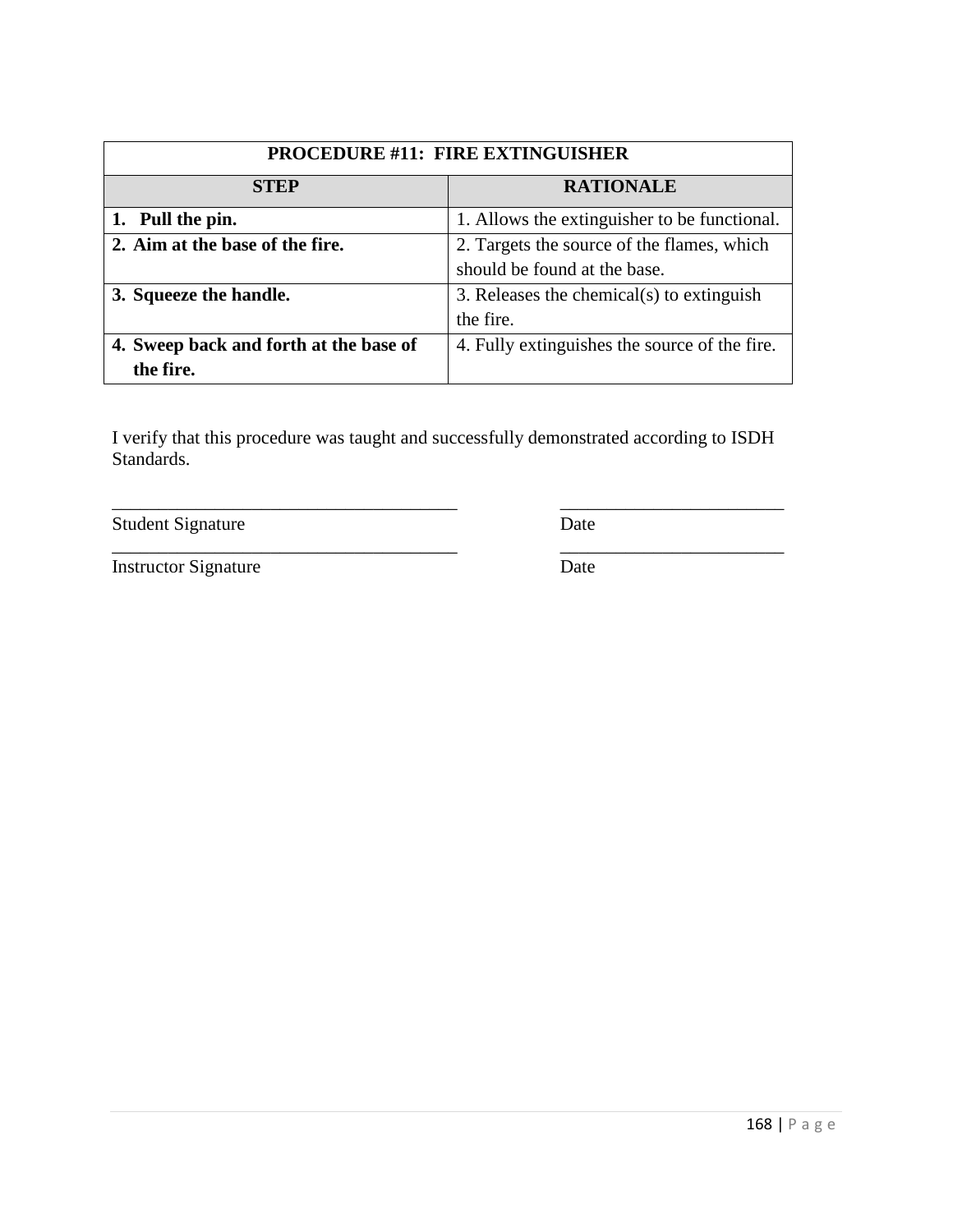| PROCEDURE #12: ORAL TEMPERATURE (ELECTRONIC) |                                              |
|----------------------------------------------|----------------------------------------------|
| <b>STEP</b>                                  | <b>RATIONALE</b>                             |
| Do not take oral temperature for a resident  |                                              |
| who is unconscious, uses oxygen, or who is   |                                              |
| confused/disoriented.                        |                                              |
| 1. Remove thermometer from storage/          |                                              |
| battery charger.                             |                                              |
| 2. Do initial steps.                         |                                              |
| 3. Position resident comfortably in bed or   |                                              |
| chair.                                       |                                              |
| 4. Put on disposable sheath and place        | 4. The thermometer measures heat from        |
| thermometer under the tongue and to          | blood vessels under the tongue.              |
| one side, press button to activate the       |                                              |
| thermometer.                                 |                                              |
| 5. The resident should be directed to        |                                              |
| breathe through their nose.                  |                                              |
| 6. Instruct resident to hold thermometer     | 6. The lips hold the thermometer in          |
| in mouth with lips closed. Assist as         | position.                                    |
| necessary.                                   |                                              |
| 7. Leave thermometer in place until          |                                              |
| signal is heard, indicating the              |                                              |
| temperature has been obtained.               |                                              |
| 8. Read the temperature reading on the       | 8. Record temperature immediately so you     |
| face of the electronic device, remove        | won't forget. Accuracy is necessary          |
| the thermometer, discard the sheath,         | because decisions regarding resident's care  |
| and record the reading.                      | may be based on your report. What you        |
|                                              | document is a legal record of what you did.  |
|                                              | If you don't document it, legally, it didn't |
|                                              | happen.                                      |
| 9. Do final steps.                           |                                              |
| 10. Return thermometer to storage/battery    |                                              |
| charger.                                     |                                              |
| 11. Report unusual reading to nurse.         | 11. Provides nurse with necessary            |
|                                              | information to properly assess resident's    |
|                                              | condition and needs.                         |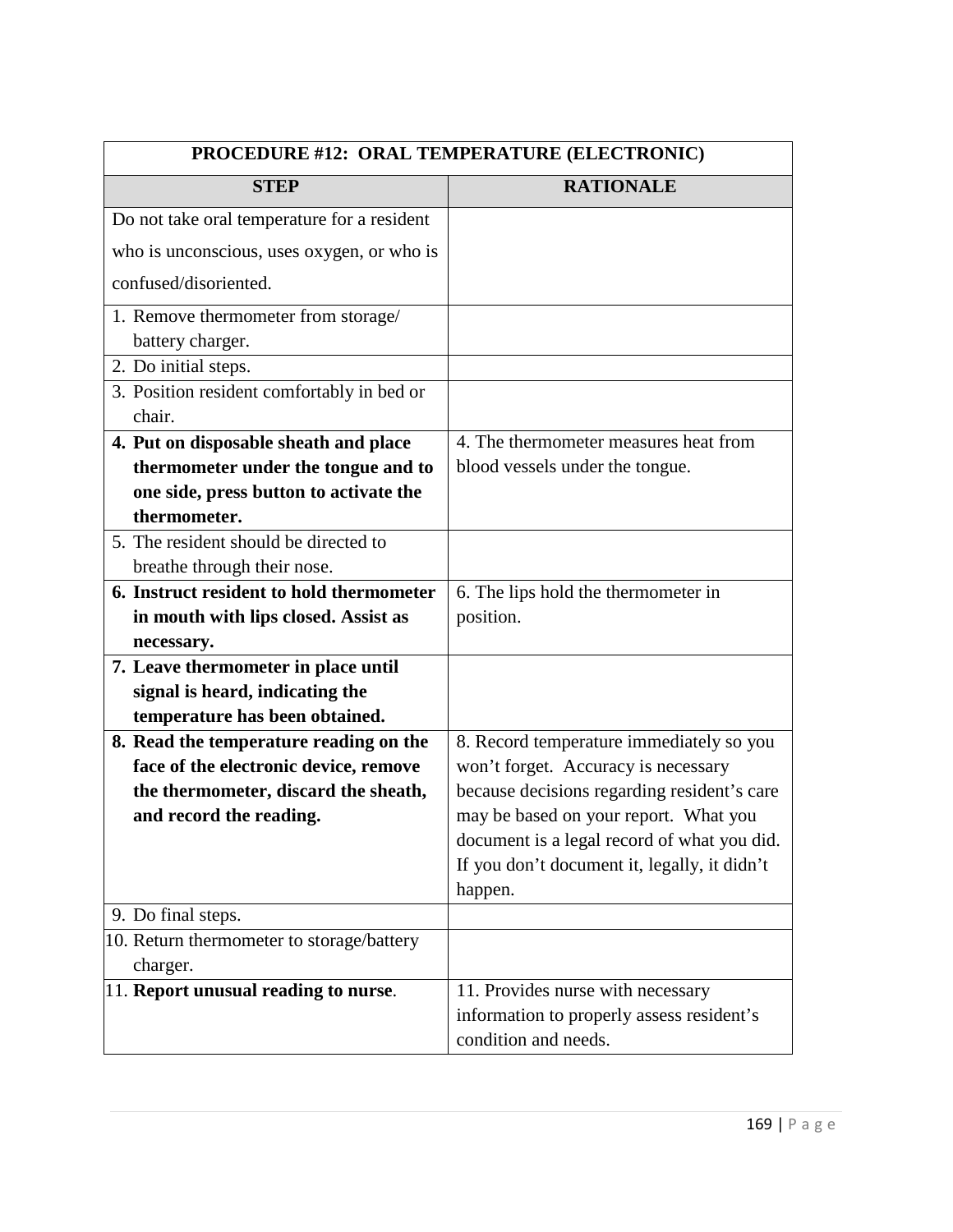\_\_\_\_\_\_\_\_\_\_\_\_\_\_\_\_\_\_\_\_\_\_\_\_\_\_\_\_\_\_\_\_\_\_\_\_\_ \_\_\_\_\_\_\_\_\_\_\_\_\_\_\_\_\_\_\_\_\_\_\_\_

Student Signature Date

Instructor Signature Date

\_\_\_\_\_\_\_\_\_\_\_\_\_\_\_\_\_\_\_\_\_\_\_\_\_\_\_\_\_\_\_\_\_\_\_\_\_ \_\_\_\_\_\_\_\_\_\_\_\_\_\_\_\_\_\_\_\_\_\_\_\_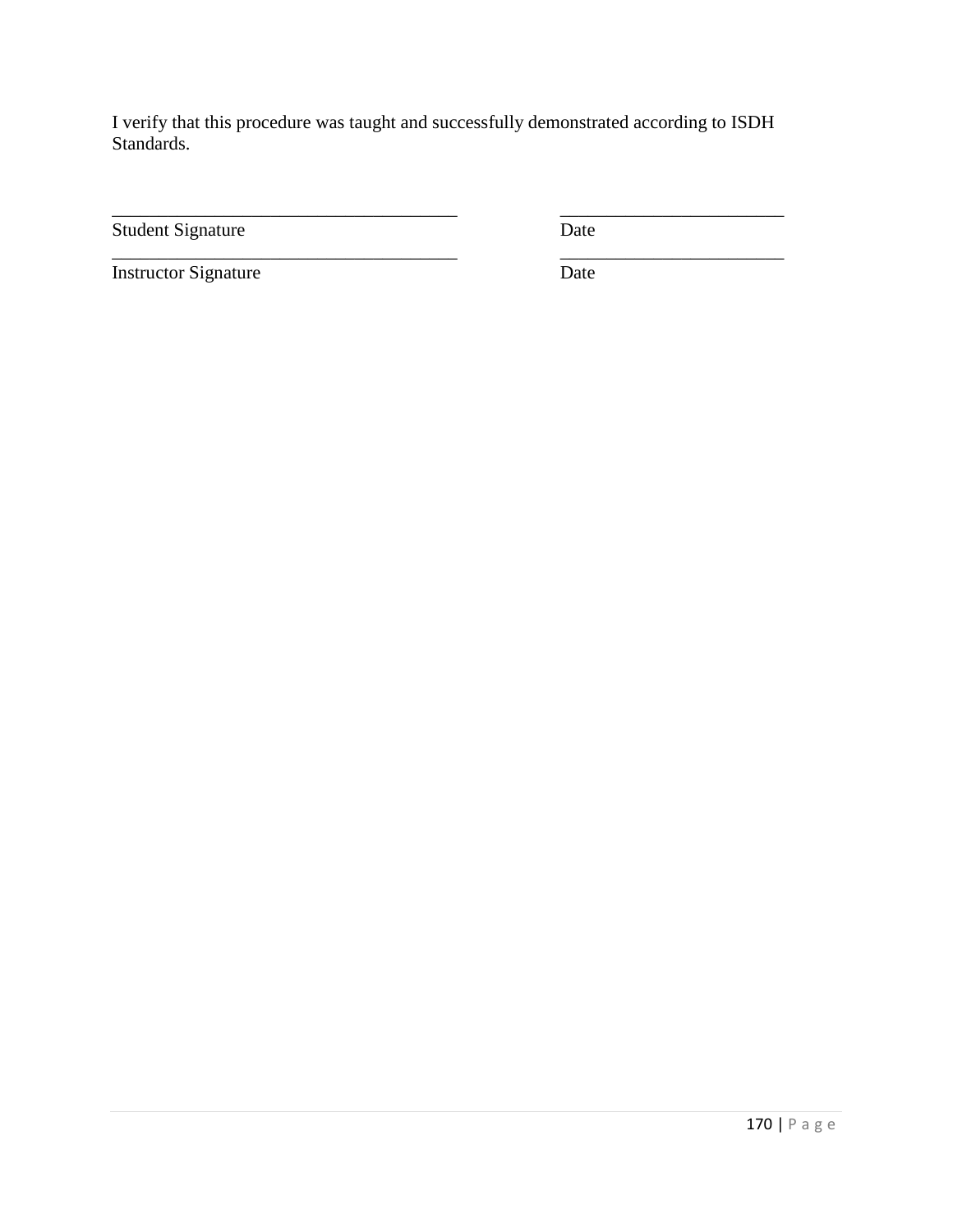| PROCEDURE #13: AXILLARY TEMPERATURE                                             |                                                                                                        |
|---------------------------------------------------------------------------------|--------------------------------------------------------------------------------------------------------|
| <b>STEP</b>                                                                     | <b>RATIONALE</b>                                                                                       |
| Often taken when inappropriate to take an                                       |                                                                                                        |
| oral temperature; particularly if resident is                                   |                                                                                                        |
| confused or combative                                                           |                                                                                                        |
| 1. Remove thermometer from storage/<br>battery charger.                         |                                                                                                        |
| 2. Do initial steps.                                                            |                                                                                                        |
| 3. Position resident comfortably in bed or<br>chair.                            |                                                                                                        |
| 4. Put on disposable sheath, remove                                             | 4. Places thermometer against blood                                                                    |
| resident's arm from sleeve of gown,                                             | vessels to get reading.                                                                                |
| wipe armpit and ensure it is dry. Hold                                          |                                                                                                        |
| thermometer in place with end in                                                |                                                                                                        |
| center of armpit and fold resident's                                            |                                                                                                        |
| arm over chest.                                                                 |                                                                                                        |
| 5. Press button to activate the                                                 |                                                                                                        |
| thermometer.                                                                    |                                                                                                        |
| 6. Hold thermometer in place until                                              |                                                                                                        |
| signal is heard, indicating the                                                 |                                                                                                        |
| temperature has been obtained.                                                  |                                                                                                        |
| 7. Read the temperature reading on the<br>face of the electronic device, remove | 7. Record temperature immediately so you<br>won't forget. Accuracy is necessary                        |
| the thermometer, discard the sheath,                                            | because decisions regarding resident's care                                                            |
| and record the reading.                                                         | may be based on your report. What you                                                                  |
|                                                                                 | document is a legal record of what you did.                                                            |
|                                                                                 | If you don't document it, legally, it didn't                                                           |
|                                                                                 | happen.                                                                                                |
| 8. Assist the resident to return arm                                            |                                                                                                        |
| through sleeve of clothing/gown.                                                |                                                                                                        |
| 9. Do final steps                                                               |                                                                                                        |
| 10. Return thermometer to storage/battery<br>charger.                           |                                                                                                        |
| 11. Report unusual reading to nurse.                                            | 11. Provides nurse with necessary<br>information to properly assess resident's<br>condition and needs. |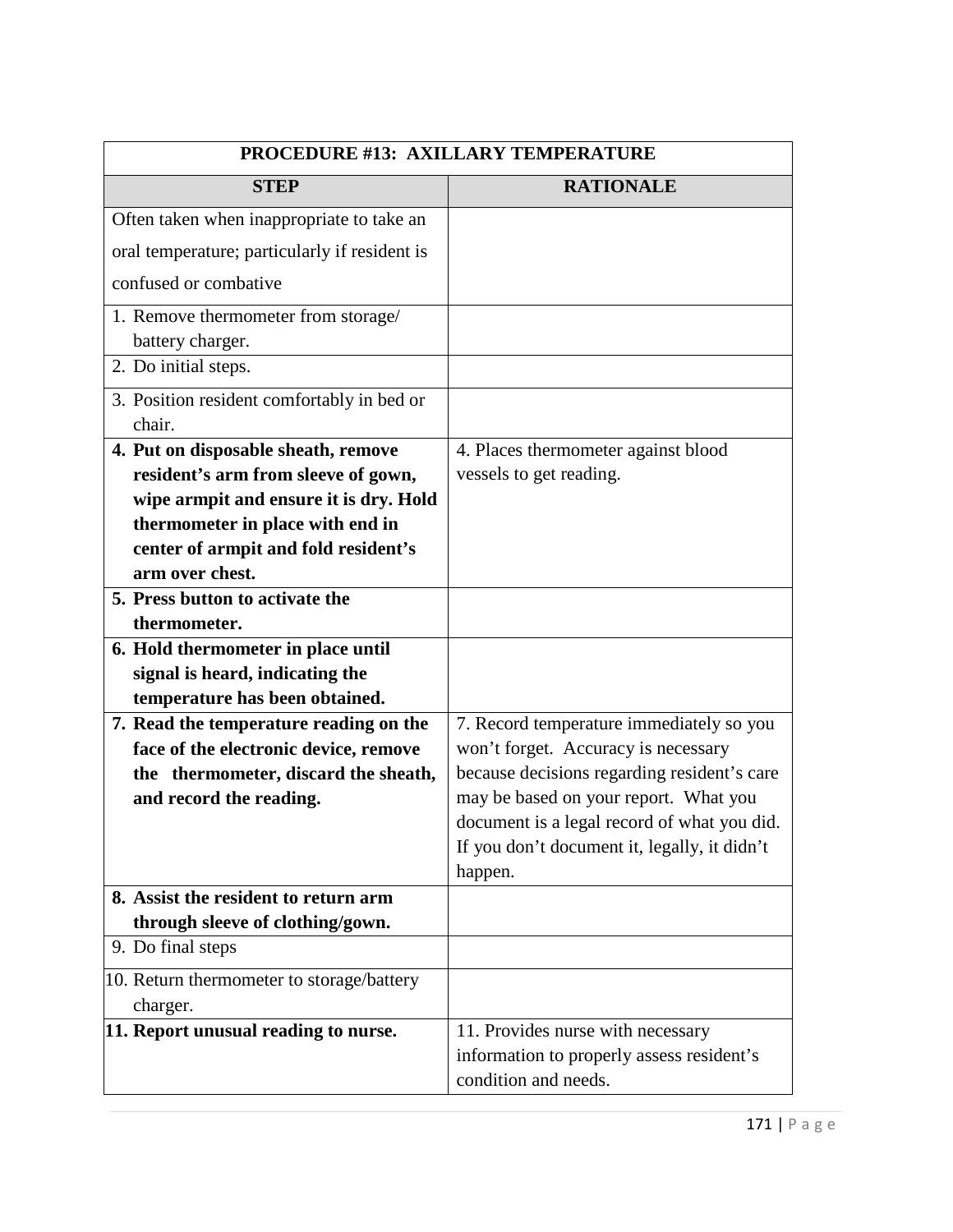\_\_\_\_\_\_\_\_\_\_\_\_\_\_\_\_\_\_\_\_\_\_\_\_\_\_\_\_\_\_\_\_\_\_\_\_\_ \_\_\_\_\_\_\_\_\_\_\_\_\_\_\_\_\_\_\_\_\_\_\_\_

Student Signature Date

Instructor Signature Date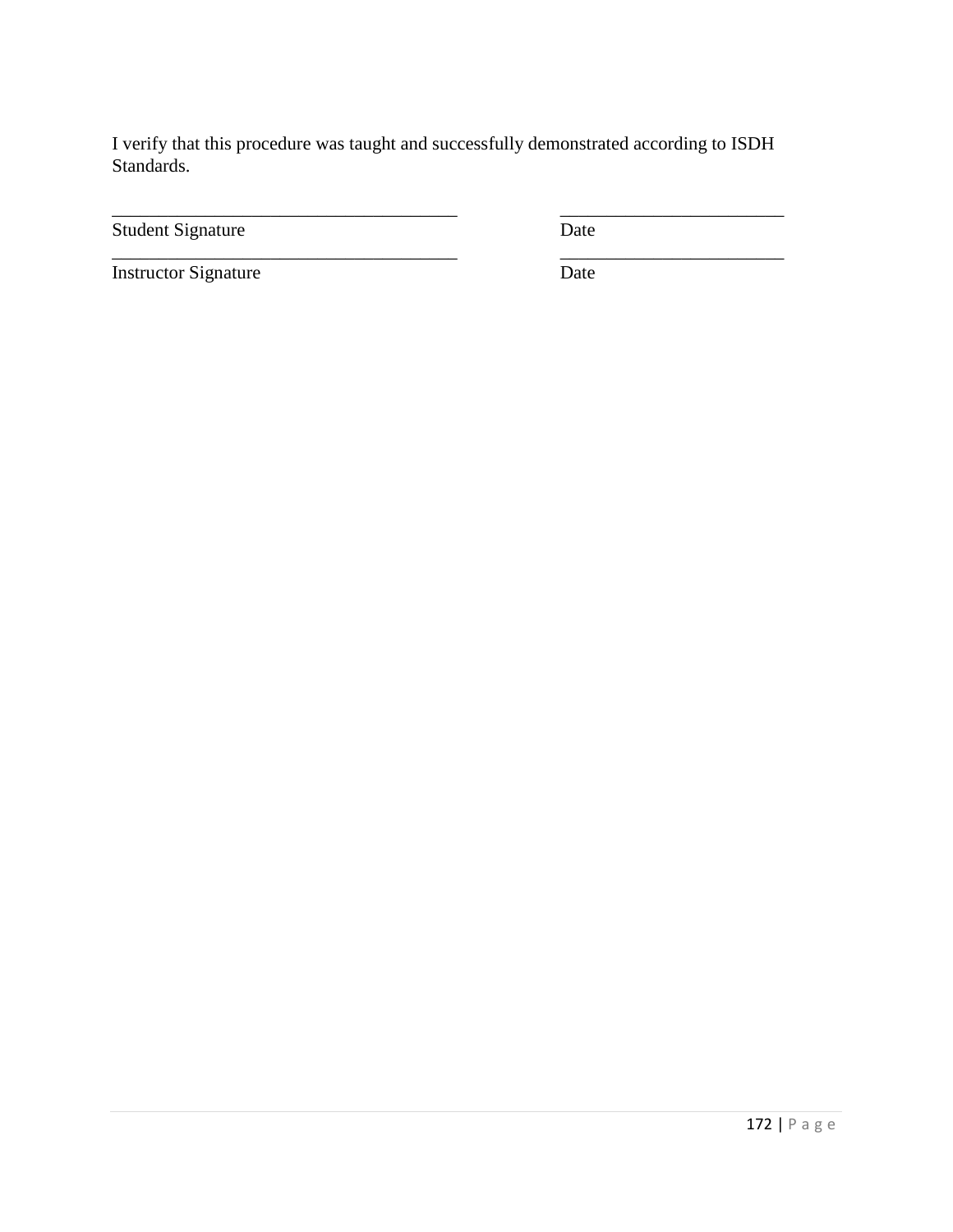| <b>PROCEDURE #14: PULSE AND RESPIRATION</b>                                                               |                                                                                                                                                                                                                                                                                           |
|-----------------------------------------------------------------------------------------------------------|-------------------------------------------------------------------------------------------------------------------------------------------------------------------------------------------------------------------------------------------------------------------------------------------|
| <b>STEP</b>                                                                                               | <b>RATIONALE</b>                                                                                                                                                                                                                                                                          |
| 1. Do initial steps.                                                                                      |                                                                                                                                                                                                                                                                                           |
| 2. Place resident's hand on comfortable<br>surface.                                                       |                                                                                                                                                                                                                                                                                           |
| 3. Feel for pulse above wrist on thumb<br>side with tips of first three fingers.                          | 3. Because of artery in your thumb, pulse<br>would not be accurate if you use your<br>thumb.                                                                                                                                                                                              |
| 4. Count beats for 60 seconds, noting<br>rate, rhythm and force.                                          | 4. Ensures accurate count. Rate is number<br>of beats. Rhythm is regularity of beats.<br>Force is strength of beats.                                                                                                                                                                      |
| 5. Continue position as if feeling for<br>pulse. Count each rise and fall of chest<br>as one respiration. | 5. Resident could alter breathing pattern if<br>aware that respirations are being taken.                                                                                                                                                                                                  |
| 6. Count respirations for 60 seconds<br>noting rate, regularity and sound.                                | 6. Ensure accurate count. Rate is number<br>of breaths. Regularity is pattern of<br>breathing. Sound is type of auditory<br>breaths heard.                                                                                                                                                |
| 7. Record pulse and respiration rates.                                                                    | 7. Record pulse and respirations<br>immediately so you won't forget.<br>Accuracy is necessary because decisions<br>regarding resident's care may be based on<br>your report. What you write is a legal<br>record of what you did. If you don't<br>document it, legally, it didn't happen. |
| 8. Report unusual findings to nurse.                                                                      | 8. Provides nurse with information to<br>assess resident's condition and needs.                                                                                                                                                                                                           |
| Do final steps<br>9.                                                                                      |                                                                                                                                                                                                                                                                                           |

| <b>Student Signature</b>    | Date |            |
|-----------------------------|------|------------|
| <b>Instructor Signature</b> | Date |            |
|                             |      | 172 $\Box$ |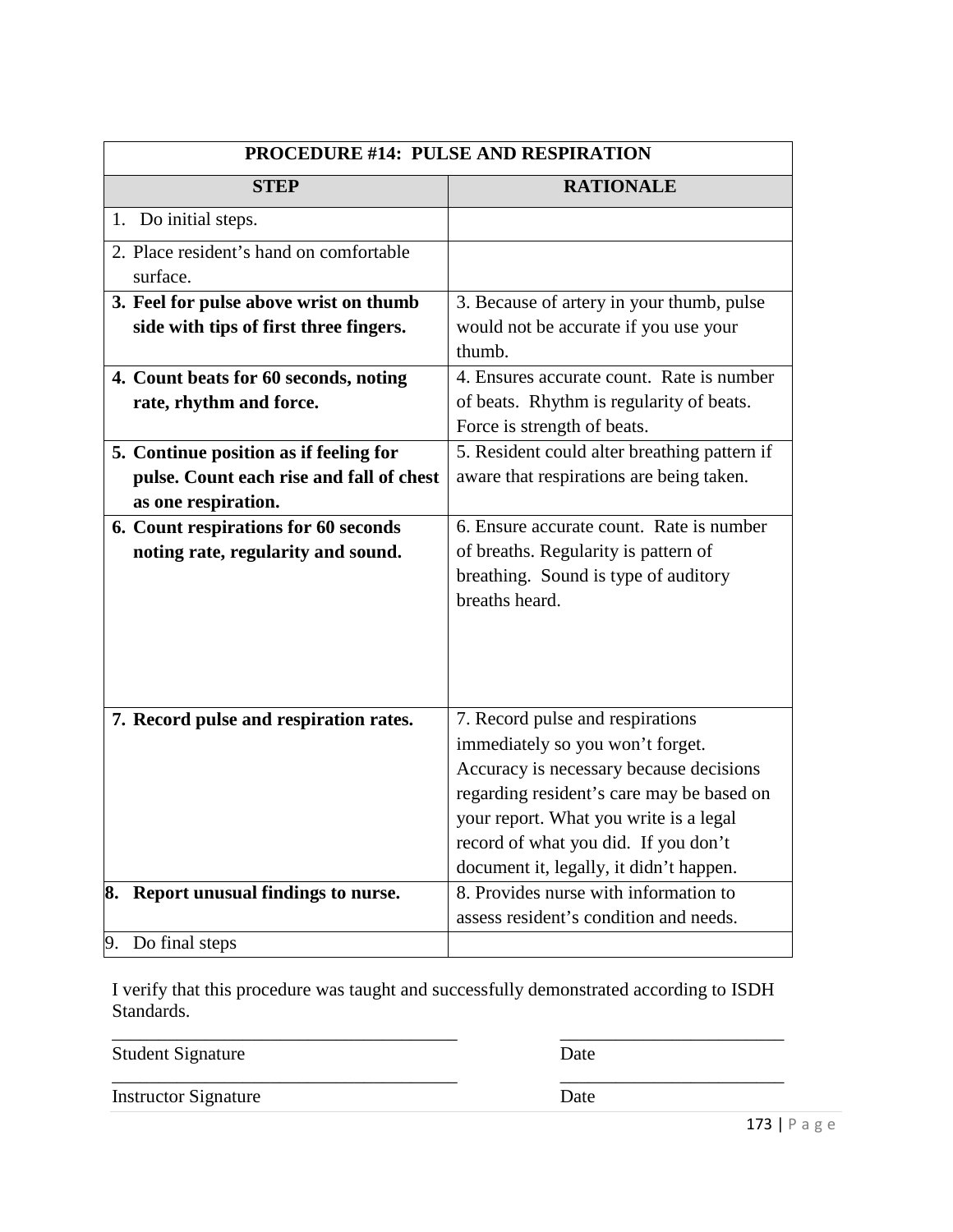| <b>PROCEDURE #15: BLOOD PRESSURE</b>      |                                               |
|-------------------------------------------|-----------------------------------------------|
| <b>STEP</b>                               | <b>RATIONALE</b>                              |
| 1. Do initial steps.                      |                                               |
| 2. Clean earpieces and diaphragm of       | 2. Reduces pathogens; prevents spread of      |
| stethoscope with antiseptic wipe.         | infection.                                    |
| 3. Uncover resident's arm to shoulder.    |                                               |
| 4. Rest resident's arm, level with heart, | 4. A false low reading is possible, if arm is |
| palm upward on comfortable surface.       | above heart level.                            |
| 5. Wrap proper sized                      | 5. Cuff must be proper size and placed on     |
| sphygmomanometer cuff around upper        | arm correctly so amount of pressure on        |
| unaffected arm approximately 1-2 inches   | artery is correct. If not, reading will be    |
| above elbow.                              | falsely high or low.                          |
| 6. Put earpieces of stethoscope in ears.  | 6. Earpieces should fit into ears snugly to   |
|                                           | make hearing easier.                          |
| 7. Place diaphragm of stethoscope over    |                                               |
| brachial artery at elbow.                 |                                               |
| 8. Close valve on bulb. If blood          | 8. Inflating cuff too high is painful and may |
| pressure is known, inflate cuff to 20     | damage small blood vessels.                   |
| mm/hg above the usual reading. If blood   |                                               |
| pressure is unknown, inflate cuff to 160  |                                               |
| mm/hg.                                    |                                               |
| 9. Slowly open valve on bulb.             | 9. Releasing valve slowly allows you to       |
|                                           | hear beats accurately.                        |
| 10. Watch gauge and listen for sound of   |                                               |
| pulse.                                    |                                               |
| 11. Note gauge reading at first pulse     | 11. First sound is systolic pressure.         |
| sound.                                    |                                               |
| 12. Note gauge reading when pulse         | 12. Last sound is diastolic pressure.         |
| sound disappears.                         |                                               |
| 13. Completely deflate and remove cuff.   | 13. An inflated cuff left on resident's arm   |
|                                           | can cause numbness and tingling. If you       |
|                                           | must take blood pressure again, completely    |
|                                           | deflate cuff and wait 30 seconds. Never       |
|                                           | partially deflate a cuff and then pump it up  |
|                                           | again. Blood vessels will be damaged and      |
|                                           | reading will be falsely high or low.          |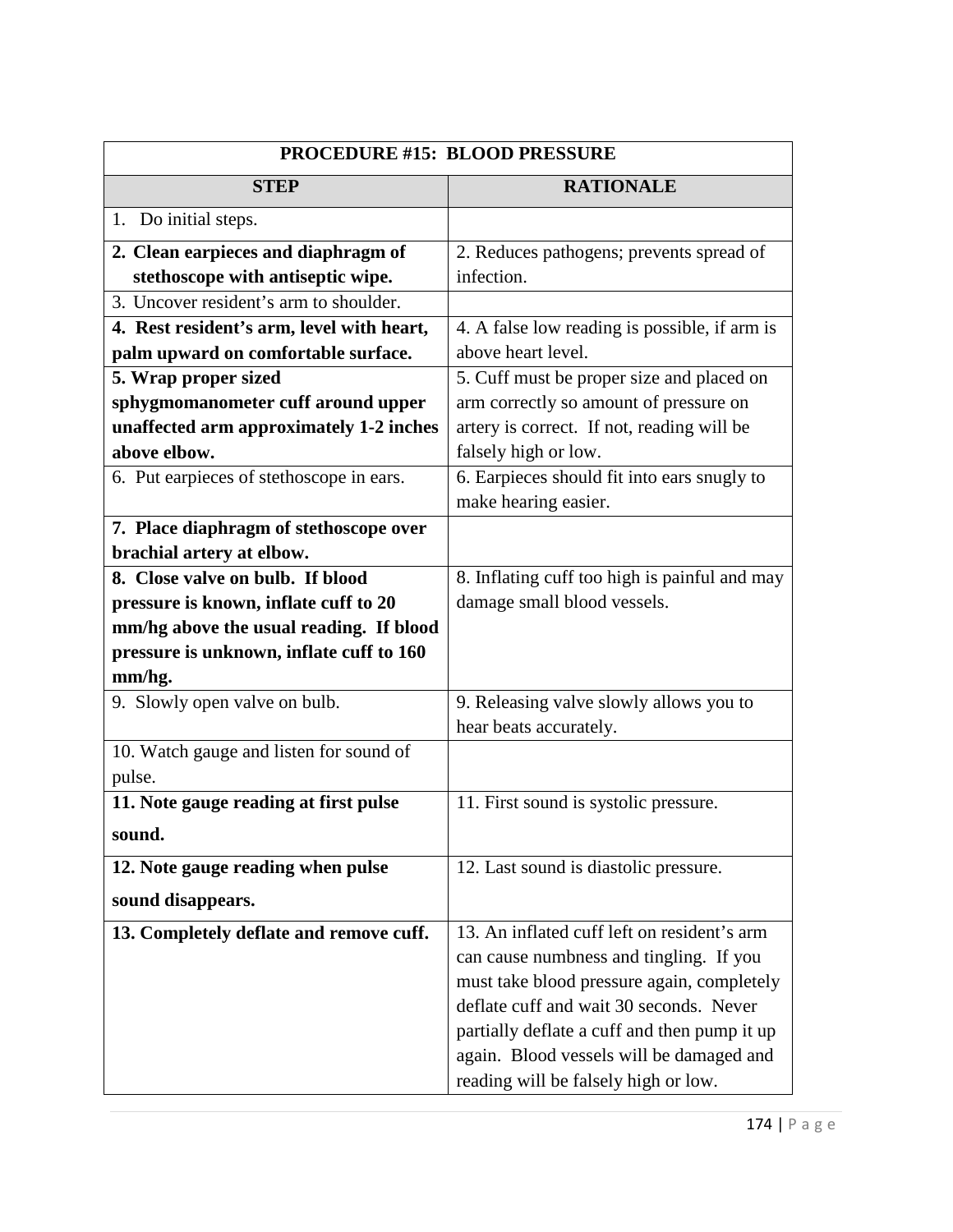| 14. Accurately record systolic and    | 14. Record readings immediately so you      |
|---------------------------------------|---------------------------------------------|
| diastolic readings.                   | won't forget. Accuracy is necessary         |
|                                       | because decisions regarding resident's care |
|                                       | may be based on your report. What you       |
|                                       | write is a legal record of what you did. If |
|                                       | you don't document it, legally, it didn't   |
|                                       | happen.                                     |
| 15. Do final steps.                   |                                             |
| 16. Report unusual readings to nurse. | 16. Provides nurse with information to      |
|                                       | properly assess resident's condition.       |

\_\_\_\_\_\_\_\_\_\_\_\_\_\_\_\_\_\_\_\_\_\_\_\_\_\_\_\_\_\_\_\_\_\_\_\_\_ \_\_\_\_\_\_\_\_\_\_\_\_\_\_\_\_\_\_\_\_\_\_\_\_

Student Signature Date

\_\_\_\_\_\_\_\_\_\_\_\_\_\_\_\_\_\_\_\_\_\_\_\_\_\_\_\_\_\_\_\_\_\_\_\_\_ \_\_\_\_\_\_\_\_\_\_\_\_\_\_\_\_\_\_\_\_\_\_\_\_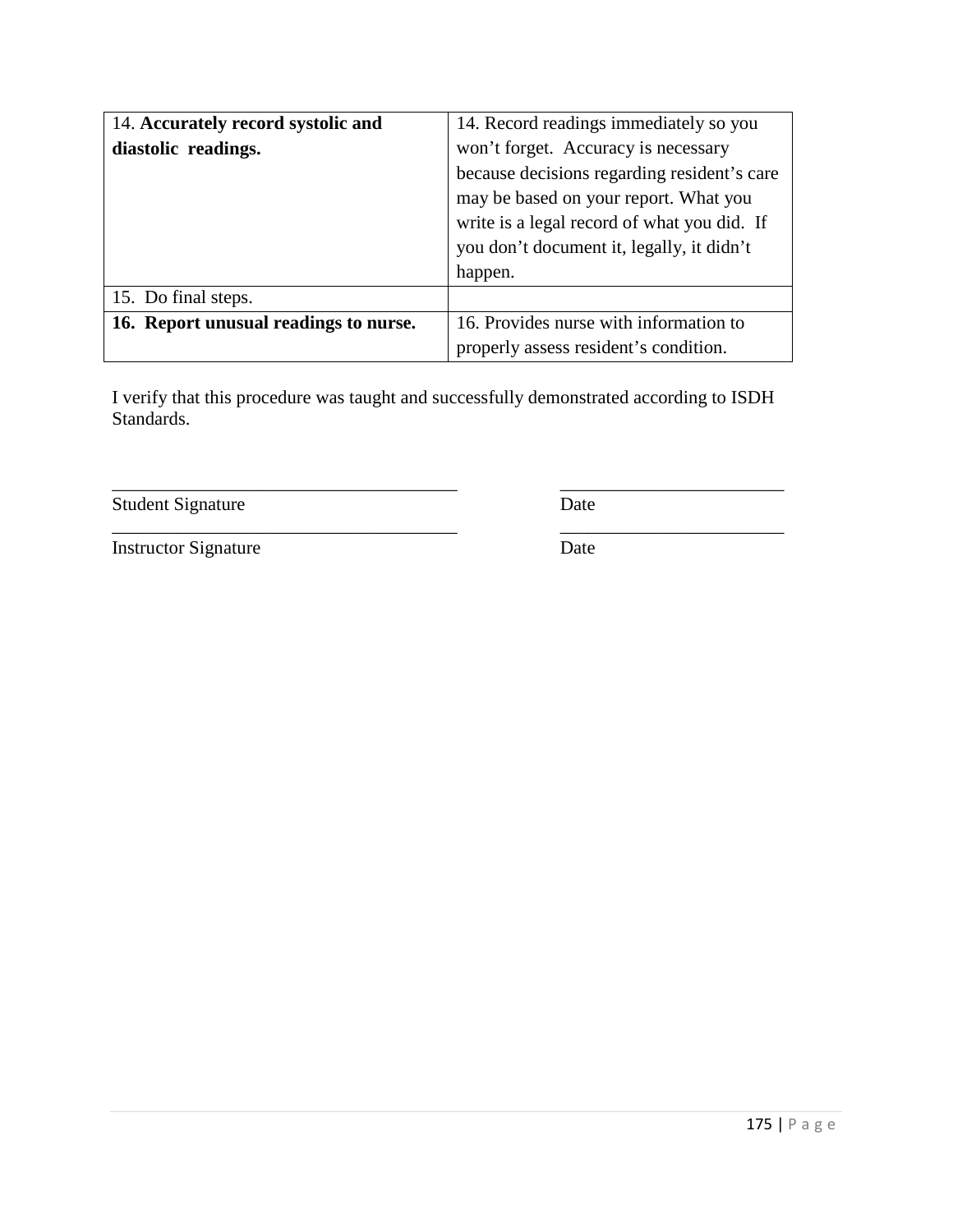| <b>PROCEDURE #16: HEIGHT</b>                 |                                            |
|----------------------------------------------|--------------------------------------------|
| <b>STEP</b>                                  | <b>RATIONALE</b>                           |
| 1. Do initial steps.                         |                                            |
| 2. Using standing balance scale: Assist      | 2. Measurements are written on the rod in  |
| the resident onto the scale, facing          | inches.                                    |
| away from the scale. Ask the resident        |                                            |
| to stand straight. Raise the rod to a        |                                            |
| level above the resident's head.             |                                            |
| Lower the height measurement device          |                                            |
| until it rests flat on the resident's        |                                            |
| head.                                        |                                            |
| 3. When a resident is unable to stand:       | 3. Places resident in proper position and  |
| Flatten the bed and place resident in        | alignment; allows you to measure resident  |
| supine position. Place a mark on the         | accurately.                                |
| sheet at the top of the head and             |                                            |
| another at the bottom of the feet.           |                                            |
| <b>Measure the distance.</b>                 |                                            |
| 4. If the resident is unable to lay flat due | 4. Allows you to obtain an accurate        |
| to contractures: Utilize a tape              | measurement for the resident who cannot    |
| measure and beginning at the top of          | fully extend body.                         |
| the head, follow the curves of the           |                                            |
| spine and legs, measuring to the base        |                                            |
| of the heel.                                 |                                            |
| 5. Accurately record resident's height.      | 5. Record height immediately so you won't  |
|                                              | forget. Accuracy is necessary because      |
|                                              | decisions regarding resident's care may be |
|                                              | based on your report. What you write is a  |
|                                              | legal record of what you did. If you don't |
|                                              | document it, legally, it didn't happen.    |
| 6. Do final steps.                           |                                            |

\_\_\_\_\_\_\_\_\_\_\_\_\_\_\_\_\_\_\_\_\_\_\_\_\_\_\_\_\_\_\_\_\_\_\_\_\_ \_\_\_\_\_\_\_\_\_\_\_\_\_\_\_\_\_\_\_\_\_\_\_\_ Student Signature Date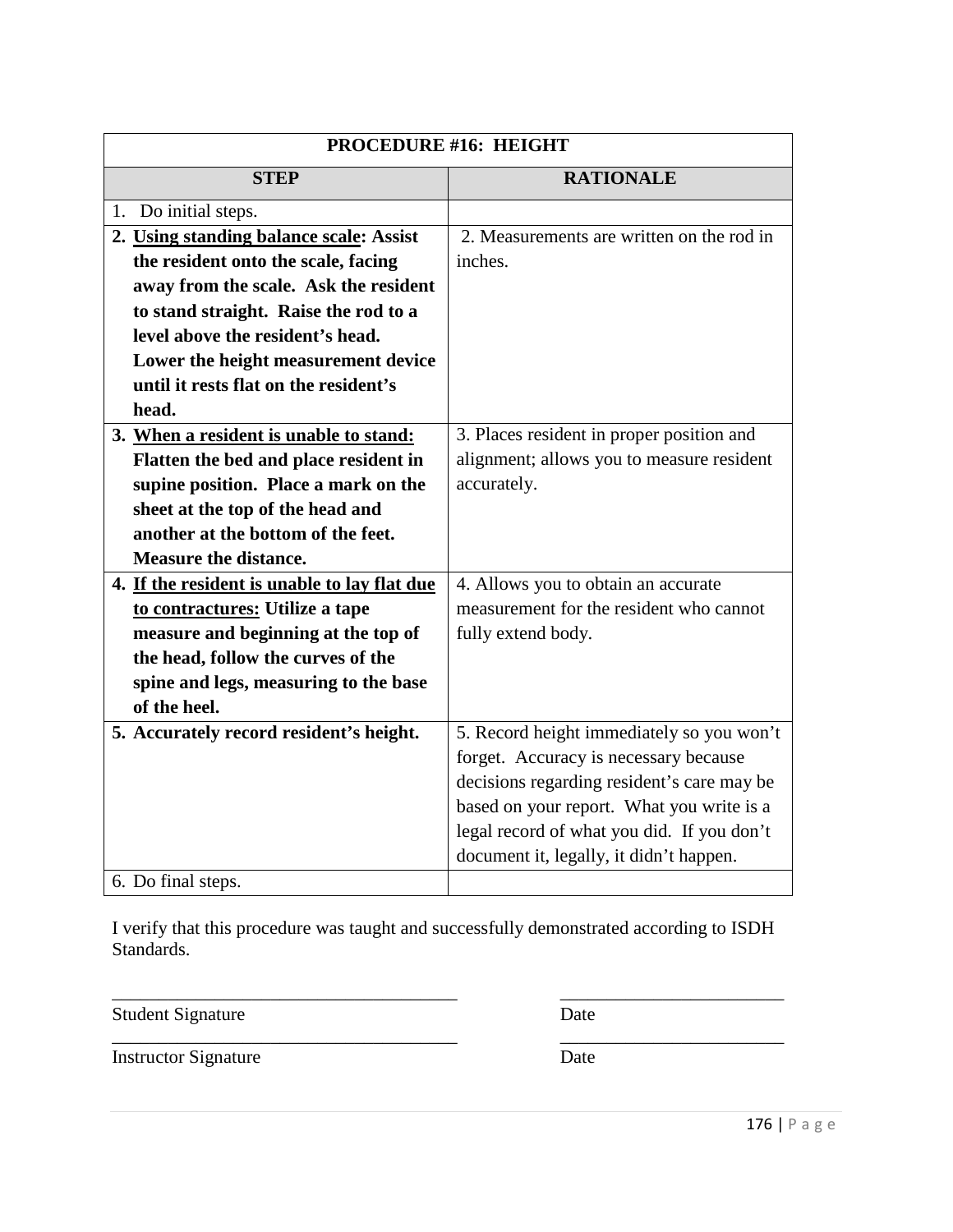| <b>PROCEDURE #17: WEIGHT</b>            |                                             |
|-----------------------------------------|---------------------------------------------|
| <b>STEP</b>                             | <b>RATIONALE</b>                            |
| 1. Do initial steps.                    |                                             |
| 2. Balance scale.                       | 2. Scale must be balanced on zero for       |
|                                         | weight to be accurate.                      |
| 3. Depending on scale used, assist      | 3. When using chair scale, if resident has  |
| resident to stand on platform or sit in | feet on floor, weight will not be accurate. |
| chair with feet on footrest or          | Wheel locks prevent chair from moving       |
| transport wheelchair onto scale and     | when using a wheelchair scale.              |
| lock brakes.                            |                                             |
| 4. When using a standard scale -lower   | 4. When arm drops, weight is too high.      |
| weight to fifty pound mark that         | When pointer is suspended, weight is        |
| causes arm to drop. Move it back to     | accurate.                                   |
| previous mark. Move upper weight to     |                                             |
| pound mark that balances pointer in     | Total gives accurate weight.                |
| middle of square. Add lower and         |                                             |
| upper marks. When using a digital       |                                             |
| scale - press weigh button. Wait until  |                                             |
| numbers remain constant.                |                                             |
| 5. Subtract weight of wheelchair from   |                                             |
| total weight, if applicable.            |                                             |
| 6. Accurately record resident's weight. | 6. Record weight immediately so you         |
|                                         | won't forget. Weight changes are an         |
|                                         | indicator of resident condition. Accuracy   |
|                                         | is necessary because decisions regarding    |
|                                         | resident's care may be based on your        |
|                                         | report. What you write is a legal record of |
|                                         | what you did. If you don't document it,     |
|                                         | legally, it didn't happen.                  |
| 7. Do final steps.                      |                                             |
| 8. Report unusual reading to nurse.     | 8. Provides nurse with information to       |
|                                         | assess resident's condition and needs.      |

\_\_\_\_\_\_\_\_\_\_\_\_\_\_\_\_\_\_\_\_\_\_\_\_\_\_\_\_\_\_\_\_\_\_\_\_\_ \_\_\_\_\_\_\_\_\_\_\_\_\_\_\_\_\_\_\_\_\_\_\_\_

Student Signature Date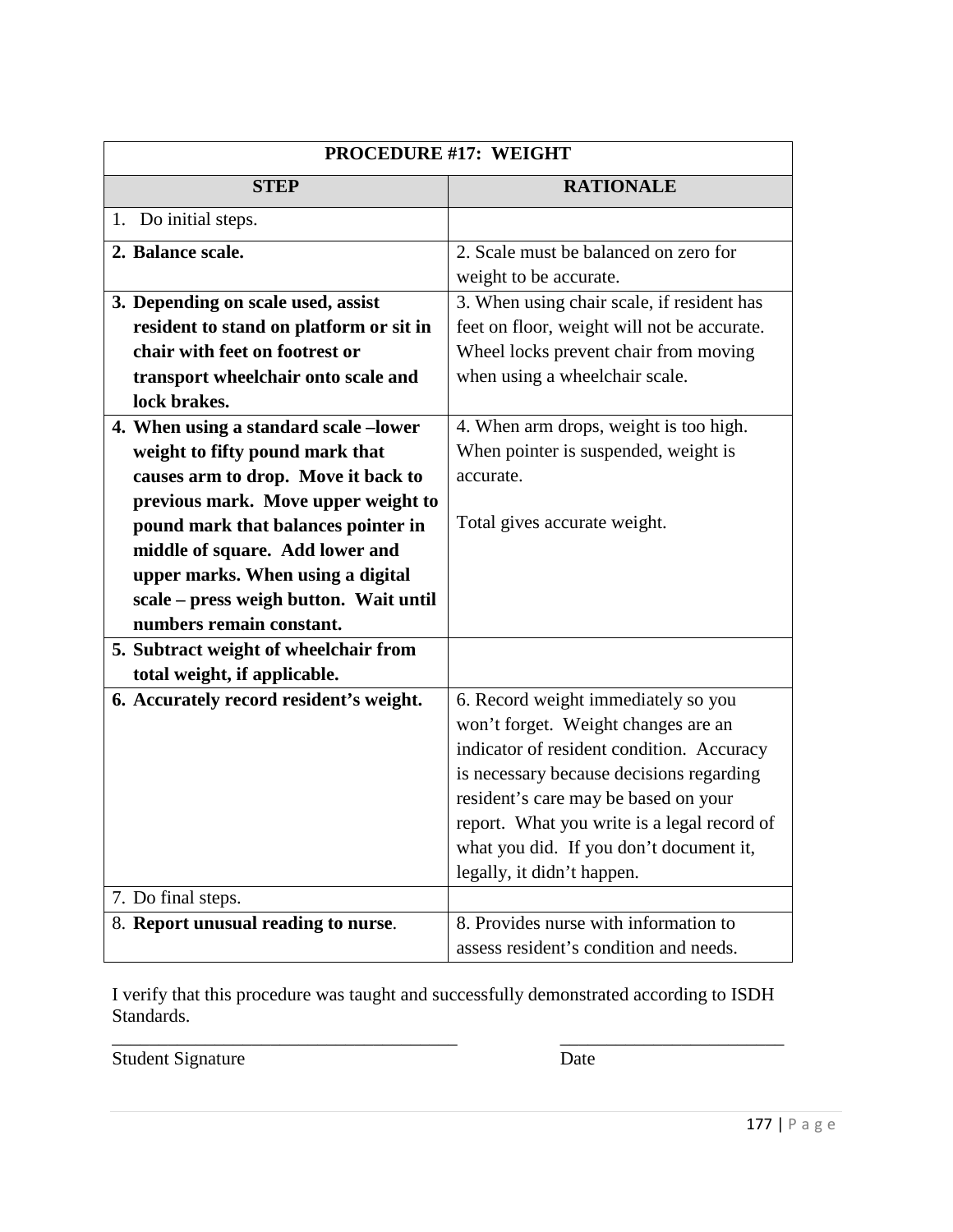Instructor Signature Date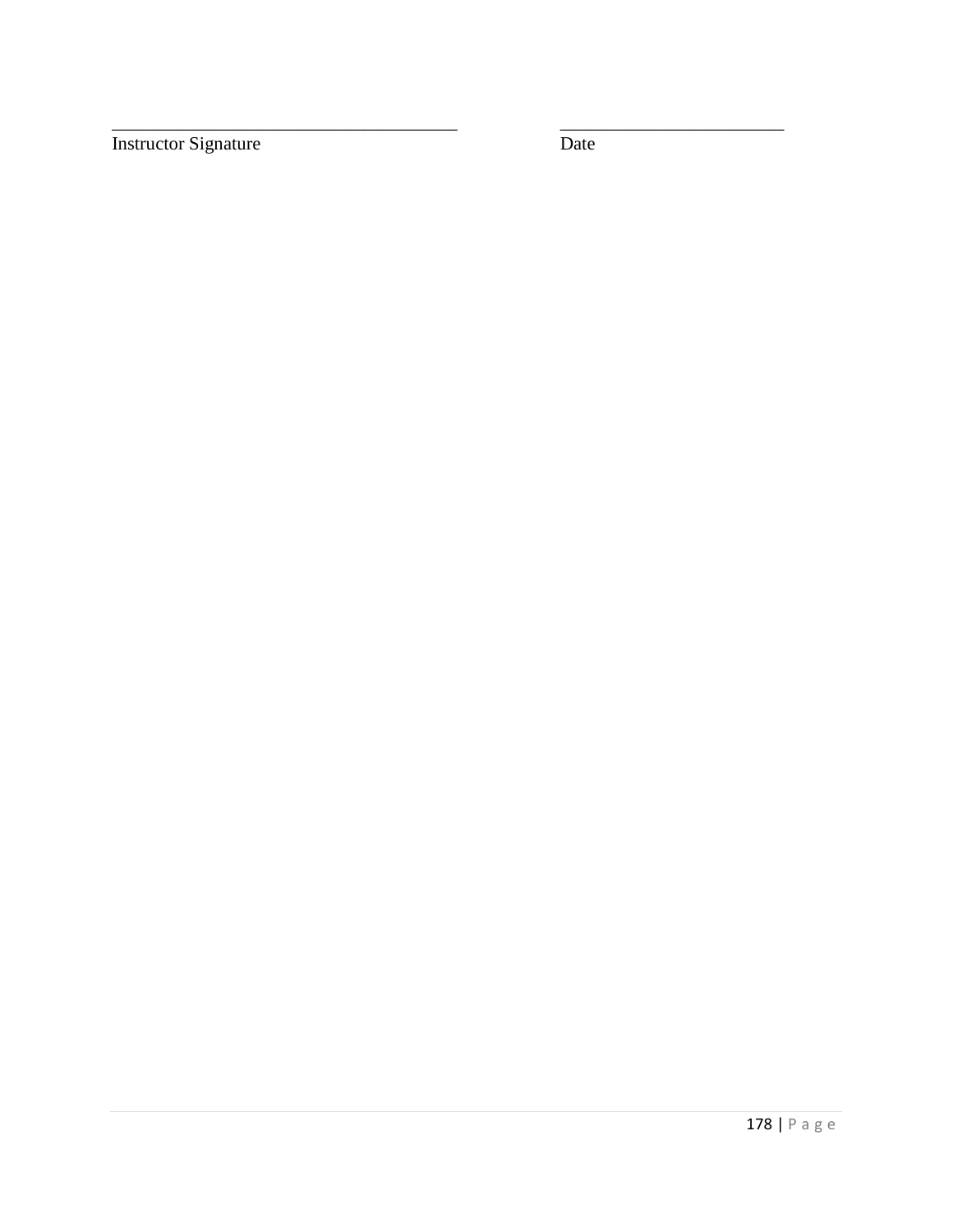| <b>PROCEDURE #18: ASSIST RESIDENT TO MOVE TO HEAD OF BED</b> |                                              |
|--------------------------------------------------------------|----------------------------------------------|
| <b>STEP</b>                                                  | <b>RATIONALE</b>                             |
| 1. Do initial steps. Ask another CNA to                      |                                              |
| assist you if needed.                                        |                                              |
| 2. Lower head of bed and lean pillow                         | 2. When bed is flat, resident can be moved   |
| against head board. Adjust bed height                        | without working against gravity. Pillow      |
| as needed.                                                   | prevents injury should resident hit the head |
|                                                              | of bed. Adjusting the bed height decreases   |
|                                                              | risk of injury.                              |
| 3. Ask resident to bend knees, put feet flat                 | 3. Gives resident leverage to help with      |
| on mattress.                                                 | move.                                        |
| 4. Place one arm under resident's                            | 4. Putting your arm under resident's neck    |
| shoulder blades and the other arm                            | could cause injury. Use of a draw sheet/pad  |
| under resident's thighs. If a draw                           | causes less stress on caregiver and reduces  |
| sheet or pad is under resident, 2                            | risk of injury.                              |
| caregivers should grasp the sheet or                         |                                              |
| pad firmly, with trunk centered                              |                                              |
| between hands.                                               |                                              |
| 5. Ask resident to push with feet on                         | 5. Enables resident to help as much as       |
| count of three.                                              | possible and reduces strain on you.          |
| 6. Place pillow under resident's head.                       | 6. Provides for resident's comfort.          |
| 7. Do final steps.                                           |                                              |

\_\_\_\_\_\_\_\_\_\_\_\_\_\_\_\_\_\_\_\_\_\_\_\_\_\_\_\_\_\_\_\_\_\_\_\_\_ \_\_\_\_\_\_\_\_\_\_\_\_\_\_\_\_\_\_\_\_\_\_\_\_

Student Signature Date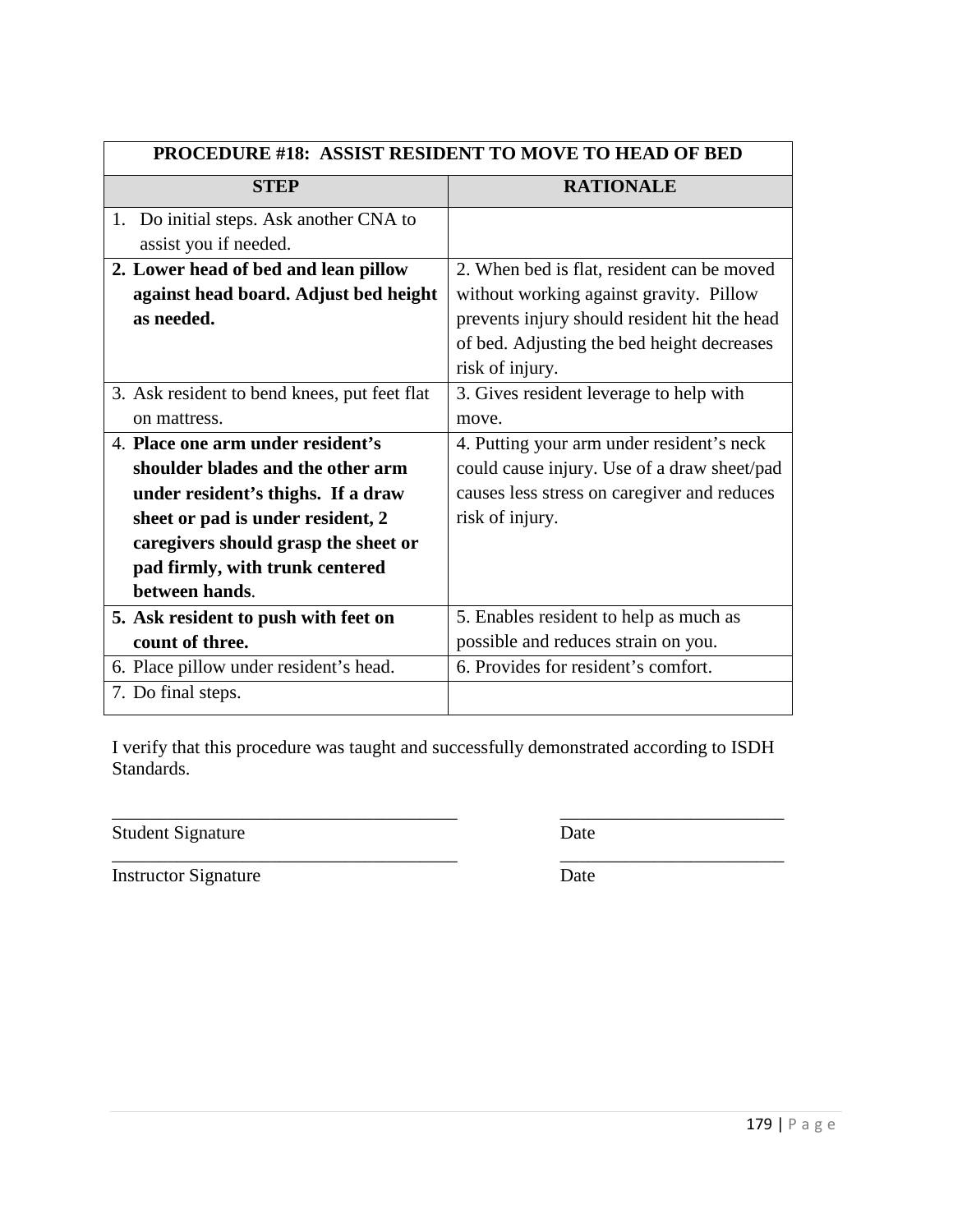| <b>PROCEDURE #19: SUPINE POSITION</b>  |                                               |
|----------------------------------------|-----------------------------------------------|
| <b>STEP</b>                            | <b>RATIONALE</b>                              |
| 1. Do initial steps.                   |                                               |
| 2. Lower head of bed.                  | 2. When bed is flat, resident can be moved    |
|                                        | without working against gravity.              |
| 3. Move resident to head of bed if     | 3. Places resident in proper position in bed. |
| necessary.                             |                                               |
| 4. Position resident flat on back with | 4. Prevents friction in thigh area.           |
| legs slightly apart.                   |                                               |
| 5. Align resident's shoulder and hips. | 5. Reduces stress to spine.                   |
| 6. Use supportive padding and/or float | 6. Maintains position, prevents friction and  |
| heels, if necessary.                   | reduces pressure on bony prominences.         |
|                                        | Padding may be used under neck,               |
|                                        | shoulders, arms, hands, ankles, lower back.   |
|                                        | Never use padding under knees, unless         |
|                                        | directed by nurse, as it may restrict blood   |
|                                        | flow to lower legs.                           |
| 7. Do final steps.                     |                                               |

\_\_\_\_\_\_\_\_\_\_\_\_\_\_\_\_\_\_\_\_\_\_\_\_\_\_\_\_\_\_\_\_\_\_\_\_\_ \_\_\_\_\_\_\_\_\_\_\_\_\_\_\_\_\_\_\_\_\_\_\_\_

\_\_\_\_\_\_\_\_\_\_\_\_\_\_\_\_\_\_\_\_\_\_\_\_\_\_\_\_\_\_\_\_\_\_\_\_\_ \_\_\_\_\_\_\_\_\_\_\_\_\_\_\_\_\_\_\_\_\_\_\_\_ Student Signature Date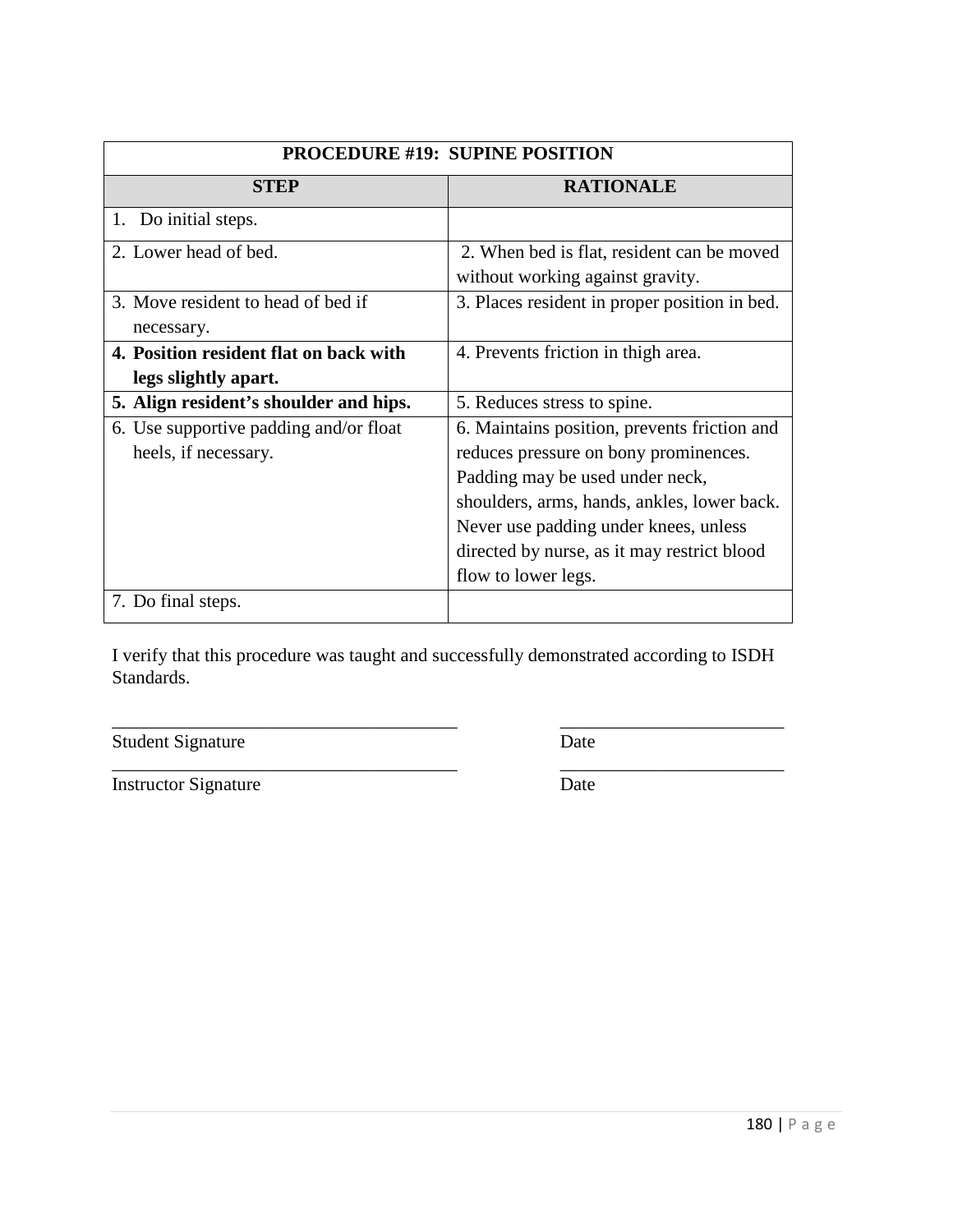| <b>PROCEDURE #20: LATERAL POSITION</b>     |                                              |
|--------------------------------------------|----------------------------------------------|
| <b>STEP</b>                                | <b>RATIONALE</b>                             |
| Do initial steps.<br>1.                    |                                              |
| 2. Place resident in supine position.      | 2. Places resident in proper position and    |
|                                            | alignment.                                   |
| 3. Move resident to side of bed closest to | 3. Allows resident to be positioned in       |
| you.                                       | center of bed when turned.                   |
| 4. Cross resident's arms over chest.       | 4. Reduces stress on shoulders during        |
|                                            | move.                                        |
| 5. Slightly bend knee of nearest leg to    | 5. Reduces stress on hip joint during turn.  |
| you or cross nearest leg over farthest     |                                              |
| leg at ankle.                              |                                              |
| 6. Place your hands under resident's       | 6. Prevents stress on shoulder and hip       |
| shoulder blade and buttock. Turn           | joints.                                      |
| resident away from you onto side.          |                                              |
| 7. Place supportive padding behind         | 7. Maintains position, prevents friction and |
| back, between knees and ankles and         | reduces pressure on bony prominences.        |
| under top arm.                             |                                              |
| 8. Do final steps.                         |                                              |

\_\_\_\_\_\_\_\_\_\_\_\_\_\_\_\_\_\_\_\_\_\_\_\_\_\_\_\_\_\_\_\_\_\_\_\_\_ \_\_\_\_\_\_\_\_\_\_\_\_\_\_\_\_\_\_\_\_\_\_\_\_

Student Signature Date

Instructor Signature Date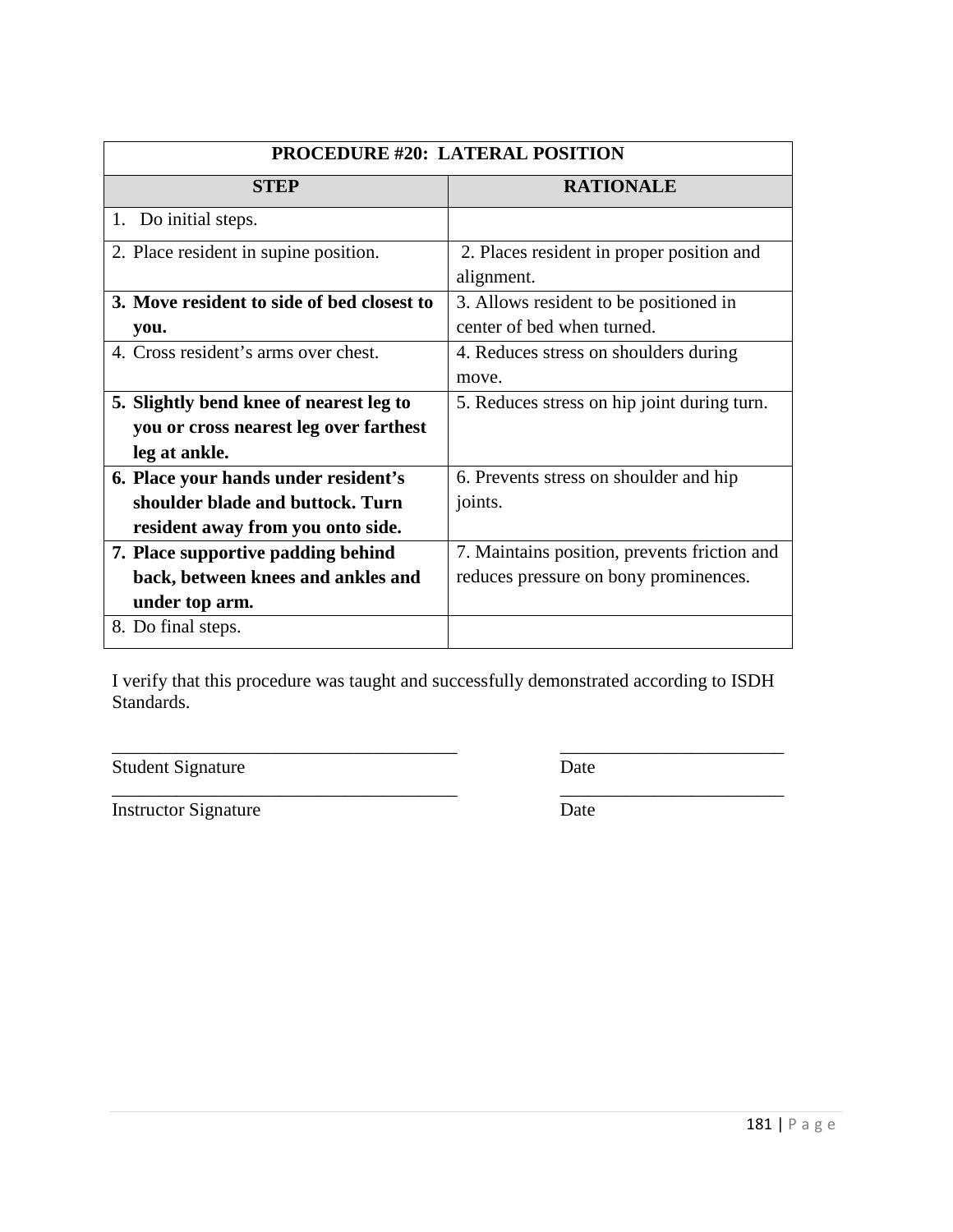| <b>PROCEDURE #21: FOWLER'S POSITION</b>  |                                              |
|------------------------------------------|----------------------------------------------|
| <b>STEP</b>                              | <b>RATIONALE</b>                             |
| 1. Do initial steps.                     |                                              |
| 2. Move resident to supine position.     | 2. Places resident in proper position and    |
|                                          | alignment.                                   |
| 3. Elevate head of bed 45 to 60 degrees. | 3. Improves breathing, allows resident to    |
|                                          | see room and visitors.                       |
| 4. Use supportive padding if necessary.  | 4. Maintains position, prevents friction and |
|                                          | reduces pressure on bony prominences.        |
|                                          | Padding may be used under neck,              |
|                                          | shoulders, arms, hands, ankles, lower back.  |
|                                          | Never use padding under knees, unless        |
|                                          | directed by nurse, as it may restrict blood  |
|                                          | flow to lower legs.                          |
| 5. Do final steps.                       |                                              |

\_\_\_\_\_\_\_\_\_\_\_\_\_\_\_\_\_\_\_\_\_\_\_\_\_\_\_\_\_\_\_\_\_\_\_\_\_ \_\_\_\_\_\_\_\_\_\_\_\_\_\_\_\_\_\_\_\_\_\_\_\_

Student Signature Date

Instructor Signature Date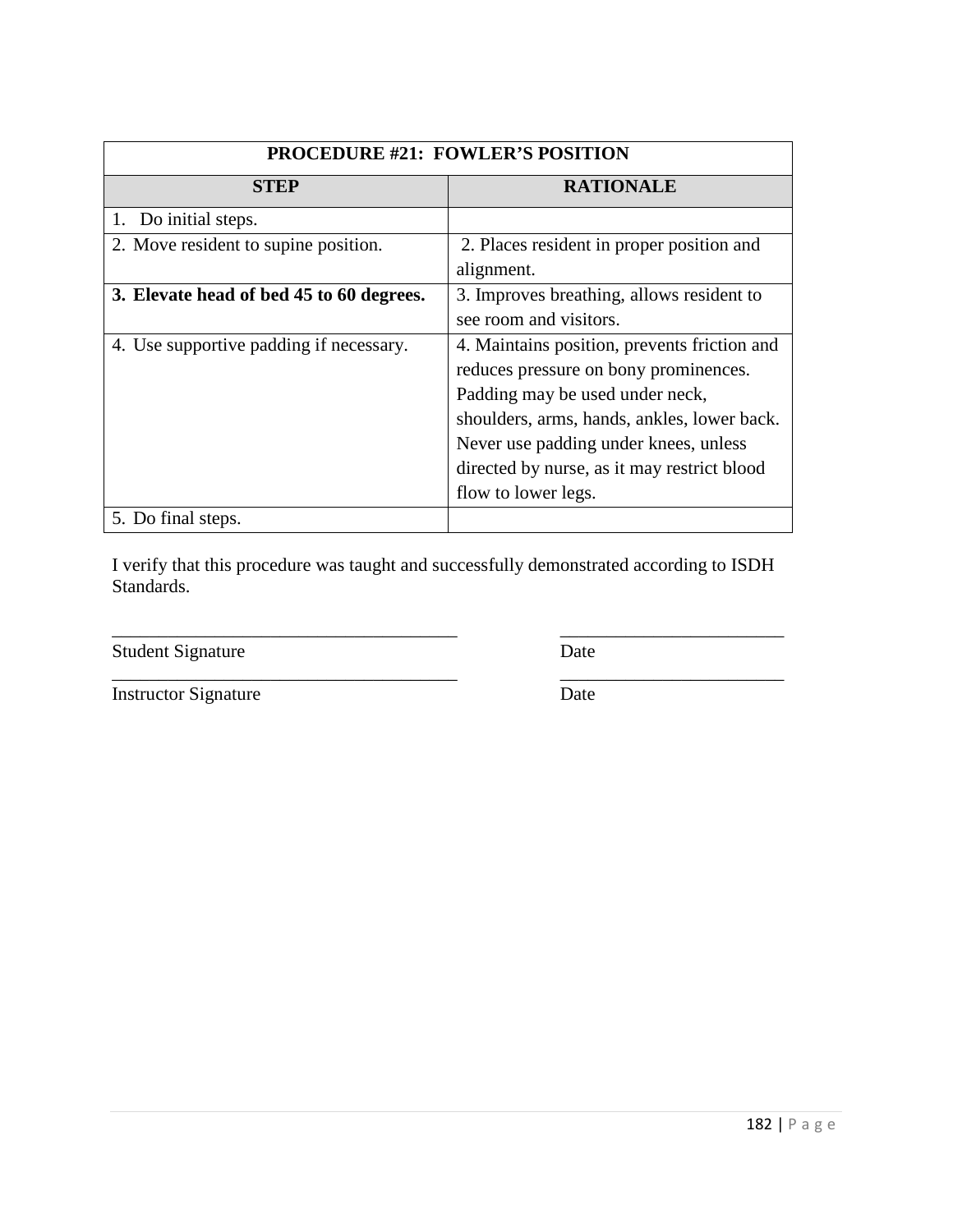| <b>PROCEDURE #22: SEMI-FOWLER'S POSITION</b> |                                              |
|----------------------------------------------|----------------------------------------------|
| <b>STEP</b>                                  | <b>RATIONALE</b>                             |
| 1. Do initial steps.                         |                                              |
| 2. Move resident to supine position.         | 2. Places resident in proper position and    |
|                                              | alignment.                                   |
| 3. Elevate head of bed 30 to 45 degrees.     | 3. Improves breathing, allows resident to    |
|                                              | see room and visitors.                       |
| 4. Use supportive padding if necessary.      | 4. Maintains position, prevents friction and |
|                                              | reduces pressure on bony prominences.        |
|                                              | Padding may be used under neck,              |
|                                              | shoulders, arms, hands, ankles, lower back.  |
|                                              | Never use padding under knees, unless        |
|                                              | directed by nurse, as it may restrict blood  |
|                                              | flow to lower legs.                          |
| 5. Do final steps.                           |                                              |

\_\_\_\_\_\_\_\_\_\_\_\_\_\_\_\_\_\_\_\_\_\_\_\_\_\_\_\_\_\_\_\_\_\_\_\_\_ \_\_\_\_\_\_\_\_\_\_\_\_\_\_\_\_\_\_\_\_\_\_\_\_

Student Signature Date

Instructor Signature Date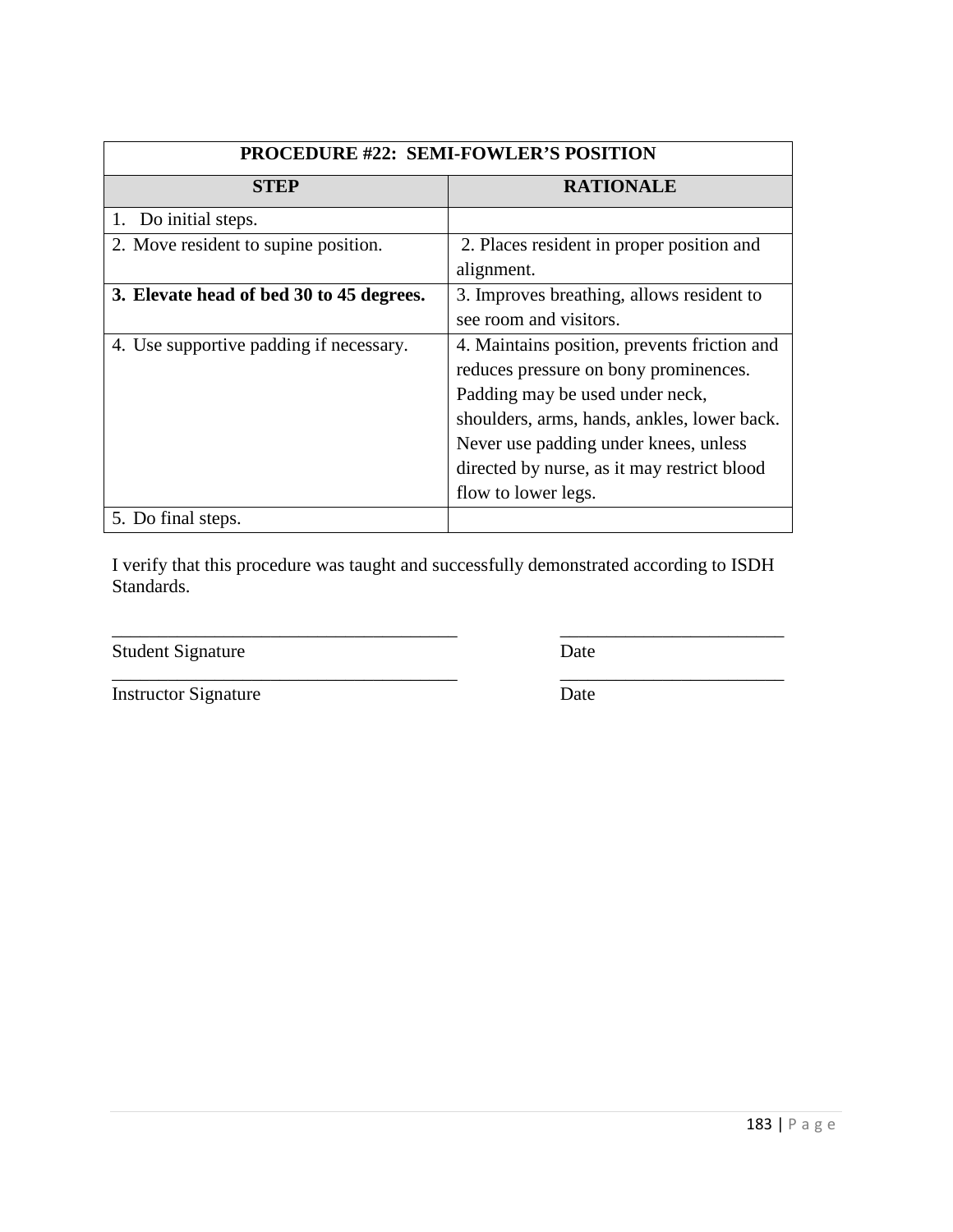| <b>PROCEDURE #23: SIT ON EDGE OF BED</b>     |                                                              |
|----------------------------------------------|--------------------------------------------------------------|
| <b>STEP</b>                                  | <b>RATIONALE</b>                                             |
| 1. Do initial steps.                         |                                                              |
| 2. Adjust bed height to lowest position.     | 2. Allows resident's feet to touch floor                     |
|                                              | when sitting. Reduces chance of injury if<br>resident falls. |
| 3. Move resident to side of bed closest to   | 3. Resident will be close to edge of bed                     |
| you.                                         | when sitting up.                                             |
| 4. Raise head of bed to sitting position, if | 4. Resident can move without working                         |
| necessary.                                   | against gravity.                                             |
| 5. Place one arm under resident's            | 5. Placing your arm under the resident's                     |
| shoulder blades and the other arm            | neck may cause injury.                                       |
| under resident's thighs.                     |                                                              |
| 6. On count of three, slowly turn            |                                                              |
| resident into sitting position with legs     |                                                              |
| dangling over side of bed.                   |                                                              |
| 7. Allow time for resident to become         | 7. Change of position may cause dizziness                    |
| steady. Check for dizziness                  | due to a drop in blood pressure.                             |
| 8. Assist resident to put on shoes or        | 8. Prevents sliding on floor and protects                    |
| slippers.                                    | resident's feet from contamination.                          |
| 9. Move resident to edge of bed so feet      | 9. Allows resident to be in stable position.                 |
| are flat on floor.                           |                                                              |
| 10. Do final steps.                          |                                                              |

Student Signature Date

\_\_\_\_\_\_\_\_\_\_\_\_\_\_\_\_\_\_\_\_\_\_\_\_\_\_\_\_\_\_\_\_\_\_\_\_\_ \_\_\_\_\_\_\_\_\_\_\_\_\_\_\_\_\_\_\_\_\_\_\_\_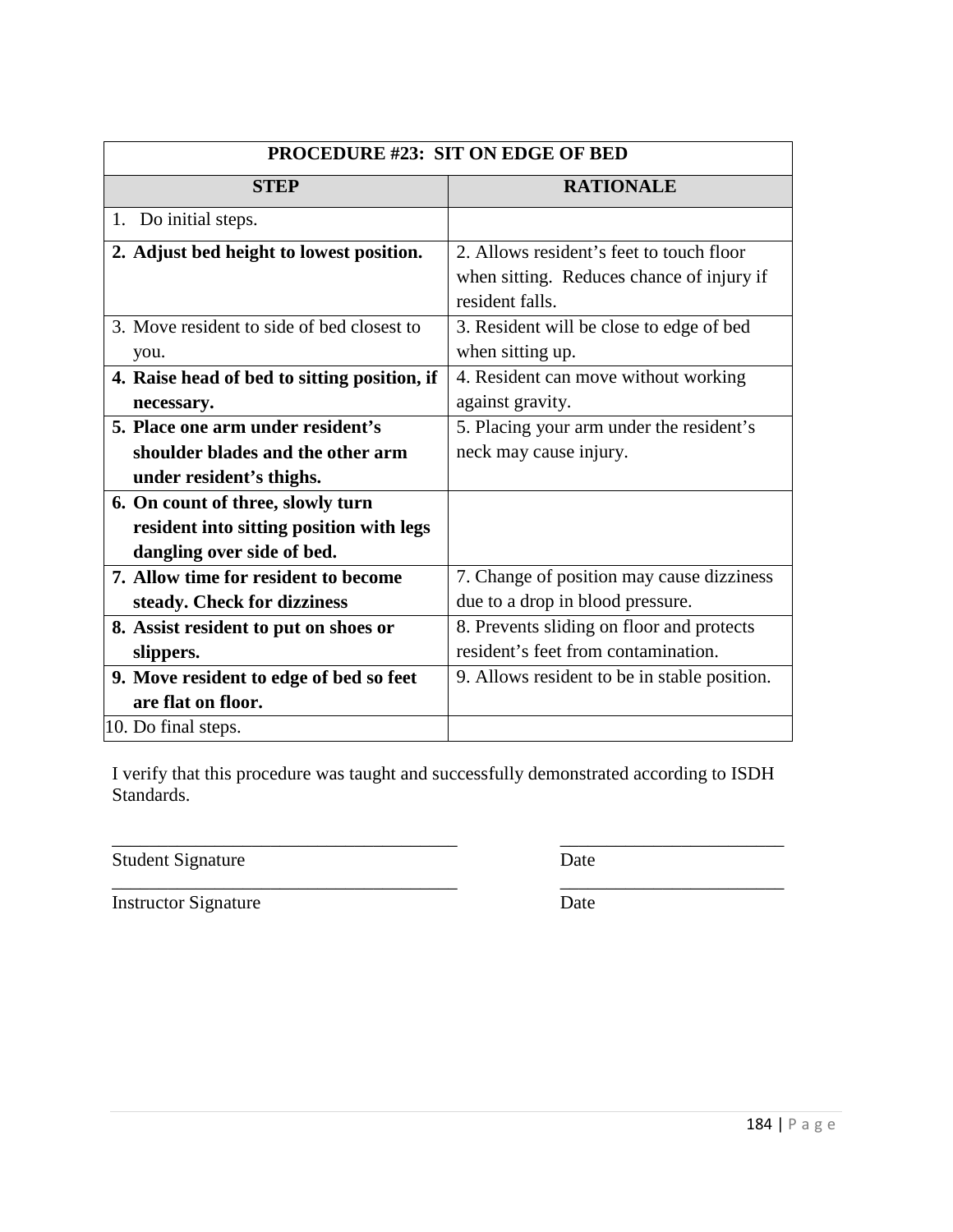| <b>PROCEDURE #24: USING A GAIT BELT TO ASSIST WITH AMBULATION</b> |                                               |
|-------------------------------------------------------------------|-----------------------------------------------|
| <b>STEP</b>                                                       | <b>RATIONALE</b>                              |
| 1. Do initial steps.                                              |                                               |
| 2. Assist resident to sit on edge of bed.                         | 2. Allows resident to adjust to position      |
| <b>Encourage resident to sit for a few</b>                        | change. A change in position may cause        |
| seconds to become steady. Check for                               | dizziness due to drop in blood pressure.      |
| dizziness.                                                        |                                               |
| 3. Place belt around resident's waist                             | 3. Buckle is difficult to release if in back  |
| with the buckle in front (on top of                               | and may cause injury to ribcage if on side.   |
| resident's clothes) and adjust to a                               | Placing the belt on top of resident's clothes |
| snug fit ensuring that you can get                                | maintains proper infection control            |
| your hands under the belt. Position                               | procedures. The belt must be snug enough      |
| one hand on the belt at the resident's                            | that it doesn't slip when you are assisting   |
| side and the other hand at the                                    | resident to move.                             |
| resident's back.                                                  |                                               |
| 4. Assist the resident to stand on count                          | 4. Allows you and resident to work            |
| of three.                                                         | together.                                     |
| 5. Allow resident to gain balance. Ask                            | 5. Change in position may cause dizziness     |
| the resident if dizzy.                                            | due to a drop in blood pressure.              |
| 6. Stand to side and slightly behind                              | 6. Allows clear path for the resident and     |
| resident while continuing to hold onto                            | puts you in a position to assist resident if  |
| belt.                                                             | needed.                                       |
| 7. Walk at resident's pace.                                       | 7. Reduces risk of falling.                   |
| 8. Return resident to chair or bed and                            |                                               |
| remove belt.                                                      |                                               |
| 9. Do final steps.                                                |                                               |

\_\_\_\_\_\_\_\_\_\_\_\_\_\_\_\_\_\_\_\_\_\_\_\_\_\_\_\_\_\_\_\_\_\_\_\_\_ \_\_\_\_\_\_\_\_\_\_\_\_\_\_\_\_\_\_\_\_\_\_\_\_

Student Signature Date

\_\_\_\_\_\_\_\_\_\_\_\_\_\_\_\_\_\_\_\_\_\_\_\_\_\_\_\_\_\_\_\_\_\_\_\_\_ \_\_\_\_\_\_\_\_\_\_\_\_\_\_\_\_\_\_\_\_\_\_\_\_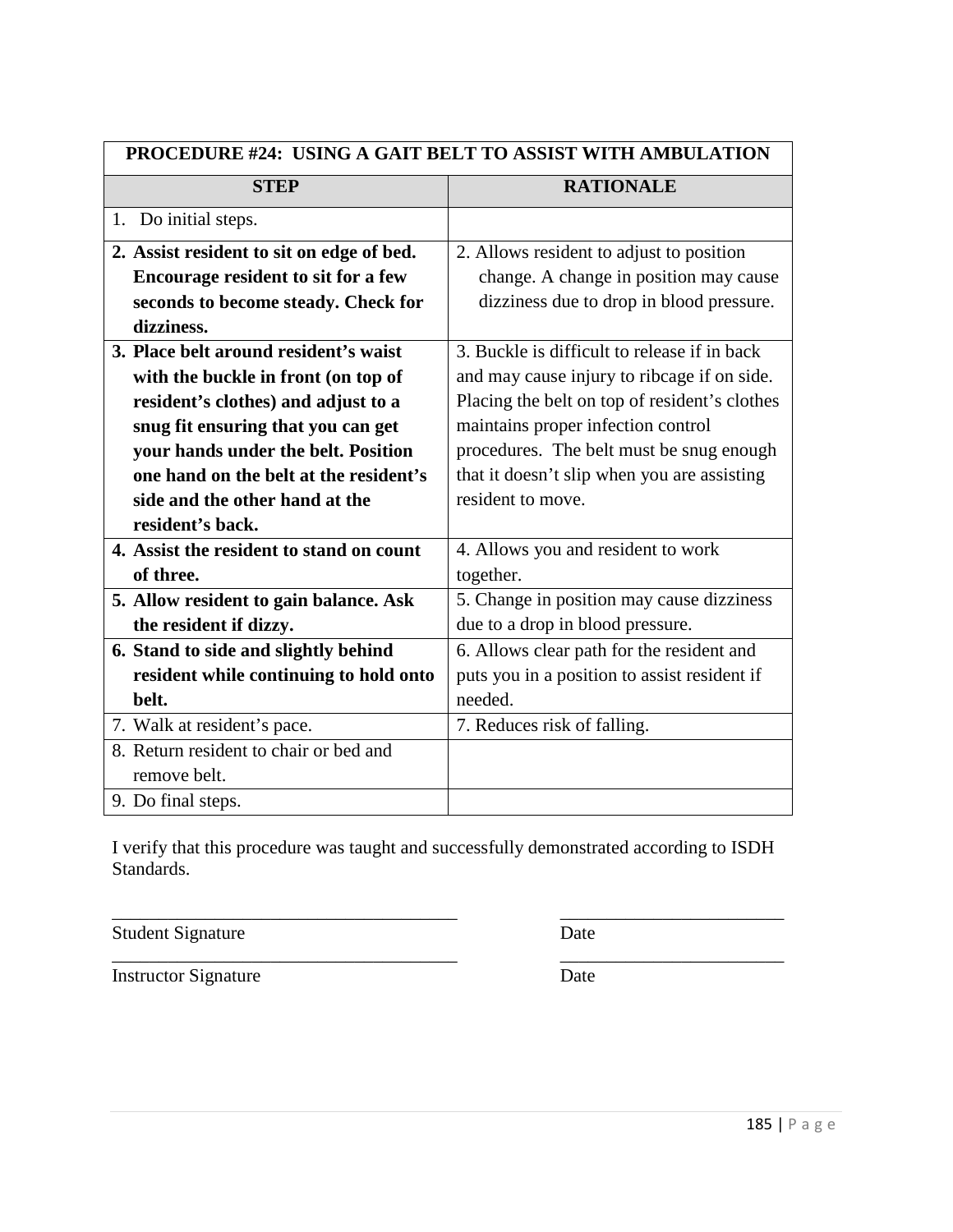| PROCEDURE #25: TRANSFER TO CHAIR          |                                              |
|-------------------------------------------|----------------------------------------------|
| <b>STEP</b>                               | <b>RATIONALE</b>                             |
| 1. Do initial steps.                      |                                              |
| 2. Place chair on resident's unaffected   | 2. Unaffected side supports weight. Helps    |
| side. Brace firmly against side of bed.   | stabilize chair and is shortest distance for |
|                                           | resident to turn.                            |
| 3. Assist resident to sit on edge of bed. | 3. Allows resident to adjust to position     |
| Encourage resident to sit for a few       | change. A significant change in position     |
| seconds to become steady. Check for       | may cause dizziness due to a drop in blood   |
| dizziness.                                | pressure.                                    |
| 4. Stand in front of resident and apply   | 4. Gait belts reduce strain on your back and |
| gait belt around resident's abdomen.      | provides for security for the resident.      |
| 5. Grasp the gait belt securely on both   | 5. Provides security for the resident and    |
| sides of the resident                     | enables them to turn.                        |
| 6. Ask resident to place his hands on     | 6. You may be injured if resident grabs      |
| your upper arms.                          | around your neck.                            |
| 7. On the count of three, help resident   | 7. Allows you and resident to work           |
| into standing position by                 | together. Minimizes strain on your back.     |
| straightening your knees.                 |                                              |
| 8. Allow resident to gain balance, check  | 8. Change of position may cause dizziness    |
| for dizziness.                            | due to drop in blood pressure.               |
| 9. Move your feet 18 inches apart and     | 9. Improves your base of support and         |
| slowly turn resident.                     | allows space for resident to turn.           |
| 10. Lower resident into chair by bending  | 10. Minimizes strain on your back.           |
| your knees and leaning forward.           |                                              |
| 11. Align resident's body and position    | 11. Shoulders and hips should be in straight |
| foot rests. Remove gait belt              | line to reduce stress on spine and joints.   |
| 12. Do final steps.                       |                                              |

\_\_\_\_\_\_\_\_\_\_\_\_\_\_\_\_\_\_\_\_\_\_\_\_\_\_\_\_\_\_\_\_\_\_\_\_\_ \_\_\_\_\_\_\_\_\_\_\_\_\_\_\_\_\_\_\_\_\_\_\_\_

\_\_\_\_\_\_\_\_\_\_\_\_\_\_\_\_\_\_\_\_\_\_\_\_\_\_\_\_\_\_\_\_\_\_\_\_\_ \_\_\_\_\_\_\_\_\_\_\_\_\_\_\_\_\_\_\_\_\_\_\_\_ Student Signature Date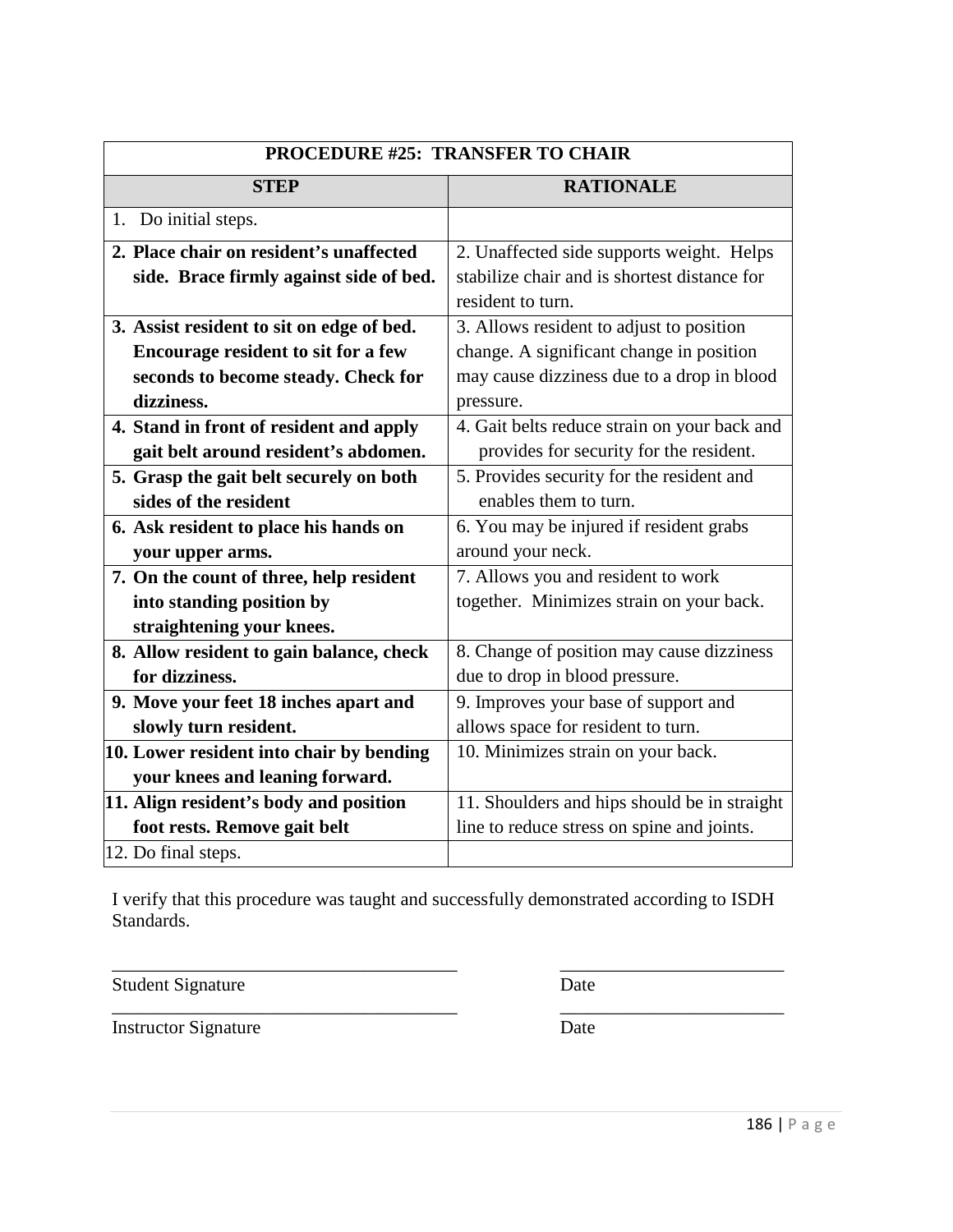| <b>PROCEDURE #26: TRANSFER TO WHEELCHAIR</b> |                                              |
|----------------------------------------------|----------------------------------------------|
| <b>STEP</b>                                  | <b>RATIONALE</b>                             |
| 1. Do initial steps.                         |                                              |
| 2. Place wheelchair on resident's            | 2. Unaffected side supports weight. Helps    |
| unaffected side. Brace firmly against        | stabilize chair and is shortest distance for |
| side of bed with wheels locked and           | the resident to turn. Wheel locks prevent    |
| foot rests out of way.                       | chair from moving.                           |
| 3. Assist resident to sit on edge of bed.    | 3. Allows resident to adjust to position     |
| Encourage resident to sit for a few          | change.                                      |
| seconds to become steady. Check for          |                                              |
| dizziness.                                   |                                              |
| 4. Stand in front of resident and apply      | 4. Gait belts reduce strain on your back and |
| gait belt around the resident's              | provides for security for the resident.      |
| abdomen                                      |                                              |
| 5. Grasp the gait belt securely on both      | 5. Provides security for the resident and    |
| sides of the resident                        | enables them to turn.                        |
| 6. Ask resident to place his hands on        | 6. You may be injured if resident grabs      |
| your upper arms.                             | around your neck.                            |
| 7. On the count of three, help resident      | 7. Allows you and resident to work           |
| into standing position by                    | together. Minimizes strain on your back.     |
| straightening your knees. Stand toe to       |                                              |
| toe with resident                            |                                              |
| 8. Allow resident to gain balance, check     | 8. Change of position may cause dizziness    |
| for dizziness.                               | due to drop in blood pressure.               |
| 9. Move your feet to shoulder width          | 9. Improves your base of support and         |
| apart and slowly turn resident.              | allows space for resident to turn.           |
| 10. Lower resident into wheelchair by        | 10. Minimizes strain on your back.           |
| bending your knees and leaning               |                                              |
| forward.                                     |                                              |
| 11. Align resident's body and position       | 11. Shoulders and hips should be in straight |
| foot rests. Remove gait belt.                | line to reduce stress on spine and joints.   |
| 12. Unlock wheels. Transport resident        | 12. Provides for safety.                     |
| forward through open doorway after           |                                              |
| checking for traffic.                        |                                              |
| 13. Transport resident up to closed door,    | 13. Prevents door from closing on resident.  |
| open door and back wheelchair                |                                              |
| through doorway.                             |                                              |
| 14. Take resident to destination and lock    | 14. Prevents wheelchair from rolling if      |
| wheelchair.                                  | resident attempts to get up.                 |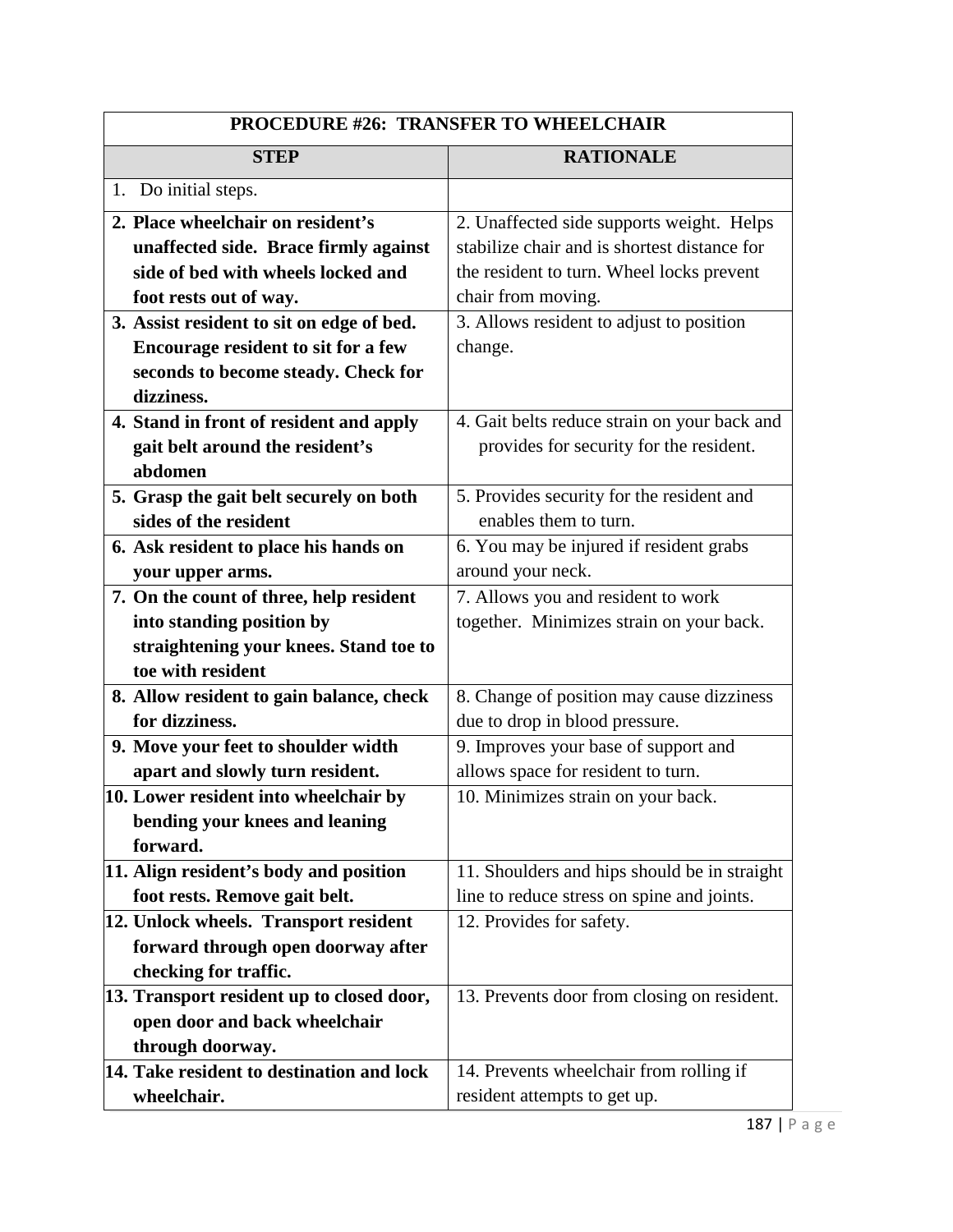| 15. Do final steps. |  |
|---------------------|--|
|---------------------|--|

\_\_\_\_\_\_\_\_\_\_\_\_\_\_\_\_\_\_\_\_\_\_\_\_\_\_\_\_\_\_\_\_\_\_\_\_\_ \_\_\_\_\_\_\_\_\_\_\_\_\_\_\_\_\_\_\_\_\_\_\_\_

\_\_\_\_\_\_\_\_\_\_\_\_\_\_\_\_\_\_\_\_\_\_\_\_\_\_\_\_\_\_\_\_\_\_\_\_\_ \_\_\_\_\_\_\_\_\_\_\_\_\_\_\_\_\_\_\_\_\_\_\_\_

Student Signature Date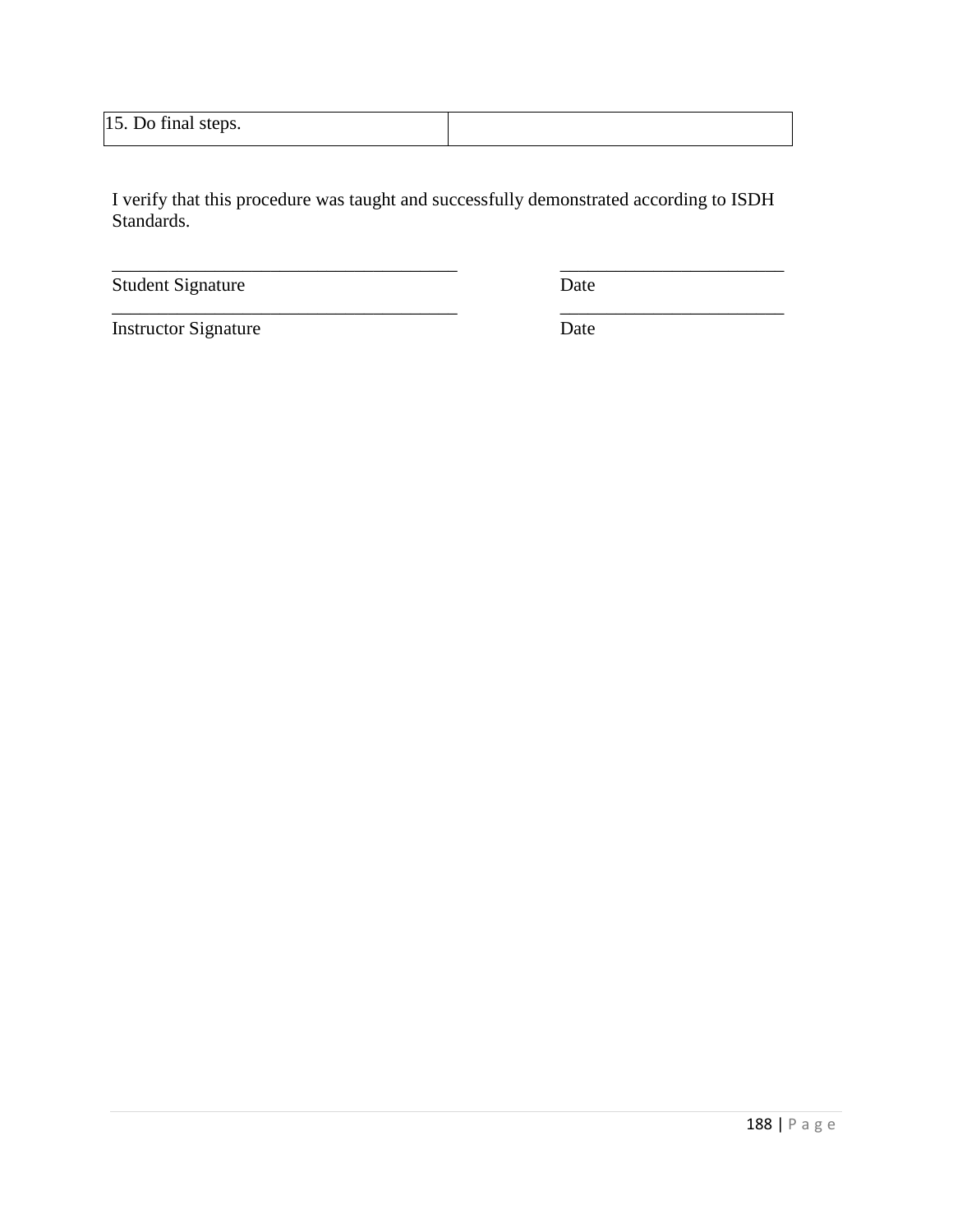| <b>PROCEDURE #27: WALKING</b>             |                                              |
|-------------------------------------------|----------------------------------------------|
| <b>STEP</b>                               | <b>RATIONALE</b>                             |
| 1. Do initial steps.                      |                                              |
| 2. Assist resident to sit on edge of bed. | 2. Allows resident to adjust to position     |
| Encourage resident to sit for a few       | change.                                      |
| seconds to become steady. Check for       |                                              |
| dizziness.                                |                                              |
| 3. Assist resident to stand on count of   | 3. Allows you and resident to work           |
| three.                                    | together.                                    |
| 4. Allow resident to gain balance, check  | 4. Change in position may cause dizziness    |
| for dizziness.                            | due to a drop in blood pressure.             |
| 5. Stand to side and slightly behind      | 5. Allows clear path for the resident and    |
| resident.                                 | puts you in a position to assist resident if |
|                                           | needed.                                      |
| 6. Walk at resident's pace.               | 6. Reduces risk of resident falling.         |
| 7. Do final steps.                        |                                              |

\_\_\_\_\_\_\_\_\_\_\_\_\_\_\_\_\_\_\_\_\_\_\_\_\_\_\_\_\_\_\_\_\_\_\_\_\_ \_\_\_\_\_\_\_\_\_\_\_\_\_\_\_\_\_\_\_\_\_\_\_\_ Student Signature Date

Instructor Signature Date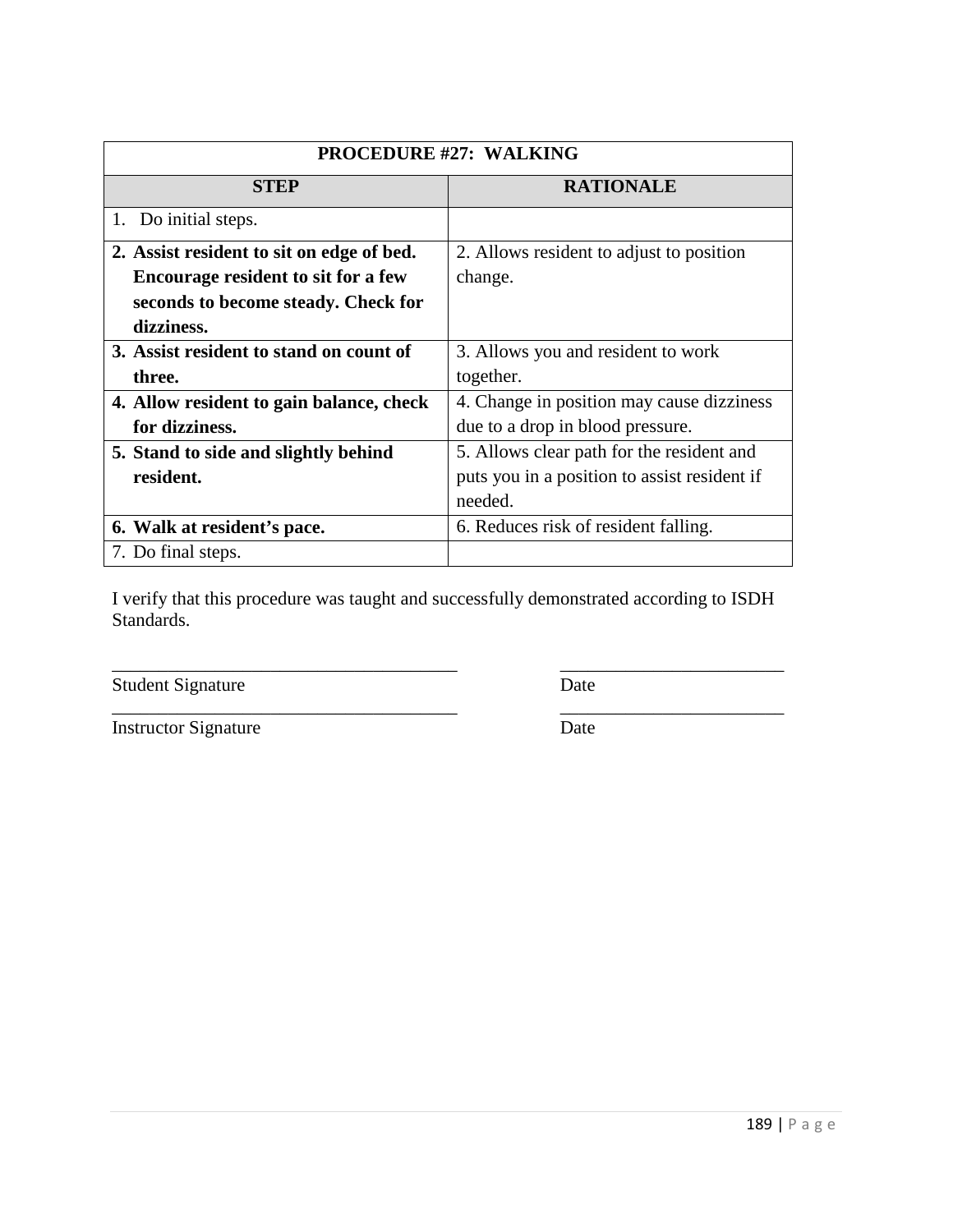| <b>PROCEDURE #28: ASSIST WITH WALKER</b>        |  |
|-------------------------------------------------|--|
| <b>RATIONALE</b>                                |  |
|                                                 |  |
| 2. Allows resident to adjust to position        |  |
| change.                                         |  |
|                                                 |  |
|                                                 |  |
| 4. Helps steady resident.                       |  |
|                                                 |  |
| 5. Prevents walker from moving.                 |  |
|                                                 |  |
| 6. Allows you and resident to work              |  |
| together.                                       |  |
| 7. Puts you in a position to assist resident if |  |
| needed.                                         |  |
| 8. Resident may fall forward if he steps too    |  |
| far into walker.                                |  |
|                                                 |  |
|                                                 |  |
|                                                 |  |
|                                                 |  |
|                                                 |  |
|                                                 |  |
|                                                 |  |
| 5. Brace leg of walker with your foot and       |  |

\_\_\_\_\_\_\_\_\_\_\_\_\_\_\_\_\_\_\_\_\_\_\_\_\_\_\_\_\_\_\_\_\_\_\_\_\_ \_\_\_\_\_\_\_\_\_\_\_\_\_\_\_\_\_\_\_\_\_\_\_\_

\_\_\_\_\_\_\_\_\_\_\_\_\_\_\_\_\_\_\_\_\_\_\_\_\_\_\_\_\_\_\_\_\_\_\_\_\_ \_\_\_\_\_\_\_\_\_\_\_\_\_\_\_\_\_\_\_\_\_\_\_\_

Student Signature Date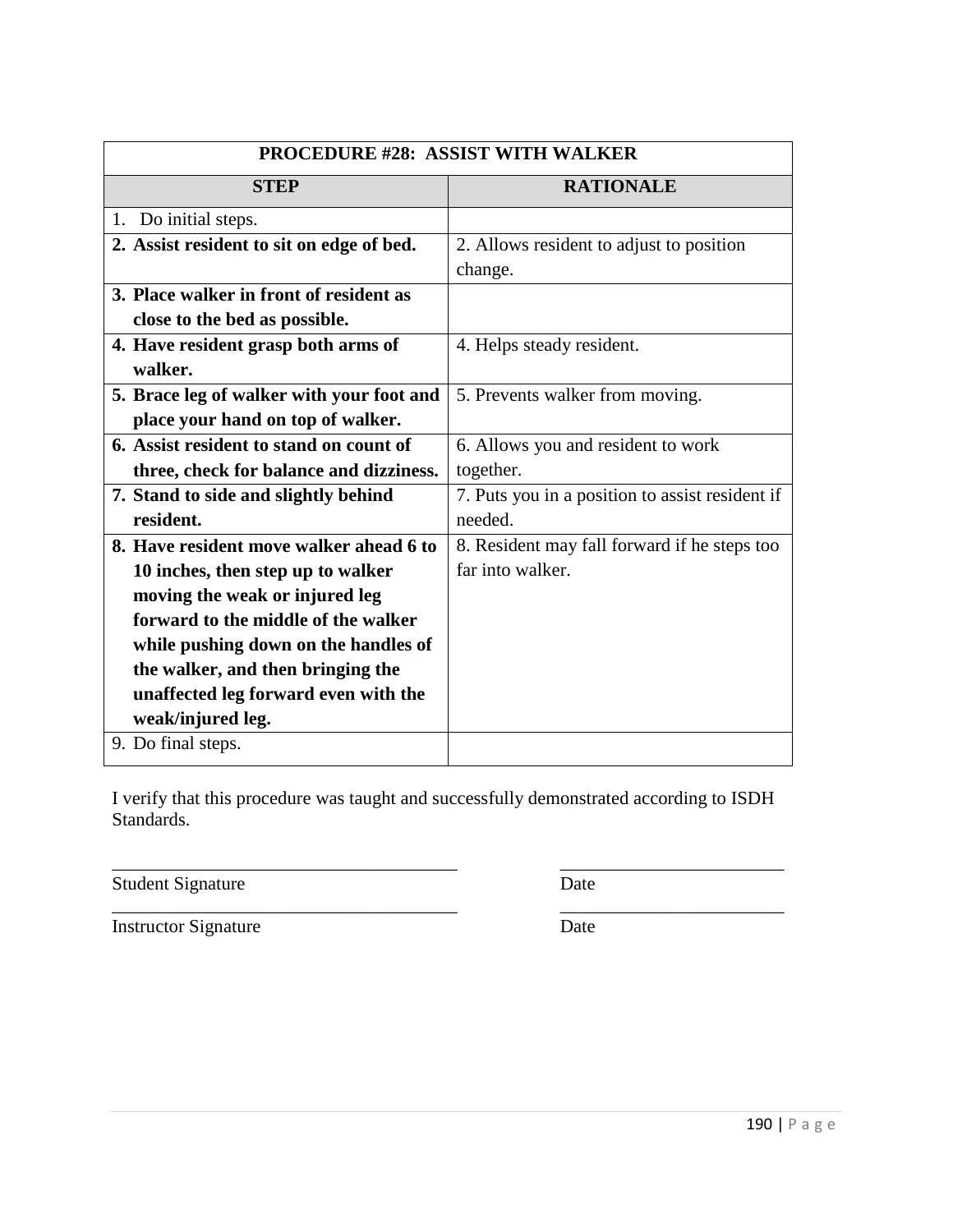| PROCEDURE #29: ASSIST WITH CANE                                                                                                                                                                                                                                        |                                                                                                                   |
|------------------------------------------------------------------------------------------------------------------------------------------------------------------------------------------------------------------------------------------------------------------------|-------------------------------------------------------------------------------------------------------------------|
| <b>STEP</b>                                                                                                                                                                                                                                                            | <b>RATIONALE</b>                                                                                                  |
| 1. Do initial steps.                                                                                                                                                                                                                                                   |                                                                                                                   |
| 2. Check the cane for presence of rubber<br>tip(s).                                                                                                                                                                                                                    | 2. Presence of intact rubber tips decrease<br>the risk of falls by improving traction and<br>preventing slipping. |
| 3. Assist resident to sit on edge of bed.                                                                                                                                                                                                                              | 3. Allows resident to adjust to position<br>change.                                                               |
| 4. Assist resident to stand on count of<br>three.                                                                                                                                                                                                                      | 4. Allows you and resident to work<br>together.                                                                   |
| 5. Allow resident to gain balance. Check<br>for dizziness.                                                                                                                                                                                                             | 5. Change in position may cause dizziness<br>due to a drop in blood pressure.                                     |
| 6. Have resident place cane<br>approximately 4 inches to the side of<br>his/her stronger/ unaffected foot. The<br>height of the cane should be level with<br>resident's hip.                                                                                           |                                                                                                                   |
| 7. Stand to the affected side and slightly<br>behind resident.                                                                                                                                                                                                         | 7. Allows clear path for the resident and<br>puts you in a position to assist resident if<br>needed.              |
| 8. Have resident move cane forward<br>about 4-6 inches, step forward with<br>weak (affected) leg to a position even<br>with the cane. Then have resident<br>move strong leg forward and beyond<br>the weak leg and cane. Repeat the<br>sequence.<br>9. Do final steps. | 8. Reduces risk of resident falls.                                                                                |
|                                                                                                                                                                                                                                                                        |                                                                                                                   |

\_\_\_\_\_\_\_\_\_\_\_\_\_\_\_\_\_\_\_\_\_\_\_\_\_\_\_\_\_\_\_\_\_\_\_\_\_ \_\_\_\_\_\_\_\_\_\_\_\_\_\_\_\_\_\_\_\_\_\_\_\_

Student Signature Date

Instructor Signature Date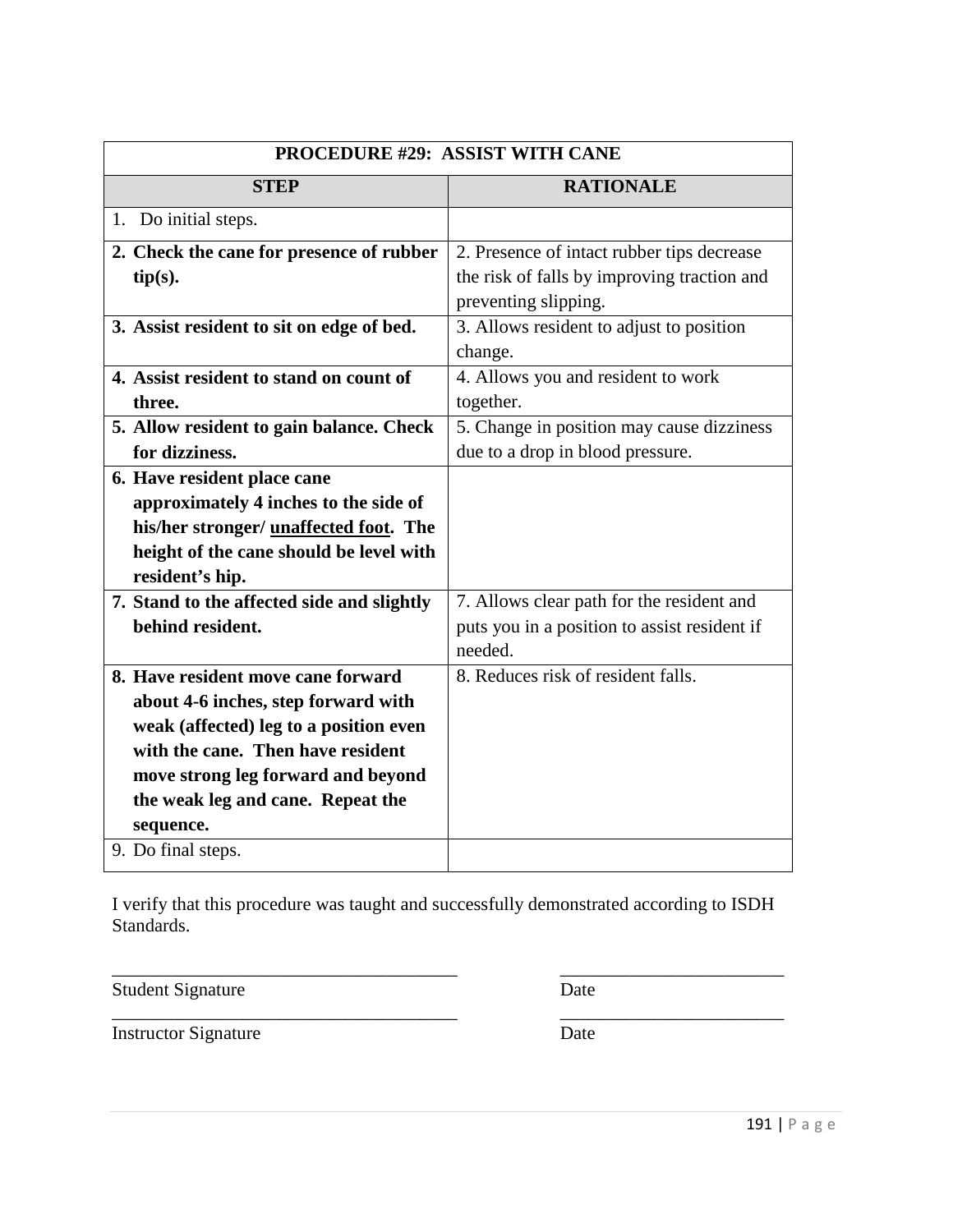| <b>RATIONALE</b><br><b>STEP</b><br>1. Do initial steps.<br>2. This sheet will be utilized to slide<br>2. Loosen sheet directly under resident<br>and roll edges close to resident.<br>resident from bed to stretcher.<br>3. Place stretcher/shower bed at bedside.<br>3. Wheels must be locked to prevent<br>stretcher from moving.<br><b>NOTE: Make certain wheels are</b> |  |
|-----------------------------------------------------------------------------------------------------------------------------------------------------------------------------------------------------------------------------------------------------------------------------------------------------------------------------------------------------------------------------|--|
|                                                                                                                                                                                                                                                                                                                                                                             |  |
|                                                                                                                                                                                                                                                                                                                                                                             |  |
|                                                                                                                                                                                                                                                                                                                                                                             |  |
|                                                                                                                                                                                                                                                                                                                                                                             |  |
|                                                                                                                                                                                                                                                                                                                                                                             |  |
|                                                                                                                                                                                                                                                                                                                                                                             |  |
| locked. After locking wheels, ensure                                                                                                                                                                                                                                                                                                                                        |  |
| bed and stretcher/shower bed are at                                                                                                                                                                                                                                                                                                                                         |  |
| the same height. Then lower side rails.                                                                                                                                                                                                                                                                                                                                     |  |
| 4. Staff should be present at the bedside<br>4. To prevent resident from falling/rolling                                                                                                                                                                                                                                                                                    |  |
| off of bed or stretcher.<br>as well as on the opposite side of the                                                                                                                                                                                                                                                                                                          |  |
| stretcher/shower bed. (Requires a                                                                                                                                                                                                                                                                                                                                           |  |
| minimum of two staff members;                                                                                                                                                                                                                                                                                                                                               |  |
| however the number of staff required                                                                                                                                                                                                                                                                                                                                        |  |
| will be depended upon the size of the                                                                                                                                                                                                                                                                                                                                       |  |
| resident).                                                                                                                                                                                                                                                                                                                                                                  |  |
| 5. Counting to three enables staff members<br>5. Staff should grasp sheet on each side                                                                                                                                                                                                                                                                                      |  |
| of resident. On the count of three,<br>to work together to distribute weight                                                                                                                                                                                                                                                                                                |  |
| slide resident laterally onto<br>evenly and prevent injury to resident and/or                                                                                                                                                                                                                                                                                               |  |
| staff.<br>stretcher/shower bed.                                                                                                                                                                                                                                                                                                                                             |  |
| 6. Places resident in proper position and<br>6. Center and align resident. Place                                                                                                                                                                                                                                                                                            |  |
| alignment. Pillow provides comfort;<br>pillow under his/her head and cover                                                                                                                                                                                                                                                                                                  |  |
| with a blanket and raise the rails of<br>blanket maintains dignity, provides                                                                                                                                                                                                                                                                                                |  |
| privacy, and keeps resident warm; raising<br>stretcher/shower bed.                                                                                                                                                                                                                                                                                                          |  |
| the rails prevents resident injury.                                                                                                                                                                                                                                                                                                                                         |  |
| 7. Do final steps.                                                                                                                                                                                                                                                                                                                                                          |  |

\_\_\_\_\_\_\_\_\_\_\_\_\_\_\_\_\_\_\_\_\_\_\_\_\_\_\_\_\_\_\_\_\_\_\_\_\_ \_\_\_\_\_\_\_\_\_\_\_\_\_\_\_\_\_\_\_\_\_\_\_\_ Student Signature Date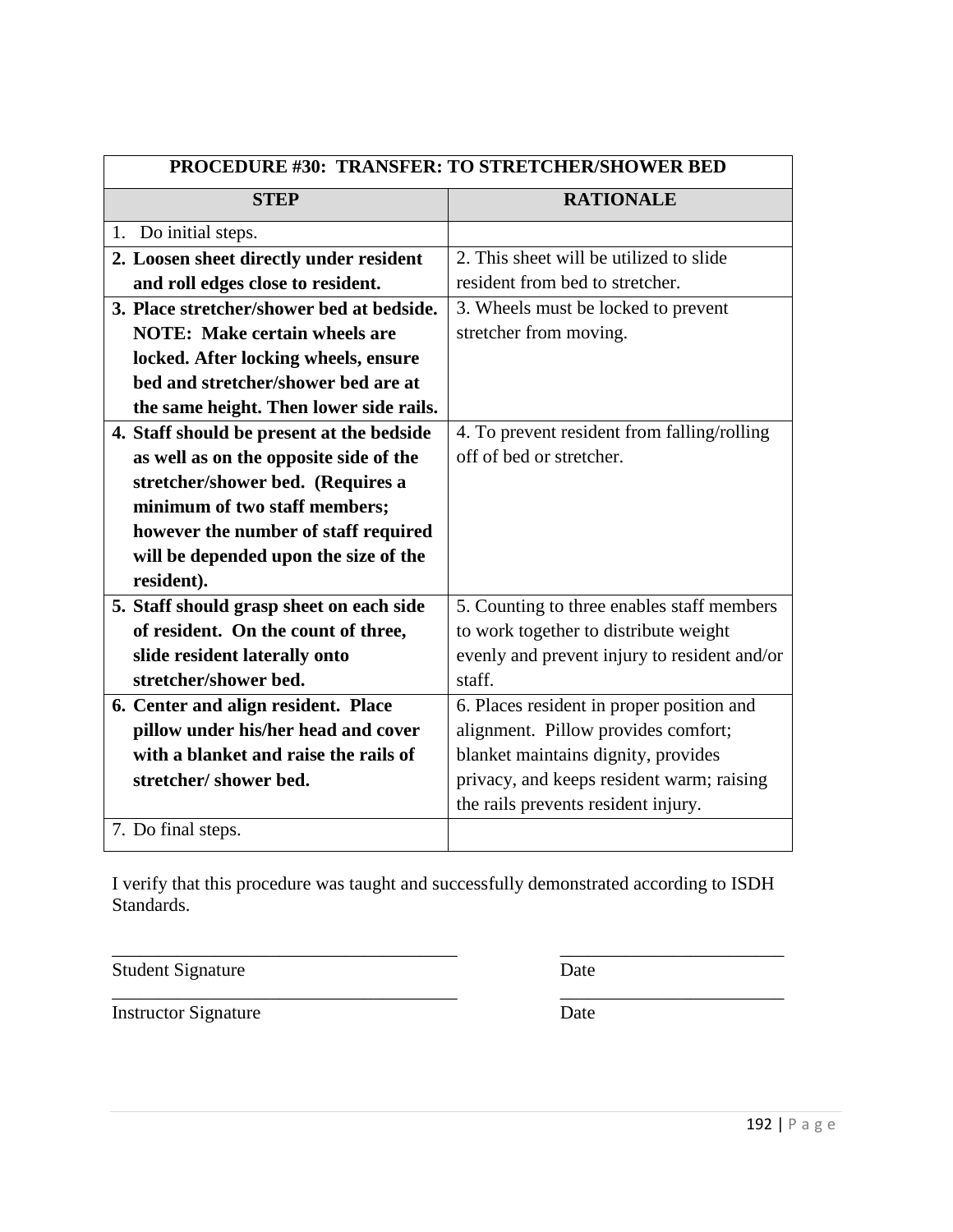| <b>PROCEDURE #31: TRANSFER: TWO PERSON LIFT *ONLY TO BE USED IN</b> |                                              |
|---------------------------------------------------------------------|----------------------------------------------|
| <b>AN EMERGENCY</b>                                                 |                                              |
| <b>STEP</b>                                                         | <b>RATIONALE</b>                             |
| 1. Do initial steps.                                                |                                              |
| 2. Place chair at bedside. Brace it firmly                          | 2. Helps stabilize chair and is the shortest |
| against side of bed. Lock wheels of                                 | distance for staff to turn. Wheel locks      |
| wheelchair or Geri chair.                                           | prevent chair from moving.                   |
| 3. Assist resident to sit on edge of bed.                           | 3. Allows resident to adjust to position     |
| Ensure there is staff on each sides of                              | change.                                      |
| the resident.                                                       |                                              |
| 4. Reach around resident's back and                                 | 4. Having resident place arms on your        |
| grasp other assistant's forearm above                               | shoulders or upper arms reduces the chance   |
| wrist. Have resident place arms                                     | of injury to your neck.                      |
| around your shoulders (not your                                     |                                              |
| neck) or on your upper arms.                                        |                                              |
| 5. Each NA should reach under                                       | 5. Grasping your partner's forearm           |
| resident's knees and grasp other                                    | provides for support and prevents resident   |
| assistant's forearm above wrist.                                    | from slipping out of your grasp.             |
| 6. On the count of three lift resident.                             | 6. Allows you to work together, and allows   |
|                                                                     | weight to be distributed evenly to prevent   |
|                                                                     | injury to resident or staff.                 |
| 7. Pivot and lower resident into chair.                             |                                              |
| 8. Align resident in chair.                                         | 8. Shoulders and hips should be in a         |
|                                                                     | straight line to reduce stress on spine and  |
|                                                                     | joints.                                      |
| 9. Do final steps.                                                  |                                              |

\_\_\_\_\_\_\_\_\_\_\_\_\_\_\_\_\_\_\_\_\_\_\_\_\_\_\_\_\_\_\_\_\_\_\_\_\_ \_\_\_\_\_\_\_\_\_\_\_\_\_\_\_\_\_\_\_\_\_\_\_\_ Student Signature Date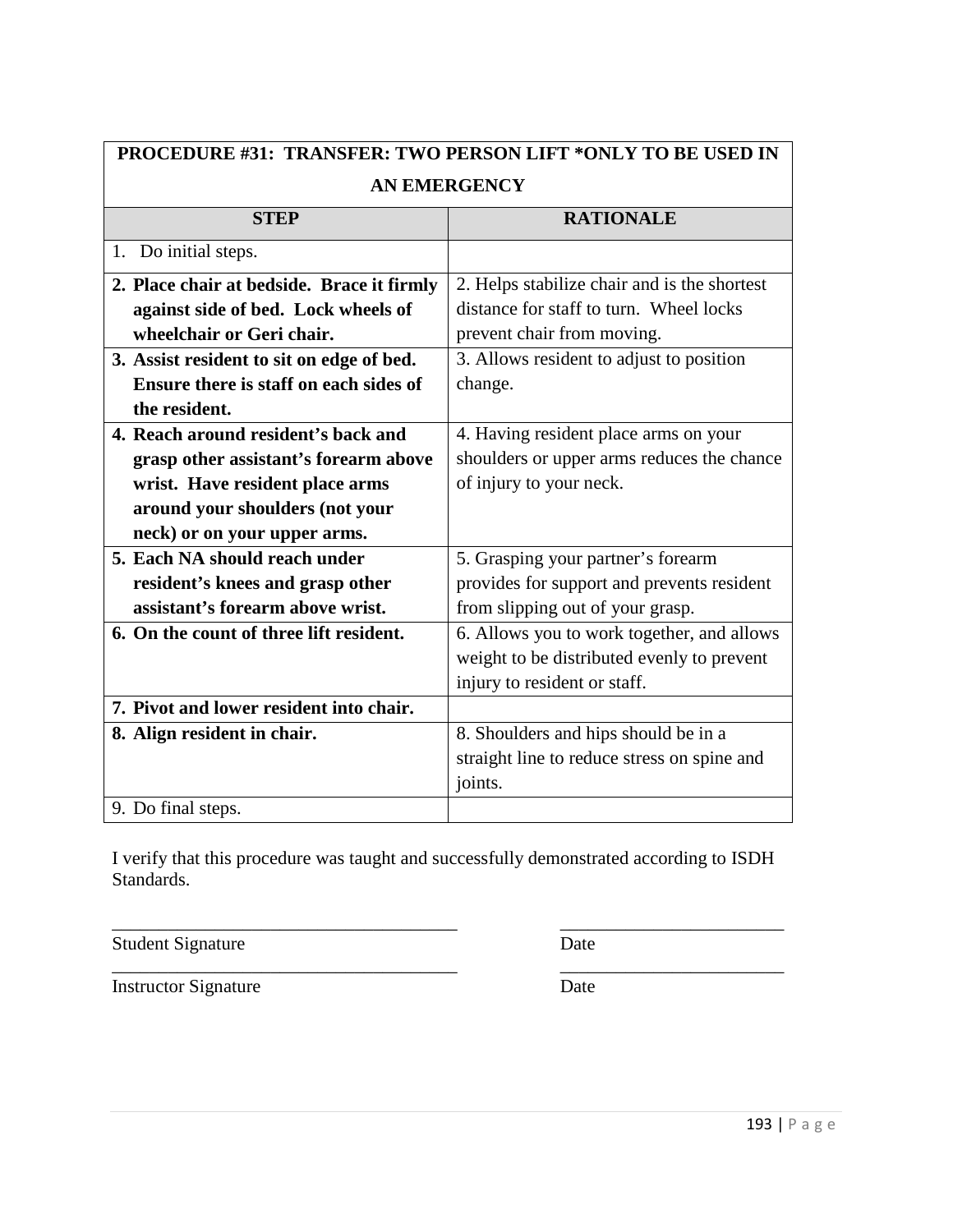| <b>PROCEDURE #32: SHOWER/SHAMPOO</b>                                                                                                                                                                                                                                                           |                                                                                                                                                  |
|------------------------------------------------------------------------------------------------------------------------------------------------------------------------------------------------------------------------------------------------------------------------------------------------|--------------------------------------------------------------------------------------------------------------------------------------------------|
| <b>STEP</b>                                                                                                                                                                                                                                                                                    | <b>RATIONALE</b>                                                                                                                                 |
| 1. Do initial steps.                                                                                                                                                                                                                                                                           |                                                                                                                                                  |
| 2. Clean/disinfect shower area and<br>shower chair as per facility policy.                                                                                                                                                                                                                     | 2. Reduces pathogens and prevents spread<br>of infection. Have the supplies ready when                                                           |
| Prep the bathing area per facility<br>policy. Gather supplies and take them<br>into the shower area.                                                                                                                                                                                           | you bring the resident in the shower room<br>to ensure resident safety.                                                                          |
| 3. Help resident remove clothing.<br>Provide resident privacy                                                                                                                                                                                                                                  | 3. Maintains resident's dignity and right to<br>privacy by not exposing body. Keeps<br>resident warm.                                            |
| 4. Turn on water and have resident<br>check water temperature for comfort,<br>if able.                                                                                                                                                                                                         | 4. Resident's sense of touch may be<br>different than yours, therefore, resident is<br>best able to identify a comfortable water<br>temperature. |
| 5. Assist resident into shower via<br>wheelchair. Lock wheels of shower<br>chair and transfer resident to shower<br>chair. Use safety belt to secure<br>resident stability, if indicated. Never<br>take your eyes off the resident or turn<br>your back to the resident while in the<br>shower | 5. Chair may slide if resident attempts to<br>get up. Ensure resident safety at all times.<br>Never transport resident in shower chair.          |
| <b>SHAMPOO:</b><br>6. Give resident a washcloth to cover<br>his/her eyes during the shampoo, if<br>he/she desires. Place cotton balls in<br>resident's ears if desired.                                                                                                                        | 6. Prevents soap and water from entering<br>into resident's eyes and ears.                                                                       |
| 7. Wet the resident's hair.<br>8. Put a small amount of shampoo into                                                                                                                                                                                                                           | 8. Utilizing fingertips massages the scalp                                                                                                       |
| the palm of your hand and work it<br>into the resident's hair and scalp<br>using your fingertips.                                                                                                                                                                                              | and decreases the risk of scratching the<br>resident.                                                                                            |
| 9. Rinse the resident's hair thoroughly.                                                                                                                                                                                                                                                       | 9. Leaving soap in the hair can cause dry<br>scalp.                                                                                              |
| 10. Use a conditioner if the resident desires<br>you to do so.                                                                                                                                                                                                                                 |                                                                                                                                                  |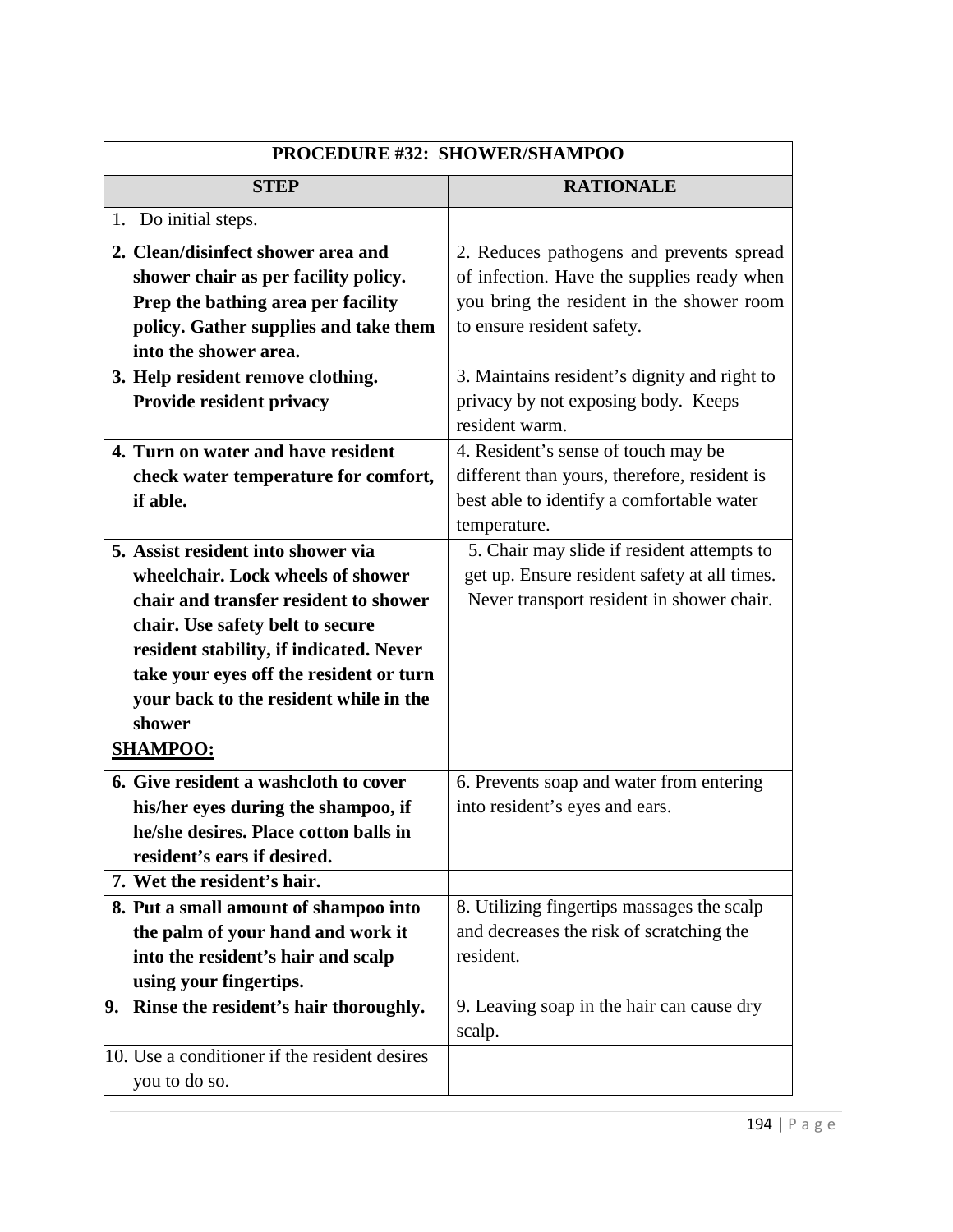| 11. Encourages resident to be independent   |
|---------------------------------------------|
|                                             |
|                                             |
|                                             |
|                                             |
|                                             |
|                                             |
|                                             |
|                                             |
|                                             |
|                                             |
|                                             |
| 15. Patting dry prevents skin tears and     |
| reduces chaffing.                           |
|                                             |
|                                             |
|                                             |
|                                             |
|                                             |
|                                             |
|                                             |
| 19. Combing hair in shower room allows      |
| resident to maintain dignity when returning |
| to room.                                    |
|                                             |
|                                             |
|                                             |

\_\_\_\_\_\_\_\_\_\_\_\_\_\_\_\_\_\_\_\_\_\_\_\_\_\_\_\_\_\_\_\_\_\_\_\_\_ \_\_\_\_\_\_\_\_\_\_\_\_\_\_\_\_\_\_\_\_\_\_\_\_

Student Signature Date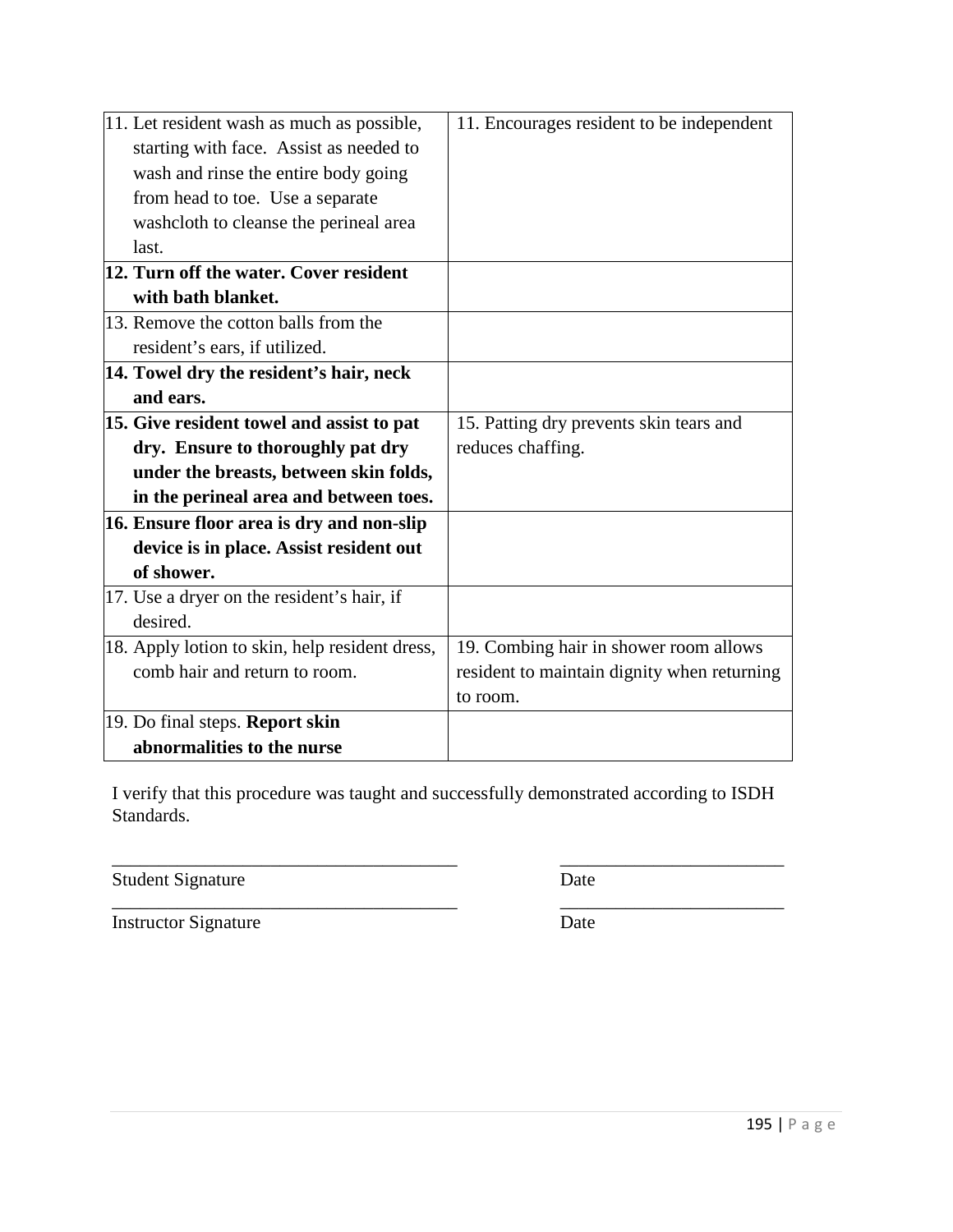| <b>PROCEDURE #33: BED BATH/PERINEAL CARE</b> |                                              |
|----------------------------------------------|----------------------------------------------|
| <b>STEP</b>                                  | <b>RATIONALE</b>                             |
| 1. Do initial steps.                         |                                              |
| 2. Offer resident urinal or bedpan.          | 2. Reduces chance of urination during        |
|                                              | procedure which may cause discomfort and     |
|                                              | embarrassment.                               |
| 3. Provide Resident privacy                  | 3. Maintains resident's dignity and right to |
|                                              | privacy by not exposing body. Keeps          |
|                                              | resident warm.                               |
| 4. Fill bath basin with warm water and       | 4. Resident's sense of touch may be          |
| have resident check water                    | different than yours; therefore, resident is |
| temperature for comfort, if able.            | best able to identify a comfortable water    |
|                                              | temperature.                                 |
| 5. Put on gloves.                            | 5. Protects you from contamination by        |
|                                              | body fluids.                                 |
| 6. Fold washcloth and wet.                   |                                              |
| 7. Gently wash eye from inner corner to      | 7. Helps prevent eye infection. Always       |
| outer corner, using a different part of      | wash from clean to dirty. Using separate     |
| cloth to wash other eye.                     | area of cloth reduces contamination.         |
| 8. Wet washcloth and apply soap, if          | 8. Patting dry prevents skin tears and       |
| requested. Wash, rinse and pat dry           | reduces chaffing.                            |
| face, neck, ears and behind ears.            |                                              |
| 9. Remove resident's gown.                   |                                              |
| 10. Place towel under far arm.               | 10. Prevents linen from getting wet.         |
| 11. Wash, rinse and pat dry hand, arm,       | 11. Soap left on the skin may cause itching  |
| shoulders and underarm.                      | and irritation.                              |
| 12. Repeat steps with other arm.             |                                              |
| 13. Place towel over chest and abdomen.      | 13. Maintains resident's right to privacy.   |
| Lower bath blanket to waist.                 |                                              |
| 14. Lift towel and wash, rinse and pat dry   | 14. Exposing only the area of the body       |
| chest and abdomen.                           | necessary to do the procedure maintains      |
|                                              | resident's dignity and right to privacy.     |
| 15. Pull up bath blanket and remove          |                                              |
| towel.                                       |                                              |
| 16. Uncover and place towel under far        | 16. Prevents linen from getting wet.         |
| leg.                                         |                                              |
| 17. Wash, rinse and pat dry leg and foot.    | 17. Soap left on the skin may cause itching  |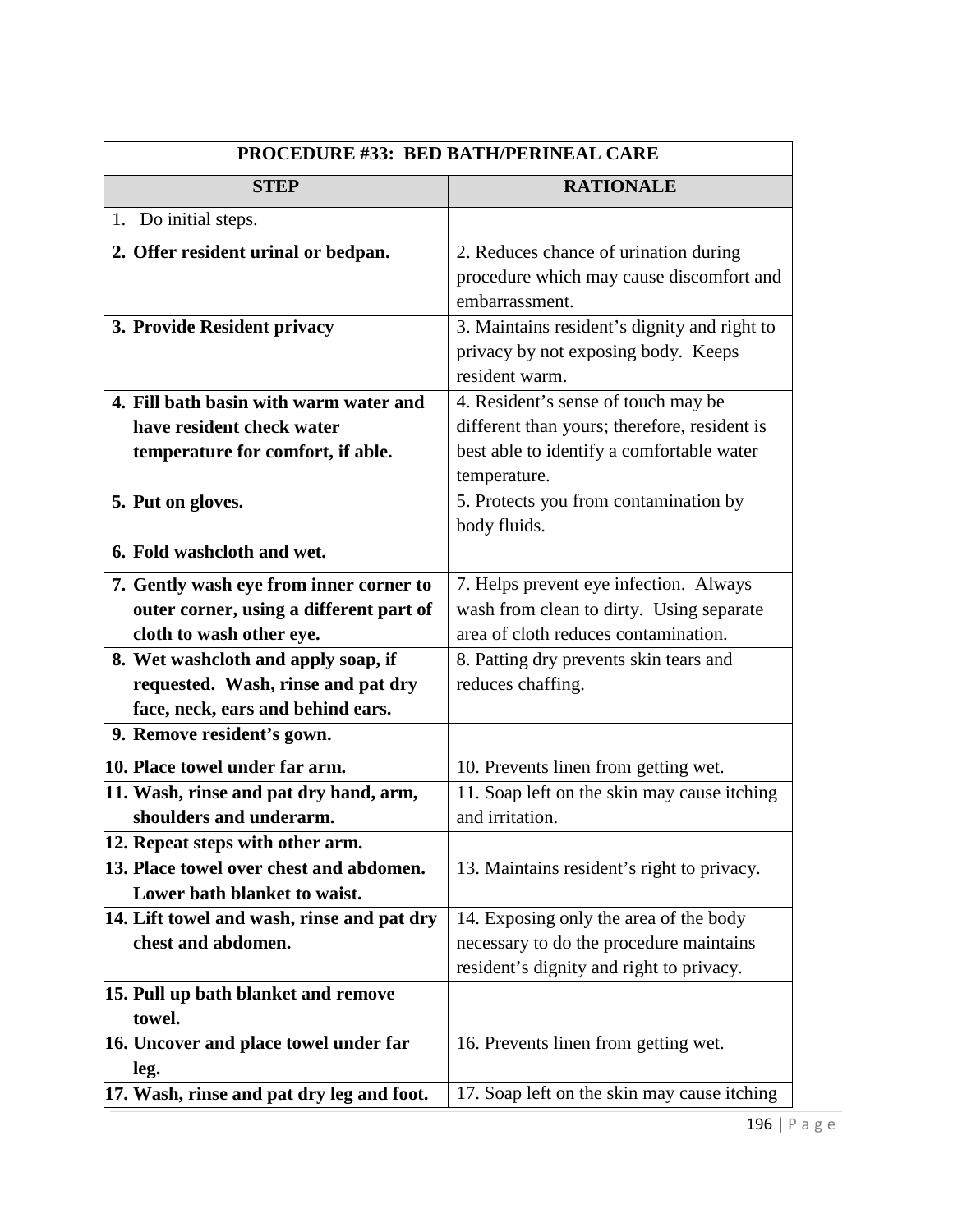| Be sure to wash, rinse and dry well         | and irritation.                             |
|---------------------------------------------|---------------------------------------------|
| between the toes.                           |                                             |
| 18. Repeat with other leg and foot.         |                                             |
| 19. Change bath water and gloves, wash      | 19. Water is contaminated after washing     |
| hands and use clean gloves and towel.       | feet. Clean water should be used for neck   |
|                                             | and back.                                   |
| 20. Assist resident to spread legs and lift | 20. Exposes perineal area.                  |
| knees, if possible.                         |                                             |
| 21. Wet and soap folded washcloth.          | 21. Folding creates separate areas on cloth |
|                                             | to reduce contamination.                    |
| <b>Catheter Care:</b>                       |                                             |
| 22. If resident has catheter, check for     | 22. Washes pathogens away from the          |
| leakage, secretions or irritation. Gently   | meatus.                                     |
| wipe four inches of catheter from meatus    |                                             |
| out.                                        |                                             |
| <b>Perineal Care:</b>                       |                                             |
| 23. Wipe from front to back and from        | 23. Prevents spread of infection.           |
| center of perineum to thighs. If            |                                             |
| washcloth is visibly soiled, change         | Females: Removes secretions in skin         |
| cloths.                                     | folds which may cause infection or          |
|                                             | odor.                                       |
| <b>For Females:</b>                         |                                             |
| Separate labia. Wash urethral               |                                             |
| area first.                                 |                                             |
| Wash between and outside labia in           |                                             |
| downward strokes, alternating               |                                             |
| from side to side and moving                |                                             |
| outward to thighs. Use different            |                                             |
| part of washcloth for each stroke.          |                                             |
| <b>For Males:</b>                           |                                             |
|                                             |                                             |
| A. Pull back foreskin if male is            |                                             |
| uncircumcised. Wash and rinse               |                                             |
| the tip of penis using circular             | Males: Removes secretions from beneath      |
| motion beginning with urethra.              | foreskin which may cause infection and      |
| <b>B.</b> Continue washing down the penis   | odor.                                       |
| to the scrotum and inner thighs.            |                                             |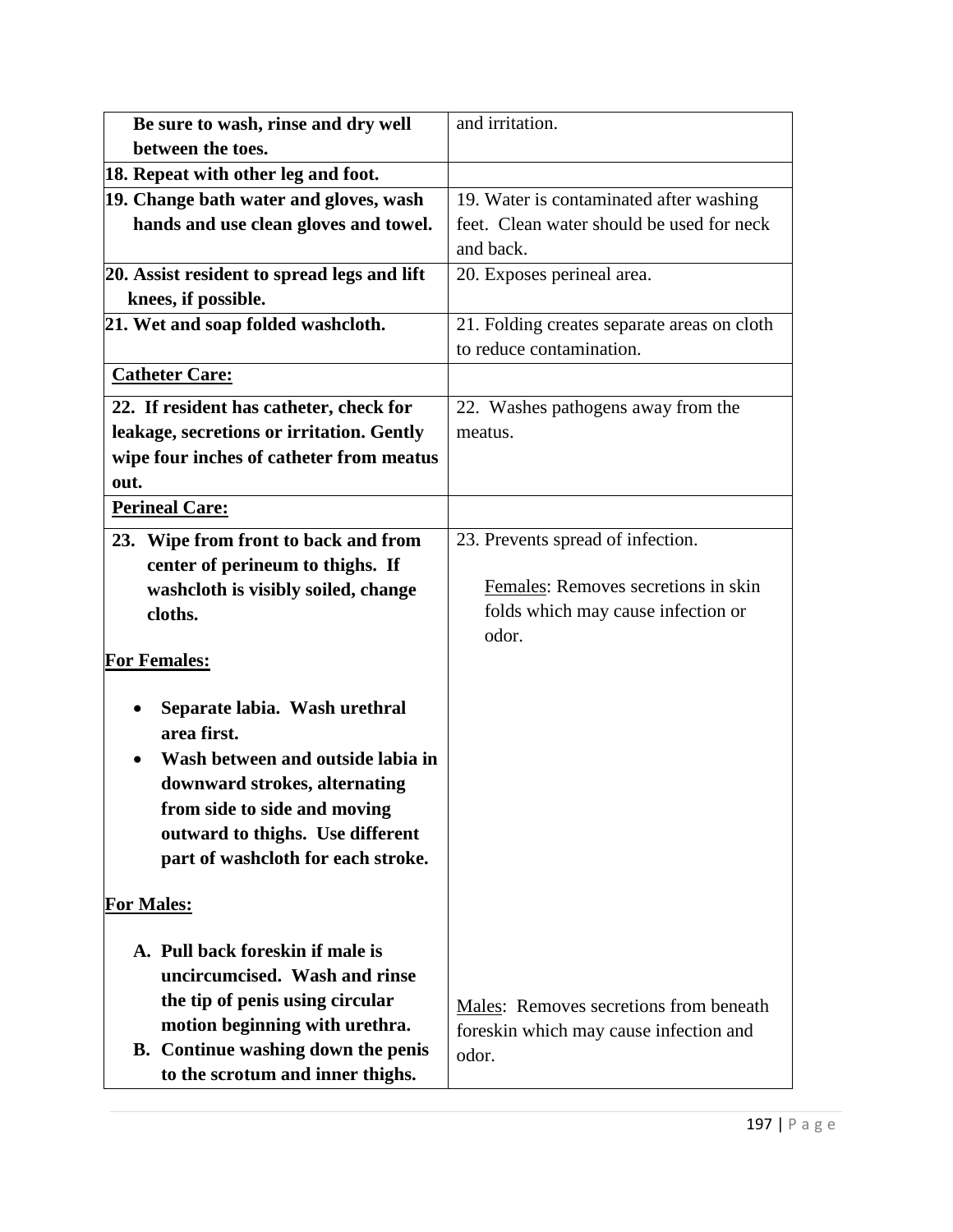| Rinse off soap and dry. Return           |                                             |
|------------------------------------------|---------------------------------------------|
| foreskin over the tip of the penis.      |                                             |
| 24. Change water in basin. Wash hands    | 24. Water used during washing contains      |
| and change gloves. With a clean          | soap and pathogens. Soap left on the body   |
| washcloth, rinse area thoroughly in      | can cause irritation and discomfort.        |
| the same direction as when washing.      |                                             |
| 25. Gently pat area dry with towel in    | 25. If area is left wet, pathogens can grow |
| same direction as when washing.          | more quickly. Patting dry prevents skin     |
|                                          | tears and reduces chaffing.                 |
| 26. Assist resident to lateral position, |                                             |
| facing away from you.                    |                                             |
| 27. Wet and soap washcloth.              |                                             |
| 28. Clean anal area from front to back.  | 28. Prevents spread of infection.           |
| Rinse and pat dry thoroughly.            |                                             |
| 29. Change bath water and gloves. Use    | 29. Water and linen are contaminated after  |
| clean washcloth and towel.               | washing anal area.                          |
| 30. Wash, rinse and pat dry from neck to | 30. Always wash from clean to dirty.        |
| buttocks.                                |                                             |
| 31. Return to supine position.           |                                             |
| 32. Wash hands and change gloves         |                                             |
| 33. Help resident put on clean gown.     |                                             |
| 34. Do Final Steps                       |                                             |
| 35. Report any reddened areas, abrasions |                                             |
| or bruises to the nurse.                 |                                             |
|                                          |                                             |

\_\_\_\_\_\_\_\_\_\_\_\_\_\_\_\_\_\_\_\_\_\_\_\_\_\_\_\_\_\_\_\_\_\_\_\_\_ \_\_\_\_\_\_\_\_\_\_\_\_\_\_\_\_\_\_\_\_\_\_\_\_

Student Signature Date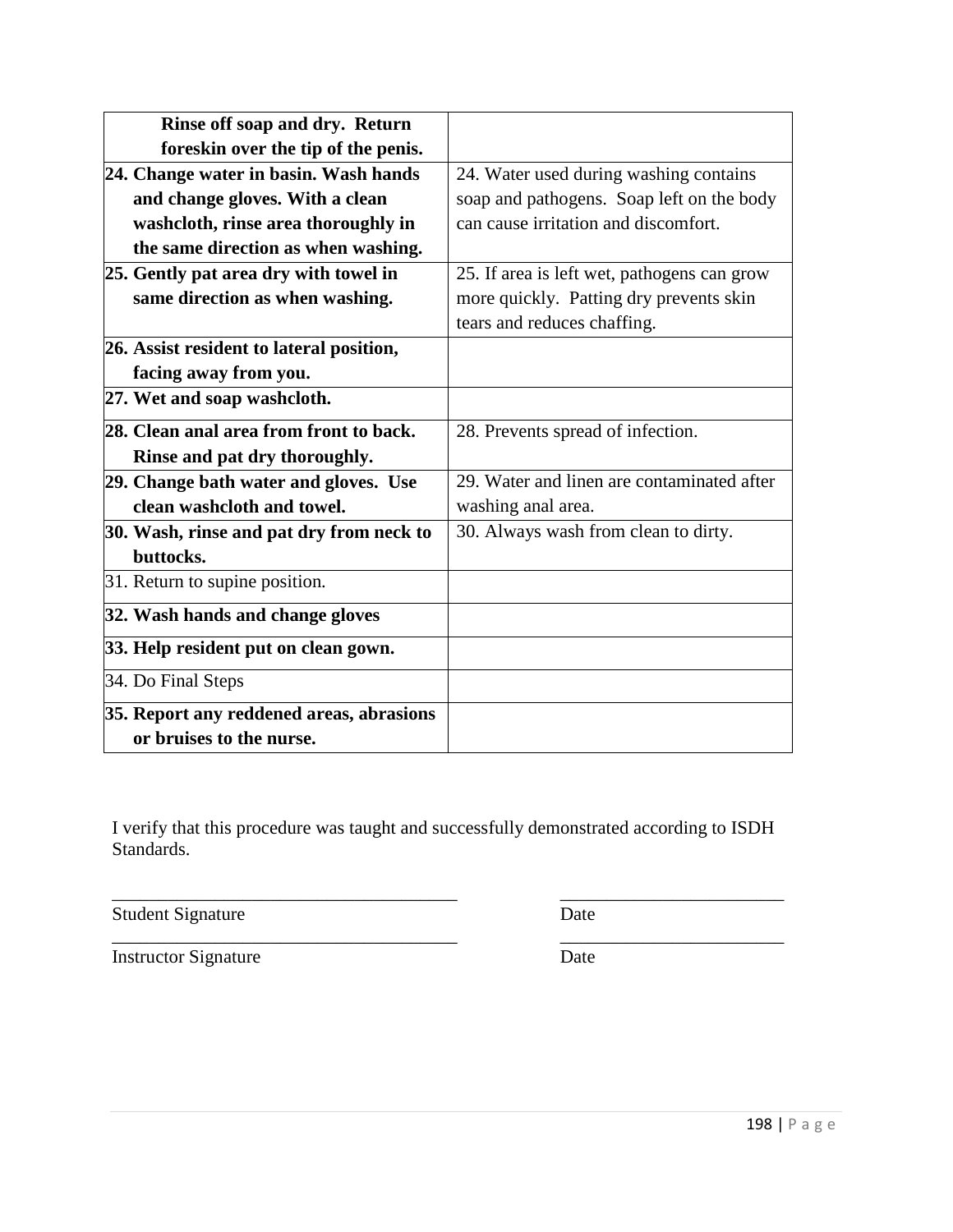| <b>PROCEDURE #34 : BACK RUB</b>          |  |
|------------------------------------------|--|
| <b>RATIONALE</b>                         |  |
|                                          |  |
|                                          |  |
|                                          |  |
|                                          |  |
| 4. Warms lotion and increases resident's |  |
| comfort.                                 |  |
| 5. Long upward strokes releases muscle   |  |
| tension. Circular strokes increase       |  |
| circulation in muscle area.              |  |
|                                          |  |
|                                          |  |
| 7. Provides for resident's comfort.      |  |
|                                          |  |
|                                          |  |
|                                          |  |

\_\_\_\_\_\_\_\_\_\_\_\_\_\_\_\_\_\_\_\_\_\_\_\_\_\_\_\_\_\_\_\_\_\_\_\_\_ \_\_\_\_\_\_\_\_\_\_\_\_\_\_\_\_\_\_\_\_\_\_\_\_ Student Signature Date

Instructor Signature Date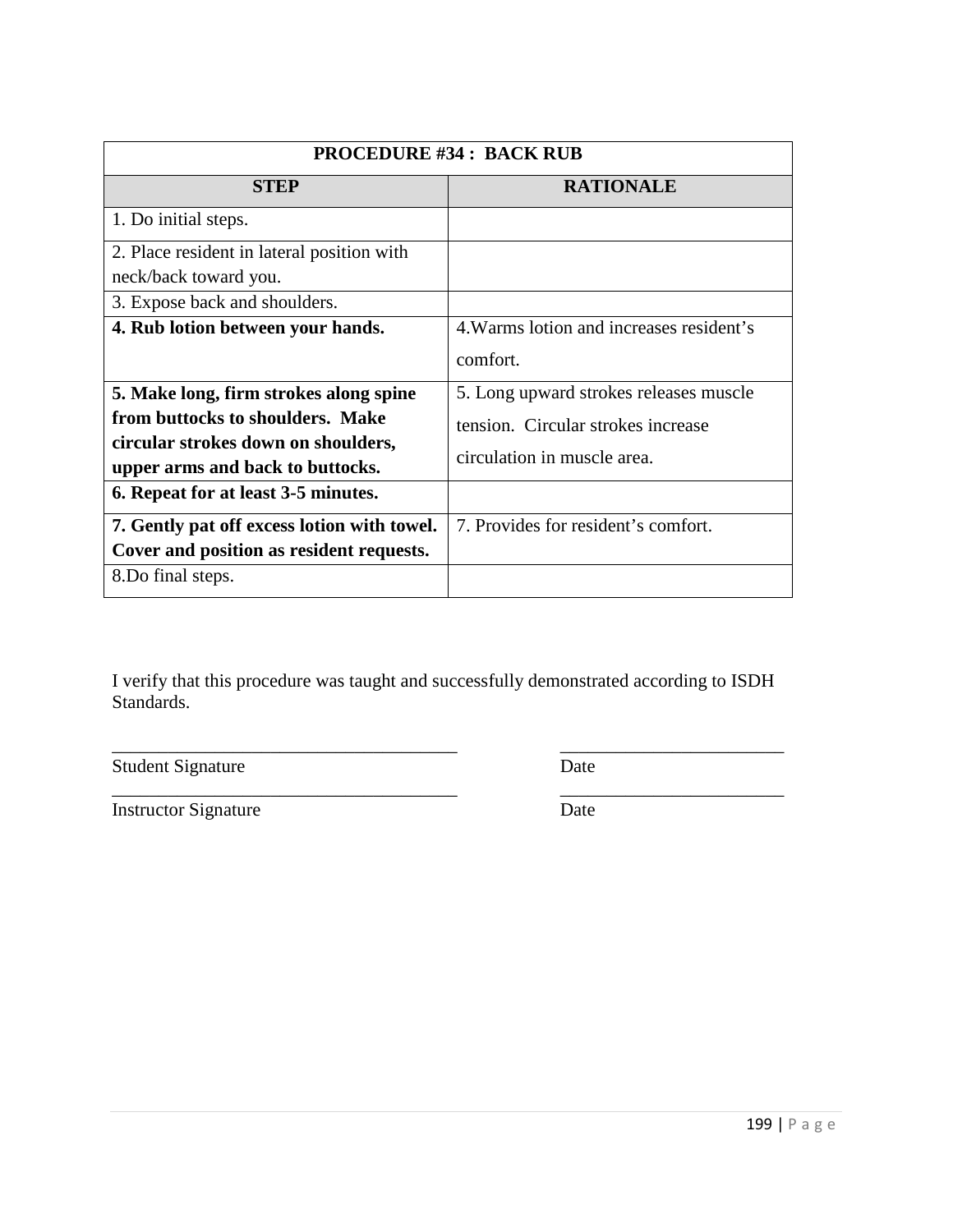| PROCEDURE #35: BED SHAMPOO                       |                                                                               |
|--------------------------------------------------|-------------------------------------------------------------------------------|
| <b>STEP</b>                                      | <b>RATIONALE</b>                                                              |
| 1. Do initial steps.                             |                                                                               |
| 2. Gently comb and brush resident's<br>hair.     | 2. Reduces hair breakage, scalp pain, and<br>irritation.                      |
| 3. Provide the resident privacy.                 | 3. Maintains resident's dignity and right to<br>privacy by not exposing body. |
| 4. Remove resident's gown or pajama              | 4. Decreases the chance of resident getting                                   |
| top. Place a towel around resident's             | wet.                                                                          |
| neck and shoulders. Lower head of                |                                                                               |
| bed.                                             |                                                                               |
| 5. Have resident check temperature of            | 5. Resident's sense of touch may be                                           |
| water to be used for comfort, if able.           | different than yours, therefore, resident is                                  |
|                                                  | best able to identify a comfortable water                                     |
|                                                  | temperature                                                                   |
| 6. Place bed shampoo basin under                 | 6. If equipment is not applied according to                                   |
| resident's head according to                     | manufacturer's instruction, discomfort or                                     |
| manufacturer's instructions.                     | injury could result.                                                          |
| 7. Place wash basin on chair to catch            |                                                                               |
| water flowing from shampoo basin.                |                                                                               |
| 8. Pour water carefully over resident's<br>hair. |                                                                               |
| 9. Lather hair with shampoo using                | 9. Utilizing fingertips massages the scalp                                    |
| fingertips. Rinse thoroughly. Apply              | and decreases the risk of scratching                                          |
| conditioner to resident's hair if                | resident.                                                                     |
| requested. Rinse thoroughly.                     |                                                                               |
|                                                  |                                                                               |
| 10. Squeeze excess water from hair.              |                                                                               |
| Towel dry hair.                                  |                                                                               |
| 11. Replace gown or pajama top.                  |                                                                               |
| 12. Comb and brush resident's hair. Dry          | 12. Helps maintain resident's dignity and                                     |
| hair with dryer if resident wishes.              | self-esteem.                                                                  |
| 13. Do final steps.                              |                                                                               |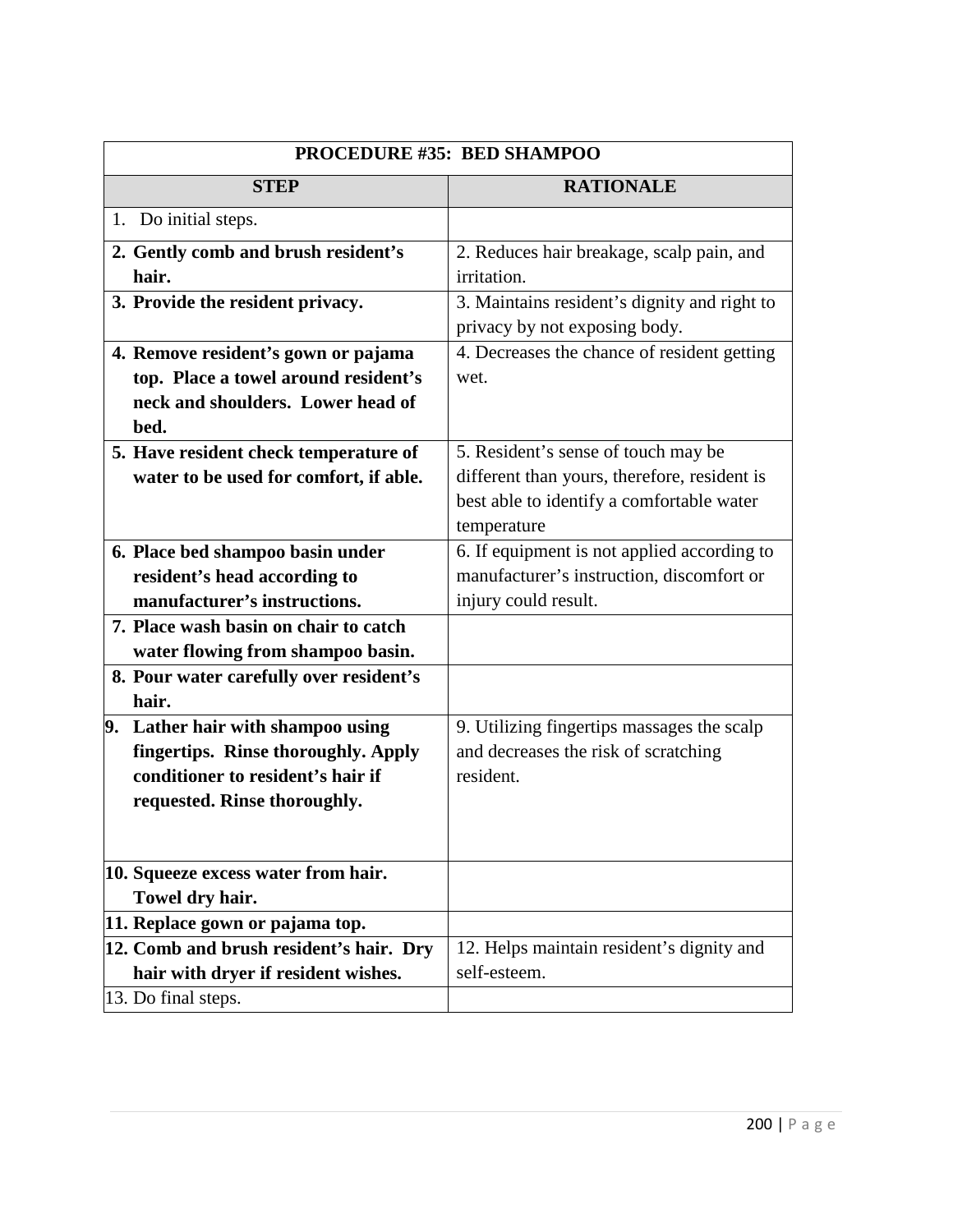\_\_\_\_\_\_\_\_\_\_\_\_\_\_\_\_\_\_\_\_\_\_\_\_\_\_\_\_\_\_\_\_\_\_\_\_\_ \_\_\_\_\_\_\_\_\_\_\_\_\_\_\_\_\_\_\_\_\_\_\_\_

\_\_\_\_\_\_\_\_\_\_\_\_\_\_\_\_\_\_\_\_\_\_\_\_\_\_\_\_\_\_\_\_\_\_\_\_\_ \_\_\_\_\_\_\_\_\_\_\_\_\_\_\_\_\_\_\_\_\_\_\_\_

Student Signature Date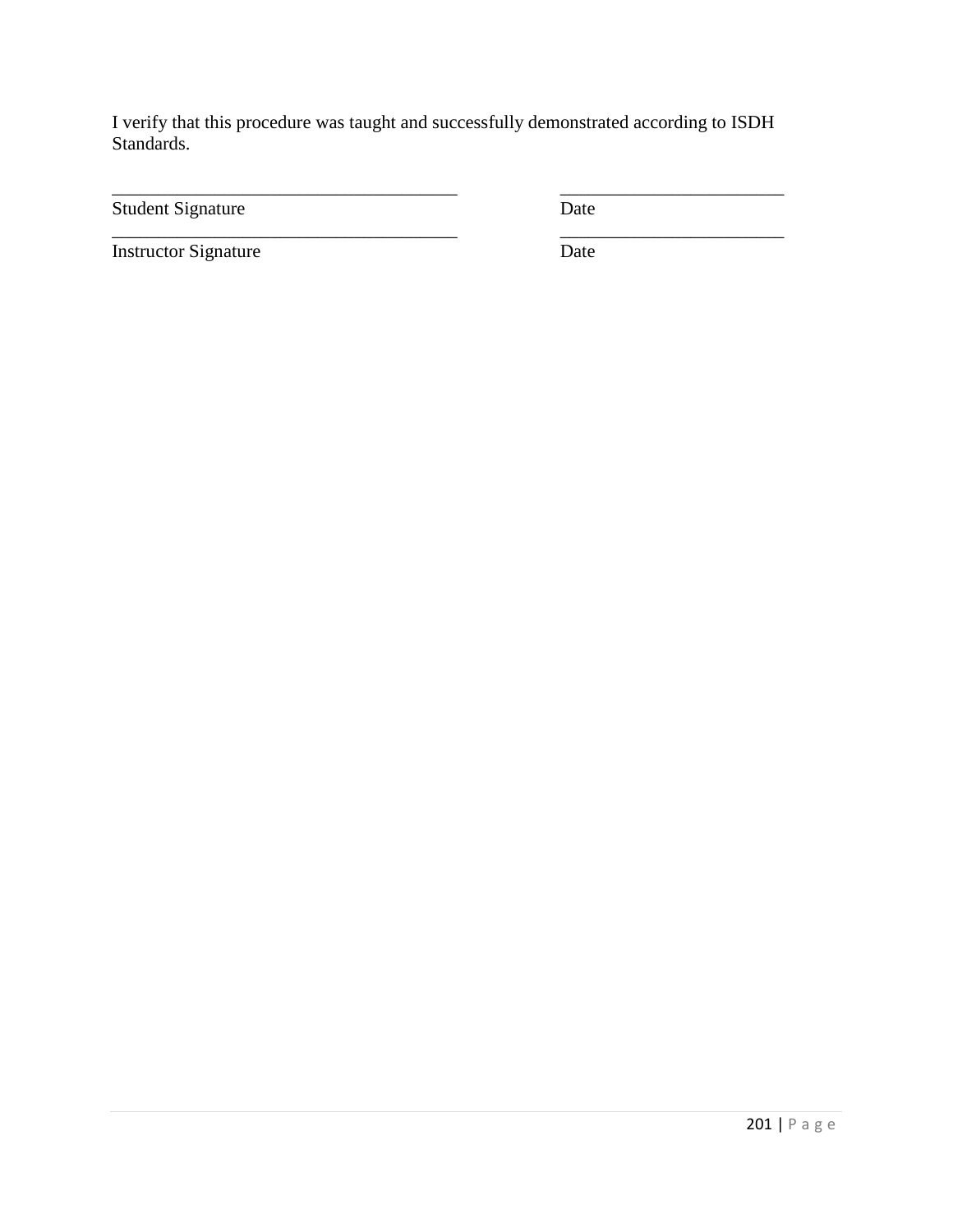| PROCEDURE #36: ORAL CARE FOR THE ALERT AND ORIENTED |                                              |
|-----------------------------------------------------|----------------------------------------------|
| <b>RESIDENT</b>                                     |                                              |
| <b>STEP</b>                                         | <b>RATIONALE</b>                             |
| 1. Do initial steps. Check with nurse if the        |                                              |
| resident is on swallowing precautions.              |                                              |
| 2. Raise head of bed so resident is sitting         | 2. Prevents fluids from running down         |
| up.                                                 | resident's throat, causing choking.          |
| 3. Put on gloves.                                   | 3. Brushing may cause gums to bleed.         |
|                                                     | Protects you from potential contamination.   |
| 4. Drape towel under resident's chin.               | 4. Protects resident's clothing and bed      |
|                                                     | linen.                                       |
| 5. Wet toothbrush and put on apply small            | 5. Water helps distribute toothpaste.        |
| amount of toothpaste.                               |                                              |
| 6. First brush upper teeth and then                 | 6. Brushing upper teeth minimizes            |
| lower teeth.                                        | production of saliva in lower part of mouth. |
| 7. Hold emesis basin under resident's chin.         |                                              |
| 8. Ask resident to rinse mouth with                 | 8. Removes food particles and toothpaste.    |
| water and spit into emesis basin.                   |                                              |
| 9. If requested, give resident mouthwash            | 9. Full strength mouthwash may irritate      |
| diluted with half water.                            | resident's mouth.                            |
| 10. Check teeth, mouth, tongue and lips             | 10. Provides nurse with necessary            |
| for odor, cracking, sores, bleeding and             | information to properly assess resident's    |
| discoloration. Check for loose teeth.               | condition and needs.                         |
| Report unusual findings to nurse.                   |                                              |
| 11. Remove towel and wipe resident's                |                                              |
| mouth.                                              |                                              |
| 12. Remove gloves.                                  |                                              |
| 13. Do final steps.                                 |                                              |

Student Signature Date

\_\_\_\_\_\_\_\_\_\_\_\_\_\_\_\_\_\_\_\_\_\_\_\_\_\_\_\_\_\_\_\_\_\_\_\_\_ \_\_\_\_\_\_\_\_\_\_\_\_\_\_\_\_\_\_\_\_\_\_\_\_

Instructor Signature Date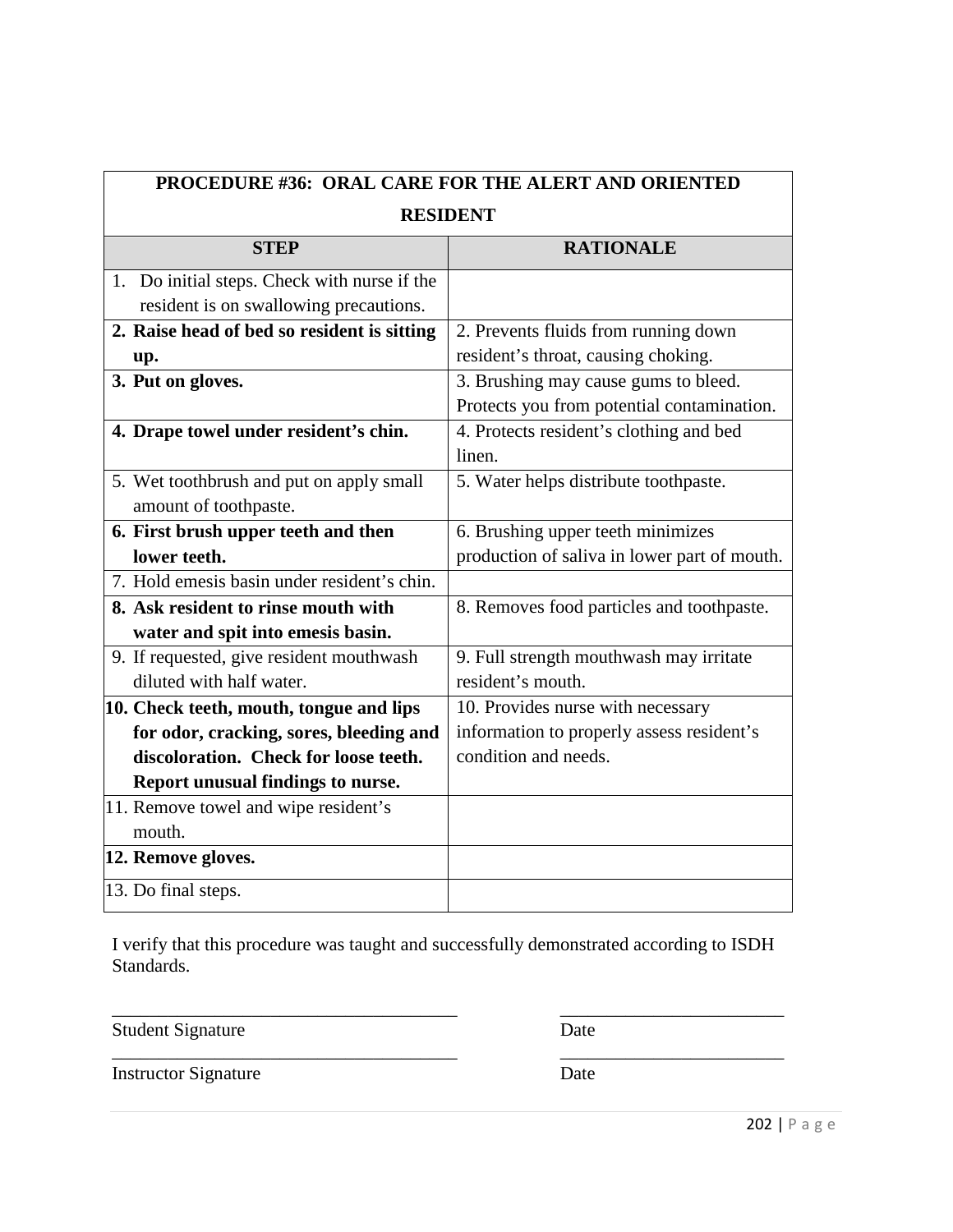| <b>PROCEDURE #37: ORAL CARE FOR AN UNCONSCIOUS RESIDENT</b> |                                                   |                                                                             |
|-------------------------------------------------------------|---------------------------------------------------|-----------------------------------------------------------------------------|
|                                                             | <b>STEP</b>                                       | <b>RATIONALE</b>                                                            |
| 1. Do initial steps.                                        |                                                   |                                                                             |
| under resident's chin.                                      | 2. Drape towel over pillow and a towel            | 2. Protects linen.                                                          |
|                                                             | 3. Turn resident onto unaffected side.            | 3. Prevents fluids from running down<br>resident's throat, causing choking. |
| 4. Put on gloves.                                           |                                                   | 4. Protects you from contamination by<br>bodily fluids.                     |
| chin.                                                       | 5. Place an emesis basin under resident's         | 5. Protects resident's clothing and bed<br>linen.                           |
|                                                             | 6. Dip swab in cleaning solution of $\frac{1}{2}$ | 7. Stimulates gums and removes mucous.                                      |
|                                                             | mouthwash and $\frac{1}{2}$ water and wipe        |                                                                             |
|                                                             | teeth, gums, tongue and inside                    |                                                                             |
|                                                             | surfaces of mouth, changing swab                  |                                                                             |
| frequently.                                                 |                                                   |                                                                             |
|                                                             | 7. Rinse with clean swab dipped in                | 8. Removes solution from mouth.                                             |
| water.                                                      |                                                   |                                                                             |
|                                                             | 8. Check teeth, mouth, tongue and lips            | 9. Provides nurse with necessary                                            |
|                                                             | for odor, cracking, sores, bleeding and           | information to properly assess resident's                                   |
|                                                             | discoloration. Check for loose teeth.             | condition and needs.                                                        |
|                                                             | Report unusual findings to nurse.                 |                                                                             |
| 9. Cover lips with thin layer of lip                        |                                                   | 10. Prevents lips from drying and cracking.                                 |
| moisturizer.                                                |                                                   | Improves resident's comfort.                                                |
| 10. Remove gloves.                                          |                                                   |                                                                             |
| 11. Do final steps.                                         |                                                   |                                                                             |

\_\_\_\_\_\_\_\_\_\_\_\_\_\_\_\_\_\_\_\_\_\_\_\_\_\_\_\_\_\_\_\_\_\_\_\_\_ \_\_\_\_\_\_\_\_\_\_\_\_\_\_\_\_\_\_\_\_\_\_\_\_

\_\_\_\_\_\_\_\_\_\_\_\_\_\_\_\_\_\_\_\_\_\_\_\_\_\_\_\_\_\_\_\_\_\_\_\_\_ \_\_\_\_\_\_\_\_\_\_\_\_\_\_\_\_\_\_\_\_\_\_\_\_

Student Signature Date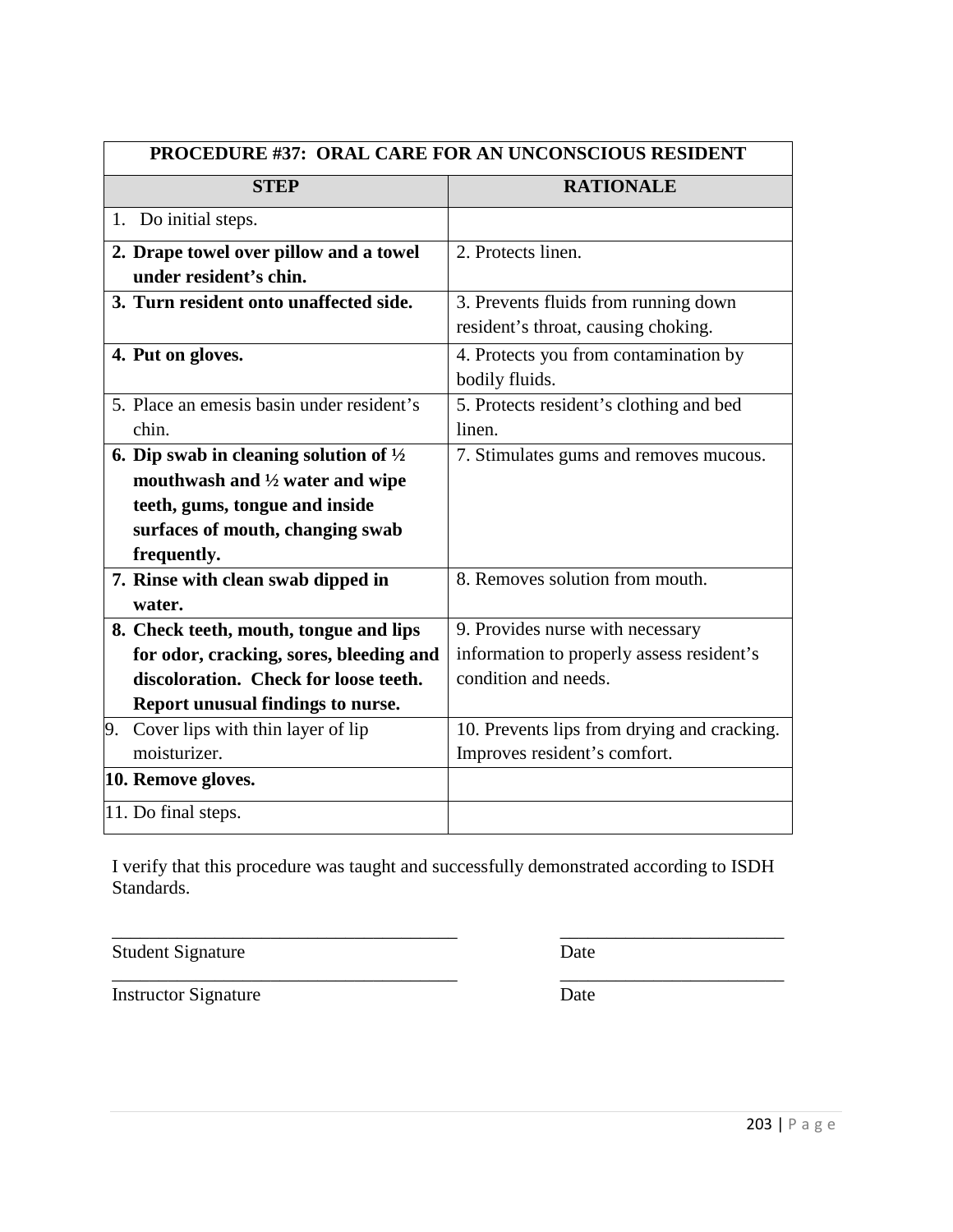| <b>PROCEDURE #38: DENTURE CARE</b>                    |                                               |
|-------------------------------------------------------|-----------------------------------------------|
| <b>STEP</b>                                           | <b>RATIONALE</b>                              |
| 1. Do initial steps.                                  |                                               |
| 2. Raise head of bed so resident is sitting           | 2. Prevents fluids from running down          |
| up.                                                   | resident's throat, causing choking.           |
| 3. Put on gloves.                                     | 3. Protects you from contamination by         |
|                                                       | bodily fluids.                                |
| 4. Drape towel under resident's chin.                 | 4. Protects resident's clothing and bed       |
|                                                       | linen.                                        |
| 5. Remind resident that you are going to              | 5. Prevents injury or discomfort to resident. |
| remove their dentures. Remove upper                   | And reduces chances of bite for staff.        |
| dentures by placing your index finger                 | Removing upper dentures first is more         |
| at the ridge on top of the right upper                | comfortable for the resident and placing      |
| denture and gently moving them up                     | your finger at the ridge decreases the        |
| and down to release suction. Turn                     | chance of stimulating the gag reflex.         |
| lower denture slightly to lift out of                 |                                               |
| mouth.                                                |                                               |
| 6. Put dentures in denture cup marked with            |                                               |
| resident's name and take to sink.                     |                                               |
| 7. Line sink with towel and fill halfway              | 7. Prevents dentures from breaking if         |
| with water.                                           | dropped.                                      |
| 8. Apply denture cleaner to toothbrush                |                                               |
| 9. Hold dentures over sink and brush all<br>surfaces. |                                               |
| 10. Rinse dentures under warm water, place            | 10. Hot water may damage dentures.            |
| in a clean cup and fill with cool water.              |                                               |
| 11. Clean resident's mouth with swab if               | 11. Removes food particles. Full strength     |
| necessary. Help resident rinse mouth                  |                                               |
| with water or mouthwash diluted with                  | mouthwash may irritate resident's             |
| half water, if requested.                             |                                               |
|                                                       | mouth.                                        |
| 12. Check teeth, mouth, tongue and lips               | 12. Provides nurse with necessary             |
| for odor, cracking, sores, bleeding and               |                                               |
| discoloration. Check for loose teeth.                 | information to properly assess                |
| Report unusual findings to nurse.                     | resident's condition and needs.               |
| 13. Help resident place dentures in mouth, if         | 13. Restores resident's dignity and keeps     |
|                                                       |                                               |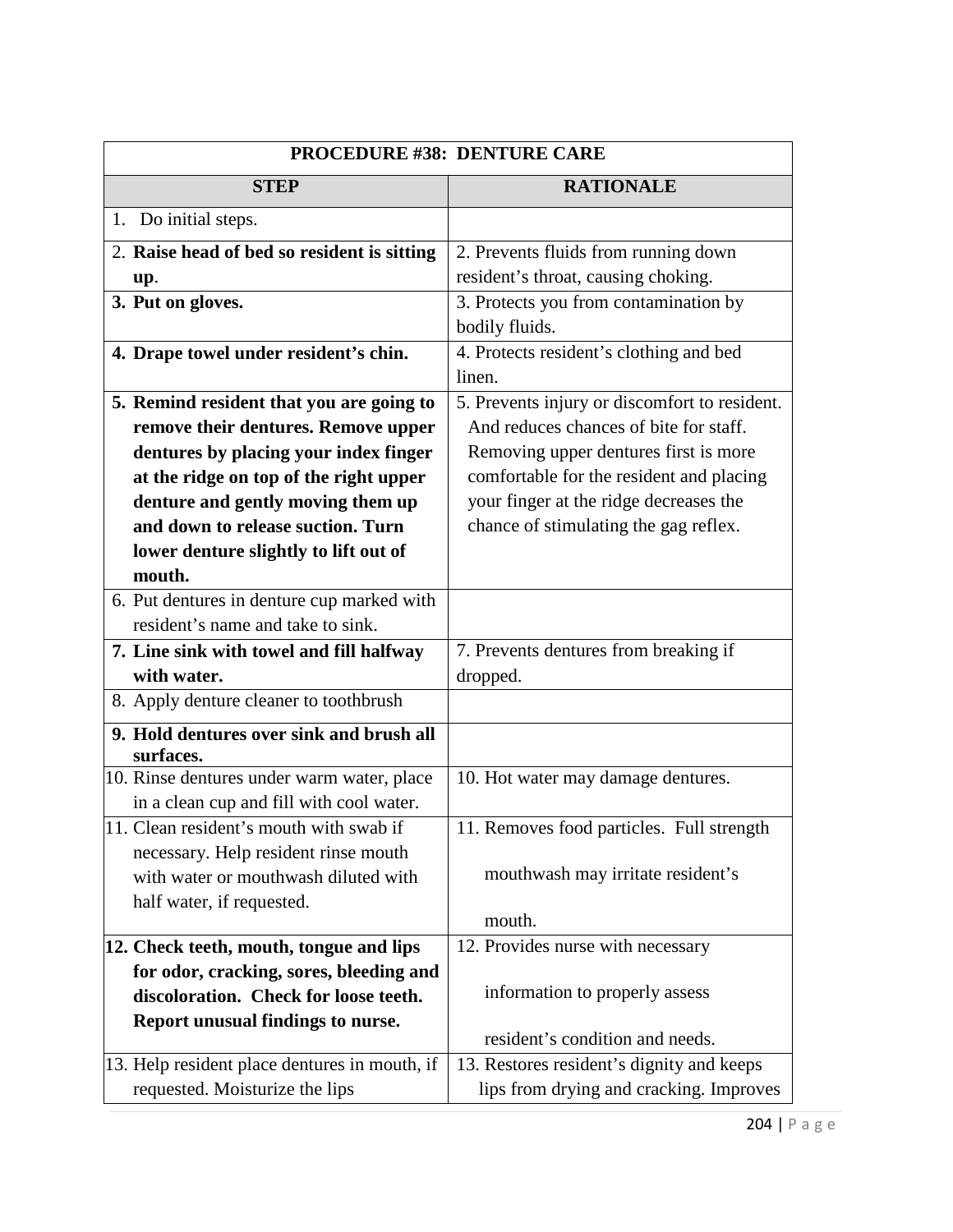|                        | resident comfort. |
|------------------------|-------------------|
| 14. Remove gloves.     |                   |
| $ 15.$ Do final steps. |                   |

\_\_\_\_\_\_\_\_\_\_\_\_\_\_\_\_\_\_\_\_\_\_\_\_\_\_\_\_\_\_\_\_\_\_\_\_\_ \_\_\_\_\_\_\_\_\_\_\_\_\_\_\_\_\_\_\_\_\_\_\_\_

Student Signature Date

Instructor Signature Date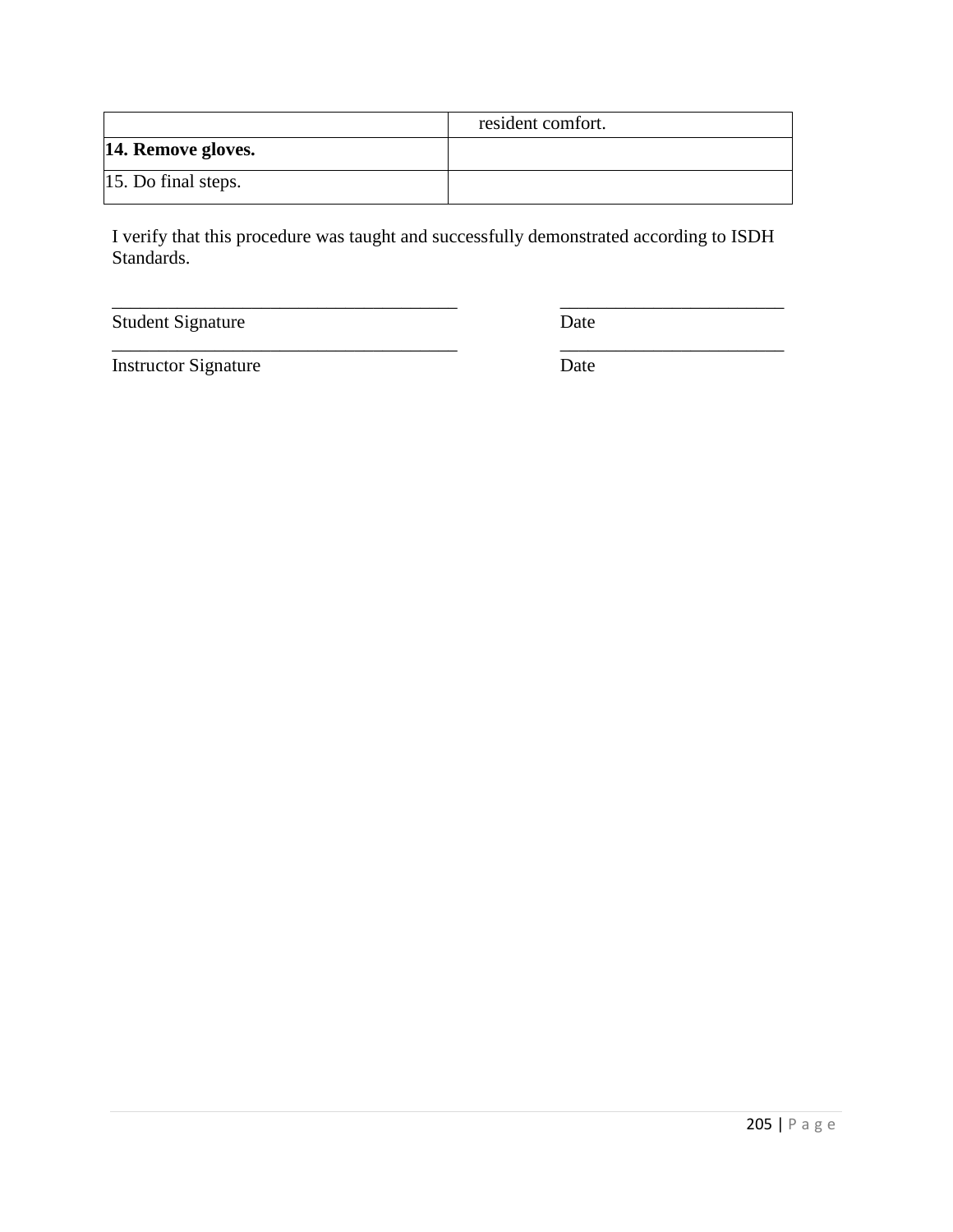| <b>PROCEDURE #39: ELECTRIC RAZOR</b>        |                                               |
|---------------------------------------------|-----------------------------------------------|
| <b>STEP</b>                                 | <b>RATIONALE</b>                              |
| 1. Do initial steps.                        |                                               |
| 2. Raise head of bed so resident is sitting | 2. Places resident in more natural position.  |
| up.                                         |                                               |
| 3. Do not use electric razor near any       | 3. Electricity near water may cause           |
| water source, when oxygen is in use or      | electrocution. Electricity near oxygen may    |
| if resident has pacemaker.                  | cause explosion. Electricity near some        |
|                                             | pacemakers may cause an irregular             |
|                                             | heartheat.                                    |
| 4. Drape towel under resident's chin.       | 4. Protects resident's clothing and bed       |
|                                             | linen.                                        |
| 5. Put on gloves.                           | 5. Shaving may cause bleeding. Protects       |
|                                             | you from potential contamination.             |
| 6. Apply pre-shave lotion as resident       |                                               |
| requests.                                   |                                               |
| 7. Hold skin taut and shave resident's      | 7. Smoothes out skin. Shave beard with        |
| face and neck according to                  | back and forth motion in direction of beard   |
| manufacturer's guidelines.                  | growth with foil (oscillating blades) shaver. |
|                                             | Shave beard in circular motion with three     |
|                                             | head (rotary, circular blades) shaver.        |
| 8. Check for any breaks in the skin. Apply  | 8. Decreases risk of pain from aftershave     |
| after-shave lotion as resident requests.    | getting into any breaks in the skin.          |
|                                             | Improves resident's self-esteem.              |
| 9. Remove towel from resident.              | 9. Restores resident's dignity.               |
| 10. Remove gloves.                          |                                               |
| 11. Do final steps.                         |                                               |

\_\_\_\_\_\_\_\_\_\_\_\_\_\_\_\_\_\_\_\_\_\_\_\_\_\_\_\_\_\_\_\_\_\_\_\_\_ \_\_\_\_\_\_\_\_\_\_\_\_\_\_\_\_\_\_\_\_\_\_\_\_ Student Signature Date

Instructor Signature Date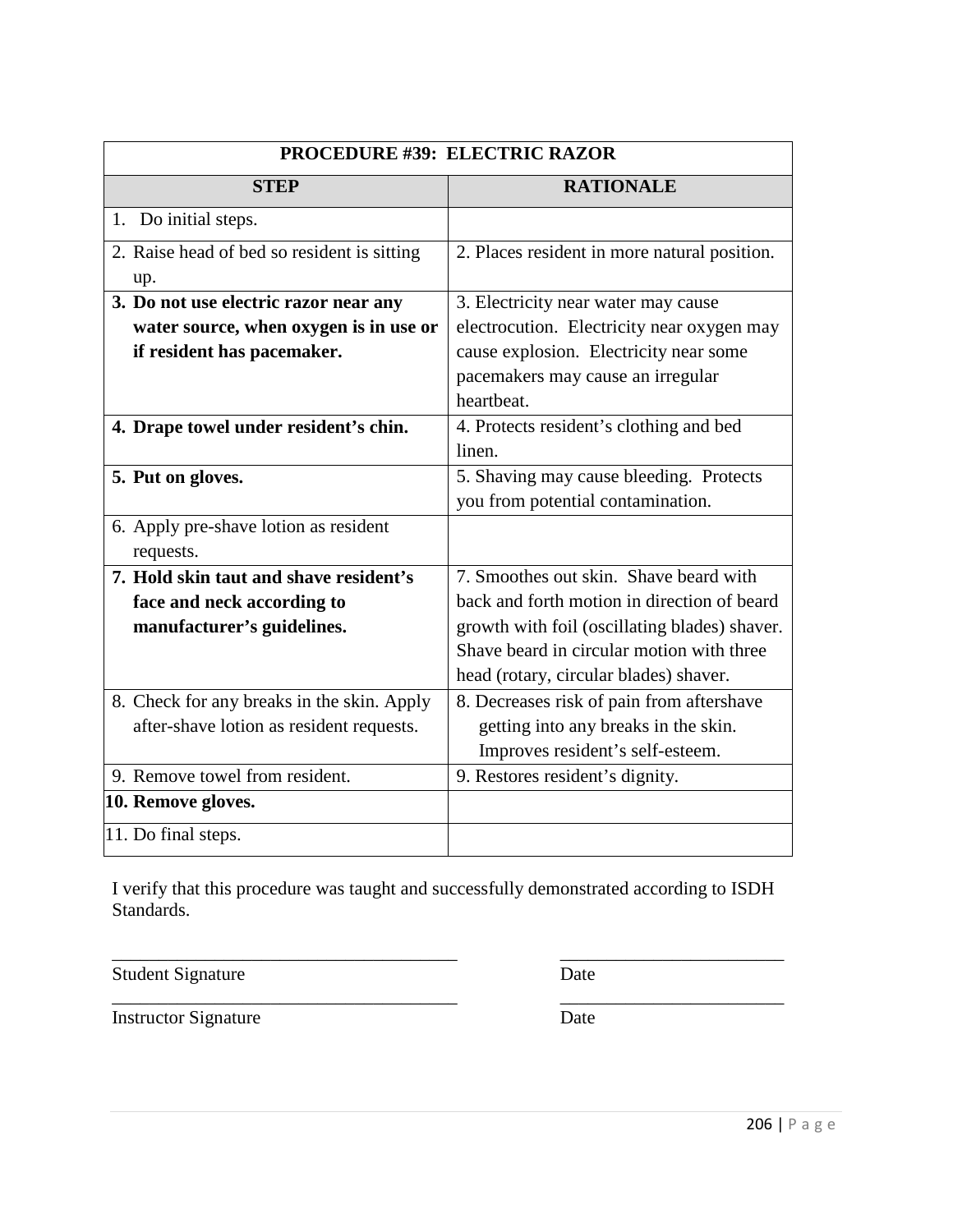| <b>PROCEDURE #40: SAFETY RAZOR</b>          |                                              |
|---------------------------------------------|----------------------------------------------|
| <b>STEP</b>                                 | <b>RATIONALE</b>                             |
| 1. Do initial steps.                        |                                              |
| 2. Raise head of bed so resident is sitting | 2. Places resident in more natural position. |
| up.                                         |                                              |
| 3. Fill bath basin halfway with warm        | 3. Hot water opens pores and causes          |
| water.                                      | irritation.                                  |
| 4. Drape towel under resident's chin.       | 4. Protects resident's clothing and bed      |
|                                             | linen.                                       |
| 5. Put on gloves.                           | 5. Shaving may cause bleeding. Protects      |
|                                             | you from potential contamination.            |
| 6. Moisten beard with washcloth and         | 6. Softens skin and hair.                    |
| spread shaving cream over area.             |                                              |
| 7. Hold skin taut and shave beard in        | 7. Maximizes hair removal by shaving in      |
| downward strokes on face and                | the direction of hair growth.                |
| upward strokes on neck.                     |                                              |
| 8. Rinse resident's face and neck with      | 8. Removes soap which may cause              |
| washcloth.                                  | irritation.                                  |
| 9. Pat dry with towel.                      |                                              |
| 10. Apply after-shave lotion, as requested. | 10. Improves resident's self-esteem.         |
| 11. Remove towel.                           |                                              |
| 12. Remove gloves.                          |                                              |
| 13. Do final steps.                         |                                              |

\_\_\_\_\_\_\_\_\_\_\_\_\_\_\_\_\_\_\_\_\_\_\_\_\_\_\_\_\_\_\_\_\_\_\_\_\_ \_\_\_\_\_\_\_\_\_\_\_\_\_\_\_\_\_\_\_\_\_\_\_\_

Student Signature Date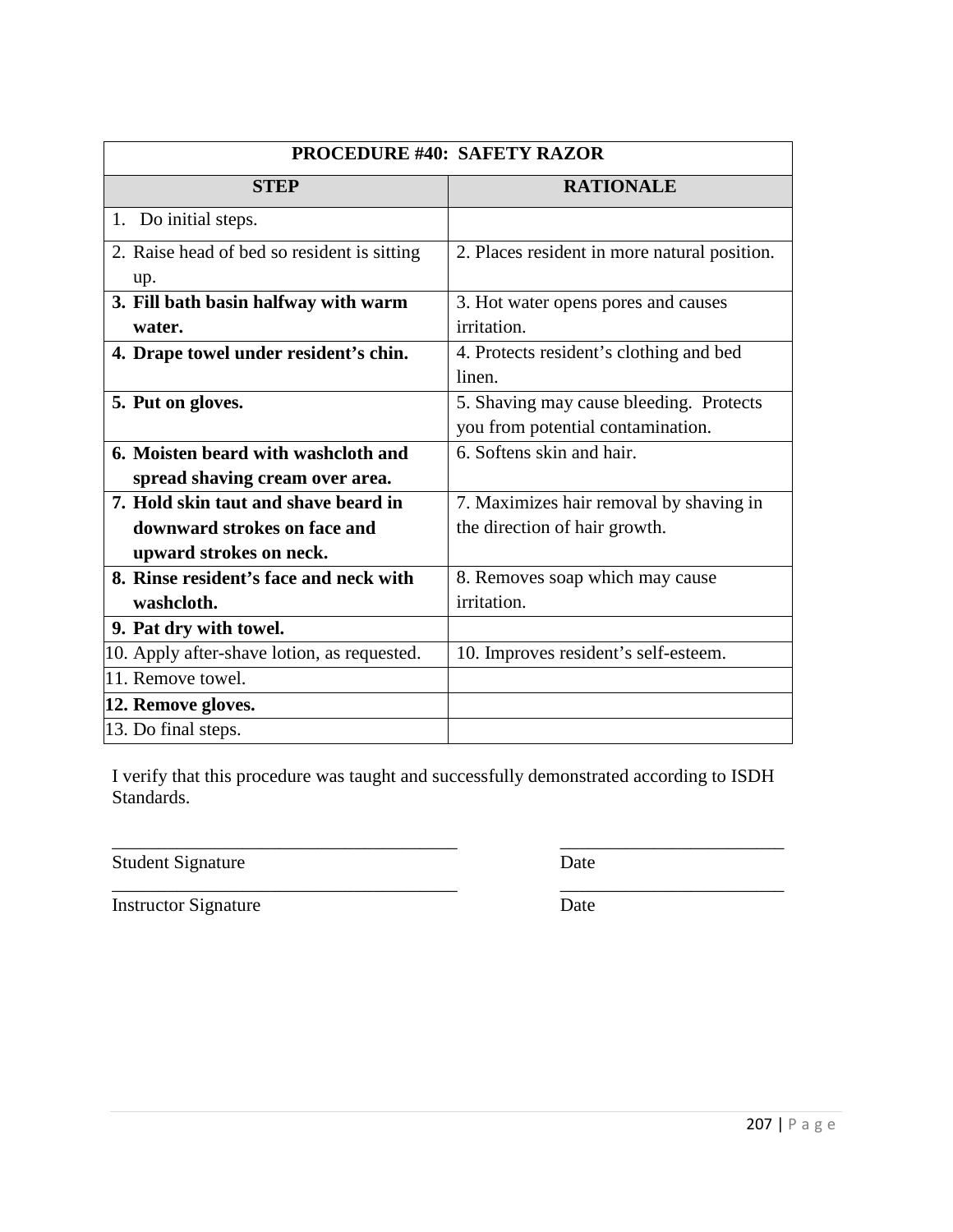| PROCEDURE #41: COMB/BRUSH HAIR              |                                                |
|---------------------------------------------|------------------------------------------------|
| <b>STEP</b>                                 | <b>RATIONALE</b>                               |
| 1. Do initial steps.                        |                                                |
| 2. Raise head of bed so resident is sitting | 2. Places resident in position to access hair. |
| up.                                         |                                                |
| 3. Drape towel over pillow.                 | 3. Protects resident's clothing and bed        |
|                                             | linen.                                         |
| 4. Remove resident's glasses and any        |                                                |
| hairpins or clips.                          |                                                |
| 5. Remove tangles by dividing hair into     |                                                |
| small sections and gently combing out       |                                                |
| from the ends of hair to scalp.             |                                                |
| 6. Use hair products, as resident requests. |                                                |
| 7. Style hair as resident requests.         | 7. Improves resident's self-esteem.            |
| 8. Offer mirror.                            |                                                |
| 9. Do final steps.                          |                                                |

\_\_\_\_\_\_\_\_\_\_\_\_\_\_\_\_\_\_\_\_\_\_\_\_\_\_\_\_\_\_\_\_\_\_\_\_\_ \_\_\_\_\_\_\_\_\_\_\_\_\_\_\_\_\_\_\_\_\_\_\_\_

Student Signature Date

\_\_\_\_\_\_\_\_\_\_\_\_\_\_\_\_\_\_\_\_\_\_\_\_\_\_\_\_\_\_\_\_\_\_\_\_\_ \_\_\_\_\_\_\_\_\_\_\_\_\_\_\_\_\_\_\_\_\_\_\_\_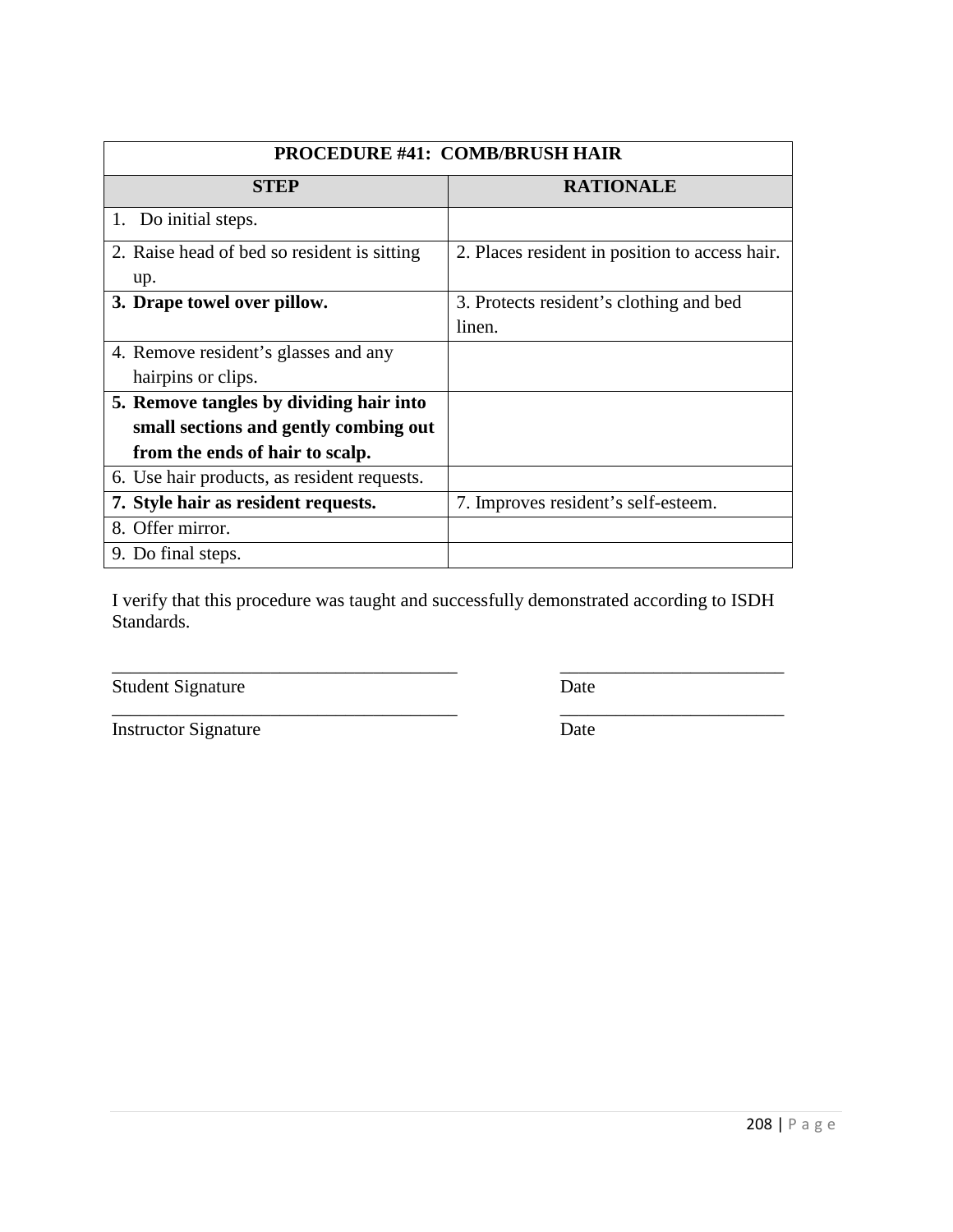| PROCEDURE #42: FINGERNAIL CARE              |                                               |
|---------------------------------------------|-----------------------------------------------|
| <b>STEP</b>                                 | <b>RATIONALE</b>                              |
| 1. Do initial steps.                        |                                               |
| 2. Check fingers and nails for color,       | 2. Provides nurse with information to         |
| swelling, cuts or splits. Check hands       | properly assess resident's condition and      |
| for extreme heat or cold. Report any        | needs.                                        |
| unusual findings to nurse before            |                                               |
| continuing procedure.                       |                                               |
| 3. Raise head of bed so resident is sitting | 3. Places resident in more natural position.  |
| up.                                         |                                               |
| 4. Fill bath basin halfway with warm        | 4. Resident's sense of touch may be           |
| water and have resident check water         | different than yours, therefore, resident is  |
| temperature for comfort.                    | best able to identify a comfortable water     |
|                                             | temperature.                                  |
| 5. Soak resident's hands and pat dry.       | 5. Nail care is easier if nails are softened. |
| 6. Put on gloves.                           | 6. Nail care may cause bleeding. Protects     |
|                                             | you from potential contamination.             |
| 7. Clean under nails with orange stick.     | 7. Pathogens can be harbored beneath the      |
|                                             | nails.                                        |
| 8. Clip fingernails straight across, then   | 8. Clipping nails straight across prevents    |
| file in a curve.                            | damage to skin. Filing in a curve creates     |
|                                             | smooth nails and eliminates edge which        |
|                                             | may catch on clothes or cause skin tear.      |
| 9. Remove gloves.                           |                                               |
| 10. Do final Steps.                         |                                               |

Student Signature Date

\_\_\_\_\_\_\_\_\_\_\_\_\_\_\_\_\_\_\_\_\_\_\_\_\_\_\_\_\_\_\_\_\_\_\_\_\_ \_\_\_\_\_\_\_\_\_\_\_\_\_\_\_\_\_\_\_\_\_\_\_\_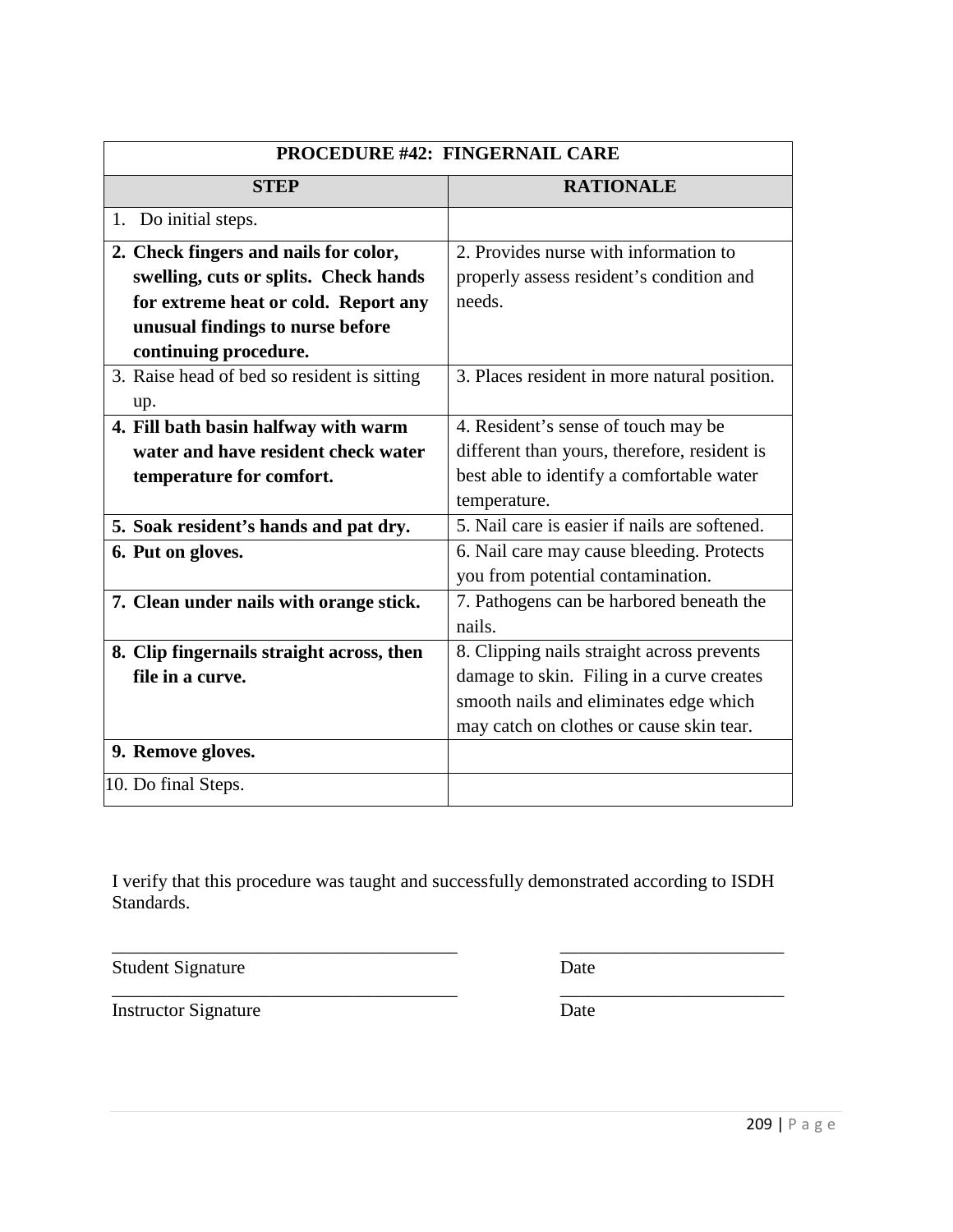| PROCEDURE #43: FOOT CARE (BASIN)          |                                            |
|-------------------------------------------|--------------------------------------------|
| <b>STEP</b>                               | <b>RATIONALE</b>                           |
| 1. Do initial steps.                      |                                            |
| 2. Fill the basin halfway with warm       | 2. To prevent resident from scalding or    |
| water. Have resident check the water      | burning his/her feet.                      |
| temperature                               |                                            |
| 3. Place basin on towel or bathmat.       |                                            |
| 4. Remove resident's socks. Completely    |                                            |
| submerge resident's feet in water and     |                                            |
| soak for five to ten minutes.             |                                            |
| 5. Put on gloves.                         |                                            |
| 6. Remove one foot from water. Wash       |                                            |
| entire foot, including between the toes   |                                            |
| and around the nail beds using a          |                                            |
| soapy washcloth.                          |                                            |
| 7. Rinse entire foot, including between   | 7. Soap left on the skin may cause itching |
| the toes.                                 | and irritation.                            |
| 8. Dry entire foot, including between the | 8. Thoroughly drying skin reduces          |
| toes.                                     | irritation and chaffing.                   |
| 9. Repeat steps with the other foot.      |                                            |
| 10. Place lotion in hand, warm lotion by  |                                            |
| rubbing hands together, and then          |                                            |
| massage lotion into entire foot (top      |                                            |
| and bottom) except between toes,          |                                            |
| removing excess with a towel.             |                                            |
| 11. Assist resident to replace socks.     |                                            |
| 12. Do final steps.                       |                                            |
| 13. Report any cuts, sores, or other      |                                            |
| findings to the nurse                     |                                            |

\_\_\_\_\_\_\_\_\_\_\_\_\_\_\_\_\_\_\_\_\_\_\_\_\_\_\_\_\_\_\_\_\_\_\_\_\_ \_\_\_\_\_\_\_\_\_\_\_\_\_\_\_\_\_\_\_\_\_\_\_\_

Student Signature Date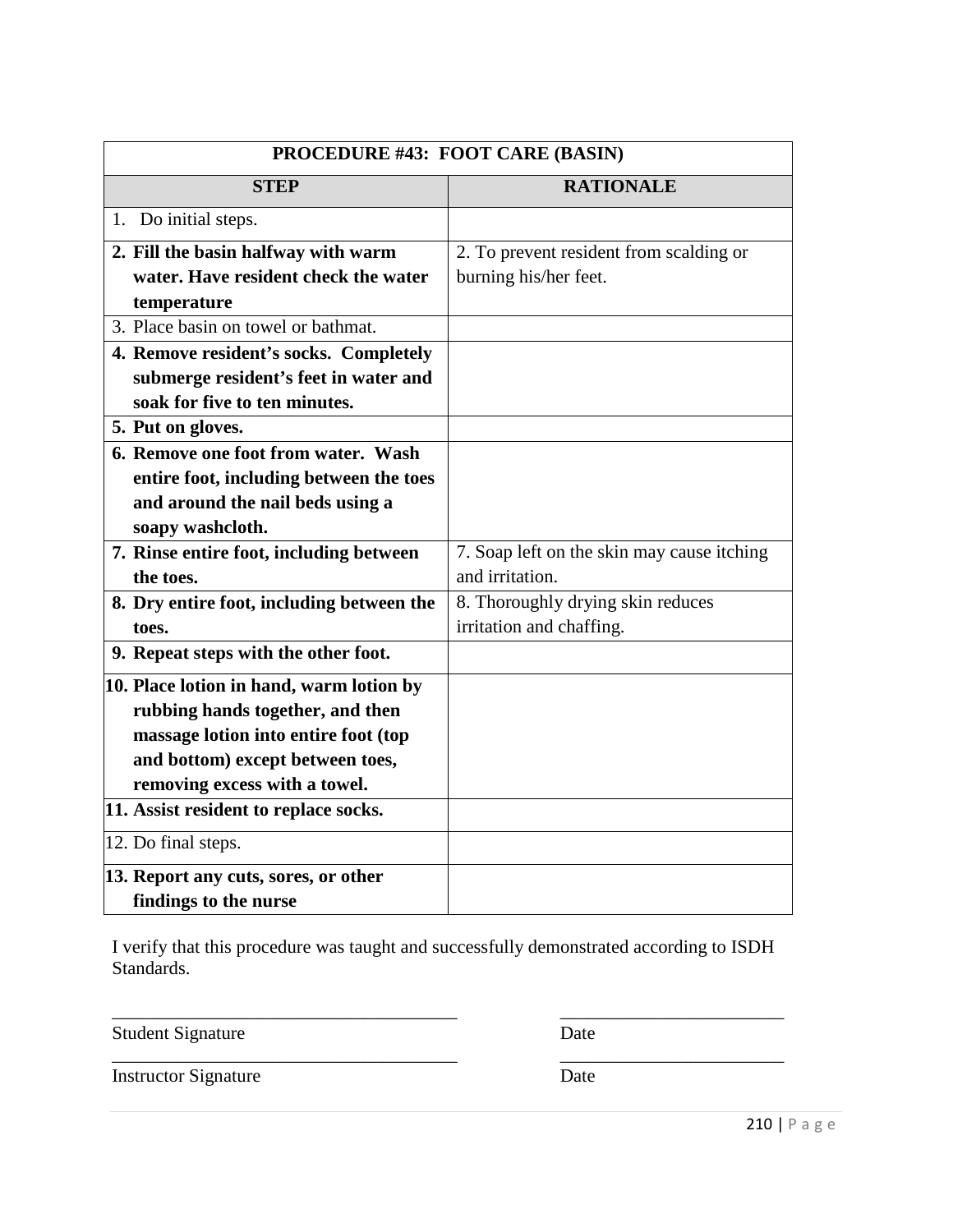| <b>PROCEDURE #44: CHANGING RESIDENT'S GOWN</b> |                                               |
|------------------------------------------------|-----------------------------------------------|
| <b>STEP</b>                                    | <b>RATIONALE</b>                              |
| 1. Do initial steps.                           |                                               |
| 2. Untie soiled gown.                          | 2. Maintains resident's dignity and right to  |
|                                                | privacy by not exposing body. Keeps           |
|                                                | resident warm.                                |
| 3. Raise top sheet over resident's chest.      |                                               |
| 4. Remove resident's arms from gown,           | 4. Undressing unaffected arm first requires   |
| unaffected arm first.                          | less movement.                                |
| 5. Roll soiled gown from neck down and         | 5. Rolling reduces spread of infection.       |
| remove from beneath top sheet. Place           |                                               |
| soiled gown in dirty linen bag.                |                                               |
| 6. Slide resident's arms into clean gown,      | 6. Dressing affected side first requires less |
| affected arm first.                            | movement and reduces stress to joints.        |
| 7. Tie gown.                                   |                                               |
| 8. Remove top sheet from beneath clean         | 8. Maintains resident's dignity and right to  |
| gown and cover resident.                       | privacy.                                      |
| 9. Do final steps.                             |                                               |

\_\_\_\_\_\_\_\_\_\_\_\_\_\_\_\_\_\_\_\_\_\_\_\_\_\_\_\_\_\_\_\_\_\_\_\_\_ \_\_\_\_\_\_\_\_\_\_\_\_\_\_\_\_\_\_\_\_\_\_\_\_

\_\_\_\_\_\_\_\_\_\_\_\_\_\_\_\_\_\_\_\_\_\_\_\_\_\_\_\_\_\_\_\_\_\_\_\_\_ \_\_\_\_\_\_\_\_\_\_\_\_\_\_\_\_\_\_\_\_\_\_\_\_

Student Signature Date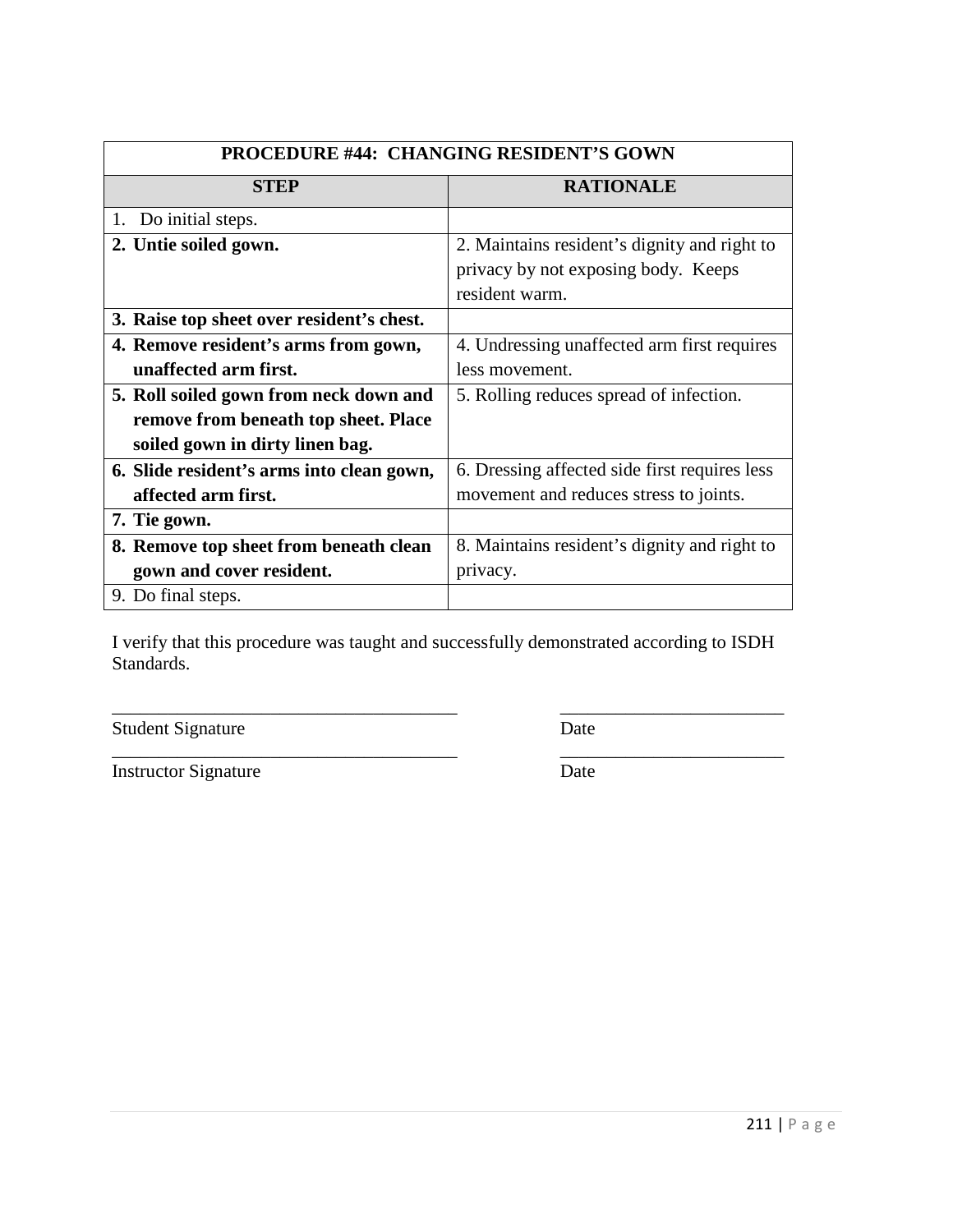| <b>PROCEDURE #45: DRESSING A DEPENDENT RESIDENT</b> |                                               |
|-----------------------------------------------------|-----------------------------------------------|
| <b>STEP</b>                                         | <b>RATIONALE</b>                              |
| 1. Do initial steps.                                |                                               |
| 2. Assist resident to choose clothing.              | 2. Allows resident as much choice as          |
|                                                     | possible to improve self-esteem.              |
| 3. Move resident onto back.                         |                                               |
| 4. Provide privacy.                                 | 4. Maintains resident's dignity and right to  |
|                                                     | privacy by not exposing body. Keeps           |
|                                                     | resident warm.                                |
| 5. Guide feet through leg openings of               | 5. Dressing affected side first requires less |
| underwear and pants, affected leg                   | movement and reduces stress to joints.        |
| first. Pull garments up legs to                     |                                               |
| buttocks.                                           |                                               |
| 6. Slide arm into shirt sleeve, affected            | 6. Dressing lower and upper body together     |
| side first.                                         | reduces number of times resident needs to     |
|                                                     | be turned.                                    |
| 7. Turn resident onto unaffected side.              |                                               |
| <b>Pull lower garments over buttocks</b>            |                                               |
| and hip. Tuck shirt under resident.                 |                                               |
| 8. Turn resident onto affected side. Pull           |                                               |
| lower garments over buttocks and hip                |                                               |
| and straighten shirt.                               |                                               |
| 9. Turn resident onto back and slide                |                                               |
| arm into shirt sleeve, align and fasten             |                                               |
| garments.                                           |                                               |
| 10. Do final steps.                                 |                                               |

\_\_\_\_\_\_\_\_\_\_\_\_\_\_\_\_\_\_\_\_\_\_\_\_\_\_\_\_\_\_\_\_\_\_\_\_\_ \_\_\_\_\_\_\_\_\_\_\_\_\_\_\_\_\_\_\_\_\_\_\_\_

\_\_\_\_\_\_\_\_\_\_\_\_\_\_\_\_\_\_\_\_\_\_\_\_\_\_\_\_\_\_\_\_\_\_\_\_\_ \_\_\_\_\_\_\_\_\_\_\_\_\_\_\_\_\_\_\_\_\_\_\_\_

Student Signature Date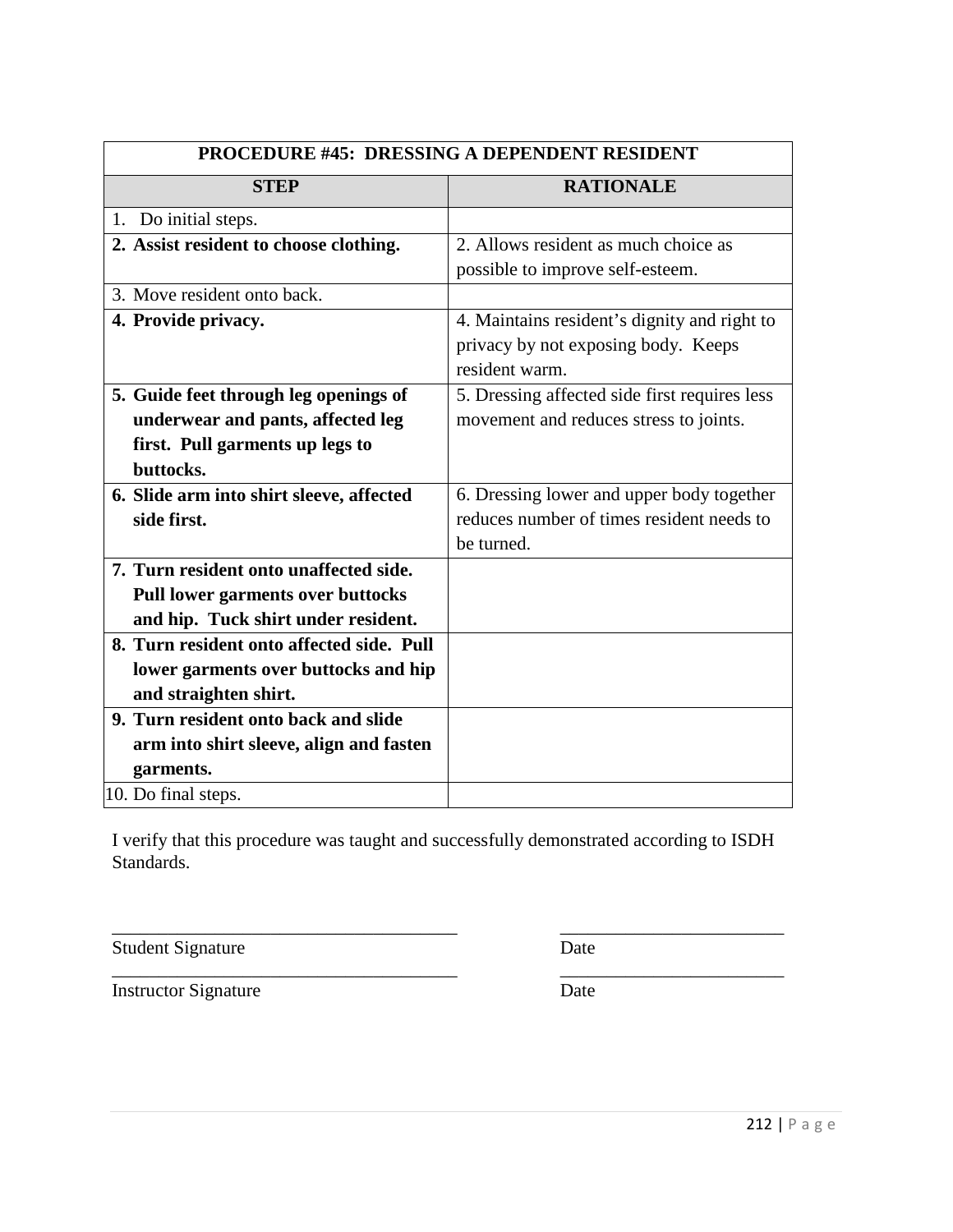| <b>PROCEDURE #46: ASSIST TO BATHROOM</b>     |                                              |
|----------------------------------------------|----------------------------------------------|
| <b>STEP</b>                                  | <b>RATIONALE</b>                             |
| 1. Do initial steps.                         |                                              |
| 2. Assist resident to put on non-skid        |                                              |
| socks/footwear.                              |                                              |
| 3. Walk with resident into bathroom.         |                                              |
| 4. Assist resident to lower garments and     | 4. Allows resident to do as much as          |
| sit.                                         | possible to help promote independence.       |
| 5. Provide resident with call light and      | 5. Ensures ability to communicate need for   |
| toilet tissue if resident has been           | assistance; Provides for resident's right to |
| identified as safe to be provided            | privacy.                                     |
| privacy and not mandated to remain           |                                              |
| attended by staff.                           |                                              |
| 6. Put on gloves.                            | 6. Protects you from contamination by        |
|                                              | bodily fluids.                               |
| 7. Assist resident to wipe area from         | 7. Prevents spread of pathogens toward       |
| front to back.                               | meatus which may cause urinary tract         |
|                                              | infection.                                   |
| 8. Remove gloves. Wash hands                 |                                              |
| 9. Assist resident to raise garments.        |                                              |
| 10. Assist resident to wash hands.           | 10. Hand washing is the best way to          |
|                                              | prevent the spread of infection.             |
| 11. Walk with resident back to bed or chair. |                                              |
| 12. Do final steps.                          |                                              |

Student Signature Date

\_\_\_\_\_\_\_\_\_\_\_\_\_\_\_\_\_\_\_\_\_\_\_\_\_\_\_\_\_\_\_\_\_\_\_\_\_ \_\_\_\_\_\_\_\_\_\_\_\_\_\_\_\_\_\_\_\_\_\_\_\_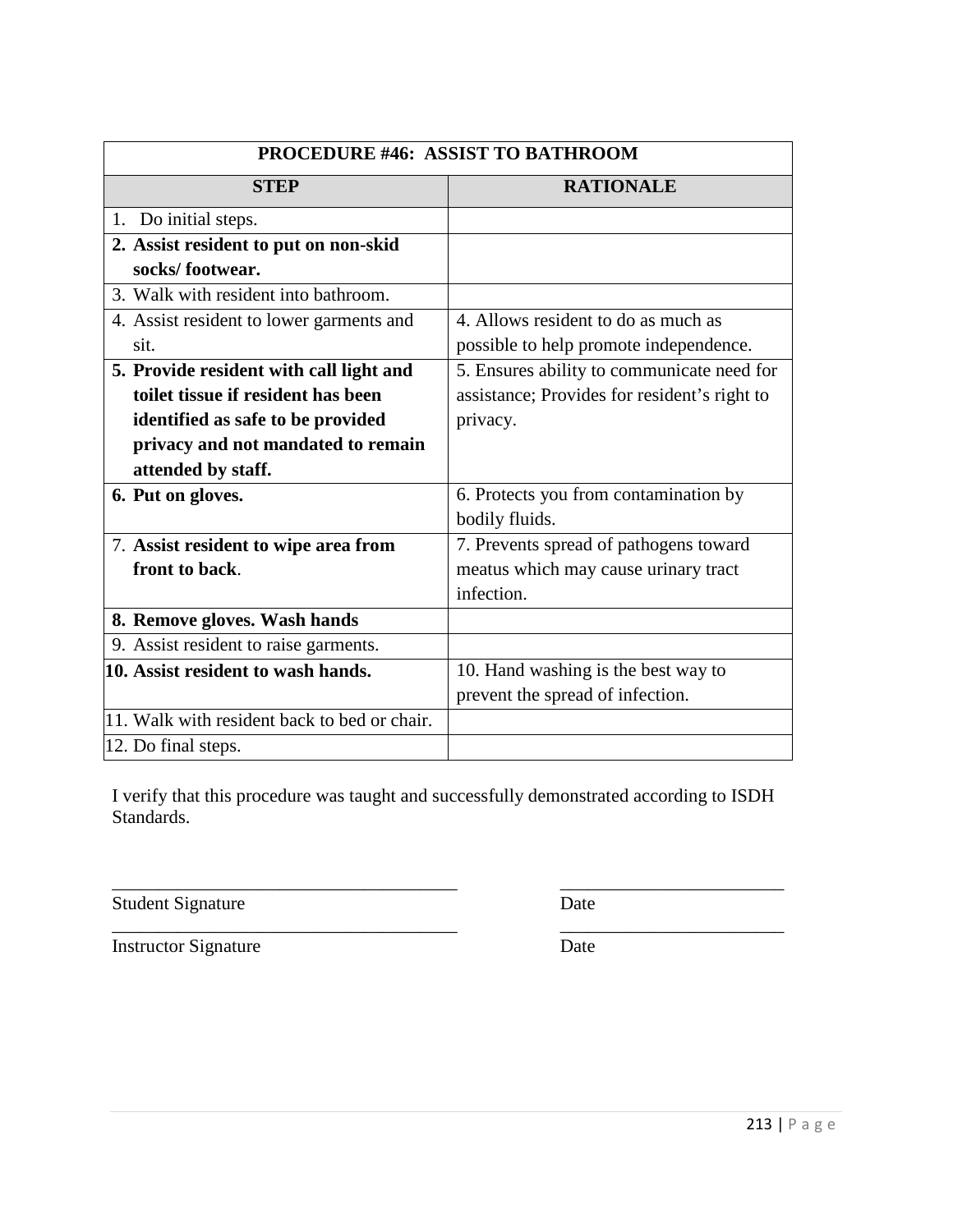| PROCEDURE #47: BEDSIDE COMMODE              |                                            |
|---------------------------------------------|--------------------------------------------|
| <b>STEP</b>                                 | <b>RATIONALE</b>                           |
| 1. Do initial steps.                        |                                            |
| 2. Assist resident to put on non-skid       |                                            |
| socks/footwear.                             |                                            |
| 3. Place commode next to bed on             | 3. Helps stabilize commode and is the      |
| resident's unaffected side.                 | shortest distance for resident to turn.    |
| 4. Assist resident to transfer to commode   |                                            |
| by transferring the safest way the          |                                            |
| resident is able.                           |                                            |
| 5. Give resident call light and toilet      | 5. Ensure ability to communicate need for  |
| tissue if resident has been identified as   | assistance. Provides resident's right to   |
| safe to be provided privacy and not         | privacy.                                   |
| attended by staff.                          |                                            |
| 6. Put on gloves.                           | 6. Protects you from contamination by      |
|                                             | bodily fluids.                             |
| 7. Assist resident to wipe from front to    | 7. Prevents spread of pathogens toward     |
| back.                                       | meatus which may cause urinary tract       |
|                                             | infection.                                 |
| 8. Wash hands and change gloves             | 8. Infection control                       |
| 9. Assist resident to bed or chair.         |                                            |
| 10. Remove and cover pan and take to        | 9. Pan should be covered to prevent the    |
| bathroom.                                   | spread of infection.                       |
| 11. Prior to disposal, observe urine        | 10. Changes may be the first sign of a     |
| and/or feces for color, odor, amount        | medical problem. By alerting the nurse,    |
| & characteristics and report unusual        | you ensure that the resident receives      |
| findings to nurse.                          | prompt attention.                          |
| 12. Dispose of urine and/or feces, sanitize | 11. Facilities have different methods of   |
| pan and return pan according to             | disposal and sanitation. You need to carry |
| facility policy.                            | out the policies of your facility.         |
| 13. Remove gloves. Wash hands               |                                            |
| 14. Assist resident to wash hands.          | 13. Hand washing is the best way to        |
|                                             | prevent the spread of infection.           |
| 15. Do final steps.                         |                                            |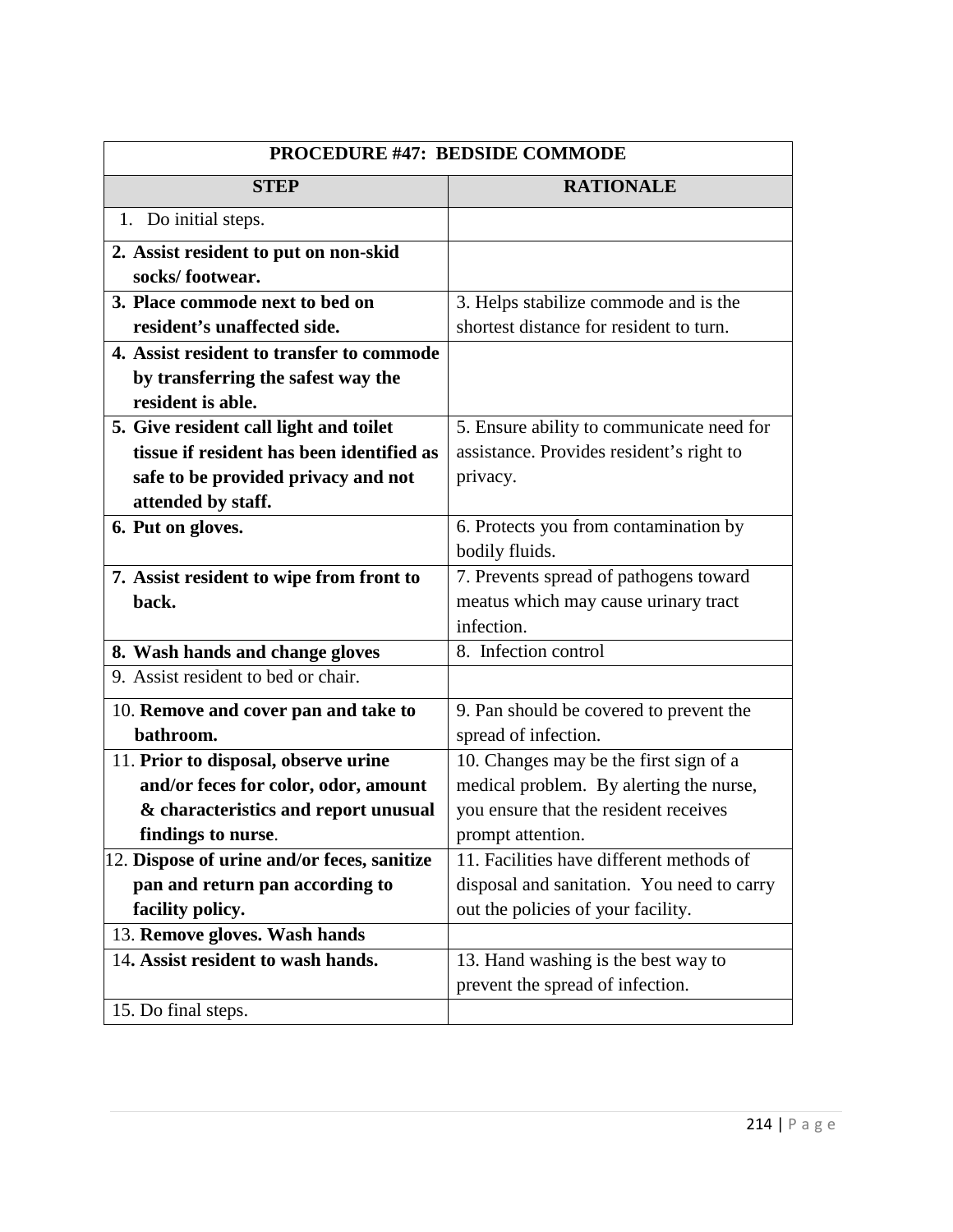\_\_\_\_\_\_\_\_\_\_\_\_\_\_\_\_\_\_\_\_\_\_\_\_\_\_\_\_\_\_\_\_\_\_\_\_\_ \_\_\_\_\_\_\_\_\_\_\_\_\_\_\_\_\_\_\_\_\_\_\_\_

\_\_\_\_\_\_\_\_\_\_\_\_\_\_\_\_\_\_\_\_\_\_\_\_\_\_\_\_\_\_\_\_\_\_\_\_\_ \_\_\_\_\_\_\_\_\_\_\_\_\_\_\_\_\_\_\_\_\_\_\_\_

Student Signature Date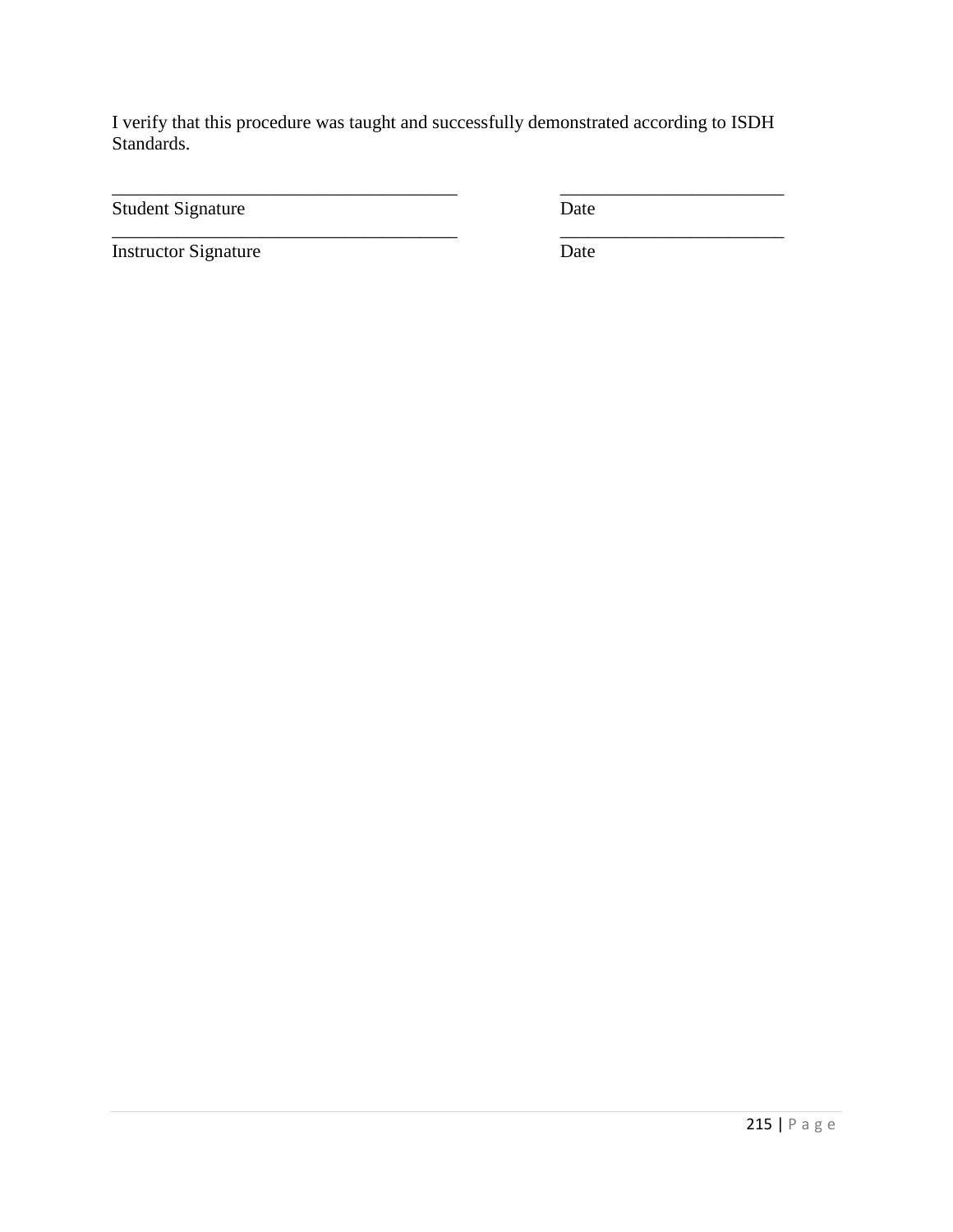| PROCEDURE #48: BEDPAN/FRACTURE PAN          |                                              |
|---------------------------------------------|----------------------------------------------|
| <b>STEP</b>                                 | <b>RATIONALE</b>                             |
| 1. Do initial steps.                        |                                              |
| 2. Lower head of bed.                       | 2. When bed is flat, resident can be moved   |
|                                             | without working against gravity.             |
| 3. Put on gloves.                           | 3. Protects you from contamination by        |
|                                             | bodily fluids.                               |
| 4. Turn resident away from you.             |                                              |
| 5. Place bedpan or fracture pan under       | 5. Equipment used incorrectly may cause      |
| buttocks according to manufacturer          | discomfort and injury to resident.           |
| directions.                                 |                                              |
| 6. Gently roll resident back onto pan       | 6. Prevents linen from being soiled.         |
| and check for correct placement.            |                                              |
| 7. Cover resident with sheet/blanket.       | 7. Provides for resident's privacy.          |
| 8. Raise head of bed to comfortable         | 8. Increases pressure on bladder to          |
| position for resident.                      | encourage with elimination.                  |
| 9. Give resident call light and toilet      | 9. Ensures ability to communicate need for   |
| paper.                                      | assistance.                                  |
| 10. Leave resident and return when          | 10. Provides for resident's privacy.         |
| called.                                     |                                              |
| 11. Lower head of bed.                      | 11. Places resident in proper position to    |
|                                             | remove pan.                                  |
| 12. Press bedpan flat on bed and turn       | 12. Prevents bedpan from spilling.           |
| resident.                                   |                                              |
| 13. Wipe resident from front to back.       | 13. Prevents spread of pathogens toward      |
| Wash hands and change gloves.               | meatus which may cause urinary tract         |
|                                             | infection.                                   |
| 14. Provide perineal care, if necessary.    |                                              |
| 15. Cover bedpan and take to bathroom.      | 15. Pan should be covered to prevent the     |
|                                             | spread of infection.                         |
| 16. Check urine and/or feces for color,     | 16. Changes may be first sign of medical     |
| odor, amount and characteristics and        | problem. By alerting the nurse you ensure    |
| report unusual findings to nurse.           | that the resident receives prompt attention. |
| 17. Dispose of urine and/or feces, sanitize | 17. Facilities have different methods of     |
| pan and return pan according to             | disposal and sanitation. You need to carry   |
| facility policies.                          | out the policies of your facility.           |
| 18. Remove gloves. Wash hands               |                                              |
|                                             |                                              |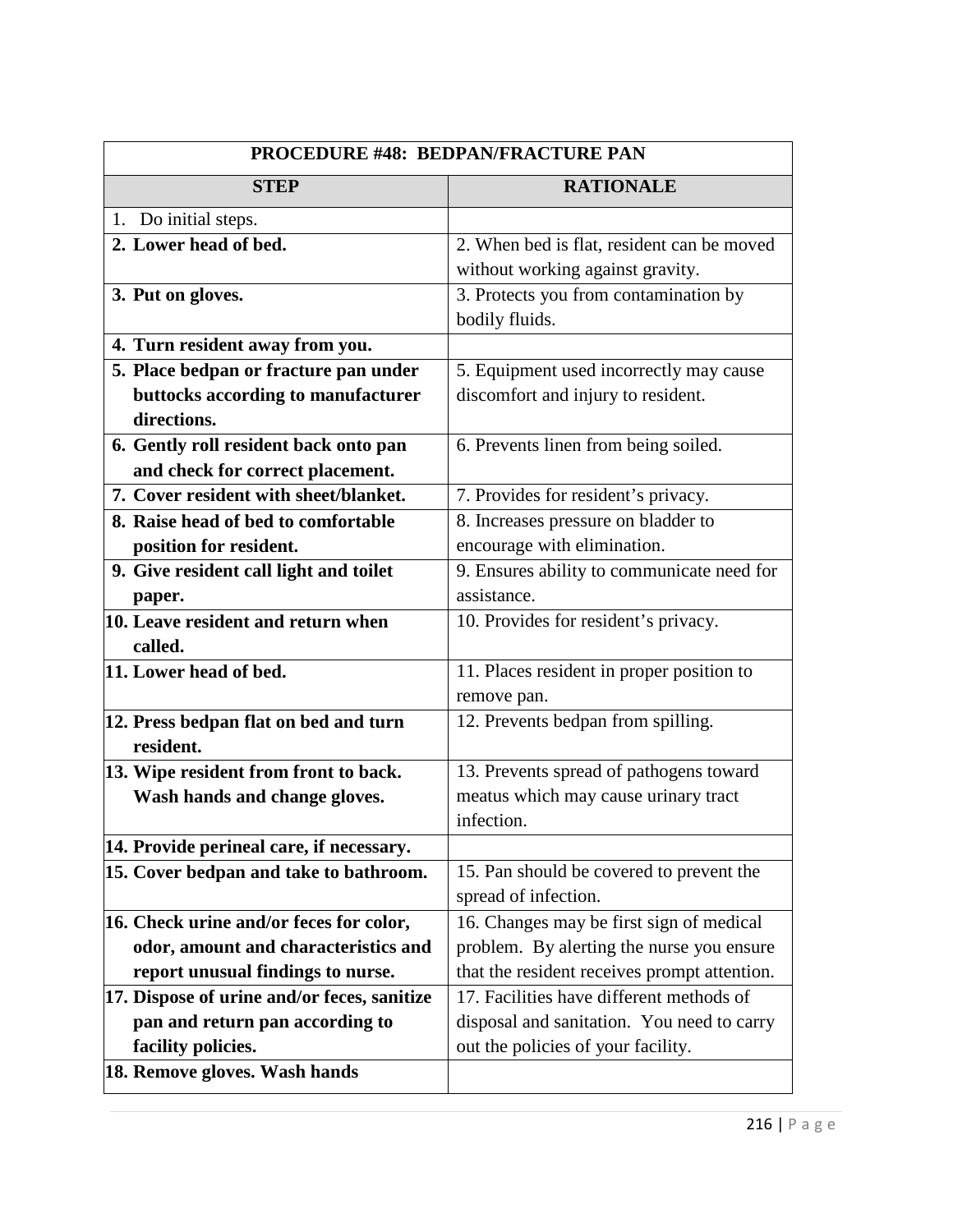| 19. Assist resident to wash hands. | 19. Hand washing is the best way to |
|------------------------------------|-------------------------------------|
|                                    | prevent the spread of infection.    |
| 20. Do final steps.                |                                     |

\_\_\_\_\_\_\_\_\_\_\_\_\_\_\_\_\_\_\_\_\_\_\_\_\_\_\_\_\_\_\_\_\_\_\_\_\_ \_\_\_\_\_\_\_\_\_\_\_\_\_\_\_\_\_\_\_\_\_\_\_\_

Student Signature Date

\_\_\_\_\_\_\_\_\_\_\_\_\_\_\_\_\_\_\_\_\_\_\_\_\_\_\_\_\_\_\_\_\_\_\_\_\_ \_\_\_\_\_\_\_\_\_\_\_\_\_\_\_\_\_\_\_\_\_\_\_\_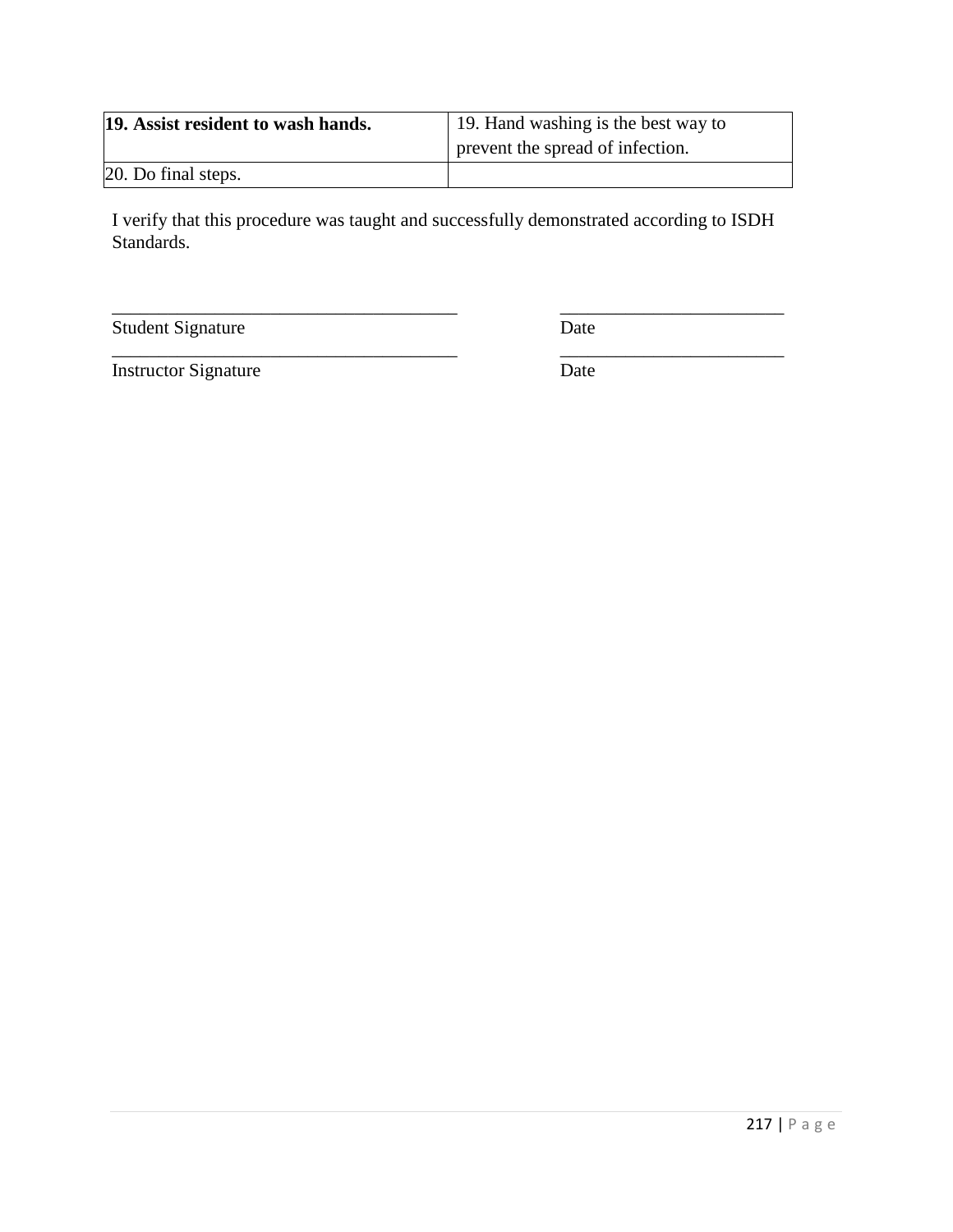| <b>PROCEDURE #49: URINAL</b>                 |                                              |
|----------------------------------------------|----------------------------------------------|
| <b>STEP</b>                                  | <b>RATIONALE</b>                             |
| 1. Do initial steps.                         |                                              |
| 2. Raise head of bed to sitting position.    | 2. Increases gravity on top of bladder to    |
|                                              | encourage urination.                         |
| 3. Put on gloves.                            | 3. Protects you from contamination by        |
|                                              | bodily fluids.                               |
| 4. Offer urinal to resident or place         | 4. Allows resident to do as much as          |
| urinal between his legs and insert           | possible to help promote independence.       |
| penis into opening.                          |                                              |
| 5. Cover resident.                           | 5. Maintains resident's right to privacy.    |
| 6. Give resident call light and toilet       | 6. Ensures ability to communicate need for   |
| paper.                                       | assistance.                                  |
| 7. Leave resident and return when            | 7. Provides for resident's privacy.          |
| called.                                      |                                              |
| 8. Remove and cover urinal.                  | 8. Urinal should be covered to prevent the   |
|                                              | spread of infection.                         |
| 9. Take urinal to bathroom, check urine      | 9. Changes may be first sign of medical      |
| for color, odor, amount and                  | problems. By alerting the nurse you ensure   |
| characteristics and report unusual           | that the resident receives prompt attention. |
| findings to nurse.                           |                                              |
| 10. Dispose of urine, rinse urinal, sanitize | 10. Facilities have different methods of     |
| and return urinal according to facility      | disposal and sanitation. You need to carry   |
| policies.                                    | out the policies of your facility.           |
| 11. Remove gloves. Wash hands                |                                              |
| 21. Assist resident to wash hands.           | 12. Hand washing is the best way to          |
|                                              | prevent the spread of infection.             |
| 22. Do final steps.                          |                                              |

\_\_\_\_\_\_\_\_\_\_\_\_\_\_\_\_\_\_\_\_\_\_\_\_\_\_\_\_\_\_\_\_\_\_\_\_\_ \_\_\_\_\_\_\_\_\_\_\_\_\_\_\_\_\_\_\_\_\_\_\_\_

\_\_\_\_\_\_\_\_\_\_\_\_\_\_\_\_\_\_\_\_\_\_\_\_\_\_\_\_\_\_\_\_\_\_\_\_\_ \_\_\_\_\_\_\_\_\_\_\_\_\_\_\_\_\_\_\_\_\_\_\_\_

Student Signature Date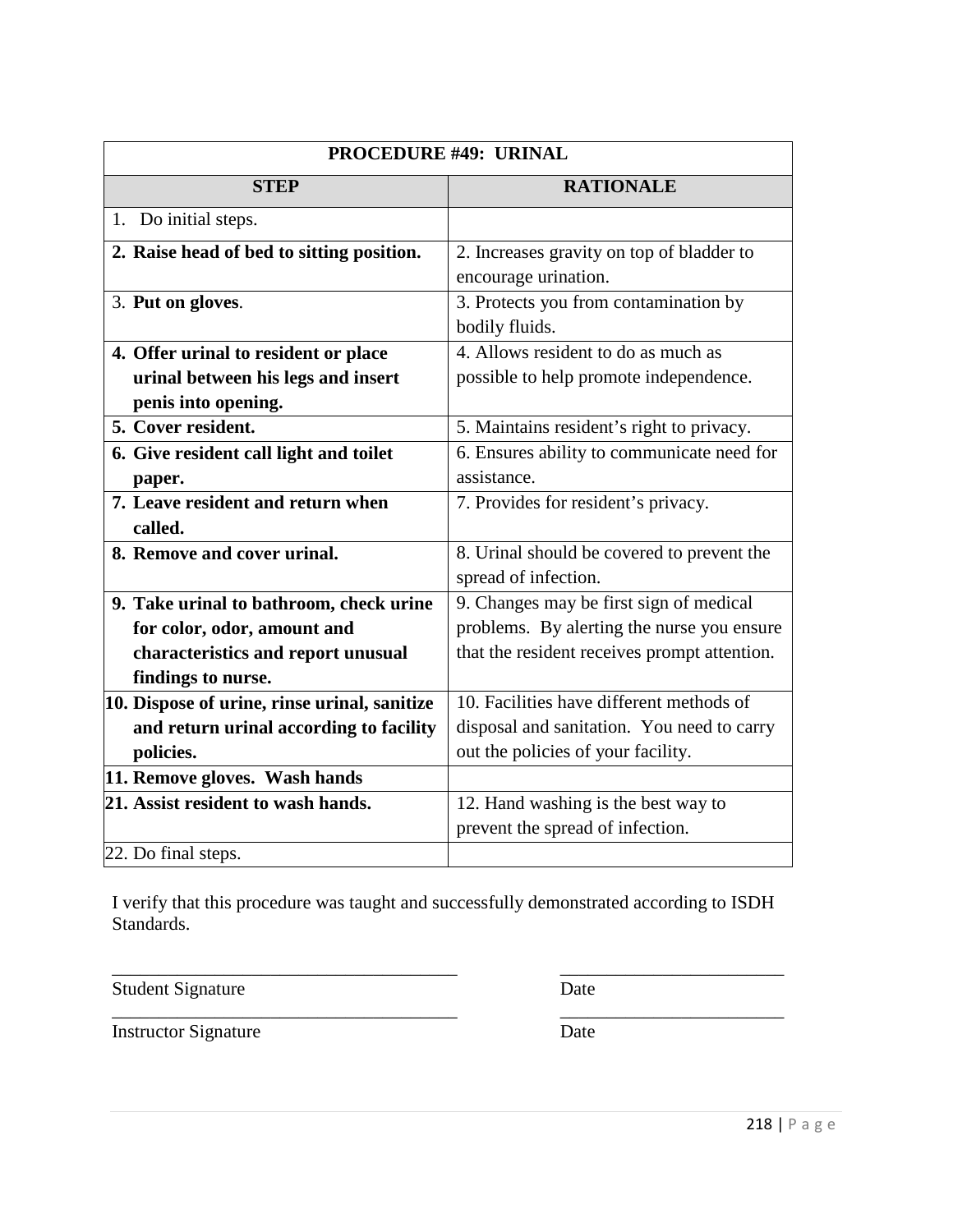| <b>PROCEDURE #50: EMPTY URINARY DRAINAGE BAG</b> |                                                         |
|--------------------------------------------------|---------------------------------------------------------|
| <b>STEP</b>                                      | <b>RATIONALE</b>                                        |
| Do initial steps.<br>1.                          |                                                         |
| 2. Put on gloves.                                | 2. Protects you from contamination by<br>bodily fluids. |
| 3. Place paper towel on floor beneath            | 3. Reduces contamination of graduate                    |
| bag and place graduated cylinder on              | cylinder and protects floor from spillage.              |
| paper towel.                                     |                                                         |
| 4. Detach spout (if bag has one) and             | 4. Prevents contamination of tubing.                    |
| point the drainage tube into center of           |                                                         |
| graduated cylinder without letting               |                                                         |
| tube touch sides.                                |                                                         |
| 5. Unclamp spout and drain urine.                |                                                         |
| 6. Clamp spout.                                  |                                                         |
| 7. Replace spout in holder.                      |                                                         |
| 8. Check urine for color, odor, amount           | 8. Changes may be first signs of medical                |
| and characteristics and report                   | problem. By alerting the nurse you ensure               |
| unusual findings to nurse.                       | that the resident receives prompt attention.            |
| 9. Measure and accurately record                 | 9. Accuracy is necessary because decisions              |
| amount of urine.                                 | regarding resident's care may be based on               |
|                                                  | your report. What you write is a legal                  |
|                                                  | record of what you did. If you don't                    |
|                                                  | document it, legally it didn't happen.                  |
| 10. Dispose of urine, rinse, sanitize and        | 10. Facilities have different methods of                |
| return graduated cylinder according              | disposal and sanitation. Follow facility                |
| to facility policies.                            | policy and procedures.                                  |
| 11. Remove gloves.                               |                                                         |
| 23. Do final steps.                              |                                                         |

\_\_\_\_\_\_\_\_\_\_\_\_\_\_\_\_\_\_\_\_\_\_\_\_\_\_\_\_\_\_\_\_\_\_\_\_\_ \_\_\_\_\_\_\_\_\_\_\_\_\_\_\_\_\_\_\_\_\_\_\_\_

Student Signature Date

Instructor Signature Date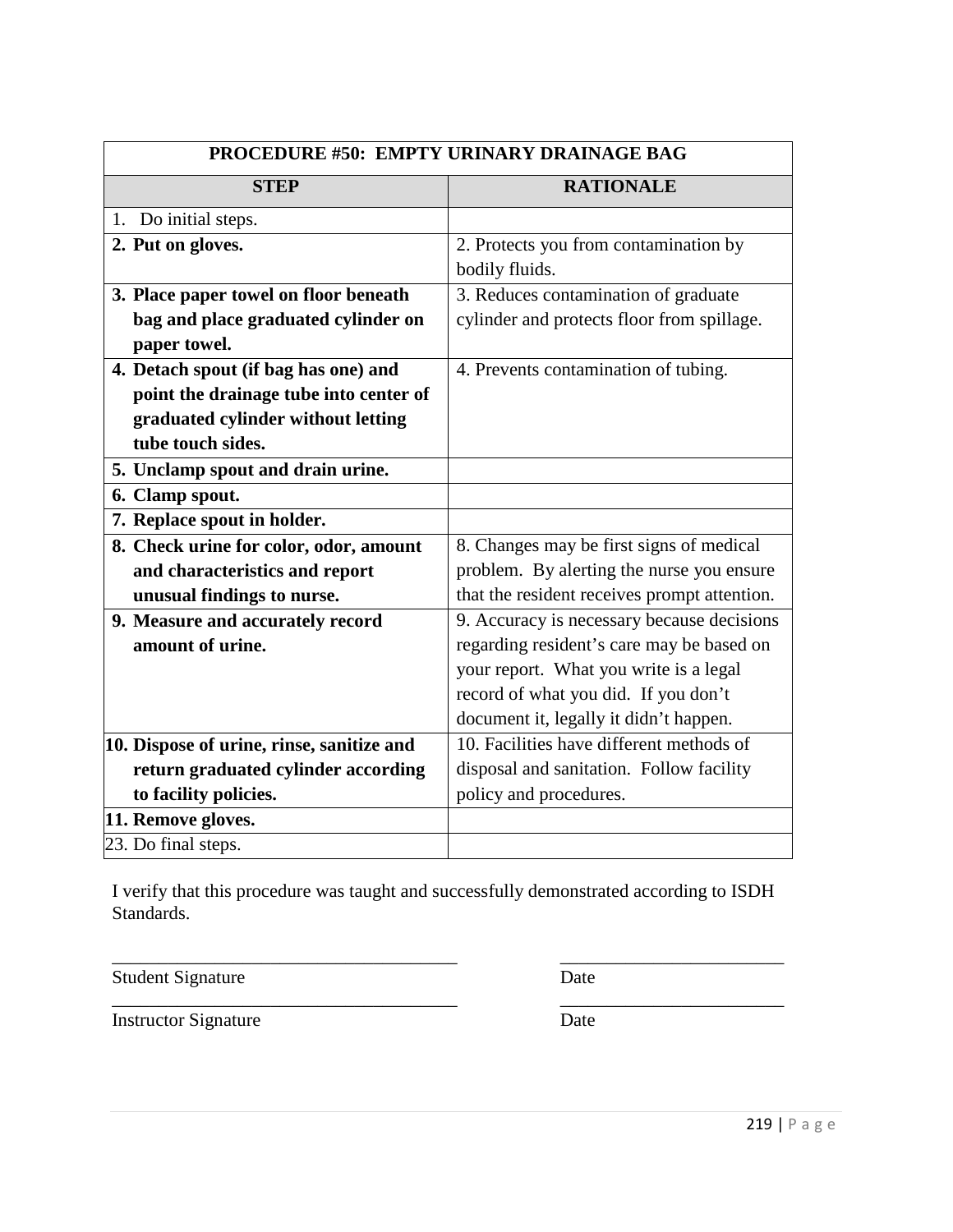| PROCEDURE #51: URINE SPECIMEN COLLECTION                                                                                                                   |                                                                                                                                                                                                            |
|------------------------------------------------------------------------------------------------------------------------------------------------------------|------------------------------------------------------------------------------------------------------------------------------------------------------------------------------------------------------------|
| <b>STEP</b>                                                                                                                                                | <b>RATIONALE</b>                                                                                                                                                                                           |
| Do initial steps.<br>1.                                                                                                                                    |                                                                                                                                                                                                            |
| 2. Prepare label for specimen with<br>appropriate information and place it<br>on specimen container, not the lid.                                          | 2. Label contains resident's identifying<br>information which is essential for the<br>laboratory. Label should be placed on the<br>specimen container in the event the lid is<br>misplaced or thrown away. |
| 3. Put on gloves.                                                                                                                                          | 3. Protects you from contamination by<br>bodily fluids.                                                                                                                                                    |
| 4. Assist resident to bathroom or<br>commode, or offer bedpan or urinal.<br>5. Provide peri-care to the resident                                           | 5. To ensure area is clean and free of                                                                                                                                                                     |
| 6. Ask resident to void into the urine hat                                                                                                                 | possible contamination of the specimen.<br>6. A clean collection device is necessary                                                                                                                       |
| placed on the toilet, or to urinate in<br>the bedpan. Ask the resident not to<br>put toilet paper with the sample.                                         | for accurate lab evaluation. Toilet paper<br>will contaminate the urine and produce an<br>inaccurate result.                                                                                               |
| 7. After urination, assist the resident as<br>necessary with perineal care and to<br>wash the resident's hands. Change<br>your gloves and wash your hands. |                                                                                                                                                                                                            |
| 8. Take bedpan, urinal, and commode<br>pail to bathroom and pour urine in to<br>the specimen container. The<br>container should be at least half full.     |                                                                                                                                                                                                            |
| 9. Cover the urine container with its lid.<br>Do not touch the inside of the<br>container. Wipe off the outside with a<br>paper towel.                     |                                                                                                                                                                                                            |
| 10. Place the specimen container in the<br>bag supplied by the lab for transport.                                                                          |                                                                                                                                                                                                            |
| 11. Discard excess urine in bedpan or urinal;<br>clean and disinfect equipment as per<br>facility policy.<br>12. Do final steps.                           |                                                                                                                                                                                                            |
|                                                                                                                                                            |                                                                                                                                                                                                            |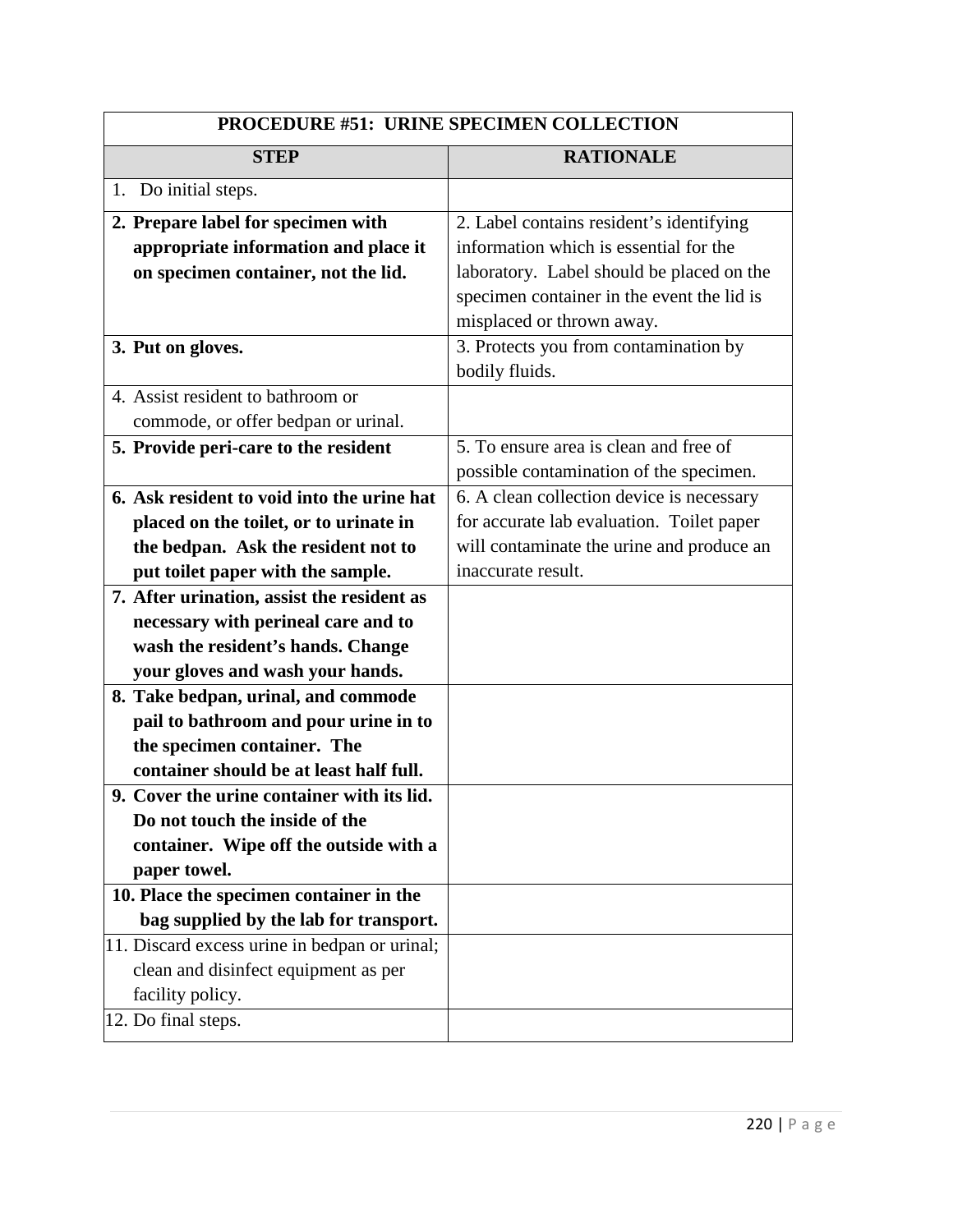\_\_\_\_\_\_\_\_\_\_\_\_\_\_\_\_\_\_\_\_\_\_\_\_\_\_\_\_\_\_\_\_\_\_\_\_\_ \_\_\_\_\_\_\_\_\_\_\_\_\_\_\_\_\_\_\_\_\_\_\_\_

\_\_\_\_\_\_\_\_\_\_\_\_\_\_\_\_\_\_\_\_\_\_\_\_\_\_\_\_\_\_\_\_\_\_\_\_\_ \_\_\_\_\_\_\_\_\_\_\_\_\_\_\_\_\_\_\_\_\_\_\_\_

Student Signature Date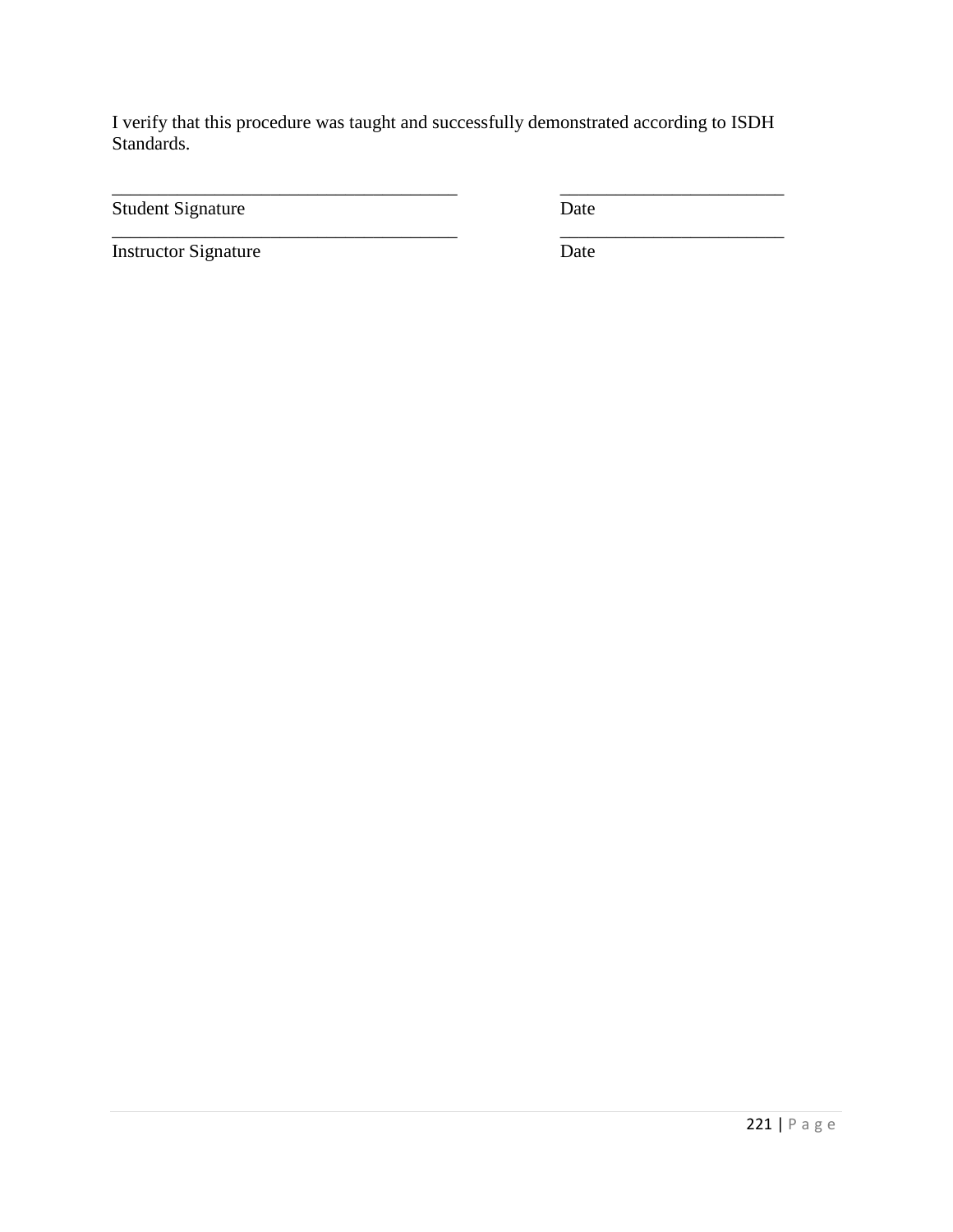| <b>PROCEDURE #52: STOOL SPECIMEN COLLECTION</b> |                                            |
|-------------------------------------------------|--------------------------------------------|
| <b>STEP</b>                                     | <b>RATIONALE</b>                           |
| Do initial steps.<br>1.                         |                                            |
| 2. Prepare label for specimen with              | 2. Label contains resident's identifying   |
| appropriate information and place it            | information which is essential for the     |
| on specimen container, not the lid.             | laboratory. Label should be placed on the  |
|                                                 | specimen container in the event the lid is |
|                                                 | misplaced or thrown away.                  |
| 3. Put on gloves.                               | 3. Protects you from contamination by      |
|                                                 | bodily fluids.                             |
| 4. When the resident is ready to move           | 4. A clean collection device is necessary  |
| bowels, ask him/her not to urinate at           | for accurate lab evaluation. Urine         |
| the same time. Ask the resident not to          | contaminated stool will produce an         |
| put toilet paper with the sample.               | inaccurate result.                         |
| 5. Provide the resident with a bedpan,          |                                            |
| assisting if needed.                            |                                            |
| 6. After the bowel movement, assist as          |                                            |
| needed with perineal care.                      |                                            |
| 7. Remove gloves, wash hands and put            |                                            |
| on clean gloves.                                |                                            |
| 8. Using two tongue blades, take about          | 8. In order to ensure adequate amount of   |
| two tablespoons of stool and put in the         | stool for test ordered. Obtaining material |
| container. Try to collect material              | from different areas ensures that all      |
| from different areas of the stool.              | possible contents will be identified.      |
| 9. Cover the container with lid. Label as       |                                            |
| directed per facility policy and                |                                            |
| procedure and place in the plastic bag          |                                            |
| supplied by the lab for transport.              |                                            |
| Dispose of remaining stool; clean and           |                                            |
| disinfect equipment as per facility             |                                            |
| policy. Notify nurse of collection.             |                                            |
| 10. Do final steps.                             |                                            |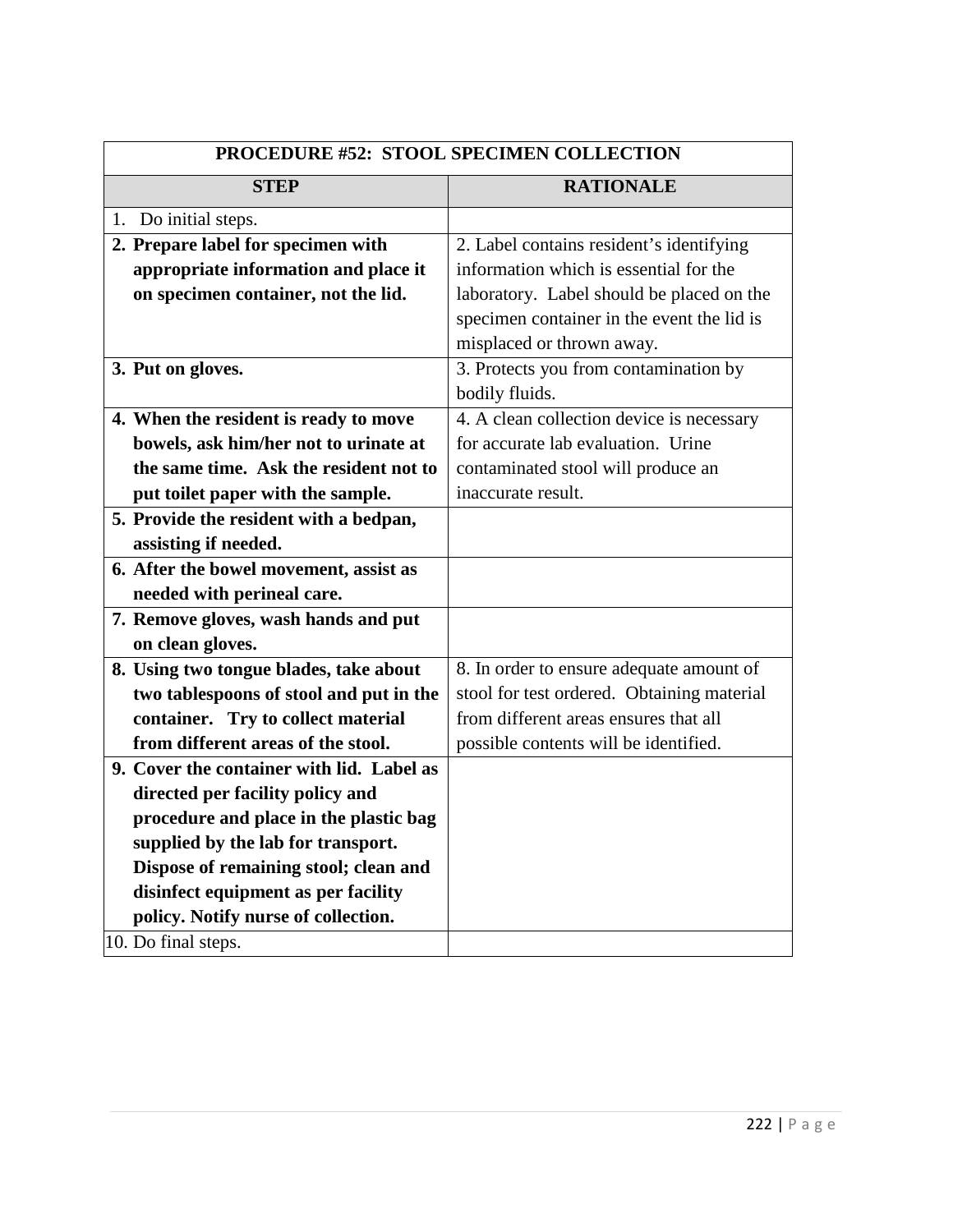\_\_\_\_\_\_\_\_\_\_\_\_\_\_\_\_\_\_\_\_\_\_\_\_\_\_\_\_\_\_\_\_\_\_\_\_\_ \_\_\_\_\_\_\_\_\_\_\_\_\_\_\_\_\_\_\_\_\_\_\_\_

\_\_\_\_\_\_\_\_\_\_\_\_\_\_\_\_\_\_\_\_\_\_\_\_\_\_\_\_\_\_\_\_\_\_\_\_\_ \_\_\_\_\_\_\_\_\_\_\_\_\_\_\_\_\_\_\_\_\_\_\_\_

Student Signature Date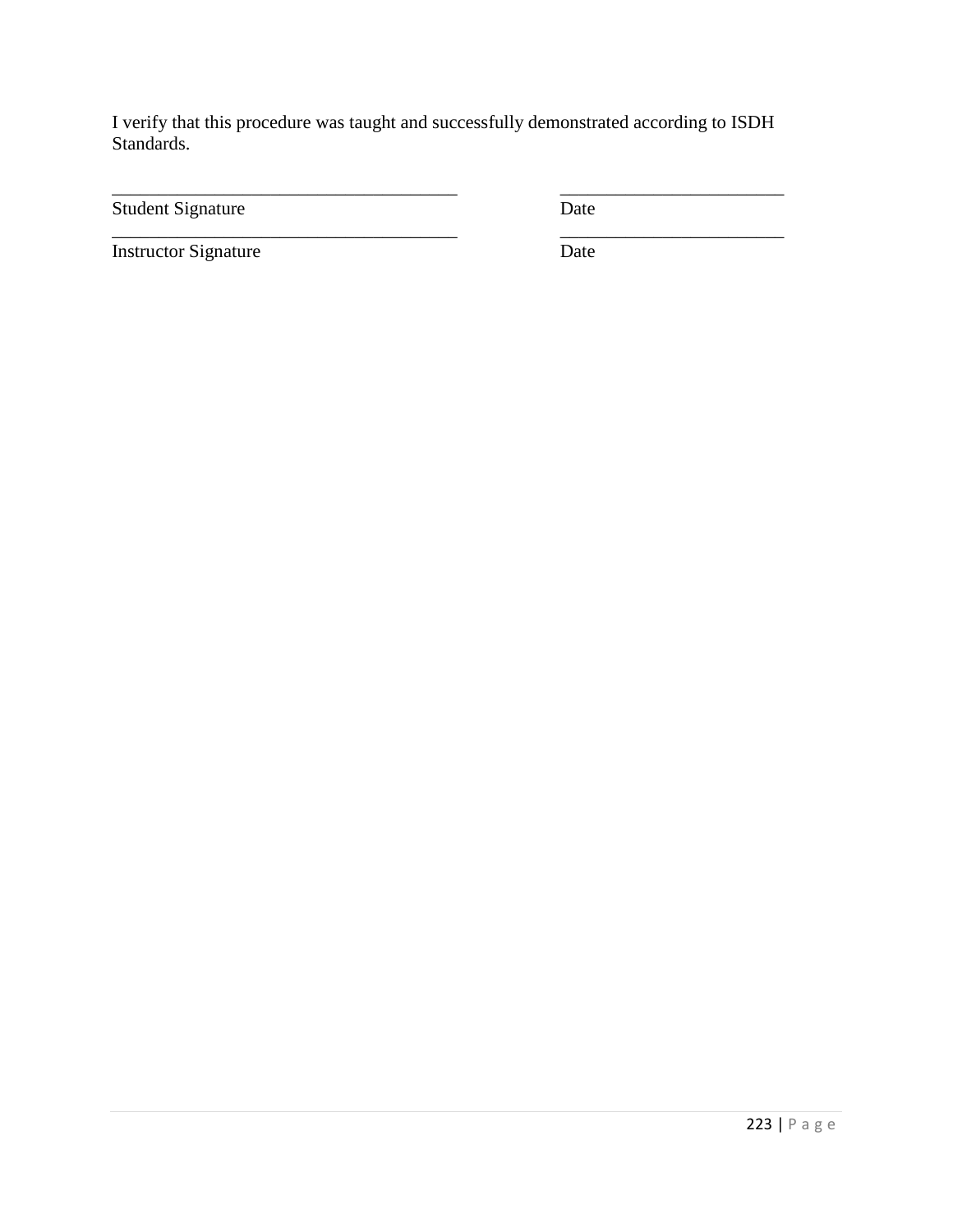| <b>PROCEDURE #53: APPLICATION OF INCONTINENT BRIEF</b> |                                               |
|--------------------------------------------------------|-----------------------------------------------|
| <b>STEP</b>                                            | <b>RATIONALE</b>                              |
| 1. Do initial steps.                                   |                                               |
| 2. Put on gloves.                                      |                                               |
| 3. Provide the resident privacy.                       | 3. Privacy                                    |
| 4. Unfasten and remove brief resident is               | 4. Residents should have soiled briefs        |
| currently wearing and place in small                   | removed promptly to decrease risk of skin     |
| plastic trash bag for disposal in soiled               | breakdown.                                    |
| utility bag.                                           |                                               |
| 5. Provide perineal care as indicated.                 | 5. Prevents infection, odor, and skin         |
|                                                        | breakdown; improves resident's comfort.       |
| 6. Wash hands and change gloves.                       |                                               |
| 7. Place back of brief under resident's                | 7. Plastic may cause irritation of the        |
| hips, plastic side of disposable brief                 | resident's skin.                              |
| away from resident's skin.                             |                                               |
| 8. Bring front of brief between resident's             |                                               |
| legs and up to his/her waist.                          |                                               |
| 9. Fasten each side of brief and adjust                | 9. Adjusting brief to a snug fit will prevent |
| fit.                                                   | leakage.                                      |
| 10. Apply resident's clothing                          |                                               |
| 11. Do final steps.                                    |                                               |

\_\_\_\_\_\_\_\_\_\_\_\_\_\_\_\_\_\_\_\_\_\_\_\_\_\_\_\_\_\_\_\_\_\_\_\_\_ \_\_\_\_\_\_\_\_\_\_\_\_\_\_\_\_\_\_\_\_\_\_\_\_

Student Signature Date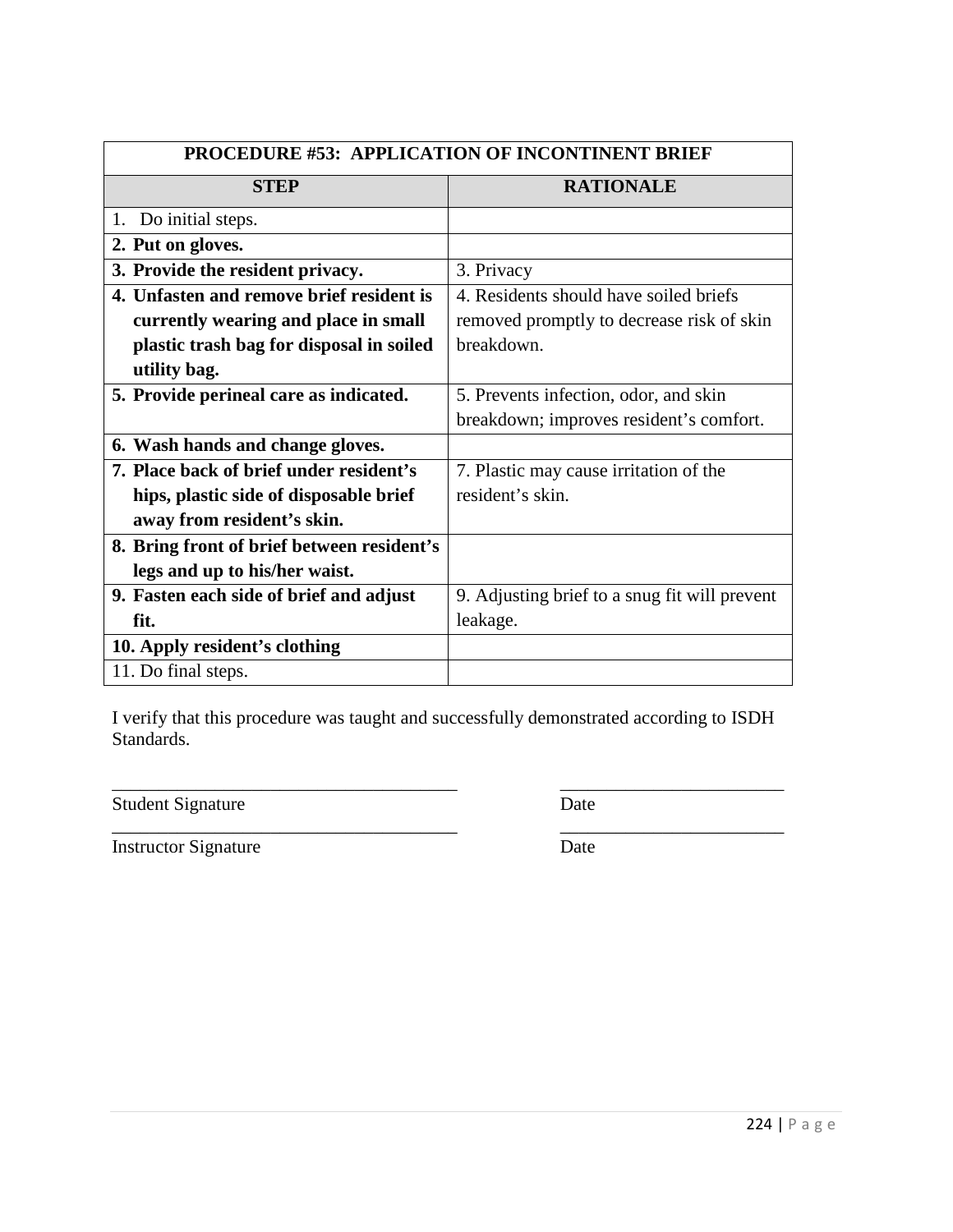| PROCEDURE #54: UNOCCUPIED BED               |                                               |
|---------------------------------------------|-----------------------------------------------|
| <b>STEP</b>                                 | <b>RATIONALE</b>                              |
| 1. Do initial steps                         |                                               |
| 2. Collect clean linen in order of use.     | 2. Organizing linen allows procedure to be    |
|                                             | completed faster.                             |
| 3. Carry linen away from your uniform       | 3. If linen touches your uniform, it          |
|                                             | becomes contaminated.                         |
| 4. Place linen on clean surface (bedside    | 4. Prevents contamination of linen.           |
| stand, over bed table or back of            |                                               |
| chair).                                     |                                               |
| 5. Place bed in flat position.              | 5. Allows you to make a neat, wrinkle free    |
|                                             | bed.                                          |
| 6. Loosen soiled linen. Roll linen from     | 6. Always work from cleanest (head of         |
| head to foot of bed and place in barrel     | bed) to dirtiest (foot of bed) to prevent     |
| at door or room or in bag and place at      | spread of infection. Rolling dirtiest surface |
| foot of bed or chair.                       | of linen inward, lessening contamination.     |
| 7. Fanfold bottom sheet to center of bed    |                                               |
| and fit corners.                            |                                               |
| 8. Fanfold top sheet to center of bed.      |                                               |
| 9. Fanfold blanket over top sheet.          |                                               |
| 10. Tuck top linen under foot of mattress   | 10. Mitering prevents resident's feet from    |
| and miter corner.                           | being restricted by or tangled in linen when  |
|                                             | getting in or out of bed.                     |
|                                             |                                               |
|                                             |                                               |
|                                             |                                               |
|                                             |                                               |
| 11. Move to other side of bed.              | 11. Completing one side of bed at a time      |
|                                             | allows procedure to be completed faster       |
|                                             | and reduces strain on the caregiver.          |
| 12. Fit corners of bottom sheet, unfold top |                                               |
| linen, tuck it under foot of mattress,      |                                               |
| and miter corner.                           |                                               |
| 13. Fold top of sheet over blanket to make  |                                               |
| cuff.                                       |                                               |
| 14. With one hand, grasp the clean pillow   |                                               |
| case at the closed end, turning it          |                                               |
| inside out over your arm.                   |                                               |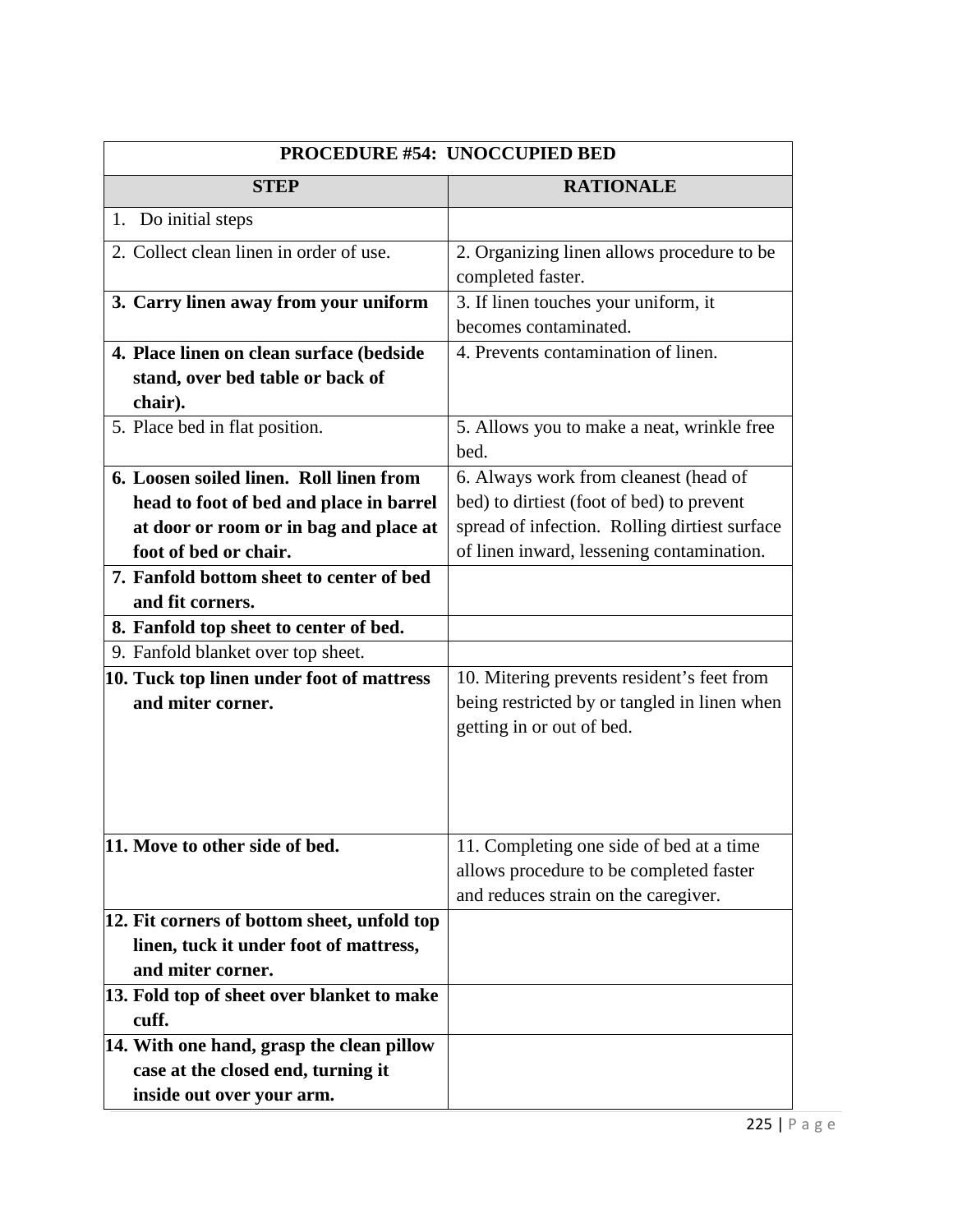|                     | 15. Using the same hand that has the pillow |                                              |
|---------------------|---------------------------------------------|----------------------------------------------|
|                     | case over it, grasp one narrow edge of      |                                              |
|                     | the pillow and pull the pillow case over    |                                              |
|                     | it with your free hand.                     |                                              |
|                     | 16. Place the pillow at head of bed with    |                                              |
|                     | open edge away from the door.               |                                              |
|                     | 17. For open bed: make toe pleat and        | 17. Top edge of top linen must be closest to |
|                     | fanfold top linen to foot of bed with       | head of bed so resident can easily reach     |
|                     | top edge closest to center of bed.          | covers.                                      |
|                     | 18. For closed bed: pull bedspread over     | 18. Toe pleat automatically reduces          |
|                     | pillow and tuck bedspread under             | pressure of top linen on feet when resident  |
|                     | lower edge of pillow. Make toe pleat.       | returns to bed.                              |
|                     | 19. Removed soiled linens.                  | 19. Prevents contamination.                  |
| 20. Do final steps. |                                             |                                              |

\_\_\_\_\_\_\_\_\_\_\_\_\_\_\_\_\_\_\_\_\_\_\_\_\_\_\_\_\_\_\_\_\_\_\_\_\_ \_\_\_\_\_\_\_\_\_\_\_\_\_\_\_\_\_\_\_\_\_\_\_\_

Student Signature Date

\_\_\_\_\_\_\_\_\_\_\_\_\_\_\_\_\_\_\_\_\_\_\_\_\_\_\_\_\_\_\_\_\_\_\_\_\_ \_\_\_\_\_\_\_\_\_\_\_\_\_\_\_\_\_\_\_\_\_\_\_\_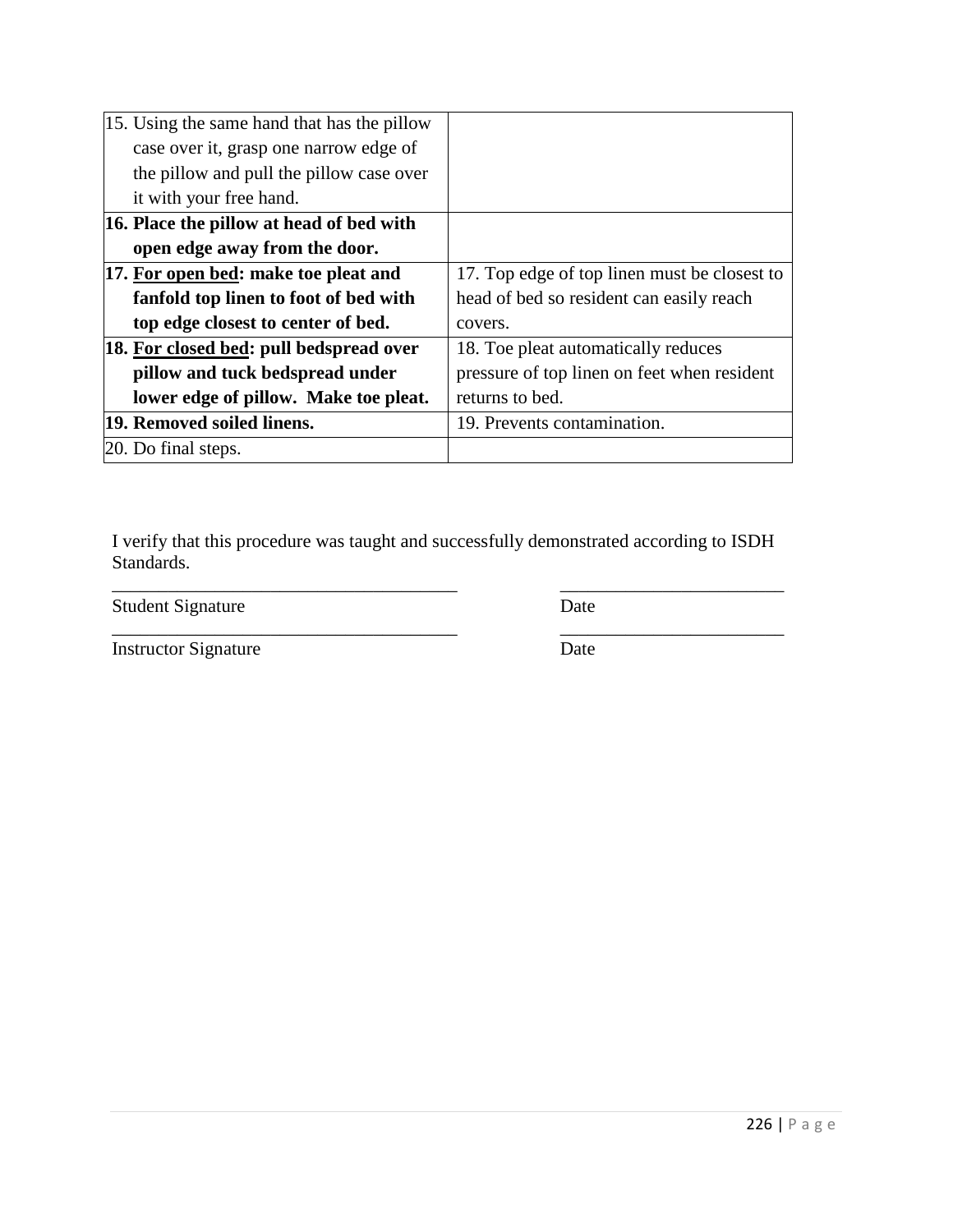| PROCEDURE #55: OCCUPIED BED                                                   |                                             |
|-------------------------------------------------------------------------------|---------------------------------------------|
| <b>STEP</b>                                                                   | <b>RATIONALE</b>                            |
| 1. Do initial steps                                                           |                                             |
| 2. Collect clean linen in order of use.                                       | 2. Organizing linen allows procedure to be  |
|                                                                               |                                             |
|                                                                               | completed faster                            |
| 3. Carry linen away from your uniform                                         | 3. If linen touches your uniform, it        |
|                                                                               | becomes contaminated.                       |
| 4. Place linen on clean surface (bedside                                      | 4. Prevents contamination of linen.         |
| stand, over bed table or back of                                              |                                             |
| chair).                                                                       |                                             |
| 5. Lower head of bed and adjust bed to a                                      | 5. When bed is flat, resident can be moved  |
| safe working level, usually waist high.                                       | without working against gravity.            |
| Lock bed wheels.                                                              |                                             |
|                                                                               |                                             |
|                                                                               |                                             |
| 6. Drape the resident                                                         |                                             |
| 7. The caregiver will make the bed one                                        |                                             |
| side at a time. The caregiver will raise                                      |                                             |
| the side rail on far side of bed (if rail                                     |                                             |
| not in use, ensure there is a second                                          |                                             |
| caregiver on the opposite side of the<br>bed to ensure that the resident does |                                             |
|                                                                               |                                             |
| not roll over the side of bed). Assist                                        |                                             |
| resident to turn onto side moving<br>away from you toward raised side rail    |                                             |
| (or second caregiver).                                                        |                                             |
| 8. Loosen bottom soiled linen on the side                                     |                                             |
| of bed on which you are working.                                              |                                             |
| <b>Roll bottom soiled linen toward</b><br>9.                                  | 9. Rolling puts dirtiest surface of linen   |
| resident and tuck it snuggly against                                          | inward, lessening contamination. The        |
| the resident's back.                                                          | closer the linen is rolled to resident, the |
|                                                                               | easier it is to remove from the other side. |
| 10. Place clean bottom linen on                                               |                                             |
| unoccupied side of bed and roll                                               |                                             |
| remaining clean linen under resident                                          |                                             |
| in the center of the bed.                                                     |                                             |
| 11. Smooth bottom sheet out and ensure                                        |                                             |
|                                                                               |                                             |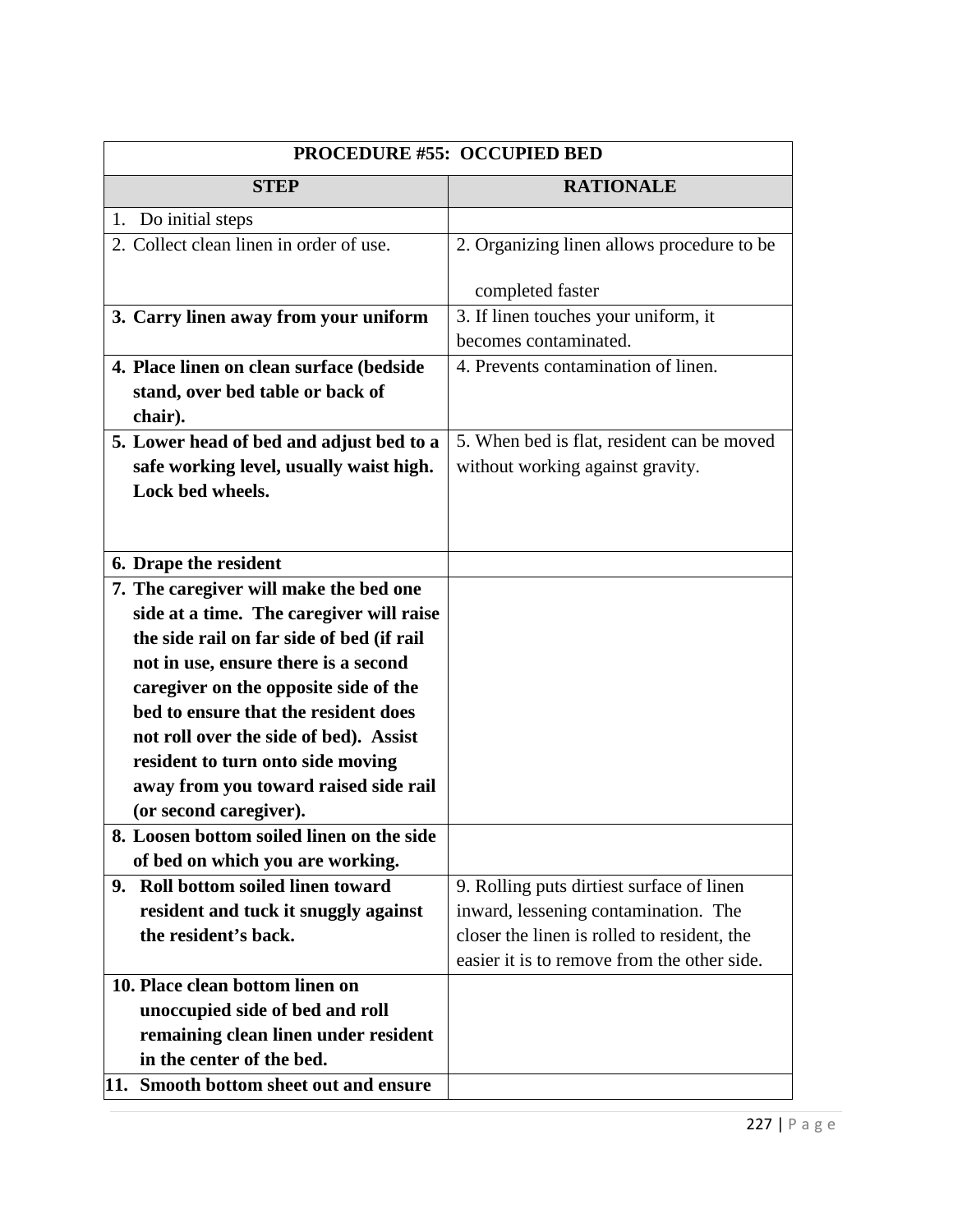| there are no wrinkles. Roll all extra       |                                               |
|---------------------------------------------|-----------------------------------------------|
| material toward resident and tuck it        |                                               |
| under the resident's body.                  |                                               |
| 12. Raise the side rail nearest you (or     |                                               |
| remain in place if a second caregiver       |                                               |
| is being utilized) and assist the           |                                               |
| resident to turn onto clean bottom          |                                               |
| sheet. Move to opposite side of bed,        |                                               |
| as resident will now be facing away         |                                               |
| from you.                                   |                                               |
| 13. While resident is lying on side, loosen | 13. Always work from cleanest (head of        |
| soiled linen and roll linen from head       | bed) to dirtiest (foot of bed) to prevent     |
| to foot of bed, avoiding contact with       | spread of infection. Rolling dirtiest surface |
| your skin or clothing.                      | of linen inward, lessening contamination.     |
| 14. Place soiled linen in barrel or bag at  |                                               |
| foot of bed or in chair.                    |                                               |
| 15. Pull clean bottom linen as was done     |                                               |
| on the opposite side.                       |                                               |
| 16. Assist resident to roll onto back,      |                                               |
| keeping resident covered and                |                                               |
| comfortable.                                |                                               |
| 17. Unfold the top sheet placing it over    | 17. Maintains resident's dignity and right    |
| the resident. Request the resident to       | to privacy by not exposing body.              |
| hold the clean top sheet. While             |                                               |
| slipping the bath blanket or previous       |                                               |
| sheet out from underneath the clean         |                                               |
| sheet.                                      |                                               |
| 18. Assist resident with blanket over the   | 18. Mitering prevents resident's feet from    |
| top sheet and tuck the bottom edges of      | being restricted by or tangled in linen when  |
| the top sheet and blanket under the         | getting in or out of bed. Prevents pressure   |
| bottom of the mattress. Miter the           | on feet which can cause pressure sores.       |
| corners and loosen the top linens over      |                                               |
| the resident's feet.                        |                                               |
| 19. Remove pillow and remove the soiled     |                                               |
| pillow case by turning it inside out.       |                                               |
|                                             |                                               |
| 20. With one hand, grasp the clean pillow   |                                               |
| case at the closed end, turning it          |                                               |
| inside out over your arm.                   |                                               |
| 21. Using the same hand that has the pillow | 21. Prevents contamination.                   |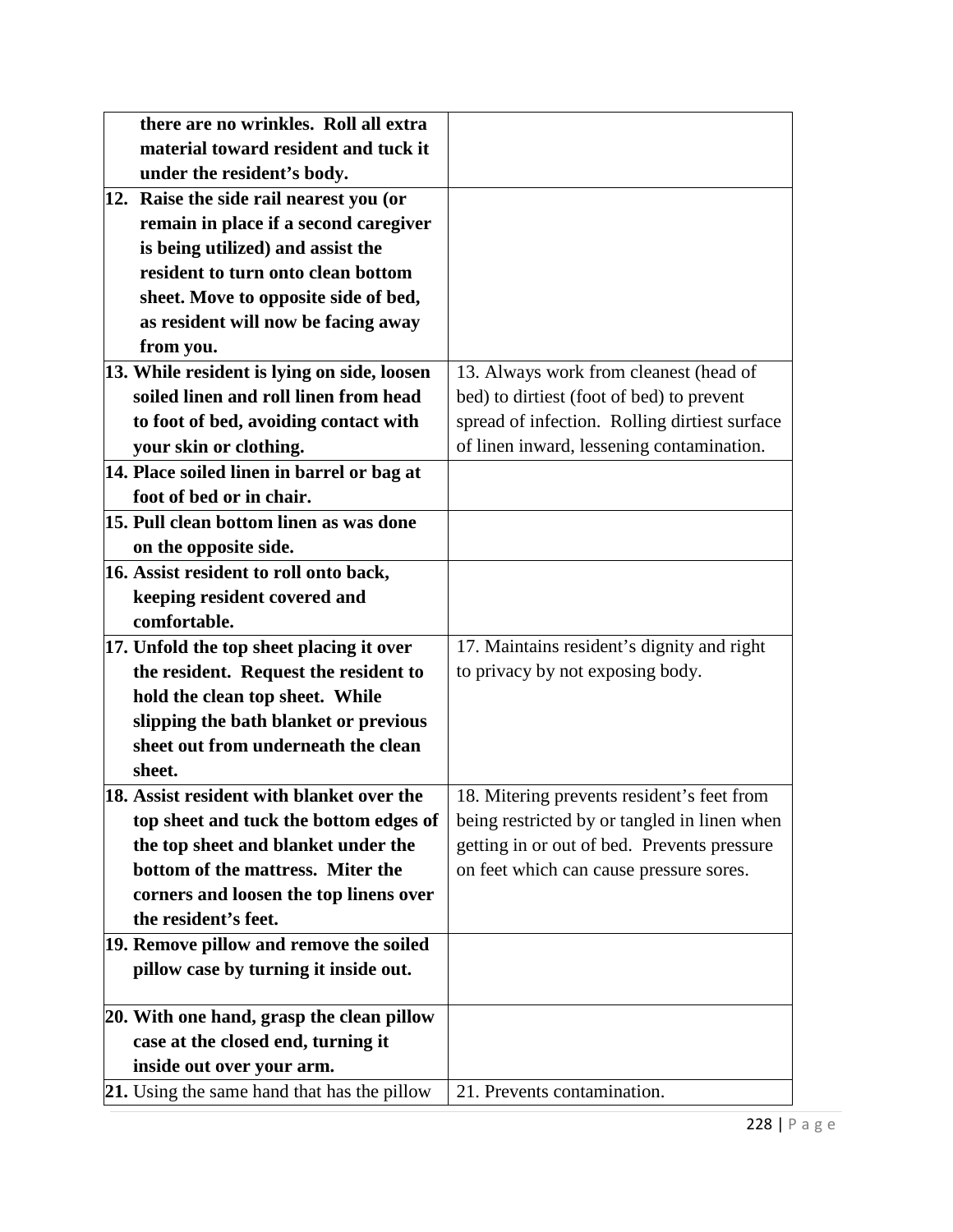| case over it, grasp one narrow edge of      |  |
|---------------------------------------------|--|
| the pillow and pull the pillow case over    |  |
| it with your free hand.                     |  |
| [22. Place the pillow under resident's head |  |
| with open edge away from the door.          |  |
| 23. Assist resident to comfortable position |  |
| and return the bed to the appropriate       |  |
| position.                                   |  |
| 24. Removed soiled linens from room -       |  |
| carrying away from uniform.                 |  |
| 25. Do final steps.                         |  |
|                                             |  |

\_\_\_\_\_\_\_\_\_\_\_\_\_\_\_\_\_\_\_\_\_\_\_\_\_\_\_\_\_\_\_\_\_\_\_\_\_ \_\_\_\_\_\_\_\_\_\_\_\_\_\_\_\_\_\_\_\_\_\_\_\_

\_\_\_\_\_\_\_\_\_\_\_\_\_\_\_\_\_\_\_\_\_\_\_\_\_\_\_\_\_\_\_\_\_\_\_\_\_ \_\_\_\_\_\_\_\_\_\_\_\_\_\_\_\_\_\_\_\_\_\_\_\_

Student Signature Date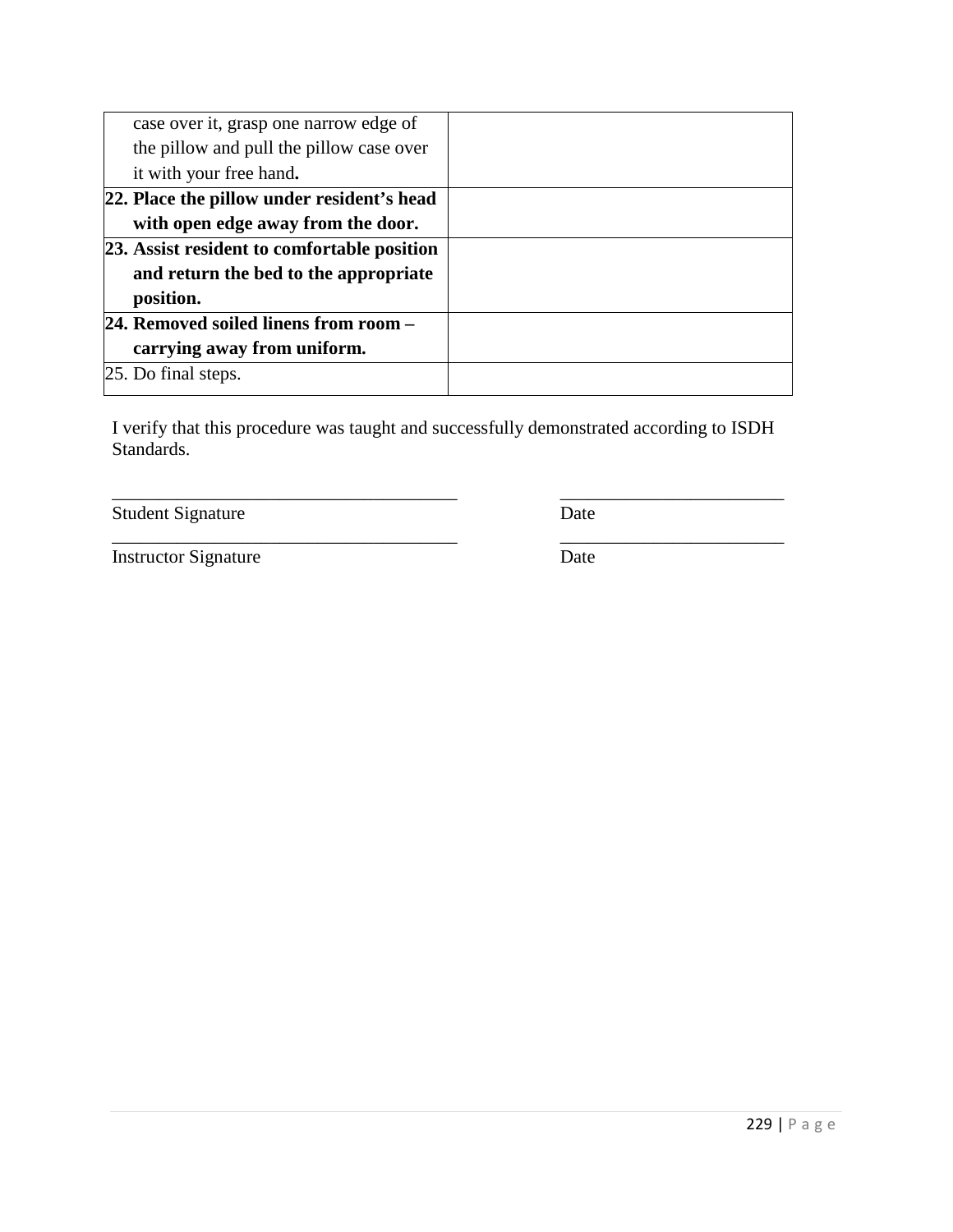| <b>PROCEDURE #56: THICKENED LIQUIDS</b>   |                                           |
|-------------------------------------------|-------------------------------------------|
| <b>STEP</b>                               | <b>RATIONALE</b>                          |
| 1. Do initial steps.                      |                                           |
| 2. Obtain thickener and measuring         | 2. Measuring spoon is required to ensure  |
| spoon.                                    | proper amount of thickener is utilized to |
|                                           | obtain ordered thickness.                 |
| 3. Thicken liquids to desired consistency | 3. Physician will specify thickness.      |
| following manufacturer's instructions.    | Various brands of thickener require       |
|                                           | different amounts of product to be added. |
| 4. Offer thickened fluid to resident.     | 4. Decreases risk of resident becoming    |
| <b>Encourage resident to consume</b>      | dehydrated.                               |
| thickened fluids.                         |                                           |
| 5. Ensure the water pitcher has been      | 5. Resident may attempt to drink liquids  |
| removed from the bedside unless           | that have not been thickened which will   |
| facility policy states otherwise.         | increase risk of choking.                 |
| 6. Do final steps.                        |                                           |
|                                           |                                           |

\_\_\_\_\_\_\_\_\_\_\_\_\_\_\_\_\_\_\_\_\_\_\_\_\_\_\_\_\_\_\_\_\_\_\_\_\_ \_\_\_\_\_\_\_\_\_\_\_\_\_\_\_\_\_\_\_\_\_\_\_\_

\_\_\_\_\_\_\_\_\_\_\_\_\_\_\_\_\_\_\_\_\_\_\_\_\_\_\_\_\_\_\_\_\_\_\_\_\_ \_\_\_\_\_\_\_\_\_\_\_\_\_\_\_\_\_\_\_\_\_\_\_\_ Student Signature Date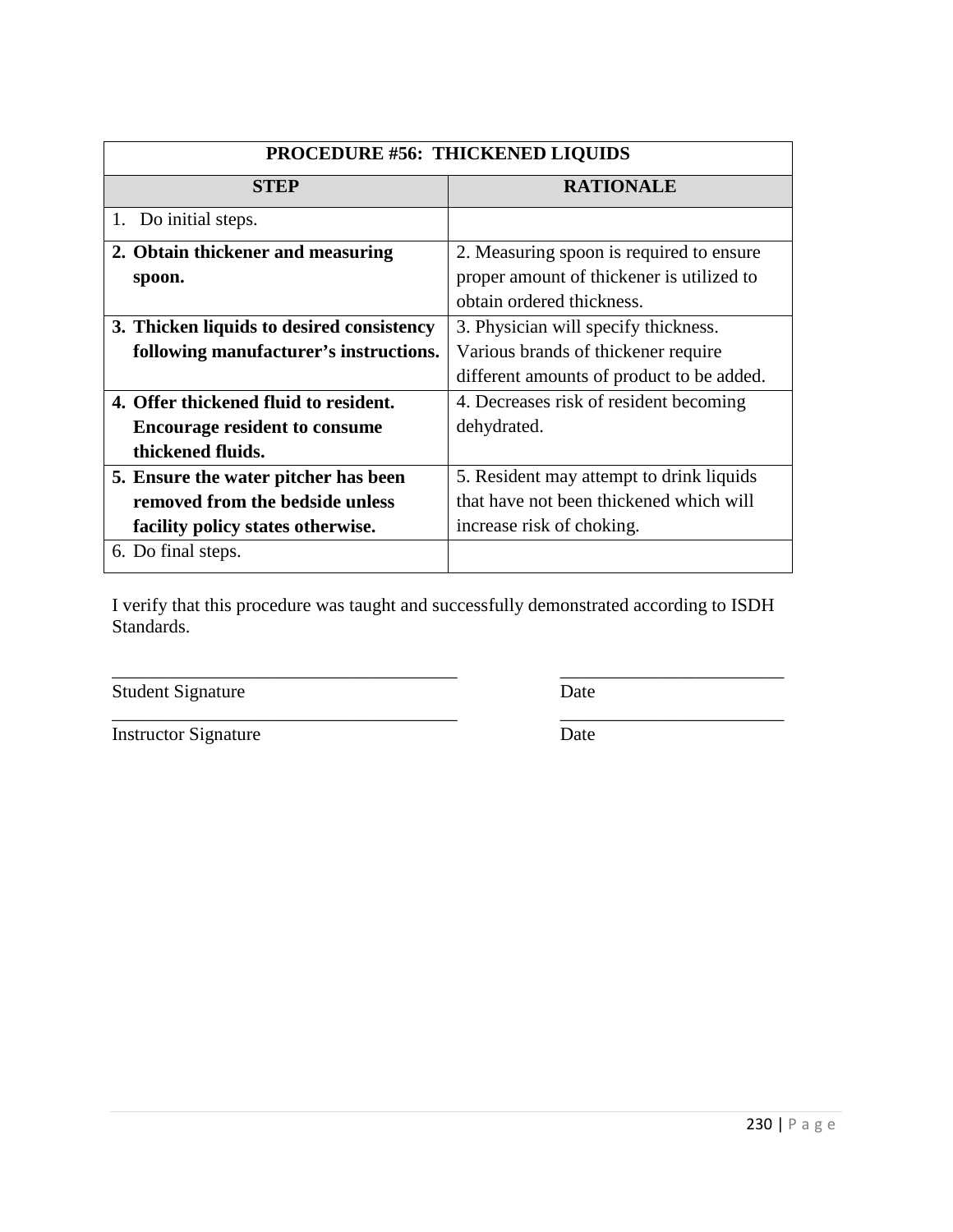| <b>PROCEDURE #57: PASSING FRESH ICE WATER</b> |                                                |
|-----------------------------------------------|------------------------------------------------|
| <b>STEP</b>                                   | <b>RATIONALE</b>                               |
| 1. Do initial steps.                          |                                                |
| 2. Obtain cart, ice container, ice scoop      |                                                |
| and go to ice machine. Keep ice scoop         |                                                |
| covered.                                      |                                                |
| 3. Fill container with ice using ice scoop.   |                                                |
| 4. Replace ice scoop in proper covered        | 4. Keeping the ice scoop covered maintains     |
| container, or cover it with a clean           | infection control practices.                   |
| towel or plastic bag to prevent               |                                                |
| contamination.                                |                                                |
| 5. Proceed to resident rooms, noting any      | 5. Residents who require a fluid restriction   |
| fluid restriction(s) prior to pass and        | or thickened liquids should not have a         |
| any residents who require thickened           | water pitcher placed at the bedside unless     |
| liquids.                                      | facility policy states differently.            |
| 6. Empty water from pitcher and               | 6. Emptying the pitcher of old water will      |
| bedside glass into the sink. If resident      | allow you to fill it with ice and fresh water. |
| is on $I\&O's$ – record intake of water.      | Emptying the glass will allow you to fill it   |
|                                               | with fresh water.                              |
| 7. Take pitcher into hall and fill it with    | 7. The ice scoop is utilized for all residents |
| ice. NOTE: Do not touch the pitcher           | thus should not be contaminated by             |
| with the ice scoop.                           | touching a water pitcher.                      |
| 8. Replace the scoop in covered               | 8. Maintains infection control practices.      |
| container, clean towel or plastic bag         |                                                |
| between rooms to prevent                      |                                                |
| contamination.                                |                                                |
| 9. Return to resident's room and fill         | 9. Ensures that resident has fresh ice water   |
| pitcher with water at bathroom sink,          | in pitcher.                                    |
| not allowing pitcher to touch faucet.         |                                                |
| 10. Pour fresh water into bedside glass       | 10. Ensures that water is available and        |
| and leave a straw with the glass, if          | ready for resident when he/she desires it.     |
| needed.                                       |                                                |
| 11. Offer the resident a drink of fresh       | 11. Resident may be unable to                  |
| water if resident is present.                 | independently obtain a drink of water.         |
| 12. Repeat procedure until all residents      | 12. Ensures that all residents receive fresh   |
| have been provided with fresh ice             | ice water.                                     |
| water.                                        |                                                |
| 13. Do final steps.                           |                                                |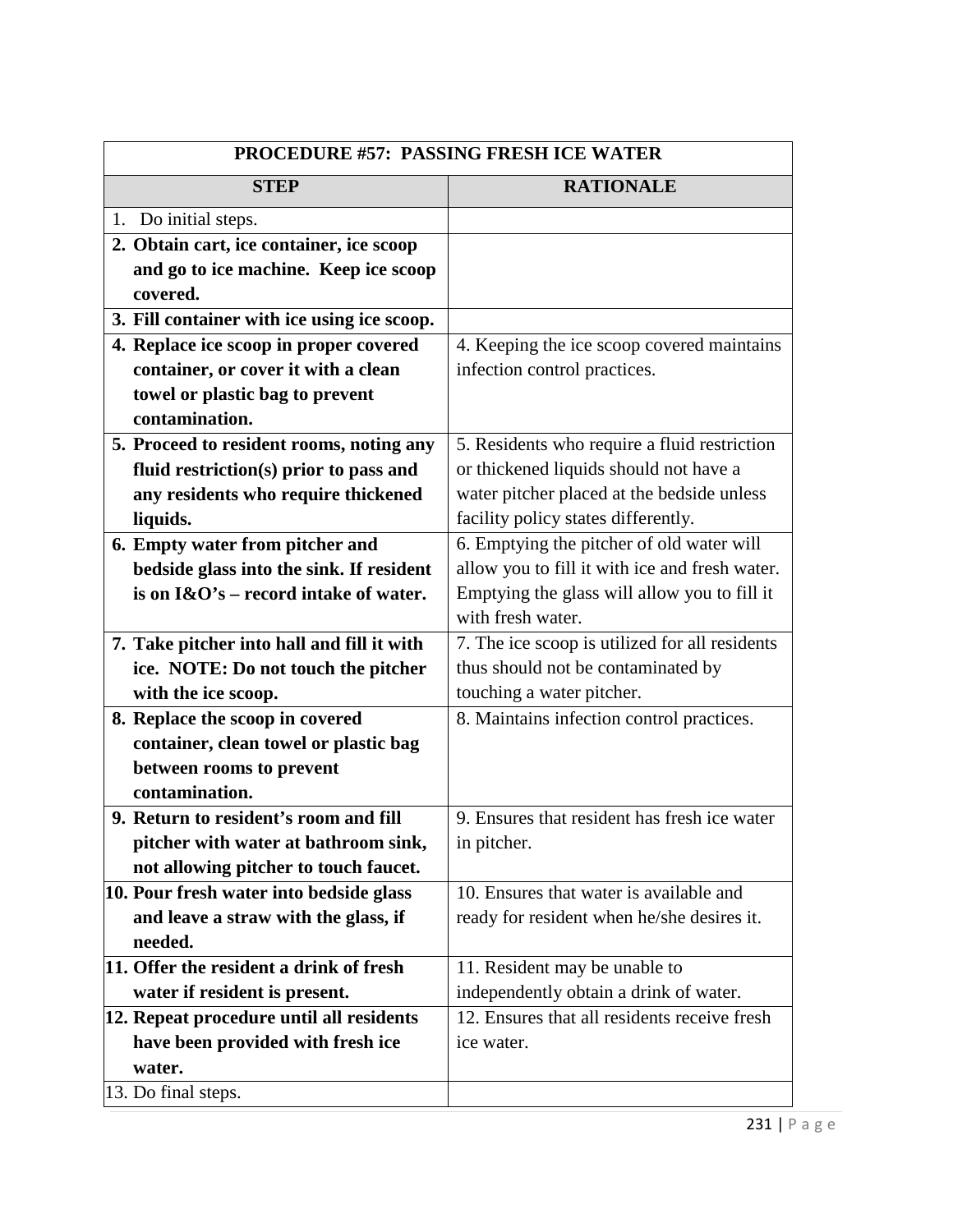\_\_\_\_\_\_\_\_\_\_\_\_\_\_\_\_\_\_\_\_\_\_\_\_\_\_\_\_\_\_\_\_\_\_\_\_\_ \_\_\_\_\_\_\_\_\_\_\_\_\_\_\_\_\_\_\_\_\_\_\_\_

Student Signature Date

Instructor Signature Date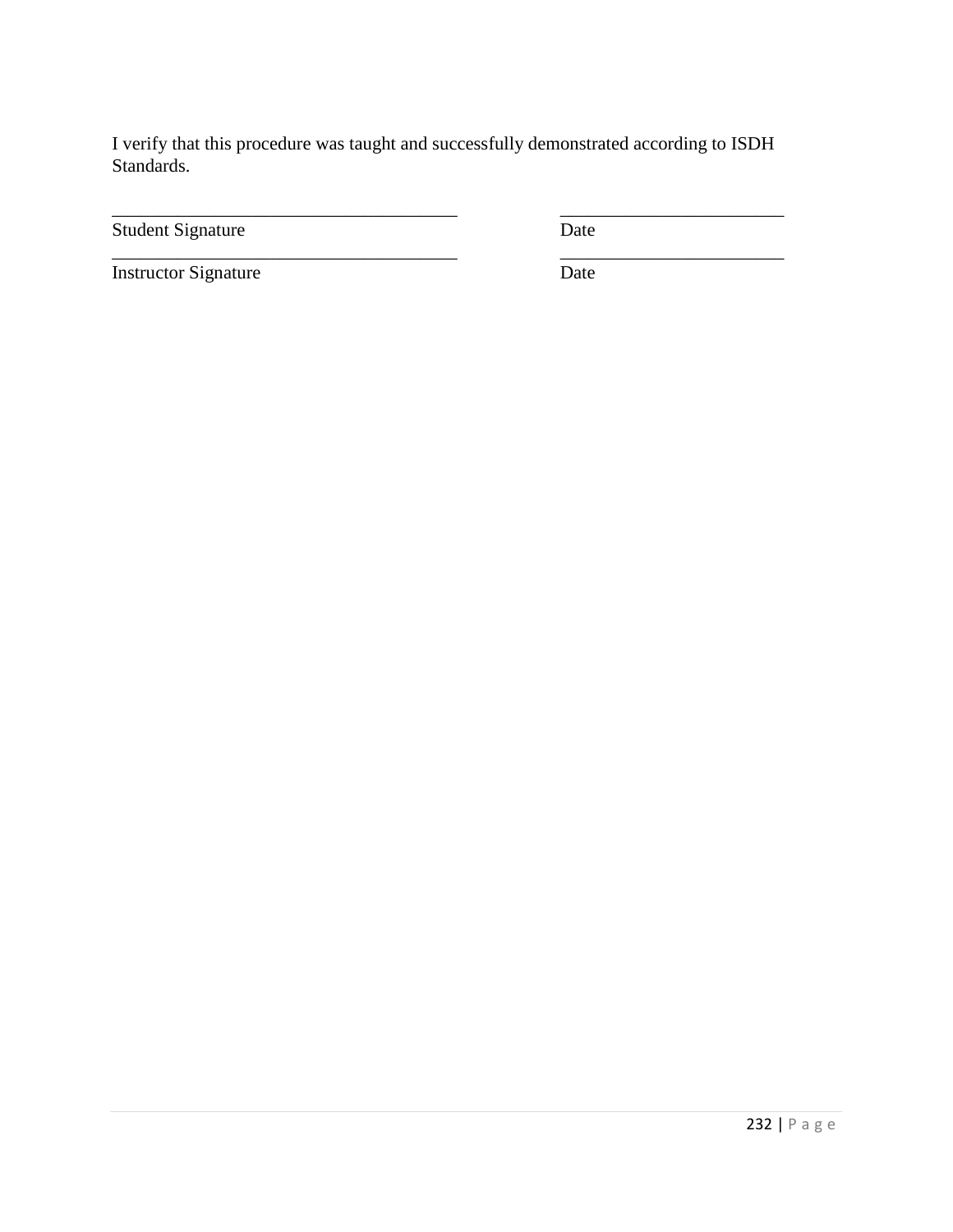| <b>PROCEDURE #58: FEEDING</b>             |                                                |
|-------------------------------------------|------------------------------------------------|
| <b>STEP</b>                               | <b>RATIONALE</b>                               |
| Do initial steps.<br>1.                   |                                                |
| 2. Confirm diet card/tray. Check name,    | 2. This will ensure that the resident is being |
| diet, utensils and condiments.            | served the diet as ordered; at the             |
|                                           | appropriate consistency.                       |
| 3. Explain procedure.                     |                                                |
| 4. Have resident wash hands, help the     | 4. Provides good hygiene in preparation for    |
| resident if needed.                       | meal consumption.                              |
| 5. Sit on unaffected side eye level with  | 5. Encourages interaction with the resident    |
| resident and facing them.                 | and placement of spoon at an appropriate       |
|                                           | angle.                                         |
| 6. Resident's head should be elevated at  | 6. Places resident at an angle to promote      |
| least 45 degrees, if in bed.              | swallowing and reduce risk of choking.         |
| 7. Protect the resident's clothing with a | 7. Use of a napkin or clothing protector (if   |
| clothing protector or per facility        | resident desires) preserves dignity by         |
| policy and procedures.                    | keeping clothing clean and free of spillage.   |
| 8. Offer different foods; ask resident's  | 8. Involving the resident encourages           |
| preference.                               | consumption.                                   |
| 9. Food should be in bite sized pieces or | 9. Reduces risk of choking.                    |
| with the spoon half full. Food should     |                                                |
| be fed to the unaffected side of the      |                                                |
| mouth.                                    |                                                |
| 10. Allow time for resident to chew and   | 10. Reduces risk of choking.                   |
| empty mouth between bites. Notify         |                                                |
| nurse immediately should choking          |                                                |
| occur.                                    |                                                |
| [11. Frequently offer beverage. If        | 11. Encourages swallowing.                     |
| required, measure I&O's and               |                                                |
| percentage of food eaten.                 |                                                |
| 12. Make conversation with the resident;  | 12. Enhances meal experience, thus             |
| atmosphere should be pleasant.            | encourages consumption.                        |
| 13. Cleanse the resident's hands/face as  | 13. Promotes good hygiene.                     |
| needed during the meal and after.         |                                                |
| 14. Do final steps.                       |                                                |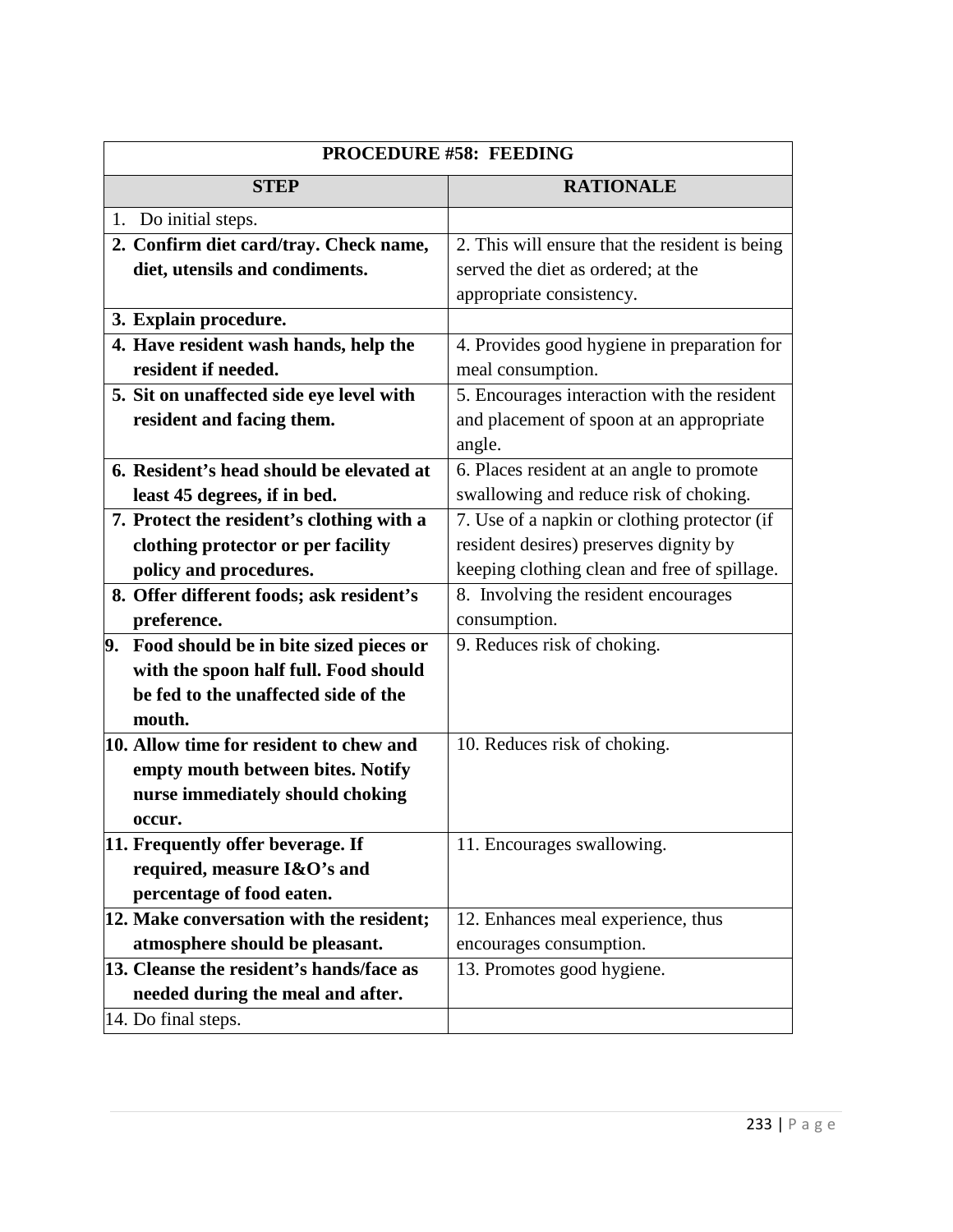\_\_\_\_\_\_\_\_\_\_\_\_\_\_\_\_\_\_\_\_\_\_\_\_\_\_\_\_\_\_\_\_\_\_\_\_\_ \_\_\_\_\_\_\_\_\_\_\_\_\_\_\_\_\_\_\_\_\_\_\_\_

\_\_\_\_\_\_\_\_\_\_\_\_\_\_\_\_\_\_\_\_\_\_\_\_\_\_\_\_\_\_\_\_\_\_\_\_\_ \_\_\_\_\_\_\_\_\_\_\_\_\_\_\_\_\_\_\_\_\_\_\_\_

Student Signature Date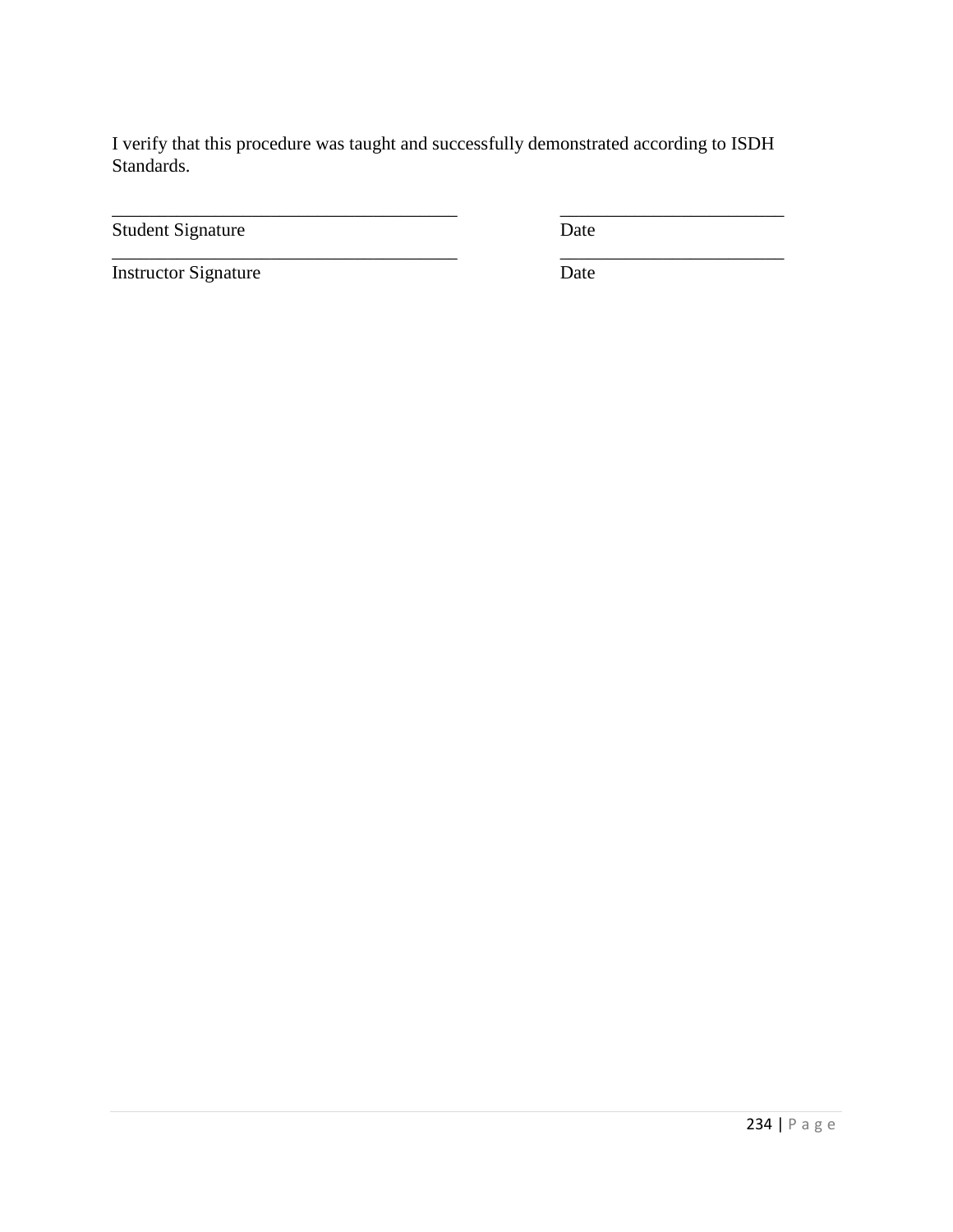| <b>PROCEDURE #59: ASSIST TO EAT</b>        |                                                |
|--------------------------------------------|------------------------------------------------|
| <b>STEP</b>                                | <b>RATIONALE</b>                               |
| 1. Do initial steps.                       |                                                |
| 2. Confirm diet card/tray. Check name,     | 2. This will ensure that the resident is being |
| diet, utensils and condiments.             | served the diet as ordered; at the             |
|                                            | appropriate consistency.                       |
| 3. Confirm any adaptive equipment is       | 3. Provision of adaptive equipment will        |
| present, if indicated.                     | encourage resident participation.              |
| 4. Assist to protect the resident's        | 4. Use of a napkin or clothing protector (if   |
| clothing, if desired.                      | resident desires) preserves dignity by         |
|                                            | keeping clothing clean and free of spillage.   |
| 5. Assist to open carton(s), arrange food  | 5. The resident may have limited hand          |
| items within reach, season foods per       | dexterity and/or weakness, making it           |
| resident preference, etc.                  | difficult to open cartons/containers.          |
| 6. Offer assistance if resident appears to | 6. Residents may refrain from "asking" for     |
| be having difficulty during meal.          | assistance, thus, staff should be pro-active   |
|                                            | in observing the need for assistance and       |
|                                            | offer the same.                                |
| 7. Offer to assist in cleansing resident's | 7. Promotes good hygiene.                      |
| hands/face following the meal.             |                                                |
| 8. Assist resident to room or location of  |                                                |
| choice.                                    |                                                |
| 9. Do final steps. Measure $I&O's$ if      |                                                |
| required.                                  |                                                |

Student Signature Date

\_\_\_\_\_\_\_\_\_\_\_\_\_\_\_\_\_\_\_\_\_\_\_\_\_\_\_\_\_\_\_\_\_\_\_\_\_ \_\_\_\_\_\_\_\_\_\_\_\_\_\_\_\_\_\_\_\_\_\_\_\_

Instructor Signature Date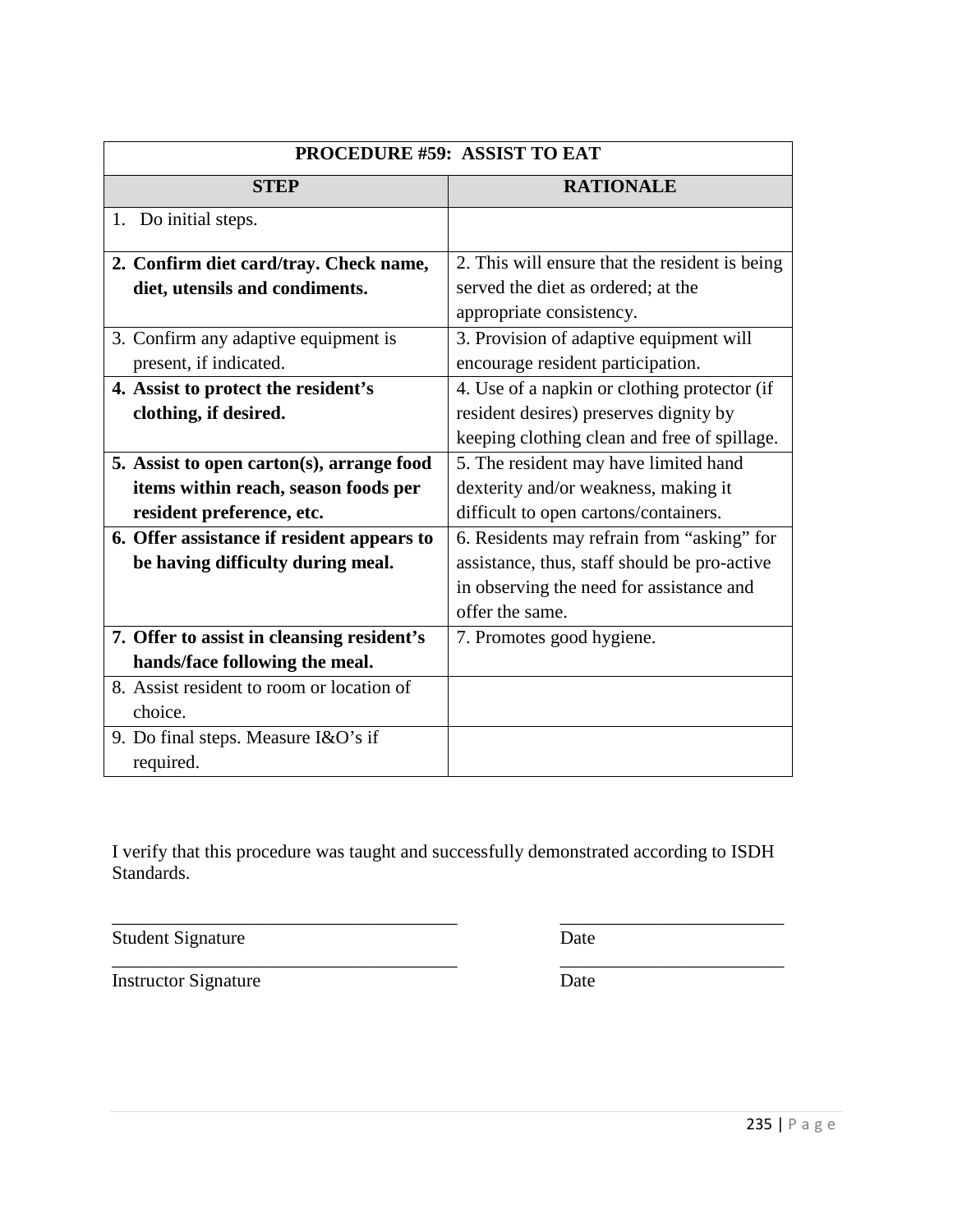| <b>PROCEDURE #60: INSPECTING SKIN</b>   |                                              |
|-----------------------------------------|----------------------------------------------|
| <b>STEP</b>                             | <b>RATIONALE</b>                             |
| 1. Do initial steps.                    |                                              |
| 2. Provide the resident privacy.        | 2. Maintains resident's dignity and right to |
|                                         | privacy by not exposing body. Keeps          |
|                                         | resident warm.                               |
| 3. Check bony areas including ears,     | 3. Redness and warmth indicates that the     |
| shoulder blades, elbows, coccyx, hips,  | skin is under pressure and position should   |
| knees, ankles and heels for redness     | be changed more frequently.                  |
| and warmth.                             |                                              |
| 4. Check friction areas including under | 4. Pressure, rubbing and perspiration will   |
| breasts and arms, between buttocks,     | cause skin to break down.                    |
| groin, thighs, skin folds, contracted   |                                              |
| areas, and around any tubing for        |                                              |
| redness, irritation, moisture and odor. |                                              |
| 5. Undrape resident.                    |                                              |
| 6. Report any unusual findings to the   | 6. Provides nurse with necessary             |
| nurse immediately.                      | information to properly assess resident's    |
|                                         | condition and needs.                         |
| 7. Do final steps.                      |                                              |

\_\_\_\_\_\_\_\_\_\_\_\_\_\_\_\_\_\_\_\_\_\_\_\_\_\_\_\_\_\_\_\_\_\_\_\_\_ \_\_\_\_\_\_\_\_\_\_\_\_\_\_\_\_\_\_\_\_\_\_\_\_

Student Signature Date

Instructor Signature Date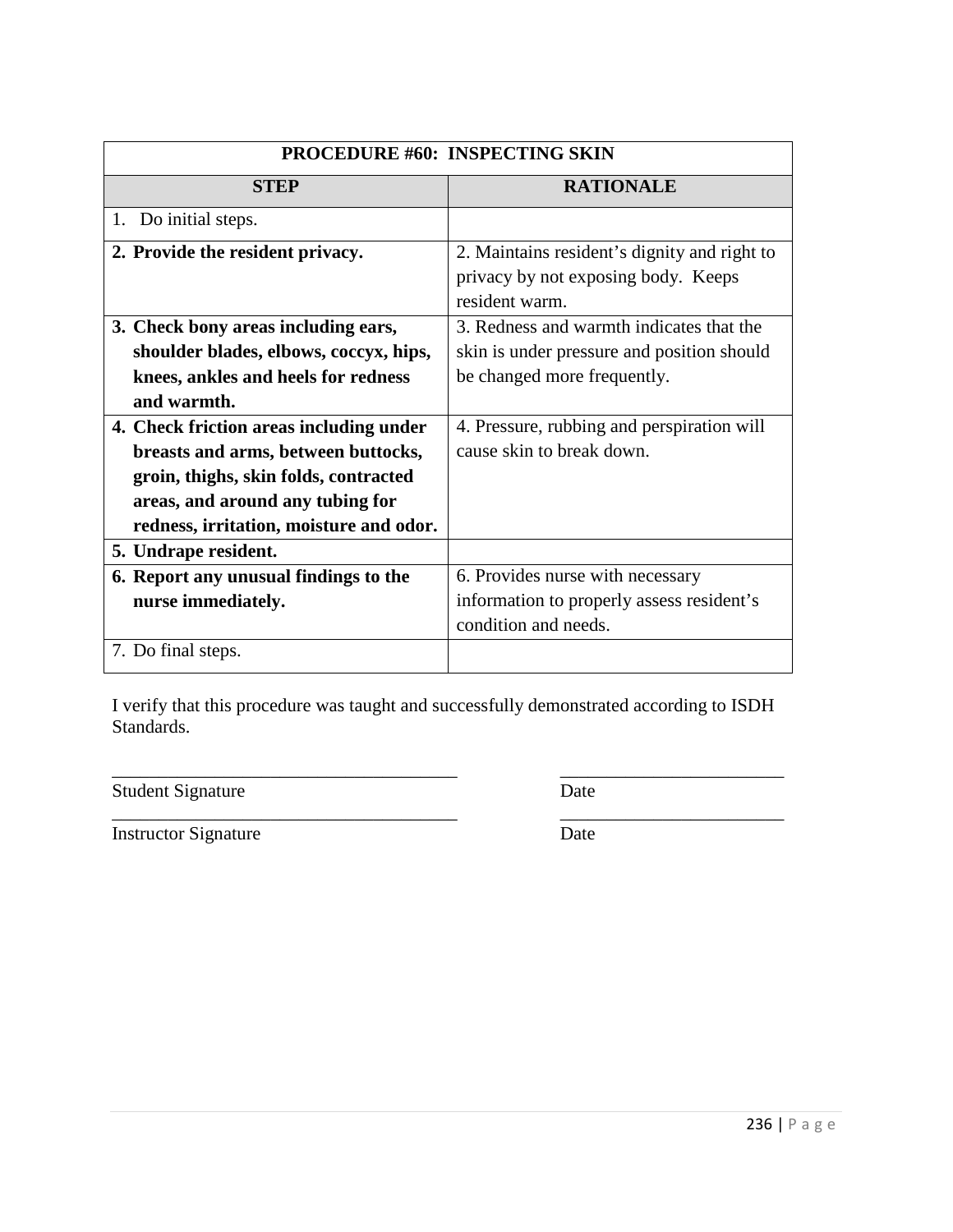| <b>PROCEDURE #61: FLOAT HEELS</b>          |                                          |
|--------------------------------------------|------------------------------------------|
| <b>STEP</b>                                | <b>RATIONALE</b>                         |
| 1. Do initial steps.                       |                                          |
| 2. Lift resident's lower extremity.        |                                          |
| 3. Inspect the skin, especially the heels. | 3. To identify any potential skin        |
|                                            | problems/breakdown.                      |
| 4. Place a full pillow under calves,       | 3. Placing the pillow directly under the |
| leaving heels in the air and free from     | heels can increase pressure on heels.    |
| pressure. (Do not use rolled pillows       |                                          |
| or blankets.)                              |                                          |
| 5. Do final steps.                         |                                          |

Student Signature Date

\_\_\_\_\_\_\_\_\_\_\_\_\_\_\_\_\_\_\_\_\_\_\_\_\_\_\_\_\_\_\_\_\_\_\_\_\_ \_\_\_\_\_\_\_\_\_\_\_\_\_\_\_\_\_\_\_\_\_\_\_\_

Instructor Signature Date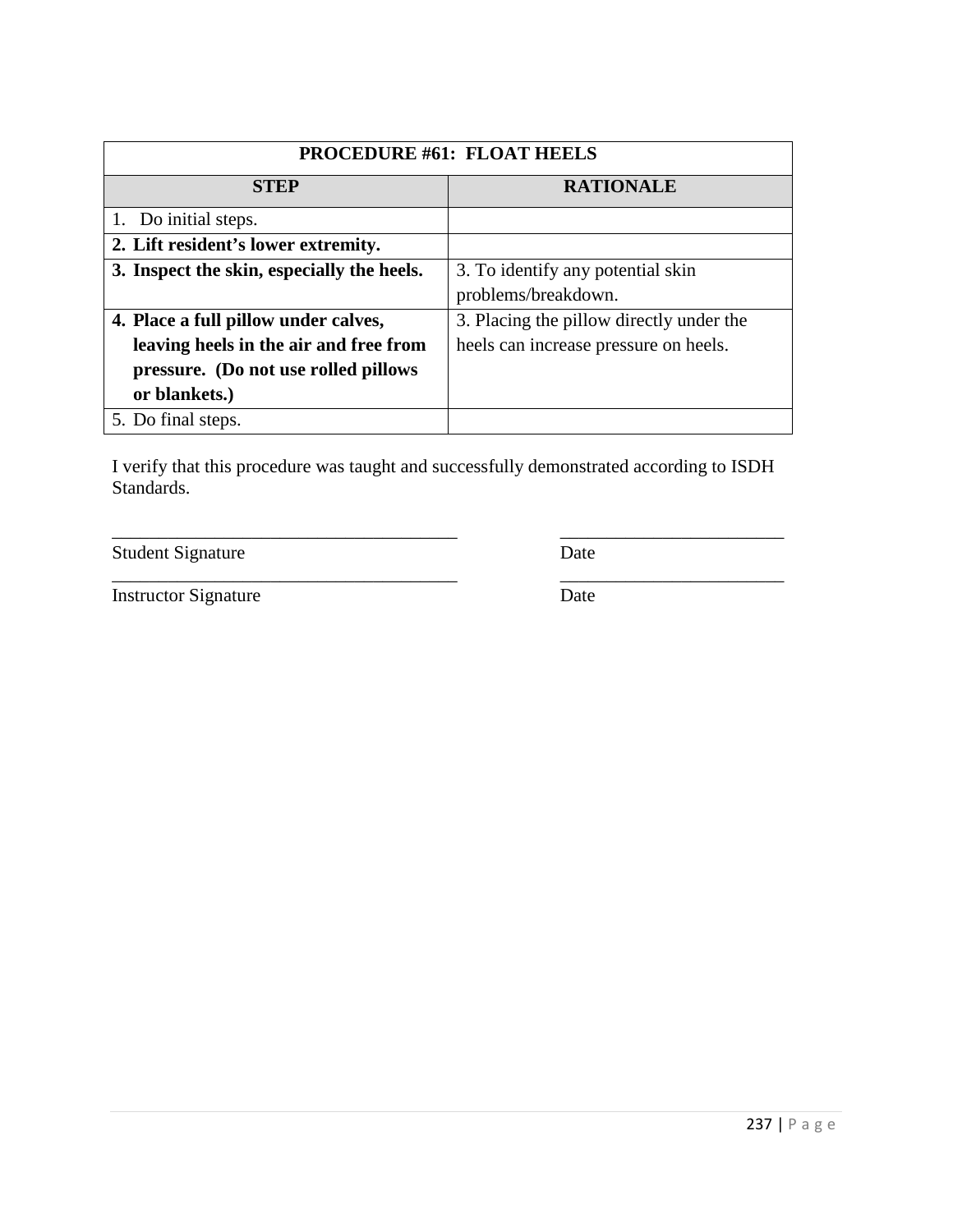| <b>PROCEDURE #62: BED CRADLE</b>        |                                             |
|-----------------------------------------|---------------------------------------------|
| <b>STEP</b>                             | <b>RATIONALE</b>                            |
| 1. Do initial steps.                    |                                             |
| 2. Place bed cradle on bed according to | 2. If equipment is not applied according to |
| manufacturer's instructions.            | manufacturer's instructions, discomfort or  |
|                                         | injury could result.                        |
| 3. Cover bed cradle with top sheet and  | 3. Keeps the top linens from applying       |
| bedspread/blanket.                      | pressure/weight to toes, feet and lower     |
|                                         | legs.                                       |
| 4. Do final steps.                      |                                             |

Student Signature Date

\_\_\_\_\_\_\_\_\_\_\_\_\_\_\_\_\_\_\_\_\_\_\_\_\_\_\_\_\_\_\_\_\_\_\_\_\_ \_\_\_\_\_\_\_\_\_\_\_\_\_\_\_\_\_\_\_\_\_\_\_\_

Instructor Signature Date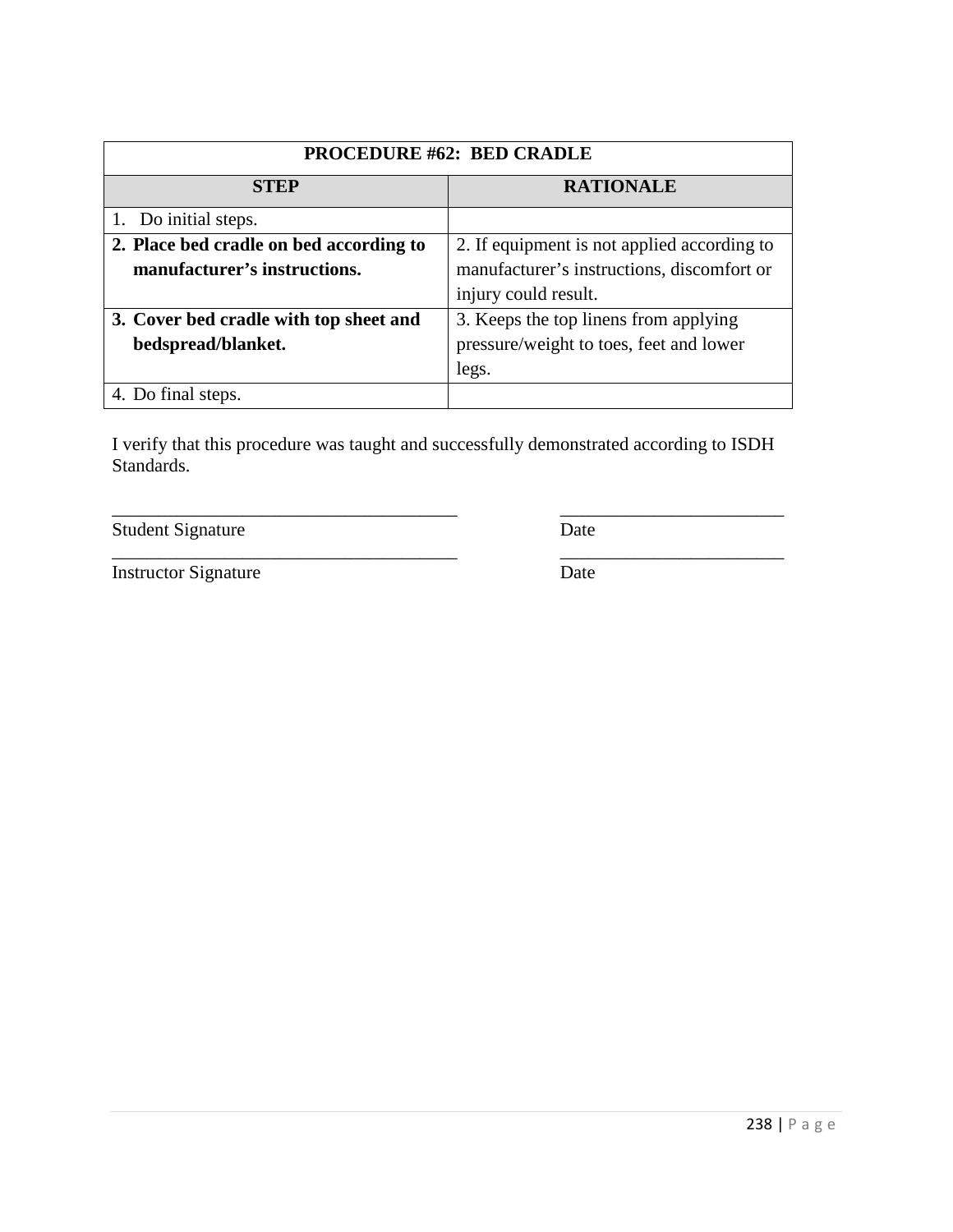| <b>PROCEDURE #63: PASSIVE RANGE OF MOTION</b> |                                            |
|-----------------------------------------------|--------------------------------------------|
| <b>STEP</b>                                   | <b>RATIONALE</b>                           |
| 1. Do initial steps.                          |                                            |
| 2. Position resident in good body             | 2. Reduces stress to joints.               |
| alignment.                                    |                                            |
| 3. Observe joints. If swelling, redness or    | 3. Indicates inflammation in joint which   |
| warmth is present, or if resident             | can be worsened if procedure is continued. |
| complains of pain, notify nurse.              |                                            |
| Continue procedure only if instructed.        |                                            |
| 4. Support limb above and below joint.        |                                            |
| 5. Begin range of motion at shoulders         | 5. Allows you to control joint movement    |
| and include the shoulders, elbows,            | and minimize resident's discomfort.        |
| wrists, thumbs, fingers, hips, knees,         |                                            |
| ankles and toes.                              |                                            |
| 6. Slowly move joint in all directions it     | 6. Rapid movement may cause injury.        |
| normally moves.                               |                                            |
| 7. Repeat movement at least five times.       | 7. Ensures benefit from procedure.         |
| 8. Encourage resident to participate as       | 8. Promotes resident's independence and    |
| much as possible.                             | self-esteem.                               |
| 9. Stop procedure at any sign of pain         | 9. Pain is a warning sign for injury.      |
| and report to nurse immediately.              |                                            |
| 10. Do final steps.                           |                                            |

\_\_\_\_\_\_\_\_\_\_\_\_\_\_\_\_\_\_\_\_\_\_\_\_\_\_\_\_\_\_\_\_\_\_\_\_\_ \_\_\_\_\_\_\_\_\_\_\_\_\_\_\_\_\_\_\_\_\_\_\_\_

\_\_\_\_\_\_\_\_\_\_\_\_\_\_\_\_\_\_\_\_\_\_\_\_\_\_\_\_\_\_\_\_\_\_\_\_\_ \_\_\_\_\_\_\_\_\_\_\_\_\_\_\_\_\_\_\_\_\_\_\_\_

Student Signature Date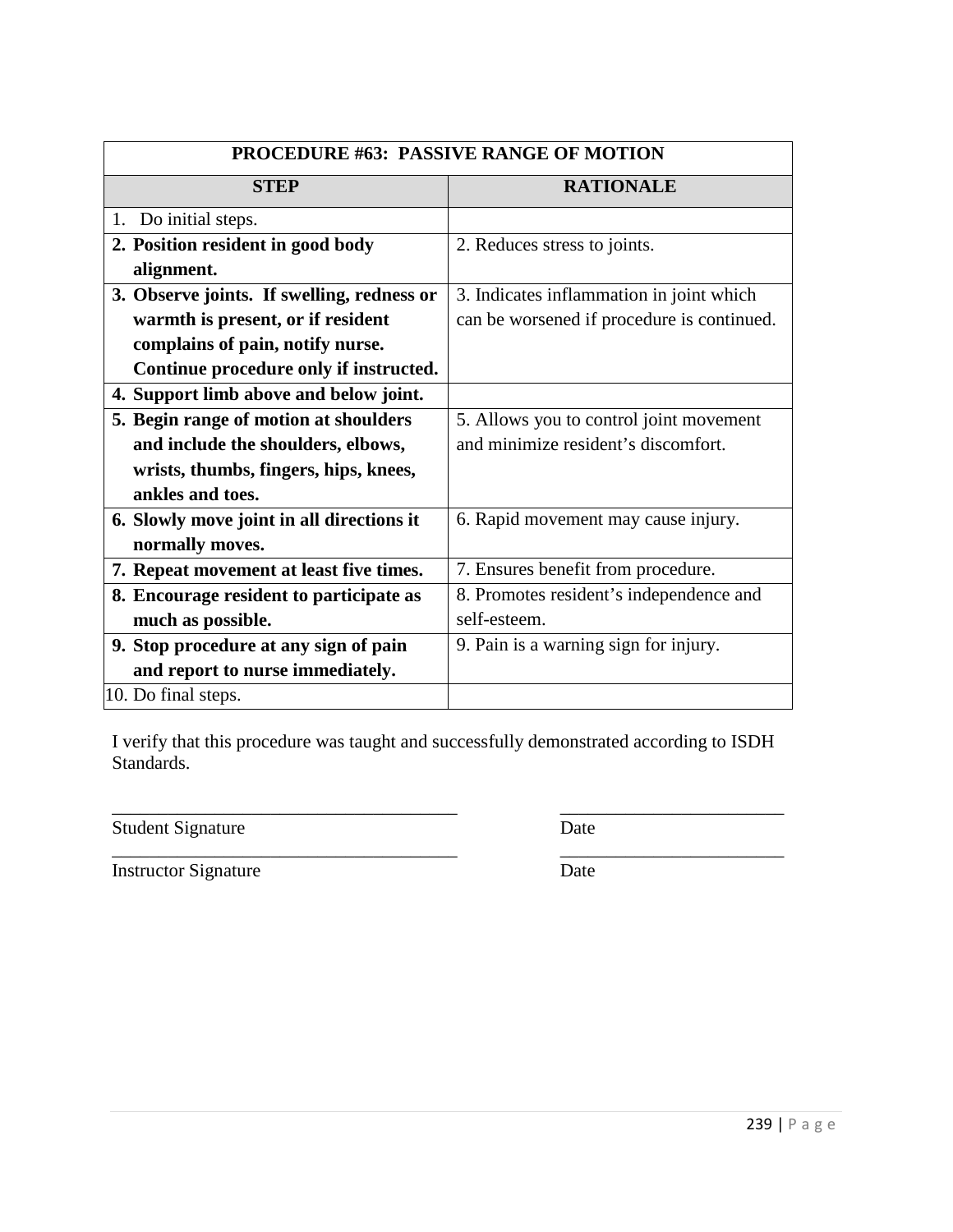| <b>PROCEDURE #64: SPLINT APPLICATION</b> |                                            |
|------------------------------------------|--------------------------------------------|
| <b>STEP</b>                              | <b>RATIONALE</b>                           |
| Do initial steps.<br>1.                  |                                            |
| 2. Observe affected joints. If swelling, | 2. Indicates inflammation in joint which   |
| redness, or warmth is present or if      | can be worsened if splint is applied.      |
| resident complains of pain, notify       |                                            |
| nurse. Continue procedure only if        |                                            |
| instructed.                              |                                            |
| 3. Apply splint according to therapy     | 3. Application of splint not in accordance |
| recommendation and physician's           | with therapy recommendation could cause    |
| order.                                   | injury or discomfort to resident.          |
| 4. Remove splint after designated period | 4. Indicates inflammation in joint.        |
| of time. Cleanse the skin, dry           | Notifying nurse provides him/her with      |
| thoroughly and again observe for         | information to assess resident's condition |
| swelling, redness, warmth, complaint     | and needs.                                 |
| of pain or open area. Notify the nurse   |                                            |
| if present.                              |                                            |
| 5. Do final steps.                       |                                            |

\_\_\_\_\_\_\_\_\_\_\_\_\_\_\_\_\_\_\_\_\_\_\_\_\_\_\_\_\_\_\_\_\_\_\_\_\_ \_\_\_\_\_\_\_\_\_\_\_\_\_\_\_\_\_\_\_\_\_\_\_\_

\_\_\_\_\_\_\_\_\_\_\_\_\_\_\_\_\_\_\_\_\_\_\_\_\_\_\_\_\_\_\_\_\_\_\_\_\_ \_\_\_\_\_\_\_\_\_\_\_\_\_\_\_\_\_\_\_\_\_\_\_\_

Student Signature Date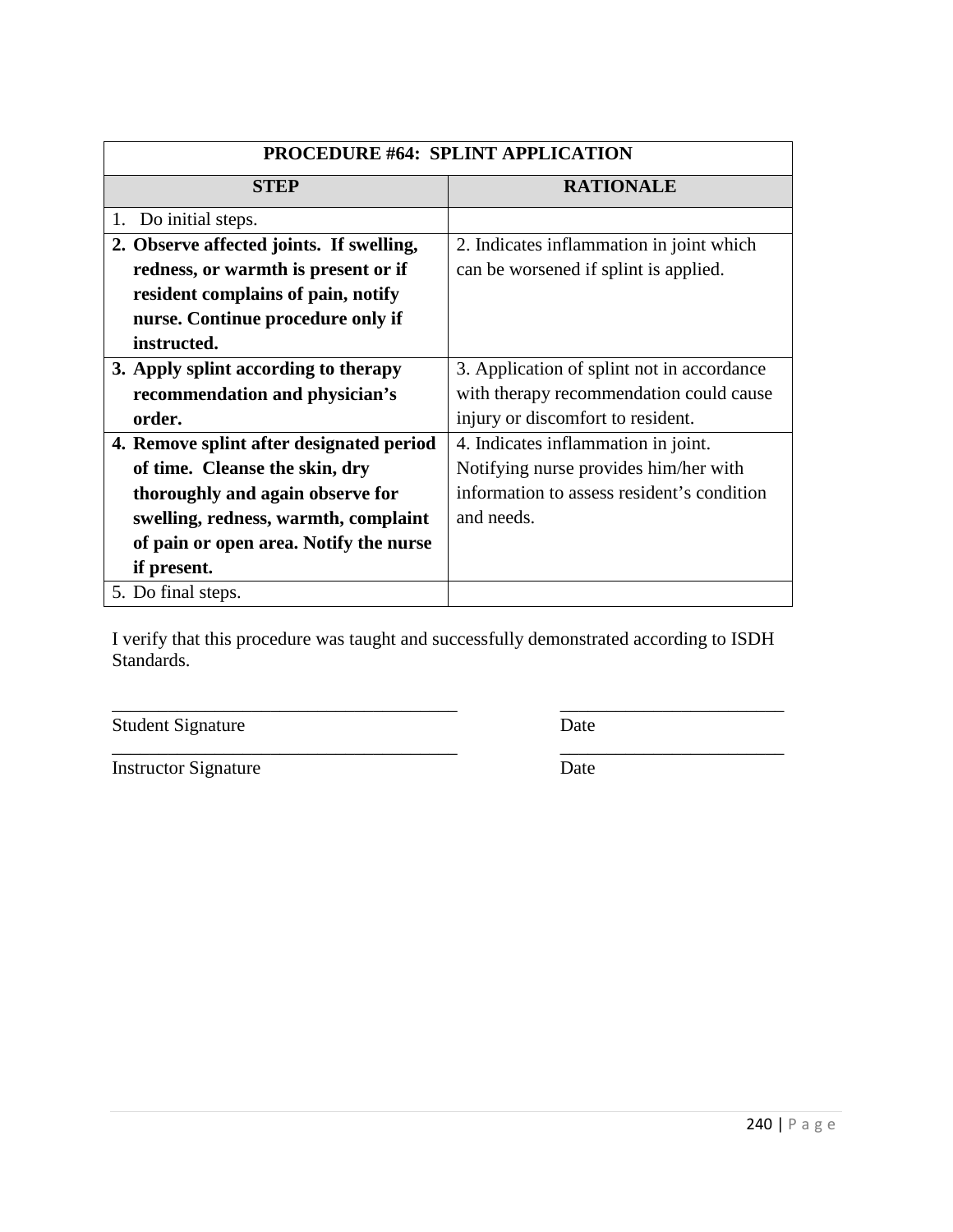| <b>PROCEDURE #65: ABDOMINAL BINDER</b>   |                                               |
|------------------------------------------|-----------------------------------------------|
| <b>STEP</b>                              | <b>RATIONALE</b>                              |
| Do initial steps.<br>1.                  |                                               |
| 2. Check the skin for redness, open      | 2. Allows you to identify early signs of      |
| areas, or needed incontinence care.      | skin breakdown and the need for cleansing     |
|                                          | prior to binder application.                  |
| 3. Place binder flat on the bed and ask  | 3. A binder placed above the waist            |
| resident to lie down with upper          | interferes with breathing; one placed too     |
| border at the upper waist and lower      | low interferes with elimination and           |
| border at the level of the gluteal fold. | walking.                                      |
| If resident is in bed, assist him/her to |                                               |
| roll side-to-side while placing binder   |                                               |
| underneath him/her in the same           |                                               |
| position.                                |                                               |
| 4. Bring the ends of binder around the   | 4. A snug fit provides maximum support.       |
| resident, and overlap them.              | If the binder is too loose, efficacy is       |
| Beginning at the bottom of the binder,   | impaired. If it is too tight, resident may be |
| secure the Velcro fastener strip so      | uncomfortable.                                |
| that the binder fits snugly.             |                                               |
| 5. Ensure that there are no wrinkles or  | 5. Wrinkles and creases put pressure on the   |
| creases in the binder.                   | skin increasing the risk for excoriation.     |
| 6. Do final steps.                       |                                               |

\_\_\_\_\_\_\_\_\_\_\_\_\_\_\_\_\_\_\_\_\_\_\_\_\_\_\_\_\_\_\_\_\_\_\_\_\_ \_\_\_\_\_\_\_\_\_\_\_\_\_\_\_\_\_\_\_\_\_\_\_\_

Student Signature Date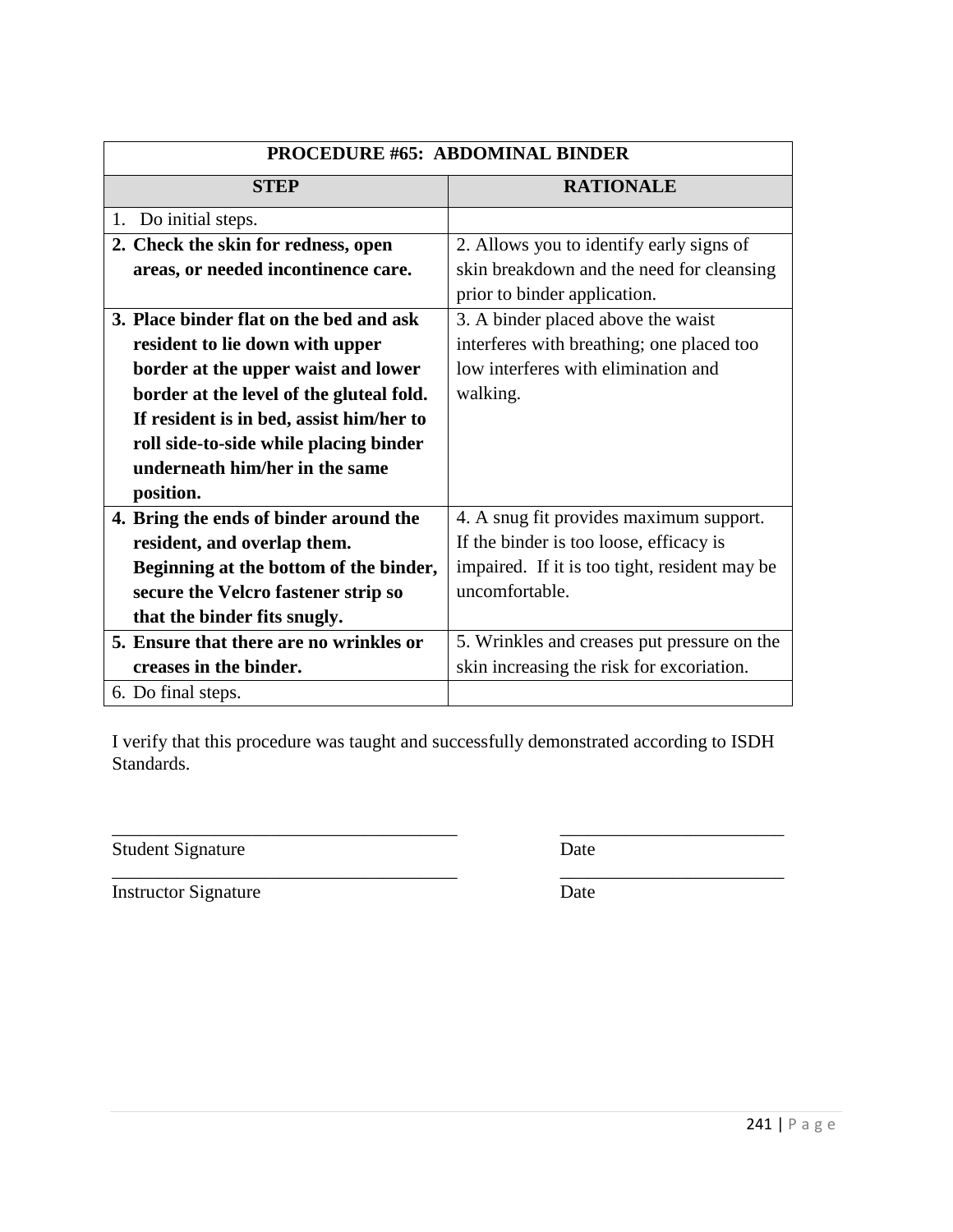| <b>PROCEDURE #66: ABDUCTION PILLOW</b>  |                                            |
|-----------------------------------------|--------------------------------------------|
| <b>STEP</b>                             | <b>RATIONALE</b>                           |
| 1. Do initial steps.                    |                                            |
| 2. Place the pillow between the supine  |                                            |
| resident's legs. Slide it with the      |                                            |
| narrow end pointing toward the groin    |                                            |
| until it touches the legs all along its |                                            |
| length.                                 |                                            |
| 3. Place the upper part of both legs in | 3. Securing the straps prevents the pillow |
| the pillow's indentations. Raise each   | from slipping out of place.                |
| leg slightly by lifting under the knee  |                                            |
| and ankle to bring straps under and     |                                            |
| around leg and then secure the straps   |                                            |
| to the pillow.                          |                                            |
| 4. Do final steps.                      |                                            |
| 5. Report resident intolerance or       | 5. Provides nurse with information to      |
| complaint of pain upon application to   | assess resident's condition and needs.     |
| the nurse.                              |                                            |

\_\_\_\_\_\_\_\_\_\_\_\_\_\_\_\_\_\_\_\_\_\_\_\_\_\_\_\_\_\_\_\_\_\_\_\_\_ \_\_\_\_\_\_\_\_\_\_\_\_\_\_\_\_\_\_\_\_\_\_\_\_

\_\_\_\_\_\_\_\_\_\_\_\_\_\_\_\_\_\_\_\_\_\_\_\_\_\_\_\_\_\_\_\_\_\_\_\_\_ \_\_\_\_\_\_\_\_\_\_\_\_\_\_\_\_\_\_\_\_\_\_\_\_

Student Signature Date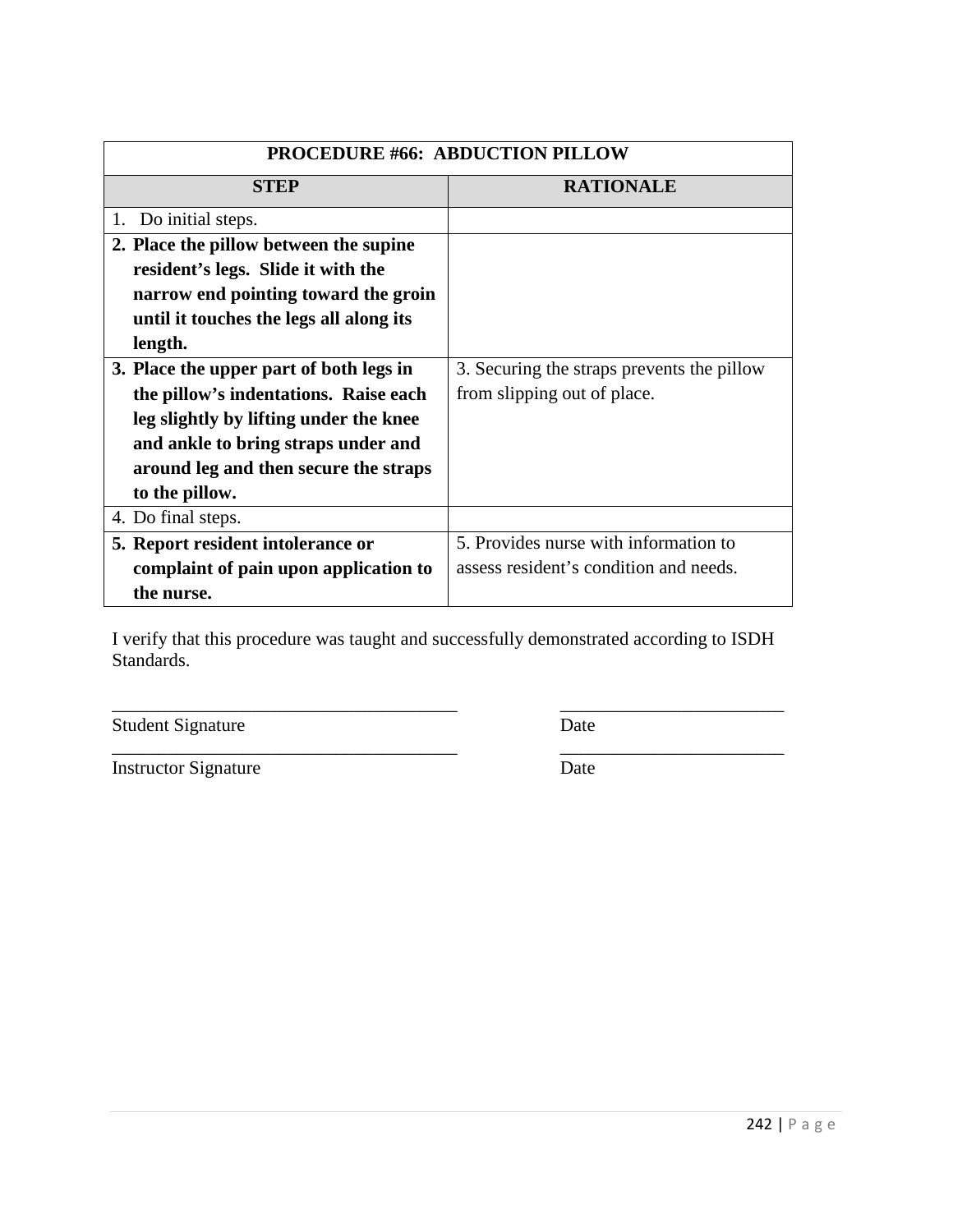| <b>PROCEDURE #67: KNEE IMMOBILIZER</b>    |                                             |
|-------------------------------------------|---------------------------------------------|
| <b>STEP</b>                               | <b>RATIONALE</b>                            |
| 1. Do initial steps.                      |                                             |
| 2. With resident lying supine in bed, one | 2. It is important to maintain the leg in a |
| caregiver will support the leg above      | straight position while placing the         |
| the knee and at the ankle and lift the    |                                             |
| leg in one motion, providing enough       | immobilizer and to monitor for any skin     |
| height for a second caregiver to place    | problems/breakdown.                         |
| the immobilizer under the affected        |                                             |
| leg. Check skin prior to applying the     |                                             |
| immobilizer.                              |                                             |
| 3. The caregiver will lower the leg into  |                                             |
| the open immobilizer, keeping the leg     |                                             |
| straight.                                 |                                             |
| 4. Pull both sides of the immobilizer to  |                                             |
| center of front of leg and wrap one       |                                             |
| side over the other, securing the         |                                             |
| Velcro strip holding the immobilizer      |                                             |
| in place. Make sure the Velcro            |                                             |
| stabilizer bar strips are attached to     |                                             |
| opposite sides of the immobilizer to      |                                             |
| prevent any motion of the knee            |                                             |
| medially or laterally.                    |                                             |
| 5. Bring straps around each side and      |                                             |
| secure to stabilize the immobilizer.      |                                             |
| 6. When removing the immobilizer for      | 6. Constant contact with the edge of the    |
| bathing/care, support the leg in the      | immobilizer can place the skin at risk of   |
| same manner, keeping the leg straight     | breakdown. Early detection of any concern   |
| at all times. Observe for any             | can prevent further breakdown.              |
| reddened areas, particularly at the       |                                             |
| upper and lower edge of the               |                                             |
| immobilizer, which is in contact with     |                                             |
| the resident's skin.                      |                                             |
| 7. Report to the nurse any skin           | 7. Reporting to the nurse will ensure that  |
| irritation, open area, or complaint of    | treatment is obtained, if needed.           |
| pain.                                     |                                             |
| 8. Do final steps.                        |                                             |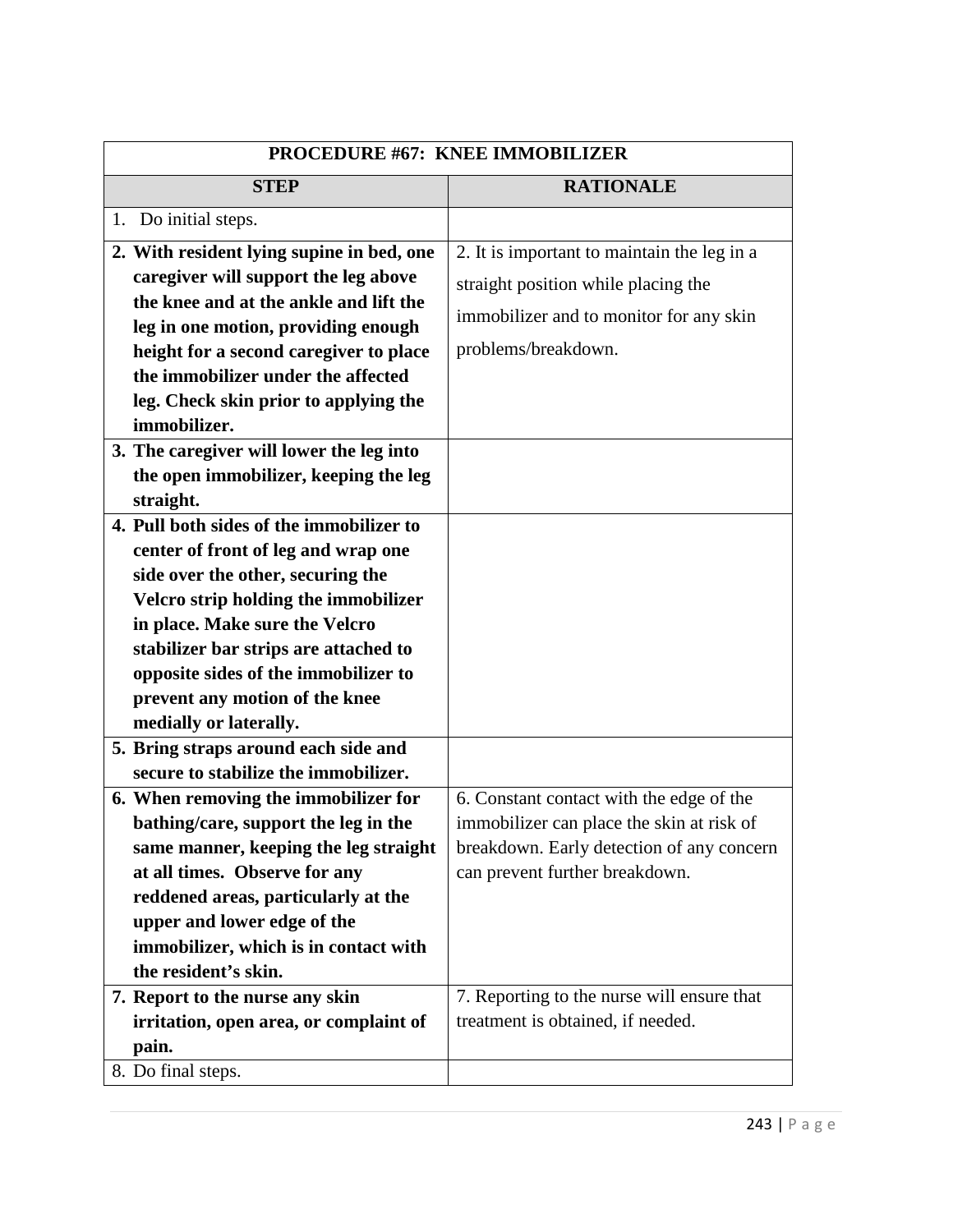Student Signature Date

\_\_\_\_\_\_\_\_\_\_\_\_\_\_\_\_\_\_\_\_\_\_\_\_\_\_\_\_\_\_\_\_\_\_\_\_\_ \_\_\_\_\_\_\_\_\_\_\_\_\_\_\_\_\_\_\_\_\_\_\_\_

Instructor Signature Date

\_\_\_\_\_\_\_\_\_\_\_\_\_\_\_\_\_\_\_\_\_\_\_\_\_\_\_\_\_\_\_\_\_\_\_\_\_ \_\_\_\_\_\_\_\_\_\_\_\_\_\_\_\_\_\_\_\_\_\_\_\_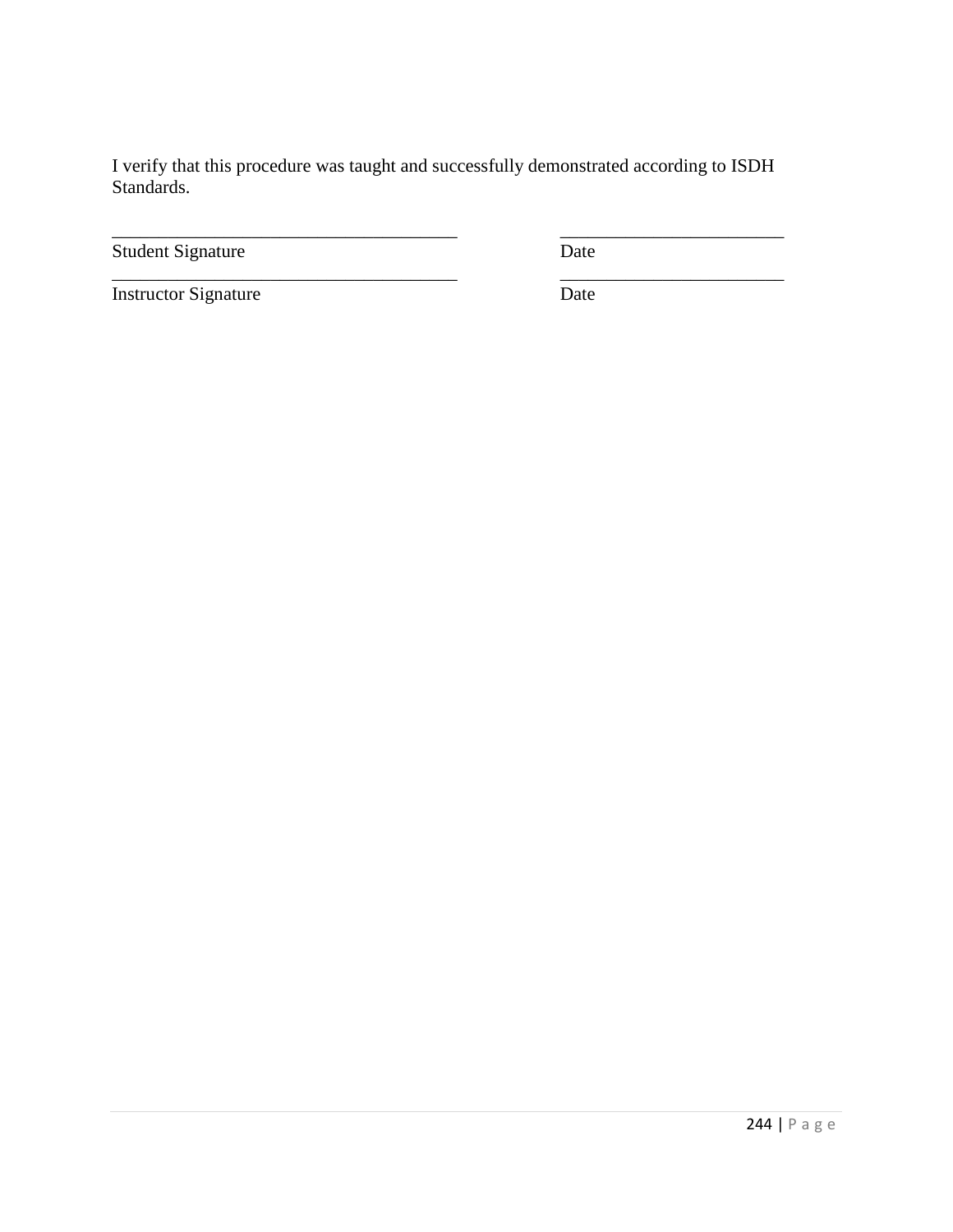| <b>PROCEDURE #68: PALM CONES</b>         |                                           |
|------------------------------------------|-------------------------------------------|
| <b>STEP</b>                              | <b>RATIONALE</b>                          |
| Do initial steps.                        |                                           |
| 2. Cleanse and thoroughly dry resident   | 2. Cleansing and drying of hands prevents |
| hand.                                    | odor and infection.                       |
| 3. Place cone with clean cover in        |                                           |
| resident palm.                           |                                           |
| 4. Observe hand(s) every shift; cleanse  | 3. Allows you to identify early signs of  |
| and thoroughly dry hands. Observe        | skin breakdown.                           |
| for areas of redness, swelling or open   |                                           |
| areas and report to the nurse, if noted. |                                           |
| 5. Note covering of palm cone and send   | 4. Maintaining cleanliness enhances       |
| to laundry when soiled, re-covering      | resident's dignity.                       |
| cone with a clean covering, as needed.   |                                           |
| 6. Do final steps.                       |                                           |

Student Signature Date

Instructor Signature Date

\_\_\_\_\_\_\_\_\_\_\_\_\_\_\_\_\_\_\_\_\_\_\_\_\_\_\_\_\_\_\_\_\_\_\_\_\_ \_\_\_\_\_\_\_\_\_\_\_\_\_\_\_\_\_\_\_\_\_\_\_\_

\_\_\_\_\_\_\_\_\_\_\_\_\_\_\_\_\_\_\_\_\_\_\_\_\_\_\_\_\_\_\_\_\_\_\_\_\_ \_\_\_\_\_\_\_\_\_\_\_\_\_\_\_\_\_\_\_\_\_\_\_\_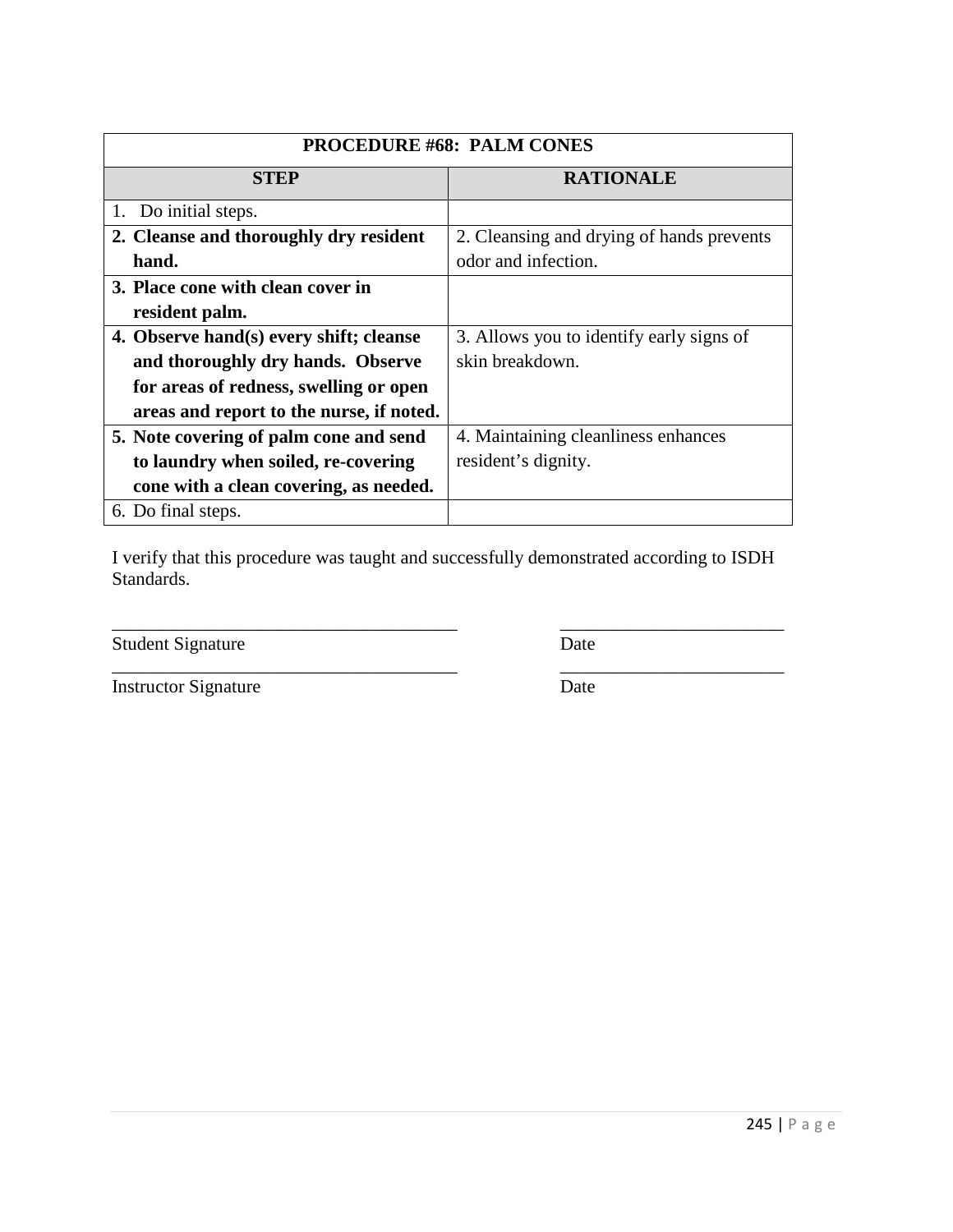| <b>PROCEDURE #69: NASAL CANNULA CARE</b>  |                                           |
|-------------------------------------------|-------------------------------------------|
| <b>STEP</b>                               | <b>RATIONALE</b>                          |
| 1. Do initial steps.                      |                                           |
| 2. Put on gloves.                         | 2. Protects you from contamination by     |
|                                           | bodily fluids.                            |
| 3. Remove nasal cannula and clean         | 3. Removes any accumulation of dried      |
| nostrils with a soft cloth or tissue once | drainage that may be present.             |
| each shift or as needed.                  |                                           |
| 4. Note any redness or irritation of the  | 4. Provides nurse with necessary          |
| nares or behind the ears and notify       | information to properly assess resident's |
| nurse if present. Continue procedure      | condition and needs.                      |
| only if instructed.                       |                                           |
| 5. Replace nasal cannula. Do not cinch    | 5. Nasal cannula too tight can cause      |
| side up too tightly                       | discomfort.                               |
| 6. Remove gloves.                         |                                           |
| 7. Do final steps.                        |                                           |

\_\_\_\_\_\_\_\_\_\_\_\_\_\_\_\_\_\_\_\_\_\_\_\_\_\_\_\_\_\_\_\_\_\_\_\_\_ \_\_\_\_\_\_\_\_\_\_\_\_\_\_\_\_\_\_\_\_\_\_\_\_

Student Signature Date

| <b>Instructor Signature</b> | Date |
|-----------------------------|------|
|                             |      |

\_\_\_\_\_\_\_\_\_\_\_\_\_\_\_\_\_\_\_\_\_\_\_\_\_\_\_\_\_\_\_\_\_\_\_\_\_ \_\_\_\_\_\_\_\_\_\_\_\_\_\_\_\_\_\_\_\_\_\_\_\_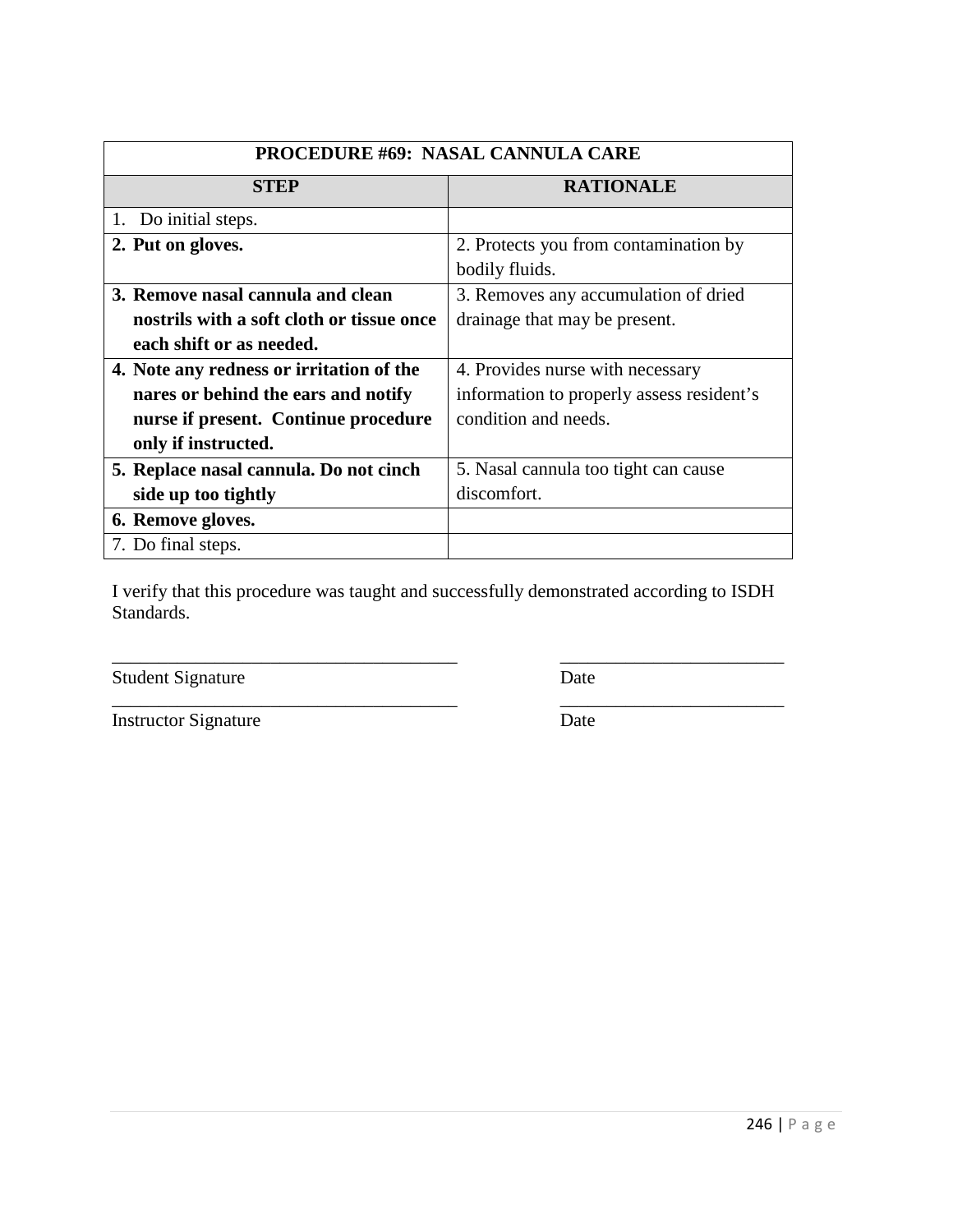| <b>PROCEDURE #70: ASSISTING WITH HEARING AIDS</b> |                                              |
|---------------------------------------------------|----------------------------------------------|
| <b>STEP</b>                                       | <b>RATIONALE</b>                             |
| 1. Do initial steps.                              |                                              |
| 2. Gently clean resident's ear with a             | 2. To ensure ears are clean prior to         |
| damp washcloth. Clean hearing aid of              | insertion of hearing aids, thus ensuring     |
| wax and dirt when needed according                | maximum acuity.                              |
| to manufacturer's instructions                    |                                              |
| 3. Insert hearing aid into resident's ear.        |                                              |
| 4. Assist to adjust the volume control to         | 4. To ensure that aid is turned up high      |
| a desired level.                                  | enough for resident to hear, but not so high |
|                                                   | that noises will hurt resident's ear(s).     |
| 5. Do final steps.                                |                                              |
| 6. Report any abnormalities to nurse.             | 6. Provides nurse with necessary             |
|                                                   | information to properly assess resident's    |
|                                                   | condition and needs.                         |
| 7. Keep hearing aid in safe place when not        |                                              |
| in use.                                           |                                              |

\_\_\_\_\_\_\_\_\_\_\_\_\_\_\_\_\_\_\_\_\_\_\_\_\_\_\_\_\_\_\_\_\_\_\_\_\_ \_\_\_\_\_\_\_\_\_\_\_\_\_\_\_\_\_\_\_\_\_\_\_\_

\_\_\_\_\_\_\_\_\_\_\_\_\_\_\_\_\_\_\_\_\_\_\_\_\_\_\_\_\_\_\_\_\_\_\_\_\_ \_\_\_\_\_\_\_\_\_\_\_\_\_\_\_\_\_\_\_\_\_\_\_\_

Student Signature Date

Instructor Signature Date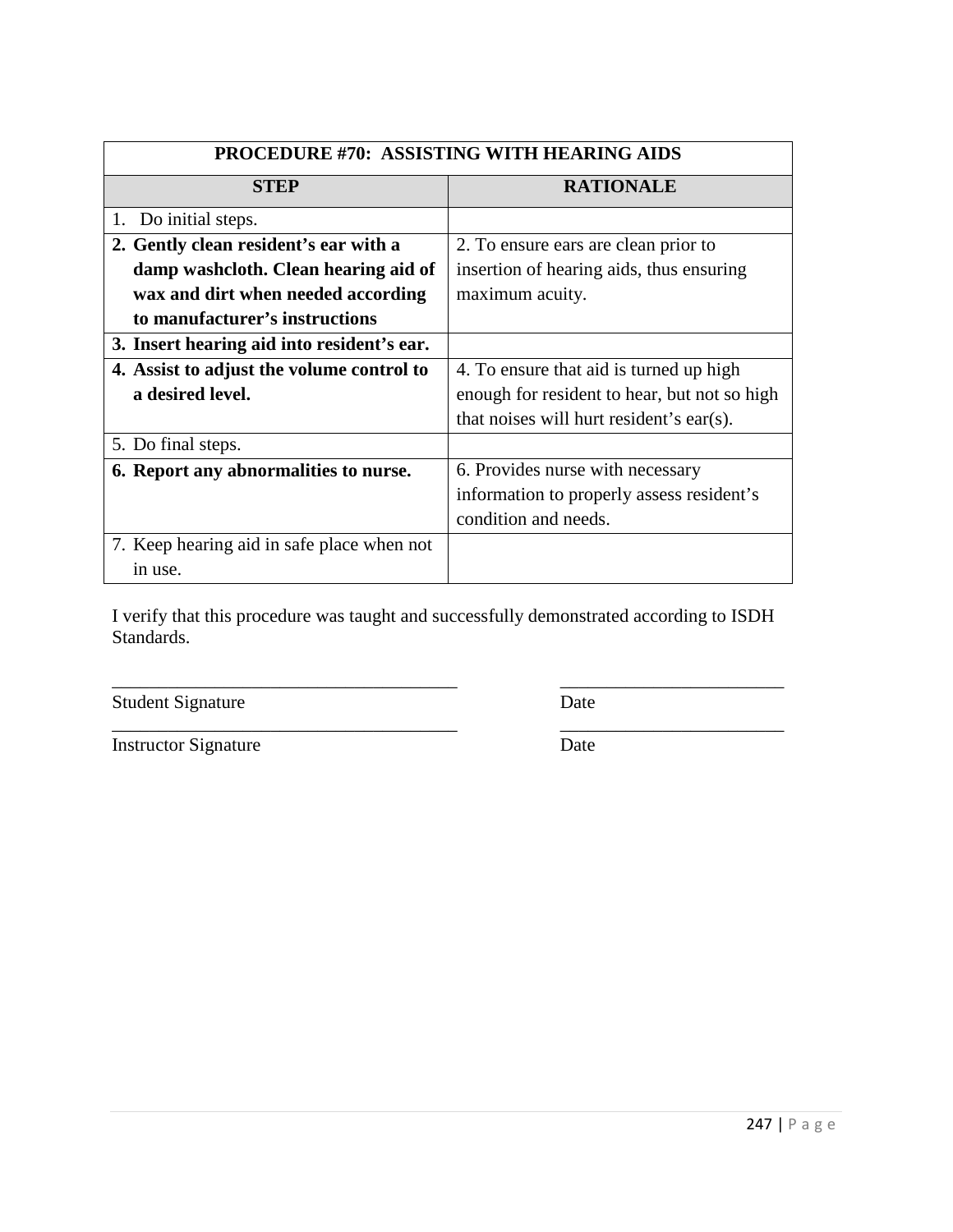| PROCEDURE #71: ELASTIC/COMPRESSION STOCKING APPLICATION OR |                                            |
|------------------------------------------------------------|--------------------------------------------|
| <b>TED HOSE</b>                                            |                                            |
| <b>STEP</b>                                                | <b>RATIONALE</b>                           |
| 1. Do initial steps.                                       |                                            |
| 2. Observe skin prior to applying the                      | 2. Provides nurse with information to      |
| stockings for any redness, warmth,                         | assess resident's condition and needs.     |
| swelling, excessive dryness, or open                       |                                            |
| area. Notify nurse if abnormalities                        |                                            |
| present. Continue procedure only if                        |                                            |
| instructed.                                                |                                            |
| 3. Apply the hose before resident gets                     | 3. Hose should be applied before veins     |
| out of bed.                                                | become distended and edema (swelling)      |
|                                                            | occurs.                                    |
| 4. Hold heel of stocking and gather the                    |                                            |
| rest in your hand turning hose inside                      |                                            |
| out to mid foot area.                                      |                                            |
| 5. Support foot at the heel and slip the                   |                                            |
| front of the stocking over the toes,                       |                                            |
| foot and heel.                                             |                                            |
| 6. Pull the stocking up until it is fully                  |                                            |
| extended.                                                  |                                            |
| 7. Smooth away any wrinkles or twisted                     | 7. Wrinkles, creases, or twisted areas can |
| areas.                                                     | irritate the skin and interfere with       |
|                                                            | circulation.                               |
| 8. Remove the hose at least twice daily                    | 8. Allows you to identify early signs of   |
| for skin care unless otherwise                             | skin break down.                           |
| indicated by physician.                                    |                                            |
| 9. Do final steps.                                         |                                            |

\_\_\_\_\_\_\_\_\_\_\_\_\_\_\_\_\_\_\_\_\_\_\_\_\_\_\_\_\_\_\_\_\_\_\_\_\_ \_\_\_\_\_\_\_\_\_\_\_\_\_\_\_\_\_\_\_\_\_\_\_\_

Student Signature Date

\_\_\_\_\_\_\_\_\_\_\_\_\_\_\_\_\_\_\_\_\_\_\_\_\_\_\_\_\_\_\_\_\_\_\_\_\_ \_\_\_\_\_\_\_\_\_\_\_\_\_\_\_\_\_\_\_\_\_\_\_\_

Instructor Signature Date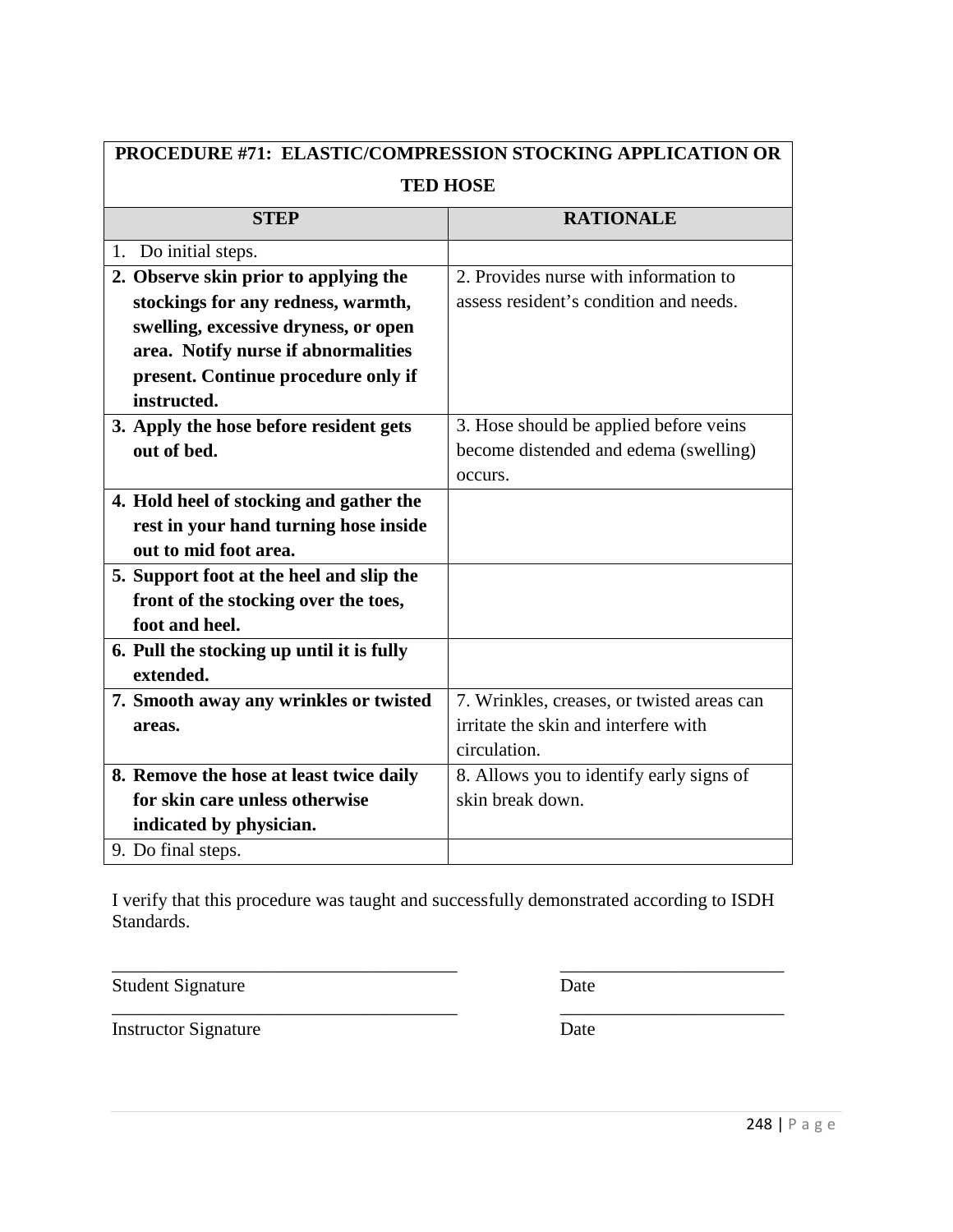| <b>PROCEDURE #72: POST MORTEM CARE</b>      |                                                         |
|---------------------------------------------|---------------------------------------------------------|
| <b>STEP</b>                                 | <b>RATIONALE</b>                                        |
| 1. Do initial steps.                        |                                                         |
| 2. Put on gloves.                           | 2. Protects you from contamination by<br>bodily fluids. |
| 3. Respect the family's religious           | 3. Residents/families have the right to                 |
| restrictions regarding the care of          | freedom of religion.                                    |
| body, if applicable.                        |                                                         |
| 4. Assist roommate to leave the area        | 4. Reduces the roommates stress.                        |
| until body is prepared and removed, if      |                                                         |
| applicable.                                 |                                                         |
| 5. Place body in supine position.           | 5. Prepares body for procedure.                         |
| 6. Place one pillow beneath resident's      | 6. Prevents blood from discoloring the face             |
| head.                                       | by settling in it.                                      |
| 7. Close the eyes.                          |                                                         |
| 8. Insert dentures, if this is the facility | 8. It is easier to put dentures in the mouth            |
| policy, and close the mouth.                | right away and gives the face a natural                 |
|                                             | appearance.                                             |
| 9. Cleanse body as necessary. Comb          | 9. Prepares the body for viewing by family              |
| hair.                                       | and friends.                                            |
| 10. Place a pad under the buttocks to       | 10. Due to total loss of muscle tone, urine             |
| collect any drainage.                       | and/or stool may drain from the body even               |
|                                             | after death.                                            |
| 11. Put a clean hospital gown on resident   |                                                         |
| and place body in a comfortable             |                                                         |
| looking position to allow family and        |                                                         |
| friends to view the body.                   |                                                         |
| 12. Remove gloves.                          |                                                         |
| 13. Do final steps.                         |                                                         |
| 14. After the mortuary has removed the      |                                                         |
| body, strip the bed and clean the room      |                                                         |
| according to facility policy.               |                                                         |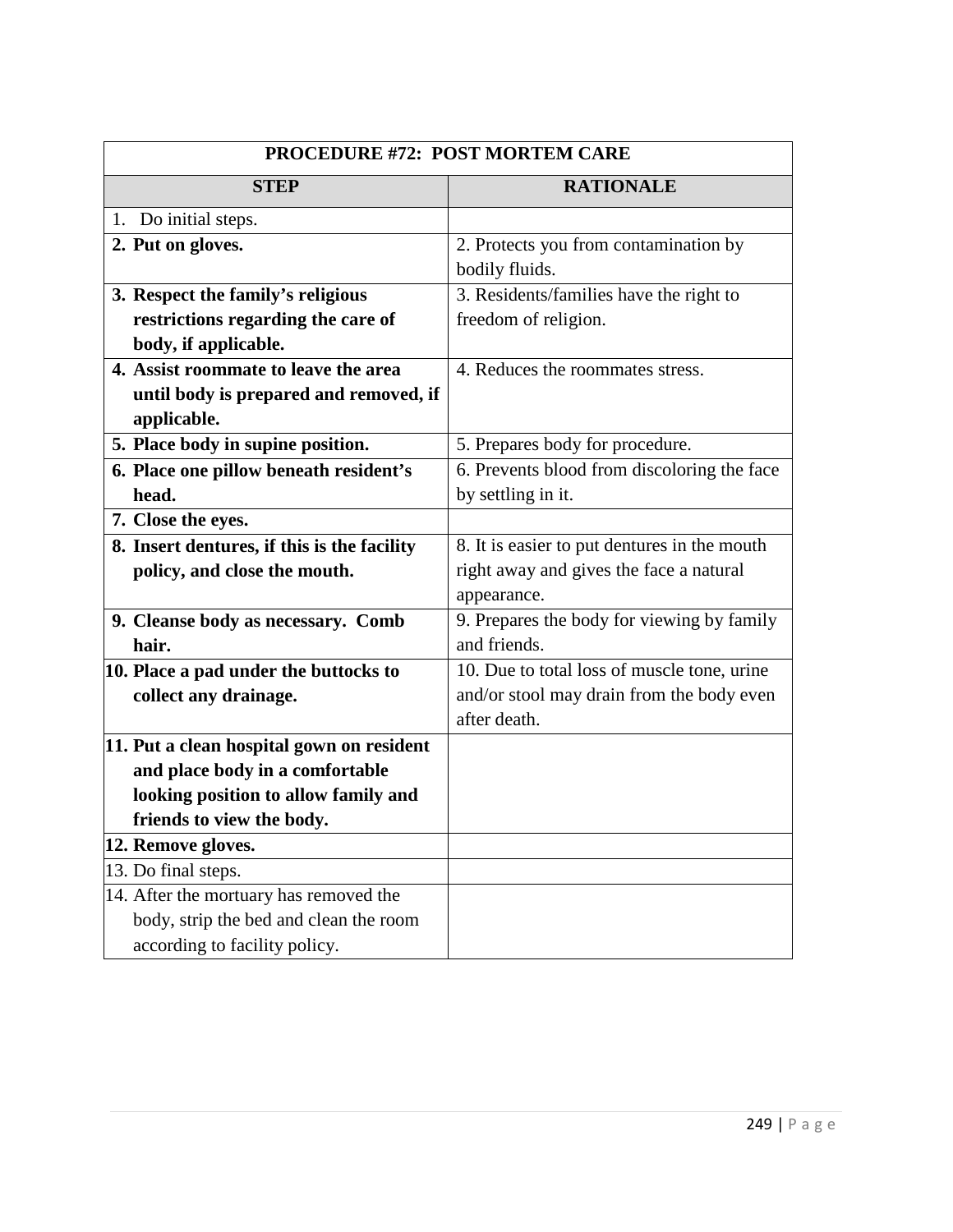\_\_\_\_\_\_\_\_\_\_\_\_\_\_\_\_\_\_\_\_\_\_\_\_\_\_\_\_\_\_\_\_\_\_\_\_\_ \_\_\_\_\_\_\_\_\_\_\_\_\_\_\_\_\_\_\_\_\_\_\_\_

\_\_\_\_\_\_\_\_\_\_\_\_\_\_\_\_\_\_\_\_\_\_\_\_\_\_\_\_\_\_\_\_\_\_\_\_\_ \_\_\_\_\_\_\_\_\_\_\_\_\_\_\_\_\_\_\_\_\_\_\_\_

Student Signature Date

Instructor Signature Date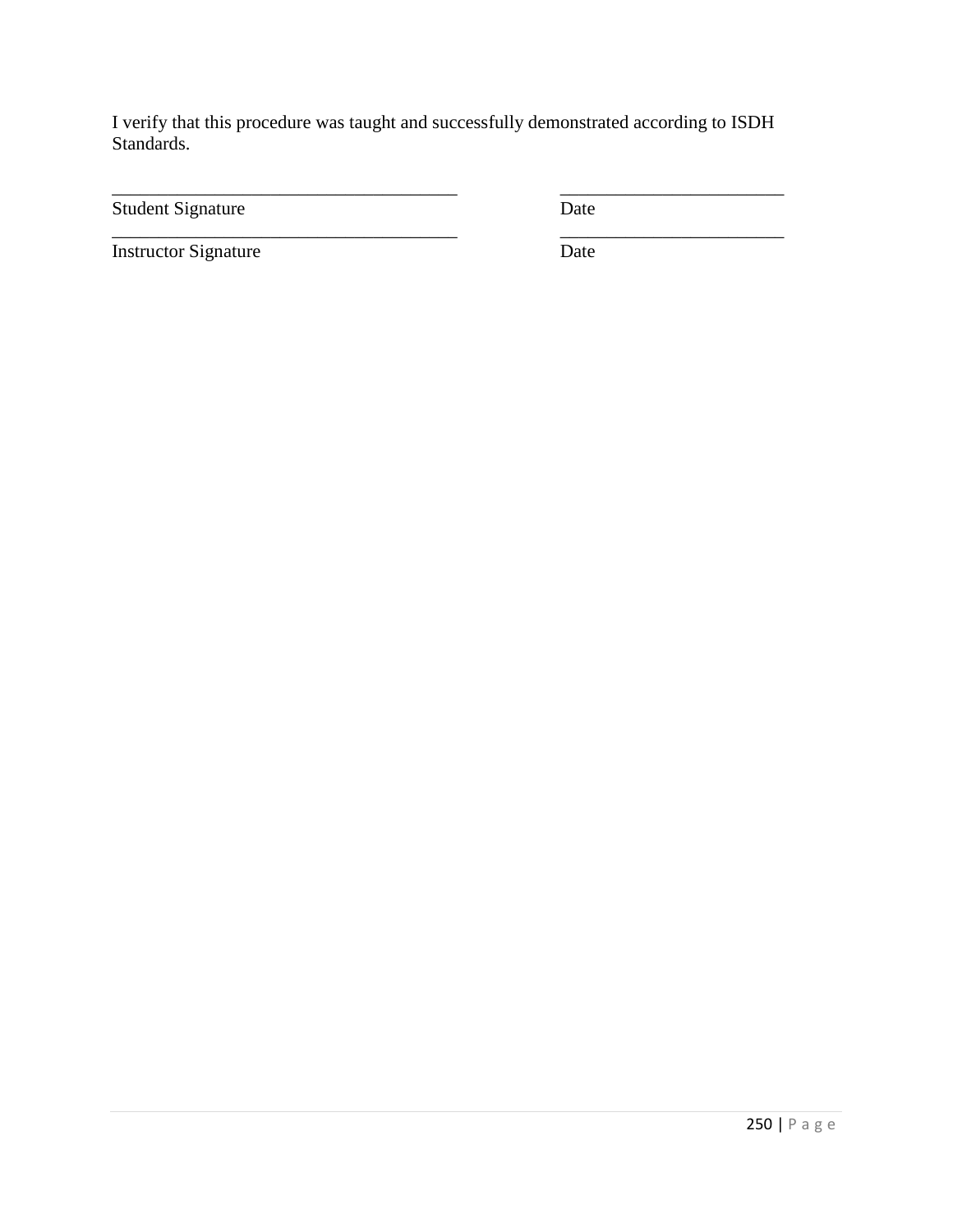## **Answers to Review Questions**

## Lesson 1

- 1. The licensed nurse
- 2. An objective observation is factually seen, heard, felt or smelled by the person reporting; a subjective observation is what one "thinks" or "heard" happened from someone else.
- 3. Time to get dressed in the morning; whether to shower or bathe in a tub; what time to go to bed in the evening.

## Lesson 2

- 1. Examine survey results, voice grievances, self administer medications
- 2. The caregiver must immediately report signs/symptoms of abuse, neglect or misappropriation
- 3. Verbal, physical, emotional/ mental, sexual, neglect, involuntary seclusion, misappropriation
- 4. Leaving a resident in bed soiled. Leaving the call light or water out of resident reach
- 5. Using a resident's personal telephone to make calls. Taking a resident's money or personal belongings.
- 6. Report it immediately. Follow your facility's policies and procedures for reporting abuse

## Lesson 3

- 1. Causative Agent, Reservoir, Portal of Exit, Mode of Transmission, Portal of Entry, Susceptible Host
- 2. Hand washing
- 3. Before resident/patient contact, before aseptic task, after exposure to blood/body fluids, after resident/patient contact, after contact with resident/patient surroundings
- 4. Proper usage will provide a barrier between the caregiver and the pathogen, thus, preventing the spread of infection

#### Lesson 4

- 1. Touching an infected person and then proceeding to touch another person without washing one's hands
- 2. Touching a contaminated object and then proceeding to touch a person without washing one's hands.
- 3. No

- 1. Clutching the throat
- 2. MSDS Material Safety Data Sheet
- 3. Call for nurse and stay with resident, assist the nurse with positioning the resident on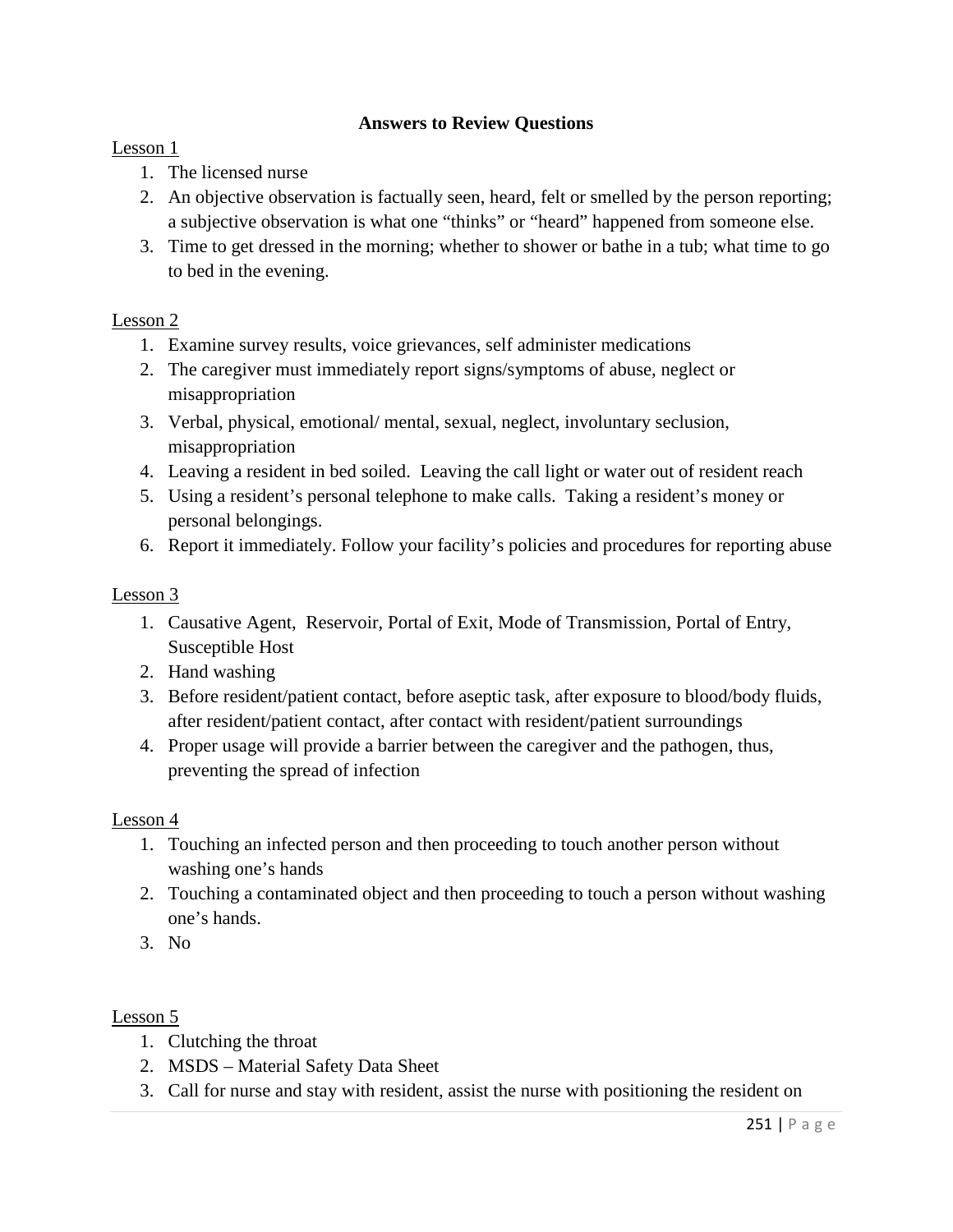his/her side, place padding under head and move furniture away from resident, do not restrain resident or place anything in mouth, loosen resident's clothing, especially around the neck, after the seizure stops, assist nurse to check for injury, note duration of seizures and areas involved.

# Lesson 6

- 1. **R**emove residents from area of immediate danger; **A**ctivate the fire alarm; **C**ontain the fire, if possible (close doors); **E**xtinguish, if possible.
- 2. **P**ull the pin; **A**im at the base of the fire; **S**queeze the handle; **S**weep back and forth at the base of the fire
- 3. Stop, drop and roll to smother the flames

# Lesson 7

- 1.  $60 100$  beats per minute
- 2. The average BP range for adults is systolic blood pressure: 100-139; Normal range for Diastolic blood pressure is 60-89 however, it depends on the individual.
- 3. Place your hand on the resident's chest and feel the chest rise and fall during breathing

# Lesson 8

- 1. The resident's shoulders are directly above their hips; their head and neck are straight; their arms and legs are in a natural position
- 2. Supine, Lateral, Fowler's and Semi-Fowler's
- 3. Semi-Fowler's
- 4. Less
- 5. False

# Lesson 9

1. False

# Lesson 10

1. Female: Separate labia; wash urethral area first; wash between and outside labia in downward strokes, alternating from side to side and moving outward to thighs. Use a different part of washcloth for each stroke.

Male: Pull back foreskin if male is uncircumcised. Wash and rinse the tip of the penis using circular motion beginning with urethra. Continue washing down the penis to the scrotum and inner thighs

Rationale/Importance: Prevents the spread of infection by washing pathogens <u>away from</u> the urethra and not toward the urethra where pathogens could enter.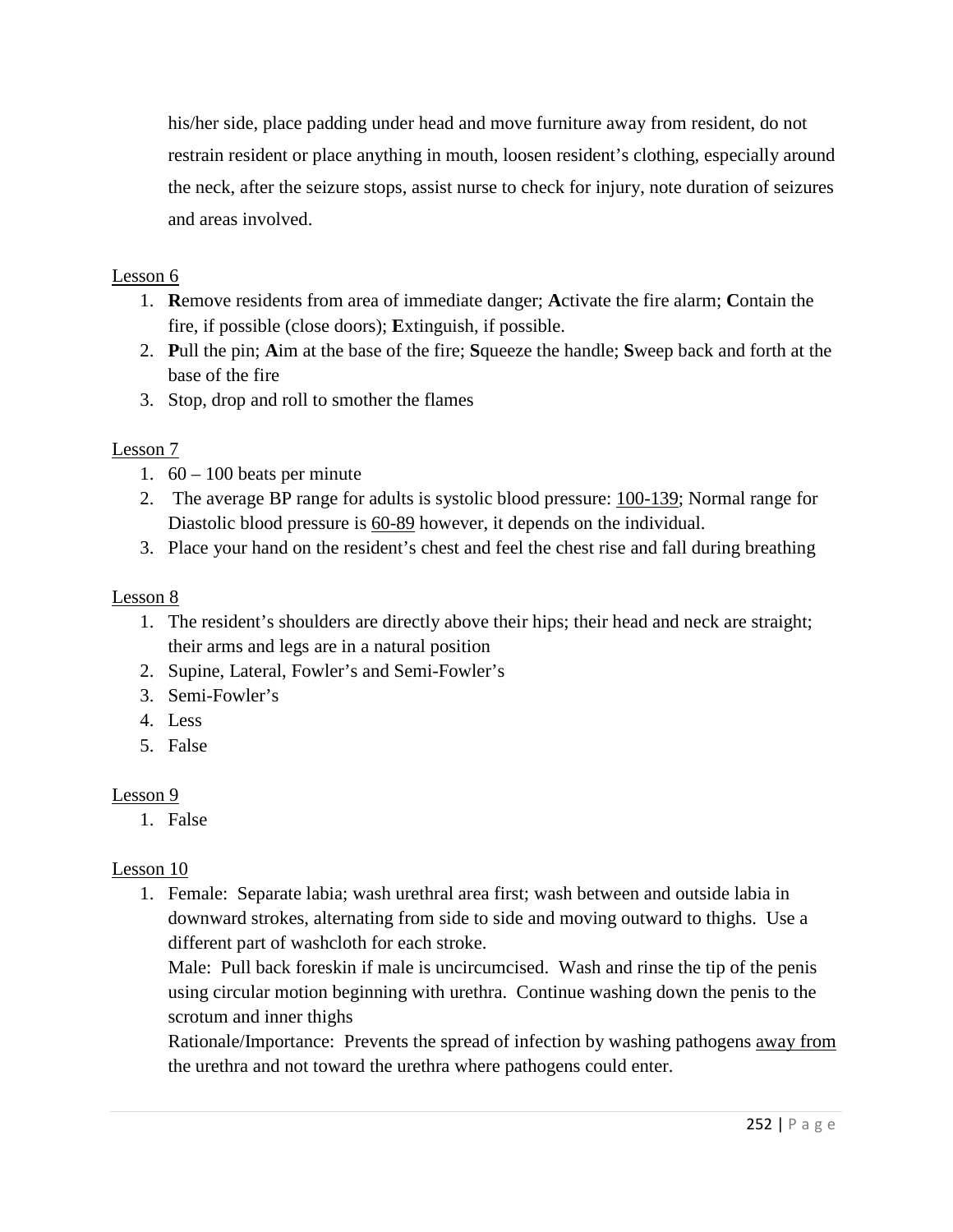Lesson 11

- 1. Irritation, raised areas, coated or swollen tongue, sores, complaint of mouth pain, white spots, loose/chipped or decayed teeth
- 2. Due to poor circulation, even a small sore on the foot can become a large wound

## Lesson 12

- 1. A clean catch mid-stream requires that genitalia be cleansed prior to collecting the urine specimen.
- 2. True

## Lesson 13

- 1. Calendar, clock, familiar pictures, visual cues
- 2. True

## Lesson 14

- 1. Dry mouth, weight loss, foul smelling urine, dark urine, cracked lips and sunken eyes
- 2. Water
- 3. Nectar thick, honey thick, pudding thick
- 4. True

# Lesson 15

- 1. True
- 2. True
- 3. True

## Lesson 16

- 1. True
- 2. At least once every hour and more frequently if the resident's condition requires
- 3. At least every two hours, or more often if necessary except when the resident is asleep

#### Lesson 17

- 1. Active range of motion exercises are done by the resident himself; Passive range of motion exercises are done by caregivers providing support and moving the resident's joints through the range of motion when the resident cannot move on their own.
- 2. Contractures
- 3. Restorative Services

- 1. False
- 2. True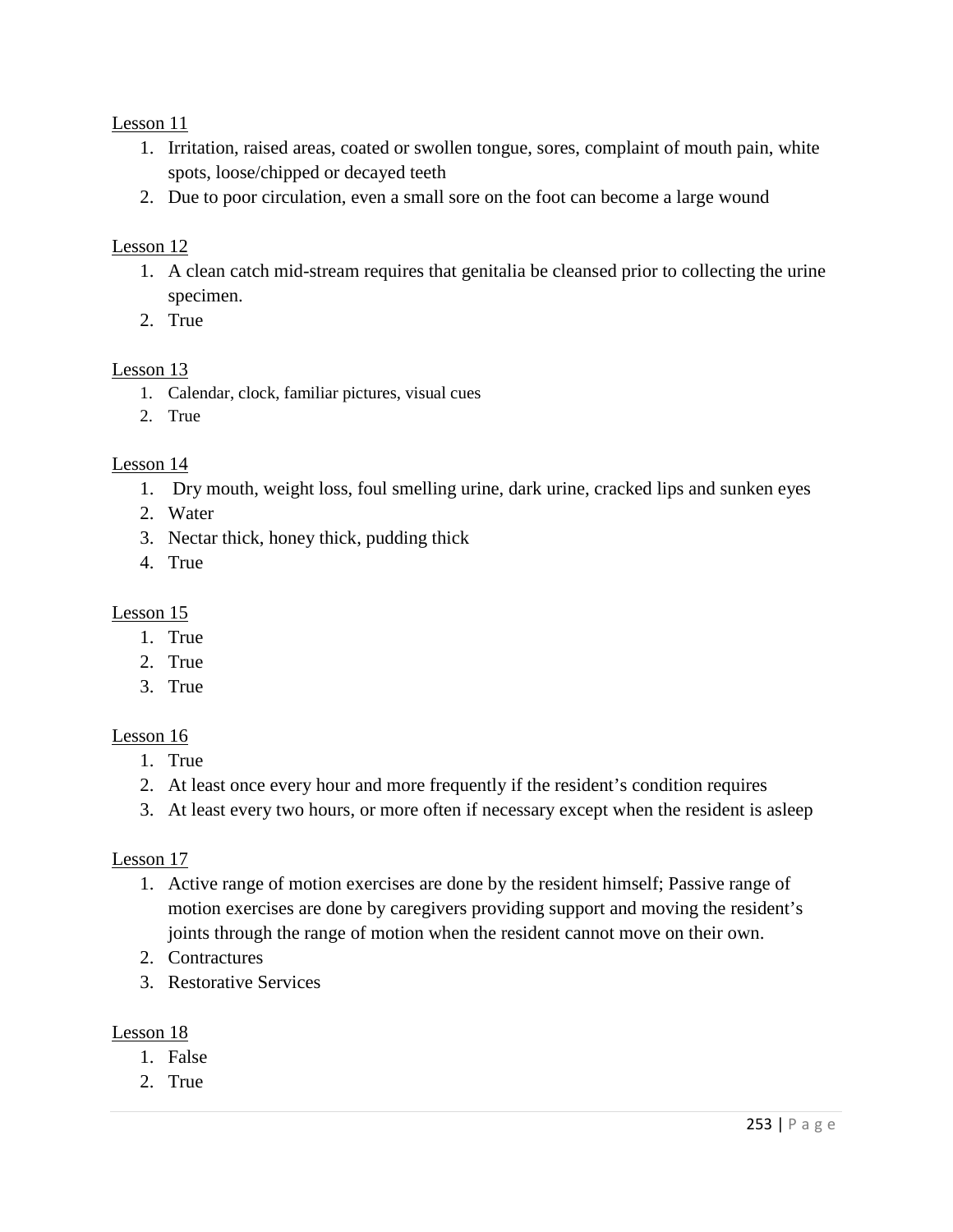3. True

## Lesson 19

- 1. redness, warmth, tenderness, open area
- 2. True
- 3. True

## Lesson 20

- 1. Change in vital signs B/P, pulse, respiration, nausea, vomiting, sweating, tearful or frowning, sighing, moaning or groaning, breathing heavy or shortness of breath, restless or having difficulty moving, holding or rubbing a body part, tightening jaw or grinding teeth
- 2. Medication administration, such as antibiotics, nutrition administration, hydration, blood products, solutions are administered by gravity or through a portable pump
- 3. Fear of addiction to pain medication, feeling caregivers are too busy to deal with pain, fear pain medication will cause other problems, i.e., drowsiness, sleepiness, constipation

#### Lesson 21

- 1. A delusion a fixed, false belief.
- 2. An elopement
- 3. Validation Therapy
- 4. Sundowning

## Lesson 22

- 1. Immediately
- 2. Remain calm, step out of the way, remove other residents, never strike back or respond verbally, leave the resident alone to calm down (if safe) and report the behaviors to the nurse immediately.

## Lesson 23

- 1. True
- 2. False

- 1. True
- 2. True